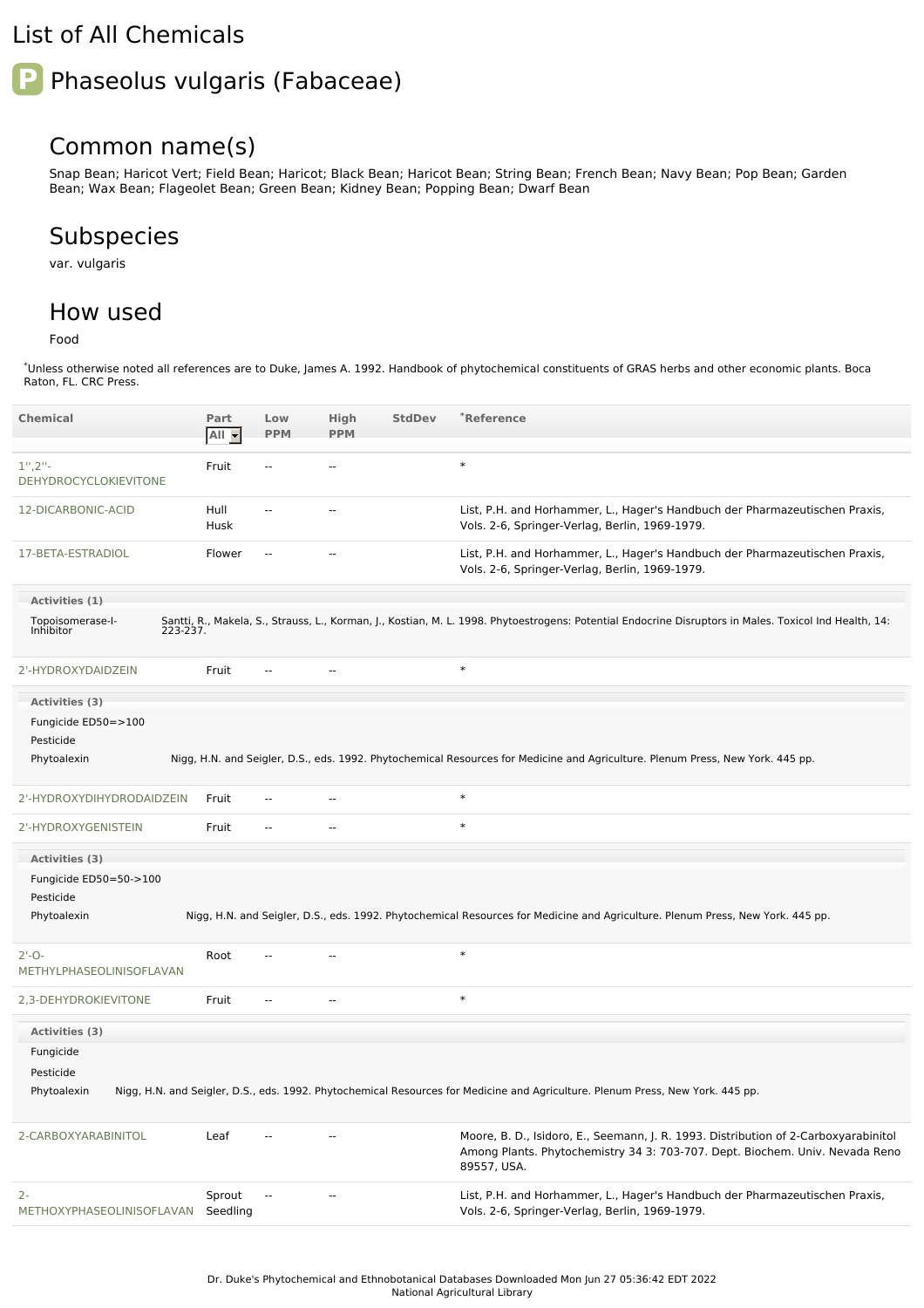| 2-METHYL-BUTAN-1-OL                   | Stem<br>Essent.<br>Oil        |                          |                          | $\ast$                                                                                                                         |
|---------------------------------------|-------------------------------|--------------------------|--------------------------|--------------------------------------------------------------------------------------------------------------------------------|
| 2-PHENYLACETALDEHYDE                  | Stem<br>Essent.<br>Oil        | $\overline{a}$           | $\sim$                   | $\ast$                                                                                                                         |
| 24-ALPHA-ETHYLLOPHENOL                | Seed                          | $\overline{\phantom{a}}$ | $\overline{\phantom{a}}$ | $\ast$                                                                                                                         |
| 24-ALPHA-METHYLLOPHENOL               | Seed                          | $\overline{\phantom{a}}$ | $\overline{\phantom{a}}$ | $\ast$                                                                                                                         |
| 25-METHYLGRAMISTEROL                  | Seed                          | $\overline{\phantom{a}}$ | $\overline{\phantom{a}}$ | $\ast$                                                                                                                         |
| 3-HYDROXY-4'-<br>METHOXYFLAVONE       | Shoot                         | $\overline{\phantom{a}}$ | $\mathbf{u}$             | $\ast$                                                                                                                         |
| 3-METHYL-BUTAN-1-OL                   | <b>Stem</b><br>Essent.<br>Oil | $-$                      | $\overline{a}$           | $\ast$                                                                                                                         |
| 4-HYDROXY-BENZOIC-ACID                | Root                          | $\mathbf{u}$             | $\overline{\phantom{a}}$ | $\ast$                                                                                                                         |
| 5-DEOXYKIEVITONE                      | Fruit                         | $\sim$                   | $\overline{\phantom{a}}$ | $\ast$                                                                                                                         |
| Activities (3)                        |                               |                          |                          |                                                                                                                                |
| Fungicide<br>Pesticide<br>Phytoalexin |                               |                          |                          | Nigg, H.N. and Seigler, D.S., eds. 1992. Phytochemical Resources for Medicine and Agriculture. Plenum Press, New York. 445 pp. |
| 6-ALPHA-HYDROXYPHASEOLLIN             | Fruit                         | $\overline{\phantom{a}}$ | $\sim$ $\sim$            | $\ast$                                                                                                                         |
| ABSCISIC-ACID                         | Seed                          | $\mathbf{u}$             | $\mathbf{u}$             | $\ast$                                                                                                                         |
| <b>AESCULETIN</b>                     | Shoot                         | $\overline{\phantom{a}}$ | $\mathbf{u}$             | $\ast$                                                                                                                         |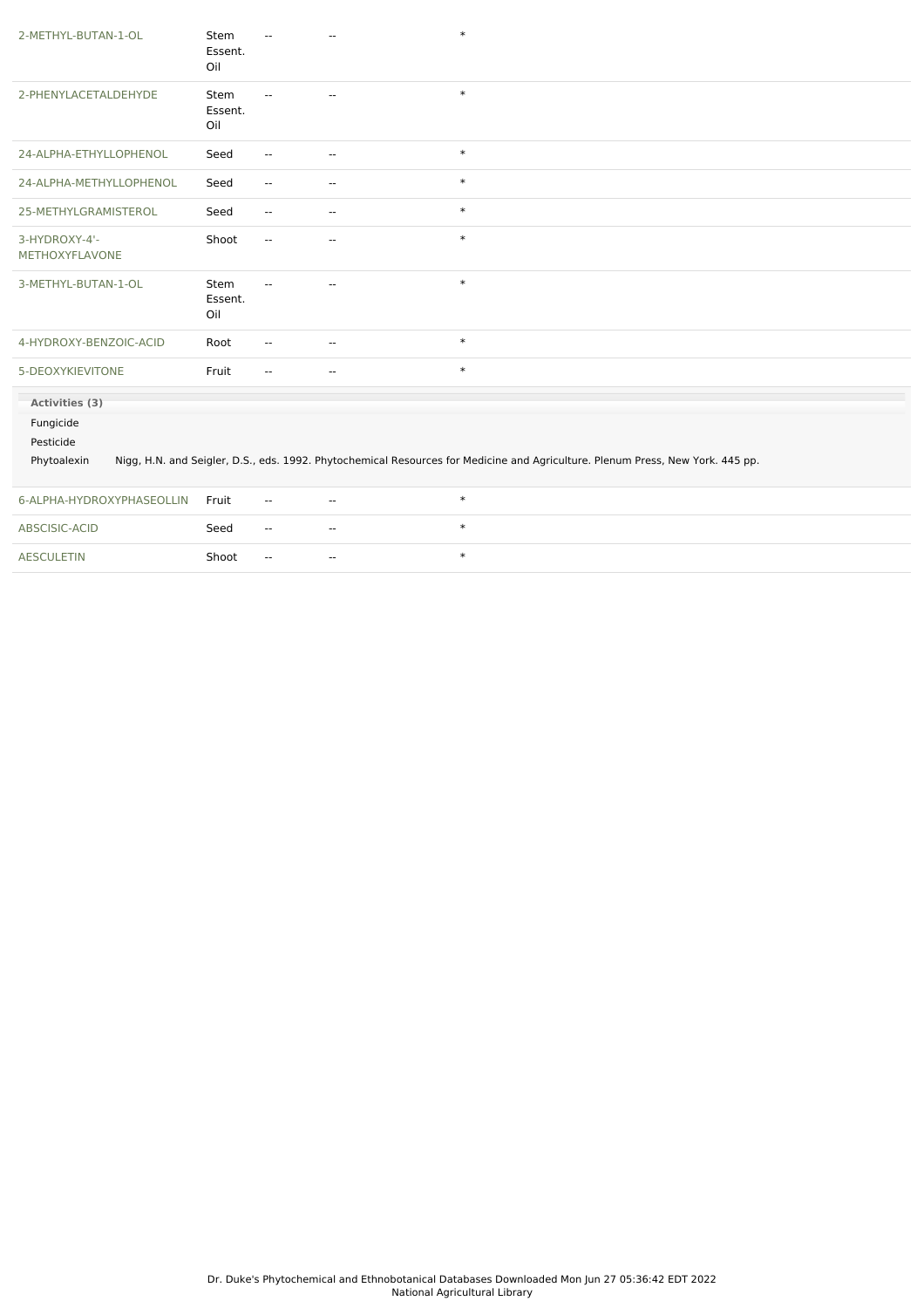| <b>Activities (32)</b>                                |                                                                                                                                                                                                                                   |
|-------------------------------------------------------|-----------------------------------------------------------------------------------------------------------------------------------------------------------------------------------------------------------------------------------|
| 5-Lipoxygenase-Inhibitor<br>IC50=0.1-5 uM             |                                                                                                                                                                                                                                   |
| Aldose-Reductase-<br>Inhibitor IC50=0.74<br>ug/ml cow | Okada, Y, et al. 1995. Search for Naturally Occurring Substances to Prevent the Complications of Diabetes. II. Inhibitory Effect of Coumarin and<br>Flavonoid Derivatives on Bovine Lens Aldose Reductase and Rabbit Platelet Agg |
| Analgesic                                             |                                                                                                                                                                                                                                   |
| Antiarrhythmic                                        |                                                                                                                                                                                                                                   |
| Antiasthmatic?                                        |                                                                                                                                                                                                                                   |
| Antibacterial                                         | Jeffery B. Harborne and H. Baxter, eds. 1983. Phytochemical Dictionary. A Handbook of Bioactive Compounds from Plants. Taylor & Frost,<br>London. 791 pp.                                                                         |
| Anticapillary-Fragility                               | Wichtl, M. 1984. Teedrogen. Ein Handbuch fur Apotheker und Arzte. Wissenschaftliche Verlagsgesellscharft. mbH Stuttgart. 393 pp.                                                                                                  |
| Antidysenteric                                        | HerbalGram No. 24, page 37.                                                                                                                                                                                                       |
| Antiescherichic                                       |                                                                                                                                                                                                                                   |
| Antiinflammatory<br>IC50=0.1-5 uM                     |                                                                                                                                                                                                                                   |
| Antimutagenic                                         | Economic & Medicinal Plant Research, 6: 235.                                                                                                                                                                                      |
| Antipyretic                                           |                                                                                                                                                                                                                                   |
| Antiseptic                                            |                                                                                                                                                                                                                                   |
| Antistaphylococcic                                    |                                                                                                                                                                                                                                   |
| Cancer-Preventive                                     | Stitt, P. A. Why George Should Eat Broccoli. Dougherty Co, Milwaukee, WI, 1990, 399 pp.                                                                                                                                           |
| Cardiodepressant                                      |                                                                                                                                                                                                                                   |
| Choleretic                                            | Fitoterapia No.5-1986.                                                                                                                                                                                                            |
| Cosmetic                                              |                                                                                                                                                                                                                                   |
| Cytotoxic                                             | Mills, Simon and Bone, Kerry. 2000. Phytotherapy. Churchill Livinston, Edinburgh.                                                                                                                                                 |
| Dermatitigenic                                        | Wichtl, M. 1984. Teedrogen. Ein Handbuch fur Apotheker und Arzte. Wissenschaftliche Verlagsgesellscharft. mbH Stuttgart. 393 pp.                                                                                                  |
| Fungicide                                             |                                                                                                                                                                                                                                   |
| Hepatoprotective 6<br>mg/kg mus                       |                                                                                                                                                                                                                                   |
| Hypertensive                                          | Chemical Constituents of Oriental Herbs (3 diff. books)                                                                                                                                                                           |
| Lipoxygenase-Inhibitor                                |                                                                                                                                                                                                                                   |
| Musculotropic                                         | Wichtl, M. 1984. Teedrogen. Ein Handbuch fur Apotheker und Arzte. Wissenschaftliche Verlagsgesellscharft. mbH Stuttgart. 393 pp.                                                                                                  |
| Myorelaxant                                           | ANON. 1948-1976. The Wealth of India raw materials. Publications and Information Directorate, CSIR, New Delhi. 11 volumes.                                                                                                        |
| Pesticide                                             |                                                                                                                                                                                                                                   |
| Prostaglandin-Synthesis-<br>Inhibitor 100 uM rbt      | Hung, H.C., Lai, M.W., Wang, H.R., Chung, Y.L., Hsieh, L.M., Chen, C.C. 1993. Antiproliferative Effect of Esculetin on Vascular Smooth Muscle<br>Cells: Possible Roles of Signal Transduction Pathways. Eur J Pharmacol, 237(1):  |
| Sunscreen IC98=20 mg/l                                | Lazarova*, G., Kostova, I., Neychev, H. 1992. Photodynamic damage prevention by some hydroxycoumarins. Fitoterapia 64(2): 134-136, 1993.                                                                                          |
| Sunscreen IC100=50<br>mg/l                            | Lazarova*, G., Kostova, I., Neychev, H. 1992. Photodynamic damage prevention by some hydroxycoumarins. Fitoterapia 64(2): 134-136, 1993.                                                                                          |
| UV-Screen                                             | Wichtl, M. 1984. Teedrogen. Ein Handbuch fur Apotheker und Arzte. Wissenschaftliche Verlagsgesellscharft. mbH Stuttgart. 393 pp.                                                                                                  |
| Xanthine-Oxidase-<br>Inhibitor IC52=10 uM             |                                                                                                                                                                                                                                   |
| <b>AESCULIN</b>                                       | $\ast$<br>Shoot                                                                                                                                                                                                                   |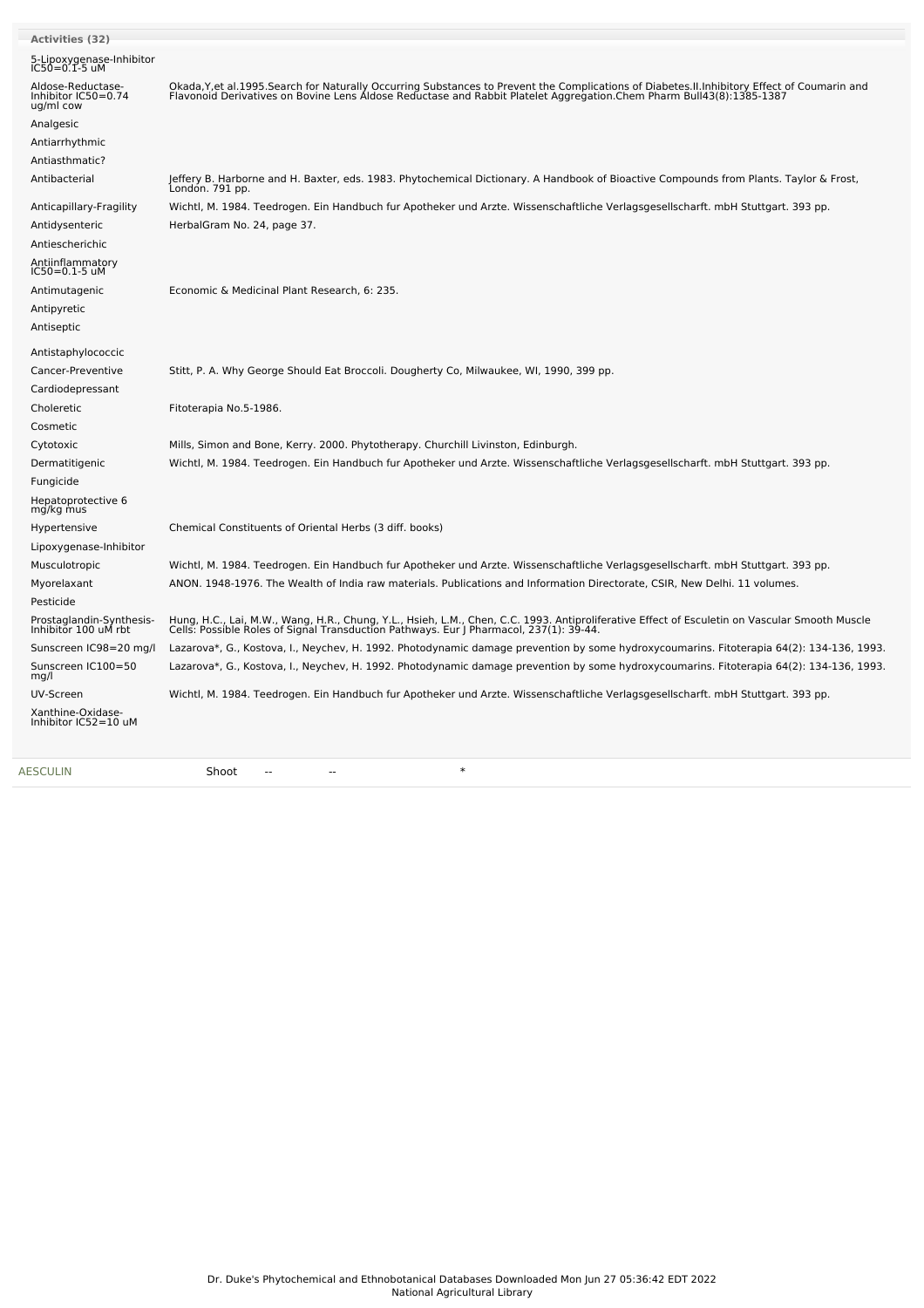| <b>Activities (33)</b>                                                                                                                                 |                            |                        |         |      |                                                                                                                                                                                                                                   |  |
|--------------------------------------------------------------------------------------------------------------------------------------------------------|----------------------------|------------------------|---------|------|-----------------------------------------------------------------------------------------------------------------------------------------------------------------------------------------------------------------------------------|--|
| Aldose-Reductase-<br>Inhibitor 10 ug/ml<br>cow                                                                                                         |                            |                        |         |      | Okada, Y, et al. 1995. Search for Naturally Occurring Substances to Prevent the Complications of Diabetes. II. Inhibitory Effect of Coumarin and<br>Flavonoid Derivatives on Bovine Lens Aldose Reductase and Rabbit Platelet Agg |  |
| Analgesic<br>AntiCVS<br>AntiRaynaud's<br>Antiacrocyanotic<br>Antiaging<br>Antialopecic<br>Antiarthritic                                                |                            |                        |         |      |                                                                                                                                                                                                                                   |  |
| Anticapillary-Fragility<br>Anticellulitic<br>Antidermatitic<br>Antierythemic 4 mg<br>orl man<br>Antihemorrhoidal<br>Antihistaminic<br>Antiinflammatory |                            |                        |         |      | Bisset, N.G., ed. 1994. Herbal Drugs and Phytopharmaceuticals. CRC Press. Boca Raton, FL. 566 pp.                                                                                                                                 |  |
| Antioxidant<br>Antipanniculopathic<br>Antipyretic                                                                                                      | Jim Duke's personal files. |                        |         |      |                                                                                                                                                                                                                                   |  |
| Antiseborrheic<br><b>Bacteristat</b>                                                                                                                   |                            |                        |         |      | Jeffery B. Harborne and H. Baxter, eds. 1983. Phytochemical Dictionary. A Handbook of Bioactive Compounds from Plants. Taylor & Frost, London.<br>791 pp.                                                                         |  |
| Cancer-Preventive<br>Cardiotonic                                                                                                                       | Jim Duke's personal files. |                        |         |      |                                                                                                                                                                                                                                   |  |
| Choleretic<br>Cosmetic                                                                                                                                 | Fitoterapia No.5-1986.     |                        |         |      |                                                                                                                                                                                                                                   |  |
| Diuretic<br>Hypertensive                                                                                                                               |                            |                        |         |      |                                                                                                                                                                                                                                   |  |
| Lipoxygenase-<br>Inhibitor                                                                                                                             |                            |                        |         |      | Pizzorno, J.E. and Murray, M.T. 1985. A Textbook of Natural Medicine. John Bastyr College Publications, Seattle, Washington (Looseleaf).                                                                                          |  |
| Microvasculokinetic                                                                                                                                    |                            |                        |         |      |                                                                                                                                                                                                                                   |  |
| Sunscreen                                                                                                                                              |                            |                        |         |      |                                                                                                                                                                                                                                   |  |
| Sunscreen IC39=20<br>mg/l                                                                                                                              |                            |                        |         |      | Lazarova*, G., Kostova, I., Neychev, H. 1992. Photodynamic damage prevention by some hydroxycoumarins. Fitoterapia 64(2): 134-136, 1993.                                                                                          |  |
| Sunscreen IC26=50<br>mg/l                                                                                                                              |                            |                        |         |      |                                                                                                                                                                                                                                   |  |
| Toxic                                                                                                                                                  |                            |                        |         |      |                                                                                                                                                                                                                                   |  |
| Vasoprotective                                                                                                                                         |                            |                        |         |      |                                                                                                                                                                                                                                   |  |
| ALANINE                                                                                                                                                | Fruit                      | 840.0                  | 8633.0  | 1.94 | USDA's Ag Handbook 8 and sequelae)                                                                                                                                                                                                |  |
| <b>Activities (3)</b>                                                                                                                                  |                            |                        |         |      |                                                                                                                                                                                                                                   |  |
| Antioxidant                                                                                                                                            |                            |                        |         |      | Larson, R.A. 1987. Review Article Number 30. The Antioxidants of Higher Plants. Phytochemistry. 27: 969-978.                                                                                                                      |  |
| Cancer-Preventive<br>Oxidant                                                                                                                           |                            |                        |         |      | Stitt, P. A. Why George Should Eat Broccoli. Dougherty Co, Milwaukee, WI, 1990, 399 pp.<br>Larson, R.A. 1987. Review Article Number 30. The Antioxidants of Higher Plants. Phytochemistry. 27: 969-978.                           |  |
|                                                                                                                                                        |                            |                        |         |      |                                                                                                                                                                                                                                   |  |
| ALANINE                                                                                                                                                | Sprout<br>Seedling         | 1740.0                 | 18710.0 | 1.39 | USDA's Ag Handbook 8 and sequelae)                                                                                                                                                                                                |  |
| <b>Activities (3)</b>                                                                                                                                  |                            |                        |         |      |                                                                                                                                                                                                                                   |  |
| Antioxidant<br>Cancer-Preventive                                                                                                                       |                            |                        |         |      | Larson, R.A. 1987. Review Article Number 30. The Antioxidants of Higher Plants. Phytochemistry. 27: 969-978.<br>Stitt, P. A. Why George Should Eat Broccoli. Dougherty Co, Milwaukee, WI, 1990, 399 pp.                           |  |
| Oxidant                                                                                                                                                |                            |                        |         |      | Larson, R.A. 1987. Review Article Number 30. The Antioxidants of Higher Plants. Phytochemistry. 27: 969-978.                                                                                                                      |  |
| ALANINE                                                                                                                                                | Seed                       | 9050.0                 | 10171.0 | 0.0  | USDA's Ag Handbook 8 and sequelae)                                                                                                                                                                                                |  |
| <b>Activities (3)</b>                                                                                                                                  |                            |                        |         |      |                                                                                                                                                                                                                                   |  |
| Antioxidant                                                                                                                                            |                            |                        |         |      | Larson, R.A. 1987. Review Article Number 30. The Antioxidants of Higher Plants. Phytochemistry. 27: 969-978.                                                                                                                      |  |
| Cancer-Preventive<br>Oxidant                                                                                                                           |                            |                        |         |      | Stitt, P. A. Why George Should Eat Broccoli. Dougherty Co, Milwaukee, WI, 1990, 399 pp.<br>Larson, R.A. 1987. Review Article Number 30. The Antioxidants of Higher Plants. Phytochemistry. 27: 969-978.                           |  |
| ALLANTOIC-ACID                                                                                                                                         | Fruit                      | $\qquad \qquad \cdots$ | --      |      | List, P.H. and Horhammer, L., Hager's Handbuch der Pharmazeutischen Praxis,<br>Vols. 2-6, Springer-Verlag, Berlin, 1969-1979.                                                                                                     |  |
| ALPHA-LINOLENIC-ACID                                                                                                                                   | Sprout<br>Seedling         | 1690.0                 | 18172.0 | 1.0  | USDA's Ag Handbook 8 and sequelae)                                                                                                                                                                                                |  |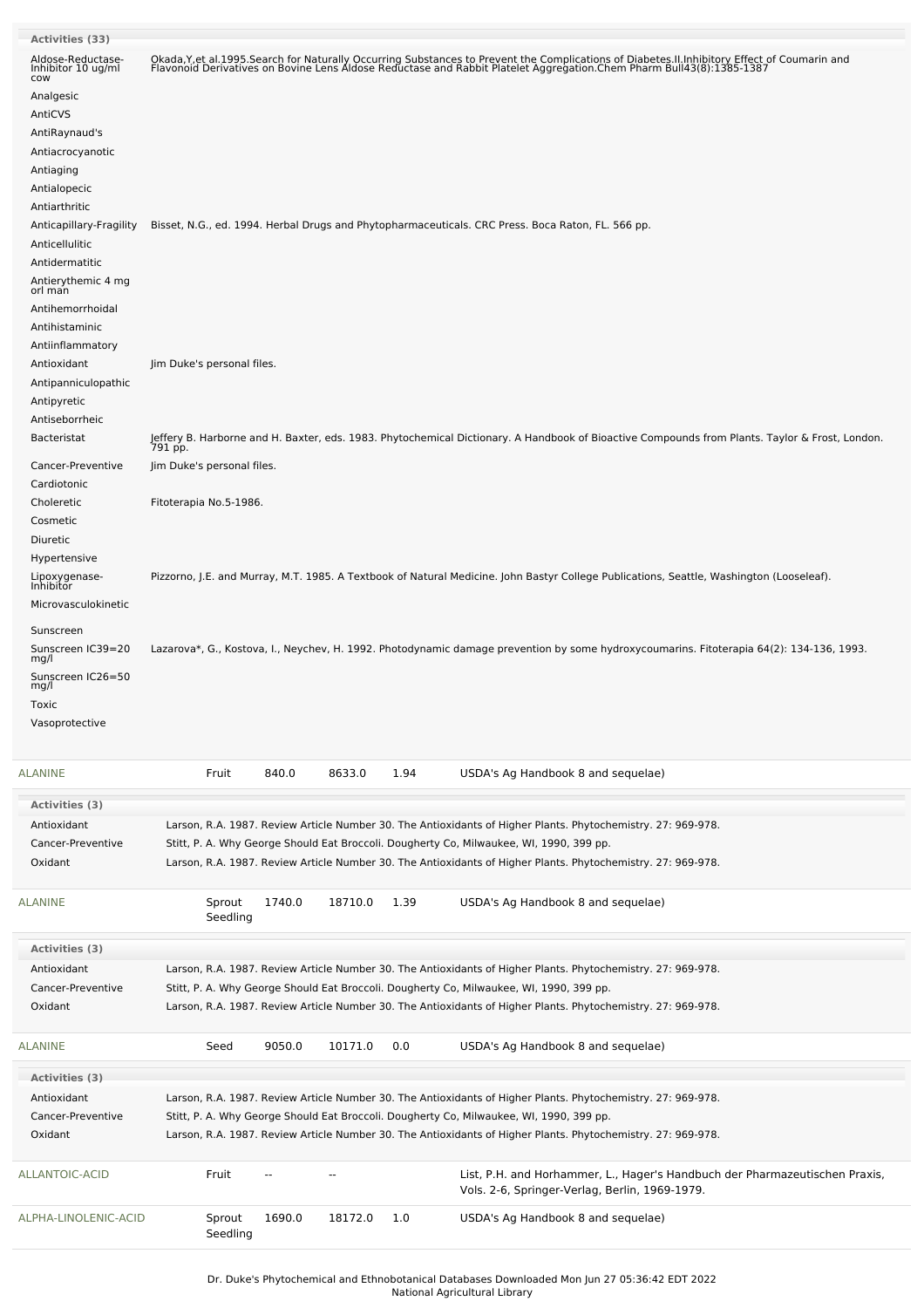| <b>Activities (15)</b>                              |              |        |        |         |                                                                                                                                                                                               |
|-----------------------------------------------------|--------------|--------|--------|---------|-----------------------------------------------------------------------------------------------------------------------------------------------------------------------------------------------|
| 5-Alpha-Reductase-Inhibitor                         |              |        |        |         |                                                                                                                                                                                               |
| Antiaggregant                                       |              |        |        |         | Cunane, S. and Thompson, L. U., eds. 1995. Flaxseed in Human Nutrition. AOCS Press, Champaign IL. 384 pp.                                                                                     |
| Antihypertensive                                    |              |        |        |         |                                                                                                                                                                                               |
| Antiinflammatory IC50=42 uM                         |              |        |        |         |                                                                                                                                                                                               |
| Antileukotriene-D4 IC50=42 uM                       |              |        |        |         |                                                                                                                                                                                               |
| Antimenorrhagic                                     | (Looseleaf)  |        |        |         | Pizzorno, J.E. and Murray, M.T. 1985. A Textbook of Natural Medicine. John Bastyr College Publications, Seattle, Washington                                                                   |
| Antimetastatic                                      |              |        |        |         | Cunane, S. and Thompson, L. U., eds. 1995. Flaxseed in Human Nutrition. AOCS Press, Champaign IL. 384 pp.                                                                                     |
| Antiprostatitic                                     | (Looseleaf). |        |        |         | Pizzorno, J.E. and Murray, M.T. 1985. A Textbook of Natural Medicine. John Bastyr College Publications, Seattle, Washington                                                                   |
| Cancer-Preventive                                   |              |        |        |         | Stitt, P. A. Why George Should Eat Broccoli. Dougherty Co, Milwaukee, WI, 1990, 399 pp.                                                                                                       |
| Hypotensive                                         |              |        |        |         | Cunane, S. and Thompson, L. U., eds. 1995. Flaxseed in Human Nutrition. AOCS Press, Champaign IL. 384 pp.                                                                                     |
| Immunostimulant 0.12 ml/man/day                     |              |        |        |         | Cunane, S. and Thompson, L. U., eds. 1995. Flaxseed in Human Nutrition. AOCS Press, Champaign IL. 384 pp.                                                                                     |
| Lymphocytogenic 0.5 ug/ml                           |              |        |        |         | Cunane, S. and Thompson, L. U., eds. 1995. Flaxseed in Human Nutrition. AOCS Press, Champaign IL. 384 pp.                                                                                     |
| Propecic                                            |              |        |        |         |                                                                                                                                                                                               |
| Prostaglandin-Synthesis-Inhibitor<br>39.5 g/day/hmn |              |        |        |         | Ferretti, A., Flanagan, V. P. 1996. Antithromboxane Activity of Dietary Alpha-linolenic Acid: A Pilot Study. Prostaglandins Leukotrienes<br>Essential Fatty Acids, 54(6): 451-455. ARS, USDA. |
| Vasodilator                                         |              |        |        |         |                                                                                                                                                                                               |
|                                                     |              |        |        |         |                                                                                                                                                                                               |
| ALPHA-LINOLENIC-ACID                                | Seed         | 2780.0 | 3124.0 | $-0.27$ | USDA's Ag Handbook 8 and sequelae)                                                                                                                                                            |
| <b>Activities (15)</b>                              |              |        |        |         |                                                                                                                                                                                               |
| 5-Alpha-Reductase-Inhibitor                         |              |        |        |         |                                                                                                                                                                                               |
| Antiaggregant                                       |              |        |        |         | Cunane, S. and Thompson, L. U., eds. 1995. Flaxseed in Human Nutrition. AOCS Press, Champaign IL. 384 pp.                                                                                     |
| Antihypertensive                                    |              |        |        |         |                                                                                                                                                                                               |
| Antiinflammatory IC50=42 uM                         |              |        |        |         |                                                                                                                                                                                               |
| Antileukotriene-D4 IC50=42 uM                       |              |        |        |         |                                                                                                                                                                                               |
| Antimenorrhagic                                     | (Looseleaf). |        |        |         | Pizzorno, J.E. and Murray, M.T. 1985. A Textbook of Natural Medicine. John Bastyr College Publications, Seattle, Washington                                                                   |
| Antimetastatic                                      |              |        |        |         | Cunane, S. and Thompson, L. U., eds. 1995. Flaxseed in Human Nutrition. AOCS Press, Champaign IL. 384 pp.                                                                                     |
| Antiprostatitic                                     | (Looseleaf). |        |        |         | Pizzorno, J.E. and Murray, M.T. 1985. A Textbook of Natural Medicine. John Bastyr College Publications, Seattle, Washington                                                                   |
| Cancer-Preventive                                   |              |        |        |         | Stitt, P. A. Why George Should Eat Broccoli. Dougherty Co, Milwaukee, WI, 1990, 399 pp.                                                                                                       |
| Hypotensive                                         |              |        |        |         | Cunane, S. and Thompson, L. U., eds. 1995. Flaxseed in Human Nutrition. AOCS Press, Champaign IL. 384 pp.                                                                                     |
| Immunostimulant 0.12 ml/man/day                     |              |        |        |         | Cunane, S. and Thompson, L. U., eds. 1995. Flaxseed in Human Nutrition. AOCS Press, Champaign IL. 384 pp.                                                                                     |
| Lymphocytogenic 0.5 ug/ml<br>Propecic               |              |        |        |         | Cunane, S. and Thompson, L. U., eds. 1995. Flaxseed in Human Nutrition. AOCS Press, Champaign IL. 384 pp.                                                                                     |
| Prostaglandin-Synthesis-Inhibitor<br>39.5 g/day/hmn |              |        |        |         | Ferretti, A., Flanagan, V. P. 1996. Antithromboxane Activity of Dietary Alpha-linolenic Acid: A Pilot Study. Prostaglandins Leukotrienes<br>Essential Fatty Acids, 54(6): 451-455. ARS, USDA. |
| Vasodilator                                         |              |        |        |         |                                                                                                                                                                                               |
| ALPHA-LINOLENIC-ACID                                | Fruit        | 360.0  | 3700.0 | 0.52    | USDA's Ag Handbook 8 and sequelae)                                                                                                                                                            |
| Activities (15)                                     |              |        |        |         |                                                                                                                                                                                               |
| 5-Alpha-Reductase-Inhibitor                         |              |        |        |         |                                                                                                                                                                                               |
| Antiaggregant                                       |              |        |        |         | Cunane, S. and Thompson, L. U., eds. 1995. Flaxseed in Human Nutrition. AOCS Press, Champaign IL. 384 pp.                                                                                     |
| Antihypertensive                                    |              |        |        |         |                                                                                                                                                                                               |
| Antiinflammatory IC50=42 uM                         |              |        |        |         |                                                                                                                                                                                               |
| Antileukotriene-D4 IC50=42 uM                       |              |        |        |         |                                                                                                                                                                                               |
|                                                     |              |        |        |         |                                                                                                                                                                                               |

| ALPHA-TOCOPHEROL                                    | Leaf         | 698.0 | 719.0 | 1.31                                              | lim Duke's personal files.*                                                                                                              |
|-----------------------------------------------------|--------------|-------|-------|---------------------------------------------------|------------------------------------------------------------------------------------------------------------------------------------------|
| Vasodilator                                         |              |       |       |                                                   |                                                                                                                                          |
|                                                     |              |       |       |                                                   |                                                                                                                                          |
| Prostaglandin-Synthesis-Inhibitor<br>39.5 g/day/hmn |              |       |       | Essential Fatty Acids, 54(6): 451-455. ARS, USDA. | Ferretti, A., Flanagan, V. P. 1996. Antithromboxane Activity of Dietary Alpha-linolenic Acid: A Pilot Study. Prostaglandins Leukotrienes |
| Propecic                                            |              |       |       |                                                   |                                                                                                                                          |
| Lymphocytogenic 0.5 ug/ml                           |              |       |       |                                                   | Cunane, S. and Thompson, L. U., eds. 1995. Flaxseed in Human Nutrition. AOCS Press, Champaign IL. 384 pp.                                |
| Immunostimulant 0.12 ml/man/day                     |              |       |       |                                                   | Cunane, S. and Thompson, L. U., eds. 1995. Flaxseed in Human Nutrition. AOCS Press, Champaign IL. 384 pp.                                |
| Hypotensive                                         |              |       |       |                                                   | Cunane, S. and Thompson, L. U., eds. 1995. Flaxseed in Human Nutrition. AOCS Press, Champaign IL. 384 pp.                                |
| Cancer-Preventive                                   |              |       |       |                                                   | Stitt, P. A. Why George Should Eat Broccoli. Dougherty Co, Milwaukee, WI, 1990, 399 pp.                                                  |
| Antiprostatitic                                     | (Looseleaf). |       |       |                                                   | Pizzorno, J.E. and Murray, M.T. 1985. A Textbook of Natural Medicine. John Bastyr College Publications, Seattle, Washington              |
| Antimetastatic                                      |              |       |       |                                                   | Cunane, S. and Thompson, L. U., eds. 1995. Flaxseed in Human Nutrition. AOCS Press, Champaign IL. 384 pp.                                |
| Antimenorrhagic                                     | (Looseleaf). |       |       |                                                   | Pizzorno, J.E. and Murray, M.T. 1985. A Textbook of Natural Medicine. John Bastyr College Publications, Seattle, Washington              |
|                                                     |              |       |       |                                                   |                                                                                                                                          |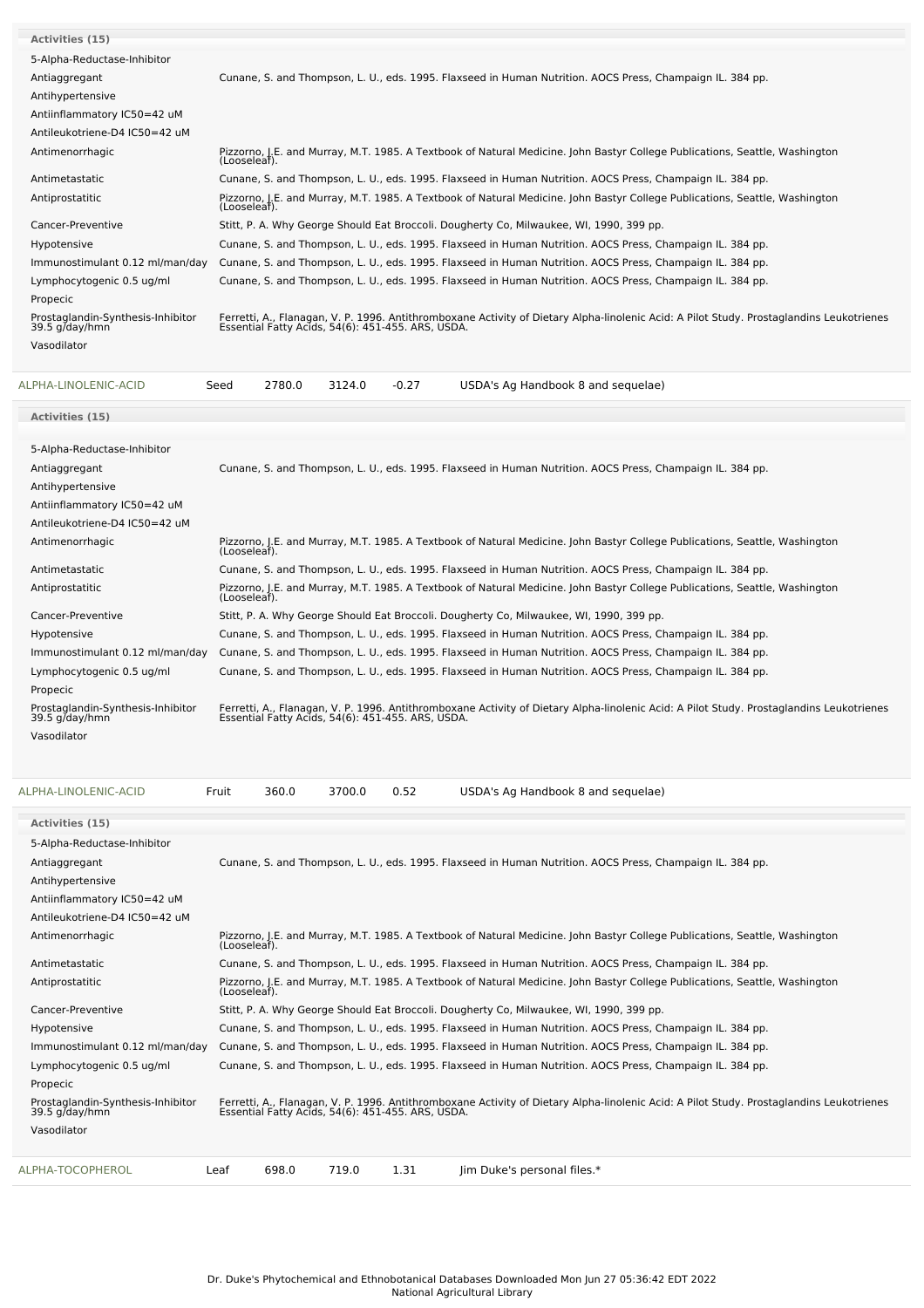| <b>Activities (32)</b>         |                                                                                                                                                      |
|--------------------------------|------------------------------------------------------------------------------------------------------------------------------------------------------|
| Antialzheimeran                |                                                                                                                                                      |
| Antianginal                    |                                                                                                                                                      |
| Antiarthritic                  |                                                                                                                                                      |
| Antiasthmatic                  |                                                                                                                                                      |
| Antiatherosclerotic            | Soumyanath, A. Ed. 2006. Traditional Medicines for Modern Times - Antidiabetic Plants. CRC Press, Taylor & Francis Group. Boca Raton, FL. 314<br>pp. |
| Anticancer                     |                                                                                                                                                      |
| Anticataract                   |                                                                                                                                                      |
| Anticonvulsant Synergen        |                                                                                                                                                      |
| Antidementia                   |                                                                                                                                                      |
| Antidiabetic                   | Soumyanath, A. Ed. 2006. Traditional Medicines for Modern Times - Antidiabetic Plants. CRC Press, Taylor & Francis Group. Boca Raton, FL. 314<br>pp. |
| Antiinfarctal                  | Soumyanath, A. Ed. 2006. Traditional Medicines for Modern Times - Antidiabetic Plants. CRC Press, Taylor & Francis Group. Boca Raton, FL. 314<br>pp. |
| Antiinfertility                |                                                                                                                                                      |
| Antiischemic                   |                                                                                                                                                      |
| Antimaculitic                  |                                                                                                                                                      |
| Antimutagenic                  | Economic & Medicinal Plant Research, 6: 235.                                                                                                         |
| Antineuropathic                |                                                                                                                                                      |
| Antioxidant 5 x quercetin      |                                                                                                                                                      |
| Antioxidant IC34=10 uM         |                                                                                                                                                      |
| Antiparkinsonian               |                                                                                                                                                      |
| Antiradicular 5 x<br>quercetin |                                                                                                                                                      |
| Antiretinotic                  |                                                                                                                                                      |
| Antirheumatic                  |                                                                                                                                                      |
| Antistroke                     |                                                                                                                                                      |
| Antitumor                      |                                                                                                                                                      |
| Antitumor (Bladder)            |                                                                                                                                                      |
| Antitumor (Prostate)           |                                                                                                                                                      |
| Antitumor (Stomach)            |                                                                                                                                                      |
| Antitumor-Promoter             |                                                                                                                                                      |
| Cancer-Preventive              |                                                                                                                                                      |
| Cardioprotective               |                                                                                                                                                      |
| Circulotonic                   |                                                                                                                                                      |
| Immunomodulator                |                                                                                                                                                      |
|                                |                                                                                                                                                      |
| ALPHA-TOCOPHEROL               | $\ast$<br>Fruit<br>0.2<br>14.0<br>$-0.91$                                                                                                            |

L.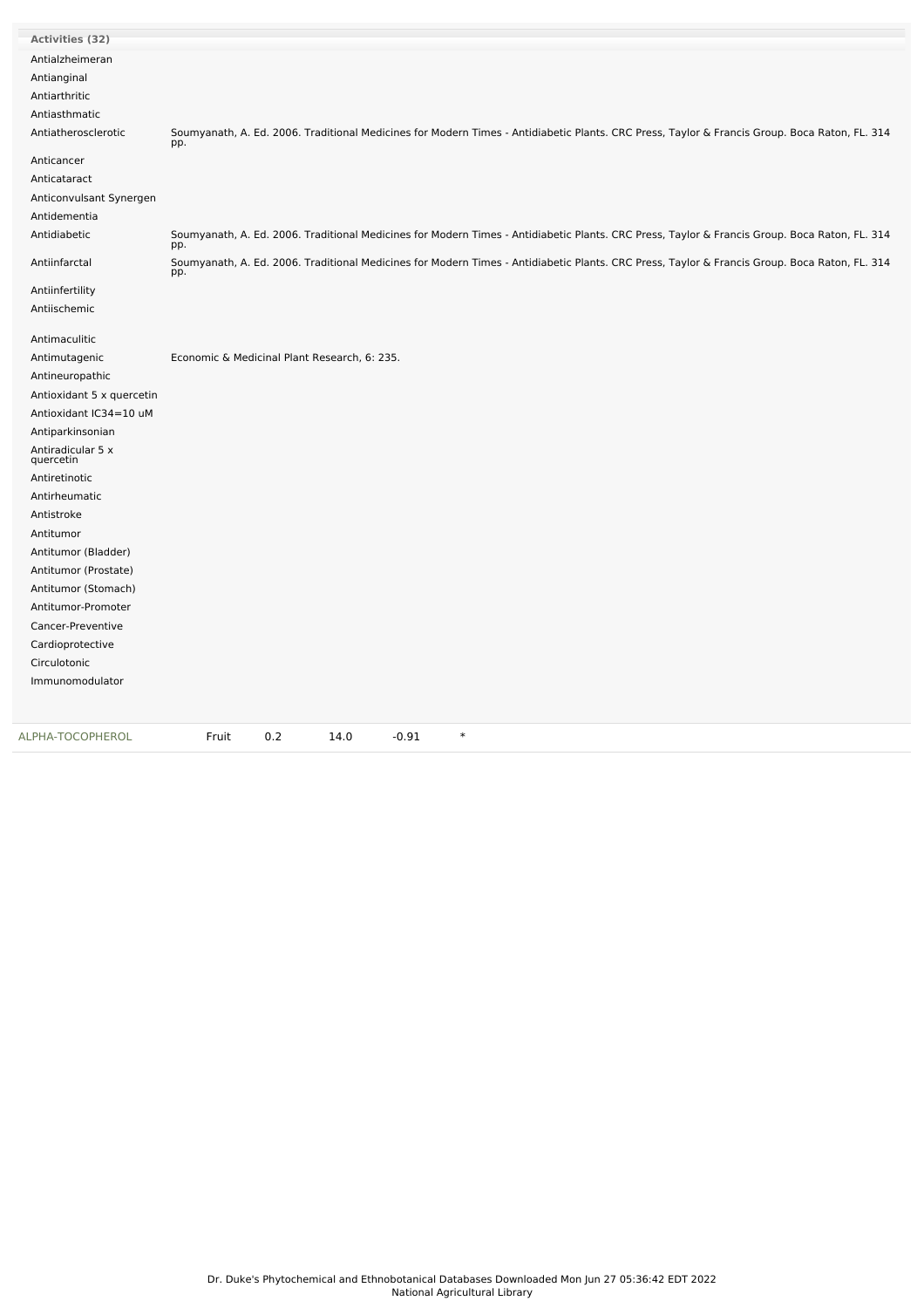| Activities (32)                |                                                                                                                                                      |
|--------------------------------|------------------------------------------------------------------------------------------------------------------------------------------------------|
| Antialzheimeran                |                                                                                                                                                      |
| Antianginal                    |                                                                                                                                                      |
| Antiarthritic                  |                                                                                                                                                      |
| Antiasthmatic                  |                                                                                                                                                      |
| Antiatherosclerotic            | Soumyanath, A. Ed. 2006. Traditional Medicines for Modern Times - Antidiabetic Plants. CRC Press, Taylor & Francis Group. Boca Raton, FL. 314<br>pp. |
| Anticancer                     |                                                                                                                                                      |
| Anticataract                   |                                                                                                                                                      |
| Anticonvulsant Synergen        |                                                                                                                                                      |
| Antidementia                   |                                                                                                                                                      |
| Antidiabetic                   | Soumyanath, A. Ed. 2006. Traditional Medicines for Modern Times - Antidiabetic Plants. CRC Press, Taylor & Francis Group. Boca Raton, FL. 314<br>pp. |
| Antiinfarctal                  | Soumyanath, A. Ed. 2006. Traditional Medicines for Modern Times - Antidiabetic Plants. CRC Press, Taylor & Francis Group. Boca Raton, FL. 314<br>pp. |
| Antiinfertility                |                                                                                                                                                      |
| Antiischemic                   |                                                                                                                                                      |
| Antimaculitic                  |                                                                                                                                                      |
| Antimutagenic                  | Economic & Medicinal Plant Research, 6: 235.                                                                                                         |
| Antineuropathic                |                                                                                                                                                      |
| Antioxidant 5 x quercetin      |                                                                                                                                                      |
| Antioxidant IC34=10 uM         |                                                                                                                                                      |
| Antiparkinsonian               |                                                                                                                                                      |
| Antiradicular 5 x<br>quercetin |                                                                                                                                                      |
| Antiretinotic                  |                                                                                                                                                      |
| Antirheumatic                  |                                                                                                                                                      |
| Antistroke                     |                                                                                                                                                      |
| Antitumor                      |                                                                                                                                                      |
| Antitumor (Bladder)            |                                                                                                                                                      |
| Antitumor (Prostate)           |                                                                                                                                                      |
| Antitumor (Stomach)            |                                                                                                                                                      |
| Antitumor-Promoter             |                                                                                                                                                      |
| Cancer-Preventive              |                                                                                                                                                      |
| Cardioprotective               |                                                                                                                                                      |
| Circulotonic                   |                                                                                                                                                      |
| Immunomodulator                |                                                                                                                                                      |
|                                |                                                                                                                                                      |

| <b>ALUMINUM</b>     | Seed              | 5.0                      | 73.0       | $-0.24$ | $\ast$                                                                                                                                                          |
|---------------------|-------------------|--------------------------|------------|---------|-----------------------------------------------------------------------------------------------------------------------------------------------------------------|
| Activities (5)      |                   |                          |            |         |                                                                                                                                                                 |
| Antisilicotic       |                   |                          |            |         | Medicinal and Poisonous Plants of the Tropics. Leeuwenberg, A.J.M., ed. Pudoc, Wageningen. 1987.                                                                |
| Antivaginitic       | Martindale's 28th |                          |            |         |                                                                                                                                                                 |
| Candidicide         | Martindale's 28th |                          |            |         |                                                                                                                                                                 |
| Encephalopathic     | Martindale's 29th |                          |            |         |                                                                                                                                                                 |
| Pesticide           |                   |                          |            |         |                                                                                                                                                                 |
| <b>ALUMINUM</b>     | Fruit             | 1.0                      | 1050.0     | 0.08    | $\ast$                                                                                                                                                          |
| Activities (5)      |                   |                          |            |         |                                                                                                                                                                 |
| Antisilicotic       |                   |                          |            |         | Medicinal and Poisonous Plants of the Tropics. Leeuwenberg, A.J.M., ed. Pudoc, Wageningen. 1987.                                                                |
| Antivaginitic       | Martindale's 28th |                          |            |         |                                                                                                                                                                 |
| Candidicide         | Martindale's 28th |                          |            |         |                                                                                                                                                                 |
| Encephalopathic     | Martindale's 29th |                          |            |         |                                                                                                                                                                 |
| Pesticide           |                   |                          |            |         |                                                                                                                                                                 |
| ANTHERAXANTHIN      | Root              | $\overline{\phantom{a}}$ | $\sim$ $-$ |         | $\ast$                                                                                                                                                          |
| Activities (1)      |                   |                          |            |         |                                                                                                                                                                 |
|                     |                   |                          |            |         | Colorant Jeffery B. Harborne and H. Baxter, eds. 1983. Phytochemical Dictionary. A Handbook of Bioactive Compounds from Plants. Taylor & Frost, London. 791 pp. |
| <b>ANTHOCYANINS</b> | Testa             | --                       | 23700.0    |         | $\ast$                                                                                                                                                          |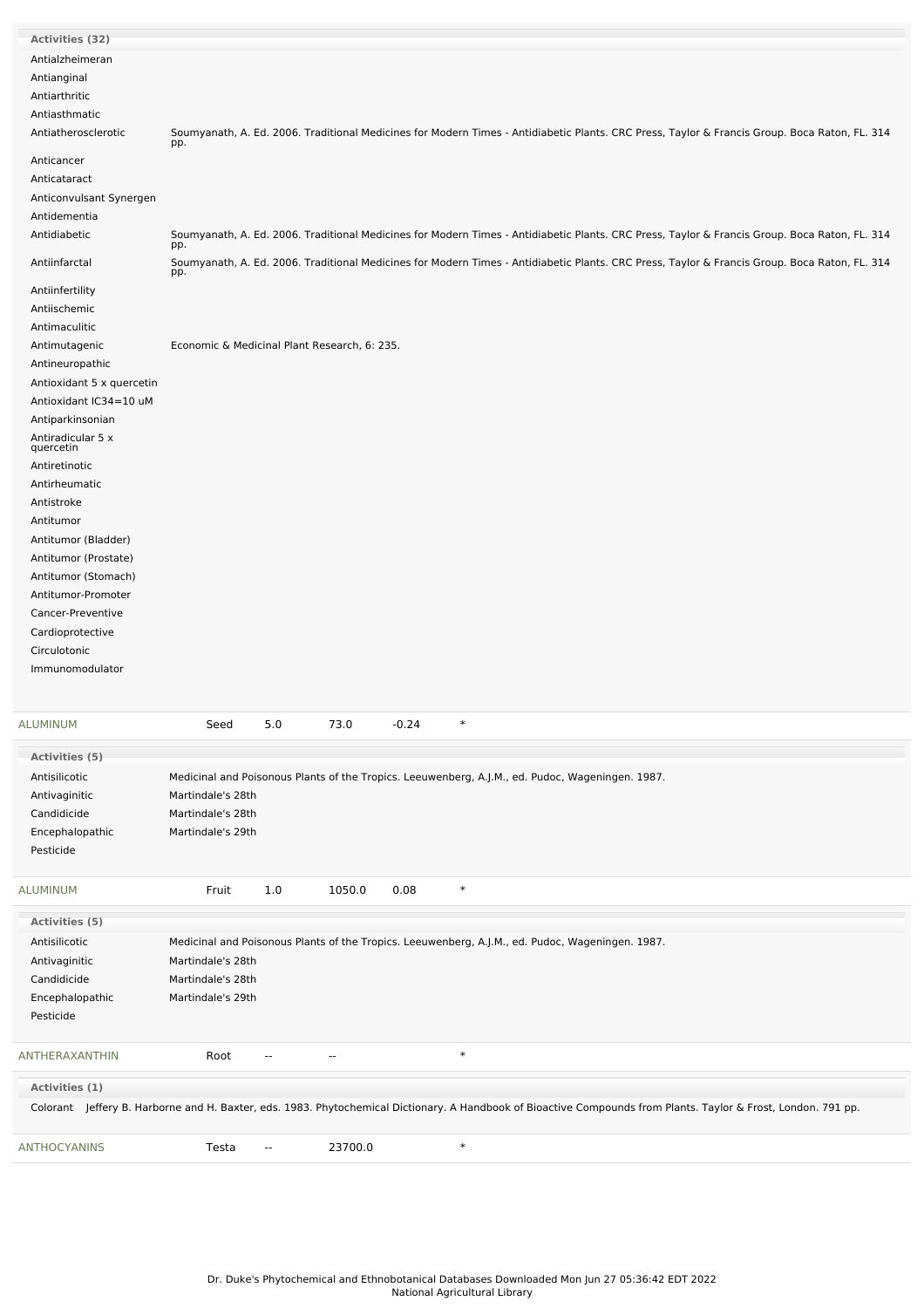| Activities (30)                |      |        |        |        |        |
|--------------------------------|------|--------|--------|--------|--------|
| Antiapoptotic                  |      |        |        |        |        |
| Antiarthritic 120 mg/man orl   |      |        |        |        |        |
| Anticancer 120 mg/man orl      |      |        |        |        |        |
| Anticarcinogenic               |      |        |        |        |        |
| Anticollegenase                |      |        |        |        |        |
| Antidiabetic                   |      |        |        |        |        |
| Antielastase                   |      |        |        |        |        |
| Antihyperglycemic              |      |        |        |        |        |
| Antihyperinsulinemic           |      |        |        |        |        |
| Antihyperleptinemic            |      |        |        |        |        |
| Antiinflammatory               |      |        |        |        |        |
| Antimutagenic                  |      |        |        |        |        |
| Antimyopic 600 mg/man orl      |      |        |        |        |        |
| Antinyctalopic 600 mg/man orl  |      |        |        |        |        |
| Antiobesity                    |      |        |        |        |        |
| Antioxidant                    |      |        |        |        |        |
| Antiproliferant                |      |        |        |        |        |
| Antitumor 120 mg/man orl       |      |        |        |        |        |
| Antivaricose                   |      |        |        |        |        |
| Antiviral                      |      |        |        |        |        |
| COX-1-Inhibitor IC45=125 ug/ml |      |        |        |        |        |
| COX-2-Inhibitor IC47=125 ug/ml |      |        |        |        |        |
| Chemopreventive                |      |        |        |        |        |
| Goitrogenic                    |      |        |        |        |        |
| Hemostat                       |      |        |        |        |        |
| NO-Scavenger                   |      |        |        |        |        |
| Pesticide                      |      |        |        |        |        |
| Vasoactive                     |      |        |        |        |        |
| Vasodilator                    |      |        |        |        |        |
| Vasoprotective                 |      |        |        |        |        |
|                                |      |        |        |        |        |
|                                |      |        |        |        |        |
| ANTHOCYANINS                   | Seed | 2110.0 | 2150.0 | $-1.0$ | $\ast$ |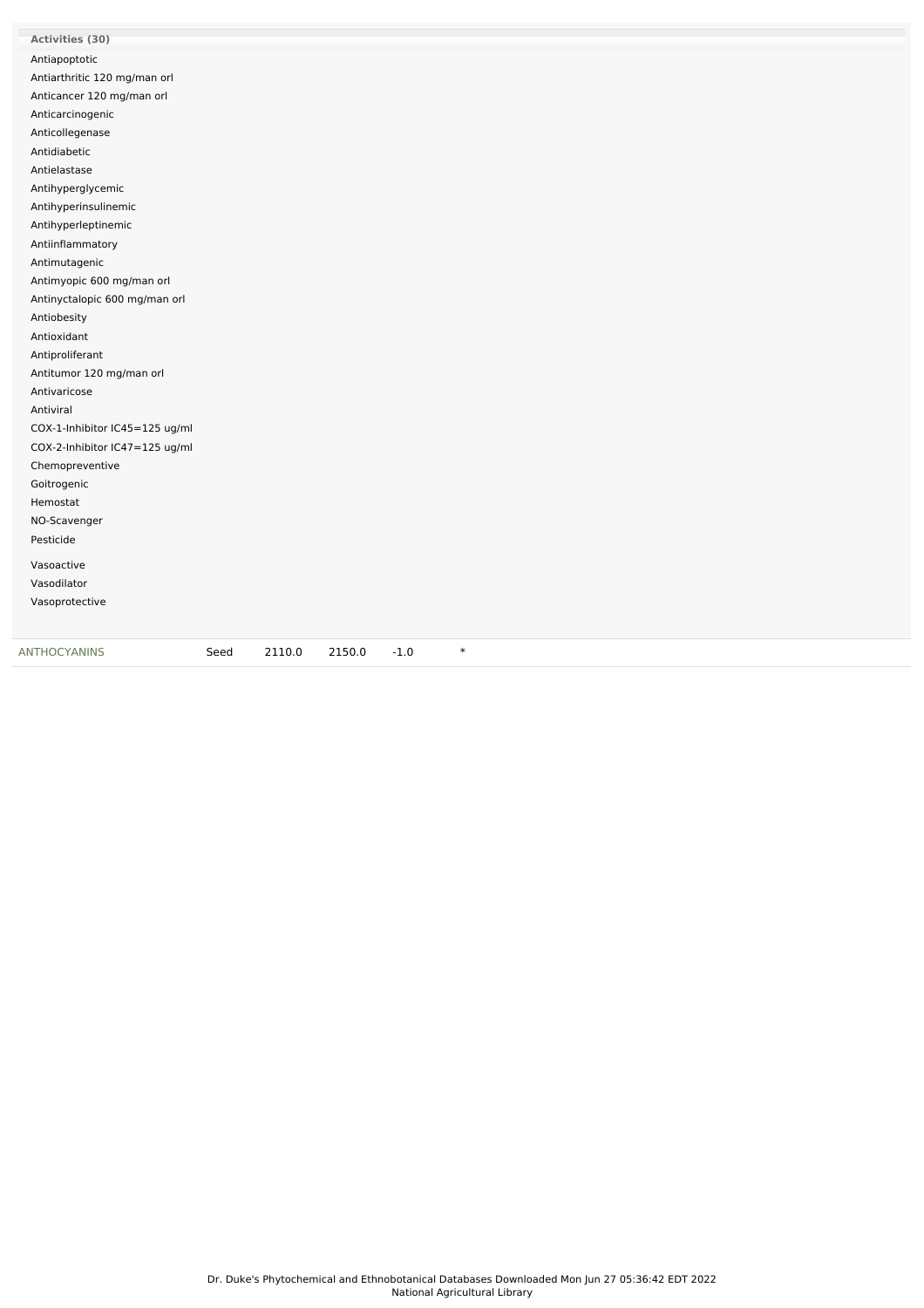| Activities (30)                |
|--------------------------------|
| Antiapoptotic                  |
| Antiarthritic 120 mg/man orl   |
| Anticancer 120 mg/man orl      |
| Anticarcinogenic               |
| Anticollegenase                |
| Antidiabetic                   |
| Antielastase                   |
| Antihyperglycemic              |
| Antihyperinsulinemic           |
| Antihyperleptinemic            |
| Antiinflammatory               |
| Antimutagenic                  |
| Antimyopic 600 mg/man orl      |
| Antinyctalopic 600 mg/man orl  |
| Antiobesity                    |
| Antioxidant                    |
| Antiproliferant                |
| Antitumor 120 mg/man orl       |
| Antivaricose                   |
| Antiviral                      |
| COX-1-Inhibitor IC45=125 ug/ml |
| COX-2-Inhibitor IC47=125 ug/ml |
| Chemopreventive                |
| Goitrogenic                    |
| Hemostat                       |
| NO-Scavenger                   |
| Pesticide                      |
| Vasoactive                     |
| Vasodilator                    |
| Vasoprotective                 |
|                                |

[APIGENIN](file:///phytochem/chemicals/show/3936) **Plant** -- - - + \*

| Activities (101)                   |                                                                                                                                                                                                         |
|------------------------------------|---------------------------------------------------------------------------------------------------------------------------------------------------------------------------------------------------------|
| 11B-HSD-Inhibitor                  |                                                                                                                                                                                                         |
| AntiADD                            |                                                                                                                                                                                                         |
| AntiHIV IC72=200 ug/ml             |                                                                                                                                                                                                         |
| AntiHIV IC50=143 ug/ml             |                                                                                                                                                                                                         |
| Antiaflatoxin IC50=9.52<br>uМ      |                                                                                                                                                                                                         |
| Antiaflatoxin IC50=2.57<br>ppm     |                                                                                                                                                                                                         |
| Antiaggregant                      |                                                                                                                                                                                                         |
| Antiaging                          |                                                                                                                                                                                                         |
| Antiallergic                       | Pizzorno, J.E. and Murray, M.T. 1985. A Textbook of Natural Medicine. John Bastyr College Publications, Seattle, Washington (Looseleaf).                                                                |
| Antiangiogenic 4 uM                |                                                                                                                                                                                                         |
| Antiarrhythmic                     |                                                                                                                                                                                                         |
| Antibacterial                      | Recio, M. C., Rios, J. L., and Villar, A., A review of some antimicrobial compounds isolated from medicinal plants reported in the literature<br>1978-1988, Phytotherapy Research, 3(4), 1989, 117-125. |
| Anticancer (Lung)                  |                                                                                                                                                                                                         |
| Anticomplementary                  |                                                                                                                                                                                                         |
| Antidermatitic                     | Bisset, N.G., ed. 1994. Herbal Drugs and Phytopharmaceuticals. CRC Press. Boca Raton, FL. 566 pp.                                                                                                       |
| Antiestrogenic                     | Pizzorno, J.E. and Murray, M.T. 1985. A Textbook of Natural Medicine. John Bastyr College Publications, Seattle, Washington (Looseleaf).                                                                |
| Antiherpetic 20-54 ug/ml           |                                                                                                                                                                                                         |
| Antihistaminic IC50=10-<br>35 uM   |                                                                                                                                                                                                         |
| Antiinflammatory #NAME?            |                                                                                                                                                                                                         |
| Antiinflammatory<br>IC~65=1,000 uM |                                                                                                                                                                                                         |
| Antileukemic 20-50 uM              |                                                                                                                                                                                                         |
| Antimelanomic 1-50 uM              |                                                                                                                                                                                                         |
| Antimetastatic 1-50 uM             |                                                                                                                                                                                                         |
| Antimutagenic ID50=10-<br>40 nM    | Phenolic Compounds in Food and Their Effects on Health. Antioxidants & Cancer Prevention. Huang, M.T., Ho, C.T. and Lee, C.Y. eds. 1992.<br>ACS Symposium Series 507.ACS, Washington 402 pp.            |
| Antimutagenic ID50=0.55<br>ug/ml   |                                                                                                                                                                                                         |
| Antioxidant 1.5 x Vit. E           |                                                                                                                                                                                                         |
| Antioxidant IC28.5=62.5<br>ug/ml   |                                                                                                                                                                                                         |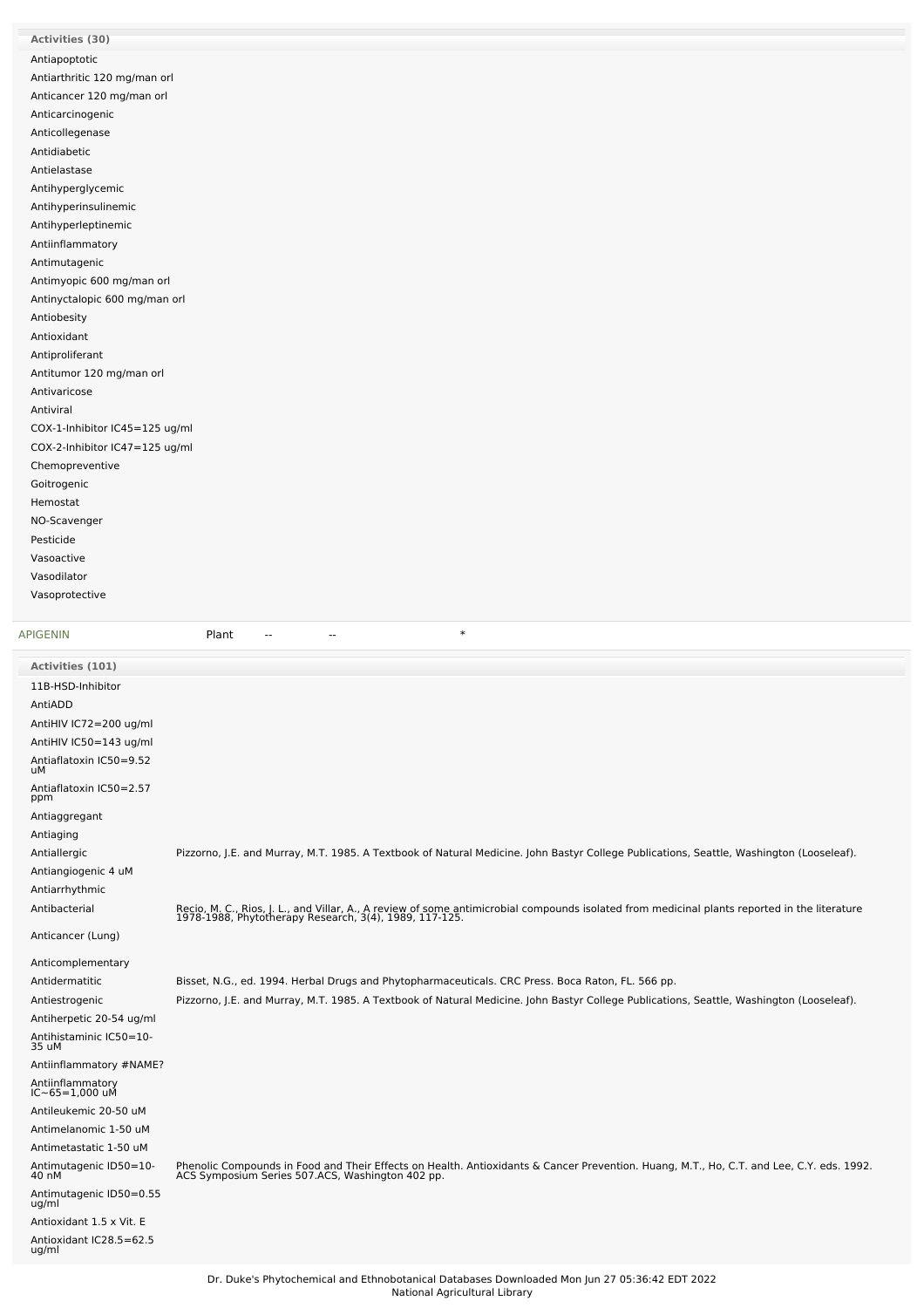| Antiperistaltic                                                                                                                                                                      |                                                                                                                                                           |
|--------------------------------------------------------------------------------------------------------------------------------------------------------------------------------------|-----------------------------------------------------------------------------------------------------------------------------------------------------------|
| Antiproliferant 1-50 uM<br>Antiproliferant IC50=155<br>uМ                                                                                                                            |                                                                                                                                                           |
| Antispasmodic EC50=1-5<br>uМ                                                                                                                                                         |                                                                                                                                                           |
| Antistress 10 mg/kg<br>Antithyroid<br>Antitumor 1-50 uM<br>Antitumor (Breast) 1-50<br>uМ                                                                                             | Jim Duke's personal files.                                                                                                                                |
| Antitumor (Lung)<br>Antitumor (Skin)<br>Antiviral 20-54 ug/ml<br>Anxiolytic 10 mg/kg<br>Apoptotic 12-60 uM                                                                           | Journal of Medicinal Food 2: 235.1999.                                                                                                                    |
| Aromatase-Inhibitor<br>IC65=1 uM/l<br>Beta-Glucuronidase-<br>Inhibitor IC50=~40 uM<br><b>CNS-Depressant</b><br>COX-1-Inhibitor<br>IC65=1,000 uM<br>COX-2-Inhibitor<br>IC>65=1,000 uM |                                                                                                                                                           |
| COX-2-Inhibitor <40 uM<br>COX-2-Inhibitor IC50=<15<br>uМ                                                                                                                             |                                                                                                                                                           |
| Calcium-Antagonist?<br>Cancer-Preventive<br>Choleretic                                                                                                                               | Biochimica & Biophysica Acta, 1115: 69, 1991.<br>Stitt, P. A. Why George Should Eat Broccoli. Dougherty Co, Milwaukee, WI, 1990, 399 pp.                  |
| Cyclooxygenase-Inhibitor<br>Cytochrome-P450-1A1-<br>Inhibitor                                                                                                                        |                                                                                                                                                           |
| Cytotoxic IC88=10 ug/ml<br>Cytotoxic 1-50 uM<br>Cytotoxic IC50=9.5 uM                                                                                                                | Planta Medica, 57: A113, 1991.                                                                                                                            |
| <b>DNA-Protective</b><br>Deiodinase-Inhibitor<br>Differentiator MIC=30 uM<br>Differentiator IC40=40 uM                                                                               | Jim Duke's personal files.                                                                                                                                |
| Diuretic                                                                                                                                                                             | Jeffery B. Harborne and H. Baxter, eds. 1983. Phytochemical Dictionary. A Handbook of Bioactive Compounds from Plants. Taylor & Frost,<br>Londón. 791 pp. |
| Estrogenic EC50=0.1-25<br>uM/l                                                                                                                                                       | Journal of Medicinal Food 2: 227.1999.                                                                                                                    |
| Estrogenic 16% genistein<br>Estrogenic EC50=1 uM<br>HIF-1alpha-Inhibitor<br>Hyaluronidase-Inhibitor<br>IC50+=50-250 uM                                                               |                                                                                                                                                           |
| Hypotensive<br>ICAM-1-Inhibitor                                                                                                                                                      | Jeffery B. Harborne and H. Baxter, eds. 1983. Phytochemical Dictionary. A Handbook of Bioactive Compounds from Plants. Taylor & Frost,<br>London. 791 pp. |
| IKK-Inhibitor<br>Inotropic<br>Interleukin-6-Inhibitor<br>MAO-Inhibitor<br>MAPK-Inhibitor                                                                                             |                                                                                                                                                           |
| Musculotropic<br>Mutagenic                                                                                                                                                           | Wichtl, M. 1984. Teedrogen. Ein Handbuch fur Apotheker und Arzte. Wissenschaftliche Verlagsgesellscharft. mbH Stuttgart. 393 pp.                          |
| Myorelaxant                                                                                                                                                                          | Jeffery B. Harborne and H. Baxter, eds. 1983. Phytochemical Dictionary. A Handbook of Bioactive Compounds from Plants. Taylor & Frost,<br>London. 791 pp. |
| NADH-Oxidase-Inhibitor<br>NF-kB-Inhibitor<br>NO-Synthase-Inhibitor 5-<br>50 uM                                                                                                       |                                                                                                                                                           |
| Nodulation-Signal                                                                                                                                                                    | Jeffery B. Harborne and H. Baxter, eds. 1983. Phytochemical Dictionary. A Handbook of Bioactive Compounds from Plants. Taylor & Frost,<br>London. 791 pp. |
| Ornithine-Decarboxylase-<br>Inhibitor<br>P21-Inducer 10-70 uM<br>PKC-Inhibitor IC50=10 uM<br>PTK-Inhibitor 10-100 uM                                                                 |                                                                                                                                                           |
| Pesticide                                                                                                                                                                            |                                                                                                                                                           |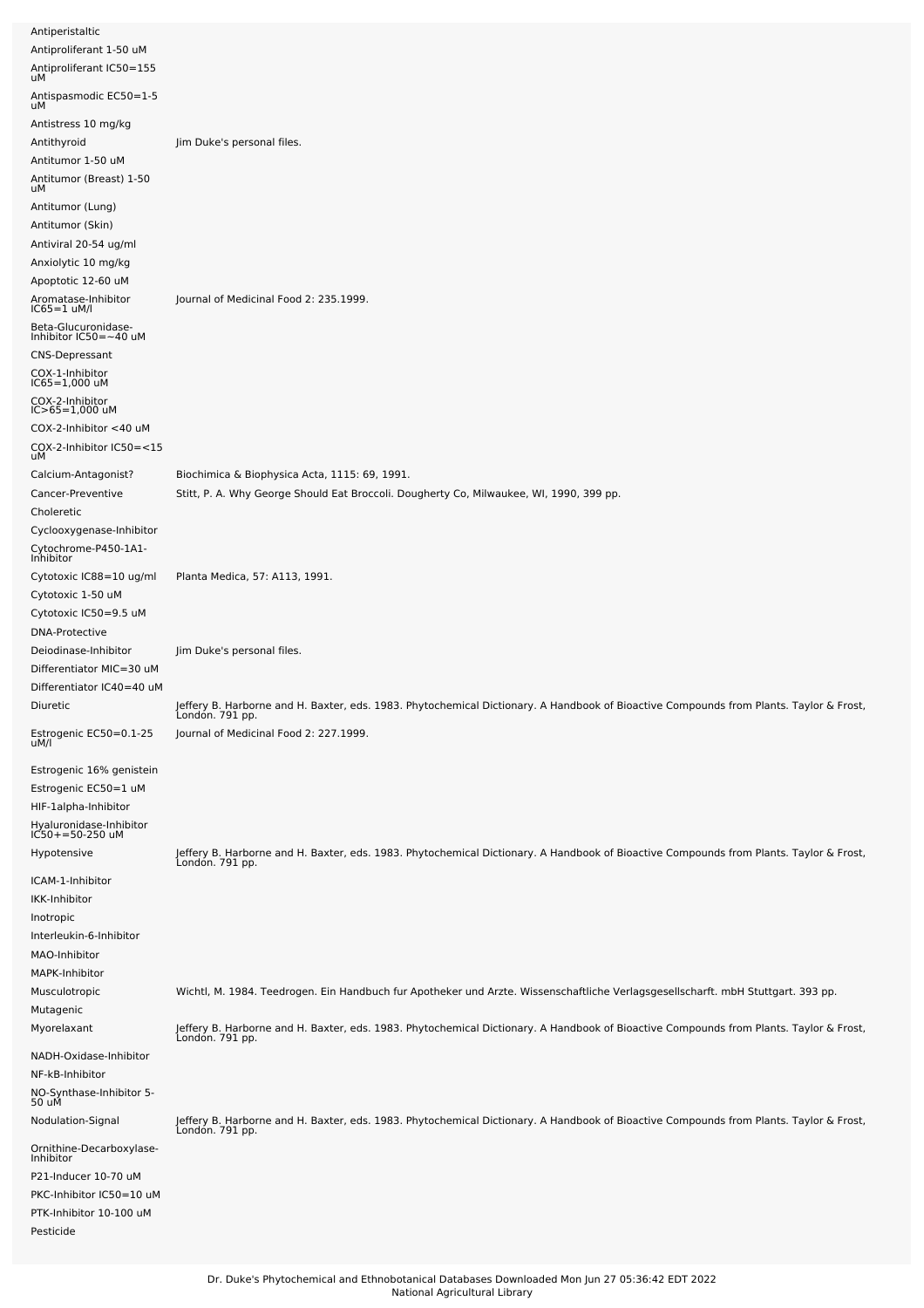| Insecticide<br>Pesticide<br>Activities (14)<br>Antidiabetic?<br>Antiencephalopathic Martindale's 29th<br>Antihepatitic<br>Antihypertensive<br>Antiimpotence<br>Antiinfertility 4<br>g/day<br>Antioxidant?<br>Aphrodisiac 3 g/day<br>Diuretic<br>Hypoammonemic<br>NO-Genic<br>Pituitary-Stimulant<br>Spermigenic 4<br>g/day<br>Vasodilator | Jacobson, M., Glossary of Plant-Derived Insect Deterrents, CRC Press, Inc., Boca Raton, FL, 213 p, 1990.<br>2280.0<br>24516.0<br>1.41<br>USDA's Ag Handbook 8 and sequelae)<br>Sprout<br>Seedling<br>Wichtl, M. 1984. Teedrogen. Ein Handbuch fur Apotheker und Arzte. Wissenschaftliche Verlagsgesellscharft. mbH Stuttgart. 393 pp.<br>Martindale's 29th<br>Werbach, M. 1993. Healing with Food. Harper Collins, New York, 443 pp.<br>Jeffery B. Harborne and H. Baxter, eds. 1983. Phytochemical Dictionary. A Handbook of Bioactive Compounds from Plants. Taylor & Frost, London.<br>791 pp.<br>Werbach, M. 1993. Healing with Food. Harper Collins, New York, 443 pp. |
|-------------------------------------------------------------------------------------------------------------------------------------------------------------------------------------------------------------------------------------------------------------------------------------------------------------------------------------------|-----------------------------------------------------------------------------------------------------------------------------------------------------------------------------------------------------------------------------------------------------------------------------------------------------------------------------------------------------------------------------------------------------------------------------------------------------------------------------------------------------------------------------------------------------------------------------------------------------------------------------------------------------------------------------|
| ARGININE                                                                                                                                                                                                                                                                                                                                  |                                                                                                                                                                                                                                                                                                                                                                                                                                                                                                                                                                                                                                                                             |
|                                                                                                                                                                                                                                                                                                                                           |                                                                                                                                                                                                                                                                                                                                                                                                                                                                                                                                                                                                                                                                             |
|                                                                                                                                                                                                                                                                                                                                           |                                                                                                                                                                                                                                                                                                                                                                                                                                                                                                                                                                                                                                                                             |
|                                                                                                                                                                                                                                                                                                                                           |                                                                                                                                                                                                                                                                                                                                                                                                                                                                                                                                                                                                                                                                             |
|                                                                                                                                                                                                                                                                                                                                           |                                                                                                                                                                                                                                                                                                                                                                                                                                                                                                                                                                                                                                                                             |
|                                                                                                                                                                                                                                                                                                                                           |                                                                                                                                                                                                                                                                                                                                                                                                                                                                                                                                                                                                                                                                             |
|                                                                                                                                                                                                                                                                                                                                           |                                                                                                                                                                                                                                                                                                                                                                                                                                                                                                                                                                                                                                                                             |
|                                                                                                                                                                                                                                                                                                                                           |                                                                                                                                                                                                                                                                                                                                                                                                                                                                                                                                                                                                                                                                             |
|                                                                                                                                                                                                                                                                                                                                           |                                                                                                                                                                                                                                                                                                                                                                                                                                                                                                                                                                                                                                                                             |
|                                                                                                                                                                                                                                                                                                                                           |                                                                                                                                                                                                                                                                                                                                                                                                                                                                                                                                                                                                                                                                             |
|                                                                                                                                                                                                                                                                                                                                           |                                                                                                                                                                                                                                                                                                                                                                                                                                                                                                                                                                                                                                                                             |
|                                                                                                                                                                                                                                                                                                                                           |                                                                                                                                                                                                                                                                                                                                                                                                                                                                                                                                                                                                                                                                             |
|                                                                                                                                                                                                                                                                                                                                           |                                                                                                                                                                                                                                                                                                                                                                                                                                                                                                                                                                                                                                                                             |
|                                                                                                                                                                                                                                                                                                                                           |                                                                                                                                                                                                                                                                                                                                                                                                                                                                                                                                                                                                                                                                             |
|                                                                                                                                                                                                                                                                                                                                           |                                                                                                                                                                                                                                                                                                                                                                                                                                                                                                                                                                                                                                                                             |
|                                                                                                                                                                                                                                                                                                                                           |                                                                                                                                                                                                                                                                                                                                                                                                                                                                                                                                                                                                                                                                             |
| <b>Activities</b> (2)                                                                                                                                                                                                                                                                                                                     |                                                                                                                                                                                                                                                                                                                                                                                                                                                                                                                                                                                                                                                                             |
| ARCELIN                                                                                                                                                                                                                                                                                                                                   | $\ast$<br>Seed<br>$\overline{\phantom{a}}$<br>$\sim$                                                                                                                                                                                                                                                                                                                                                                                                                                                                                                                                                                                                                        |
| iNOS-Inhibitor IC50=<15<br>uМ                                                                                                                                                                                                                                                                                                             |                                                                                                                                                                                                                                                                                                                                                                                                                                                                                                                                                                                                                                                                             |
| Xanthine-Oxidase-Inhibitor<br>0.36 uM                                                                                                                                                                                                                                                                                                     |                                                                                                                                                                                                                                                                                                                                                                                                                                                                                                                                                                                                                                                                             |
| Vasodilator                                                                                                                                                                                                                                                                                                                               |                                                                                                                                                                                                                                                                                                                                                                                                                                                                                                                                                                                                                                                                             |
| VEGF-Inhibitor IC50=2-7<br>uМ                                                                                                                                                                                                                                                                                                             |                                                                                                                                                                                                                                                                                                                                                                                                                                                                                                                                                                                                                                                                             |
| Uterotrophic EC50=0.1-25<br>uM/l                                                                                                                                                                                                                                                                                                          | Journal of Medicinal Food 2: 227.1999.                                                                                                                                                                                                                                                                                                                                                                                                                                                                                                                                                                                                                                      |
| Topoisomerase-II-Inhibitor<br>IC45=180 uM                                                                                                                                                                                                                                                                                                 |                                                                                                                                                                                                                                                                                                                                                                                                                                                                                                                                                                                                                                                                             |
| Topoisomerase-II-Inhibitor<br>$IC28 = 18$ uM                                                                                                                                                                                                                                                                                              |                                                                                                                                                                                                                                                                                                                                                                                                                                                                                                                                                                                                                                                                             |
| Topoisomerase-II-Inhibitor<br>$50$ ug/ml                                                                                                                                                                                                                                                                                                  | Azuma, Y., Onishi, Y., Sato, Y., Kizaki, H. 1995. Effects of Protein Tyrosine Kinase Inhibitors With Different Modes of Action on Topoisomerase<br>Activity and Death of IL-2-Dependent CTLL-2-Cells. J Biochemistry, 118: 312-31                                                                                                                                                                                                                                                                                                                                                                                                                                           |
| Topoisomerase-I-Inhibitor                                                                                                                                                                                                                                                                                                                 | Santti, R., Makela, S., Strauss, L., Korman, J., Kostian, M. L. 1998. Phytoestrogens: Potential Endocrine Disruptors in Males. Toxicol Ind Health,<br>14: 223-237.                                                                                                                                                                                                                                                                                                                                                                                                                                                                                                          |
| $IC50 = 3.27$ uM                                                                                                                                                                                                                                                                                                                          |                                                                                                                                                                                                                                                                                                                                                                                                                                                                                                                                                                                                                                                                             |
| Sunscreen<br>TNF-alpha-Inhibitor                                                                                                                                                                                                                                                                                                          |                                                                                                                                                                                                                                                                                                                                                                                                                                                                                                                                                                                                                                                                             |
| Radioprotective<br>Sedative 30-100 mg/kg                                                                                                                                                                                                                                                                                                  |                                                                                                                                                                                                                                                                                                                                                                                                                                                                                                                                                                                                                                                                             |
|                                                                                                                                                                                                                                                                                                                                           | Uda, Y., Price, K. R., Williamson, G., Rhodes, M. J. C. 1997. Induction of the Anticarcinogenic Marker Enzyme, Quinone Reductase, in Murine<br>Hepatoma Cells In Vitro by Flavonoids. Cancer Lett., 120 (2): 213-216.                                                                                                                                                                                                                                                                                                                                                                                                                                                       |
| Inducer 20 uM                                                                                                                                                                                                                                                                                                                             |                                                                                                                                                                                                                                                                                                                                                                                                                                                                                                                                                                                                                                                                             |
| IC50=10-40 uM<br>Quinone-Reductase-                                                                                                                                                                                                                                                                                                       |                                                                                                                                                                                                                                                                                                                                                                                                                                                                                                                                                                                                                                                                             |
| Protein-Kinase-C-Inhibitor                                                                                                                                                                                                                                                                                                                |                                                                                                                                                                                                                                                                                                                                                                                                                                                                                                                                                                                                                                                                             |
| Polyamine-Synthesis-<br>Inhibitor<br>Progestational                                                                                                                                                                                                                                                                                       |                                                                                                                                                                                                                                                                                                                                                                                                                                                                                                                                                                                                                                                                             |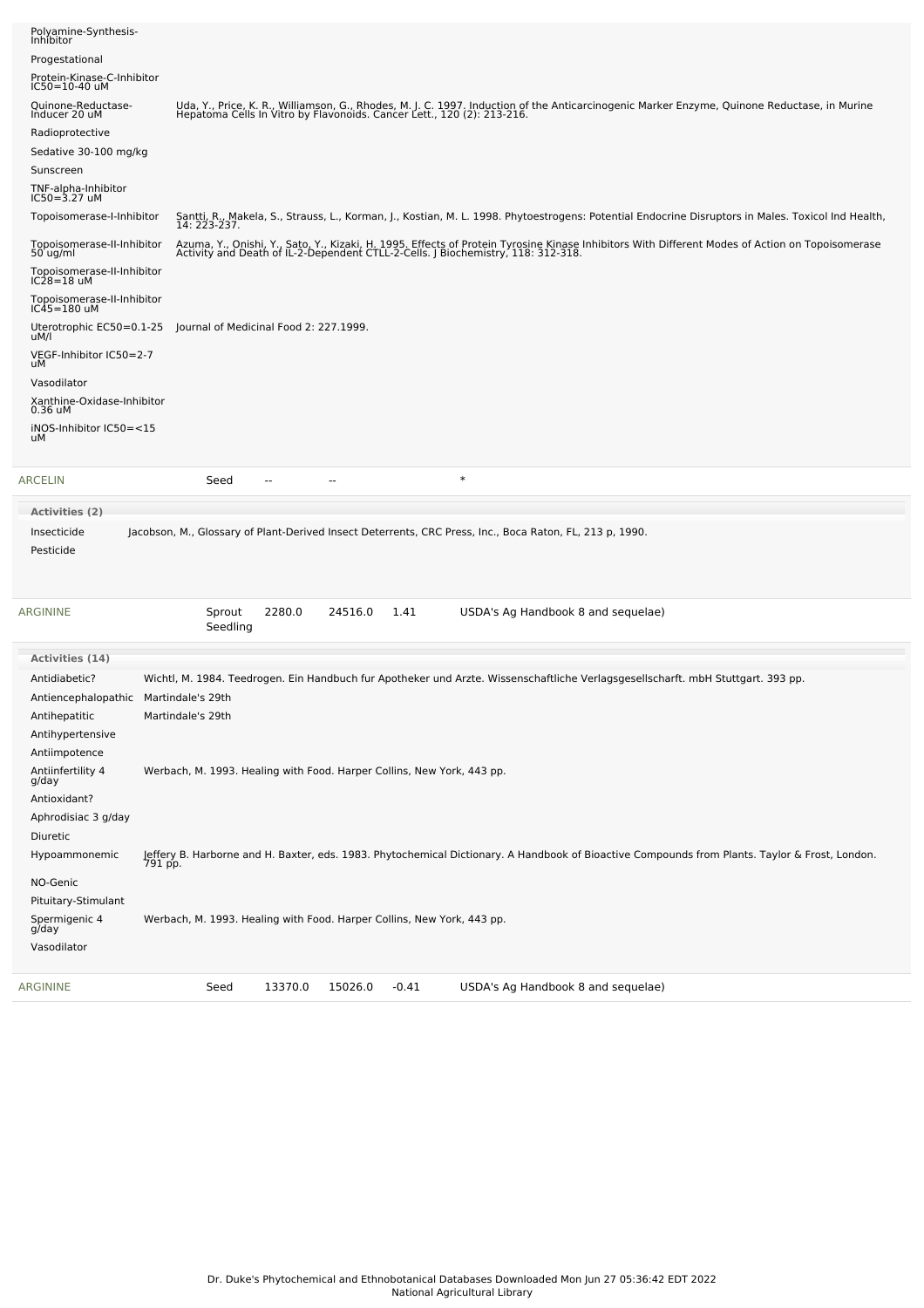| <b>Activities (14)</b>                |                   |                                                                        |       |        |         |                                                                                                                                                                                                        |
|---------------------------------------|-------------------|------------------------------------------------------------------------|-------|--------|---------|--------------------------------------------------------------------------------------------------------------------------------------------------------------------------------------------------------|
| Antidiabetic?                         |                   |                                                                        |       |        |         | Wichtl, M. 1984. Teedrogen. Ein Handbuch fur Apotheker und Arzte. Wissenschaftliche Verlagsgesellscharft. mbH Stuttgart. 393 pp.                                                                       |
| Antiencephalopathic                   | Martindale's 29th |                                                                        |       |        |         |                                                                                                                                                                                                        |
| Antihepatitic                         | Martindale's 29th |                                                                        |       |        |         |                                                                                                                                                                                                        |
| Antihypertensive                      |                   |                                                                        |       |        |         |                                                                                                                                                                                                        |
| Antiimpotence                         |                   |                                                                        |       |        |         |                                                                                                                                                                                                        |
| Antiinfertility 4                     |                   | Werbach, M. 1993. Healing with Food. Harper Collins, New York, 443 pp. |       |        |         |                                                                                                                                                                                                        |
| g/day                                 |                   |                                                                        |       |        |         |                                                                                                                                                                                                        |
| Antioxidant?                          |                   |                                                                        |       |        |         |                                                                                                                                                                                                        |
| Aphrodisiac 3 g/day                   |                   |                                                                        |       |        |         |                                                                                                                                                                                                        |
| Diuretic                              |                   |                                                                        |       |        |         |                                                                                                                                                                                                        |
| Hypoammonemic                         |                   |                                                                        |       |        |         | Jeffery B. Harborne and H. Baxter, eds. 1983. Phytochemical Dictionary. A Handbook of Bioactive Compounds from Plants. Taylor & Frost, London.<br>791 pp.                                              |
|                                       |                   |                                                                        |       |        |         |                                                                                                                                                                                                        |
| NO-Genic                              |                   |                                                                        |       |        |         |                                                                                                                                                                                                        |
| Pituitary-Stimulant                   |                   |                                                                        |       |        |         |                                                                                                                                                                                                        |
| Spermigenic 4<br>g/day                |                   | Werbach, M. 1993. Healing with Food. Harper Collins, New York, 443 pp. |       |        |         |                                                                                                                                                                                                        |
| Vasodilator                           |                   |                                                                        |       |        |         |                                                                                                                                                                                                        |
|                                       |                   |                                                                        |       |        |         |                                                                                                                                                                                                        |
| ARGININE                              |                   | Fruit                                                                  | 730.0 | 7503.0 | 0.85    | USDA's Ag Handbook 8 and sequelae)                                                                                                                                                                     |
|                                       |                   |                                                                        |       |        |         |                                                                                                                                                                                                        |
| Activities (14)                       |                   |                                                                        |       |        |         |                                                                                                                                                                                                        |
| Antidiabetic?                         |                   |                                                                        |       |        |         | Wichtl, M. 1984. Teedrogen. Ein Handbuch fur Apotheker und Arzte. Wissenschaftliche Verlagsgesellscharft. mbH Stuttgart. 393 pp.                                                                       |
| Antiencephalopathic Martindale's 29th |                   |                                                                        |       |        |         |                                                                                                                                                                                                        |
| Antihepatitic                         | Martindale's 29th |                                                                        |       |        |         |                                                                                                                                                                                                        |
| Antihypertensive                      |                   |                                                                        |       |        |         |                                                                                                                                                                                                        |
| Antiimpotence                         |                   |                                                                        |       |        |         |                                                                                                                                                                                                        |
|                                       |                   |                                                                        |       |        |         |                                                                                                                                                                                                        |
| Antiinfertility 4<br>g/day            |                   | Werbach, M. 1993. Healing with Food. Harper Collins, New York, 443 pp. |       |        |         |                                                                                                                                                                                                        |
| Antioxidant?                          |                   |                                                                        |       |        |         |                                                                                                                                                                                                        |
| Aphrodisiac 3 g/day                   |                   |                                                                        |       |        |         |                                                                                                                                                                                                        |
| Diuretic                              |                   |                                                                        |       |        |         |                                                                                                                                                                                                        |
| Hypoammonemic                         |                   |                                                                        |       |        |         | Jeffery B. Harborne and H. Baxter, eds. 1983. Phytochemical Dictionary. A Handbook of Bioactive Compounds from Plants. Taylor & Frost, London.                                                         |
|                                       | 791 pp.           |                                                                        |       |        |         |                                                                                                                                                                                                        |
| NO-Genic                              |                   |                                                                        |       |        |         |                                                                                                                                                                                                        |
| Pituitary-Stimulant                   |                   |                                                                        |       |        |         |                                                                                                                                                                                                        |
|                                       |                   | Werbach, M. 1993. Healing with Food. Harper Collins, New York, 443 pp. |       |        |         |                                                                                                                                                                                                        |
| Spermigenic 4<br>g/day                |                   |                                                                        |       |        |         |                                                                                                                                                                                                        |
| Vasodilator                           |                   |                                                                        |       |        |         |                                                                                                                                                                                                        |
|                                       |                   |                                                                        |       |        |         |                                                                                                                                                                                                        |
| ARSENIC                               |                   | Seed                                                                   | 0.002 | 0.003  | $-0.82$ | $\ast$                                                                                                                                                                                                 |
|                                       |                   |                                                                        |       |        |         |                                                                                                                                                                                                        |
| <b>Activities (2)</b>                 |                   |                                                                        |       |        |         |                                                                                                                                                                                                        |
| Anorexic                              |                   | Forest H. Nielsen, USDA, Grand Forks, various publications.            |       |        |         |                                                                                                                                                                                                        |
| Pesticide                             |                   |                                                                        |       |        |         |                                                                                                                                                                                                        |
|                                       |                   |                                                                        |       |        |         |                                                                                                                                                                                                        |
|                                       |                   |                                                                        |       |        |         |                                                                                                                                                                                                        |
| ARSENIC                               |                   | Fruit                                                                  | 0.003 | 0.01   | $-0.52$ | $\ast$                                                                                                                                                                                                 |
| <b>Activities (2)</b>                 |                   |                                                                        |       |        |         |                                                                                                                                                                                                        |
| Anorexic                              |                   |                                                                        |       |        |         |                                                                                                                                                                                                        |
|                                       |                   | Forest H. Nielsen, USDA, Grand Forks, various publications.            |       |        |         |                                                                                                                                                                                                        |
| Pesticide                             |                   |                                                                        |       |        |         |                                                                                                                                                                                                        |
|                                       |                   |                                                                        |       |        |         |                                                                                                                                                                                                        |
| ASCORBIC-ACID                         |                   | Sprout                                                                 | 387.0 | 4161.0 | 2.25    | USDA's Ag Handbook 8 and sequelae)                                                                                                                                                                     |
|                                       |                   | Seedling                                                               |       |        |         |                                                                                                                                                                                                        |
| <b>Activities (112)</b>               |                   |                                                                        |       |        |         |                                                                                                                                                                                                        |
|                                       |                   |                                                                        |       |        |         |                                                                                                                                                                                                        |
| Acidulant FEMA 6,000                  |                   |                                                                        |       |        |         | Aloe Research Council - Duke writeup of non-peer reviewd book by Coats and draft by Henry                                                                                                              |
| Aldose-Reductase-Inhibitor            |                   |                                                                        |       |        |         | Challem, J., Berkson, Burt, and Smith, Melissa Dianne. 2000. Syndrome X - The complete nutritional program to prevent and reservse<br>insulin resistance. John Wiley & Sons, New York. 272 pp. \$24.95 |
| Analgesic 5-10 g/day                  |                   |                                                                        |       |        |         |                                                                                                                                                                                                        |
| Angiotensin-Receptor-Blocker          |                   |                                                                        |       |        |         |                                                                                                                                                                                                        |
| AntiAGE 2,000 mg/day                  |                   |                                                                        |       |        |         |                                                                                                                                                                                                        |
|                                       |                   |                                                                        |       |        |         | Challem, J., Berkson, Burt, and Smith, Melissa Dianne. 2000. Syndrome X - The complete nutritional program to prevent and reservse<br>insulin resistance. John Wiley & Sons, New York. 272 pp. \$24.95 |
| AntiCFS 500-1,000 mg                  |                   |                                                                        |       |        |         |                                                                                                                                                                                                        |
| AntiCTS 1,000 mg 3x/day               |                   |                                                                        |       |        |         |                                                                                                                                                                                                        |
| AntiCrohn's 50-100<br>mg/day/orl/man  |                   | Martindale's 29th                                                      |       |        |         |                                                                                                                                                                                                        |
| AntiLyme 500-2,000 mg                 |                   |                                                                        |       |        |         |                                                                                                                                                                                                        |
|                                       |                   |                                                                        |       |        |         |                                                                                                                                                                                                        |

AntiRaynaud's <sup>500</sup> mg 1- 2x/day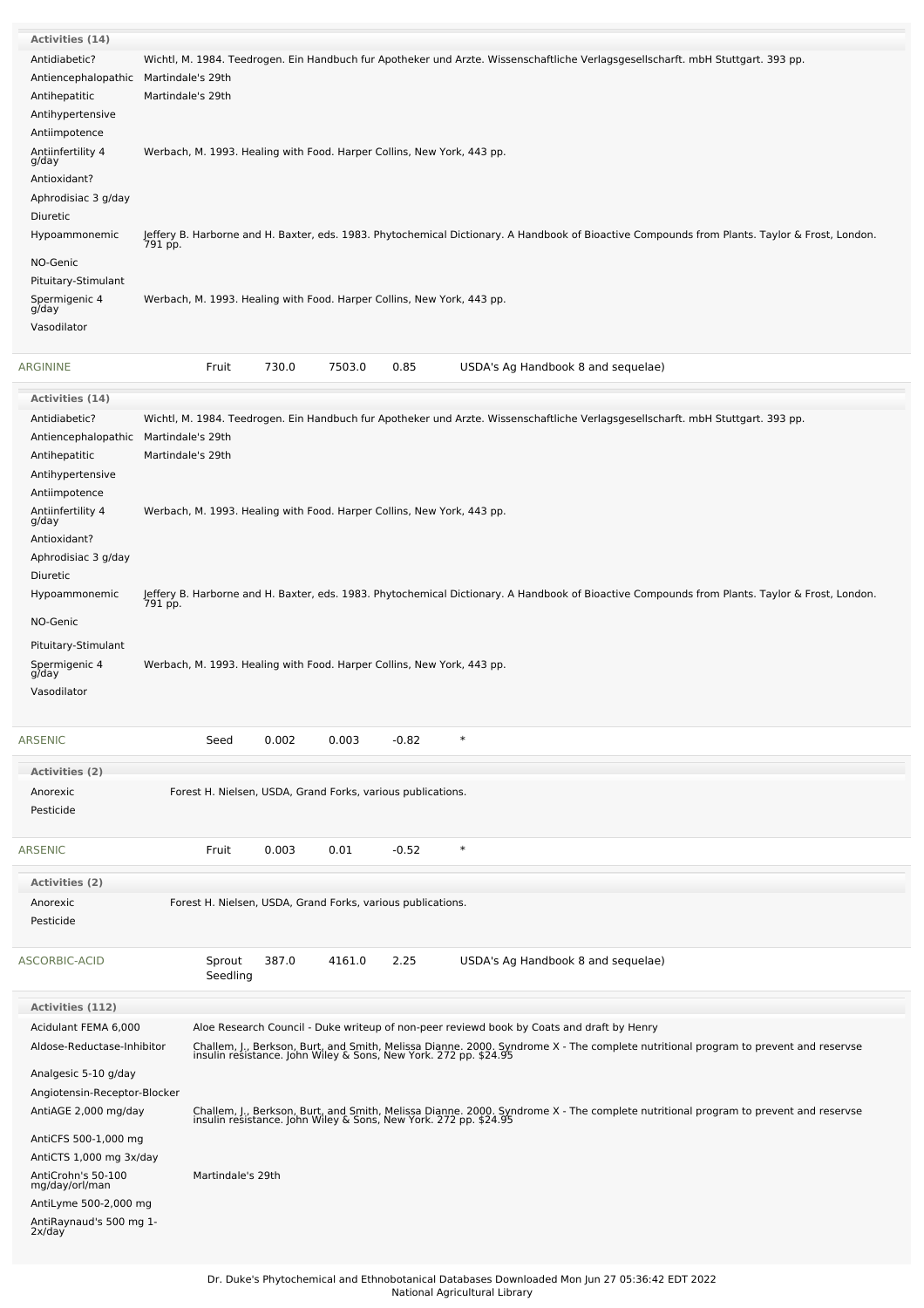| Antiaggregant                                           | Challem, J., Berkson, Burt, and Smith, Melissa Dianne. 2000. Syndrome X - The complete nutritional program to prevent and reservse<br>insulin resistance. John Wiley & Sons, New York. 272 pp. \$24.95             |
|---------------------------------------------------------|--------------------------------------------------------------------------------------------------------------------------------------------------------------------------------------------------------------------|
| Antiaging 400 mg/day                                    |                                                                                                                                                                                                                    |
| Antiallergic                                            |                                                                                                                                                                                                                    |
| Antialzheimeran 2,000-6,000<br>mg/day                   |                                                                                                                                                                                                                    |
| Antiarthritic 0.2-1 g/day                               |                                                                                                                                                                                                                    |
| Antiasthmatic 1,000 mg/day                              | Werbach, M. 1993. Healing with Food. Harper Collins, New York, 443 pp.                                                                                                                                             |
| Antiatherosclerotic                                     |                                                                                                                                                                                                                    |
| Antibacterial                                           | Davies, S., and Stewart, A. 1990. Nutritional Medicine. Avon Books, New York. 509pp.                                                                                                                               |
| Anticataract 350 mg/day                                 | Werbach, M. 1993. Healing with Food. Harper Collins, New York, 443 pp.                                                                                                                                             |
| Anticataract 400 mg/day                                 | Challem, J., Berkson, Burt, and Smith, Melissa Dianne. 2000. Syndrome X - The complete nutritional program to prevent and reservse<br>insulin resistance. John Wiley & Sons, New York. 272 pp. \$24.95             |
| Anticataract 1 g 3x/day                                 |                                                                                                                                                                                                                    |
| Anticervicaldysplasic 1,000-<br>2,000 mg/day            |                                                                                                                                                                                                                    |
| Anticlimacteric 500-5,000<br>mg/day                     |                                                                                                                                                                                                                    |
| Anticold 1-2 g/man/day                                  |                                                                                                                                                                                                                    |
| Antidecubitic 500<br>mg/man/2x/day                      | Martindale's 28th                                                                                                                                                                                                  |
| Antidementia                                            |                                                                                                                                                                                                                    |
| Antidepressant 2,000 mg/day                             | Werbach, M. 1993. Healing with Food. Harper Collins, New York, 443 pp.                                                                                                                                             |
| Antidiabetic                                            | Challem, J., Berkson, Burt, and Smith, Melissa Dianne. 2000. Syndrome X - The complete nutritional program to prevent and reservse<br>insulin resistance. John Wiley & Sons, New York. 272 pp. \$24.95             |
| Antidote (Aluminum)                                     | Economic & Medicinal Plant Research, 6: 189.                                                                                                                                                                       |
| Antidote (Cadmium)                                      | Davies, S., and Stewart, A. 1990. Nutritional Medicine. Avon Books, New York. 509pp.                                                                                                                               |
| Antidote (Lead)                                         | Davies, S., and Stewart, A. 1990. Nutritional Medicine. Avon Books, New York. 509pp.                                                                                                                               |
| Antidote (Paraquat)<br>Antieczemic 3.5-5 g/day          | Martindale's 28th<br>Werbach, M. 1993. Healing with Food. Harper Collins, New York, 443 pp.                                                                                                                        |
| Antiedemic 1 g/man/day                                  | Davies, S., and Stewart, A. 1990. Nutritional Medicine. Avon Books, New York. 509pp.                                                                                                                               |
| Antiencephalitic                                        | Davies, S., and Stewart, A. 1990. Nutritional Medicine. Avon Books, New York. 509pp.                                                                                                                               |
| Antiendometriotic 2,000                                 |                                                                                                                                                                                                                    |
| mg/day                                                  |                                                                                                                                                                                                                    |
| Antifatigue 500-1,000 mg<br>Antifibrotic 1,000-2,000 mg |                                                                                                                                                                                                                    |
| Antigallstone 1,000-3,000                               |                                                                                                                                                                                                                    |
| mg/day                                                  |                                                                                                                                                                                                                    |
| Antigastritic                                           |                                                                                                                                                                                                                    |
| Antigingivitic                                          | Werbach, M. 1993. Healing with Food. Harper Collins, New York, 443 pp.                                                                                                                                             |
| Antiglaucomic 2 g/day<br>Antihangover 1,000 mg          |                                                                                                                                                                                                                    |
| Antihemorrhagic 1 g/man/day                             | Davies, S., and Stewart, A. 1990. Nutritional Medicine. Avon Books, New York. 509pp.                                                                                                                               |
| Antihepatitic 2-6 g/man/day                             | Davies, S., and Stewart, A. 1990. Nutritional Medicine. Avon Books, New York. 509pp.                                                                                                                               |
| Antihepatotoxic                                         | Economic & Medicinal Plant Research, 6: 189.                                                                                                                                                                       |
| Antiherpetic 1-5 g/day                                  |                                                                                                                                                                                                                    |
| Antihistaminic 2 g/day orl<br>man                       |                                                                                                                                                                                                                    |
| Antihypertensive                                        |                                                                                                                                                                                                                    |
| Antiinfertility 1 g/day                                 | Werbach, M. 1993. Healing with Food. Harper Collins, New York, 443 pp.                                                                                                                                             |
| Antiinflammatory                                        | Pizzorno, J.E. and Murray, M.T. 1985. A Textbook of Natural Medicine. John Bastyr College Publications, Seattle, Washington (Looseleaf).                                                                           |
| Antilepric 1.5 g/man/day                                | Martindale's 28th                                                                                                                                                                                                  |
| Antilithic 1,000-3,000 mg/day                           |                                                                                                                                                                                                                    |
| Antimaculitic                                           |                                                                                                                                                                                                                    |
| Antimeasles<br>Antimenopausal 500-5,000<br>mg/day       | Davies, S., and Stewart, A. 1990. Nutritional Medicine. Avon Books, New York. 509pp.                                                                                                                               |
|                                                         |                                                                                                                                                                                                                    |
| Antimigraine<br>Antimutagenic                           | Martindale's 29th<br>Economic & Medicinal Plant Research, 6: 235.                                                                                                                                                  |
| Antineuramidase                                         |                                                                                                                                                                                                                    |
| Antinitrosic 1 g/man/day                                | Martindale's 28th                                                                                                                                                                                                  |
| Antiobesity 1 g 3x/day                                  | Werbach, M. 1993. Healing with Food. Harper Collins, New York, 443 pp.                                                                                                                                             |
| Antiorchitic                                            | Davies, S., and Stewart, A. 1990. Nutritional Medicine. Avon Books, New York. 509pp.                                                                                                                               |
| Antiosteoarthritic 1 g 2x/day                           | Werbach, M. 1993. Healing with Food. Harper Collins, New York, 443 pp.                                                                                                                                             |
| Antiosteoporotic 500 mg/day                             |                                                                                                                                                                                                                    |
| Antioxidant 100 ppm                                     |                                                                                                                                                                                                                    |
| Antiparkinsonian 1 g 2-3x/day                           |                                                                                                                                                                                                                    |
| Antiparotitic                                           | Davies, S., and Stewart, A. 1990. Nutritional Medicine. Avon Books, New York. 509pp.                                                                                                                               |
| Antiperiodontitic 1 g 2x/day<br>Antipneumonic           | Werbach, M. 1993. Healing with Food. Harper Collins, New York, 443 pp.<br>Pizzorno, J.E. and Murray, M.T. 1985. A Textbook of Natural Medicine. John Bastyr College Publications, Seattle, Washington (Looseleaf). |
| Antipodriac                                             | Davies, S., and Stewart, A. 1990. Nutritional Medicine. Avon Books, New York. 509pp.                                                                                                                               |
| Antipoliomyelitic                                       | Davies, S., and Stewart, A. 1990. Nutritional Medicine. Avon Books, New York. 509pp.                                                                                                                               |
|                                                         |                                                                                                                                                                                                                    |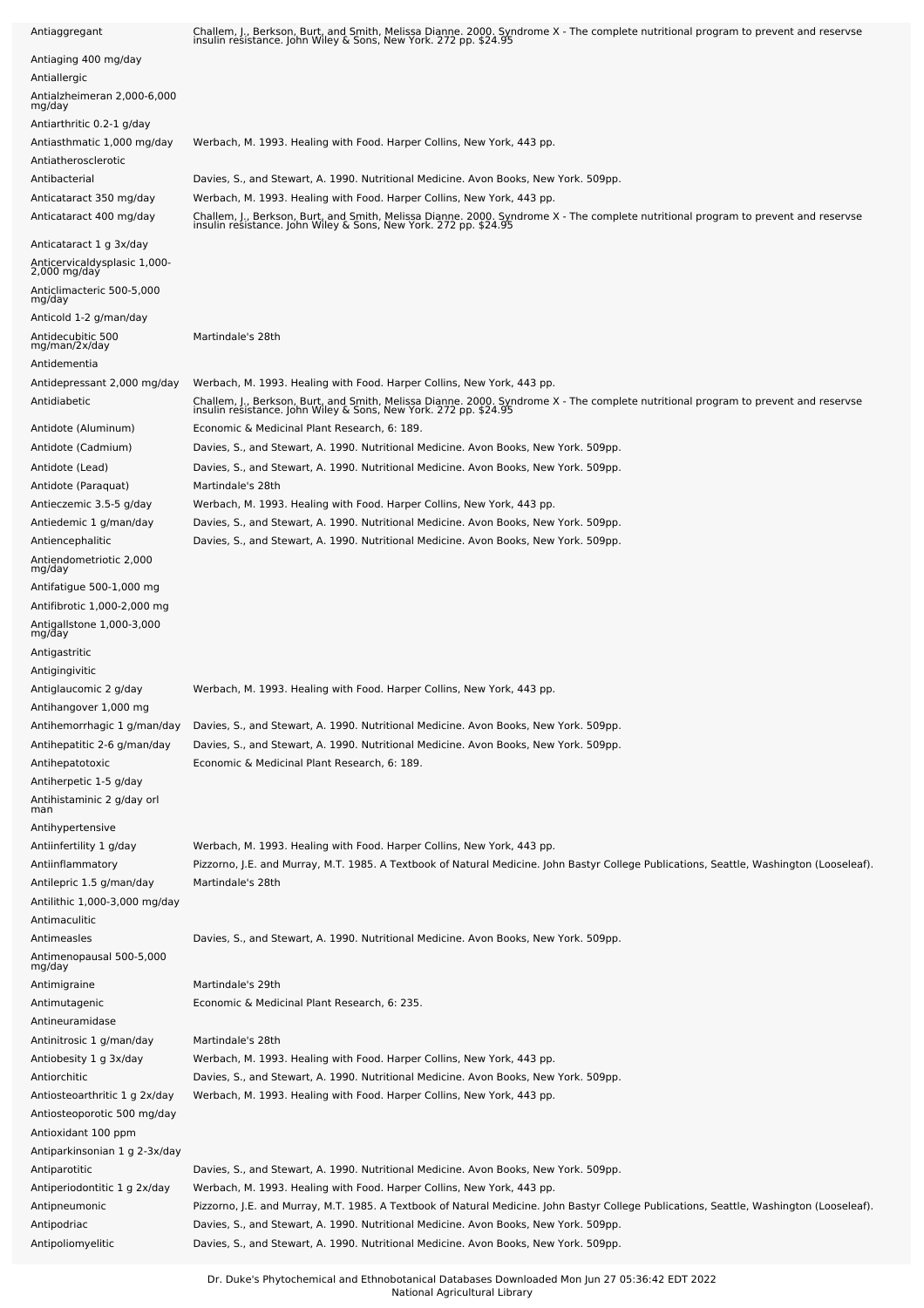| Antipyretic<br>Antiradicular                                                                | Economic & Medicinal Plant Research, 6: 189.<br>Challem, J., Berkson, Burt, and Smith, Melissa Dianne. 2000. Syndrome X - The complete nutritional program to prevent and reservse<br>insulin resistance. John Wiley & Sons, New York. 272 pp. \$24.95                                              |
|---------------------------------------------------------------------------------------------|-----------------------------------------------------------------------------------------------------------------------------------------------------------------------------------------------------------------------------------------------------------------------------------------------------|
| Antiretinotic                                                                               |                                                                                                                                                                                                                                                                                                     |
| Antirheumatic<br>Antirhinitic 1,000 mg 3x/day                                               |                                                                                                                                                                                                                                                                                                     |
| Antiscorbutic 10 mg/man/day<br>Antiseptic MIC=3.3-217                                       | Martindale's 28th<br>Martindale's 28th                                                                                                                                                                                                                                                              |
| mg/ml<br>Antiseptic 4-8 g/day                                                               | Challem, J., Berkson, Burt, and Smith, Melissa Dianne. 2000. Syndrome X - The complete nutritional program to prevent and reservse<br>insulin resistance. John Wiley & Sons, New York. 272 pp. \$24.95                                                                                              |
| Antishingles<br>Antispasmodic 500-5,000<br>mg/day                                           | Davies, S., and Stewart, A. 1990. Nutritional Medicine. Avon Books, New York. 509pp.                                                                                                                                                                                                                |
| Antistress 500-1,000 mg<br>Antisyndrome-X 1-4 g/day                                         | Challem, J., Berkson, Burt, and Smith, Melissa Dianne. 2000. Syndrome X - The complete nutritional program to prevent and reservse<br>insulin resistance. John Wiley & Sons, New York. 272 pp. \$24.95                                                                                              |
| Antitumor (Gastric)<br>Antitumor (Lung)<br>Antiulcer                                        |                                                                                                                                                                                                                                                                                                     |
| Antiviral 1-5 g/day<br>Apoptotic 1-10 mM                                                    | Pizzorno, J.E. and Murray, M.T. 1985. A Textbook of Natural Medicine. John Bastyr College Publications, Seattle, Washington (Looseleaf).                                                                                                                                                            |
| Asthma-preventive 1,000<br>mg/day/orl<br>Beta-Adrenergic Receptor<br>Blocker                |                                                                                                                                                                                                                                                                                                     |
| Beta-Glucuronidase-Inhibitor<br>1.5 g/day/man<br>Calcium-Antagonist                         |                                                                                                                                                                                                                                                                                                     |
| Cancer-Preventive<br>Cardioprotective                                                       | Stitt, P. A. Why George Should Eat Broccoli. Dougherty Co, Milwaukee, WI, 1990, 399 pp.                                                                                                                                                                                                             |
| Cold-preventive 1-2 g/day<br>Collagenic<br>Detoxicant                                       | Davies, S., and Stewart, A. 1990. Nutritional Medicine. Avon Books, New York. 509pp.                                                                                                                                                                                                                |
| Diuretic 700 mg/man/orl<br>Fistula-Preventive<br>Hypocholesterolemic 300-<br>$1,000$ mg/day | Pizzorno, J.E. and Murray, M.T. 1985. A Textbook of Natural Medicine. John Bastyr College Publications, Seattle, Washington (Looseleaf).<br>Davies, S., and Stewart, A. 1990. Nutritional Medicine. Avon Books, New York. 509pp.                                                                    |
| Hypoglycemic                                                                                | Challem, J., Berkson, Burt, and Smith, Melissa Dianne. 2000. Syndrome X - The complete nutritional program to prevent and reservse<br>insulin resistance. John Wiley & Sons, New York. 272 pp. \$24.95                                                                                              |
| Hypotensive 1,000<br>mg/man/day                                                             |                                                                                                                                                                                                                                                                                                     |
| Immunomodulator<br>Immunostimulant                                                          | Challem, J., Berkson, Burt, and Smith, Melissa Dianne. 2000. Syndrome X - The complete nutritional program to prevent and reservse<br>insulin resistance. John Wiley & Sons, New York. 272 pp. \$24.95                                                                                              |
| Interferonogenic                                                                            | Pizzorno, J.E. and Murray, M.T. 1985. A Textbook of Natural Medicine. John Bastyr College Publications, Seattle, Washington (Looseleaf).                                                                                                                                                            |
| Lithogenic<br>Mucolytic 1 g/woman/day                                                       | Davies, S., and Stewart, A. 1990. Nutritional Medicine. Avon Books, New York. 509pp.<br>Martindale's 28th                                                                                                                                                                                           |
| Pesticide<br>Uricosuric 4 g/man/day                                                         | Davies, S., and Stewart, A. 1990. Nutritional Medicine. Avon Books, New York. 509pp.                                                                                                                                                                                                                |
| Urinary-Acidulant                                                                           | Martindale's 29th                                                                                                                                                                                                                                                                                   |
| Vasodilator<br>Vulnerary                                                                    | Pizzorno, J.E. and Murray, M.T. 1985. A Textbook of Natural Medicine. John Bastyr College Publications, Seattle, Washington (Looseleaf).                                                                                                                                                            |
| ASCORBIC-ACID                                                                               | $\ast$<br>177.0<br>$-0.23$<br>Seed                                                                                                                                                                                                                                                                  |
| Activities (112)                                                                            |                                                                                                                                                                                                                                                                                                     |
| Acidulant FEMA 6,000<br>Aldose-Reductase-Inhibitor                                          | Aloe Research Council - Duke writeup of non-peer reviewd book by Coats and draft by Henry<br>Challem, J., Berkson, Burt, and Smith, Melissa Dianne. 2000. Syndrome X - The complete nutritional program to prevent and reservse<br>insulin resistance. John Wiley & Sons, New York. 272 pp. \$24.95 |
| Analgesic 5-10 g/day<br>Angiotensin-Receptor-Blocker                                        |                                                                                                                                                                                                                                                                                                     |
| AntiAGE 2,000 mg/day                                                                        | Challem, J., Berkson, Burt, and Smith, Melissa Dianne. 2000. Syndrome X - The complete nutritional program to prevent and reservse<br>insulin resistance. John Wiley & Sons, New York. 272 pp. \$24.95                                                                                              |
| AntiCFS 500-1,000 mg                                                                        |                                                                                                                                                                                                                                                                                                     |
| AntiCTS 1,000 mg 3x/day<br>AntiCrohn's 50-100                                               | Martindale's 29th                                                                                                                                                                                                                                                                                   |
| mg/day/orl/man<br>AntiLyme 500-2,000 mg                                                     |                                                                                                                                                                                                                                                                                                     |
| AntiRaynaud's 500 mg 1-<br>2x/day                                                           |                                                                                                                                                                                                                                                                                                     |
| Antiaggregant                                                                               | Challem, J., Berkson, Burt, and Smith, Melissa Dianne. 2000. Syndrome X - The complete nutritional program to prevent and reservse<br>insulin resistance. John Wiley & Sons, New York. 272 pp. \$24.95                                                                                              |
| Antiaging 400 mg/day<br>Antiallergic                                                        |                                                                                                                                                                                                                                                                                                     |
|                                                                                             |                                                                                                                                                                                                                                                                                                     |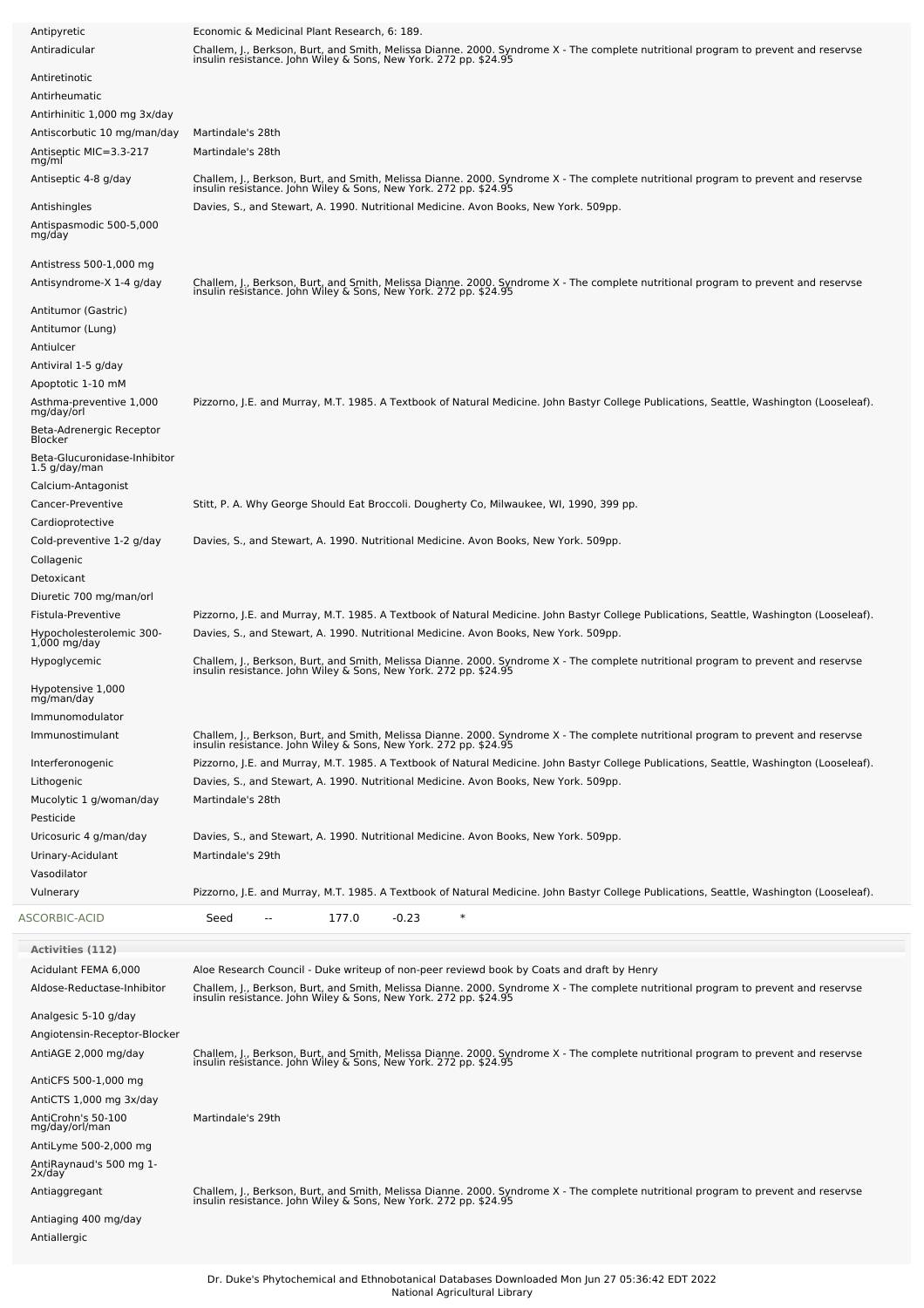| Antialzheimeran 2,000-6,000<br>mg/day                                     |                                                                                                                                                                                                        |
|---------------------------------------------------------------------------|--------------------------------------------------------------------------------------------------------------------------------------------------------------------------------------------------------|
| Antiarthritic 0.2-1 g/day                                                 |                                                                                                                                                                                                        |
| Antiasthmatic 1,000 mg/day<br>Antiatherosclerotic                         | Werbach, M. 1993. Healing with Food. Harper Collins, New York, 443 pp.                                                                                                                                 |
| Antibacterial                                                             | Davies, S., and Stewart, A. 1990. Nutritional Medicine. Avon Books, New York. 509pp.                                                                                                                   |
| Anticataract 350 mg/day                                                   | Werbach, M. 1993. Healing with Food. Harper Collins, New York, 443 pp.                                                                                                                                 |
| Anticataract 400 mg/day                                                   | Challem, J., Berkson, Burt, and Smith, Melissa Dianne. 2000. Syndrome X - The complete nutritional program to prevent and reservse<br>insulin resistance. John Wiley & Sons, New York. 272 pp. \$24.95 |
| Anticataract 1 g 3x/day<br>Anticervicaldysplasic 1,000-<br>$2,000$ mg/day |                                                                                                                                                                                                        |
| Anticlimacteric 500-5,000<br>mg/day                                       |                                                                                                                                                                                                        |
| Anticold 1-2 g/man/day                                                    |                                                                                                                                                                                                        |
| Antidecubitic 500<br>mg/man/2x/day<br>Antidementia                        | Martindale's 28th                                                                                                                                                                                      |
| Antidepressant 2,000 mg/day                                               | Werbach, M. 1993. Healing with Food. Harper Collins, New York, 443 pp.                                                                                                                                 |
| Antidiabetic                                                              | Challem, J., Berkson, Burt, and Smith, Melissa Dianne. 2000. Syndrome X - The complete nutritional program to prevent and reservse<br>insulin resistance. John Wiley & Sons, New York. 272 pp. \$24.95 |
| Antidote (Aluminum)                                                       | Economic & Medicinal Plant Research, 6: 189.                                                                                                                                                           |
| Antidote (Cadmium)                                                        | Davies, S., and Stewart, A. 1990. Nutritional Medicine. Avon Books, New York. 509pp.                                                                                                                   |
| Antidote (Lead)                                                           | Davies, S., and Stewart, A. 1990. Nutritional Medicine. Avon Books, New York. 509pp.                                                                                                                   |
| Antidote (Paraquat)                                                       | Martindale's 28th                                                                                                                                                                                      |
| Antieczemic 3.5-5 g/day<br>Antiedemic 1 g/man/day                         | Werbach, M. 1993. Healing with Food. Harper Collins, New York, 443 pp.<br>Davies, S., and Stewart, A. 1990. Nutritional Medicine. Avon Books, New York. 509pp.                                         |
| Antiencephalitic                                                          | Davies, S., and Stewart, A. 1990. Nutritional Medicine. Avon Books, New York. 509pp.                                                                                                                   |
| Antiendometriotic 2,000                                                   |                                                                                                                                                                                                        |
| mg/day<br>Antifatigue 500-1,000 mg                                        |                                                                                                                                                                                                        |
| Antifibrotic 1,000-2,000 mg                                               |                                                                                                                                                                                                        |
| Antigallstone 1,000-3,000<br>mg/day                                       |                                                                                                                                                                                                        |
| Antigastritic                                                             |                                                                                                                                                                                                        |
| Antigingivitic                                                            |                                                                                                                                                                                                        |
| Antiglaucomic 2 g/day                                                     | Werbach, M. 1993. Healing with Food. Harper Collins, New York, 443 pp.                                                                                                                                 |
| Antihangover 1,000 mg                                                     |                                                                                                                                                                                                        |
| Antihemorrhagic 1 g/man/day                                               | Davies, S., and Stewart, A. 1990. Nutritional Medicine. Avon Books, New York. 509pp.                                                                                                                   |
| Antihepatitic 2-6 g/man/day<br>Antihepatotoxic                            | Davies, S., and Stewart, A. 1990. Nutritional Medicine. Avon Books, New York. 509pp.<br>Economic & Medicinal Plant Research, 6: 189.                                                                   |
| Antiherpetic 1-5 g/day                                                    |                                                                                                                                                                                                        |
| Antihistaminic 2 g/day orl                                                |                                                                                                                                                                                                        |
| man<br>Antihypertensive                                                   |                                                                                                                                                                                                        |
| Antiinfertility 1 g/day                                                   | Werbach, M. 1993. Healing with Food. Harper Collins, New York, 443 pp.                                                                                                                                 |
| Antiinflammatory                                                          | Pizzorno, J.E. and Murray, M.T. 1985. A Textbook of Natural Medicine. John Bastyr College Publications, Seattle, Washington (Looseleaf).                                                               |
| Antilepric 1.5 g/man/day                                                  | Martindale's 28th                                                                                                                                                                                      |
| Antilithic 1,000-3,000 mg/day                                             |                                                                                                                                                                                                        |
| Antimaculitic<br>Antimeasles                                              | Davies, S., and Stewart, A. 1990. Nutritional Medicine. Avon Books, New York. 509pp.                                                                                                                   |
| Antimenopausal 500-5,000                                                  |                                                                                                                                                                                                        |
| mg/day<br>Antimigraine                                                    | Martindale's 29th                                                                                                                                                                                      |
| Antimutagenic                                                             | Economic & Medicinal Plant Research, 6: 235.                                                                                                                                                           |
| Antineuramidase                                                           |                                                                                                                                                                                                        |
| Antinitrosic 1 g/man/day                                                  | Martindale's 28th                                                                                                                                                                                      |
| Antiobesity 1 g 3x/day                                                    | Werbach, M. 1993. Healing with Food. Harper Collins, New York, 443 pp.                                                                                                                                 |
| Antiorchitic                                                              | Davies, S., and Stewart, A. 1990. Nutritional Medicine. Avon Books, New York. 509pp.                                                                                                                   |
| Antiosteoarthritic 1 g 2x/day<br>Antiosteoporotic 500 mg/day              | Werbach, M. 1993. Healing with Food. Harper Collins, New York, 443 pp.                                                                                                                                 |
| Antioxidant 100 ppm                                                       |                                                                                                                                                                                                        |
| Antiparkinsonian 1 g 2-3x/day                                             |                                                                                                                                                                                                        |
| Antiparotitic                                                             | Davies, S., and Stewart, A. 1990. Nutritional Medicine. Avon Books, New York. 509pp.                                                                                                                   |
| Antiperiodontitic 1 g 2x/day                                              | Werbach, M. 1993. Healing with Food. Harper Collins, New York, 443 pp.                                                                                                                                 |
| Antipneumonic                                                             | Pizzorno, J.E. and Murray, M.T. 1985. A Textbook of Natural Medicine. John Bastyr College Publications, Seattle, Washington (Looseleaf).                                                               |
| Antipodriac<br>Antipoliomyelitic                                          | Davies, S., and Stewart, A. 1990. Nutritional Medicine. Avon Books, New York. 509pp.<br>Davies, S., and Stewart, A. 1990. Nutritional Medicine. Avon Books, New York. 509pp.                           |
| Antipyretic                                                               | Economic & Medicinal Plant Research, 6: 189.                                                                                                                                                           |
| Antiradicular                                                             | Challem, J., Berkson, Burt, and Smith, Melissa Dianne. 2000. Syndrome X - The complete nutritional program to prevent and reservse<br>insulin resistance. John Wiley & Sons, New York. 272 pp. \$24.95 |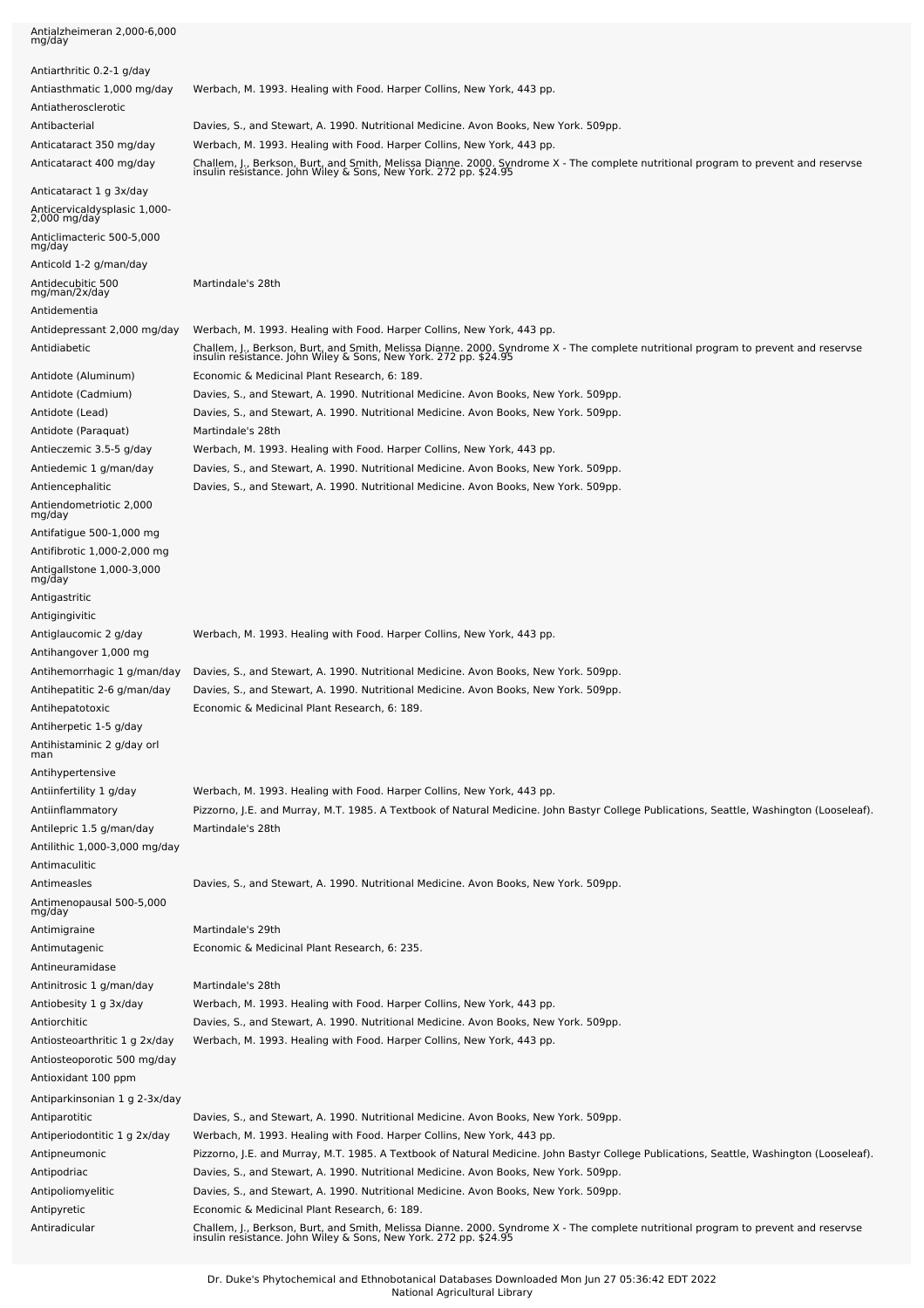| Antirheumatic                                        |                                                                                                                                                                                                        |
|------------------------------------------------------|--------------------------------------------------------------------------------------------------------------------------------------------------------------------------------------------------------|
| Antirhinitic 1,000 mg 3x/day                         |                                                                                                                                                                                                        |
| Antiscorbutic 10 mg/man/day                          | Martindale's 28th                                                                                                                                                                                      |
| Antiseptic MIC=3.3-217<br>mg/ml                      | Martindale's 28th                                                                                                                                                                                      |
| Antiseptic 4-8 g/day                                 | Challem, J., Berkson, Burt, and Smith, Melissa Dianne. 2000. Syndrome X - The complete nutritional program to prevent and reservse<br>insulin resistance. John Wiley & Sons, New York. 272 pp. \$24.95 |
| Antishingles                                         | Davies, S., and Stewart, A. 1990. Nutritional Medicine. Avon Books, New York. 509pp.                                                                                                                   |
| Antispasmodic 500-5,000<br>mg/day                    |                                                                                                                                                                                                        |
| Antistress 500-1,000 mg                              |                                                                                                                                                                                                        |
| Antisyndrome-X 1-4 g/day                             | Challem, J., Berkson, Burt, and Smith, Melissa Dianne. 2000. Syndrome X - The complete nutritional program to prevent and reservse<br>insulin resistance. John Wiley & Sons, New York. 272 pp. \$24.95 |
| Antitumor (Gastric)                                  |                                                                                                                                                                                                        |
| Antitumor (Lung)                                     |                                                                                                                                                                                                        |
| Antiulcer                                            |                                                                                                                                                                                                        |
| Antiviral 1-5 g/day                                  |                                                                                                                                                                                                        |
| Apoptotic 1-10 mM                                    |                                                                                                                                                                                                        |
| Asthma-preventive 1,000<br>mg/day/orl                | Pizzorno, J.E. and Murray, M.T. 1985. A Textbook of Natural Medicine. John Bastyr College Publications, Seattle, Washington (Looseleaf).                                                               |
| Beta-Adrenergic Receptor<br>Blocker                  |                                                                                                                                                                                                        |
| Beta-Glucuronidase-Inhibitor<br>$1.5$ g/day/man      |                                                                                                                                                                                                        |
| Calcium-Antagonist                                   |                                                                                                                                                                                                        |
| Cancer-Preventive                                    | Stitt, P. A. Why George Should Eat Broccoli. Dougherty Co, Milwaukee, WI, 1990, 399 pp.                                                                                                                |
| Cardioprotective                                     |                                                                                                                                                                                                        |
| Cold-preventive 1-2 g/day                            | Davies, S., and Stewart, A. 1990. Nutritional Medicine. Avon Books, New York. 509pp.                                                                                                                   |
| Collagenic                                           |                                                                                                                                                                                                        |
| Detoxicant                                           |                                                                                                                                                                                                        |
| Diuretic 700 mg/man/orl                              |                                                                                                                                                                                                        |
| Fistula-Preventive                                   | Pizzorno, J.E. and Murray, M.T. 1985. A Textbook of Natural Medicine. John Bastyr College Publications, Seattle, Washington (Looseleaf).                                                               |
| Hypocholesterolemic 300-<br>1,000 mg/day             | Davies, S., and Stewart, A. 1990. Nutritional Medicine. Avon Books, New York. 509pp.                                                                                                                   |
| Hypoglycemic                                         | Challem, J., Berkson, Burt, and Smith, Melissa Dianne. 2000. Syndrome X - The complete nutritional program to prevent and reservse<br>insulin resistance. John Wiley & Sons, New York. 272 pp. \$24.95 |
| Hypotensive 1,000                                    |                                                                                                                                                                                                        |
| mg/man/day                                           |                                                                                                                                                                                                        |
| Immunomodulator                                      |                                                                                                                                                                                                        |
| Immunostimulant                                      | Challem, J., Berkson, Burt, and Smith, Melissa Dianne. 2000. Syndrome X - The complete nutritional program to prevent and reservse<br>insulin resistance. John Wiley & Sons, New York. 272 pp. \$24.95 |
| Interferonogenic                                     | Pizzorno, J.E. and Murray, M.T. 1985. A Textbook of Natural Medicine. John Bastyr College Publications, Seattle, Washington (Looseleaf).                                                               |
| Lithogenic                                           | Davies, S., and Stewart, A. 1990. Nutritional Medicine. Avon Books, New York. 509pp.                                                                                                                   |
| Mucolytic 1 g/woman/day                              | Martindale's 28th                                                                                                                                                                                      |
| Pesticide                                            |                                                                                                                                                                                                        |
|                                                      | Davies, S., and Stewart, A. 1990. Nutritional Medicine. Avon Books, New York. 509pp.                                                                                                                   |
| Uricosuric 4 g/man/day                               |                                                                                                                                                                                                        |
| Urinary-Acidulant                                    | Martindale's 29th                                                                                                                                                                                      |
|                                                      |                                                                                                                                                                                                        |
| Vasodilator<br>Vulnerary                             | Pizzorno, J.E. and Murray, M.T. 1985. A Textbook of Natural Medicine. John Bastyr College Publications, Seattle, Washington (Looseleaf).                                                               |
|                                                      |                                                                                                                                                                                                        |
| ASCORBIC-ACID                                        | Leaf<br>1100.0<br>8333.0<br>0.33<br>CRC Handbook of Medicinal Herbs and/or CRC Handbook of Proximate Analyses                                                                                          |
| <b>Activities (112)</b>                              |                                                                                                                                                                                                        |
| Acidulant FEMA 6,000                                 | Aloe Research Council - Duke writeup of non-peer reviewd book by Coats and draft by Henry                                                                                                              |
| Aldose-Reductase-Inhibitor                           | Challem, J., Berkson, Burt, and Smith, Melissa Dianne. 2000. Syndrome X - The complete nutritional program to prevent and reservse<br>insulin resistance. John Wiley & Sons, New York. 272 pp. \$24.95 |
| Analgesic 5-10 g/day                                 |                                                                                                                                                                                                        |
|                                                      |                                                                                                                                                                                                        |
| Angiotensin-Receptor-Blocker<br>AntiAGE 2,000 mg/day |                                                                                                                                                                                                        |
| AntiCFS 500-1,000 mg                                 | Challem, J., Berkson, Burt, and Smith, Melissa Dianne. 2000. Syndrome X - The complete nutritional program to prevent and reservse<br>insulin resistance. John Wiley & Sons, New York. 272 pp. \$24.95 |
| AntiCTS 1,000 mg 3x/day                              |                                                                                                                                                                                                        |
|                                                      | Martindale's 29th                                                                                                                                                                                      |
| AntiCrohn's 50-100<br>mg/day/orl/man                 |                                                                                                                                                                                                        |
| AntiLyme 500-2,000 mg                                |                                                                                                                                                                                                        |
| AntiRaynaud's 500 mg 1-                              |                                                                                                                                                                                                        |
| 2x/day<br>Antiaggregant                              |                                                                                                                                                                                                        |
|                                                      | Challem, J., Berkson, Burt, and Smith, Melissa Dianne. 2000. Syndrome X - The complete nutritional program to prevent and reservse<br>insulin resistance. John Wiley & Sons, New York. 272 pp. \$24.95 |
| Antiaging 400 mg/day                                 |                                                                                                                                                                                                        |
| Antiallergic                                         |                                                                                                                                                                                                        |
| Antialzheimeran 2,000-6,000<br>mg/day                |                                                                                                                                                                                                        |
| Antiarthritic 0.2-1 g/day                            |                                                                                                                                                                                                        |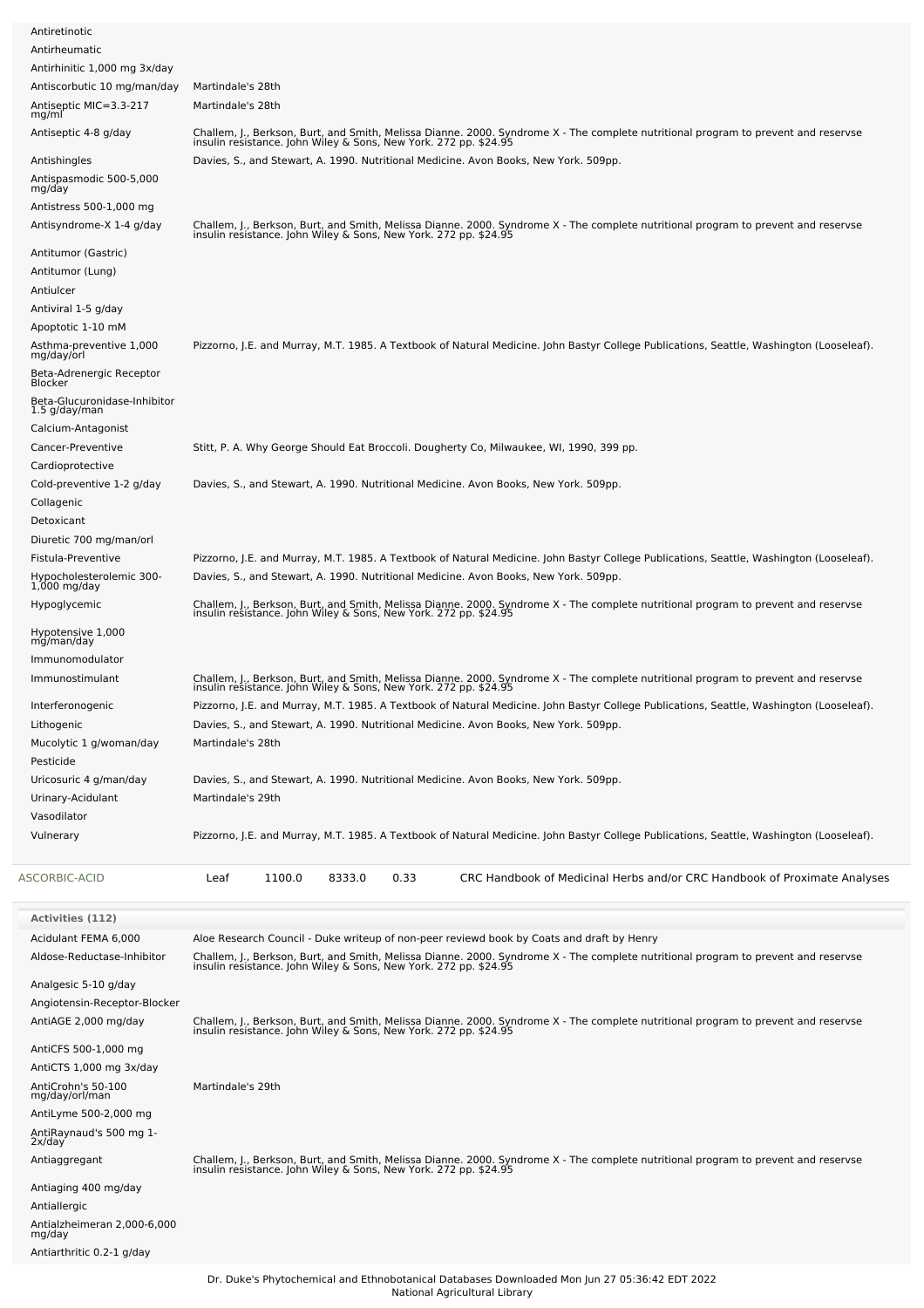| Antiasthmatic 1,000 mg/day                               | Werbach, M. 1993. Healing with Food. Harper Collins, New York, 443 pp.                                                                                                                                 |
|----------------------------------------------------------|--------------------------------------------------------------------------------------------------------------------------------------------------------------------------------------------------------|
| Antiatherosclerotic                                      |                                                                                                                                                                                                        |
| Antibacterial                                            | Davies, S., and Stewart, A. 1990. Nutritional Medicine. Avon Books, New York. 509pp.                                                                                                                   |
| Anticataract 350 mg/day                                  | Werbach, M. 1993. Healing with Food. Harper Collins, New York, 443 pp.                                                                                                                                 |
| Anticataract 400 mg/day                                  | Challem, J., Berkson, Burt, and Smith, Melissa Dianne. 2000. Syndrome X - The complete nutritional program to prevent and reservse<br>insulin resistance. John Wiley & Sons, New York. 272 pp. \$24.95 |
| Anticataract 1 g 3x/day                                  |                                                                                                                                                                                                        |
| Anticervicaldysplasic 1,000-<br>2,000 mg/day             |                                                                                                                                                                                                        |
| Anticlimacteric 500-5,000<br>mg/day                      |                                                                                                                                                                                                        |
| Anticold 1-2 g/man/day                                   |                                                                                                                                                                                                        |
| Antidecubitic 500<br>mg/man/2x/day<br>Antidementia       | Martindale's 28th                                                                                                                                                                                      |
| Antidepressant 2,000 mg/day                              | Werbach, M. 1993. Healing with Food. Harper Collins, New York, 443 pp.                                                                                                                                 |
| Antidiabetic                                             | Challem, J., Berkson, Burt, and Smith, Melissa Dianne. 2000. Syndrome X - The complete nutritional program to prevent and reservse<br>insulin resistance. John Wiley & Sons, New York. 272 pp. \$24.95 |
| Antidote (Aluminum)                                      | Economic & Medicinal Plant Research, 6: 189.                                                                                                                                                           |
| Antidote (Cadmium)                                       | Davies, S., and Stewart, A. 1990. Nutritional Medicine. Avon Books, New York. 509pp.                                                                                                                   |
| Antidote (Lead)                                          | Davies, S., and Stewart, A. 1990. Nutritional Medicine. Avon Books, New York. 509pp.                                                                                                                   |
| Antidote (Paraquat)                                      | Martindale's 28th                                                                                                                                                                                      |
|                                                          |                                                                                                                                                                                                        |
| Antieczemic 3.5-5 g/day                                  | Werbach, M. 1993. Healing with Food. Harper Collins, New York, 443 pp.                                                                                                                                 |
| Antiedemic 1 g/man/day                                   | Davies, S., and Stewart, A. 1990. Nutritional Medicine. Avon Books, New York. 509pp.                                                                                                                   |
| Antiencephalitic                                         | Davies, S., and Stewart, A. 1990. Nutritional Medicine. Avon Books, New York. 509pp.                                                                                                                   |
| Antiendometriotic 2,000<br>mg/day                        |                                                                                                                                                                                                        |
| Antifatigue 500-1,000 mg                                 |                                                                                                                                                                                                        |
| Antifibrotic 1,000-2,000 mg<br>Antigallstone 1,000-3,000 |                                                                                                                                                                                                        |
| mg/day                                                   |                                                                                                                                                                                                        |
| Antigastritic                                            |                                                                                                                                                                                                        |
| Antigingivitic                                           |                                                                                                                                                                                                        |
| Antiglaucomic 2 g/day                                    | Werbach, M. 1993. Healing with Food. Harper Collins, New York, 443 pp.                                                                                                                                 |
| Antihangover 1,000 mg                                    |                                                                                                                                                                                                        |
| Antihemorrhagic 1 g/man/day                              | Davies, S., and Stewart, A. 1990. Nutritional Medicine. Avon Books, New York. 509pp.                                                                                                                   |
| Antihepatitic 2-6 g/man/day                              | Davies, S., and Stewart, A. 1990. Nutritional Medicine. Avon Books, New York. 509pp.                                                                                                                   |
|                                                          |                                                                                                                                                                                                        |
| Antihepatotoxic                                          | Economic & Medicinal Plant Research, 6: 189.                                                                                                                                                           |
| Antiherpetic 1-5 g/day                                   |                                                                                                                                                                                                        |
| Antihistaminic 2 g/day orl<br>man                        |                                                                                                                                                                                                        |
| Antihypertensive                                         |                                                                                                                                                                                                        |
|                                                          |                                                                                                                                                                                                        |
| Antiinfertility 1 g/day                                  | Werbach, M. 1993. Healing with Food. Harper Collins, New York, 443 pp.                                                                                                                                 |
| Antiinflammatory                                         | Pizzorno, J.E. and Murray, M.T. 1985. A Textbook of Natural Medicine. John Bastyr College Publications, Seattle, Washington (Looseleaf).                                                               |
| Antilepric 1.5 g/man/day                                 | Martindale's 28th                                                                                                                                                                                      |
| Antilithic 1,000-3,000 mg/day                            |                                                                                                                                                                                                        |
| Antimaculitic                                            |                                                                                                                                                                                                        |
| Antimeasles                                              | Davies, S., and Stewart, A. 1990. Nutritional Medicine. Avon Books, New York. 509pp.                                                                                                                   |
| Antimenopausal 500-5,000<br>mg/day                       |                                                                                                                                                                                                        |
| Antimigraine                                             | Martindale's 29th                                                                                                                                                                                      |
| Antimutagenic                                            | Economic & Medicinal Plant Research, 6: 235.                                                                                                                                                           |
| Antineuramidase                                          |                                                                                                                                                                                                        |
| Antinitrosic 1 g/man/day                                 | Martindale's 28th                                                                                                                                                                                      |
| Antiobesity 1 g 3x/day                                   | Werbach, M. 1993. Healing with Food. Harper Collins, New York, 443 pp.                                                                                                                                 |
| Antiorchitic                                             | Davies, S., and Stewart, A. 1990. Nutritional Medicine. Avon Books, New York. 509pp.                                                                                                                   |
| Antiosteoarthritic 1 g 2x/day                            | Werbach, M. 1993. Healing with Food. Harper Collins, New York, 443 pp.                                                                                                                                 |
| Antiosteoporotic 500 mg/day                              |                                                                                                                                                                                                        |
| Antioxidant 100 ppm                                      |                                                                                                                                                                                                        |
| Antiparkinsonian 1 g 2-3x/day                            |                                                                                                                                                                                                        |
| Antiparotitic                                            | Davies, S., and Stewart, A. 1990. Nutritional Medicine. Avon Books, New York. 509pp.                                                                                                                   |
| Antiperiodontitic 1 g 2x/day                             | Werbach, M. 1993. Healing with Food. Harper Collins, New York, 443 pp.                                                                                                                                 |
|                                                          |                                                                                                                                                                                                        |
| Antipneumonic                                            | Pizzorno, J.E. and Murray, M.T. 1985. A Textbook of Natural Medicine. John Bastyr College Publications, Seattle, Washington (Looseleaf).                                                               |
| Antipodriac                                              | Davies, S., and Stewart, A. 1990. Nutritional Medicine. Avon Books, New York. 509pp.                                                                                                                   |
| Antipoliomyelitic                                        | Davies, S., and Stewart, A. 1990. Nutritional Medicine. Avon Books, New York. 509pp.                                                                                                                   |
| Antipyretic                                              | Economic & Medicinal Plant Research, 6: 189.                                                                                                                                                           |
| Antiradicular                                            | Challem, J., Berkson, Burt, and Smith, Melissa Dianne. 2000. Syndrome X - The complete nutritional program to prevent and reservse<br>insulin resistance. John Wiley & Sons, New York. 272 pp. \$24.95 |
| Antiretinotic                                            |                                                                                                                                                                                                        |
| Antirheumatic                                            |                                                                                                                                                                                                        |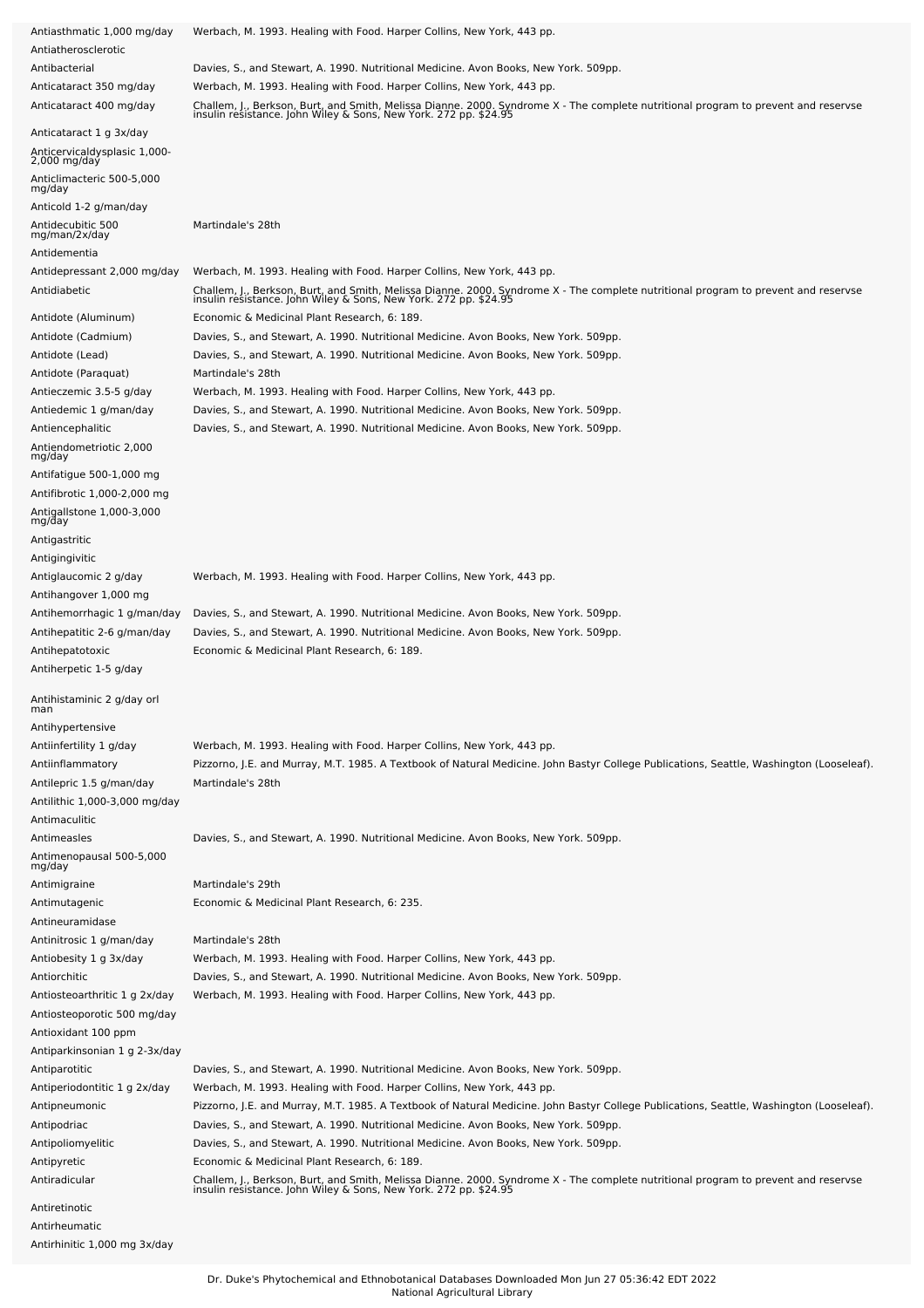| Antiscorbutic 10 mg/man/day<br>Antiseptic MIC=3.3-217<br>mg/ml | Martindale's 28th<br>Martindale's 28th                                                                                                                                                                                           |
|----------------------------------------------------------------|----------------------------------------------------------------------------------------------------------------------------------------------------------------------------------------------------------------------------------|
| Antiseptic 4-8 g/day                                           | Challem, J., Berkson, Burt, and Smith, Melissa Dianne. 2000. Syndrome X - The complete nutritional program to prevent and reservse<br>insulin resistance. John Wiley & Sons, New York. 272 pp. \$24.95                           |
| Antishingles                                                   | Davies, S., and Stewart, A. 1990. Nutritional Medicine. Avon Books, New York. 509pp.                                                                                                                                             |
| Antispasmodic 500-5,000<br>mg/day                              |                                                                                                                                                                                                                                  |
| Antistress 500-1,000 mg<br>Antisyndrome-X 1-4 g/day            | Challem, J., Berkson, Burt, and Smith, Melissa Dianne. 2000. Syndrome X - The complete nutritional program to prevent and reservse<br>insulin resistance. John Wiley & Sons, New York. 272 pp. \$24.95                           |
| Antitumor (Gastric)                                            |                                                                                                                                                                                                                                  |
| Antitumor (Lung)<br>Antiulcer                                  |                                                                                                                                                                                                                                  |
| Antiviral 1-5 g/day                                            |                                                                                                                                                                                                                                  |
| Apoptotic 1-10 mM                                              |                                                                                                                                                                                                                                  |
| Asthma-preventive 1,000<br>mg/day/orl                          | Pizzorno, J.E. and Murray, M.T. 1985. A Textbook of Natural Medicine. John Bastyr College Publications, Seattle, Washington (Looseleaf).                                                                                         |
| Beta-Adrenergic Receptor<br>Blocker                            |                                                                                                                                                                                                                                  |
| Beta-Glucuronidase-Inhibitor<br>1.5 g/day/man                  |                                                                                                                                                                                                                                  |
| Calcium-Antagonist                                             |                                                                                                                                                                                                                                  |
| Cancer-Preventive                                              | Stitt, P. A. Why George Should Eat Broccoli. Dougherty Co, Milwaukee, WI, 1990, 399 pp.                                                                                                                                          |
| Cardioprotective<br>Cold-preventive 1-2 g/day                  | Davies, S., and Stewart, A. 1990. Nutritional Medicine. Avon Books, New York. 509pp.                                                                                                                                             |
| Collagenic                                                     |                                                                                                                                                                                                                                  |
| Detoxicant                                                     |                                                                                                                                                                                                                                  |
| Diuretic 700 mg/man/orl                                        |                                                                                                                                                                                                                                  |
| Fistula-Preventive<br>Hypocholesterolemic 300-                 | Pizzorno, J.E. and Murray, M.T. 1985. A Textbook of Natural Medicine. John Bastyr College Publications, Seattle, Washington (Looseleaf).<br>Davies, S., and Stewart, A. 1990. Nutritional Medicine. Avon Books, New York. 509pp. |
| $1,000$ mg/day<br>Hypoglycemic                                 |                                                                                                                                                                                                                                  |
|                                                                | Challem, J., Berkson, Burt, and Smith, Melissa Dianne. 2000. Syndrome X - The complete nutritional program to prevent and reservse<br>insulin resistance. John Wiley & Sons, New York. 272 pp. \$24.95                           |
| Hypotensive 1,000<br>mg/man/day                                |                                                                                                                                                                                                                                  |
| Immunomodulator<br>Immunostimulant                             |                                                                                                                                                                                                                                  |
|                                                                | Challem, J., Berkson, Burt, and Smith, Melissa Dianne. 2000. Syndrome X - The complete nutritional program to prevent and reservse<br>insulin resistance. John Wiley & Sons, New York. 272 pp. \$24.95                           |
| Interferonogenic<br>Lithogenic                                 | Pizzorno, J.E. and Murray, M.T. 1985. A Textbook of Natural Medicine. John Bastyr College Publications, Seattle, Washington (Looseleaf).<br>Davies, S., and Stewart, A. 1990. Nutritional Medicine. Avon Books, New York. 509pp. |
| Mucolytic 1 g/woman/day                                        | Martindale's 28th                                                                                                                                                                                                                |
| Pesticide                                                      |                                                                                                                                                                                                                                  |
| Uricosuric 4 g/man/day<br>Urinary-Acidulant                    | Davies, S., and Stewart, A. 1990. Nutritional Medicine. Avon Books, New York. 509pp.<br>Martindale's 29th                                                                                                                        |
| Vasodilator                                                    |                                                                                                                                                                                                                                  |
| Vulnerary                                                      | Pizzorno, J.E. and Murray, M.T. 1985. A Textbook of Natural Medicine. John Bastyr College Publications, Seattle, Washington (Looseleaf).                                                                                         |
| <b>ASCORBIC-ACID</b>                                           | $-0.14$<br>$\ast$<br>Fruit<br>10.0<br>2389.0                                                                                                                                                                                     |
| <b>Activities (112)</b>                                        |                                                                                                                                                                                                                                  |
| Acidulant FEMA 6,000                                           | Aloe Research Council - Duke writeup of non-peer reviewd book by Coats and draft by Henry                                                                                                                                        |
| Aldose-Reductase-Inhibitor                                     | Challem, J., Berkson, Burt, and Smith, Melissa Dianne. 2000. Syndrome X - The complete nutritional program to prevent and reservse<br>insulin resistance. John Wiley & Sons, New York. 272 pp. \$24.95                           |
| Analgesic 5-10 g/day                                           |                                                                                                                                                                                                                                  |
| Angiotensin-Receptor-Blocker                                   |                                                                                                                                                                                                                                  |
| AntiAGE 2,000 mg/day                                           | Challem, J., Berkson, Burt, and Smith, Melissa Dianne. 2000. Syndrome X - The complete nutritional program to prevent and reservse<br>insulin resistance. John Wiley & Sons, New York. 272 pp. \$24.95                           |
| AntiCFS 500-1,000 mg<br>AntiCTS 1,000 mg 3x/day                |                                                                                                                                                                                                                                  |
| AntiCrohn's 50-100                                             | Martindale's 29th                                                                                                                                                                                                                |
| mg/day/orl/man<br>AntiLyme 500-2,000 mg                        |                                                                                                                                                                                                                                  |
| AntiRaynaud's 500 mg 1-                                        |                                                                                                                                                                                                                                  |
| 2x/day<br>Antiaggregant                                        | Challem, J., Berkson, Burt, and Smith, Melissa Dianne. 2000. Syndrome X - The complete nutritional program to prevent and reservse<br>insulin resistance. John Wiley & Sons, New York. 272 pp. \$24.95                           |
| Antiaging 400 mg/day                                           |                                                                                                                                                                                                                                  |
| Antiallergic                                                   |                                                                                                                                                                                                                                  |
| Antialzheimeran 2,000-6,000<br>mg/day                          |                                                                                                                                                                                                                                  |
| Antiarthritic 0.2-1 g/day                                      |                                                                                                                                                                                                                                  |
| Antiasthmatic 1,000 mg/day                                     | Werbach, M. 1993. Healing with Food. Harper Collins, New York, 443 pp.                                                                                                                                                           |
| Antiatherosclerotic                                            |                                                                                                                                                                                                                                  |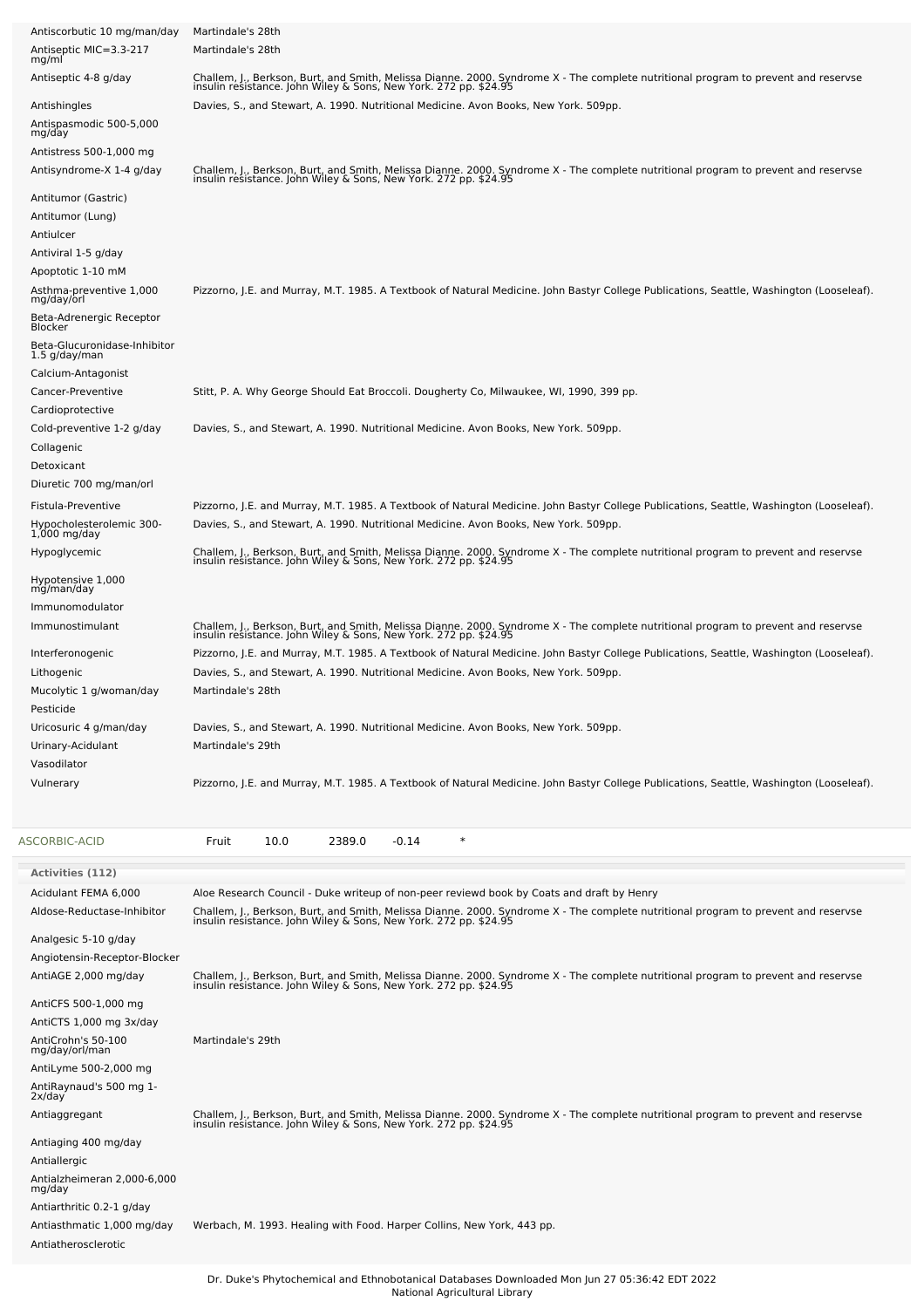| Antibacterial                                                           | Davies, S., and Stewart, A. 1990. Nutritional Medicine. Avon Books, New York. 509pp.                                                                                                                                                                                             |
|-------------------------------------------------------------------------|----------------------------------------------------------------------------------------------------------------------------------------------------------------------------------------------------------------------------------------------------------------------------------|
| Anticataract 350 mg/day                                                 | Werbach, M. 1993. Healing with Food. Harper Collins, New York, 443 pp.                                                                                                                                                                                                           |
| Anticataract 400 mg/day                                                 | Challem, J., Berkson, Burt, and Smith, Melissa Dianne. 2000. Syndrome X - The complete nutritional program to prevent and reservse<br>insulin resistance. John Wiley & Sons, New York. 272 pp. \$24.95                                                                           |
| Anticataract 1 g 3x/day<br>Anticervicaldysplasic 1,000-<br>2,000 mg/day |                                                                                                                                                                                                                                                                                  |
| Anticlimacteric 500-5,000<br>mg/day                                     |                                                                                                                                                                                                                                                                                  |
| Anticold 1-2 g/man/day                                                  |                                                                                                                                                                                                                                                                                  |
| Antidecubitic 500<br>mg/man/2x/day<br>Antidementia                      | Martindale's 28th                                                                                                                                                                                                                                                                |
| Antidepressant 2,000 mg/day<br>Antidiabetic                             | Werbach, M. 1993. Healing with Food. Harper Collins, New York, 443 pp.<br>Challem, J., Berkson, Burt, and Smith, Melissa Dianne. 2000. Syndrome X - The complete nutritional program to prevent and reservse<br>insulin resistance. John Wiley & Sons, New York. 272 pp. \$24.95 |
| Antidote (Aluminum)<br>Antidote (Cadmium)                               | Economic & Medicinal Plant Research, 6: 189.<br>Davies, S., and Stewart, A. 1990. Nutritional Medicine. Avon Books, New York. 509pp.                                                                                                                                             |
| Antidote (Lead)                                                         | Davies, S., and Stewart, A. 1990. Nutritional Medicine. Avon Books, New York. 509pp.                                                                                                                                                                                             |
| Antidote (Paraquat)                                                     | Martindale's 28th                                                                                                                                                                                                                                                                |
| Antieczemic 3.5-5 g/day                                                 | Werbach, M. 1993. Healing with Food. Harper Collins, New York, 443 pp.                                                                                                                                                                                                           |
| Antiedemic 1 g/man/day                                                  | Davies, S., and Stewart, A. 1990. Nutritional Medicine. Avon Books, New York. 509pp.                                                                                                                                                                                             |
| Antiencephalitic                                                        | Davies, S., and Stewart, A. 1990. Nutritional Medicine. Avon Books, New York. 509pp.                                                                                                                                                                                             |
| Antiendometriotic 2,000<br>mg/day                                       |                                                                                                                                                                                                                                                                                  |
| Antifatigue 500-1,000 mg                                                |                                                                                                                                                                                                                                                                                  |
| Antifibrotic 1,000-2,000 mg                                             |                                                                                                                                                                                                                                                                                  |
| Antigallstone 1,000-3,000<br>mg/day<br>Antigastritic                    |                                                                                                                                                                                                                                                                                  |
| Antigingivitic                                                          |                                                                                                                                                                                                                                                                                  |
| Antiglaucomic 2 g/day                                                   | Werbach, M. 1993. Healing with Food. Harper Collins, New York, 443 pp.                                                                                                                                                                                                           |
| Antihangover 1,000 mg                                                   |                                                                                                                                                                                                                                                                                  |
| Antihemorrhagic 1 g/man/day                                             | Davies, S., and Stewart, A. 1990. Nutritional Medicine. Avon Books, New York. 509pp.                                                                                                                                                                                             |
| Antihepatitic 2-6 g/man/day                                             | Davies, S., and Stewart, A. 1990. Nutritional Medicine. Avon Books, New York. 509pp.                                                                                                                                                                                             |
| Antihepatotoxic                                                         | Economic & Medicinal Plant Research, 6: 189.                                                                                                                                                                                                                                     |
| Antiherpetic 1-5 g/day                                                  |                                                                                                                                                                                                                                                                                  |
| Antihistaminic 2 g/day orl<br>man                                       |                                                                                                                                                                                                                                                                                  |
| Antihypertensive                                                        |                                                                                                                                                                                                                                                                                  |
| Antiinfertility 1 g/day                                                 | Werbach, M. 1993. Healing with Food. Harper Collins, New York, 443 pp.                                                                                                                                                                                                           |
| Antiinflammatory                                                        | Pizzorno, J.E. and Murray, M.T. 1985. A Textbook of Natural Medicine. John Bastyr College Publications, Seattle, Washington (Looseleaf).                                                                                                                                         |
| Antilepric 1.5 g/man/day                                                | Martindale's 28th                                                                                                                                                                                                                                                                |
| Antilithic 1,000-3,000 mg/day                                           |                                                                                                                                                                                                                                                                                  |
| Antimaculitic                                                           |                                                                                                                                                                                                                                                                                  |
| Antimeasles                                                             | Davies, S., and Stewart, A. 1990. Nutritional Medicine. Avon Books, New York. 509pp.                                                                                                                                                                                             |
| Antimenopausal 500-5,000<br>mg/day                                      |                                                                                                                                                                                                                                                                                  |
| Antimigraine                                                            | Martindale's 29th                                                                                                                                                                                                                                                                |
| Antimutagenic                                                           | Economic & Medicinal Plant Research, 6: 235.                                                                                                                                                                                                                                     |
| Antineuramidase                                                         |                                                                                                                                                                                                                                                                                  |
| Antinitrosic 1 g/man/day                                                | Martindale's 28th                                                                                                                                                                                                                                                                |
| Antiobesity 1 g 3x/day                                                  | Werbach, M. 1993. Healing with Food. Harper Collins, New York, 443 pp.                                                                                                                                                                                                           |
| Antiorchitic                                                            | Davies, S., and Stewart, A. 1990. Nutritional Medicine. Avon Books, New York. 509pp.                                                                                                                                                                                             |
| Antiosteoarthritic 1 g 2x/day                                           | Werbach, M. 1993. Healing with Food. Harper Collins, New York, 443 pp.                                                                                                                                                                                                           |
| Antiosteoporotic 500 mg/day                                             |                                                                                                                                                                                                                                                                                  |
| Antioxidant 100 ppm                                                     |                                                                                                                                                                                                                                                                                  |
| Antiparkinsonian 1 g 2-3x/day                                           |                                                                                                                                                                                                                                                                                  |
| Antiparotitic                                                           | Davies, S., and Stewart, A. 1990. Nutritional Medicine. Avon Books, New York. 509pp.                                                                                                                                                                                             |
| Antiperiodontitic 1 g 2x/day                                            | Werbach, M. 1993. Healing with Food. Harper Collins, New York, 443 pp.                                                                                                                                                                                                           |
| Antipneumonic                                                           | Pizzorno, J.E. and Murray, M.T. 1985. A Textbook of Natural Medicine. John Bastyr College Publications, Seattle, Washington (Looseleaf).                                                                                                                                         |
| Antipodriac                                                             | Davies, S., and Stewart, A. 1990. Nutritional Medicine. Avon Books, New York. 509pp.                                                                                                                                                                                             |
| Antipoliomyelitic                                                       | Davies, S., and Stewart, A. 1990. Nutritional Medicine. Avon Books, New York. 509pp.                                                                                                                                                                                             |
| Antipyretic                                                             | Economic & Medicinal Plant Research, 6: 189.                                                                                                                                                                                                                                     |
| Antiradicular                                                           | Challem, J., Berkson, Burt, and Smith, Melissa Dianne. 2000. Syndrome X - The complete nutritional program to prevent and reservse<br>insulin resistance. John Wiley & Sons, New York. 272 pp. \$24.95                                                                           |
| Antiretinotic                                                           |                                                                                                                                                                                                                                                                                  |
| Antirheumatic                                                           |                                                                                                                                                                                                                                                                                  |
| Antirhinitic 1,000 mg 3x/day                                            |                                                                                                                                                                                                                                                                                  |
| Antiscorbutic 10 mg/man/day                                             | Martindale's 28th                                                                                                                                                                                                                                                                |
| Antiseptic MIC=3.3-217<br>mg/ml                                         | Martindale's 28th                                                                                                                                                                                                                                                                |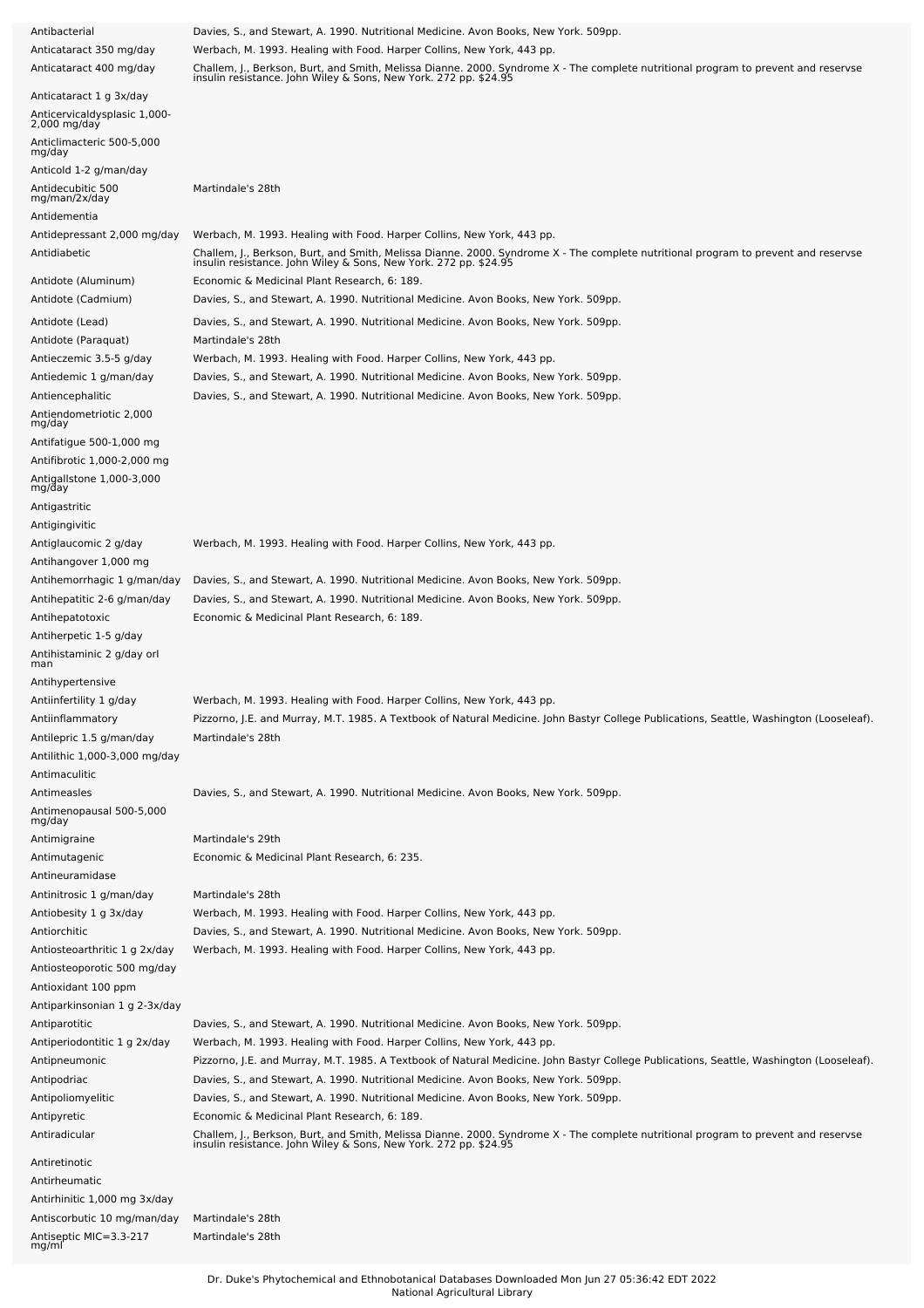| Antiseptic 4-8 g/day                          |                                                                                                                                          |                          |                |         | Challem, J., Berkson, Burt, and Smith, Melissa Dianne. 2000. Syndrome X - The complete nutritional program to prevent and reservse insulin resistance. John Wiley & Sons, New York. 272 pp. \$24.95          |  |  |  |  |
|-----------------------------------------------|------------------------------------------------------------------------------------------------------------------------------------------|--------------------------|----------------|---------|--------------------------------------------------------------------------------------------------------------------------------------------------------------------------------------------------------------|--|--|--|--|
| Antishingles                                  |                                                                                                                                          |                          |                |         | Davies, S., and Stewart, A. 1990. Nutritional Medicine. Avon Books, New York. 509pp.                                                                                                                         |  |  |  |  |
| Antispasmodic 500-5,000<br>mg/day             |                                                                                                                                          |                          |                |         |                                                                                                                                                                                                              |  |  |  |  |
| Antistress 500-1,000 mg                       |                                                                                                                                          |                          |                |         |                                                                                                                                                                                                              |  |  |  |  |
| Antisyndrome-X 1-4 g/day                      |                                                                                                                                          |                          |                |         | Challem, J., Berkson, Burt, and Smith, Melissa Dianne. 2000. Syndrome X - The complete nutritional program to prevent and reservse<br>insulin resistance. John Wiley & Sons, New York. 272 pp. \$24.95       |  |  |  |  |
| Antitumor (Gastric)                           |                                                                                                                                          |                          |                |         |                                                                                                                                                                                                              |  |  |  |  |
| Antitumor (Lung)                              |                                                                                                                                          |                          |                |         |                                                                                                                                                                                                              |  |  |  |  |
| Antiulcer                                     |                                                                                                                                          |                          |                |         |                                                                                                                                                                                                              |  |  |  |  |
| Antiviral 1-5 g/day                           |                                                                                                                                          |                          |                |         |                                                                                                                                                                                                              |  |  |  |  |
| Apoptotic 1-10 mM                             | Pizzorno, J.E. and Murray, M.T. 1985. A Textbook of Natural Medicine. John Bastyr College Publications, Seattle, Washington (Looseleaf). |                          |                |         |                                                                                                                                                                                                              |  |  |  |  |
| Asthma-preventive 1,000<br>mg/day/orl         |                                                                                                                                          |                          |                |         |                                                                                                                                                                                                              |  |  |  |  |
| Beta-Adrenergic Receptor<br>Blocker           |                                                                                                                                          |                          |                |         |                                                                                                                                                                                                              |  |  |  |  |
| Beta-Glucuronidase-Inhibitor<br>1.5 g/day/man |                                                                                                                                          |                          |                |         |                                                                                                                                                                                                              |  |  |  |  |
| Calcium-Antagonist                            |                                                                                                                                          |                          |                |         |                                                                                                                                                                                                              |  |  |  |  |
| Cancer-Preventive<br>Cardioprotective         |                                                                                                                                          |                          |                |         | Stitt, P. A. Why George Should Eat Broccoli. Dougherty Co, Milwaukee, WI, 1990, 399 pp.                                                                                                                      |  |  |  |  |
| Cold-preventive 1-2 g/day                     |                                                                                                                                          |                          |                |         | Davies, S., and Stewart, A. 1990. Nutritional Medicine. Avon Books, New York. 509pp.                                                                                                                         |  |  |  |  |
| Collagenic                                    |                                                                                                                                          |                          |                |         |                                                                                                                                                                                                              |  |  |  |  |
| Detoxicant                                    |                                                                                                                                          |                          |                |         |                                                                                                                                                                                                              |  |  |  |  |
| Diuretic 700 mg/man/orl                       |                                                                                                                                          |                          |                |         |                                                                                                                                                                                                              |  |  |  |  |
| Fistula-Preventive                            |                                                                                                                                          |                          |                |         | Pizzorno, J.E. and Murray, M.T. 1985. A Textbook of Natural Medicine. John Bastyr College Publications, Seattle, Washington (Looseleaf).                                                                     |  |  |  |  |
| Hypocholesterolemic 300-<br>$1,000$ mg/day    |                                                                                                                                          |                          |                |         | Davies, S., and Stewart, A. 1990. Nutritional Medicine. Avon Books, New York. 509pp.                                                                                                                         |  |  |  |  |
| Hypoglycemic                                  |                                                                                                                                          |                          |                |         | Challem, J., Berkson, Burt, and Smith, Melissa Dianne. 2000. Syndrome X - The complete nutritional program to prevent and reservse<br>insulin resistance. John Wiley & Sons, New York. 272 pp. \$24.95       |  |  |  |  |
| Hypotensive 1,000<br>mg/man/day               |                                                                                                                                          |                          |                |         |                                                                                                                                                                                                              |  |  |  |  |
| Immunomodulator                               |                                                                                                                                          |                          |                |         |                                                                                                                                                                                                              |  |  |  |  |
| Immunostimulant                               |                                                                                                                                          |                          |                |         | Challem, J., Berkson, Burt, and Smith, Melissa Dianne. 2000. Syndrome X - The complete nutritional program to prevent and reservse                                                                           |  |  |  |  |
| Interferonogenic                              |                                                                                                                                          |                          |                |         | insulin resistance. John Wiley & Sons, New York. 272 pp. \$24.95<br>Pizzorno, J.E. and Murray, M.T. 1985. A Textbook of Natural Medicine. John Bastyr College Publications, Seattle, Washington (Looseleaf). |  |  |  |  |
| Lithogenic                                    |                                                                                                                                          |                          |                |         | Davies, S., and Stewart, A. 1990. Nutritional Medicine. Avon Books, New York. 509pp.                                                                                                                         |  |  |  |  |
| Mucolytic 1 g/woman/day                       | Martindale's 28th                                                                                                                        |                          |                |         |                                                                                                                                                                                                              |  |  |  |  |
| Pesticide                                     |                                                                                                                                          |                          |                |         |                                                                                                                                                                                                              |  |  |  |  |
| Uricosuric 4 g/man/day                        |                                                                                                                                          |                          |                |         | Davies, S., and Stewart, A. 1990. Nutritional Medicine. Avon Books, New York. 509pp.                                                                                                                         |  |  |  |  |
| Urinary-Acidulant<br>Vasodilator              | Martindale's 29th                                                                                                                        |                          |                |         |                                                                                                                                                                                                              |  |  |  |  |
| Vulnerary                                     |                                                                                                                                          |                          |                |         | Pizzorno, J.E. and Murray, M.T. 1985. A Textbook of Natural Medicine. John Bastyr College Publications, Seattle, Washington (Looseleaf).                                                                     |  |  |  |  |
|                                               |                                                                                                                                          |                          |                |         |                                                                                                                                                                                                              |  |  |  |  |
| <b>ASH</b>                                    | Fruit                                                                                                                                    | 6000.0                   | 156000.0 2.57  |         | $\ast$                                                                                                                                                                                                       |  |  |  |  |
| <b>ASH</b>                                    | Sprout<br>Seedling                                                                                                                       | 5000.0                   | 53763.0        | $-0.28$ | USDA's Ag Handbook 8 and sequelae)                                                                                                                                                                           |  |  |  |  |
| <b>ASH</b>                                    | Seed                                                                                                                                     | 17000.0                  | 62000.0        | 0.42    | $\ast$                                                                                                                                                                                                       |  |  |  |  |
| <b>ASH</b>                                    | Leaf                                                                                                                                     | 26000.0                  | 177000.0 1.02  |         | CRC Handbook of Medicinal Herbs and/or CRC Handbook of Proximate Analyses                                                                                                                                    |  |  |  |  |
| <b>ASPARAGINE</b>                             | Leaf                                                                                                                                     | $\overline{\phantom{a}}$ | $\overline{a}$ |         | $\ast$                                                                                                                                                                                                       |  |  |  |  |
| <b>Activities (2)</b>                         |                                                                                                                                          |                          |                |         |                                                                                                                                                                                                              |  |  |  |  |
| Antisickling                                  |                                                                                                                                          |                          |                |         | Ekeke, G.I. and Shode, F.O. 1988. Phenylalanine is the Predominant Antisickling Agent in Cajanus cajan Seed Extract. Planta Medica 56(1): 41, 1990.                                                          |  |  |  |  |
| Diuretic<br>HerbalGram No. 17.                |                                                                                                                                          |                          |                |         |                                                                                                                                                                                                              |  |  |  |  |
| ASPARAGINE                                    | Fruit                                                                                                                                    |                          | $\overline{a}$ |         | List, P.H. and Horhammer, L., Hager's Handbuch der Pharmazeutischen Praxis,<br>Vols. 2-6, Springer-Verlag, Berlin, 1969-1979.                                                                                |  |  |  |  |
| <b>Activities (2)</b>                         |                                                                                                                                          |                          |                |         |                                                                                                                                                                                                              |  |  |  |  |
| Antisickling                                  |                                                                                                                                          |                          |                |         | Ekeke, G.I. and Shode, F.O. 1988. Phenylalanine is the Predominant Antisickling Agent in Cajanus cajan Seed Extract. Planta Medica 56(1): 41, 1990.                                                          |  |  |  |  |
| Diuretic<br>HerbalGram No. 17.                |                                                                                                                                          |                          |                |         |                                                                                                                                                                                                              |  |  |  |  |
|                                               |                                                                                                                                          |                          |                |         |                                                                                                                                                                                                              |  |  |  |  |
| ASPARTIC-ACID                                 | Sprout<br>Seedling                                                                                                                       | 5460.0                   | 58710.0        | 1.38    | USDA's Ag Handbook 8 and sequelae)                                                                                                                                                                           |  |  |  |  |
|                                               |                                                                                                                                          |                          |                |         |                                                                                                                                                                                                              |  |  |  |  |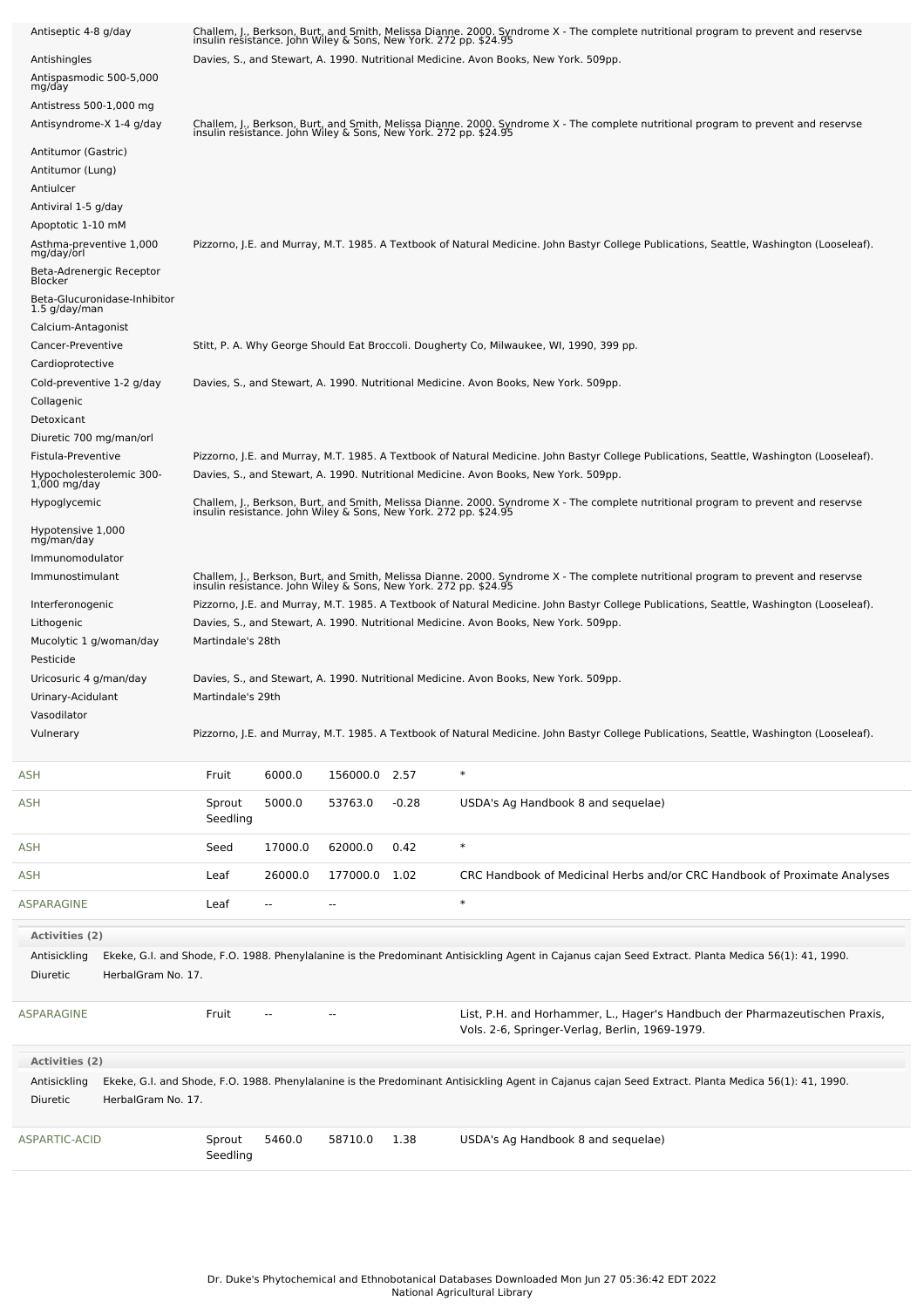| Activities (3)        |                |                          |                |         |                                    |
|-----------------------|----------------|--------------------------|----------------|---------|------------------------------------|
| Antimorphinic         |                |                          |                |         | Martindale's 28th                  |
| Neuroexcitant         |                |                          |                |         | Martindale's 28th                  |
| Roborant              |                |                          |                |         | Merck 11th Edition                 |
|                       |                |                          |                |         |                                    |
| ASPARTIC-ACID         | Leaf           | $\overline{\phantom{a}}$ | $\overline{a}$ |         | $\ast$                             |
| Activities (3)        |                |                          |                |         |                                    |
| Antimorphinic         |                |                          |                |         | Martindale's 28th                  |
| Neuroexcitant         |                |                          |                |         | Martindale's 28th                  |
| Roborant              |                |                          |                |         | Merck 11th Edition                 |
| ASPARTIC-ACID         | Seed           | 26130.0                  | 29366.0        | 0.6     | USDA's Ag Handbook 8 and sequelae) |
| Activities (3)        |                |                          |                |         |                                    |
| Antimorphinic         |                |                          |                |         | Martindale's 28th                  |
| Neuroexcitant         |                |                          |                |         | Martindale's 28th                  |
| Roborant              |                |                          |                |         | Merck 11th Edition                 |
|                       |                |                          |                |         |                                    |
| ASPARTIC-ACID         | Fruit          | 2550.0                   | 26208.0        | 2.11    | USDA's Ag Handbook 8 and sequelae) |
| Activities (3)        |                |                          |                |         |                                    |
| Antimorphinic         |                |                          |                |         | Martindale's 28th                  |
| Neuroexcitant         |                |                          |                |         | Martindale's 28th                  |
| Roborant              |                |                          |                |         | Merck 11th Edition                 |
|                       |                |                          |                |         |                                    |
| AZELAIC-ACID          | Root           | $\qquad \qquad \cdots$   | ۰.             |         | $\ast$                             |
| <b>Activities (8)</b> |                |                          |                |         |                                    |
| Antiacne              |                |                          |                |         |                                    |
| Antihyperpigmentative |                |                          |                |         |                                    |
| Antileukemic          |                |                          |                |         |                                    |
| Antimelanomic         |                |                          |                |         |                                    |
| Antimelasmic          |                |                          |                |         |                                    |
| Antiproliferative     |                |                          |                |         |                                    |
| Antitumor             |                |                          |                |         |                                    |
| Cytotoxic             |                |                          |                |         |                                    |
|                       |                |                          |                |         |                                    |
| <b>BARIUM</b>         | Seed           | 0.1                      | 7.3            | $-0.27$ | $\ast$                             |
| <b>BARIUM</b>         | Fruit          | $0.4\,$                  | 45.0           | 1.01    | $\ast$                             |
| BENZALDEHYDE          | Stem           | $\overline{\phantom{a}}$ | $\sim$         |         | $\ast$                             |
|                       | Essent.<br>Oil |                          |                |         |                                    |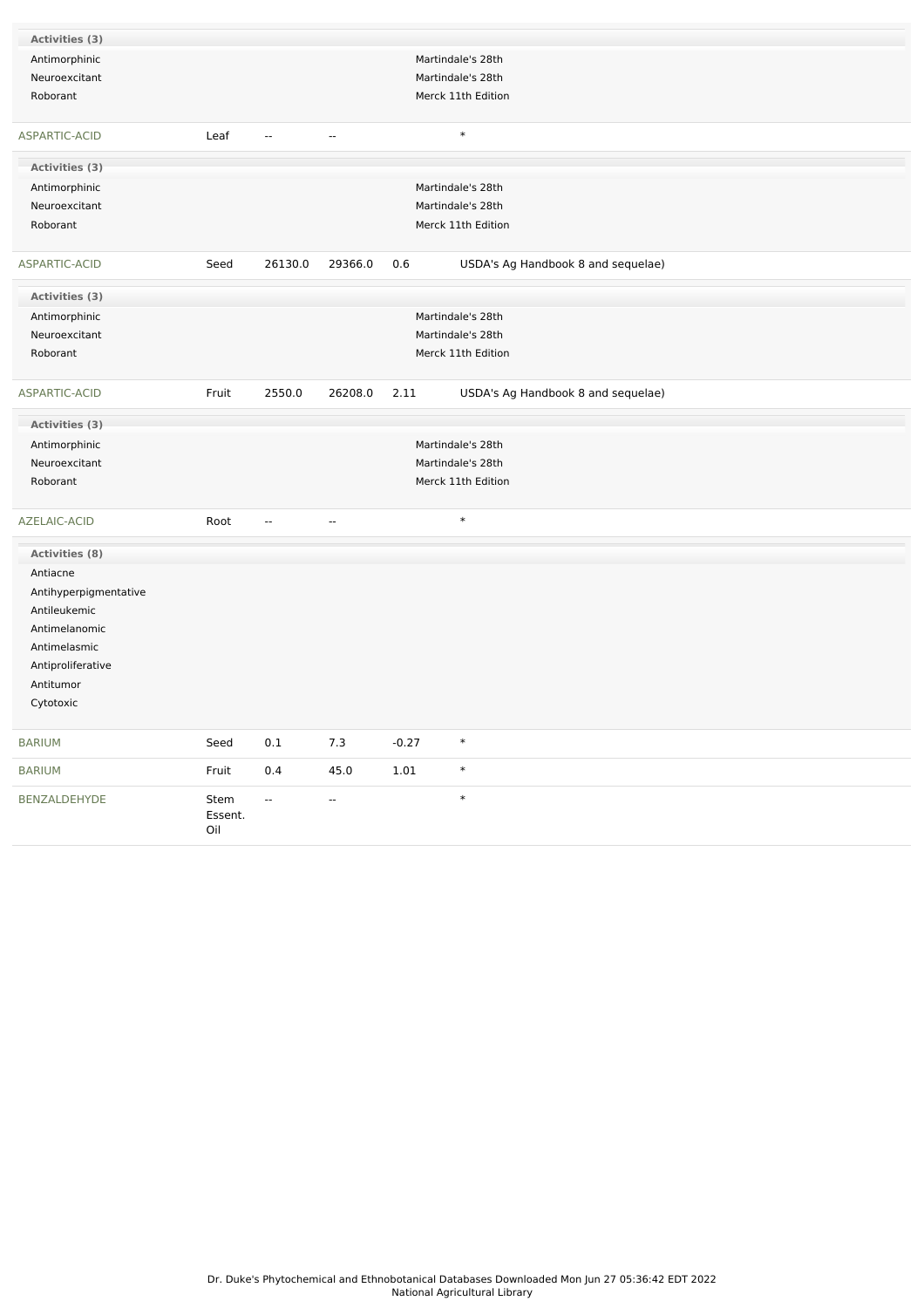| Activities (24)                           |                                                                                                                                                                                                                                   |
|-------------------------------------------|-----------------------------------------------------------------------------------------------------------------------------------------------------------------------------------------------------------------------------------|
| Allergenic                                |                                                                                                                                                                                                                                   |
| Anesthetic                                |                                                                                                                                                                                                                                   |
| Antibacterial                             |                                                                                                                                                                                                                                   |
| Anticancer                                |                                                                                                                                                                                                                                   |
| Antimutagenic                             |                                                                                                                                                                                                                                   |
| Antipeptic                                |                                                                                                                                                                                                                                   |
| Antiseptic                                |                                                                                                                                                                                                                                   |
| Antispasmodic                             |                                                                                                                                                                                                                                   |
| Antitumor                                 |                                                                                                                                                                                                                                   |
| Candidicide                               |                                                                                                                                                                                                                                   |
| FLavor FEMA 150-<br>800                   | Aloe Research Council - Duke writeup of non-peer reviewd book by Coats and draft by Henry                                                                                                                                         |
| Immunostimulant                           |                                                                                                                                                                                                                                   |
| Insecticide                               | Leung, A. Y. and Foster, S. 1995. Encyclopedia of Common Natural Ingredients 2nd Ed. John Wiley & Sons, New York. 649 pp.                                                                                                         |
| Insectifuge 50<br>ppm                     | J. Stored. Prod. Res., 22:141, 1986.                                                                                                                                                                                              |
| Motor-Depressant                          | Buchbauer et al, e.g.Buchbauer et al,1993.Therapeutic properties of essential oils and fragrances. Chap.12 in Teranishi,R, Buttery,R.G and<br>Sugisawa,H. Eds. Bioactive Volatile Compounds from Plants. ACS Symposium Series 525 |
| Narcotic                                  | Merck 11th Edition                                                                                                                                                                                                                |
| Nematicide<br>$MLC=1$ mg/ml               | Shoyakugaku Zasshi, 44: 183.                                                                                                                                                                                                      |
| Pesticide                                 |                                                                                                                                                                                                                                   |
| Sedative                                  | Buchbauer et al, e.g.Buchbauer et al,1993.Therapeutic properties of essential oils and fragrances. Chap.12 in Teranishi,R, Buttery,R.G and<br>Sugisawa,H. Eds. Bioactive Volatile Compounds from Plants. ACS Symposium Series 525 |
| Termiticide<br>LD100=5 $mg/q$             |                                                                                                                                                                                                                                   |
| Tyrosinase-<br>Inhibitor ID50=820<br>uМ   |                                                                                                                                                                                                                                   |
| Tyrosinase-<br>Inhibitor ID50=87<br>ug/ml |                                                                                                                                                                                                                                   |
| Tyrosinase-<br>Inhibitor<br>ID50=0.82 mM  |                                                                                                                                                                                                                                   |
| Tyrosinase-                               |                                                                                                                                                                                                                                   |
| Inhibitor ID50=830<br>uМ                  |                                                                                                                                                                                                                                   |
|                                           |                                                                                                                                                                                                                                   |
| <b>BENZENE</b>                            | $\ast$<br>Stem<br>$\overline{a}$<br>$- -$<br>Essent.<br>Oil                                                                                                                                                                       |
| Activities (3)                            |                                                                                                                                                                                                                                   |
| Insecticide                               |                                                                                                                                                                                                                                   |
| Larvicide                                 |                                                                                                                                                                                                                                   |
| Pesticide                                 |                                                                                                                                                                                                                                   |
|                                           |                                                                                                                                                                                                                                   |
| <b>BENZOIC-ACID</b>                       | $\ast$<br>0.2<br>$-1.0$<br>Root<br>$\overline{\phantom{a}}$                                                                                                                                                                       |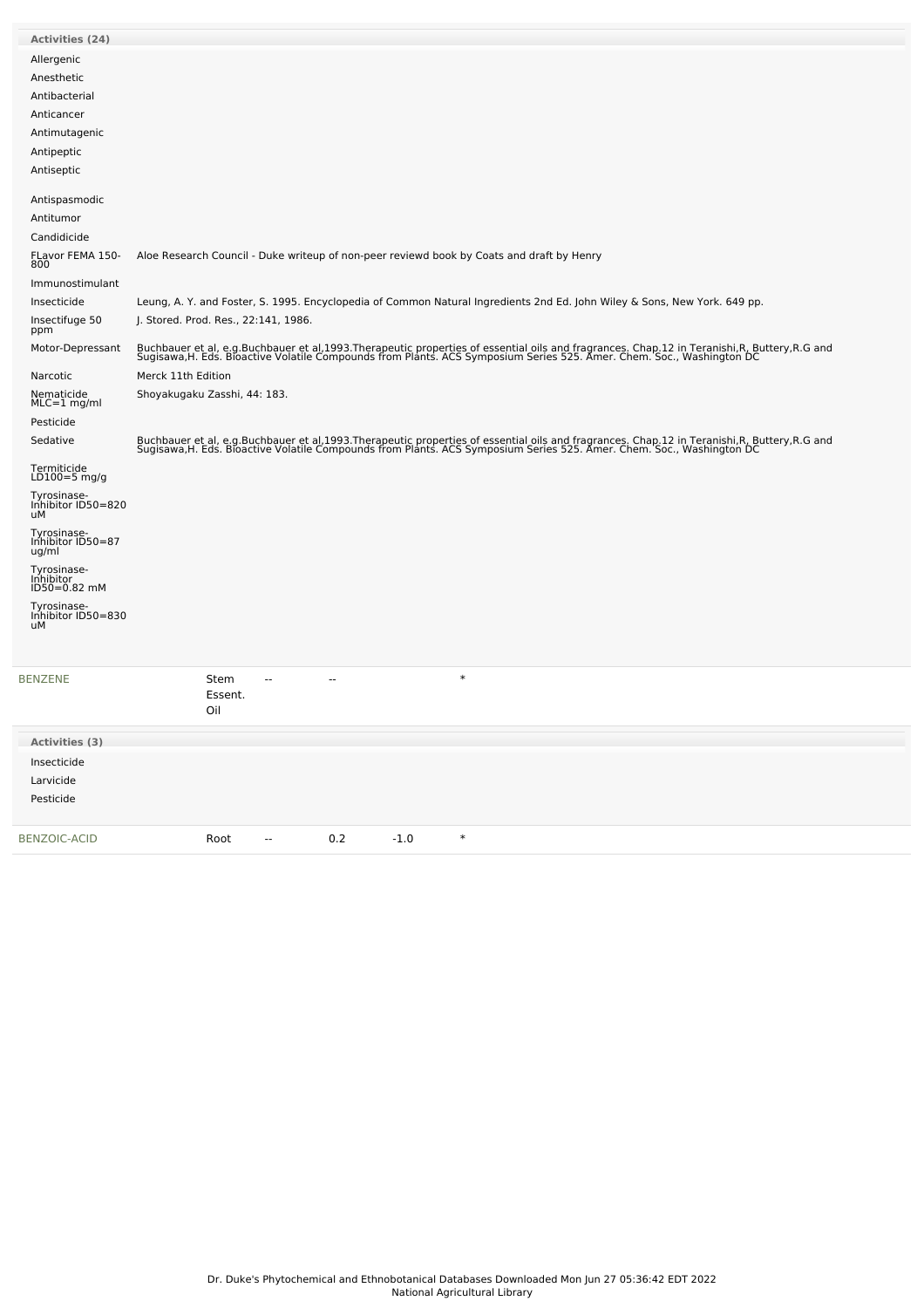| <b>Activities (20)</b>              |                                                                                                                                                           |
|-------------------------------------|-----------------------------------------------------------------------------------------------------------------------------------------------------------|
| Allergenic                          | Martindale's 28th                                                                                                                                         |
| Anesthetic                          |                                                                                                                                                           |
| Antibacterial 33-1,250 ppm          |                                                                                                                                                           |
| Antibacterial MBC=800 ug/ml         |                                                                                                                                                           |
| Antiotitic                          | Martindale's 28th                                                                                                                                         |
| Antipyretic                         |                                                                                                                                                           |
| Antisalmonella MIC=800<br>ug/ml     |                                                                                                                                                           |
| Antiseptic 800 ug/ml                |                                                                                                                                                           |
| Antiyeast MFC=1,600 ug/ml           |                                                                                                                                                           |
| Choleretic                          | Jeffery B. Harborne and H. Baxter, eds. 1983. Phytochemical Dictionary. A Handbook of Bioactive Compounds from Plants. Taylor & Frost,<br>London. 791 pp. |
| Expectorant                         |                                                                                                                                                           |
| FLavor FEMA 250                     | Aloe Research Council - Duke writeup of non-peer reviewd book by Coats and draft by Henry                                                                 |
| Fungicide MFC=1,600 ug/ml           |                                                                                                                                                           |
| Insectifuge                         | Jacobson, M., Glossary of Plant-Derived Insect Deterrents, CRC Press, Inc., Boca Raton, FL, 213 p, 1990.                                                  |
| Pesticide                           |                                                                                                                                                           |
| Phytoalexin                         | Jeffery B. Harborne and H. Baxter, eds. 1983. Phytochemical Dictionary. A Handbook of Bioactive Compounds from Plants. Taylor & Frost,<br>London. 791 pp. |
| Tyrosinase-Inhibitor<br>ID50=710 uM |                                                                                                                                                           |
| Tyrosinase-Inhibitor<br>ID50=640 uM |                                                                                                                                                           |
| Uricosuric                          |                                                                                                                                                           |
| Vulnerary                           |                                                                                                                                                           |
| BENZYL-ALCOHOL                      | $\ast$<br>Stem<br>Essent.<br>Oil                                                                                                                          |
| <b>Activities (9)</b>               |                                                                                                                                                           |
| Allergenic                          | Martindale's 29th                                                                                                                                         |
| Anesthetic                          | Martindale's 28th                                                                                                                                         |
| Antiodontalgic                      | Martindale's 28th                                                                                                                                         |
| Antipruritic                        |                                                                                                                                                           |
| Antiseptic                          | Martindale's 29th                                                                                                                                         |
| FLavor Fema 200-1,200               | Aloe Research Council - Duke writeup of non-peer reviewd book by Coats and draft by Henry                                                                 |
| Fungicide                           |                                                                                                                                                           |

Pesticide Sedative Jim Duke's personal files. [BETA-CAROTENE](file:///phytochem/chemicals/show/4563) Leaf 32.4 245.5 -0.07 CRC Handbook of Medicinal Herbs and/or CRC Handbook of Proximate Analyses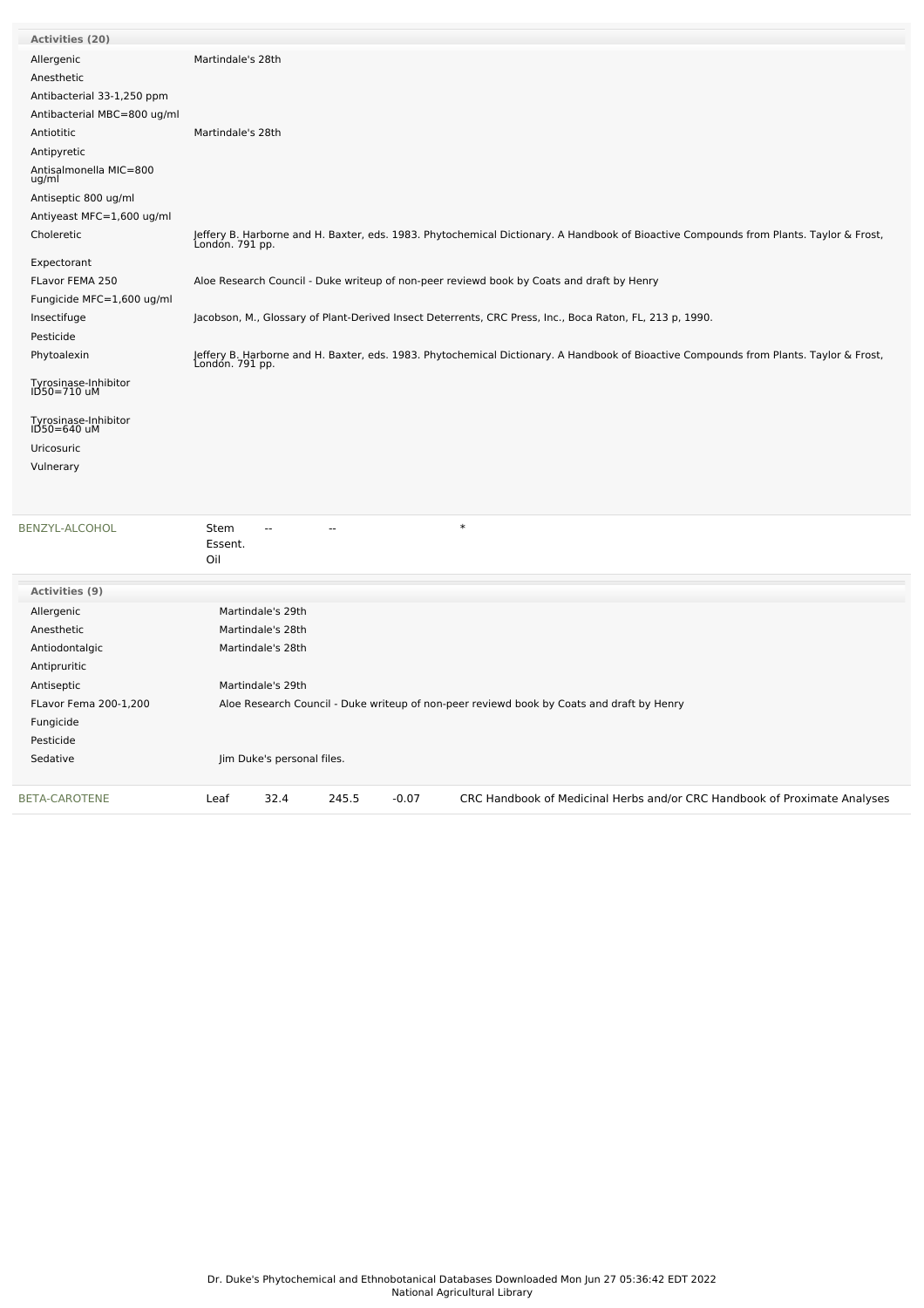| Activities (53)                      |                                                                                                                                                                                                                                                                                                       |
|--------------------------------------|-------------------------------------------------------------------------------------------------------------------------------------------------------------------------------------------------------------------------------------------------------------------------------------------------------|
| Allergenic                           |                                                                                                                                                                                                                                                                                                       |
| Androgenic?                          | Pizzorno, J.E. and Murray, M.T. 1985. A Textbook of Natural Medicine. John Bastyr College Publications, Seattle, Washington (Looseleaf).                                                                                                                                                              |
| AntiPMS                              |                                                                                                                                                                                                                                                                                                       |
| Antiacne                             | Pizzorno, J.E. and Murray, M.T. 1985. A Textbook of Natural Medicine. John Bastyr College Publications, Seattle, Washington (Looseleaf).                                                                                                                                                              |
| Antiaging                            |                                                                                                                                                                                                                                                                                                       |
| Antiarthritic                        |                                                                                                                                                                                                                                                                                                       |
| Antiasthmatic                        | Pizzorno, J.E. and Murray, M.T. 1985. A Textbook of Natural Medicine. John Bastyr College Publications, Seattle, Washington (Looseleaf).                                                                                                                                                              |
| Anticancer                           | Joseph, J., Nadeau, D. and Underwood, A. 2001. The Color Code. Hyperion, NY.                                                                                                                                                                                                                          |
| Anticarcinomic                       | Pizzorno, J.E. and Murray, M.T. 1985. A Textbook of Natural Medicine. John Bastyr College Publications, Seattle, Washington (Looseleaf).                                                                                                                                                              |
| Anticervicaldysplasic                |                                                                                                                                                                                                                                                                                                       |
| Anticoronary 50 mg/man/2 days        |                                                                                                                                                                                                                                                                                                       |
| Antihyperkeratotic                   |                                                                                                                                                                                                                                                                                                       |
| Antiichythyotic                      | Pizzorno, J.E. and Murray, M.T. 1985. A Textbook of Natural Medicine. John Bastyr College Publications, Seattle, Washington (Looseleaf).                                                                                                                                                              |
| Antileukoplakic                      |                                                                                                                                                                                                                                                                                                       |
| Antilipoperoxidant IC71=50           |                                                                                                                                                                                                                                                                                                       |
| ug/ml                                |                                                                                                                                                                                                                                                                                                       |
| Antilupus 150 mg/man/day/2<br>mos    | Martindale's 28th                                                                                                                                                                                                                                                                                     |
| Antimaculitic                        |                                                                                                                                                                                                                                                                                                       |
| Antimastitic                         | Pizzorno, J.E. and Murray, M.T. 1985. A Textbook of Natural Medicine. John Bastyr College Publications, Seattle, Washington (Looseleaf).                                                                                                                                                              |
|                                      | Economic & Medicinal Plant Research, 6: 235.                                                                                                                                                                                                                                                          |
| Antimutagenic                        |                                                                                                                                                                                                                                                                                                       |
| Antioxidant                          | Pizzorno, J.E. and Murray, M.T. 1985. A Textbook of Natural Medicine. John Bastyr College Publications, Seattle, Washington (Looseleaf).                                                                                                                                                              |
| Antiozenic                           |                                                                                                                                                                                                                                                                                                       |
| Antipapillomic                       |                                                                                                                                                                                                                                                                                                       |
| Antiphotophobic 30-300<br>mg/man/day | Martindale's 29th                                                                                                                                                                                                                                                                                     |
| Antipityriasic                       | Pizzorno, J.E. and Murray, M.T. 1985. A Textbook of Natural Medicine. John Bastyr College Publications, Seattle, Washington (Looseleaf).                                                                                                                                                              |
| Antiporphyric 30-300                 | Martindale's 28th                                                                                                                                                                                                                                                                                     |
| mg/man/day                           |                                                                                                                                                                                                                                                                                                       |
| Antiproliferant                      | Joseph, J., Nadeau, D. and Underwood, A. 2001. The Color Code. Hyperion, NY.                                                                                                                                                                                                                          |
| Antipsoriac                          | Pizzorno, J.E. and Murray, M.T. 1985. A Textbook of Natural Medicine. John Bastyr College Publications, Seattle, Washington (Looseleaf).                                                                                                                                                              |
| Antiradicular                        | Pizzorno, J.E. and Murray, M.T. 1985. A Textbook of Natural Medicine. John Bastyr College Publications, Seattle, Washington (Looseleaf).                                                                                                                                                              |
| Antirheumatic                        |                                                                                                                                                                                                                                                                                                       |
| Antistress                           | Davies, S., and Stewart, A. 1990. Nutritional Medicine. Avon Books, New York. 509pp.                                                                                                                                                                                                                  |
| Antitumor                            | Simon, P.W. Carrots and Other Horticultural Crops as a Source of Provitamin A Carotenes. HortScience, 25(12): 1495, 1990.                                                                                                                                                                             |
| Antitumor (Breast) IC45=60<br>ug/ml  |                                                                                                                                                                                                                                                                                                       |
| Antitumor (CNS) IC43=45 ug/ml        |                                                                                                                                                                                                                                                                                                       |
| Antitumor (Colon) IC43=45 ug/ml      |                                                                                                                                                                                                                                                                                                       |
| Antitumor (Lung) IC30=60 ug/ml       |                                                                                                                                                                                                                                                                                                       |
| Antitumor (Prostate)                 |                                                                                                                                                                                                                                                                                                       |
| Antitumor (Stomach) IC26=45          |                                                                                                                                                                                                                                                                                                       |
| ug/ml                                |                                                                                                                                                                                                                                                                                                       |
| Antiulcer 12 mg 3x/day/man/orl       | Pizzorno, J.E. and Murray, M.T. 1985. A Textbook of Natural Medicine. John Bastyr College Publications, Seattle, Washington (Looseleaf).                                                                                                                                                              |
| Antiulcer 15,000-25,000 IU/day       |                                                                                                                                                                                                                                                                                                       |
| Antixerophthalmic                    | Davies, S., and Stewart, A. 1990. Nutritional Medicine. Avon Books, New York. 509pp.                                                                                                                                                                                                                  |
| COX-1-Inhibitor IC78=50 ug/ml        |                                                                                                                                                                                                                                                                                                       |
| COX-2-Inhibitor IC82=50 ug/ml        |                                                                                                                                                                                                                                                                                                       |
| Cancer-Preventive 22 ppm             | Jim Duke's personal files.                                                                                                                                                                                                                                                                            |
| Chemopreventive                      |                                                                                                                                                                                                                                                                                                       |
| Colorant                             | Jeffery B. Harborne and H. Baxter, eds. 1983. Phytochemical Dictionary. A Handbook of Bioactive Compounds from Plants. Taylor &<br>Frost, London. 791 pp.                                                                                                                                             |
| Gastroprotective                     |                                                                                                                                                                                                                                                                                                       |
| Immunostimulant 180                  | Pizzorno, J.E. and Murray, M.T. 1985. A Textbook of Natural Medicine. John Bastyr College Publications, Seattle, Washington (Looseleaf).                                                                                                                                                              |
| mg/man/day/orl                       |                                                                                                                                                                                                                                                                                                       |
| Interferon-Synergist                 |                                                                                                                                                                                                                                                                                                       |
| Mucogenic                            | Pizzorno, J.E. and Murray, M.T. 1985. A Textbook of Natural Medicine. John Bastyr College Publications, Seattle, Washington (Looseleaf).                                                                                                                                                              |
| Phagocytotic                         | Pizzorno, J.E. and Murray, M.T. 1985. A Textbook of Natural Medicine. John Bastyr College Publications, Seattle, Washington (Looseleaf).                                                                                                                                                              |
| Prooxidant 20 ug/g                   |                                                                                                                                                                                                                                                                                                       |
| Thymoprotective<br>Ubiquiot          | Pizzorno, J.E. and Murray, M.T. 1985. A Textbook of Natural Medicine. John Bastyr College Publications, Seattle, Washington (Looseleaf).<br>Jeffery B. Harborne and H. Baxter, eds. 1983. Phytochemical Dictionary. A Handbook of Bioactive Compounds from Plants. Taylor &<br>Frost, London. 791 pp. |
| BETA-CAROTENE                        | Fruit<br>2.2<br>66.0<br>$-0.02$<br>CRC Handbook of Medicinal Herbs and/or CRC Handbook of Proximate Analyses                                                                                                                                                                                          |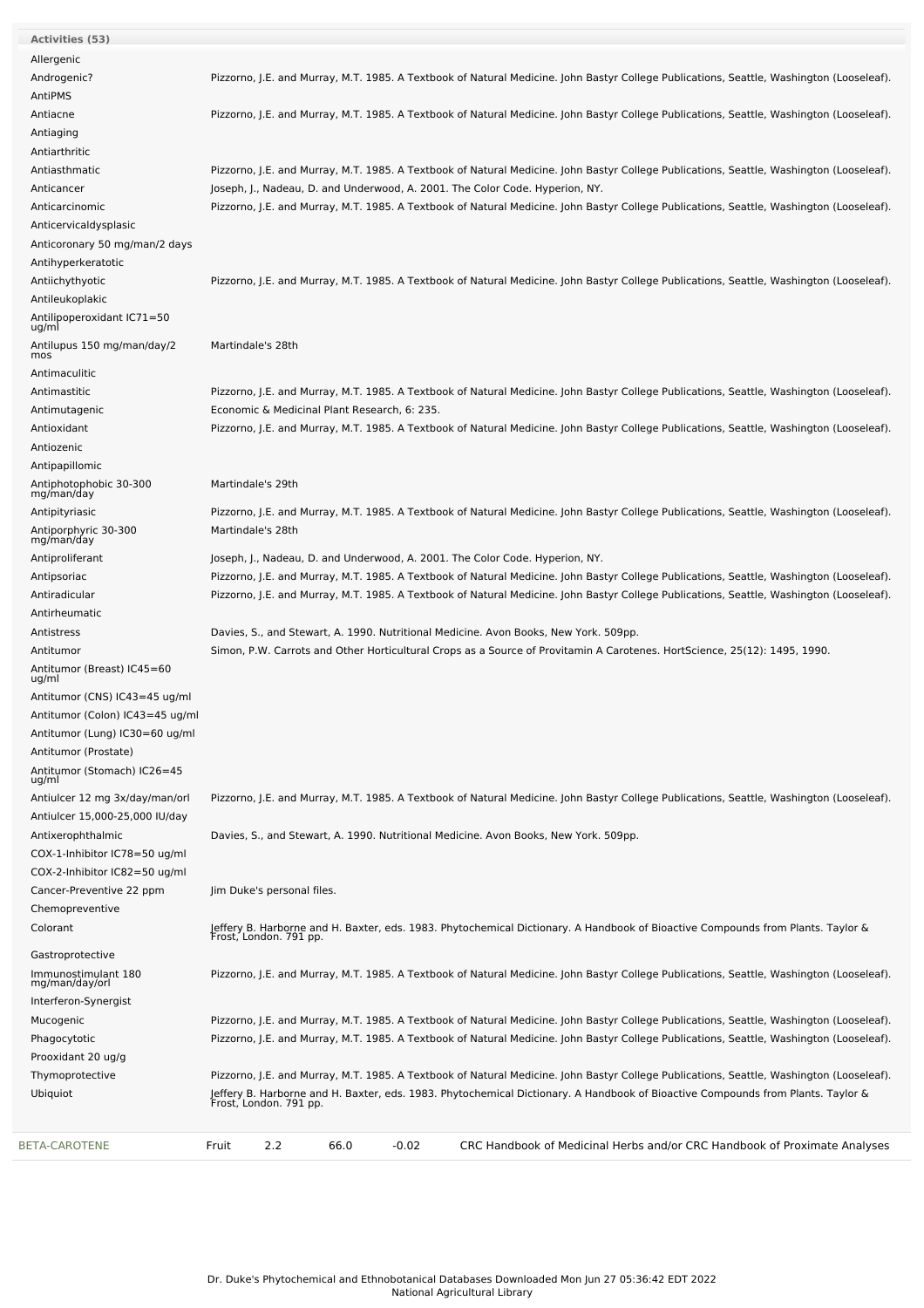| <b>Activities (53)</b>                |                                                                                                                                                           |
|---------------------------------------|-----------------------------------------------------------------------------------------------------------------------------------------------------------|
| Allergenic                            |                                                                                                                                                           |
| Androgenic?                           | Pizzorno, J.E. and Murray, M.T. 1985. A Textbook of Natural Medicine. John Bastyr College Publications, Seattle, Washington (Looseleaf).                  |
| AntiPMS                               |                                                                                                                                                           |
| Antiacne                              | Pizzorno, J.E. and Murray, M.T. 1985. A Textbook of Natural Medicine. John Bastyr College Publications, Seattle, Washington (Looseleaf).                  |
| Antiaging                             |                                                                                                                                                           |
| Antiarthritic                         |                                                                                                                                                           |
| Antiasthmatic                         | Pizzorno, J.E. and Murray, M.T. 1985. A Textbook of Natural Medicine. John Bastyr College Publications, Seattle, Washington (Looseleaf).                  |
| Anticancer                            | Joseph, J., Nadeau, D. and Underwood, A. 2001. The Color Code. Hyperion, NY.                                                                              |
| Anticarcinomic                        | Pizzorno, J.E. and Murray, M.T. 1985. A Textbook of Natural Medicine. John Bastyr College Publications, Seattle, Washington (Looseleaf).                  |
|                                       |                                                                                                                                                           |
| Anticervicaldysplasic                 |                                                                                                                                                           |
| Anticoronary 50 mg/man/2 days         |                                                                                                                                                           |
| Antihyperkeratotic                    |                                                                                                                                                           |
| Antiichythyotic                       | Pizzorno, J.E. and Murray, M.T. 1985. A Textbook of Natural Medicine. John Bastyr College Publications, Seattle, Washington (Looseleaf).                  |
| Antileukoplakic                       |                                                                                                                                                           |
| Antilipoperoxidant IC71=50<br>ug/ml   |                                                                                                                                                           |
| Antilupus 150 mg/man/day/2            | Martindale's 28th                                                                                                                                         |
| mos                                   |                                                                                                                                                           |
| Antimaculitic                         |                                                                                                                                                           |
| Antimastitic                          | Pizzorno, J.E. and Murray, M.T. 1985. A Textbook of Natural Medicine. John Bastyr College Publications, Seattle, Washington (Looseleaf).                  |
| Antimutagenic                         | Economic & Medicinal Plant Research, 6: 235.                                                                                                              |
| Antioxidant                           | Pizzorno, J.E. and Murray, M.T. 1985. A Textbook of Natural Medicine. John Bastyr College Publications, Seattle, Washington (Looseleaf).                  |
| Antiozenic                            |                                                                                                                                                           |
| Antipapillomic                        |                                                                                                                                                           |
| Antiphotophobic 30-300                | Martindale's 29th                                                                                                                                         |
| mg/man/day                            |                                                                                                                                                           |
| Antipityriasic                        | Pizzorno, J.E. and Murray, M.T. 1985. A Textbook of Natural Medicine. John Bastyr College Publications, Seattle, Washington (Looseleaf).                  |
| Antiporphyric 30-300<br>mg/man/day    | Martindale's 28th                                                                                                                                         |
| Antiproliferant                       | Joseph, J., Nadeau, D. and Underwood, A. 2001. The Color Code. Hyperion, NY.                                                                              |
| Antipsoriac                           | Pizzorno, J.E. and Murray, M.T. 1985. A Textbook of Natural Medicine. John Bastyr College Publications, Seattle, Washington (Looseleaf).                  |
| Antiradicular                         | Pizzorno, J.E. and Murray, M.T. 1985. A Textbook of Natural Medicine. John Bastyr College Publications, Seattle, Washington (Looseleaf).                  |
| Antirheumatic                         |                                                                                                                                                           |
| Antistress                            | Davies, S., and Stewart, A. 1990. Nutritional Medicine. Avon Books, New York. 509pp.                                                                      |
| Antitumor                             | Simon, P.W. Carrots and Other Horticultural Crops as a Source of Provitamin A Carotenes. HortScience, 25(12): 1495, 1990.                                 |
|                                       |                                                                                                                                                           |
| Antitumor (Breast) IC45=60<br>ug/ml   |                                                                                                                                                           |
| Antitumor (CNS) IC43=45 ug/ml         |                                                                                                                                                           |
| Antitumor (Colon) IC43=45 ug/ml       |                                                                                                                                                           |
| Antitumor (Lung) IC30=60 ug/ml        |                                                                                                                                                           |
| Antitumor (Prostate)                  |                                                                                                                                                           |
| Antitumor (Stomach) IC26=45           |                                                                                                                                                           |
| ug/ml                                 |                                                                                                                                                           |
| Antiulcer 12 mg 3x/day/man/orl        | Pizzorno, J.E. and Murray, M.T. 1985. A Textbook of Natural Medicine. John Bastyr College Publications, Seattle, Washington (Looseleaf).                  |
| Antiulcer 15,000-25,000 IU/day        |                                                                                                                                                           |
| Antixerophthalmic                     | Davies, S., and Stewart, A. 1990. Nutritional Medicine. Avon Books, New York. 509pp.                                                                      |
| COX-1-Inhibitor IC78=50 ug/ml         |                                                                                                                                                           |
| COX-2-Inhibitor IC82=50 ug/ml         |                                                                                                                                                           |
| Cancer-Preventive 22 ppm              | Jim Duke's personal files.                                                                                                                                |
| Chemopreventive                       |                                                                                                                                                           |
| Colorant                              | Jeffery B. Harborne and H. Baxter, eds. 1983. Phytochemical Dictionary. A Handbook of Bioactive Compounds from Plants. Taylor &<br>Frost, London. 791 pp. |
| Gastroprotective                      |                                                                                                                                                           |
|                                       |                                                                                                                                                           |
| Immunostimulant 180<br>mg/man/day/orl | Pizzorno, J.E. and Murray, M.T. 1985. A Textbook of Natural Medicine. John Bastyr College Publications, Seattle, Washington (Looseleaf).                  |
| Interferon-Synergist                  |                                                                                                                                                           |
| Mucogenic                             | Pizzorno, J.E. and Murray, M.T. 1985. A Textbook of Natural Medicine. John Bastyr College Publications, Seattle, Washington (Looseleaf).                  |
| Phagocytotic                          | Pizzorno, J.E. and Murray, M.T. 1985. A Textbook of Natural Medicine. John Bastyr College Publications, Seattle, Washington (Looseleaf).                  |
| Prooxidant 20 ug/g                    |                                                                                                                                                           |
| Thymoprotective                       | Pizzorno, J.E. and Murray, M.T. 1985. A Textbook of Natural Medicine. John Bastyr College Publications, Seattle, Washington (Looseleaf).                  |
| Ubiquiot                              | Jeffery B. Harborne and H. Baxter, eds. 1983. Phytochemical Dictionary. A Handbook of Bioactive Compounds from Plants. Taylor &<br>Frost, London. 791 pp. |
|                                       |                                                                                                                                                           |
|                                       |                                                                                                                                                           |
| BETA-CAROTENE                         | Sprout<br>-1.14<br>USDA's Ag Handbook 8 and sequelae)                                                                                                     |
|                                       | Seedling                                                                                                                                                  |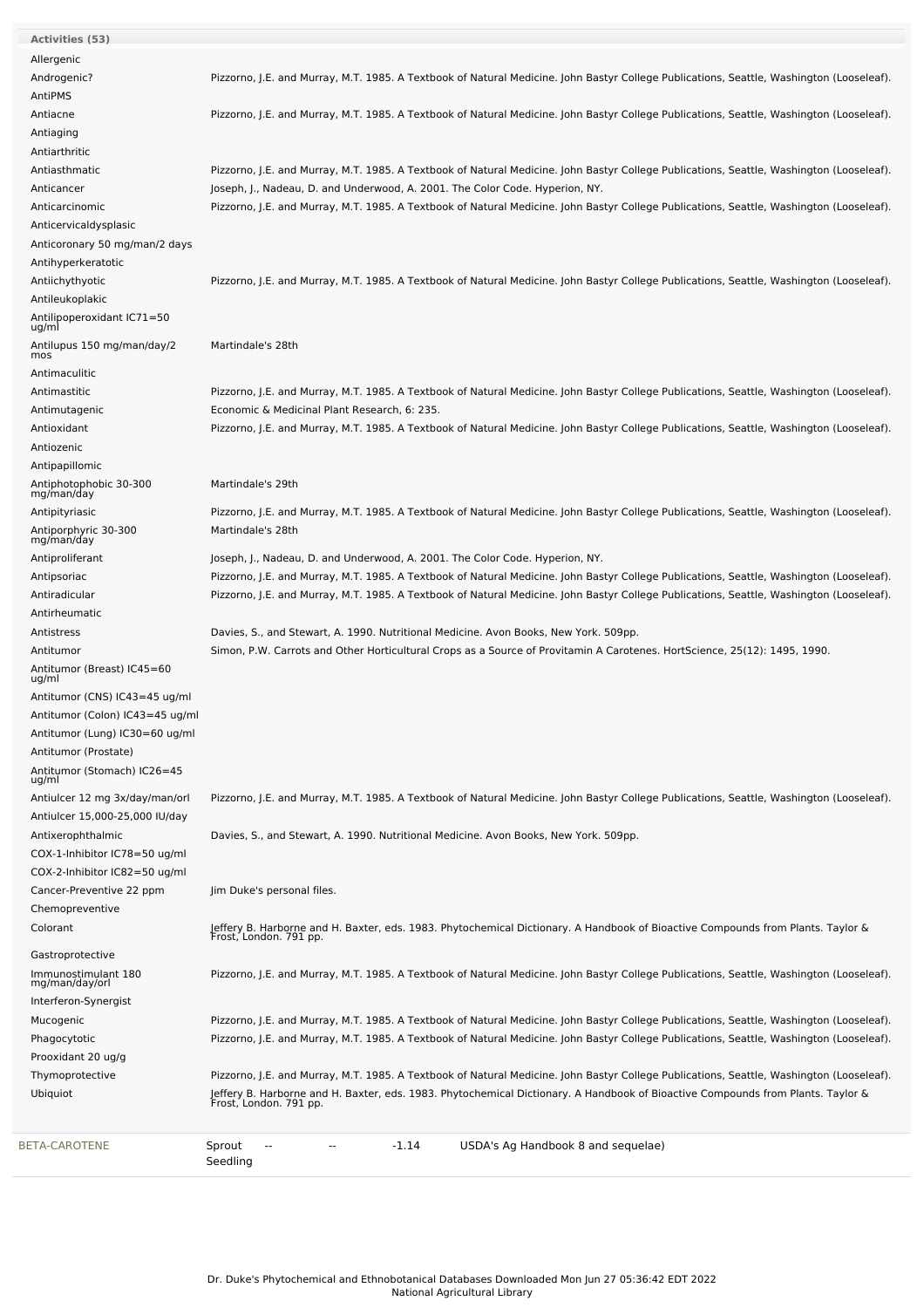| Activities (53)                      |                                                                                                                                                           |
|--------------------------------------|-----------------------------------------------------------------------------------------------------------------------------------------------------------|
| Allergenic                           |                                                                                                                                                           |
| Androgenic?                          | Pizzorno, J.E. and Murray, M.T. 1985. A Textbook of Natural Medicine. John Bastyr College Publications, Seattle, Washington (Looseleaf).                  |
| AntiPMS                              |                                                                                                                                                           |
| Antiacne                             | Pizzorno, J.E. and Murray, M.T. 1985. A Textbook of Natural Medicine. John Bastyr College Publications, Seattle, Washington (Looseleaf).                  |
| Antiaging                            |                                                                                                                                                           |
| Antiarthritic                        |                                                                                                                                                           |
| Antiasthmatic                        | Pizzorno, J.E. and Murray, M.T. 1985. A Textbook of Natural Medicine. John Bastyr College Publications, Seattle, Washington (Looseleaf).                  |
| Anticancer                           | Joseph, J., Nadeau, D. and Underwood, A. 2001. The Color Code. Hyperion, NY.                                                                              |
| Anticarcinomic                       | Pizzorno, J.E. and Murray, M.T. 1985. A Textbook of Natural Medicine. John Bastyr College Publications, Seattle, Washington (Looseleaf).                  |
| Anticervicaldysplasic                |                                                                                                                                                           |
| Anticoronary 50 mg/man/2 days        |                                                                                                                                                           |
| Antihyperkeratotic                   |                                                                                                                                                           |
| Antiichythyotic                      | Pizzorno, J.E. and Murray, M.T. 1985. A Textbook of Natural Medicine. John Bastyr College Publications, Seattle, Washington (Looseleaf).                  |
| Antileukoplakic                      |                                                                                                                                                           |
| Antilipoperoxidant IC71=50           |                                                                                                                                                           |
| ug/ml                                |                                                                                                                                                           |
| Antilupus 150 mg/man/day/2<br>mos    | Martindale's 28th                                                                                                                                         |
| Antimaculitic                        |                                                                                                                                                           |
| Antimastitic                         | Pizzorno, J.E. and Murray, M.T. 1985. A Textbook of Natural Medicine. John Bastyr College Publications, Seattle, Washington (Looseleaf).                  |
| Antimutagenic                        | Economic & Medicinal Plant Research, 6: 235.                                                                                                              |
| Antioxidant                          | Pizzorno, J.E. and Murray, M.T. 1985. A Textbook of Natural Medicine. John Bastyr College Publications, Seattle, Washington (Looseleaf).                  |
|                                      |                                                                                                                                                           |
| Antiozenic                           |                                                                                                                                                           |
| Antipapillomic                       |                                                                                                                                                           |
| Antiphotophobic 30-300<br>mg/man/day | Martindale's 29th                                                                                                                                         |
| Antipityriasic                       | Pizzorno, J.E. and Murray, M.T. 1985. A Textbook of Natural Medicine. John Bastyr College Publications, Seattle, Washington (Looseleaf).                  |
| Antiporphyric 30-300                 | Martindale's 28th                                                                                                                                         |
| mg/man/day                           |                                                                                                                                                           |
| Antiproliferant                      | Joseph, J., Nadeau, D. and Underwood, A. 2001. The Color Code. Hyperion, NY.                                                                              |
| Antipsoriac                          | Pizzorno, J.E. and Murray, M.T. 1985. A Textbook of Natural Medicine. John Bastyr College Publications, Seattle, Washington (Looseleaf).                  |
| Antiradicular                        | Pizzorno, J.E. and Murray, M.T. 1985. A Textbook of Natural Medicine. John Bastyr College Publications, Seattle, Washington (Looseleaf).                  |
| Antirheumatic                        |                                                                                                                                                           |
| Antistress                           | Davies, S., and Stewart, A. 1990. Nutritional Medicine. Avon Books, New York. 509pp.                                                                      |
| Antitumor                            | Simon, P.W. Carrots and Other Horticultural Crops as a Source of Provitamin A Carotenes. HortScience, 25(12): 1495, 1990.                                 |
| Antitumor (Breast) IC45=60<br>ug/ml  |                                                                                                                                                           |
| Antitumor (CNS) IC43=45 ug/ml        |                                                                                                                                                           |
| Antitumor (Colon) IC43=45 ug/ml      |                                                                                                                                                           |
| Antitumor (Lung) IC30=60 ug/ml       |                                                                                                                                                           |
| Antitumor (Prostate)                 |                                                                                                                                                           |
| Antitumor (Stomach) IC26=45          |                                                                                                                                                           |
| ug/ml                                |                                                                                                                                                           |
| Antiulcer 12 mg 3x/day/man/orl       | Pizzorno, J.E. and Murray, M.T. 1985. A Textbook of Natural Medicine. John Bastyr College Publications, Seattle, Washington (Looseleaf).                  |
| Antiulcer 15,000-25,000 IU/day       |                                                                                                                                                           |
| Antixerophthalmic                    | Davies, S., and Stewart, A. 1990. Nutritional Medicine. Avon Books, New York. 509pp.                                                                      |
| COX-1-Inhibitor IC78=50 ug/ml        |                                                                                                                                                           |
| COX-2-Inhibitor IC82=50 ug/ml        |                                                                                                                                                           |
| Cancer-Preventive 22 ppm             | Jim Duke's personal files.                                                                                                                                |
| Chemopreventive                      |                                                                                                                                                           |
| Colorant                             | Jeffery B. Harborne and H. Baxter, eds. 1983. Phytochemical Dictionary. A Handbook of Bioactive Compounds from Plants. Taylor &<br>Frost, London. 791 pp. |
| Gastroprotective                     |                                                                                                                                                           |
| Immunostimulant 180                  | Pizzorno, J.E. and Murray, M.T. 1985. A Textbook of Natural Medicine. John Bastyr College Publications, Seattle, Washington (Looseleaf).                  |
| mg/man/day/orl                       |                                                                                                                                                           |
| Interferon-Synergist                 |                                                                                                                                                           |
| Mucogenic                            | Pizzorno, J.E. and Murray, M.T. 1985. A Textbook of Natural Medicine. John Bastyr College Publications, Seattle, Washington (Looseleaf).                  |
| Phagocytotic                         | Pizzorno, J.E. and Murray, M.T. 1985. A Textbook of Natural Medicine. John Bastyr College Publications, Seattle, Washington (Looseleaf).                  |
| Prooxidant 20 ug/g                   |                                                                                                                                                           |
| Thymoprotective                      | Pizzorno, J.E. and Murray, M.T. 1985. A Textbook of Natural Medicine. John Bastyr College Publications, Seattle, Washington (Looseleaf).                  |
| Ubiquiot                             | Jeffery B. Harborne and H. Baxter, eds. 1983. Phytochemical Dictionary. A Handbook of Bioactive Compounds from Plants. Taylor &<br>Frost, London. 791 pp. |
|                                      |                                                                                                                                                           |
|                                      |                                                                                                                                                           |
| <b>BETA-CAROTENE</b>                 | 0.1<br>9.8<br>0.18<br>CRC Handbook of Medicinal Herbs and/or CRC Handbook of Proximate Analyses<br>Seed                                                   |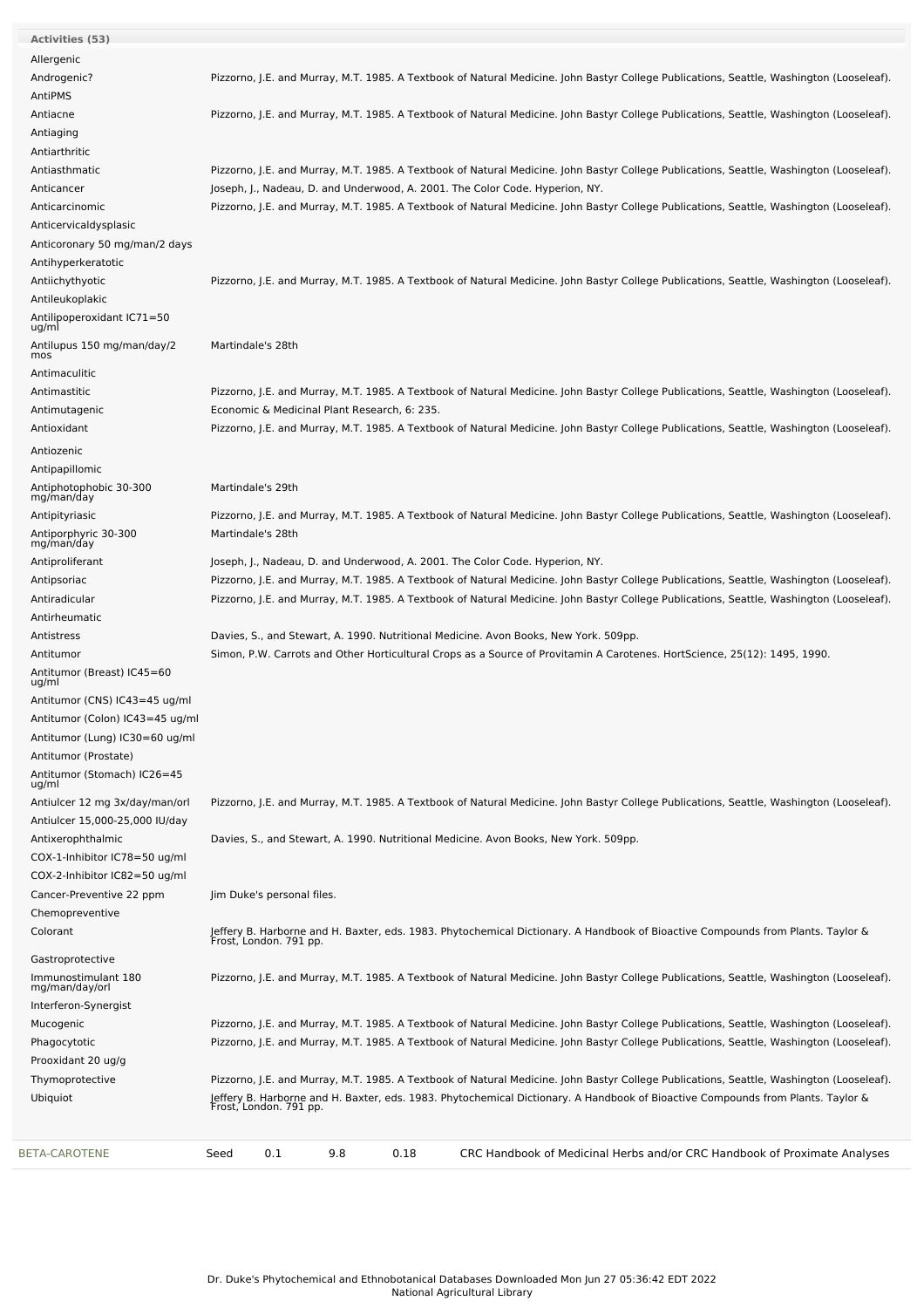| <b>Activities (53)</b>                                           |                                                                                                                                                                                          |
|------------------------------------------------------------------|------------------------------------------------------------------------------------------------------------------------------------------------------------------------------------------|
| Allergenic                                                       |                                                                                                                                                                                          |
| Androgenic?                                                      | Pizzorno, J.E. and Murray, M.T. 1985. A Textbook of Natural Medicine. John Bastyr College Publications, Seattle, Washington (Looseleaf).                                                 |
| AntiPMS                                                          |                                                                                                                                                                                          |
| Antiacne                                                         | Pizzorno, J.E. and Murray, M.T. 1985. A Textbook of Natural Medicine. John Bastyr College Publications, Seattle, Washington (Looseleaf).                                                 |
| Antiaging                                                        |                                                                                                                                                                                          |
| Antiarthritic                                                    |                                                                                                                                                                                          |
| Antiasthmatic                                                    | Pizzorno, J.E. and Murray, M.T. 1985. A Textbook of Natural Medicine. John Bastyr College Publications, Seattle, Washington (Looseleaf).                                                 |
| Anticancer                                                       | Joseph, J., Nadeau, D. and Underwood, A. 2001. The Color Code. Hyperion, NY.                                                                                                             |
| Anticarcinomic                                                   | Pizzorno, J.E. and Murray, M.T. 1985. A Textbook of Natural Medicine. John Bastyr College Publications, Seattle, Washington (Looseleaf).                                                 |
| Anticervicaldysplasic                                            |                                                                                                                                                                                          |
| Anticoronary 50 mg/man/2 days                                    |                                                                                                                                                                                          |
| Antihyperkeratotic                                               |                                                                                                                                                                                          |
| Antiichythyotic                                                  | Pizzorno, J.E. and Murray, M.T. 1985. A Textbook of Natural Medicine. John Bastyr College Publications, Seattle, Washington (Looseleaf).                                                 |
| Antileukoplakic<br>Antilipoperoxidant IC71=50                    |                                                                                                                                                                                          |
| ug/ml                                                            |                                                                                                                                                                                          |
| Antilupus 150 mg/man/day/2                                       | Martindale's 28th                                                                                                                                                                        |
| mos                                                              |                                                                                                                                                                                          |
| Antimaculitic                                                    |                                                                                                                                                                                          |
| Antimastitic                                                     | Pizzorno, J.E. and Murray, M.T. 1985. A Textbook of Natural Medicine. John Bastyr College Publications, Seattle, Washington (Looseleaf).                                                 |
| Antimutagenic<br>Antioxidant                                     | Economic & Medicinal Plant Research, 6: 235.<br>Pizzorno, J.E. and Murray, M.T. 1985. A Textbook of Natural Medicine. John Bastyr College Publications, Seattle, Washington (Looseleaf). |
| Antiozenic                                                       |                                                                                                                                                                                          |
| Antipapillomic                                                   |                                                                                                                                                                                          |
| Antiphotophobic 30-300                                           | Martindale's 29th                                                                                                                                                                        |
| mg/man/day                                                       |                                                                                                                                                                                          |
| Antipityriasic                                                   | Pizzorno, J.E. and Murray, M.T. 1985. A Textbook of Natural Medicine. John Bastyr College Publications, Seattle, Washington (Looseleaf).                                                 |
| Antiporphyric 30-300<br>mg/man/day                               | Martindale's 28th                                                                                                                                                                        |
| Antiproliferant                                                  | Joseph, J., Nadeau, D. and Underwood, A. 2001. The Color Code. Hyperion, NY.                                                                                                             |
| Antipsoriac                                                      | Pizzorno, J.E. and Murray, M.T. 1985. A Textbook of Natural Medicine. John Bastyr College Publications, Seattle, Washington (Looseleaf).                                                 |
| Antiradicular                                                    | Pizzorno, J.E. and Murray, M.T. 1985. A Textbook of Natural Medicine. John Bastyr College Publications, Seattle, Washington (Looseleaf).                                                 |
| Antirheumatic                                                    |                                                                                                                                                                                          |
| Antistress                                                       | Davies, S., and Stewart, A. 1990. Nutritional Medicine. Avon Books, New York. 509pp.                                                                                                     |
| Antitumor                                                        | Simon, P.W. Carrots and Other Horticultural Crops as a Source of Provitamin A Carotenes. HortScience, 25(12): 1495, 1990.                                                                |
| Antitumor (Breast) IC45=60<br>ug/ml                              |                                                                                                                                                                                          |
| Antitumor (CNS) IC43=45 ug/ml                                    |                                                                                                                                                                                          |
| Antitumor (Colon) IC43=45 ug/ml                                  |                                                                                                                                                                                          |
| Antitumor (Lung) IC30=60 ug/ml                                   |                                                                                                                                                                                          |
| Antitumor (Prostate)                                             |                                                                                                                                                                                          |
| Antitumor (Stomach) IC26=45<br>ug/ml                             |                                                                                                                                                                                          |
| Antiulcer 12 mg 3x/day/man/orl<br>Antiulcer 15,000-25,000 IU/day | Pizzorno, J.E. and Murray, M.T. 1985. A Textbook of Natural Medicine. John Bastyr College Publications, Seattle, Washington (Looseleaf).                                                 |
| Antixerophthalmic                                                | Davies, S., and Stewart, A. 1990. Nutritional Medicine. Avon Books, New York. 509pp.                                                                                                     |
| COX-1-Inhibitor IC78=50 ug/ml                                    |                                                                                                                                                                                          |
| COX-2-Inhibitor IC82=50 ug/ml                                    |                                                                                                                                                                                          |
| Cancer-Preventive 22 ppm                                         | Jim Duke's personal files.                                                                                                                                                               |
| Chemopreventive                                                  |                                                                                                                                                                                          |
| Colorant                                                         | Jeffery B. Harborne and H. Baxter, eds. 1983. Phytochemical Dictionary. A Handbook of Bioactive Compounds from Plants. Taylor &<br>Frost, London. 791 pp.                                |
| Gastroprotective                                                 |                                                                                                                                                                                          |
| Immunostimulant 180                                              | Pizzorno, J.E. and Murray, M.T. 1985. A Textbook of Natural Medicine. John Bastyr College Publications, Seattle, Washington (Looseleaf).                                                 |
| mg/man/day/orl                                                   |                                                                                                                                                                                          |
| Interferon-Synergist                                             |                                                                                                                                                                                          |
| Mucogenic                                                        | Pizzorno, J.E. and Murray, M.T. 1985. A Textbook of Natural Medicine. John Bastyr College Publications, Seattle, Washington (Looseleaf).                                                 |
| Phagocytotic<br>Prooxidant 20 ug/g                               | Pizzorno, J.E. and Murray, M.T. 1985. A Textbook of Natural Medicine. John Bastyr College Publications, Seattle, Washington (Looseleaf).                                                 |
| Thymoprotective                                                  | Pizzorno, J.E. and Murray, M.T. 1985. A Textbook of Natural Medicine. John Bastyr College Publications, Seattle, Washington (Looseleaf).                                                 |
| Ubiquiot                                                         | Jeffery B. Harborne and H. Baxter, eds. 1983. Phytochemical Dictionary. A Handbook of Bioactive Compounds from Plants. Taylor &<br>Frost, London. 791 pp.                                |
|                                                                  |                                                                                                                                                                                          |
| BETA-SITOSTEROL                                                  | $\ast$<br>910.0<br>980.0<br>$-0.25$<br>Seed                                                                                                                                              |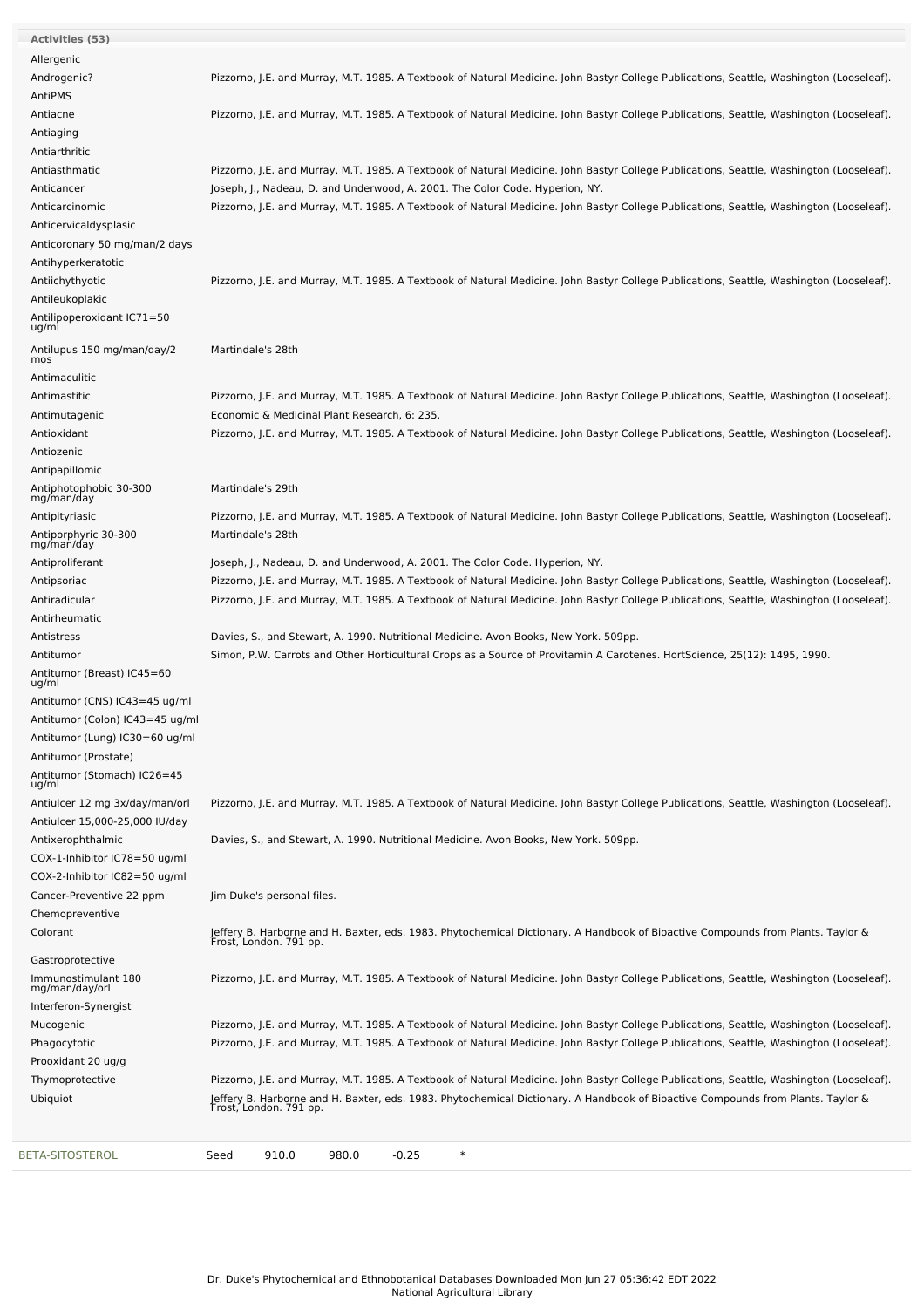| <b>Activities (47)</b>         |                                                                                                                                                                                              |
|--------------------------------|----------------------------------------------------------------------------------------------------------------------------------------------------------------------------------------------|
|                                |                                                                                                                                                                                              |
| Androgenic                     |                                                                                                                                                                                              |
| Angiogenic                     |                                                                                                                                                                                              |
| Anorexic                       | Martindale's 28th                                                                                                                                                                            |
| Antiadenomic                   | Merck 11th Edition                                                                                                                                                                           |
|                                |                                                                                                                                                                                              |
| Antiandrogenic                 | Malini, T. and Vanithakumari, G. 1989. Rat Toxicity Studies With B-Sitosterol. Journal of Ethnopharmacology, 28: 221-234, 1990.                                                              |
| Antibacterial                  | Recently became Internat. J. Crude Drug Res. 28(1,2,3,4):1990, page 155.                                                                                                                     |
| Anticancer (Breast)            | Madhavi, D. L., Bomser, J., Smith, M., Singletary, K. 1998. Isolation of Bioactive Constituents from Vaccinium myrtillus (Bilberry) Fruits<br>and Cell Cultures. Plant Sci., 131(1): 95-103. |
|                                |                                                                                                                                                                                              |
| Anticancer (Cervix)            |                                                                                                                                                                                              |
| Anticancer (Lung)              |                                                                                                                                                                                              |
| Antiedemic IC54=320 mg/kg orl  |                                                                                                                                                                                              |
| Antiestrogenic                 | Malini, T. and Vanithakumari, G. 1989. Rat Toxicity Studies With B-Sitosterol. Journal of Ethnopharmacology, 28: 221-234, 1990.                                                              |
|                                |                                                                                                                                                                                              |
| Antifeedant                    | Jacobson, M., Glossary of Plant-Derived Insect Deterrents, CRC Press, Inc., Boca Raton, FL, 213 p, 1990.                                                                                     |
| Antifertility                  | Malini, T. and Vanithakumari, G. 1989. Rat Toxicity Studies With B-Sitosterol. Journal of Ethnopharmacology, 28: 221-234, 1990.                                                              |
| Antigonadotrophic              | Malini, T. and Vanithakumari, G. 1989. Rat Toxicity Studies With B-Sitosterol. Journal of Ethnopharmacology, 28: 221-234, 1990.                                                              |
| Antihyperlipoproteinaemic      | Jeffery B. Harborne and H. Baxter, eds. 1983. Phytochemical Dictionary. A Handbook of Bioactive Compounds from Plants. Taylor &<br>Frost, London. 791 pp.                                    |
|                                |                                                                                                                                                                                              |
| Antiinflammatory               |                                                                                                                                                                                              |
| Antileukemic                   |                                                                                                                                                                                              |
| Antilymphomic                  |                                                                                                                                                                                              |
|                                |                                                                                                                                                                                              |
| Antimutagenic 250 ug/ml        |                                                                                                                                                                                              |
| Antiophidic 2.3 mg mus         | Economic & Medicinal Plant Research, 5: 363.                                                                                                                                                 |
| Antioxidant IC44=10 uM         |                                                                                                                                                                                              |
| Antiprogestational             | Malini, T. and Vanithakumari, G. 1989. Rat Toxicity Studies With B-Sitosterol. Journal of Ethnopharmacology, 28: 221-234, 1990.                                                              |
| Antiprostaglandin 30 mg/day/12 |                                                                                                                                                                                              |
| wks                            |                                                                                                                                                                                              |
| Antiprostatadenomic            | Merck 11th Edition                                                                                                                                                                           |
| Antiprostatitic 10-20 mg 3     |                                                                                                                                                                                              |
| x/day/orl man                  |                                                                                                                                                                                              |
| Antipyretic                    | Neuwinger, H. D. 1996. African Ethnobotany - Poisons and Drugs. Chapman & Hall, New York. 941 pp.                                                                                            |
| Antitumor (Breast)             |                                                                                                                                                                                              |
|                                | Madhavi, D. L., Bomser, J., Smith, M., Singletary, K. 1998. Isolation of Bioactive Constituents from Vaccinium myrtillus (Bilberry) Fruits<br>and Cell Cultures. Plant Sci., 131(1): 95-103. |
| Antitumor (Cervix)             |                                                                                                                                                                                              |
| Antitumor (Lung)               |                                                                                                                                                                                              |
| Antiviral                      |                                                                                                                                                                                              |
|                                | Abid Ali Khan, M.M., Jain, D.C., Bhakuni, R.S., Zaim, M., and Thakur, R.S. 1991. Occurrence of some antiviral sterols in Artemisia annua.<br>Plant Science, 75: 161-165, 1991.               |
| Apoptotic                      |                                                                                                                                                                                              |
| Artemicide LC50=110 ppm        |                                                                                                                                                                                              |
|                                | Jung, J.H., Pummangura, S., Chaichantipyuth, c., Patarapanich, C., and McLaughlin, J.L. 1989. Bioactive Constituents of Melodorum<br>fruticosum. Phytochemistry. 29(5): 1667-1670. 1990.     |
| Cancer-Preventive              | Stitt, P. A. Why George Should Eat Broccoli. Dougherty Co, Milwaukee, WI, 1990, 399 pp.                                                                                                      |
| Candidicide                    | Recently became Internat. J. Crude Drug Res. 28(1,2,3,4):1990, page 155.                                                                                                                     |
|                                |                                                                                                                                                                                              |
| Caspase-8-Inducer              |                                                                                                                                                                                              |
| Estrogenic                     |                                                                                                                                                                                              |
| Febrifuge                      | Neuwinger, H. D. 1996. African Ethnobotany - Poisons and Drugs. Chapman & Hall, New York. 941 pp.                                                                                            |
| Gonadotrophic                  | Malini, T. and Vanithakumari, G. 1989. Rat Toxicity Studies With B-Sitosterol. Journal of Ethnopharmacology, 28: 221-234, 1990.                                                              |
| Hepatoprotective               |                                                                                                                                                                                              |
| Hypocholesterolemic 2-6        | Martindale's 30th                                                                                                                                                                            |
| g/man/day/orl                  |                                                                                                                                                                                              |
| Hypocholesterolemic 9-3,330    | Martindale's 28th                                                                                                                                                                            |
| mg/man/day/orl                 |                                                                                                                                                                                              |
| Hypoglycemic                   | Ivorra, M.D., Paya, M., and Villar, A. 1989. A Review of Natural Products and Plants as Potential Antidiabetic Drugs. Journal of                                                             |
|                                | Ethnopharmacology, 27: 243-275, 1989.                                                                                                                                                        |
| Hypolipidemic 2-6 g/day        |                                                                                                                                                                                              |
| Pesticide                      |                                                                                                                                                                                              |
| Spermicide                     | Malini, T. and Vanithakumari, G. 1989. Rat Toxicity Studies With B-Sitosterol. Journal of Ethnopharmacology, 28: 221-234, 1990.                                                              |
| Ubiquiot                       | Jeffery B. Harborne and H. Baxter, eds. 1983. Phytochemical Dictionary. A Handbook of Bioactive Compounds from Plants. Taylor &<br>Frost, London. 791 pp.                                    |
|                                |                                                                                                                                                                                              |
| Ulcerogenic 500 mg/kg ipr rat  |                                                                                                                                                                                              |
|                                |                                                                                                                                                                                              |
|                                |                                                                                                                                                                                              |
| BIOTIN                         | List, P.H. and Horhammer, L., Hager's Handbuch der Pharmazeutischen Praxis,<br>Root                                                                                                          |
|                                | Vols. 2-6, Springer-Verlag, Berlin, 1969-1979.                                                                                                                                               |
|                                |                                                                                                                                                                                              |
| <b>Activities (4)</b>          |                                                                                                                                                                                              |
| Antialopecic                   |                                                                                                                                                                                              |
|                                |                                                                                                                                                                                              |
| Antidermatitic 3 mg/2x/day     | Pizzorno, J.E. and Murray, M.T. 1985. A Textbook of Natural Medicine. John Bastyr College Publications, Seattle, Washington (Looseleaf).                                                     |
| Antineuralgic                  |                                                                                                                                                                                              |
| Antiseborrheic 3 mg/2x/day     | Pizzorno, J.E. and Murray, M.T. 1985. A Textbook of Natural Medicine. John Bastyr College Publications, Seattle, Washington (Looseleaf).                                                     |
|                                |                                                                                                                                                                                              |
| <b>BORON</b>                   | 0.9<br>$\ast$<br>2.0<br>43.0<br>Seed                                                                                                                                                         |
|                                |                                                                                                                                                                                              |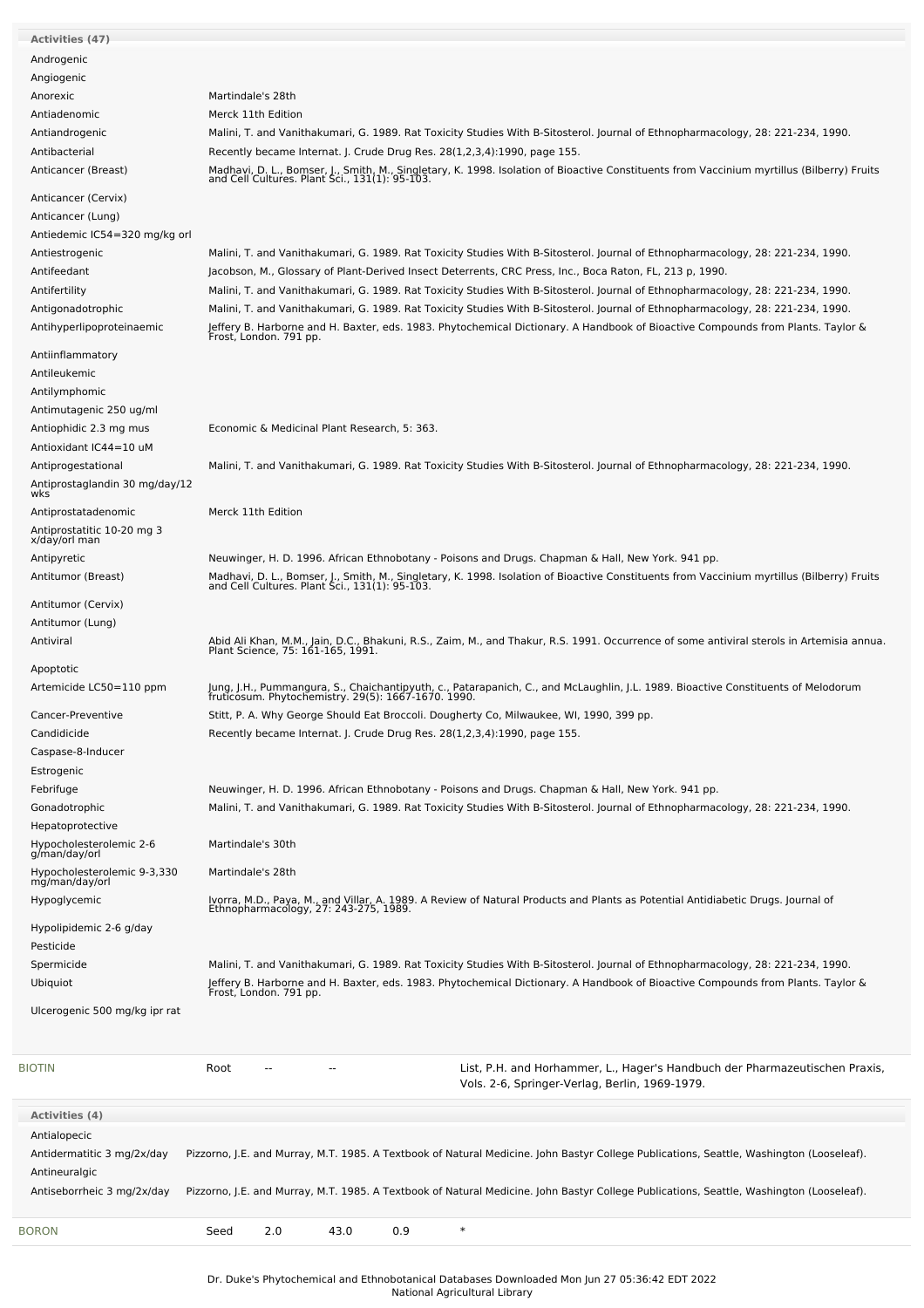| Activities (4)                                                                                            |       |                            |                                              |                                              |                                                                                                                                                                                                                                  |
|-----------------------------------------------------------------------------------------------------------|-------|----------------------------|----------------------------------------------|----------------------------------------------|----------------------------------------------------------------------------------------------------------------------------------------------------------------------------------------------------------------------------------|
| Androgenic 3 mg/man/day<br>Antiosteoarthritic                                                             |       |                            |                                              |                                              | Werbach, M. 1993. Healing with Food. Harper Collins, New York, 443 pp.                                                                                                                                                           |
| Antiosteoporotic 3 mg/man/day<br>Estrogenic 3 mg/man/day                                                  |       |                            |                                              |                                              |                                                                                                                                                                                                                                  |
| <b>BORON</b>                                                                                              | Fruit | 0.1                        | 45.0                                         | 0.1                                          | $\ast$                                                                                                                                                                                                                           |
| Activities (4)                                                                                            |       |                            |                                              |                                              |                                                                                                                                                                                                                                  |
| Androgenic 3 mg/man/day<br>Antiosteoarthritic<br>Antiosteoporotic 3 mg/man/day<br>Estrogenic 3 mg/man/day |       |                            |                                              |                                              | Werbach, M. 1993. Healing with Food. Harper Collins, New York, 443 pp.                                                                                                                                                           |
| BOWMAN-BIRK-PROTEASE-<br><b>INHIBITOR</b>                                                                 | Seed  | --                         | $\overline{\phantom{a}}$                     |                                              | $\ast$                                                                                                                                                                                                                           |
| <b>BROMINE</b>                                                                                            | Fruit | 2.0                        | 20.0                                         | 0.22                                         | ACTA AGRIC SCAND SUPPL 22: 1980                                                                                                                                                                                                  |
| <b>CADMIUM</b>                                                                                            | Seed  | 0.007                      | 0.039                                        | $-0.33$                                      | $\ast$                                                                                                                                                                                                                           |
| Activities (3)                                                                                            |       |                            |                                              |                                              |                                                                                                                                                                                                                                  |
| Hypertensive                                                                                              |       |                            |                                              |                                              | Pizzorno, J.E. and Murray, M.T. 1985. A Textbook of Natural Medicine. John Bastyr College Publications, Seattle, Washington (Looseleaf).                                                                                         |
| Lithogenic                                                                                                |       |                            |                                              |                                              | Pizzorno, J.E. and Murray, M.T. 1985. A Textbook of Natural Medicine. John Bastyr College Publications, Seattle, Washington (Looseleaf).                                                                                         |
| Nephrotoxic                                                                                               |       |                            |                                              |                                              | Pizzorno, J.E. and Murray, M.T. 1985. A Textbook of Natural Medicine. John Bastyr College Publications, Seattle, Washington (Looseleaf).                                                                                         |
| <b>CADMIUM</b>                                                                                            | Fruit | 0.002                      | 0.2                                          | $-0.06$                                      | $\ast$                                                                                                                                                                                                                           |
| Activities (3)                                                                                            |       |                            |                                              |                                              |                                                                                                                                                                                                                                  |
| Hypertensive                                                                                              |       |                            |                                              |                                              | Pizzorno, J.E. and Murray, M.T. 1985. A Textbook of Natural Medicine. John Bastyr College Publications, Seattle, Washington (Looseleaf).                                                                                         |
| Lithogenic                                                                                                |       |                            |                                              |                                              | Pizzorno, J.E. and Murray, M.T. 1985. A Textbook of Natural Medicine. John Bastyr College Publications, Seattle, Washington (Looseleaf).                                                                                         |
| Nephrotoxic                                                                                               |       |                            |                                              |                                              | Pizzorno, J.E. and Murray, M.T. 1985. A Textbook of Natural Medicine. John Bastyr College Publications, Seattle, Washington (Looseleaf).                                                                                         |
| CAFFEIC-ACID                                                                                              | Fruit |                            | --                                           |                                              | $\ast$                                                                                                                                                                                                                           |
| <b>Activities (102)</b>                                                                                   |       |                            |                                              |                                              |                                                                                                                                                                                                                                  |
| Aldose-Reductase-Inhibitor 4 ug/ml<br>(weak activity)                                                     |       |                            |                                              |                                              | Ichikawa, K., et al. 1991. Isolation and Structure Determination of Aldose Reductase Inhibitors from Traditional Thai Medicine,<br>and Syntheses of Their Derivatives. Sankyo Kenkyusho Nempo, 43: 99-110.                       |
| Allergenic                                                                                                |       |                            |                                              |                                              |                                                                                                                                                                                                                                  |
| Analgesic                                                                                                 |       |                            |                                              |                                              |                                                                                                                                                                                                                                  |
| AntiHIV EC50=200 ug/ml                                                                                    |       |                            |                                              |                                              |                                                                                                                                                                                                                                  |
| AntiLegionella                                                                                            |       |                            |                                              |                                              |                                                                                                                                                                                                                                  |
| Antiadenoviral                                                                                            |       |                            |                                              | Economic & Medicinal Plant Research, 5: 207. |                                                                                                                                                                                                                                  |
| Antiaggregant                                                                                             |       |                            |                                              |                                              | Jeffery B. Harborne and H. Baxter, eds. 1983. Phytochemical Dictionary. A Handbook of Bioactive Compounds from Plants. Taylor<br>& Frost, London. 791 pp.                                                                        |
| Antiaging                                                                                                 |       |                            |                                              |                                              |                                                                                                                                                                                                                                  |
| Antiatherogenic<br>Antibacterial                                                                          |       |                            |                                              |                                              |                                                                                                                                                                                                                                  |
| Anticancer                                                                                                |       |                            |                                              |                                              |                                                                                                                                                                                                                                  |
| Anticarcinogenic                                                                                          |       |                            | Economic & Medicinal Plant Research, 6: 189. |                                              |                                                                                                                                                                                                                                  |
| Antidepressant                                                                                            |       |                            |                                              |                                              |                                                                                                                                                                                                                                  |
| Antiedemic                                                                                                |       |                            |                                              | Economic & Medicinal Plant Research, 6: 189. |                                                                                                                                                                                                                                  |
| Antielastase IC50=93 um/l                                                                                 |       |                            |                                              |                                              |                                                                                                                                                                                                                                  |
| Antielastase IC50=86 ug/ml (475 uM)                                                                       |       |                            |                                              |                                              |                                                                                                                                                                                                                                  |
| Antiescherichic                                                                                           |       |                            |                                              |                                              |                                                                                                                                                                                                                                  |
| Antiflu                                                                                                   |       |                            |                                              | Economic & Medicinal Plant Research, 5: 207. |                                                                                                                                                                                                                                  |
| Antigonadotropic                                                                                          |       | Jim Duke's personal files. |                                              |                                              |                                                                                                                                                                                                                                  |
| Antihemolytic 25 uM                                                                                       |       |                            |                                              |                                              | Ohnishi, M., Morishita, H., Iwahashi, H., Toda, S., Shirataki, Y., Kimura, M., and Kido, R. 1993. Inhibitory Effects of Chlorogenic<br>Acids on Linoleic Acid Peroxidation and Haemolysis. Phytochemistry. 36(3): 579-583. 1994. |
| Antihepatoadenomic 200 ppm diet orl<br>mus                                                                |       |                            |                                              |                                              |                                                                                                                                                                                                                                  |
| Antihepatotoxic                                                                                           |       |                            |                                              |                                              |                                                                                                                                                                                                                                  |
| Antiherpetic 50 ug/ml                                                                                     |       |                            |                                              |                                              |                                                                                                                                                                                                                                  |
| Antiherpetic EC50=>50 ug/ml                                                                               |       |                            |                                              |                                              |                                                                                                                                                                                                                                  |
| Antihistaminic                                                                                            |       |                            |                                              |                                              |                                                                                                                                                                                                                                  |
| Antihypercholesterolemic                                                                                  |       |                            |                                              | Economic & Medicinal Plant Research, 6: 189. |                                                                                                                                                                                                                                  |
| Antihyperthyroid                                                                                          |       |                            |                                              |                                              |                                                                                                                                                                                                                                  |
| Antiinflammatory<br>Antileukemic                                                                          |       |                            |                                              |                                              | Chiang, L. C., Chiang, W., Chang, M. Y., Ng, L. T., Lin, C. C. 2003. Antileukemic activity of selected natural products in Taiwan. Am J Chin Med, 31(1):37-46.                                                                   |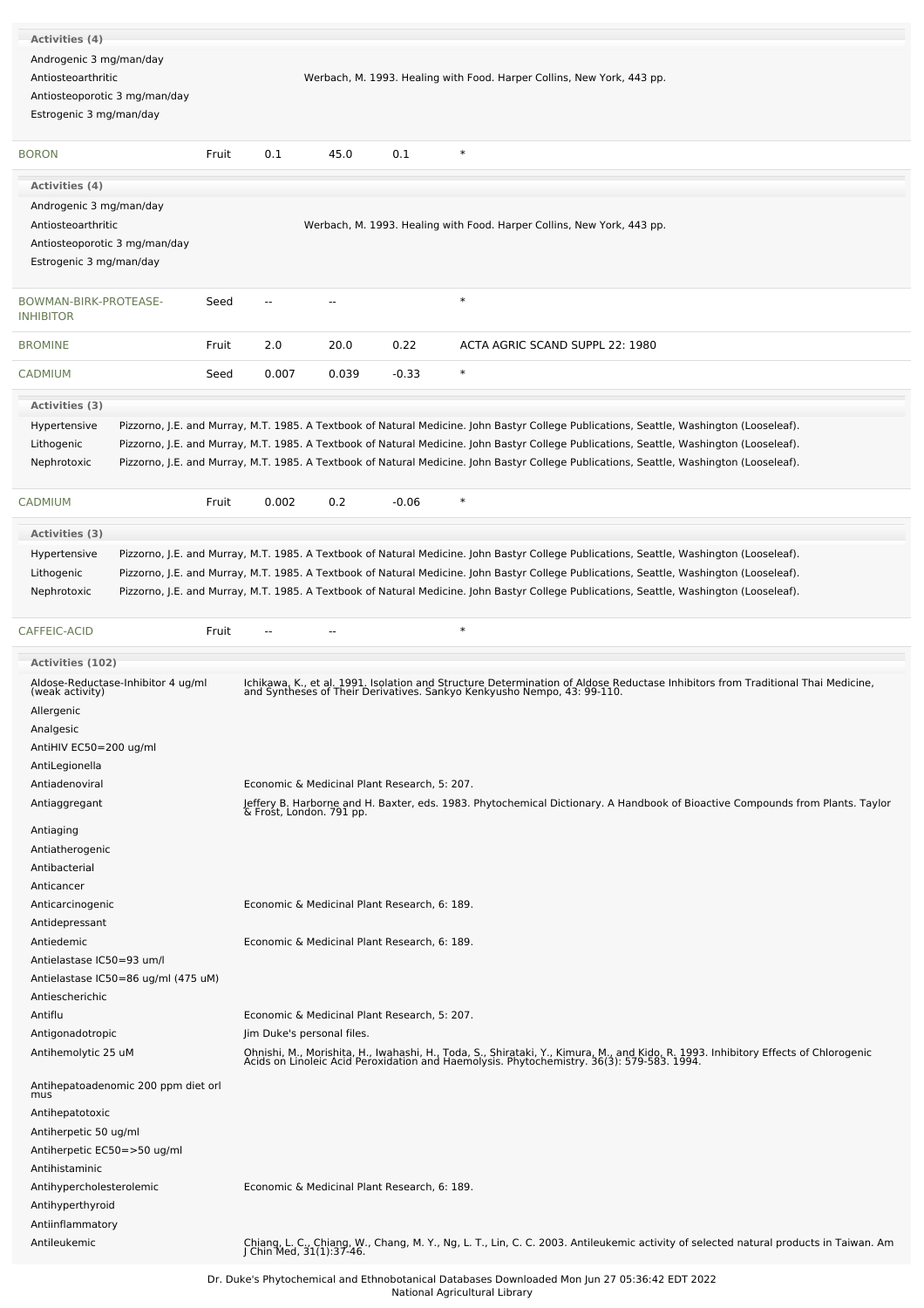| Antileukotriene                                                        |                                                                                                                                                                                                                                  |
|------------------------------------------------------------------------|----------------------------------------------------------------------------------------------------------------------------------------------------------------------------------------------------------------------------------|
| Antimelanogenic                                                        |                                                                                                                                                                                                                                  |
| Antimutagenic                                                          | Ki Soon Rhee. Oilseed Food Ingredients Used To Minimize Oxidative Flavor Deterioration in Meat Products. Phenolic Compounds<br>in Food and Their Effects on Health, Ch.18.                                                       |
| Antinitrosaminic                                                       | Ki Soon Rhee. Oilseed Food Ingredients Used To Minimize Oxidative Flavor Deterioration in Meat Products. Phenolic Compounds<br>in Food and Their Effects on Health, Ch.18.                                                       |
| Antiophidic                                                            |                                                                                                                                                                                                                                  |
| Antioxidant 50 uM                                                      |                                                                                                                                                                                                                                  |
| Antioxidant IC57=30 ppm                                                |                                                                                                                                                                                                                                  |
| Antioxidant 1/3 quercetin                                              |                                                                                                                                                                                                                                  |
| Antioxidant 30 mM                                                      |                                                                                                                                                                                                                                  |
| Antioxidant 1.3 x Vit. E                                               |                                                                                                                                                                                                                                  |
| Antioxidant 1/2 BHA                                                    |                                                                                                                                                                                                                                  |
|                                                                        |                                                                                                                                                                                                                                  |
| Antiperoxidant IC50=44 uM                                              | Planta Medica, 57: A54, 1991.                                                                                                                                                                                                    |
| Antiperoxidant IC35=200 ug/ml                                          |                                                                                                                                                                                                                                  |
| Antiperoxidant IC85=100 ug/ml                                          |                                                                                                                                                                                                                                  |
| Antiproliferant                                                        | Chiang, L. C., Chiang, W., Chang, M. Y., Ng, L. T., Lin, C. C. 2003. Antileukemic activity of selected natural products in Taiwan. Am<br>J Chin Med, 31(1):37-46.                                                                |
| Antiprostaglandin                                                      |                                                                                                                                                                                                                                  |
| Antiradicular 10 uM                                                    |                                                                                                                                                                                                                                  |
|                                                                        | Ohnishi, M., Morishita, H., Iwahashi, H., Toda, S., Shirataki, Y., Kimura, M., and Kido, R. 1993. Inhibitory Effects of Chlorogenic<br>Acids on Linoleic Acid Peroxidation and Haemolysis. Phytochemistry. 36(3): 579-583. 1994. |
| Antiradicular 1/3 quercetin                                            |                                                                                                                                                                                                                                  |
| Antiradicular 30 mM                                                    |                                                                                                                                                                                                                                  |
| Antiradicular IC50=32-35 uM                                            |                                                                                                                                                                                                                                  |
| Antiseptic                                                             |                                                                                                                                                                                                                                  |
| Antispasmodic EC50=3.4-15 uM                                           | Phytotherapy Research, 4: 73.                                                                                                                                                                                                    |
|                                                                        |                                                                                                                                                                                                                                  |
| Antistaphylococcic                                                     |                                                                                                                                                                                                                                  |
| Antistomatitic                                                         | Economic & Medicinal Plant Research, 5: 207.                                                                                                                                                                                     |
| Antisunburn                                                            |                                                                                                                                                                                                                                  |
| Antithiamin                                                            | Phenolic Compounds in Food and Their Effects on Health, 69.                                                                                                                                                                      |
| Antithyroid                                                            | Jim Duke's personal files.                                                                                                                                                                                                       |
| Antitumor 200 ppm diet orl mus<br>Antitumor (Skin)                     |                                                                                                                                                                                                                                  |
| Antitumor-Promoter IC42=10 uM                                          | Cancer Research, 48: 5941.                                                                                                                                                                                                       |
| Antiulcerogenic                                                        |                                                                                                                                                                                                                                  |
| Antivaccinia                                                           | Economic & Medicinal Plant Research, 5: 207.                                                                                                                                                                                     |
|                                                                        |                                                                                                                                                                                                                                  |
| Antiviral IC50=62.5 ug/ml                                              |                                                                                                                                                                                                                                  |
| Anxiolytic                                                             |                                                                                                                                                                                                                                  |
| <b>CNS-Active</b>                                                      | Wichtl, M. 1984. Teedrogen. Ein Handbuch fur Apotheker und Arzte. Wissenschaftliche Verlagsgesellscharft. mbH Stuttgart. 393<br>pp.                                                                                              |
| COX-2-Inhibitor IC32=100 uM                                            |                                                                                                                                                                                                                                  |
| Calcium-Antagonist IC50=1.2 uM rbt                                     |                                                                                                                                                                                                                                  |
| Cancer-Preventive                                                      | Stitt, P. A. Why George Should Eat Broccoli. Dougherty Co, Milwaukee, WI, 1990, 399 pp.                                                                                                                                          |
| Carcinogenic 2% (diet)                                                 |                                                                                                                                                                                                                                  |
|                                                                        |                                                                                                                                                                                                                                  |
| Chemopreventive                                                        |                                                                                                                                                                                                                                  |
| Cholagogue                                                             | Wichtl, M. 1984. Teedrogen. Ein Handbuch fur Apotheker und Arzte. Wissenschaftliche Verlagsgesellscharft. mbH Stuttgart. 393<br>pp.                                                                                              |
| Choleretic                                                             | Williamson, E. M. and Evans, F. J., Potter's New Cyclopaedia of Botanical Drugs and Preparations, Revised Ed., Saffron Walden,<br>the C. W. Daniel Co., Ltd., Essex UK, 362 pp, 1988, reprint 1989.                              |
| Clastogenic                                                            | Jeffery B. Harborne and H. Baxter, eds. 1983. Phytochemical Dictionary. A Handbook of Bioactive Compounds from Plants. Taylor<br>& Frost, London. 791 pp.                                                                        |
| Co-carcinogenic                                                        |                                                                                                                                                                                                                                  |
| Collagen-Sparing                                                       |                                                                                                                                                                                                                                  |
| Cytoprotective                                                         | Newall, C. A., Anderson, L. A. and Phillipson, J. D. 1996. Herbal Medicine - A Guide for Health-care Professionals. The                                                                                                          |
|                                                                        | Pharmaceutical Press, London. 296pp.                                                                                                                                                                                             |
| Cytotoxic TC50=200 ug/ml                                               |                                                                                                                                                                                                                                  |
| DNA-Active                                                             | Jeffery B. Harborne and H. Baxter, eds. 1983. Phytochemical Dictionary. A Handbook of Bioactive Compounds from Plants. Taylor                                                                                                    |
|                                                                        | & Frost, London. 791 pp.                                                                                                                                                                                                         |
| <b>DNA-Protective</b>                                                  |                                                                                                                                                                                                                                  |
| Diuretic                                                               | Wichtl, M. 1984. Teedrogen. Ein Handbuch fur Apotheker und Arzte. Wissenschaftliche Verlagsgesellscharft. mbH Stuttgart. 393<br>pp.                                                                                              |
| Fungicide MIC=0.4 mg/ml                                                |                                                                                                                                                                                                                                  |
| Hepatocarcinogenic 400 ppm diet orl<br>mus (in the absence of alcohol) |                                                                                                                                                                                                                                  |
| Hepatoprotective                                                       | Advance in Chinese Medicinal Materials Research. 1985. Eds. H. M. Chang, H. W. Yeung, W. -W. Tso and A. Koo. World Scientific<br>Publishing Co., Philadelphia Pa., page 210.                                                     |
| Hepatotropic                                                           |                                                                                                                                                                                                                                  |
| Histamine-Inhibitor                                                    |                                                                                                                                                                                                                                  |
| Immunostimulant                                                        |                                                                                                                                                                                                                                  |
| Insectifuge                                                            | Tunon, H., Thorsell, W., and Bohlin, L. 1993. Mosquito Repelling Activity of Compounds Occurring in Achillea millefolium L.                                                                                                      |
|                                                                        | (Asteraceae). Economic Botany 48(2): 111-120, 1994.                                                                                                                                                                              |
| Leukotriene-Inhibitor                                                  |                                                                                                                                                                                                                                  |
| Lipoxygenase-Inhibitor IC27=5 mM                                       | Oszmianski, J. and Lee, C.Y. 1990. Inhibitory Effect of Phenolics on Carotene Bleaching in Vegetables. J. Agric. Food Chem. 38:<br>688-690.                                                                                      |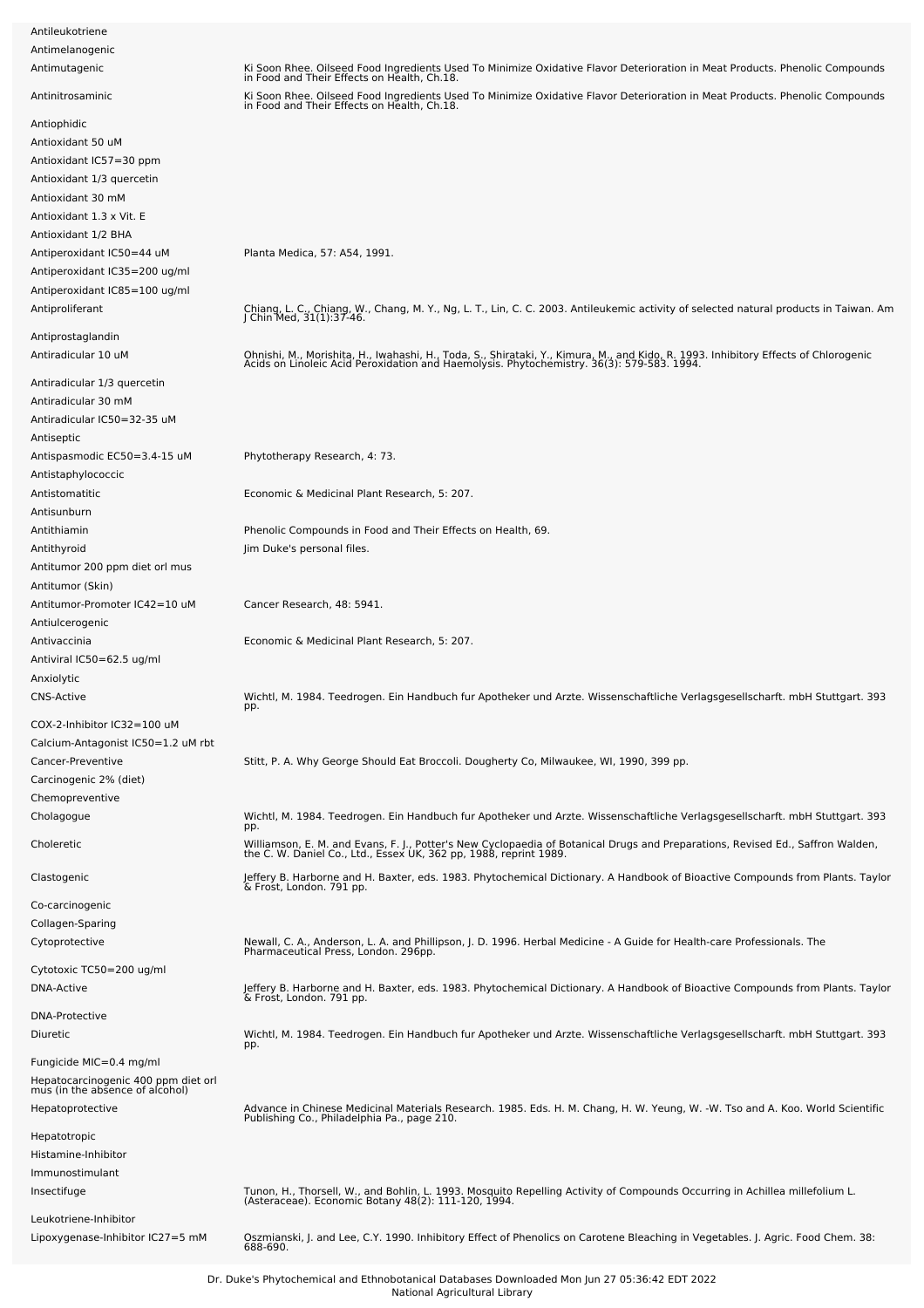| Lipoxygenase-Inhibitor IC50=62-148 uM       |                                                                                                                                                                       |
|---------------------------------------------|-----------------------------------------------------------------------------------------------------------------------------------------------------------------------|
| Lyase-Inhibitor IC50=94-164 uM              |                                                                                                                                                                       |
| Metal-Chelator                              | McEvily, A.J., Iyengar, R., and Gross, A.T. Inhibition of Polyphenol Oxidase by Phenolic Compounds. Phenolic Compounds in Food<br>and Their Effects on Health, Ch.25. |
| Ornithine-Decarboxylase-Inhibitor           | Hagerman, A.E. Tannin-Protein Interactions. Phenolic Compounds in Food and Their Effects on Health, Ch.19.                                                            |
| Pesticide                                   |                                                                                                                                                                       |
| Prooxidant                                  |                                                                                                                                                                       |
| Prostaglandigenic                           |                                                                                                                                                                       |
| Sedative 500 mg                             |                                                                                                                                                                       |
| Sunscreen IC50=2.5 mg/l                     | Lazarova*, G., Kostova, I., Neychev, H. 1992. Photodynamic damage prevention by some hydroxycoumarins. Fitoterapia 64(2):<br>134-136, 1993.                           |
| Sunscreen IC91=5 mg/l                       | Lazarova*, G., Kostova, I., Neychev, H. 1992. Photodynamic damage prevention by some hydroxycoumarins. Fitoterapia 64(2):<br>134-136, 1993.                           |
| Sunscreen IC98=25 mg/l                      | Lazarova*, G., Kostova, I., Neychev, H. 1992. Photodynamic damage prevention by some hydroxycoumarins. Fitoterapia 64(2):<br>134-136, 1993.                           |
| Tumorigenic                                 | Jim Duke's personal files.                                                                                                                                            |
| Vulnerary                                   |                                                                                                                                                                       |
| Xanthine-Oxidase-Inhibitor IC50=39.21<br>иM | Mills, Simon and Bone, Kerry. 2000. Phytotherapy. Churchill Livinston, Edinburgh.                                                                                     |

| CAFFEIC-ACID<br>Leaf                                  | $\ast$                                                                                                                                                                                                                           |
|-------------------------------------------------------|----------------------------------------------------------------------------------------------------------------------------------------------------------------------------------------------------------------------------------|
| <b>Activities (102)</b>                               |                                                                                                                                                                                                                                  |
| Aldose-Reductase-Inhibitor 4 ug/ml<br>(weak activity) | Ichikawa, K., et al. 1991. Isolation and Structure Determination of Aldose Reductase Inhibitors from Traditional Thai Medicine,<br>and Syntheses of Their Derivatives. Sankyo Kenkyusho Nempo, 43: 99-110.                       |
| Allergenic                                            |                                                                                                                                                                                                                                  |
| Analgesic                                             |                                                                                                                                                                                                                                  |
| AntiHIV EC50=200 ug/ml                                |                                                                                                                                                                                                                                  |
| AntiLegionella                                        |                                                                                                                                                                                                                                  |
| Antiadenoviral                                        | Economic & Medicinal Plant Research, 5: 207.                                                                                                                                                                                     |
| Antiaggregant                                         | Jeffery B. Harborne and H. Baxter, eds. 1983. Phytochemical Dictionary. A Handbook of Bioactive Compounds from Plants. Taylor<br>& Frost, London. 791 pp.                                                                        |
| Antiaging                                             |                                                                                                                                                                                                                                  |
| Antiatherogenic                                       |                                                                                                                                                                                                                                  |
| Antibacterial                                         |                                                                                                                                                                                                                                  |
| Anticancer                                            |                                                                                                                                                                                                                                  |
| Anticarcinogenic                                      | Economic & Medicinal Plant Research, 6: 189.                                                                                                                                                                                     |
| Antidepressant                                        |                                                                                                                                                                                                                                  |
| Antiedemic                                            | Economic & Medicinal Plant Research, 6: 189.                                                                                                                                                                                     |
| Antielastase IC50=93 um/l                             |                                                                                                                                                                                                                                  |
| Antielastase IC50=86 ug/ml (475 uM)                   |                                                                                                                                                                                                                                  |
| Antiescherichic                                       |                                                                                                                                                                                                                                  |
| Antiflu                                               | Economic & Medicinal Plant Research, 5: 207.                                                                                                                                                                                     |
| Antigonadotropic                                      | Jim Duke's personal files.                                                                                                                                                                                                       |
| Antihemolytic 25 uM                                   | Ohnishi, M., Morishita, H., Iwahashi, H., Toda, S., Shirataki, Y., Kimura, M., and Kido, R. 1993. Inhibitory Effects of Chlorogenic<br>Acids on Linoleic Acid Peroxidation and Haemolysis. Phytochemistry. 36(3): 579-583. 1994. |
| Antihepatoadenomic 200 ppm diet orl<br>mus            |                                                                                                                                                                                                                                  |
| Antihepatotoxic                                       |                                                                                                                                                                                                                                  |
| Antiherpetic 50 ug/ml                                 |                                                                                                                                                                                                                                  |
| Antiherpetic EC50=>50 ug/ml                           |                                                                                                                                                                                                                                  |
| Antihistaminic                                        |                                                                                                                                                                                                                                  |
| Antihypercholesterolemic                              | Economic & Medicinal Plant Research, 6: 189.                                                                                                                                                                                     |
| Antihyperthyroid                                      |                                                                                                                                                                                                                                  |
| Antiinflammatory                                      |                                                                                                                                                                                                                                  |
| Antileukemic                                          | Chiang, L. C., Chiang, W., Chang, M. Y., Ng, L. T., Lin, C. C. 2003. Antileukemic activity of selected natural products in Taiwan. Am<br>J Chin Med, 31(1):37-46.                                                                |
| Antileukotriene                                       |                                                                                                                                                                                                                                  |
| Antimelanogenic                                       |                                                                                                                                                                                                                                  |
| Antimutagenic                                         | Ki Soon Rhee. Oilseed Food Ingredients Used To Minimize Oxidative Flavor Deterioration in Meat Products. Phenolic Compounds<br>in Food and Their Effects on Health, Ch.18.                                                       |
| Antinitrosaminic                                      | Ki Soon Rhee. Oilseed Food Ingredients Used To Minimize Oxidative Flavor Deterioration in Meat Products. Phenolic Compounds<br>in Food and Their Effects on Health, Ch.18.                                                       |
| Antiophidic                                           |                                                                                                                                                                                                                                  |
| Antioxidant 50 uM                                     |                                                                                                                                                                                                                                  |
| Antioxidant IC57=30 ppm                               |                                                                                                                                                                                                                                  |
| Antioxidant 1/3 quercetin                             |                                                                                                                                                                                                                                  |
| Antioxidant 30 mM                                     |                                                                                                                                                                                                                                  |
| Antioxidant 1.3 x Vit. E                              |                                                                                                                                                                                                                                  |
| Antioxidant 1/2 BHA                                   |                                                                                                                                                                                                                                  |
| Antiperoxidant IC50=44 uM                             | Planta Medica, 57: A54, 1991.                                                                                                                                                                                                    |
| Antiperoxidant IC35=200 ug/ml                         |                                                                                                                                                                                                                                  |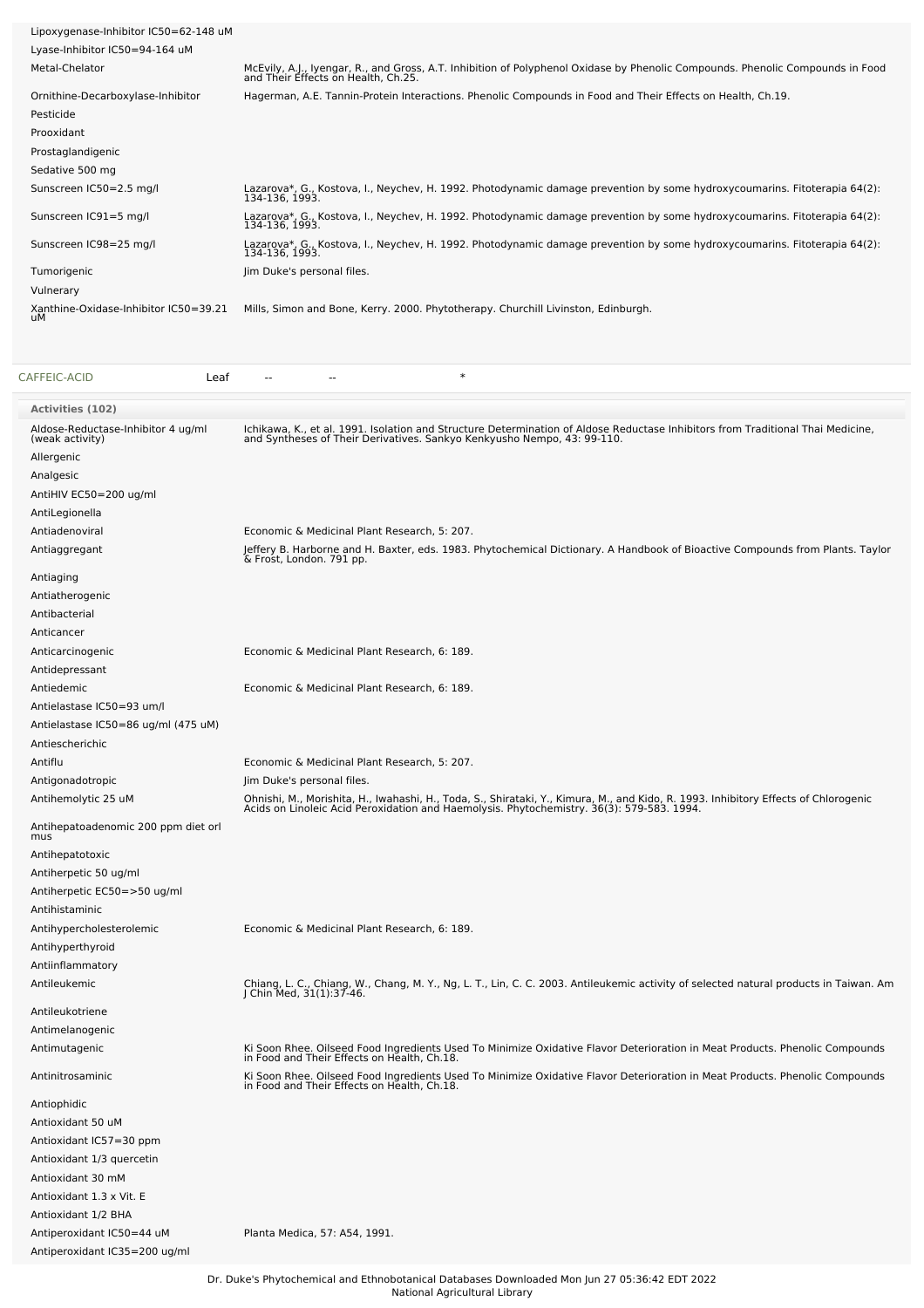| Antiperoxidant IC85=100 ug/ml<br>Antiproliferant                       | Chiang, L. C., Chiang, W., Chang, M. Y., Ng, L. T., Lin, C. C. 2003. Antileukemic activity of selected natural products in Taiwan. Am<br>J Chin Med, 31(1):37-46.                                                                |
|------------------------------------------------------------------------|----------------------------------------------------------------------------------------------------------------------------------------------------------------------------------------------------------------------------------|
| Antiprostaglandin                                                      |                                                                                                                                                                                                                                  |
| Antiradicular 10 uM                                                    | Ohnishi, M., Morishita, H., Iwahashi, H., Toda, S., Shirataki, Y., Kimura, M., and Kido, R. 1993. Inhibitory Effects of Chlorogenic<br>Acids on Linoleic Acid Peroxidation and Haemolysis. Phytochemistry. 36(3): 579-583. 1994. |
| Antiradicular 1/3 quercetin                                            |                                                                                                                                                                                                                                  |
| Antiradicular 30 mM                                                    |                                                                                                                                                                                                                                  |
| Antiradicular IC50=32-35 uM                                            |                                                                                                                                                                                                                                  |
| Antiseptic<br>Antispasmodic EC50=3.4-15 uM                             | Phytotherapy Research, 4: 73.                                                                                                                                                                                                    |
| Antistaphylococcic                                                     |                                                                                                                                                                                                                                  |
| Antistomatitic<br>Antisunburn                                          | Economic & Medicinal Plant Research, 5: 207.                                                                                                                                                                                     |
| Antithiamin                                                            | Phenolic Compounds in Food and Their Effects on Health, 69.                                                                                                                                                                      |
| Antithyroid                                                            | Jim Duke's personal files.                                                                                                                                                                                                       |
| Antitumor 200 ppm diet orl mus                                         |                                                                                                                                                                                                                                  |
| Antitumor (Skin)                                                       |                                                                                                                                                                                                                                  |
| Antitumor-Promoter IC42=10 uM                                          | Cancer Research, 48: 5941.                                                                                                                                                                                                       |
| Antiulcerogenic                                                        |                                                                                                                                                                                                                                  |
| Antivaccinia                                                           | Economic & Medicinal Plant Research, 5: 207.                                                                                                                                                                                     |
| Antiviral IC50=62.5 ug/ml                                              |                                                                                                                                                                                                                                  |
| Anxiolytic                                                             |                                                                                                                                                                                                                                  |
| <b>CNS-Active</b>                                                      | Wichtl, M. 1984. Teedrogen. Ein Handbuch fur Apotheker und Arzte. Wissenschaftliche Verlagsgesellscharft. mbH Stuttgart. 393<br>pp.                                                                                              |
| COX-2-Inhibitor IC32=100 uM                                            |                                                                                                                                                                                                                                  |
| Calcium-Antagonist IC50=1.2 uM rbt                                     |                                                                                                                                                                                                                                  |
| Cancer-Preventive                                                      | Stitt, P. A. Why George Should Eat Broccoli. Dougherty Co, Milwaukee, WI, 1990, 399 pp.                                                                                                                                          |
| Carcinogenic 2% (diet)                                                 |                                                                                                                                                                                                                                  |
| Chemopreventive<br>Cholagogue                                          | Wichtl, M. 1984. Teedrogen. Ein Handbuch fur Apotheker und Arzte. Wissenschaftliche Verlagsgesellscharft. mbH Stuttgart. 393                                                                                                     |
|                                                                        | pp.                                                                                                                                                                                                                              |
| Choleretic                                                             | Williamson, E. M. and Evans, F. J., Potter's New Cyclopaedia of Botanical Drugs and Preparations, Revised Ed., Saffron Walden,<br>the C. W. Daniel Co., Ltd., Essex UK, 362 pp, 1988, reprint 1989.                              |
| Clastogenic                                                            | Jeffery B. Harborne and H. Baxter, eds. 1983. Phytochemical Dictionary. A Handbook of Bioactive Compounds from Plants. Taylor<br>& Frost, London. 791 pp.                                                                        |
| Co-carcinogenic                                                        |                                                                                                                                                                                                                                  |
| Collagen-Sparing                                                       |                                                                                                                                                                                                                                  |
| Cytoprotective                                                         | Newall, C. A., Anderson, L. A. and Phillipson, J. D. 1996. Herbal Medicine - A Guide for Health-care Professionals. The<br>Pharmaceutical Press, London. 296pp.                                                                  |
| Cytotoxic TC50=200 ug/ml                                               |                                                                                                                                                                                                                                  |
| DNA-Active                                                             | Jeffery B. Harborne and H. Baxter, eds. 1983. Phytochemical Dictionary. A Handbook of Bioactive Compounds from Plants. Taylor<br>& Frost, London. 791 pp.                                                                        |
| <b>DNA-Protective</b>                                                  |                                                                                                                                                                                                                                  |
| Diuretic                                                               | Wichtl, M. 1984. Teedrogen. Ein Handbuch fur Apotheker und Arzte. Wissenschaftliche Verlagsgesellscharft. mbH Stuttgart. 393<br>pp.                                                                                              |
| Fungicide MIC=0.4 mg/ml                                                |                                                                                                                                                                                                                                  |
| Hepatocarcinogenic 400 ppm diet orl<br>mus (in the absence of alcohol) |                                                                                                                                                                                                                                  |
|                                                                        |                                                                                                                                                                                                                                  |
| Hepatoprotective                                                       | Advance in Chinese Medicinal Materials Research. 1985. Eds. H. M. Chang, H. W. Yeung, W. -W. Tso and A. Koo. World Scientific<br>Publishing Co., Philadelphia Pa., page 210.                                                     |
| Hepatotropic                                                           |                                                                                                                                                                                                                                  |
| Histamine-Inhibitor                                                    |                                                                                                                                                                                                                                  |
| Immunostimulant                                                        |                                                                                                                                                                                                                                  |
| Insectifuge                                                            | Tunon, H., Thorsell, W., and Bohlin, L. 1993. Mosquito Repelling Activity of Compounds Occurring in Achillea millefolium L.<br>(Asteraceae). Economic Botany 48(2): 111-120, 1994.                                               |
| Leukotriene-Inhibitor                                                  |                                                                                                                                                                                                                                  |
| Lipoxygenase-Inhibitor IC27=5 mM                                       | Oszmianski, J. and Lee, C.Y. 1990. Inhibitory Effect of Phenolics on Carotene Bleaching in Vegetables. J. Agric. Food Chem. 38:<br>688-690.                                                                                      |
| Lipoxygenase-Inhibitor IC50=62-148 uM                                  |                                                                                                                                                                                                                                  |
| Lyase-Inhibitor IC50=94-164 uM                                         |                                                                                                                                                                                                                                  |
| Metal-Chelator                                                         | McEvily, A.J., Iyengar, R., and Gross, A.T. Inhibition of Polyphenol Oxidase by Phenolic Compounds. Phenolic Compounds in Food<br>and Their Effects on Health, Ch.25.                                                            |
| Ornithine-Decarboxylase-Inhibitor                                      | Hagerman, A.E. Tannin-Protein Interactions. Phenolic Compounds in Food and Their Effects on Health, Ch.19.                                                                                                                       |
| Pesticide                                                              |                                                                                                                                                                                                                                  |
| Prooxidant                                                             |                                                                                                                                                                                                                                  |
| Prostaglandigenic                                                      |                                                                                                                                                                                                                                  |
| Sedative 500 mg                                                        |                                                                                                                                                                                                                                  |
| Sunscreen IC50=2.5 mg/l                                                | Lazarova*, G., Kostova, I., Neychev, H. 1992. Photodynamic damage prevention by some hydroxycoumarins. Fitoterapia 64(2):<br>134-136, 1993.                                                                                      |
| Sunscreen IC91=5 mg/l                                                  | Lazarova*, G., Kostova, I., Neychev, H. 1992. Photodynamic damage prevention by some hydroxycoumarins. Fitoterapia 64(2):<br>134-136, 1993.                                                                                      |
| Sunscreen IC98=25 mg/l                                                 | Lazarova*, G., Kostova, I., Neychev, H. 1992. Photodynamic damage prevention by some hydroxycoumarins. Fitoterapia 64(2):<br>134-136, 1993.                                                                                      |
| Tumorigenic                                                            | Jim Duke's personal files.                                                                                                                                                                                                       |
|                                                                        |                                                                                                                                                                                                                                  |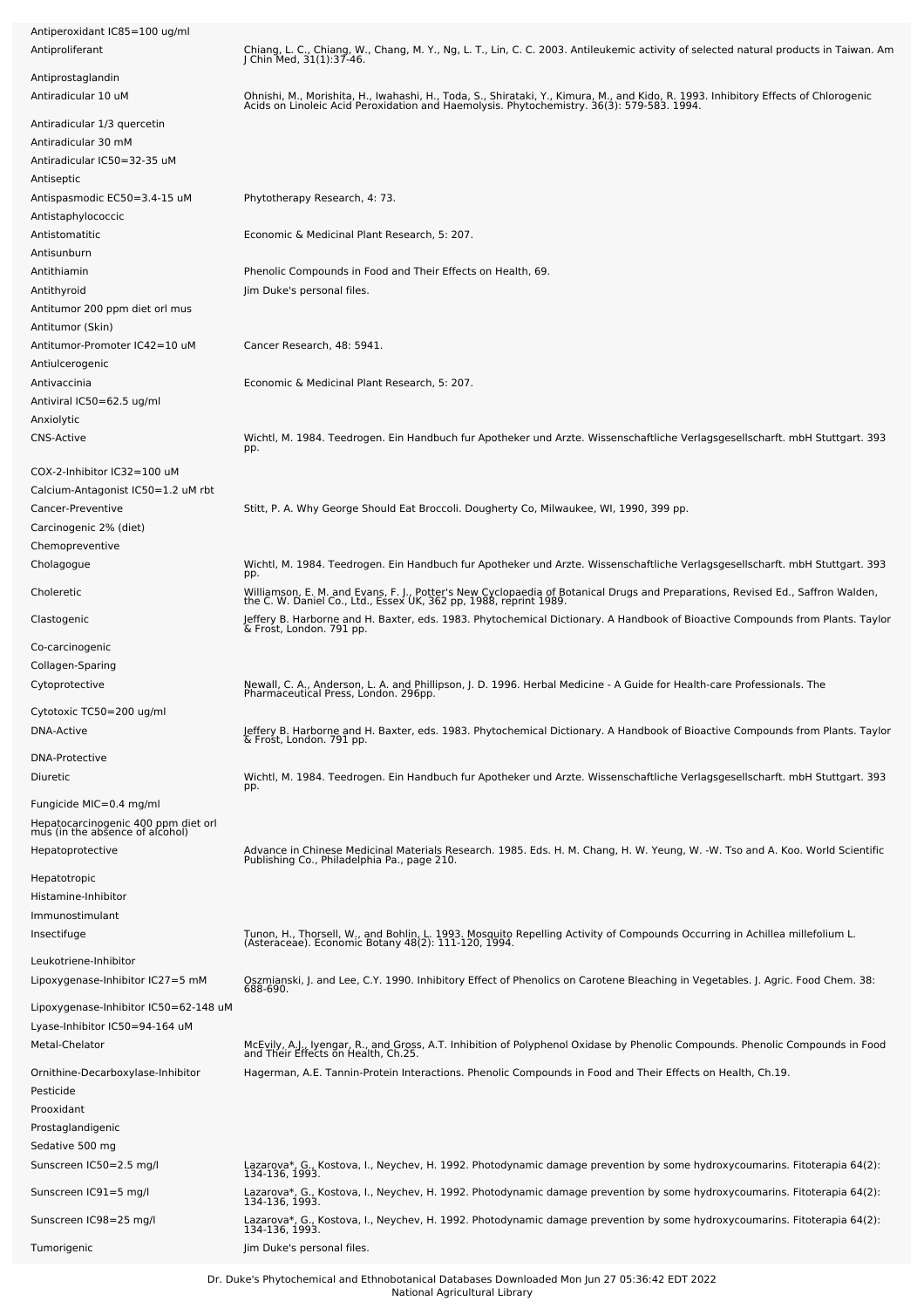Vulnerary

Xanthine-Oxidase-Inhibitor IC50=39.21 Mills, Simon and Bone, Kerry. 2000. Phytotherapy. Churchill Livinston, Edinburgh.<br>uM

| CAFFEIC-ACID<br>Shoot                                 | $\ast$                                                                                                                                                                                                                           |
|-------------------------------------------------------|----------------------------------------------------------------------------------------------------------------------------------------------------------------------------------------------------------------------------------|
| <b>Activities (102)</b>                               |                                                                                                                                                                                                                                  |
| Aldose-Reductase-Inhibitor 4 ug/ml<br>(weak activity) | Ichikawa, K., et al. 1991. Isolation and Structure Determination of Aldose Reductase Inhibitors from Traditional Thai Medicine,<br>and Syntheses of Their Derivatives. Sankyo Kenkyusho Nempo, 43: 99-110.                       |
| Allergenic                                            |                                                                                                                                                                                                                                  |
| Analgesic                                             |                                                                                                                                                                                                                                  |
| AntiHIV EC50=200 ug/ml                                |                                                                                                                                                                                                                                  |
| AntiLegionella                                        |                                                                                                                                                                                                                                  |
| Antiadenoviral                                        | Economic & Medicinal Plant Research, 5: 207.                                                                                                                                                                                     |
| Antiaggregant                                         | Jeffery B. Harborne and H. Baxter, eds. 1983. Phytochemical Dictionary. A Handbook of Bioactive Compounds from Plants. Taylor<br>& Frost, London. 791 pp.                                                                        |
| Antiaging                                             |                                                                                                                                                                                                                                  |
| Antiatherogenic                                       |                                                                                                                                                                                                                                  |
| Antibacterial                                         |                                                                                                                                                                                                                                  |
| Anticancer                                            |                                                                                                                                                                                                                                  |
| Anticarcinogenic                                      | Economic & Medicinal Plant Research, 6: 189.                                                                                                                                                                                     |
| Antidepressant                                        |                                                                                                                                                                                                                                  |
| Antiedemic                                            | Economic & Medicinal Plant Research, 6: 189.                                                                                                                                                                                     |
| Antielastase IC50=93 um/l                             |                                                                                                                                                                                                                                  |
| Antielastase IC50=86 ug/ml (475 uM)                   |                                                                                                                                                                                                                                  |
| Antiescherichic                                       |                                                                                                                                                                                                                                  |
| Antiflu                                               | Economic & Medicinal Plant Research, 5: 207.                                                                                                                                                                                     |
| Antigonadotropic                                      | Jim Duke's personal files.                                                                                                                                                                                                       |
| Antihemolytic 25 uM                                   | Ohnishi, M., Morishita, H., Iwahashi, H., Toda, S., Shirataki, Y., Kimura, M., and Kido, R. 1993. Inhibitory Effects of Chlorogenic<br>Acids on Linoleic Acid Peroxidation and Haemolysis. Phytochemistry. 36(3): 579-583. 1994. |
| Antihepatoadenomic 200 ppm diet orl<br>mus            |                                                                                                                                                                                                                                  |
| Antihepatotoxic                                       |                                                                                                                                                                                                                                  |
| Antiherpetic 50 ug/ml                                 |                                                                                                                                                                                                                                  |
| Antiherpetic EC50=>50 ug/ml                           |                                                                                                                                                                                                                                  |
| Antihistaminic                                        |                                                                                                                                                                                                                                  |
| Antihypercholesterolemic                              | Economic & Medicinal Plant Research, 6: 189.                                                                                                                                                                                     |
| Antihyperthyroid                                      |                                                                                                                                                                                                                                  |
| Antiinflammatory                                      |                                                                                                                                                                                                                                  |
| Antileukemic                                          | Chiang, L. C., Chiang, W., Chang, M. Y., Ng, L. T., Lin, C. C. 2003. Antileukemic activity of selected natural products in Taiwan. Am<br>J Chin Med, 31(1):37-46.                                                                |
| Antileukotriene                                       |                                                                                                                                                                                                                                  |
| Antimelanogenic                                       |                                                                                                                                                                                                                                  |
| Antimutagenic                                         | Ki Soon Rhee. Oilseed Food Ingredients Used To Minimize Oxidative Flavor Deterioration in Meat Products. Phenolic Compounds<br>in Food and Their Effects on Health, Ch.18.                                                       |
| Antinitrosaminic                                      | Ki Soon Rhee, Oilseed Food Ingredients Used To Minimize Oxidative Flavor Deterioration in Meat Products. Phenolic Compounds<br>in Food and Their Effects on Health, Ch.18.                                                       |
| Antiophidic                                           |                                                                                                                                                                                                                                  |
| Antioxidant 50 uM                                     |                                                                                                                                                                                                                                  |
| Antioxidant IC57=30 ppm                               |                                                                                                                                                                                                                                  |
| Antioxidant 1/3 quercetin                             |                                                                                                                                                                                                                                  |
| Antioxidant 30 mM                                     |                                                                                                                                                                                                                                  |
| Antioxidant 1.3 x Vit. E                              |                                                                                                                                                                                                                                  |
| Antioxidant 1/2 BHA                                   |                                                                                                                                                                                                                                  |
| Antiperoxidant IC50=44 uM                             | Planta Medica, 57: A54, 1991.                                                                                                                                                                                                    |
| Antiperoxidant IC35=200 ug/ml                         |                                                                                                                                                                                                                                  |
| Antiperoxidant IC85=100 ug/ml                         |                                                                                                                                                                                                                                  |
| Antiproliferant                                       | Chiang, L. C., Chiang, W., Chang, M. Y., Ng, L. T., Lin, C. C. 2003. Antileukemic activity of selected natural products in Taiwan. Am J Chin Med, 31(1):37-46.                                                                   |
| Antiprostaglandin                                     |                                                                                                                                                                                                                                  |
| Antiradicular 10 uM                                   | Ohnishi, M., Morishita, H., Iwahashi, H., Toda, S., Shirataki, Y., Kimura, M., and Kido, R. 1993. Inhibitory Effects of Chlorogenic<br>Acids on Linoleic Acid Peroxidation and Haemolysis. Phytochemistry. 36(3): 579-583. 1994. |
| Antiradicular 1/3 quercetin                           |                                                                                                                                                                                                                                  |
| Antiradicular 30 mM                                   |                                                                                                                                                                                                                                  |
| Antiradicular IC50=32-35 uM                           |                                                                                                                                                                                                                                  |
| Antiseptic                                            |                                                                                                                                                                                                                                  |
| Antispasmodic EC50=3.4-15 uM                          | Phytotherapy Research, 4: 73.                                                                                                                                                                                                    |
| Antistaphylococcic                                    |                                                                                                                                                                                                                                  |
| Antistomatitic                                        | Economic & Medicinal Plant Research, 5: 207.                                                                                                                                                                                     |
| Antisunburn                                           |                                                                                                                                                                                                                                  |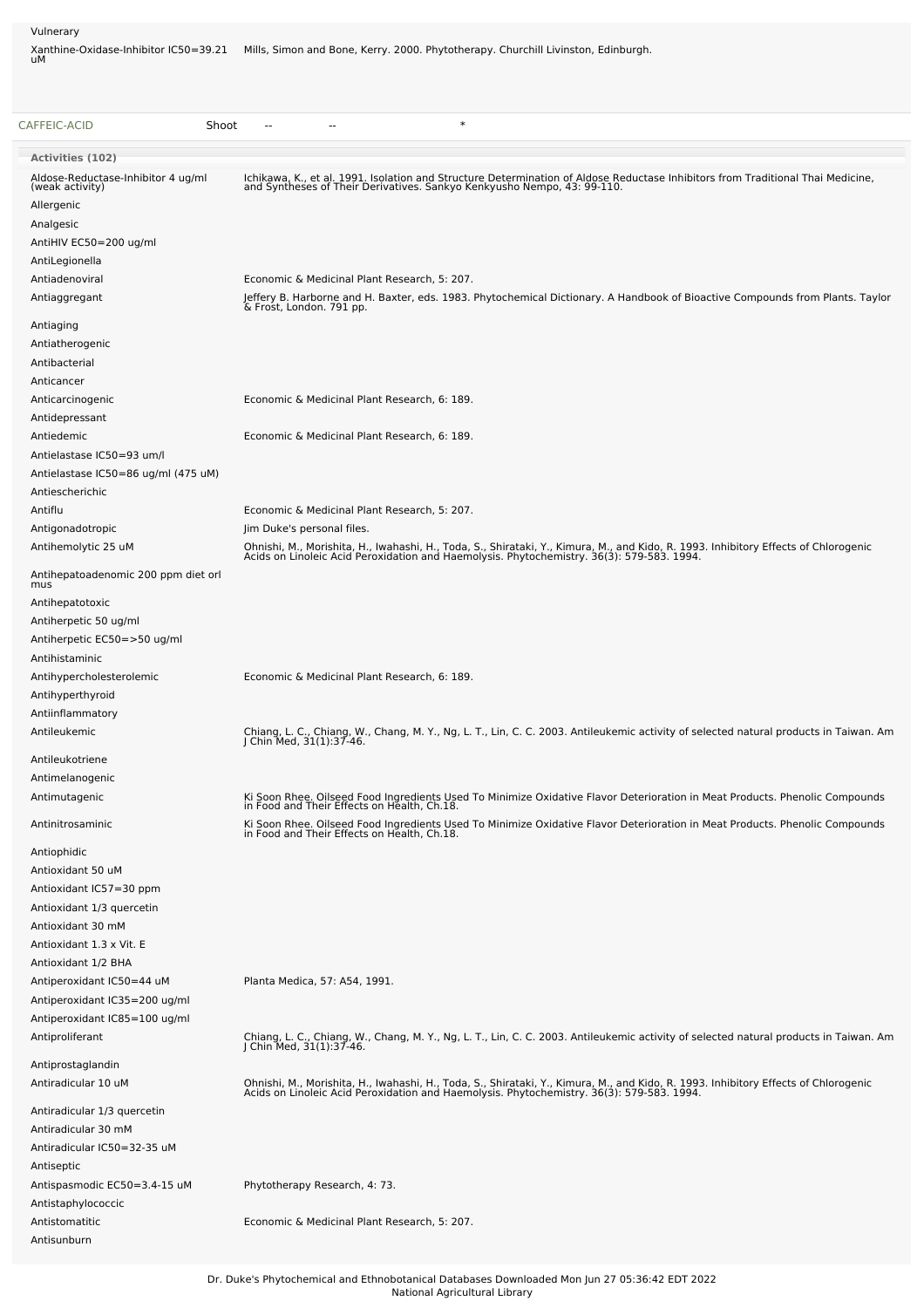| <b>CALCIUM</b><br>Seed                                         | $\ast$<br>510.0<br>3295.0<br>$-0.16$                                                                                                                                                             |
|----------------------------------------------------------------|--------------------------------------------------------------------------------------------------------------------------------------------------------------------------------------------------|
| Xanthine-Oxidase-Inhibitor IC50=39.21<br>uМ                    | Mills, Simon and Bone, Kerry. 2000. Phytotherapy. Churchill Livinston, Edinburgh.                                                                                                                |
| Tumorigenic<br>Vulnerary                                       | Jim Duke's personal files.                                                                                                                                                                       |
| Sunscreen IC98=25 mg/l                                         | Lazarova*, G., Kostova, I., Neychev, H. 1992. Photodynamic damage prevention by some hydroxycoumarins. Fitoterapia 64(2):<br>134-136, 1993.                                                      |
| Sunscreen IC91=5 mg/l                                          | Lazarova*, G., Kostova, I., Neychev, H. 1992. Photodynamic damage prevention by some hydroxycoumarins. Fitoterapia 64(2):<br>134-136, 1993.                                                      |
| Sunscreen IC50=2.5 mg/l                                        | Lazarova*, G., Kostova, I., Neychev, H. 1992. Photodynamic damage prevention by some hydroxycoumarins. Fitoterapia 64(2):<br>134-136, 1993.                                                      |
| Sedative 500 mg                                                |                                                                                                                                                                                                  |
| Prooxidant<br>Prostaglandigenic                                |                                                                                                                                                                                                  |
| Pesticide                                                      |                                                                                                                                                                                                  |
| Ornithine-Decarboxylase-Inhibitor                              | Hagerman, A.E. Tannin-Protein Interactions. Phenolic Compounds in Food and Their Effects on Health, Ch.19.                                                                                       |
| Metal-Chelator                                                 | McEvily, A.J., Iyengar, R., and Gross, A.T. Inhibition of Polyphenol Oxidase by Phenolic Compounds. Phenolic Compounds in Food<br>and Their Effects on Health, Ch.25.                            |
| Lyase-Inhibitor IC50=94-164 uM                                 |                                                                                                                                                                                                  |
| Lipoxygenase-Inhibitor IC50=62-148 uM                          | 688-690.                                                                                                                                                                                         |
| Lipoxygenase-Inhibitor IC27=5 mM                               | Oszmianski, J. and Lee, C.Y. 1990. Inhibitory Effect of Phenolics on Carotene Bleaching in Vegetables. J. Agric. Food Chem. 38:                                                                  |
| Leukotriene-Inhibitor                                          | (Asteraceae). Economic Botany 48(2): 111-120, 1994                                                                                                                                               |
| Insectifuge                                                    | Tunon, H., Thorsell, W., and Bohlin, L. 1993. Mosquito Repelling Activity of Compounds Occurring in Achillea millefolium L.                                                                      |
| Immunostimulant                                                |                                                                                                                                                                                                  |
| Hepatotropic<br>Histamine-Inhibitor                            |                                                                                                                                                                                                  |
|                                                                | Publishing Co., Philadelphia Pa., page 210.                                                                                                                                                      |
| mus (in the absence of alcohol)<br>Hepatoprotective            | Advance in Chinese Medicinal Materials Research. 1985. Eds. H. M. Chang, H. W. Yeung, W. -W. Tso and A. Koo. World Scientific                                                                    |
| Fungicide MIC=0.4 mg/ml<br>Hepatocarcinogenic 400 ppm diet orl |                                                                                                                                                                                                  |
|                                                                | pp.                                                                                                                                                                                              |
| <b>DNA-Protective</b><br>Diuretic                              | Wichtl, M. 1984. Teedrogen. Ein Handbuch fur Apotheker und Arzte. Wissenschaftliche Verlagsgesellscharft. mbH Stuttgart. 393                                                                     |
|                                                                | & Frost, London. 791 pp.                                                                                                                                                                         |
| Cytotoxic TC50=200 ug/ml<br>DNA-Active                         | Jeffery B. Harborne and H. Baxter, eds. 1983. Phytochemical Dictionary. A Handbook of Bioactive Compounds from Plants. Taylor                                                                    |
|                                                                | Newall, C. A., Anderson, L. A. and Phillipson, J. D. 1996. Herbal Medicine - A Guide for Health-care Professionals. The<br>Pharmaceutical Press, London. 296pp.                                  |
| Collagen-Sparing<br>Cytoprotective                             |                                                                                                                                                                                                  |
| Co-carcinogenic                                                |                                                                                                                                                                                                  |
| Clastogenic                                                    | Jeffery B. Harborne and H. Baxter, eds. 1983. Phytochemical Dictionary. A Handbook of Bioactive Compounds from Plants. Taylor<br>& Frost, London. 791 pp.                                        |
|                                                                | Williamson, E. M. and Evans, F. J., Potter's New Cyclopaedia of Botanical Drugs and Preparations, Revised Ed., Saffron Walden, the C. W. Daniel Co., Ltd., Essex UK, 362 pp, 1988, reprint 1989. |
| Choleretic                                                     | pp.                                                                                                                                                                                              |
| Cholagogue                                                     | Wichtl, M. 1984. Teedrogen. Ein Handbuch fur Apotheker und Arzte. Wissenschaftliche Verlagsgesellscharft. mbH Stuttgart. 393                                                                     |
| Carcinogenic 2% (diet)<br>Chemopreventive                      |                                                                                                                                                                                                  |
| Cancer-Preventive                                              | Stitt, P. A. Why George Should Eat Broccoli. Dougherty Co, Milwaukee, WI, 1990, 399 pp.                                                                                                          |
| Calcium-Antagonist IC50=1.2 uM rbt                             |                                                                                                                                                                                                  |
| COX-2-Inhibitor IC32=100 uM                                    |                                                                                                                                                                                                  |
| <b>CNS-Active</b>                                              | Wichtl, M. 1984. Teedrogen. Ein Handbuch fur Apotheker und Arzte. Wissenschaftliche Verlagsgesellscharft. mbH Stuttgart. 393<br>pp.                                                              |
| Anxiolytic                                                     |                                                                                                                                                                                                  |
| Antiviral IC50=62.5 ug/ml                                      |                                                                                                                                                                                                  |
| Antiulcerogenic<br>Antivaccinia                                | Economic & Medicinal Plant Research, 5: 207.                                                                                                                                                     |
| Antitumor-Promoter IC42=10 uM                                  | Cancer Research, 48: 5941.                                                                                                                                                                       |
| Antitumor (Skin)                                               |                                                                                                                                                                                                  |
| Antitumor 200 ppm diet orl mus                                 |                                                                                                                                                                                                  |
| Antithyroid                                                    | Jim Duke's personal files.                                                                                                                                                                       |
| Antithiamin                                                    | Phenolic Compounds in Food and Their Effects on Health, 69.                                                                                                                                      |
|                                                                |                                                                                                                                                                                                  |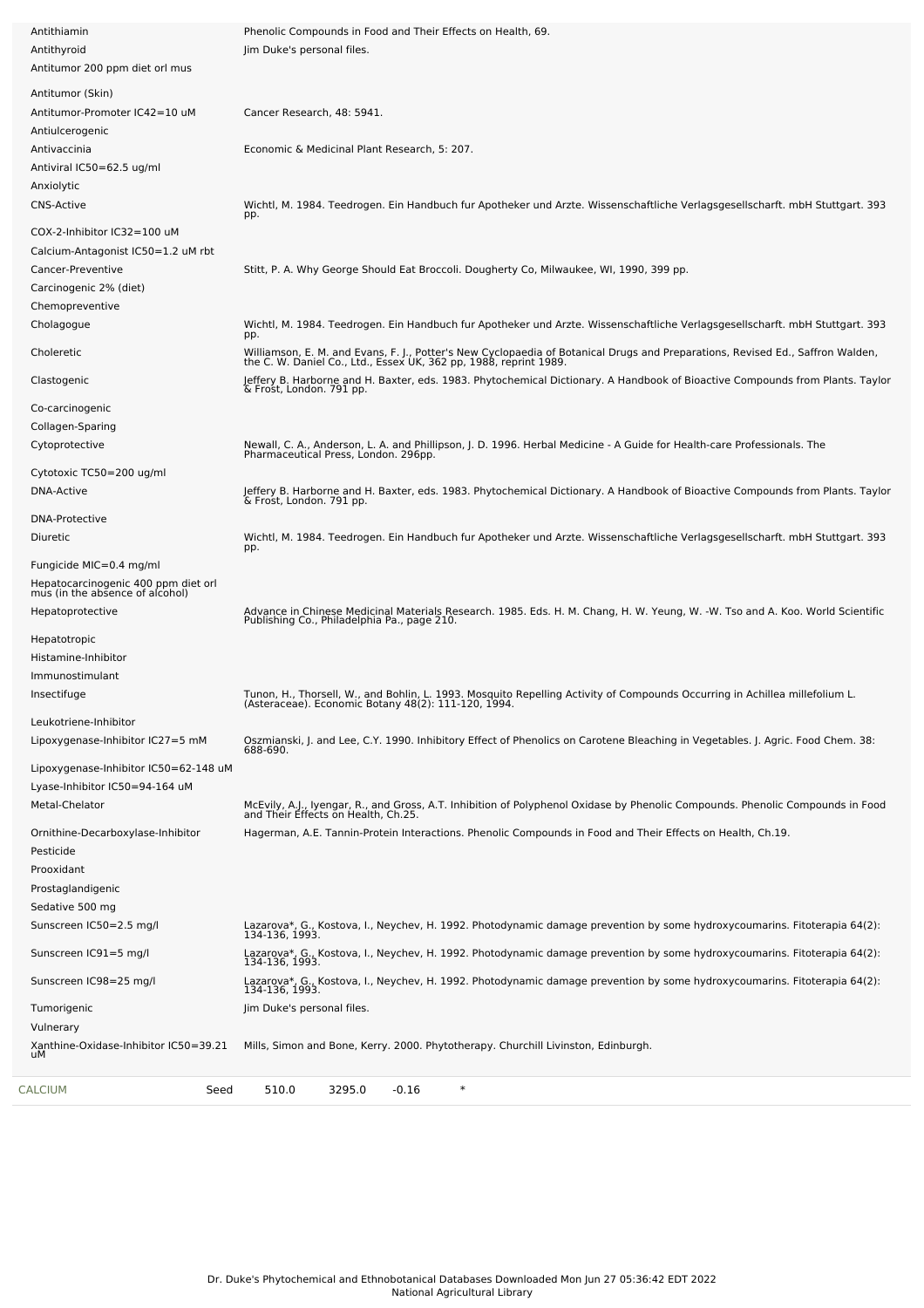| <b>Activities (28)</b>             |                                                                                      |
|------------------------------------|--------------------------------------------------------------------------------------|
| AntiPMS 1 g/day                    |                                                                                      |
| Antiallergic 500 mg/day            |                                                                                      |
| Antianxiety                        | Davies, S., and Stewart, A. 1990. Nutritional Medicine. Avon Books, New York. 509pp. |
| Antiarrhythmic 500-1,500 mg        |                                                                                      |
| Antiarthritic 1,000 mg/day         |                                                                                      |
| Antiatherosclerotic 500 mg/day     | Werbach, M. 1993. Healing with Food. Harper Collins, New York, 443 pp.               |
| Anticlimacteric 1,000-1,500 mg/day |                                                                                      |
| Antidepressant                     | Davies, S., and Stewart, A. 1990. Nutritional Medicine. Avon Books, New York. 509pp. |
| Antidote (Aluminum)                | Davies, S., and Stewart, A. 1990. Nutritional Medicine. Avon Books, New York. 509pp. |
| Antidote (Lead)                    | Davies, S., and Stewart, A. 1990. Nutritional Medicine. Avon Books, New York. 509pp. |
| Antihyperkinetic                   | Davies, S., and Stewart, A. 1990. Nutritional Medicine. Avon Books, New York. 509pp. |
| Antihypertensive                   |                                                                                      |
| Antiinsomniac                      | Davies, S., and Stewart, A. 1990. Nutritional Medicine. Avon Books, New York. 509pp. |
| Antimenopausal 1,000-1,500 mg/day  |                                                                                      |
| Antiobesity                        |                                                                                      |
| Antiosteoporotic 500-2,000 mg/day  |                                                                                      |
| Antiperiodontitic 750 mg/day       | Werbach, M. 1993. Healing with Food. Harper Collins, New York, 443 pp.               |
| Antirheumatic 1,000 mg/day         |                                                                                      |
| Antistress 500-1,500 mg/day        |                                                                                      |
| Antitic                            | Davies, S., and Stewart, A. 1990. Nutritional Medicine. Avon Books, New York. 509pp. |
| Anxiolytic 500-1,500 mg/day        |                                                                                      |
| Calcium-Channel-Blocker            |                                                                                      |
| Diuretic                           |                                                                                      |
| Hypocholesterolemic 500 mg/day     | Werbach, M. 1993. Healing with Food. Harper Collins, New York, 443 pp.               |
| Hypotensive 1 g/day                | Werbach, M. 1993. Healing with Food. Harper Collins, New York, 443 pp.               |
| Laxative 1,000-1,200 mg            |                                                                                      |
| Tranquilizer 500-1,500 mg/day      |                                                                                      |
| Vasodilator                        |                                                                                      |
|                                    |                                                                                      |

**Activities (28)** AntiPMS 1 g/day

[CALCIUM](file:///phytochem/chemicals/show/5137) Leaf 2740.0 20758.0 0.16 CRC Handbook of Medicinal Herbs and/or CRC Handbook of Proximate Analyses

Antiallergic 500 mg/day Antianxiety Davies, S., and Stewart, A. 1990. Nutritional Medicine. Avon Books, New York. 509pp. Antiarrhythmic 500-1,500 mg Antiarthritic 1,000 mg/day Antiatherosclerotic 500 mg/day Werbach, M. 1993. Healing with Food. Harper Collins, New York, 443 pp. Anticlimacteric 1,000-1,500 mg/day Antidepressant Davies, S., and Stewart, A. 1990. Nutritional Medicine. Avon Books, New York. 509pp. Antidote (Aluminum) Davies, S., and Stewart, A. 1990. Nutritional Medicine. Avon Books, New York. 509pp. Antidote (Lead) Davies, S., and Stewart, A. 1990. Nutritional Medicine. Avon Books, New York. 509pp. Antihyperkinetic **Davies, S., and Stewart, A. 1990.** Nutritional Medicine. Avon Books, New York. 509pp. Antihypertensive Antiinsomniac **Davies, S., and Stewart, A. 1990. Nutritional Medicine. Avon Books, New York. 509pp.** Antimenopausal 1,000-1,500 mg/day Antiobesity Antiosteoporotic 500-2,000 mg/day Antiperiodontitic 750 mg/day Werbach, M. 1993. Healing with Food. Harper Collins, New York, 443 pp. Antirheumatic 1,000 mg/day Antistress 500-1,500 mg/day Antitic Davies, S., and Stewart, A. 1990. Nutritional Medicine. Avon Books, New York. 509pp. Anxiolytic 500-1,500 mg/day Calcium-Channel-Blocker Diuretic Hypocholesterolemic 500 mg/day Werbach, M. 1993. Healing with Food. Harper Collins, New York, 443 pp. Hypotensive 1 g/day Werbach, M. 1993. Healing with Food. Harper Collins, New York, 443 pp. Laxative 1,000-1,200 mg Tranquilizer 500-1,500 mg/day Vasodilator [CALCIUM](file:///phytochem/chemicals/show/5137) Fruit 356.0 18000.0 3.26 \*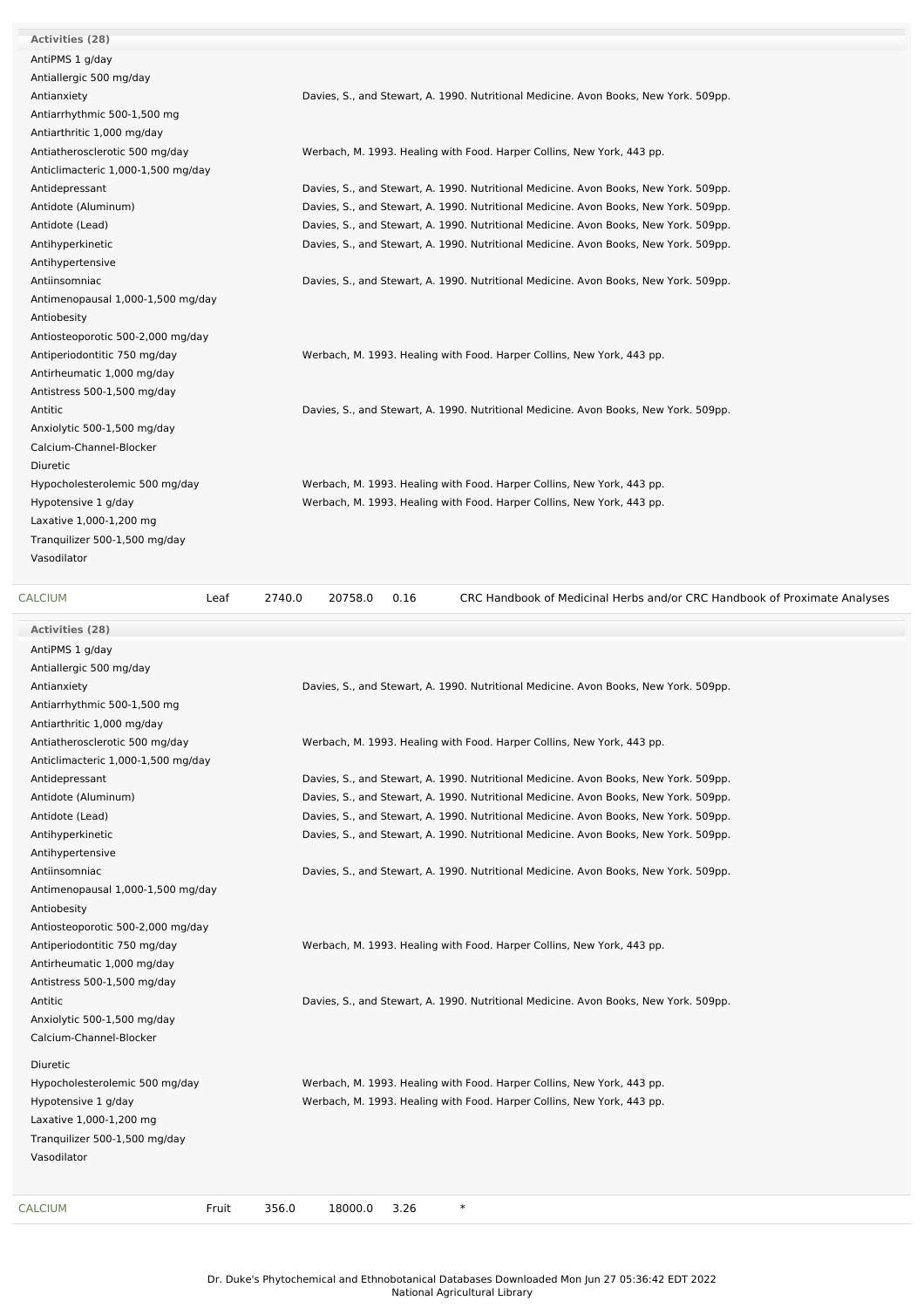| <b>Activities (28)</b>             |                                                                                      |
|------------------------------------|--------------------------------------------------------------------------------------|
| AntiPMS 1 g/day                    |                                                                                      |
| Antiallergic 500 mg/day            |                                                                                      |
| Antianxiety                        | Davies, S., and Stewart, A. 1990. Nutritional Medicine. Avon Books, New York. 509pp. |
| Antiarrhythmic 500-1,500 mg        |                                                                                      |
| Antiarthritic 1,000 mg/day         |                                                                                      |
| Antiatherosclerotic 500 mg/day     | Werbach, M. 1993. Healing with Food. Harper Collins, New York, 443 pp.               |
| Anticlimacteric 1,000-1,500 mg/day |                                                                                      |
| Antidepressant                     | Davies, S., and Stewart, A. 1990. Nutritional Medicine. Avon Books, New York. 509pp. |
|                                    |                                                                                      |
| Antidote (Aluminum)                | Davies, S., and Stewart, A. 1990. Nutritional Medicine. Avon Books, New York. 509pp. |
| Antidote (Lead)                    | Davies, S., and Stewart, A. 1990. Nutritional Medicine. Avon Books, New York. 509pp. |
| Antihyperkinetic                   | Davies, S., and Stewart, A. 1990. Nutritional Medicine. Avon Books, New York. 509pp. |
| Antihypertensive                   |                                                                                      |
| Antiinsomniac                      | Davies, S., and Stewart, A. 1990. Nutritional Medicine. Avon Books, New York. 509pp. |
| Antimenopausal 1,000-1,500 mg/day  |                                                                                      |
| Antiobesity                        |                                                                                      |
| Antiosteoporotic 500-2,000 mg/day  |                                                                                      |
| Antiperiodontitic 750 mg/day       | Werbach, M. 1993. Healing with Food. Harper Collins, New York, 443 pp.               |
| Antirheumatic 1,000 mg/day         |                                                                                      |
| Antistress 500-1,500 mg/day        |                                                                                      |
| Antitic                            | Davies, S., and Stewart, A. 1990. Nutritional Medicine. Avon Books, New York. 509pp. |
| Anxiolytic 500-1,500 mg/day        |                                                                                      |
| Calcium-Channel-Blocker            |                                                                                      |
| Diuretic                           |                                                                                      |
| Hypocholesterolemic 500 mg/day     | Werbach, M. 1993. Healing with Food. Harper Collins, New York, 443 pp.               |
| Hypotensive 1 g/day                | Werbach, M. 1993. Healing with Food. Harper Collins, New York, 443 pp.               |
| Laxative 1,000-1,200 mg            |                                                                                      |
| Tranquilizer 500-1,500 mg/day      |                                                                                      |
| Vasodilator                        |                                                                                      |
|                                    |                                                                                      |
| CALCIUM                            | Sprout<br>170.0<br>1828.0<br>$-0.45$<br>USDA's Ag Handbook 8 and sequelae)           |
|                                    | Seedling                                                                             |
|                                    |                                                                                      |
|                                    |                                                                                      |
| Activities (28)                    |                                                                                      |
| AntiPMS 1 g/day                    |                                                                                      |
| Antiallergic 500 mg/day            |                                                                                      |
| Antianxiety                        | Davies, S., and Stewart, A. 1990. Nutritional Medicine. Avon Books, New York. 509pp. |
| Antiarrhythmic 500-1,500 mg        |                                                                                      |
| Antiarthritic 1,000 mg/day         |                                                                                      |
| Antiatherosclerotic 500 mg/day     | Werbach, M. 1993. Healing with Food. Harper Collins, New York, 443 pp.               |
| Anticlimacteric 1,000-1,500 mg/day |                                                                                      |
| Antidepressant                     | Davies, S., and Stewart, A. 1990. Nutritional Medicine. Avon Books, New York. 509pp. |
| Antidote (Aluminum)                | Davies, S., and Stewart, A. 1990. Nutritional Medicine. Avon Books, New York. 509pp. |
| Antidote (Lead)                    | Davies, S., and Stewart, A. 1990. Nutritional Medicine. Avon Books, New York. 509pp. |
| Antihyperkinetic                   | Davies, S., and Stewart, A. 1990. Nutritional Medicine. Avon Books, New York. 509pp. |
| Antihypertensive                   |                                                                                      |
| Antiinsomniac                      | Davies, S., and Stewart, A. 1990. Nutritional Medicine. Avon Books, New York. 509pp. |
| Antimenopausal 1,000-1,500 mg/day  |                                                                                      |
| Antiobesity                        |                                                                                      |
| Antiosteoporotic 500-2,000 mg/day  |                                                                                      |
| Antiperiodontitic 750 mg/day       | Werbach, M. 1993. Healing with Food. Harper Collins, New York, 443 pp.               |
| Antirheumatic 1,000 mg/day         |                                                                                      |
|                                    |                                                                                      |
| Antistress 500-1,500 mg/day        |                                                                                      |
| Antitic                            | Davies, S., and Stewart, A. 1990. Nutritional Medicine. Avon Books, New York. 509pp. |
| Anxiolytic 500-1,500 mg/day        |                                                                                      |
| Calcium-Channel-Blocker            |                                                                                      |
| Diuretic                           |                                                                                      |
| Hypocholesterolemic 500 mg/day     | Werbach, M. 1993. Healing with Food. Harper Collins, New York, 443 pp.               |
| Hypotensive 1 g/day                | Werbach, M. 1993. Healing with Food. Harper Collins, New York, 443 pp.               |
| Laxative 1,000-1,200 mg            |                                                                                      |
| Tranquilizer 500-1,500 mg/day      |                                                                                      |
| Vasodilator                        |                                                                                      |
|                                    | 30.0<br>$-0.56$                                                                      |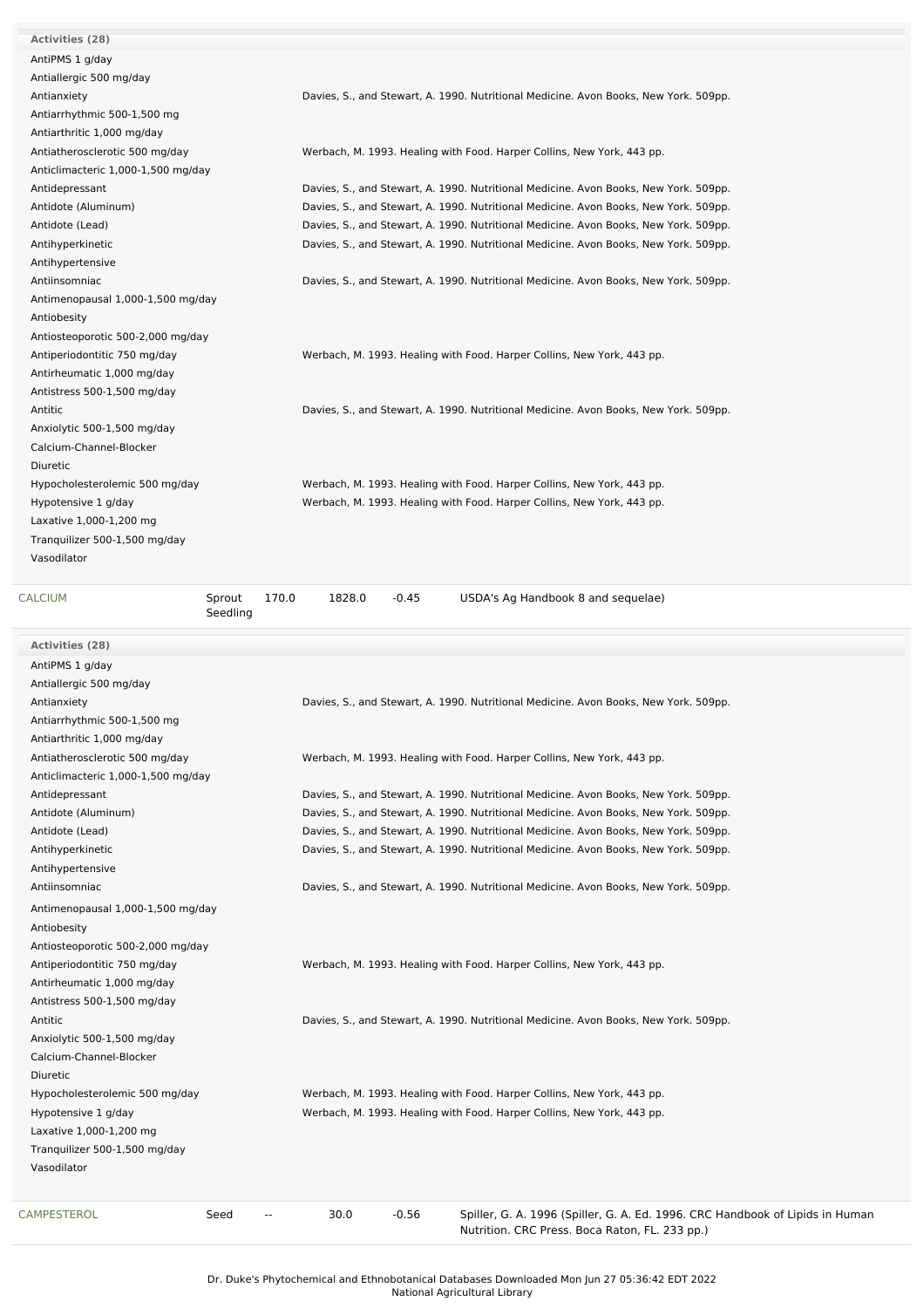| Activities (2)                                   |                    |                   |                |         |                                                                                                                                                                 |
|--------------------------------------------------|--------------------|-------------------|----------------|---------|-----------------------------------------------------------------------------------------------------------------------------------------------------------------|
| Antioxidant IC37=10 uM                           |                    |                   |                |         |                                                                                                                                                                 |
| Hypocholesterolemic                              |                    |                   |                |         | Duke, J. A. Writeups or information summaries on approximately 2,000 economic plants, USDA, ARS, Beltsville, MD 20705.                                          |
| <b>CARBOHYDRATES</b>                             | Sprout<br>Seedling | 41000.0           | 440860.0 -0.75 |         | USDA's Ag Handbook 8 and sequelae)                                                                                                                              |
| <b>CARBOHYDRATES</b>                             | Leaf               | 66000.0           | 500000.0       | $-0.89$ | CRC Handbook of Medicinal Herbs and/or CRC Handbook of Proximate Analyses                                                                                       |
| <b>CARBOHYDRATES</b>                             | Seed               | 278000.0          | 701039.0 0.71  |         | CRC Handbook of Medicinal Herbs and/or CRC Handbook of Proximate Analyses                                                                                       |
| <b>CARBOHYDRATES</b>                             | Fruit              | 56000.0           | 733778.0 -0.26 |         | $\ast$                                                                                                                                                          |
| <b>CEREBROSIDE</b>                               | Fruit              | $\sim$            | ÷.             |         | List, P.H. and Horhammer, L., Hager's Handbuch der Pharmazeutischen Praxis,<br>Vols. 2-6, Springer-Verlag, Berlin, 1969-1979.                                   |
| <b>CHOLINE</b>                                   | Fruit              |                   |                |         | List, P.H. and Horhammer, L., Hager's Handbuch der Pharmazeutischen Praxis,<br>Vols. 2-6, Springer-Verlag, Berlin, 1969-1979.                                   |
| Activities (20)                                  |                    |                   |                |         |                                                                                                                                                                 |
| Antialzheimeran 5-16 g/man/day                   |                    |                   |                |         |                                                                                                                                                                 |
| Antichoreic                                      |                    |                   |                |         | Davies, S., and Stewart, A. 1990. Nutritional Medicine. Avon Books, New York. 509pp.                                                                            |
| Anticirrhotic 6,000 mg/man/day                   |                    |                   |                |         |                                                                                                                                                                 |
| Anticystinuric                                   |                    |                   |                |         |                                                                                                                                                                 |
| Antidementia                                     |                    |                   |                |         |                                                                                                                                                                 |
| Antidiabetic                                     |                    |                   |                |         |                                                                                                                                                                 |
| Antidyskinetic 150-200 mg/kg/man/day             |                    | Martindale's 28th |                |         |                                                                                                                                                                 |
| Antihomocysteine                                 |                    |                   |                |         |                                                                                                                                                                 |
| Antimanic 15-30 g/man/day/orl                    |                    | (Looseleaf).      |                |         | Pizzorno, J.E. and Murray, M.T. 1985. A Textbook of Natural Medicine. John Bastyr College Publications, Seattle, Washington                                     |
| Antinociceptive                                  |                    |                   |                |         |                                                                                                                                                                 |
| Antisteatotic                                    |                    |                   |                |         |                                                                                                                                                                 |
| Cardiodepressant                                 |                    |                   |                |         |                                                                                                                                                                 |
| Cerebrotonic                                     |                    |                   |                |         |                                                                                                                                                                 |
| Cholinergic                                      |                    |                   |                |         | Newall, C. A., Anderson, L. A. and Phillipson, J. D. 1996. Herbal Medicine - A Guide for Health-care Professionals. The<br>Pharmaceutical Press, London. 296pp. |
| Hepatoprotective                                 |                    |                   |                |         |                                                                                                                                                                 |
| Hypotensive                                      |                    |                   |                |         |                                                                                                                                                                 |
| lleorelaxant                                     |                    |                   |                |         |                                                                                                                                                                 |
| Lipotropic                                       |                    |                   |                |         |                                                                                                                                                                 |
| Memorigenic                                      |                    |                   |                |         |                                                                                                                                                                 |
| Parasympathomimetic (1/1,000th<br>acetylcholine) |                    |                   |                |         | Neuwinger, H. D. 1996. African Ethnobotany - Poisons and Drugs. Chapman & Hall, New York. 941 pp.                                                               |
|                                                  |                    |                   |                |         |                                                                                                                                                                 |

[CHROMIUM](file:///phytochem/chemicals/show/5695) Seed 0.051 4.9 0.03 \*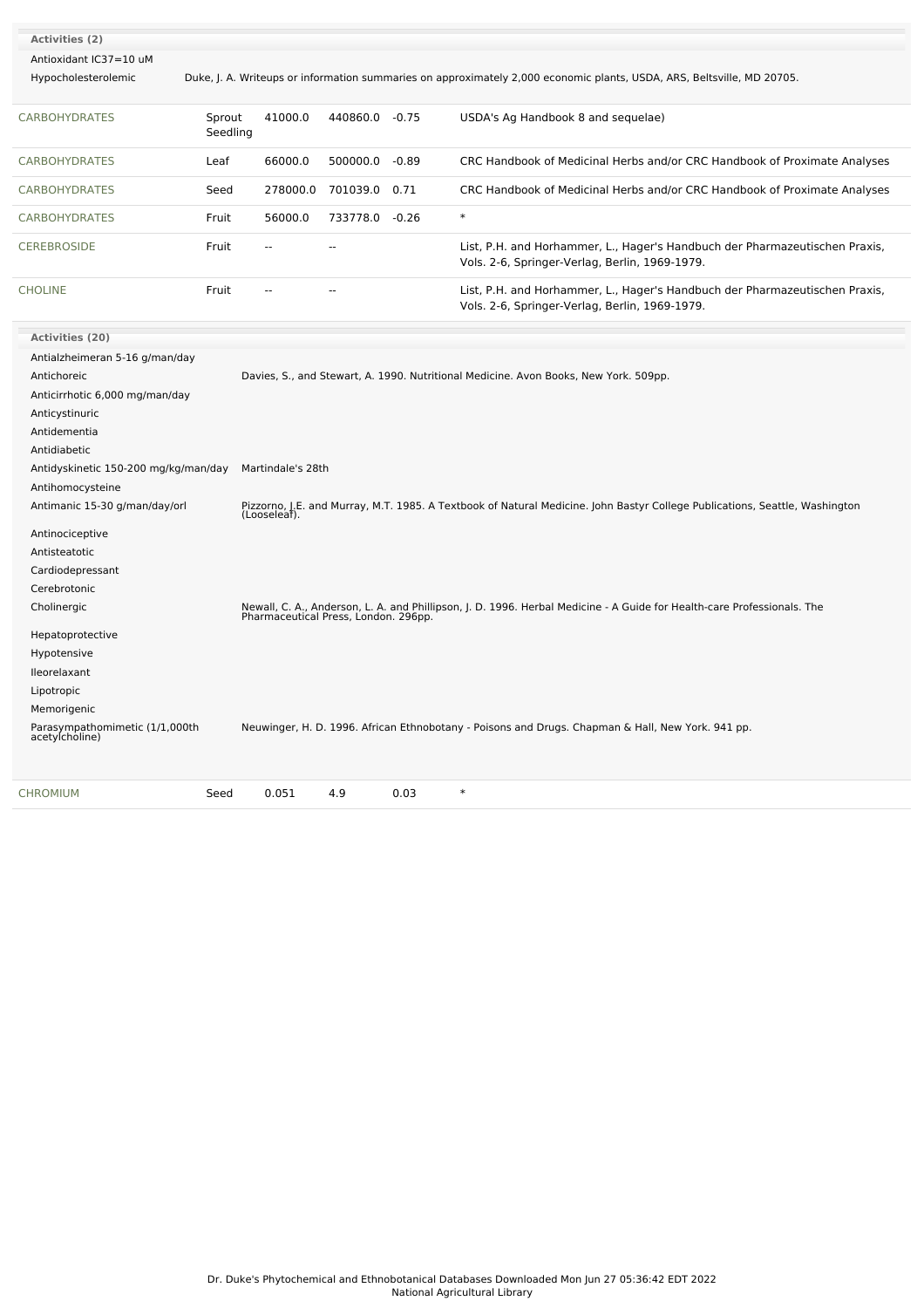| <b>Activities (24)</b>              |                                                                                                                                                                                                        |
|-------------------------------------|--------------------------------------------------------------------------------------------------------------------------------------------------------------------------------------------------------|
| Amphiglycemic?                      | Davies, S., and Stewart, A. 1990. Nutritional Medicine. Avon Books, New York. 509pp.                                                                                                                   |
| AntiAGE 200-1,000 ug                | Challem, J., Berkson, Burt, and Smith, Melissa Dianne. 2000. Syndrome X - The complete nutritional program to prevent and reservse insulin<br>resistance. John Wiley & Sons, New York. 272 pp. \$24.95 |
| AntiCFS 200 ug                      |                                                                                                                                                                                                        |
| Antiacne                            |                                                                                                                                                                                                        |
| Antiaging 200-1,000 ug              | Challem, J., Berkson, Burt, and Smith, Melissa Dianne. 2000. Syndrome X - The complete nutritional program to prevent and reservse insulin<br>resistance. John Wiley & Sons, New York. 272 pp. \$24.95 |
| Antiatherosclerotic 20<br>ug/day    |                                                                                                                                                                                                        |
| Anticorneotic                       | Davies, S., and Stewart, A. 1990. Nutritional Medicine. Avon Books, New York. 509pp.                                                                                                                   |
| Antidiabetic 200-1,000<br>ug        |                                                                                                                                                                                                        |
| Antidote (Lead)                     | Davies, S., and Stewart, A. 1990. Nutritional Medicine. Avon Books, New York. 509pp.                                                                                                                   |
| Antifatigue 200 ug                  |                                                                                                                                                                                                        |
| Antiglycosuric 200-<br>$1,000$ uq   |                                                                                                                                                                                                        |
| Antiobesity 200-1,000<br>uq         | Challem, J., Berkson, Burt, and Smith, Melissa Dianne. 2000. Syndrome X - The complete nutritional program to prevent and reservse insulin<br>resistance. John Wiley & Sons, New York. 272 pp. \$24.95 |
| Antisyndrome-X 200-<br>800 ug       | Challem, J., Berkson, Burt, and Smith, Melissa Dianne. 2000. Syndrome X - The complete nutritional program to prevent and reservse insulin<br>resistance. John Wiley & Sons, New York. 272 pp. \$24.95 |
| Antitriglyceride 20<br>ug/day       | Werbach, M. 1993. Healing with Food. Harper Collins, New York, 443 pp.                                                                                                                                 |
| Antitriglyceride 200-<br>1,000 ug   | Challem, J., Berkson, Burt, and Smith, Melissa Dianne. 2000. Syndrome X - The complete nutritional program to prevent and reservse insulin<br>resistance. John Wiley & Sons, New York. 272 pp. \$24.95 |
| Cardioprotective                    |                                                                                                                                                                                                        |
| Energizer                           |                                                                                                                                                                                                        |
| Hypocholesterolemic 20<br>ug/day    | Werbach, M. 1993. Healing with Food. Harper Collins, New York, 443 pp.                                                                                                                                 |
| Hypocholesterolemic<br>200-1,000 ug | Challem, J., Berkson, Burt, and Smith, Melissa Dianne. 2000. Syndrome X - The complete nutritional program to prevent and reservse insulin<br>resistance. John Wiley & Sons, New York. 272 pp. \$24.95 |
| Hypoglycemic 200-<br>$1,000$ uq     | Challem, J., Berkson, Burt, and Smith, Melissa Dianne. 2000. Syndrome X - The complete nutritional program to prevent and reservse insulin<br>resistance. John Wiley & Sons, New York. 272 pp. \$24.95 |
| Hypotensive 200-1,000<br>uq         | Challem, J., Berkson, Burt, and Smith, Melissa Dianne. 2000. Syndrome X - The complete nutritional program to prevent and reservse insulin<br>resistance. John Wiley & Sons, New York. 272 pp. \$24.95 |
| Immunomodulator                     |                                                                                                                                                                                                        |
| Insulinogenic                       |                                                                                                                                                                                                        |
| Memorigenic                         |                                                                                                                                                                                                        |
|                                     |                                                                                                                                                                                                        |
| CHROMIUM                            | 0.005<br>1.5<br>$-0.3$<br>$\ast$<br>Fruit                                                                                                                                                              |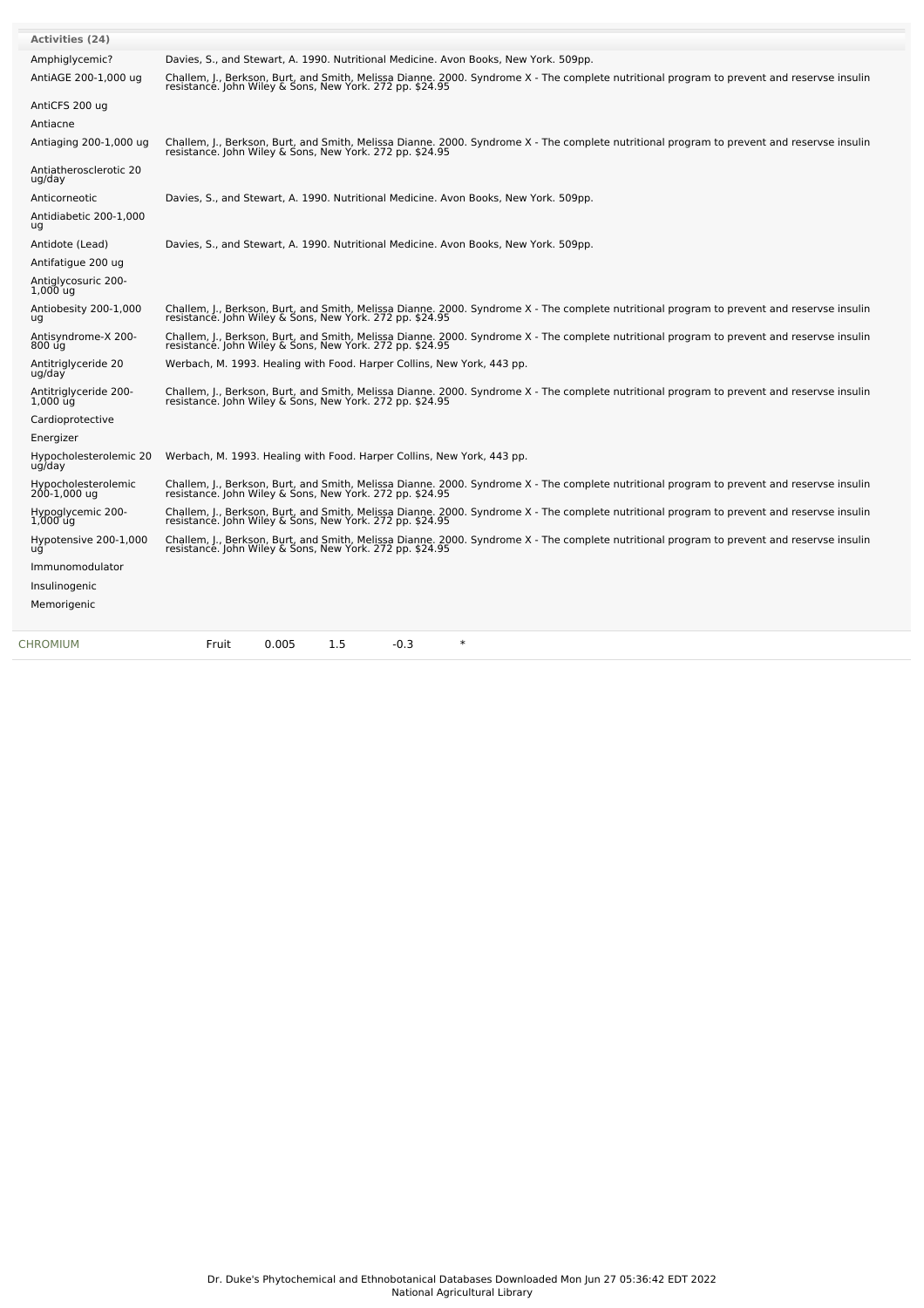| <b>Activities (24)</b>                       |                                                                                                                                                                                                        |  |  |  |  |  |  |  |  |  |
|----------------------------------------------|--------------------------------------------------------------------------------------------------------------------------------------------------------------------------------------------------------|--|--|--|--|--|--|--|--|--|
| Amphiglycemic?<br>AntiAGE 200-1,000 ug       | Davies, S., and Stewart, A. 1990. Nutritional Medicine. Avon Books, New York. 509pp.                                                                                                                   |  |  |  |  |  |  |  |  |  |
|                                              | Challem, J., Berkson, Burt, and Smith, Melissa Dianne. 2000. Syndrome X - The complete nutritional program to prevent and reservse insulin<br>resistance. John Wiley & Sons, New York. 272 pp. \$24.95 |  |  |  |  |  |  |  |  |  |
| AntiCFS 200 ug                               |                                                                                                                                                                                                        |  |  |  |  |  |  |  |  |  |
| Antiacne                                     |                                                                                                                                                                                                        |  |  |  |  |  |  |  |  |  |
| Antiaging 200-1,000 ug                       | Challem, J., Berkson, Burt, and Smith, Melissa Dianne. 2000. Syndrome X - The complete nutritional program to prevent and reservse insulin<br>resistance. John Wiley & Sons, New York. 272 pp. \$24.95 |  |  |  |  |  |  |  |  |  |
| Antiatherosclerotic 20<br>ug/day             |                                                                                                                                                                                                        |  |  |  |  |  |  |  |  |  |
| Anticorneotic                                | Davies, S., and Stewart, A. 1990. Nutritional Medicine. Avon Books, New York. 509pp.                                                                                                                   |  |  |  |  |  |  |  |  |  |
| Antidiabetic 200-1,000                       |                                                                                                                                                                                                        |  |  |  |  |  |  |  |  |  |
| ug                                           | Davies, S., and Stewart, A. 1990. Nutritional Medicine. Avon Books, New York. 509pp.                                                                                                                   |  |  |  |  |  |  |  |  |  |
| Antidote (Lead)<br>Antifatigue 200 ug        |                                                                                                                                                                                                        |  |  |  |  |  |  |  |  |  |
| Antiglycosuric 200-                          |                                                                                                                                                                                                        |  |  |  |  |  |  |  |  |  |
| $1,000$ ug                                   |                                                                                                                                                                                                        |  |  |  |  |  |  |  |  |  |
| Antiobesity 200-1,000<br>ug                  | Challem, J., Berkson, Burt, and Smith, Melissa Dianne. 2000. Syndrome X - The complete nutritional program to prevent and reservse insulin<br>resistance. John Wiley & Sons, New York. 272 pp. \$24.95 |  |  |  |  |  |  |  |  |  |
| Antisyndrome-X 200-                          | Challem, J., Berkson, Burt, and Smith, Melissa Dianne. 2000. Syndrome X - The complete nutritional program to prevent and reservse insulin<br>resistance. John Wiley & Sons, New York. 272 pp. \$24.95 |  |  |  |  |  |  |  |  |  |
| 800 úg                                       |                                                                                                                                                                                                        |  |  |  |  |  |  |  |  |  |
| Antitriglyceride 20<br>ug/day                | Werbach, M. 1993. Healing with Food. Harper Collins, New York, 443 pp.                                                                                                                                 |  |  |  |  |  |  |  |  |  |
| Antitrialyceride 200-<br>$1,000$ $\bar{u}$ g | Challem, J., Berkson, Burt, and Smith, Melissa Dianne. 2000. Syndrome X - The complete nutritional program to prevent and reservse insulin<br>resistance. John Wiley & Sons, New York. 272 pp. \$24.95 |  |  |  |  |  |  |  |  |  |
| Cardioprotective                             |                                                                                                                                                                                                        |  |  |  |  |  |  |  |  |  |
| Energizer                                    |                                                                                                                                                                                                        |  |  |  |  |  |  |  |  |  |
| Hypocholesterolemic 20<br>ug/day             | Werbach, M. 1993. Healing with Food. Harper Collins, New York, 443 pp.                                                                                                                                 |  |  |  |  |  |  |  |  |  |
| Hypocholesterolemic                          |                                                                                                                                                                                                        |  |  |  |  |  |  |  |  |  |
| 200-1,000 ug                                 | Challem, J., Berkson, Burt, and Smith, Melissa Dianne. 2000. Syndrome X - The complete nutritional program to prevent and reservse insulin<br>resistance. John Wiley & Sons, New York. 272 pp. \$24.95 |  |  |  |  |  |  |  |  |  |
| Hypoglycemic 200-<br>$1,000$ ug              | Challem, J., Berkson, Burt, and Smith, Melissa Dianne. 2000. Syndrome X - The complete nutritional program to prevent and reservse insulin<br>resistance. John Wiley & Sons, New York. 272 pp. \$24.95 |  |  |  |  |  |  |  |  |  |
| Hypotensive 200-1,000<br>uğ                  | Challem, J., Berkson, Burt, and Smith, Melissa Dianne. 2000. Syndrome X - The complete nutritional program to prevent and reservse insulin<br>resistance. John Wiley & Sons, New York. 272 pp. \$24.95 |  |  |  |  |  |  |  |  |  |
| Immunomodulator                              |                                                                                                                                                                                                        |  |  |  |  |  |  |  |  |  |
| Insulinogenic                                |                                                                                                                                                                                                        |  |  |  |  |  |  |  |  |  |
| Memorigenic                                  |                                                                                                                                                                                                        |  |  |  |  |  |  |  |  |  |
|                                              |                                                                                                                                                                                                        |  |  |  |  |  |  |  |  |  |
|                                              |                                                                                                                                                                                                        |  |  |  |  |  |  |  |  |  |
| COBALAMINE                                   | List, P.H. and Horhammer, L., Hager's Handbuch der Pharmazeutischen Praxis,<br>Root<br>Vols. 2-6, Springer-Verlag, Berlin, 1969-1979.                                                                  |  |  |  |  |  |  |  |  |  |
|                                              |                                                                                                                                                                                                        |  |  |  |  |  |  |  |  |  |
| COBALT                                       | $\ast$<br>0.034<br>1.05<br>Seed<br>$-0.16$                                                                                                                                                             |  |  |  |  |  |  |  |  |  |
| <b>Activities (2)</b>                        |                                                                                                                                                                                                        |  |  |  |  |  |  |  |  |  |
| Cardiomyopathogenic                          | Davies, S., and Stewart, A. 1990. Nutritional Medicine. Avon Books, New York. 509pp.                                                                                                                   |  |  |  |  |  |  |  |  |  |
| Erythrocytogenic                             | Davies, S., and Stewart, A. 1990. Nutritional Medicine. Avon Books, New York. 509pp.                                                                                                                   |  |  |  |  |  |  |  |  |  |
|                                              |                                                                                                                                                                                                        |  |  |  |  |  |  |  |  |  |
| COBALT                                       | $\ast$<br>0.74<br>Fruit<br>10.5<br>--                                                                                                                                                                  |  |  |  |  |  |  |  |  |  |
| <b>Activities (2)</b>                        |                                                                                                                                                                                                        |  |  |  |  |  |  |  |  |  |
| Cardiomyopathogenic                          | Davies, S., and Stewart, A. 1990. Nutritional Medicine. Avon Books, New York. 509pp.                                                                                                                   |  |  |  |  |  |  |  |  |  |
| Erythrocytogenic                             | Davies, S., and Stewart, A. 1990. Nutritional Medicine. Avon Books, New York. 509pp.                                                                                                                   |  |  |  |  |  |  |  |  |  |
|                                              |                                                                                                                                                                                                        |  |  |  |  |  |  |  |  |  |
| COPPER                                       | $\ast$<br>Seed<br>2.0<br>15.0<br>0.02                                                                                                                                                                  |  |  |  |  |  |  |  |  |  |
| <b>Activities (12)</b>                       |                                                                                                                                                                                                        |  |  |  |  |  |  |  |  |  |
| Antianemic                                   |                                                                                                                                                                                                        |  |  |  |  |  |  |  |  |  |
| Antiarthritic                                |                                                                                                                                                                                                        |  |  |  |  |  |  |  |  |  |
| Antidiabetic 2-4 mg/day                      | Werbach, M. 1993. Healing with Food. Harper Collins, New York, 443 pp.                                                                                                                                 |  |  |  |  |  |  |  |  |  |
| Antifatigue                                  |                                                                                                                                                                                                        |  |  |  |  |  |  |  |  |  |
| Antiinflammatory                             | Werbach, M. 1993. Healing with Food. Harper Collins, New York, 443 pp.                                                                                                                                 |  |  |  |  |  |  |  |  |  |
| Antinociceptive                              | Werbach, M. 1993. Healing with Food. Harper Collins, New York, 443 pp.                                                                                                                                 |  |  |  |  |  |  |  |  |  |
| Antiosteoporotic<br>Cardioprotective         |                                                                                                                                                                                                        |  |  |  |  |  |  |  |  |  |
| Contraceptive                                | Martindale's 28th                                                                                                                                                                                      |  |  |  |  |  |  |  |  |  |
| Hypocholesterolemic                          | Davies, S., and Stewart, A. 1990. Nutritional Medicine. Avon Books, New York. 509pp.                                                                                                                   |  |  |  |  |  |  |  |  |  |
| Immunomodulator                              |                                                                                                                                                                                                        |  |  |  |  |  |  |  |  |  |
| Schizophrenigenic                            | Davies, S., and Stewart, A. 1990. Nutritional Medicine. Avon Books, New York. 509pp.                                                                                                                   |  |  |  |  |  |  |  |  |  |
|                                              |                                                                                                                                                                                                        |  |  |  |  |  |  |  |  |  |
| <b>COPPER</b>                                | $\ast$<br>Fruit<br>0.62<br>45.0<br>2.5                                                                                                                                                                 |  |  |  |  |  |  |  |  |  |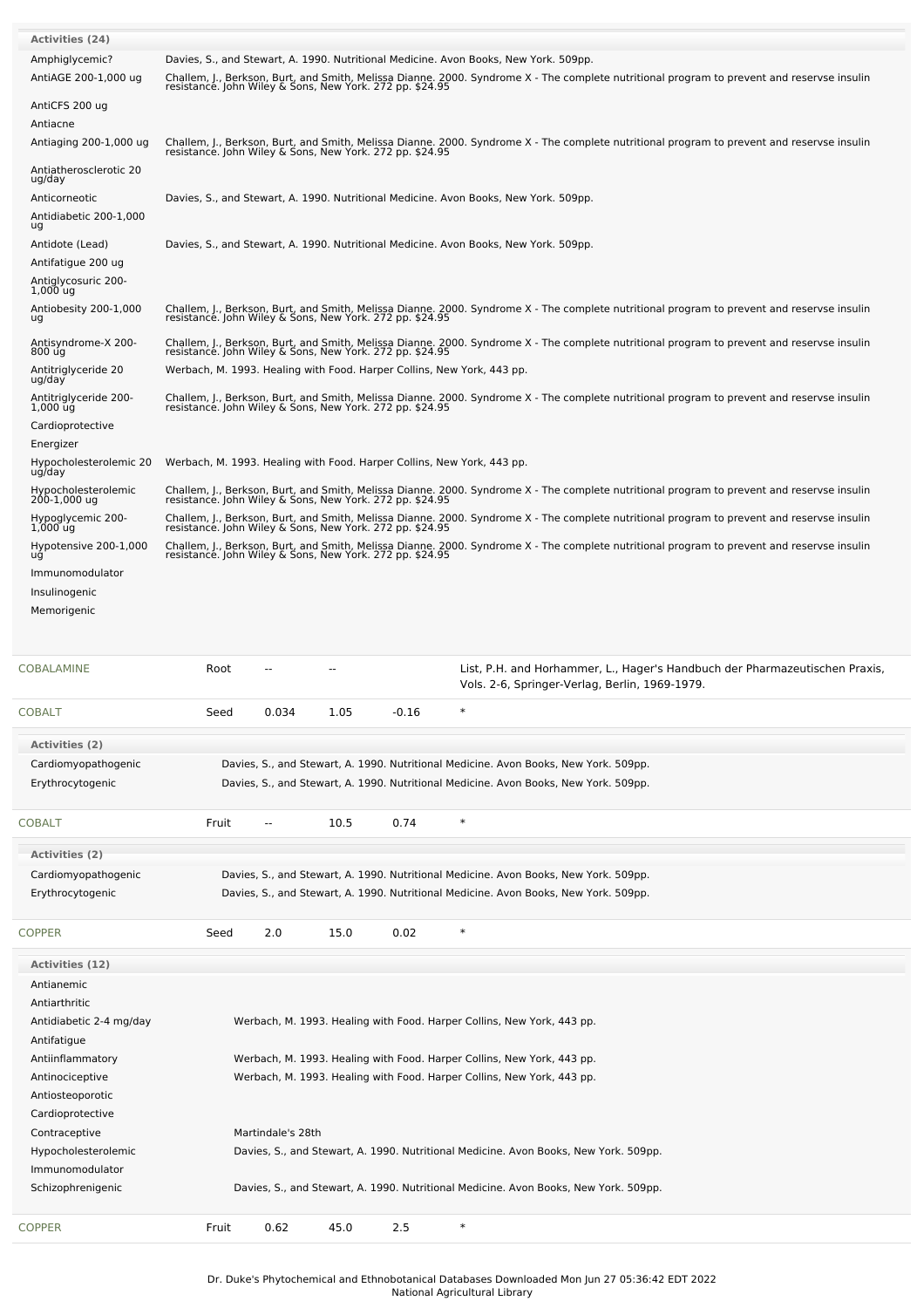| Activities (12)         |                                                                                      |
|-------------------------|--------------------------------------------------------------------------------------|
| Antianemic              |                                                                                      |
| Antiarthritic           |                                                                                      |
| Antidiabetic 2-4 mg/day | Werbach, M. 1993. Healing with Food. Harper Collins, New York, 443 pp.               |
| Antifatigue             |                                                                                      |
| Antiinflammatory        | Werbach, M. 1993. Healing with Food. Harper Collins, New York, 443 pp.               |
| Antinociceptive         | Werbach, M. 1993. Healing with Food. Harper Collins, New York, 443 pp.               |
| Antiosteoporotic        |                                                                                      |
| Cardioprotective        |                                                                                      |
| Contraceptive           | Martindale's 28th                                                                    |
| Hypocholesterolemic     | Davies, S., and Stewart, A. 1990. Nutritional Medicine. Avon Books, New York. 509pp. |
| Immunomodulator         |                                                                                      |
| Schizophrenigenic       | Davies, S., and Stewart, A. 1990. Nutritional Medicine. Avon Books, New York. 509pp. |
|                         |                                                                                      |
| COUMESTROL<br>Leaf      | $\ast$<br>$- -$<br>--                                                                |

| Activities (13)                       |                                                                                                                                                           |
|---------------------------------------|-----------------------------------------------------------------------------------------------------------------------------------------------------------|
|                                       |                                                                                                                                                           |
| Antilipedemic ED50=0.4 mg/kg          |                                                                                                                                                           |
| Antimicrobial                         |                                                                                                                                                           |
| Antiosteoporotic 10 mg/kg             |                                                                                                                                                           |
| Estrogenic                            | Jeffery B. Harborne and H. Baxter, eds. 1983. Phytochemical Dictionary. A Handbook of Bioactive Compounds from Plants. Taylor &<br>Frost, London. 791 pp. |
| Fungicide EC50=>100                   |                                                                                                                                                           |
| Fungicide IC3-4=100 uM                |                                                                                                                                                           |
| Hypocholesterolemic ED50=0.4<br>mg/kg |                                                                                                                                                           |
| Nematicide ED50=10-15 ug/ml           | Nigg, H.N. and Seigler, D.S., eds. 1992. Phytochemical Resources for Medicine and Agriculture. Plenum Press, New York. 445 pp.                            |
| Nematistat 5-25 ug/ml                 | Nigg, H.N. and Seigler, D.S., eds. 1992. Phytochemical Resources for Medicine and Agriculture. Plenum Press, New York. 445 pp.                            |
| Peroxidase-Inhibitor                  | Jeffery B. Harborne and H. Baxter, eds. 1983. Phytochemical Dictionary. A Handbook of Bioactive Compounds from Plants. Taylor &<br>Frost, London. 791 pp. |
| Pesticide                             |                                                                                                                                                           |
| Phytoalexin                           | Nigg, H.N. and Seigler, D.S., eds. 1992. Phytochemical Resources for Medicine and Agriculture. Plenum Press, New York. 445 pp.                            |
| Uterotrophic ED50=0.4 mg/kg           |                                                                                                                                                           |
|                                       | $\ast$                                                                                                                                                    |
| COUMESTROL                            | Sprout<br>Seedling                                                                                                                                        |
|                                       |                                                                                                                                                           |
|                                       |                                                                                                                                                           |
| <b>Activities (13)</b>                |                                                                                                                                                           |
| Antilipedemic ED50=0.4 mg/kg          |                                                                                                                                                           |
| Antimicrobial                         |                                                                                                                                                           |
| Antiosteoporotic 10 mg/kg             |                                                                                                                                                           |
| Estrogenic                            | Jeffery B. Harborne and H. Baxter, eds. 1983. Phytochemical Dictionary. A Handbook of Bioactive Compounds from Plants. Taylor &<br>Frost, London. 791 pp. |
| Fungicide EC50=>100                   |                                                                                                                                                           |
| Fungicide IC3-4=100 uM                |                                                                                                                                                           |
| Hypocholesterolemic ED50=0.4<br>mg/kg |                                                                                                                                                           |
| Nematicide ED50=10-15 ug/ml           | Nigg, H.N. and Seigler, D.S., eds. 1992. Phytochemical Resources for Medicine and Agriculture. Plenum Press, New York. 445 pp.                            |
| Nematistat 5-25 ug/ml                 | Nigg, H.N. and Seigler, D.S., eds. 1992. Phytochemical Resources for Medicine and Agriculture. Plenum Press, New York. 445 pp.                            |
| Peroxidase-Inhibitor                  | Jeffery B. Harborne and H. Baxter, eds. 1983. Phytochemical Dictionary. A Handbook of Bioactive Compounds from Plants. Taylor &<br>Frost, London. 791 pp. |
| Pesticide                             |                                                                                                                                                           |
| Phytoalexin                           | Nigg, H.N. and Seigler, D.S., eds. 1992. Phytochemical Resources for Medicine and Agriculture. Plenum Press, New York. 445 pp.                            |
| Uterotrophic ED50=0.4 mg/kg           |                                                                                                                                                           |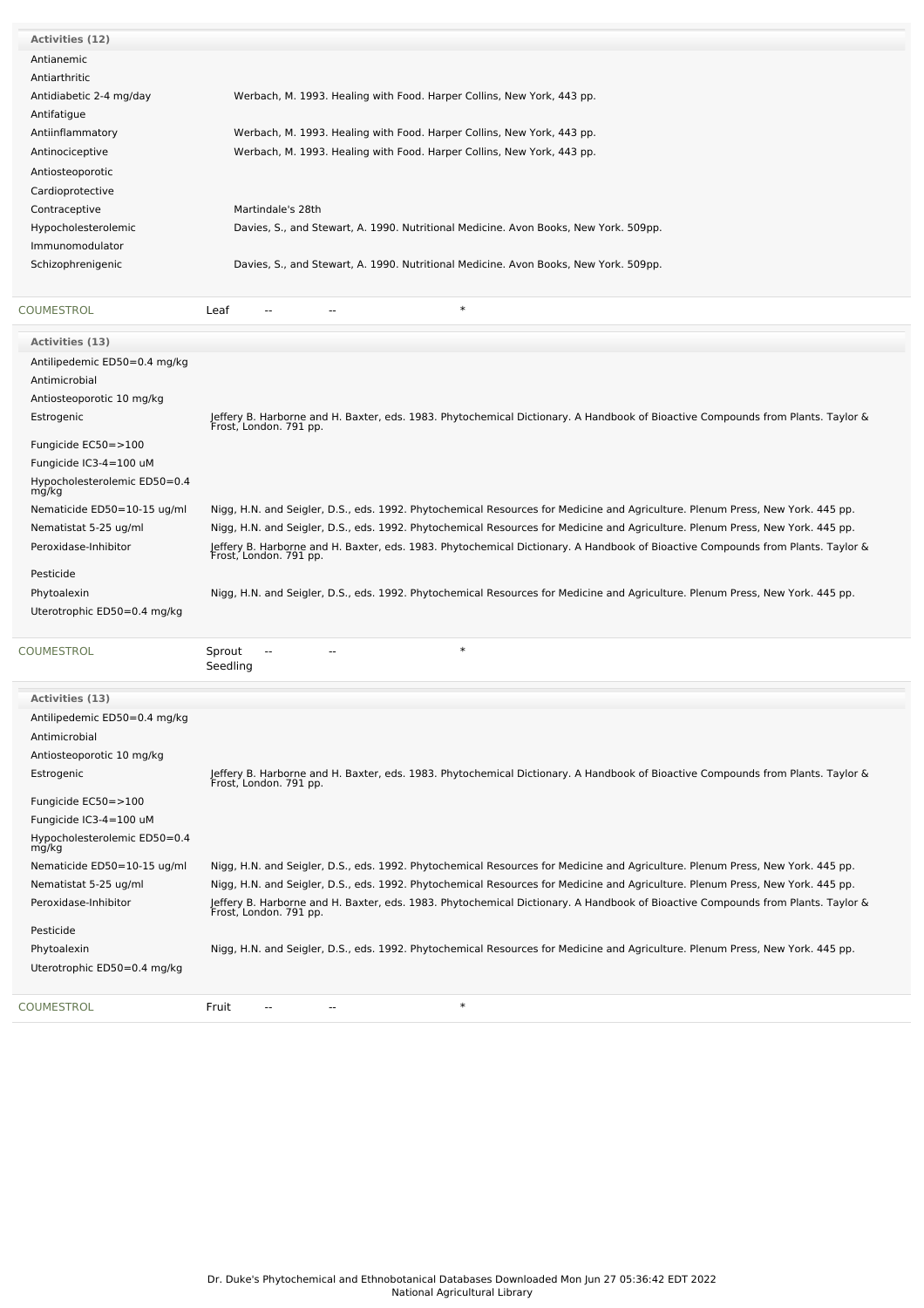| Activities (13)              |          |                                                                                                                                                           |                          |         |                                                                                                                                                           |  |  |  |  |
|------------------------------|----------|-----------------------------------------------------------------------------------------------------------------------------------------------------------|--------------------------|---------|-----------------------------------------------------------------------------------------------------------------------------------------------------------|--|--|--|--|
| Antilipedemic ED50=0.4 mg/kg |          |                                                                                                                                                           |                          |         |                                                                                                                                                           |  |  |  |  |
| Antimicrobial                |          |                                                                                                                                                           |                          |         |                                                                                                                                                           |  |  |  |  |
| Antiosteoporotic 10 mg/kg    |          | Jeffery B. Harborne and H. Baxter, eds. 1983. Phytochemical Dictionary. A Handbook of Bioactive Compounds from Plants. Taylor &<br>Frost, London. 791 pp. |                          |         |                                                                                                                                                           |  |  |  |  |
| Estrogenic                   |          |                                                                                                                                                           |                          |         |                                                                                                                                                           |  |  |  |  |
|                              |          |                                                                                                                                                           |                          |         |                                                                                                                                                           |  |  |  |  |
| Fungicide EC50=>100          |          |                                                                                                                                                           |                          |         |                                                                                                                                                           |  |  |  |  |
| Fungicide IC3-4=100 uM       |          |                                                                                                                                                           |                          |         |                                                                                                                                                           |  |  |  |  |
| Hypocholesterolemic ED50=0.4 |          |                                                                                                                                                           |                          |         |                                                                                                                                                           |  |  |  |  |
| mg/kg                        |          |                                                                                                                                                           |                          |         |                                                                                                                                                           |  |  |  |  |
| Nematicide ED50=10-15 ug/ml  |          |                                                                                                                                                           |                          |         | Nigg, H.N. and Seigler, D.S., eds. 1992. Phytochemical Resources for Medicine and Agriculture. Plenum Press, New York. 445 pp.                            |  |  |  |  |
| Nematistat 5-25 ug/ml        |          |                                                                                                                                                           |                          |         | Nigg, H.N. and Seigler, D.S., eds. 1992. Phytochemical Resources for Medicine and Agriculture. Plenum Press, New York. 445 pp.                            |  |  |  |  |
| Peroxidase-Inhibitor         |          |                                                                                                                                                           |                          |         | Jeffery B. Harborne and H. Baxter, eds. 1983. Phytochemical Dictionary. A Handbook of Bioactive Compounds from Plants. Taylor &<br>Frost, London. 791 pp. |  |  |  |  |
|                              |          |                                                                                                                                                           |                          |         |                                                                                                                                                           |  |  |  |  |
| Pesticide                    |          |                                                                                                                                                           |                          |         |                                                                                                                                                           |  |  |  |  |
| Phytoalexin                  |          |                                                                                                                                                           |                          |         | Nigg, H.N. and Seigler, D.S., eds. 1992. Phytochemical Resources for Medicine and Agriculture. Plenum Press, New York. 445 pp.                            |  |  |  |  |
| Uterotrophic ED50=0.4 mg/kg  |          |                                                                                                                                                           |                          |         |                                                                                                                                                           |  |  |  |  |
|                              |          |                                                                                                                                                           |                          |         |                                                                                                                                                           |  |  |  |  |
| CYANIDIN-3,5-DIGLUCOSIDE     | Seed     | $\overline{a}$                                                                                                                                            | $\overline{a}$           |         | $\ast$                                                                                                                                                    |  |  |  |  |
|                              |          |                                                                                                                                                           |                          |         |                                                                                                                                                           |  |  |  |  |
| CYANIDIN-3-GLUCOSIDE         | Seed     | $\sim$ $\sim$                                                                                                                                             | $\overline{\phantom{a}}$ |         | $\ast$                                                                                                                                                    |  |  |  |  |
| <b>CYCLOKIEVITONE</b>        | Plant    | $\overline{a}$                                                                                                                                            |                          |         | Jeffery B. Harborne and H. Baxter, eds. 1983. Phytochemical Dictionary. A<br>Handbook of Bioactive Compounds from Plants. Taylor & Frost, London. 791 pp. |  |  |  |  |
|                              |          |                                                                                                                                                           |                          |         |                                                                                                                                                           |  |  |  |  |
| Activities (3)               |          |                                                                                                                                                           |                          |         |                                                                                                                                                           |  |  |  |  |
| Fungicide                    |          |                                                                                                                                                           |                          |         |                                                                                                                                                           |  |  |  |  |
| Pesticide                    |          |                                                                                                                                                           |                          |         |                                                                                                                                                           |  |  |  |  |
| Phytoalexin                  |          |                                                                                                                                                           |                          |         | Jeffery B. Harborne and H. Baxter, eds. 1983. Phytochemical Dictionary. A Handbook of Bioactive Compounds from Plants. Taylor & Frost, London. 791 pp.    |  |  |  |  |
|                              |          |                                                                                                                                                           |                          |         |                                                                                                                                                           |  |  |  |  |
| <b>CYSTINE</b>               | Sprout   | 480.0                                                                                                                                                     | 5161.0                   | 1.26    | USDA's Ag Handbook 8 and sequelae)                                                                                                                        |  |  |  |  |
|                              | Seedling |                                                                                                                                                           |                          |         |                                                                                                                                                           |  |  |  |  |
|                              |          |                                                                                                                                                           |                          |         |                                                                                                                                                           |  |  |  |  |
| Activities (2)               |          |                                                                                                                                                           |                          |         |                                                                                                                                                           |  |  |  |  |
| Adjuvant                     |          |                                                                                                                                                           |                          |         | Merck 11th Edition                                                                                                                                        |  |  |  |  |
| Antihomocystinuric           |          |                                                                                                                                                           |                          |         | Martindale's 29th                                                                                                                                         |  |  |  |  |
|                              |          |                                                                                                                                                           |                          |         |                                                                                                                                                           |  |  |  |  |
| <b>CYSTINE</b>               | Seed     | 2350.0                                                                                                                                                    | 2641.0                   | $-0.35$ | USDA's Ag Handbook 8 and sequelae)                                                                                                                        |  |  |  |  |
| Activities (2)               |          |                                                                                                                                                           |                          |         |                                                                                                                                                           |  |  |  |  |
|                              |          |                                                                                                                                                           |                          |         |                                                                                                                                                           |  |  |  |  |
| Adjuvant                     |          |                                                                                                                                                           |                          |         | Merck 11th Edition                                                                                                                                        |  |  |  |  |
| Antihomocystinuric           |          |                                                                                                                                                           |                          |         | Martindale's 29th                                                                                                                                         |  |  |  |  |
| <b>CYSTINE</b>               | Fruit    | 180.0                                                                                                                                                     | 1850.0                   | 0.85    | USDA's Ag Handbook 8 and sequelae)                                                                                                                        |  |  |  |  |
|                              |          |                                                                                                                                                           |                          |         |                                                                                                                                                           |  |  |  |  |
| Activities (2)               |          |                                                                                                                                                           |                          |         |                                                                                                                                                           |  |  |  |  |
| Adjuvant                     |          |                                                                                                                                                           |                          |         | Merck 11th Edition                                                                                                                                        |  |  |  |  |
| Antihomocystinuric           |          |                                                                                                                                                           |                          |         | Martindale's 29th                                                                                                                                         |  |  |  |  |
| <b>DAIDZEIN</b>              | Seed     | 0.4                                                                                                                                                       | 23.2                     | $-0.41$ | Kaufman, PB, Duke, JA, Brielmann, H, Boik, J and Hoyt, JE. 1997. A Comparative Survey                                                                     |  |  |  |  |
|                              |          |                                                                                                                                                           |                          |         | of Leguminous Plants as Sources of the Isoflavones Genistein and Daidzein:                                                                                |  |  |  |  |

Implications For Human Nutrition and Health. Journal of Alternative &

Complementary Medicine 3(1):7-12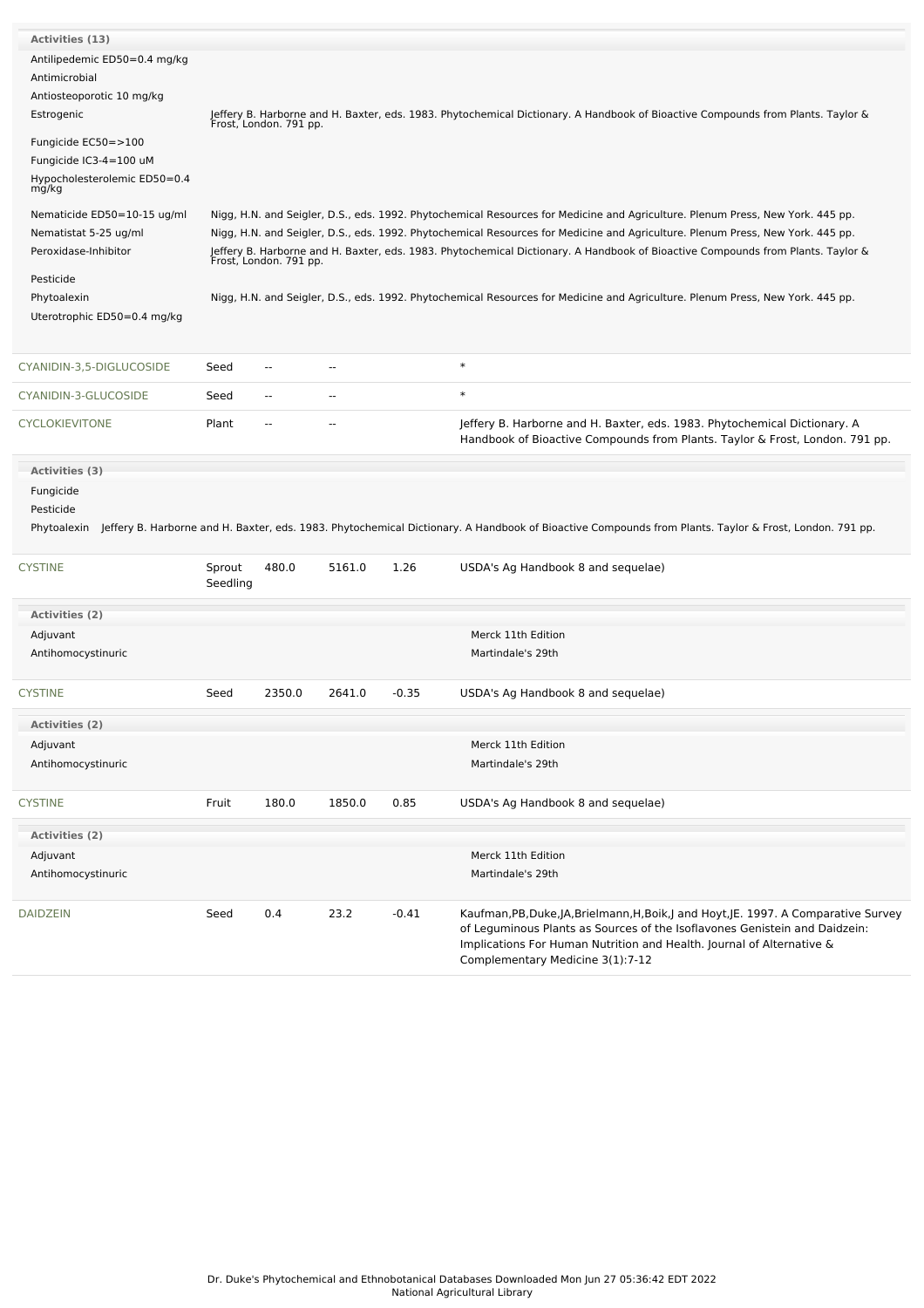| <b>Activities (32)</b>                     |                                                                                                                                                                                                                                   |
|--------------------------------------------|-----------------------------------------------------------------------------------------------------------------------------------------------------------------------------------------------------------------------------------|
| Antialcoholic                              |                                                                                                                                                                                                                                   |
| Antiarrhythmic                             |                                                                                                                                                                                                                                   |
| Anticancer                                 |                                                                                                                                                                                                                                   |
| Anticephalagic                             |                                                                                                                                                                                                                                   |
| Antidipsomanic 150<br>mg/kg/day            |                                                                                                                                                                                                                                   |
| Antiestrogenic                             |                                                                                                                                                                                                                                   |
| Antihemolytic                              |                                                                                                                                                                                                                                   |
| Antiinflammatory                           |                                                                                                                                                                                                                                   |
| Antileukemic IC50=>10<br>ug/ml             | Life Sciences 55: 1061.                                                                                                                                                                                                           |
| Antimelanomic                              |                                                                                                                                                                                                                                   |
| Antimicrobial                              |                                                                                                                                                                                                                                   |
| Antimutagenic                              | Economic & Medicinal Plant Research, 6: 235.                                                                                                                                                                                      |
| Antiosteoporotic                           |                                                                                                                                                                                                                                   |
| Antioxidant 1/4<br>quercetin               |                                                                                                                                                                                                                                   |
| Antiproliferative                          |                                                                                                                                                                                                                                   |
| Antiradicular 1/4<br>quercetin             |                                                                                                                                                                                                                                   |
| Antispasmodic                              |                                                                                                                                                                                                                                   |
| Antitumor-Promoter                         |                                                                                                                                                                                                                                   |
| Antiviral                                  |                                                                                                                                                                                                                                   |
| Aromatase-Inhibitor<br>$IC28=1$ uM/l       | Journal of Medicinal Food 2: 235.1999.                                                                                                                                                                                            |
| Cancer-Preventive                          |                                                                                                                                                                                                                                   |
| Coronary-Dilator                           |                                                                                                                                                                                                                                   |
| Estrogen-Agonist 0.1-1<br>uM/l             | Journal of Medicinal Food 2: 139.1999.                                                                                                                                                                                            |
| Estrogenic EC50=0.1-25<br>uM/l             |                                                                                                                                                                                                                                   |
| Fungicide $>100$                           |                                                                                                                                                                                                                                   |
| Hypotensive ivn                            | Foster, S. and Yue, C-G. 1992. Herbal Emissaries-Bringing Chinese Herbs to the West. Healing Arts Press, Rochester VT. 356 pp.                                                                                                    |
| Lipase-Inhibitor                           |                                                                                                                                                                                                                                   |
| Quinone-Reductase-<br><b>Inducer</b>       | Yannai, S., Day, A. J., Williamson, G., Rhodes, M. J. C. 1998. Characterization of Flavonoids as Monofunctional or Bifunctional Inducers of Quinone<br>Reductase in Murine Hepatoma Cell Lines. Food Chem Toxicol, 36(8): 623-630 |
| Topoisomerase-I-<br>Inhibitor              | Santti, R., Makela, S., Strauss, L., Korman, J., Kostian, M. L. 1998. Phytoestrogens: Potential Endocrine Disruptors in Males. Toxicol Ind Health,<br>14: 223-237.                                                                |
| Topoisomerase-II-<br>Inhibitor IC50=3.9 mM | Sun, N. J., Woo, S. H., Cassady, J. M., Snapka, R. M. 1998. DNA Polymerase and Topoisomerase II Inhibitors From Psoralea corylifolia. J Natural<br>Products, 61: 362-366.                                                         |
| Uterotrophic EC50=0.1-<br>25 uM/l          | Journal of Medicinal Food 2: 227.1999.                                                                                                                                                                                            |
| VEGF-Inhibitor                             |                                                                                                                                                                                                                                   |
| <b>DAIDZEIN</b>                            | $\ast$<br>Fruit<br>$\sim$ $\sim$<br>$\sim$ $\sim$                                                                                                                                                                                 |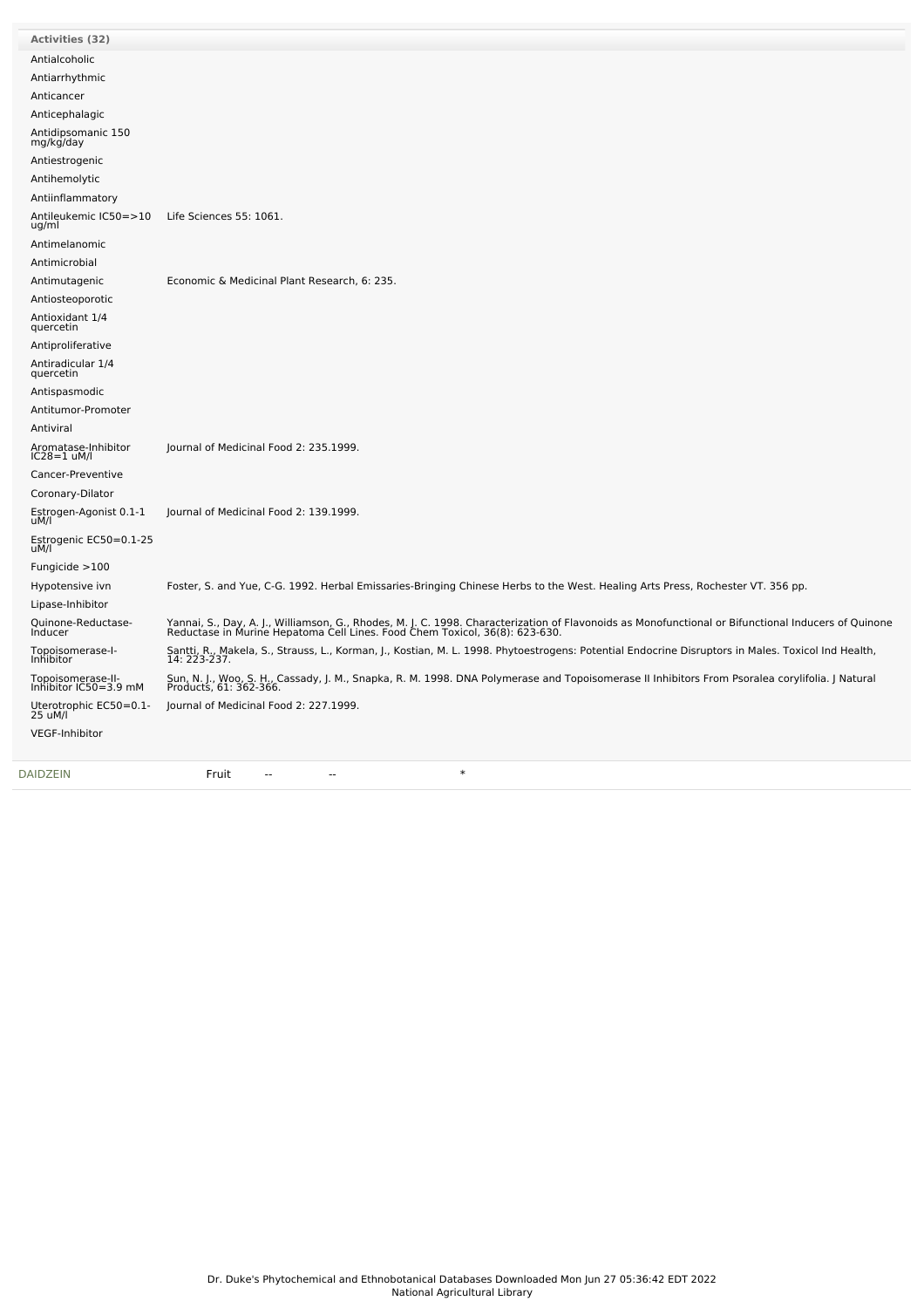| <b>Activities (32)</b>                     |                                                                                                                                                                                                                                   |                                        |                                              |  |                                                                                                                                                           |  |  |  |  |
|--------------------------------------------|-----------------------------------------------------------------------------------------------------------------------------------------------------------------------------------------------------------------------------------|----------------------------------------|----------------------------------------------|--|-----------------------------------------------------------------------------------------------------------------------------------------------------------|--|--|--|--|
| Antialcoholic                              |                                                                                                                                                                                                                                   |                                        |                                              |  |                                                                                                                                                           |  |  |  |  |
| Antiarrhythmic                             |                                                                                                                                                                                                                                   |                                        |                                              |  |                                                                                                                                                           |  |  |  |  |
| Anticancer                                 |                                                                                                                                                                                                                                   |                                        |                                              |  |                                                                                                                                                           |  |  |  |  |
| Anticephalagic                             |                                                                                                                                                                                                                                   |                                        |                                              |  |                                                                                                                                                           |  |  |  |  |
| Antidipsomanic 150<br>mg/kg/day            |                                                                                                                                                                                                                                   |                                        |                                              |  |                                                                                                                                                           |  |  |  |  |
| Antiestrogenic                             |                                                                                                                                                                                                                                   |                                        |                                              |  |                                                                                                                                                           |  |  |  |  |
| Antihemolytic                              |                                                                                                                                                                                                                                   |                                        |                                              |  |                                                                                                                                                           |  |  |  |  |
| Antiinflammatory                           |                                                                                                                                                                                                                                   |                                        |                                              |  |                                                                                                                                                           |  |  |  |  |
| Antileukemic IC50=>10<br>ug/ml             | Life Sciences 55: 1061.                                                                                                                                                                                                           |                                        |                                              |  |                                                                                                                                                           |  |  |  |  |
| Antimelanomic                              |                                                                                                                                                                                                                                   |                                        |                                              |  |                                                                                                                                                           |  |  |  |  |
| Antimicrobial                              |                                                                                                                                                                                                                                   |                                        |                                              |  |                                                                                                                                                           |  |  |  |  |
| Antimutagenic                              |                                                                                                                                                                                                                                   |                                        | Economic & Medicinal Plant Research, 6: 235. |  |                                                                                                                                                           |  |  |  |  |
| Antiosteoporotic                           |                                                                                                                                                                                                                                   |                                        |                                              |  |                                                                                                                                                           |  |  |  |  |
| Antioxidant 1/4                            |                                                                                                                                                                                                                                   |                                        |                                              |  |                                                                                                                                                           |  |  |  |  |
| quercetin                                  |                                                                                                                                                                                                                                   |                                        |                                              |  |                                                                                                                                                           |  |  |  |  |
| Antiproliferative                          |                                                                                                                                                                                                                                   |                                        |                                              |  |                                                                                                                                                           |  |  |  |  |
| Antiradicular 1/4<br>quercetin             |                                                                                                                                                                                                                                   |                                        |                                              |  |                                                                                                                                                           |  |  |  |  |
| Antispasmodic                              |                                                                                                                                                                                                                                   |                                        |                                              |  |                                                                                                                                                           |  |  |  |  |
| Antitumor-Promoter                         |                                                                                                                                                                                                                                   |                                        |                                              |  |                                                                                                                                                           |  |  |  |  |
| Antiviral                                  |                                                                                                                                                                                                                                   |                                        |                                              |  |                                                                                                                                                           |  |  |  |  |
| Aromatase-Inhibitor<br>IC28=1 uM/l         | Journal of Medicinal Food 2: 235.1999.                                                                                                                                                                                            |                                        |                                              |  |                                                                                                                                                           |  |  |  |  |
| Cancer-Preventive                          |                                                                                                                                                                                                                                   |                                        |                                              |  |                                                                                                                                                           |  |  |  |  |
| Coronary-Dilator                           |                                                                                                                                                                                                                                   |                                        |                                              |  |                                                                                                                                                           |  |  |  |  |
| Estrogen-Agonist 0.1-1<br>uM/l             | Journal of Medicinal Food 2: 139.1999.                                                                                                                                                                                            |                                        |                                              |  |                                                                                                                                                           |  |  |  |  |
| Estrogenic EC50=0.1-25<br>uM/l             |                                                                                                                                                                                                                                   |                                        |                                              |  |                                                                                                                                                           |  |  |  |  |
| Fungicide $>100$                           |                                                                                                                                                                                                                                   |                                        |                                              |  |                                                                                                                                                           |  |  |  |  |
| Hypotensive ivn                            |                                                                                                                                                                                                                                   |                                        |                                              |  | Foster, S. and Yue, C-G. 1992. Herbal Emissaries-Bringing Chinese Herbs to the West. Healing Arts Press, Rochester VT. 356 pp.                            |  |  |  |  |
| Lipase-Inhibitor                           |                                                                                                                                                                                                                                   |                                        |                                              |  |                                                                                                                                                           |  |  |  |  |
| Quinone-Reductase-<br><b>Inducer</b>       | Yannai, S., Day, A. J., Williamson, G., Rhodes, M. J. C. 1998. Characterization of Flavonoids as Monofunctional or Bifunctional Inducers of Quinone<br>Reductase in Murine Hepatoma Cell Lines. Food Chem Toxicol, 36(8): 623-630 |                                        |                                              |  |                                                                                                                                                           |  |  |  |  |
| Topoisomerase-I-                           | Santti, R., Makela, S., Strauss, L., Korman, J., Kostian, M. L. 1998. Phytoestrogens: Potential Endocrine Disruptors in Males. Toxicol Ind Health,                                                                                |                                        |                                              |  |                                                                                                                                                           |  |  |  |  |
| Inhibitor                                  |                                                                                                                                                                                                                                   | 14: 223-237.                           |                                              |  |                                                                                                                                                           |  |  |  |  |
| Topoisomerase-II-<br>Inhibitor IC50=3.9 mM | Sun, N. J., Woo, S. H., Cassady, J. M., Snapka, R. M. 1998. DNA Polymerase and Topoisomerase II Inhibitors From Psoralea corylifolia. J Natural<br>Products, 61: 362-366.                                                         |                                        |                                              |  |                                                                                                                                                           |  |  |  |  |
| Uterotrophic EC50=0.1-<br>25 uM/l          |                                                                                                                                                                                                                                   | Journal of Medicinal Food 2: 227.1999. |                                              |  |                                                                                                                                                           |  |  |  |  |
| VEGF-Inhibitor                             |                                                                                                                                                                                                                                   |                                        |                                              |  |                                                                                                                                                           |  |  |  |  |
|                                            |                                                                                                                                                                                                                                   |                                        |                                              |  |                                                                                                                                                           |  |  |  |  |
| DEC-2-EN                                   | Hull<br>Husk                                                                                                                                                                                                                      | $\overline{a}$                         | --                                           |  | List, P.H. and Horhammer, L., Hager's Handbuch der Pharmazeutischen Praxis,<br>Vols. 2-6, Springer-Verlag, Berlin, 1969-1979.                             |  |  |  |  |
| DELPHINIDIN-3-O-BETA-                      | Seed                                                                                                                                                                                                                              | $\overline{\phantom{a}}$               | $\sim$                                       |  | $\ast$                                                                                                                                                    |  |  |  |  |
| <b>GLUCOSIDE</b>                           |                                                                                                                                                                                                                                   |                                        |                                              |  |                                                                                                                                                           |  |  |  |  |
| <b>DEMETHYLMEDICARPIN</b>                  | Fruit                                                                                                                                                                                                                             | $\overline{\phantom{a}}$               | $\overline{\phantom{a}}$                     |  | $\ast$                                                                                                                                                    |  |  |  |  |
| Activities (3)                             |                                                                                                                                                                                                                                   |                                        |                                              |  |                                                                                                                                                           |  |  |  |  |
| Fungicide EC50=50-100                      |                                                                                                                                                                                                                                   |                                        |                                              |  |                                                                                                                                                           |  |  |  |  |
| Pesticide                                  |                                                                                                                                                                                                                                   |                                        |                                              |  |                                                                                                                                                           |  |  |  |  |
| Phytoalexin                                |                                                                                                                                                                                                                                   |                                        |                                              |  |                                                                                                                                                           |  |  |  |  |
| DEMETHYLVESTITOL                           | Fruit                                                                                                                                                                                                                             | $\overline{a}$                         | $\overline{a}$                               |  | $\ast$                                                                                                                                                    |  |  |  |  |
| Activities (3)                             |                                                                                                                                                                                                                                   |                                        |                                              |  |                                                                                                                                                           |  |  |  |  |
| Fungicide ED50=38-100                      |                                                                                                                                                                                                                                   |                                        |                                              |  |                                                                                                                                                           |  |  |  |  |
| Pesticide                                  |                                                                                                                                                                                                                                   |                                        |                                              |  |                                                                                                                                                           |  |  |  |  |
| Phytoalexin                                |                                                                                                                                                                                                                                   |                                        |                                              |  |                                                                                                                                                           |  |  |  |  |
|                                            |                                                                                                                                                                                                                                   |                                        |                                              |  |                                                                                                                                                           |  |  |  |  |
| DL-5-DEOXYKIEVITONE                        | Fruit                                                                                                                                                                                                                             | $\overline{a}$                         | $\overline{a}$                               |  | Jeffery B. Harborne and H. Baxter, eds. 1983. Phytochemical Dictionary. A<br>Handbook of Bioactive Compounds from Plants. Taylor & Frost, London. 791 pp. |  |  |  |  |
| DL-DALBERGIODIN                            | Fruit                                                                                                                                                                                                                             | $\overline{a}$                         | $\overline{a}$                               |  | $\ast$                                                                                                                                                    |  |  |  |  |
| ESTRADIOL-17-BETA                          | Seed                                                                                                                                                                                                                              |                                        | --                                           |  | Jeffery B. Harborne and H. Baxter, eds. 1983. Phytochemical Dictionary. A<br>Handbook of Bioactive Compounds from Plants. Taylor & Frost, London. 791 pp. |  |  |  |  |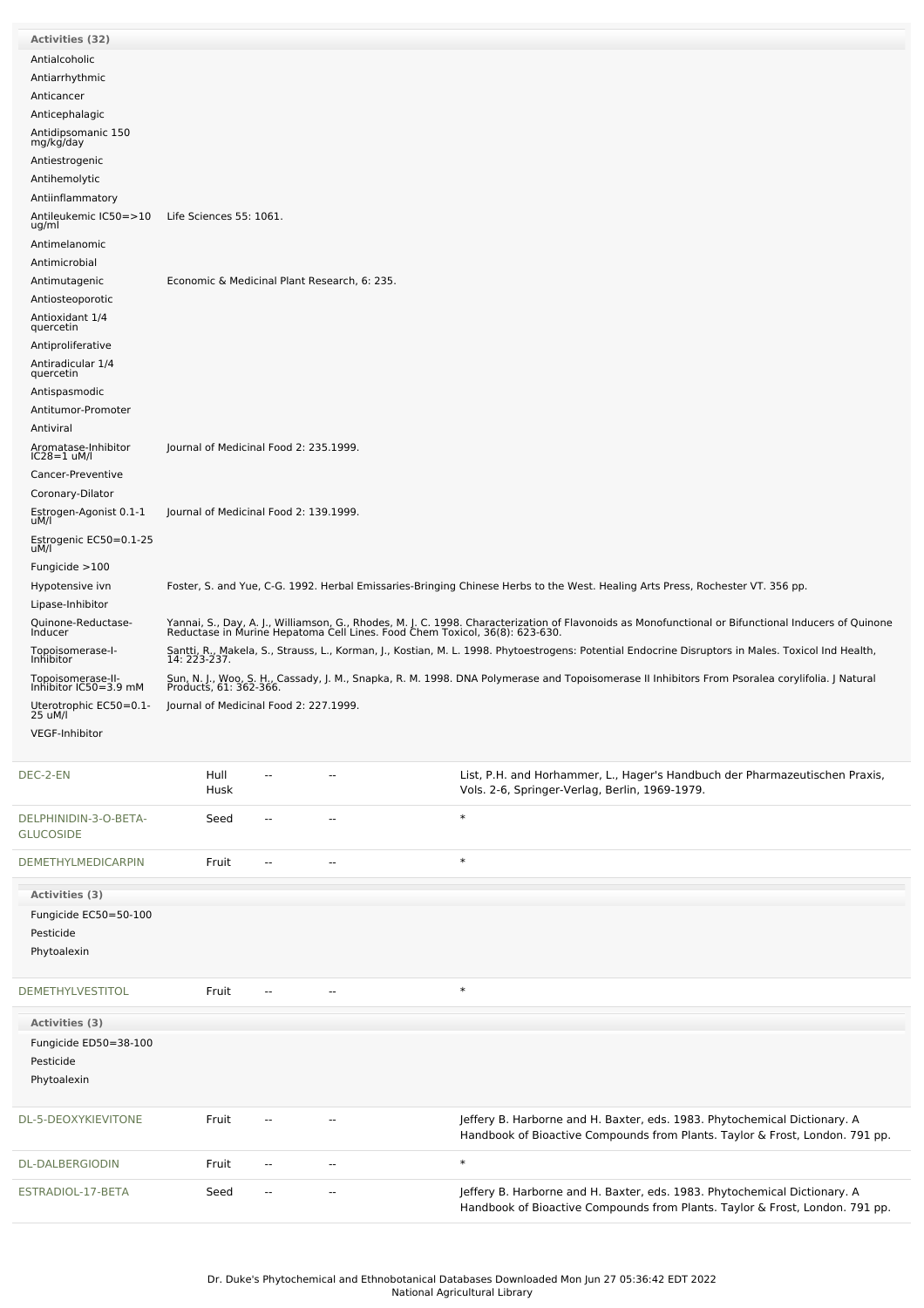| Activities (1)                                                                                                                |                    |                                                                                                                                                                             |         |         |                                                                                                                                                                                                                                                                 |  |  |  |
|-------------------------------------------------------------------------------------------------------------------------------|--------------------|-----------------------------------------------------------------------------------------------------------------------------------------------------------------------------|---------|---------|-----------------------------------------------------------------------------------------------------------------------------------------------------------------------------------------------------------------------------------------------------------------|--|--|--|
|                                                                                                                               |                    |                                                                                                                                                                             |         |         | Estrogenic Jeffery B. Harborne and H. Baxter, eds. 1983. Phytochemical Dictionary. A Handbook of Bioactive Compounds from Plants. Taylor & Frost, London. 791 pp.                                                                                               |  |  |  |
| <b>ESTROL</b>                                                                                                                 | Flower             |                                                                                                                                                                             |         |         | List, P.H. and Horhammer, L., Hager's Handbuch der Pharmazeutischen Praxis,<br>Vols. 2-6, Springer-Verlag, Berlin, 1969-1979.                                                                                                                                   |  |  |  |
| <b>ESTRONE</b>                                                                                                                | Flower             |                                                                                                                                                                             |         |         | List, P.H. and Horhammer, L., Hager's Handbuch der Pharmazeutischen Praxis,<br>Vols. 2-6, Springer-Verlag, Berlin, 1969-1979.                                                                                                                                   |  |  |  |
| <b>Activities (8)</b>                                                                                                         |                    |                                                                                                                                                                             |         |         |                                                                                                                                                                                                                                                                 |  |  |  |
| Antiimpotence<br>Antimenopausal 0.7-2.8 mg/day/orl/wmn<br>Antiprostatadenomic<br>Antivaginitic<br>Aphrodisiac<br>Carcinogenic |                    |                                                                                                                                                                             |         |         | Martindale's 28th<br>Martindale's 29th                                                                                                                                                                                                                          |  |  |  |
| Estrogenic 0.1-5 mg/woman/day<br>Transdermal                                                                                  |                    |                                                                                                                                                                             |         |         | Martindale's 28th                                                                                                                                                                                                                                               |  |  |  |
| <b>FAT</b>                                                                                                                    | Seed               | 3000.0                                                                                                                                                                      | 24000.0 | $-1.27$ | CRC Handbook of Medicinal Herbs and/or CRC Handbook of Proximate Analyses                                                                                                                                                                                       |  |  |  |
| FAT                                                                                                                           | Leaf               | 4000.0                                                                                                                                                                      | 54000.0 | $-0.05$ | CRC Handbook of Medicinal Herbs and/or CRC Handbook of Proximate Analyses                                                                                                                                                                                       |  |  |  |
| <b>FAT</b>                                                                                                                    | Fruit              | 2000.0                                                                                                                                                                      | 47000.0 | $-0.28$ | CRC Handbook of Medicinal Herbs and/or CRC Handbook of Proximate Analyses                                                                                                                                                                                       |  |  |  |
| FAT                                                                                                                           | Sprout<br>Seedling | 5000.0                                                                                                                                                                      | 53763.0 | 0.44    | USDA's Ag Handbook 8 and sequelae)                                                                                                                                                                                                                              |  |  |  |
| <b>FERRITINE</b>                                                                                                              | Flower             |                                                                                                                                                                             |         |         | List, P.H. and Horhammer, L., Hager's Handbuch der Pharmazeutischen Praxis,<br>Vols. 2-6, Springer-Verlag, Berlin, 1969-1979.                                                                                                                                   |  |  |  |
| <b>FERULIC-ACID</b>                                                                                                           | Plant              |                                                                                                                                                                             |         |         | $\ast$                                                                                                                                                                                                                                                          |  |  |  |
| <b>Activities (61)</b>                                                                                                        |                    |                                                                                                                                                                             |         |         |                                                                                                                                                                                                                                                                 |  |  |  |
| Allelopathic                                                                                                                  |                    |                                                                                                                                                                             |         |         | Holappa, L.D., and Blum*, U. 1991. Effects of Exogenously Applied Ferulic Acid, a Potential Allelopathic Compound, on Leaf Growth, Water<br>Utilization, and Endogenous Abscisic Acid Levels of Tomato, Cucumber, and Bean. J. of                               |  |  |  |
|                                                                                                                               |                    |                                                                                                                                                                             |         |         |                                                                                                                                                                                                                                                                 |  |  |  |
| Analgesic                                                                                                                     |                    | Advance in Chinese Medicinal Materials Research. 1985. Eds. H. M. Chang, H. W. Yeung, W. -W. Tso and A. Koo. World Scientific Publishing Co.,<br>Philadelphia Pa., page 69. |         |         |                                                                                                                                                                                                                                                                 |  |  |  |
| Antiaggregant                                                                                                                 |                    |                                                                                                                                                                             |         |         | Ozaki, Y. and Ma, J-P. 1989. Inhibitory Effects of Tetramethylpyrazine and Ferulic Acid on Spontaneous Movement of Rat Uterus in Situ. Chem.<br>Pharm. Bull. 38(6): 1620-1623, 1990.                                                                            |  |  |  |
| Antiallergic                                                                                                                  |                    |                                                                                                                                                                             |         |         | Leung, A. Y. and Foster, S. 1995. Encyclopedia of Common Natural Ingredients 2nd Ed. John Wiley & Sons, New York. 649 pp.                                                                                                                                       |  |  |  |
| Antiarrhythmic                                                                                                                |                    |                                                                                                                                                                             |         |         |                                                                                                                                                                                                                                                                 |  |  |  |
| Antibacterial                                                                                                                 | Londón. 791 pp.    |                                                                                                                                                                             |         |         | Jeffery B. Harborne and H. Baxter, eds. 1983. Phytochemical Dictionary. A Handbook of Bioactive Compounds from Plants. Taylor & Frost,                                                                                                                          |  |  |  |
| Anticancer (Colon)                                                                                                            |                    |                                                                                                                                                                             |         |         |                                                                                                                                                                                                                                                                 |  |  |  |
| Anticancer<br>(Forestomach)                                                                                                   |                    |                                                                                                                                                                             |         |         |                                                                                                                                                                                                                                                                 |  |  |  |
| Anticancer (Liver)                                                                                                            |                    |                                                                                                                                                                             |         |         |                                                                                                                                                                                                                                                                 |  |  |  |
| Anticancer (Skin)                                                                                                             |                    |                                                                                                                                                                             |         |         |                                                                                                                                                                                                                                                                 |  |  |  |
| Anticarcinogenic                                                                                                              |                    |                                                                                                                                                                             |         |         |                                                                                                                                                                                                                                                                 |  |  |  |
| Antidysmenorrheic                                                                                                             |                    |                                                                                                                                                                             |         |         |                                                                                                                                                                                                                                                                 |  |  |  |
| Antiestrogenic                                                                                                                | Londón. 791 pp.    |                                                                                                                                                                             |         |         | Jeffery B. Harborne and H. Baxter, eds. 1983. Phytochemical Dictionary. A Handbook of Bioactive Compounds from Plants. Taylor & Frost,                                                                                                                          |  |  |  |
| Antihepatotoxic                                                                                                               | Londón. 791 pp.    |                                                                                                                                                                             |         |         | Jeffery B. Harborne and H. Baxter, eds. 1983. Phytochemical Dictionary. A Handbook of Bioactive Compounds from Plants. Taylor & Frost,                                                                                                                          |  |  |  |
| Antiherpetic                                                                                                                  |                    |                                                                                                                                                                             |         |         |                                                                                                                                                                                                                                                                 |  |  |  |
| Antiinflammatory<br>Antileukemic IC50=25-                                                                                     |                    |                                                                                                                                                                             |         |         | Hagerman, A.E. Tannin-Protein Interactions. Phenolic Compounds in Food and Their Effects on Health, Ch.19.<br>Chiang, L. C., Chiang, W., Chang, M. Y., Ng, L. T., Lin, C. C. 2003. Antileukemic activity of selected natural products in Taiwan. Am J Chin Med, |  |  |  |
| 56 ug/ml                                                                                                                      | $31(1):37-46.$     |                                                                                                                                                                             |         |         |                                                                                                                                                                                                                                                                 |  |  |  |
| Antimitotic                                                                                                                   | Londón. 791 pp.    |                                                                                                                                                                             |         |         | Jeffery B. Harborne and H. Baxter, eds. 1983. Phytochemical Dictionary. A Handbook of Bioactive Compounds from Plants. Taylor & Frost,                                                                                                                          |  |  |  |
| Antimutagenic                                                                                                                 |                    |                                                                                                                                                                             |         |         | Ki Soon Rhee. Oilseed Food Ingredients Used To Minimize Oxidative Flavor Deterioration in Meat Products. Phenolic Compounds in Food and<br>Their Effects on Health, Ch.18.                                                                                      |  |  |  |
| Antineoplastic<br>(Stomach)                                                                                                   |                    |                                                                                                                                                                             |         |         |                                                                                                                                                                                                                                                                 |  |  |  |
| Antinitrosaminic                                                                                                              |                    |                                                                                                                                                                             |         |         | Ki Soon Rhee. Oilseed Food Ingredients Used To Minimize Oxidative Flavor Deterioration in Meat Products. Phenolic Compounds in Food and<br>Their Effects on Health, Ch.18.                                                                                      |  |  |  |
| Antioxidant 3,000 uM<br>Antioxidant IC51=200<br>ppm                                                                           |                    |                                                                                                                                                                             |         |         |                                                                                                                                                                                                                                                                 |  |  |  |
| Antioxidant 1/3<br>quercetin                                                                                                  |                    |                                                                                                                                                                             |         |         |                                                                                                                                                                                                                                                                 |  |  |  |
| Antioxidant 1/2 BHA                                                                                                           |                    |                                                                                                                                                                             |         |         |                                                                                                                                                                                                                                                                 |  |  |  |
| Antioxidant EC50=9-15<br>ug/ml<br>Antiradicular EC50=9-15                                                                     |                    |                                                                                                                                                                             |         |         |                                                                                                                                                                                                                                                                 |  |  |  |
| ug/ml                                                                                                                         |                    |                                                                                                                                                                             |         |         |                                                                                                                                                                                                                                                                 |  |  |  |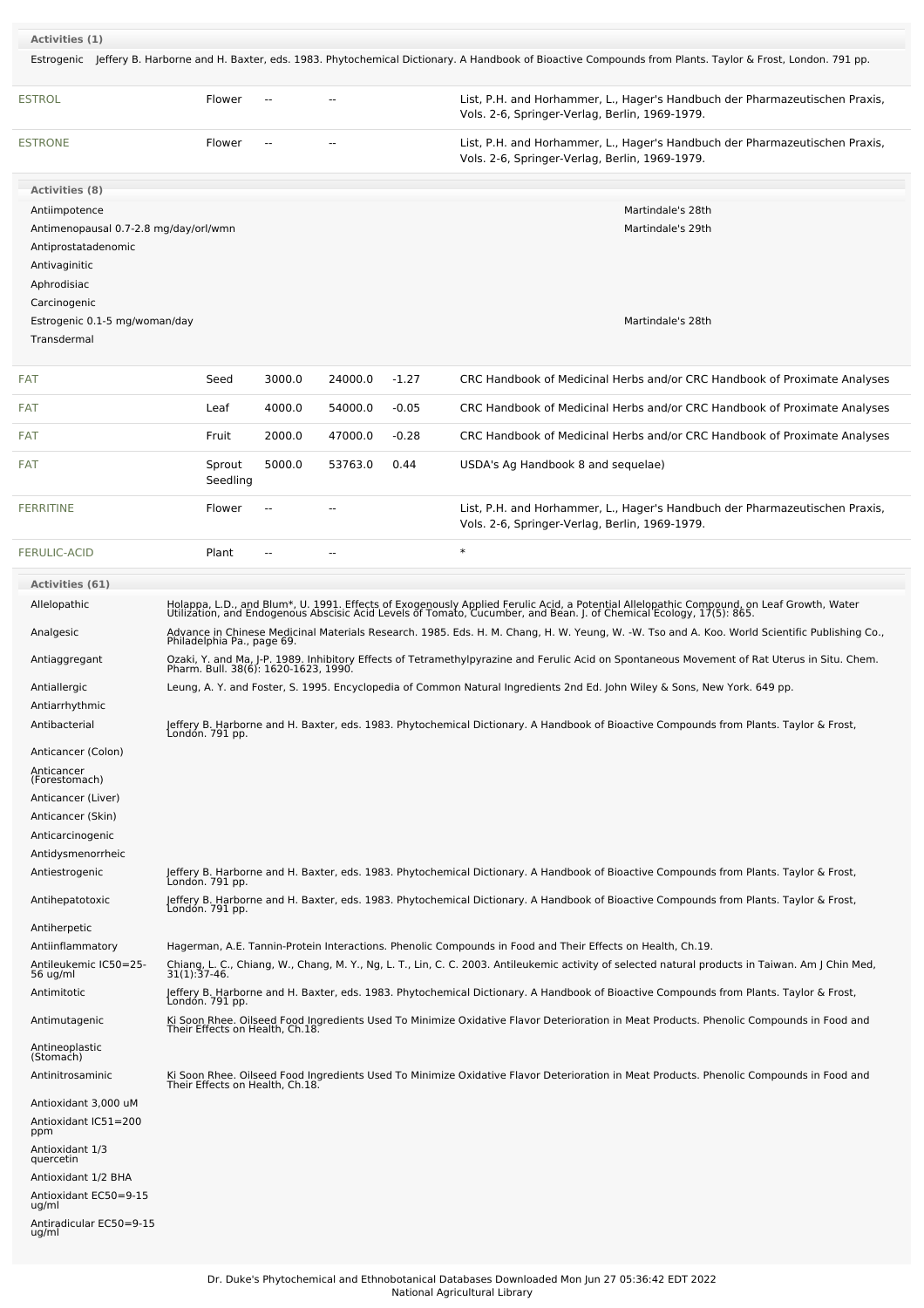| Antiradicular IC50=116-<br>124 uM                  |                                                                                                                                                                                                                                                                     |
|----------------------------------------------------|---------------------------------------------------------------------------------------------------------------------------------------------------------------------------------------------------------------------------------------------------------------------|
| Antiserotonin                                      | Jeffery B. Harborne and H. Baxter, eds. 1983. Phytochemical Dictionary. A Handbook of Bioactive Compounds from Plants. Taylor & Frost,<br>Londón. 791 pp.                                                                                                           |
| Antispasmodic                                      | Leung, A. Y. and Foster, S. 1995. Encyclopedia of Common Natural Ingredients 2nd Ed. John Wiley & Sons, New York. 649 pp.                                                                                                                                           |
| Antithrombic<br>Antitumor                          | Leung, A. Y. and Foster, S. 1995. Encyclopedia of Common Natural Ingredients 2nd Ed. John Wiley & Sons, New York. 649 pp.<br>Jeffery B. Harborne and H. Baxter, eds. 1983. Phytochemical Dictionary. A Handbook of Bioactive Compounds from Plants. Taylor & Frost, |
| Antitumor (Colon)                                  | London. 791 pp.                                                                                                                                                                                                                                                     |
| Antitumor<br>(Forestomach)                         |                                                                                                                                                                                                                                                                     |
| Antitumor (Liver)                                  |                                                                                                                                                                                                                                                                     |
| Antitumor (Skin)                                   |                                                                                                                                                                                                                                                                     |
| Antitumor-Promoter<br>IC46=10 uM                   | Cancer Research, 48: 5941.                                                                                                                                                                                                                                          |
| Antiviral                                          | Vlietinck, A.J. and Dommisse, R.A. eds. 1985. Advances in Medicinal Plant Research. Wiss. Verlag. Stuttgart.                                                                                                                                                        |
| Arteriodilator                                     | Ozaki, Y. and Ma, J-P. 1989. Inhibitory Effects of Tetramethylpyrazine and Ferulic Acid on Spontaneous Movement of Rat Uterus in Situ. Chem.<br>Pharm. Bull. 38(6): 1620-1623, 1990.                                                                                |
| Cancer-Preventive                                  | Stitt, P. A. Why George Should Eat Broccoli. Dougherty Co, Milwaukee, WI, 1990, 399 pp.                                                                                                                                                                             |
| Candidicide                                        | Jeffery B. Harborne and H. Baxter, eds. 1983. Phytochemical Dictionary. A Handbook of Bioactive Compounds from Plants. Taylor & Frost,<br>London. 791 pp.                                                                                                           |
| Cardiac                                            | Ozaki, Y. and Ma, J-P. 1989. Inhibitory Effects of Tetramethylpyrazine and Ferulic Acid on Spontaneous Movement of Rat Uterus in Situ. Chem.<br>Pharm. Bull. 38(6): 1620-1623, 1990.                                                                                |
| Cholagogue                                         | Pharmazie, 46: 156, 1991.                                                                                                                                                                                                                                           |
| Choleretic                                         | Williamson, E. M. and Evans, F. J., Potter's New Cyclopaedia of Botanical Drugs and Preparations, Revised Ed., Saffron Walden, the C. W. Daniel<br>Co., Ltd., Essex UK, 362 pp, 1988, reprint 1989.                                                                 |
| Fungicide                                          | Nigg, H.N. and Seigler, D.S., eds. 1992. Phytochemical Resources for Medicine and Agriculture. Plenum Press, New York. 445 pp.                                                                                                                                      |
| Hepatoprotective                                   | Mills, Simon and Bone, Kerry. 2000. Phytotherapy. Churchill Livinston, Edinburgh.                                                                                                                                                                                   |
| Hepatotropic<br>Herbicide                          | Angewandte Botanik 68(5/6)=1994. Page 195.                                                                                                                                                                                                                          |
| Hydrocholerectic                                   | Jeffery B. Harborne and H. Baxter, eds. 1983. Phytochemical Dictionary. A Handbook of Bioactive Compounds from Plants. Taylor & Frost,                                                                                                                              |
| Hypolipidemic                                      | London. 791 pp.                                                                                                                                                                                                                                                     |
| Immunostimulant                                    | Economic & Medicinal Plant Research, 1: 124.                                                                                                                                                                                                                        |
| Insectifuge                                        | Tunon, H., Thorsell, W., and Bohlin, L. 1993. Mosquito Repelling Activity of Compounds Occurring in Achillea millefolium L. (Asteraceae).<br>Economic Botany 48(2): 111-120, 1994.                                                                                  |
| Metal-Chelator                                     | McEvily, A.J., Ivengar, R., and Gross, A.T. Inhibition of Polyphenol Oxidase by Phenolic Compounds. Phenolic Compounds in Food and Their<br>Effects on Health, Ch.25.                                                                                               |
| Ornithine-<br>Decarboxylase-Inhibitor<br>Pesticide | Hagerman, A.E. Tannin-Protein Interactions. Phenolic Compounds in Food and Their Effects on Health, Ch.19.                                                                                                                                                          |
| Phagocytotic                                       |                                                                                                                                                                                                                                                                     |
| Preservative                                       | Merck 11th Edition                                                                                                                                                                                                                                                  |
| Prostaglandigenic                                  |                                                                                                                                                                                                                                                                     |
| Prostaglandin-Synthesis-<br>Inhibitor 0.58-3.2 mM  | Xu, L. N., Yu, W. G., Tian, J. Y., Liu, Q. Y. 1990. Effect of Sodium Ferulate on Arachidonic Acid Metabolism. Yao Hsueh Hsueh Pao, 25(6): 412-416.                                                                                                                  |
| Sunscreen                                          | Chemical Marketing Reporter; a weekly tabloid, 9/10/92.                                                                                                                                                                                                             |
| Uterosedative 30-100<br>mg/kg ivn rat              | Ozaki, Y. and Ma, J-P. 1989. Inhibitory Effects of Tetramethylpyrazine and Ferulic Acid on Spontaneous Movement of Rat Uterus in Situ. Chem.<br>Pharm. Bull. 38(6): 1620-1623, 1990.                                                                                |
| FIBER                                              | 37000.0<br>$\ast$<br>Seed<br>88700.0<br>$-0.36$                                                                                                                                                                                                                     |
| Activities (15)                                    |                                                                                                                                                                                                                                                                     |
| Angiotensin-Receptor-Blocker                       |                                                                                                                                                                                                                                                                     |
| Antidiabetic<br>Antihypertensive                   |                                                                                                                                                                                                                                                                     |
| Antiobesity                                        |                                                                                                                                                                                                                                                                     |
| Antitumor                                          | Pizzorno, J.E. and Murray, M.T. 1985. A Textbook of Natural Medicine. John Bastyr College Publications, Seattle, Washington (Looseleaf).                                                                                                                            |
| Antiulcer                                          | Pizzorno, J.E. and Murray, M.T. 1985. A Textbook of Natural Medicine. John Bastyr College Publications, Seattle, Washington (Looseleaf).                                                                                                                            |
| Beta-Blocker<br>Cancer-Preventive                  | Stitt, P. A. Why George Should Eat Broccoli. Dougherty Co, Milwaukee, WI, 1990, 399 pp.                                                                                                                                                                             |
| Cardioprotective                                   |                                                                                                                                                                                                                                                                     |
| Diuretic                                           |                                                                                                                                                                                                                                                                     |
| Hypocholesterolemic                                |                                                                                                                                                                                                                                                                     |
| Hypotensive 10 g/man/day/orl<br>Hypouricemic       | Pizzorno, J.E. and Murray, M.T. 1985. A Textbook of Natural Medicine. John Bastyr College Publications, Seattle, Washington (Looseleaf).                                                                                                                            |
| Laxative                                           |                                                                                                                                                                                                                                                                     |
| Vasodilator                                        |                                                                                                                                                                                                                                                                     |
| FIBER                                              | Leaf<br>28000.0<br>212000.0 0.62<br>CRC Handbook of Medicinal Herbs and/or CRC Handbook of Proximate Analyses                                                                                                                                                       |
|                                                    |                                                                                                                                                                                                                                                                     |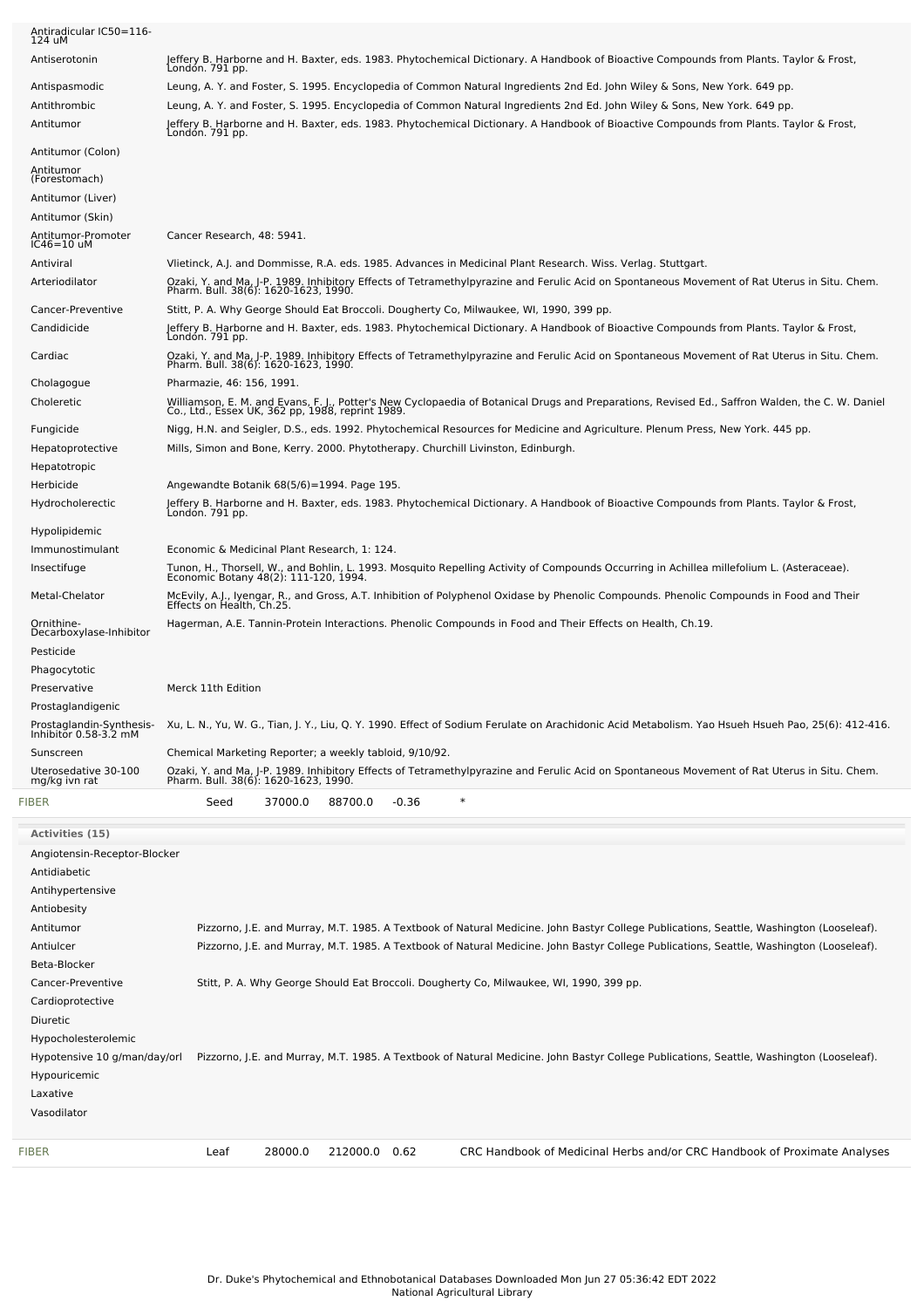| <b>FIBER</b>                 | 10000.0<br>Fruit<br>159000.0<br>0.16<br>CRC Handbook of Medicinal Herbs and/or CRC Handbook of Proximate Analyses                        |
|------------------------------|------------------------------------------------------------------------------------------------------------------------------------------|
| Vasodilator                  |                                                                                                                                          |
| Laxative                     |                                                                                                                                          |
| Hypouricemic                 |                                                                                                                                          |
| Hypotensive 10 g/man/day/orl | Pizzorno, J.E. and Murray, M.T. 1985. A Textbook of Natural Medicine. John Bastyr College Publications, Seattle, Washington (Looseleaf). |
| Hypocholesterolemic          |                                                                                                                                          |
| Diuretic                     |                                                                                                                                          |
| Cardioprotective             |                                                                                                                                          |
| Cancer-Preventive            | Stitt, P. A. Why George Should Eat Broccoli. Dougherty Co, Milwaukee, WI, 1990, 399 pp.                                                  |
| Beta-Blocker                 |                                                                                                                                          |
| Antiulcer                    | Pizzorno, J.E. and Murray, M.T. 1985. A Textbook of Natural Medicine. John Bastyr College Publications, Seattle, Washington (Looseleaf). |
| Antitumor                    | Pizzorno, J.E. and Murray, M.T. 1985. A Textbook of Natural Medicine. John Bastyr College Publications, Seattle, Washington (Looseleaf). |
| Antiobesity                  |                                                                                                                                          |
| Antihypertensive             |                                                                                                                                          |
| Antidiabetic                 |                                                                                                                                          |
| Angiotensin-Receptor-Blocker |                                                                                                                                          |
| Activities (15)              |                                                                                                                                          |

| Activities (15)                              |          |                                                                                                                                          |     |         |                                                                                                                                             |  |  |  |  |  |
|----------------------------------------------|----------|------------------------------------------------------------------------------------------------------------------------------------------|-----|---------|---------------------------------------------------------------------------------------------------------------------------------------------|--|--|--|--|--|
| Angiotensin-Receptor-Blocker                 |          |                                                                                                                                          |     |         |                                                                                                                                             |  |  |  |  |  |
| Antidiabetic                                 |          |                                                                                                                                          |     |         |                                                                                                                                             |  |  |  |  |  |
| Antihypertensive                             |          |                                                                                                                                          |     |         |                                                                                                                                             |  |  |  |  |  |
| Antiobesity                                  |          |                                                                                                                                          |     |         |                                                                                                                                             |  |  |  |  |  |
| Antitumor                                    |          |                                                                                                                                          |     |         | Pizzorno, J.E. and Murray, M.T. 1985. A Textbook of Natural Medicine. John Bastyr College Publications, Seattle, Washington (Looseleaf).    |  |  |  |  |  |
| Antiulcer                                    |          | Pizzorno, J.E. and Murray, M.T. 1985. A Textbook of Natural Medicine. John Bastyr College Publications, Seattle, Washington (Looseleaf). |     |         |                                                                                                                                             |  |  |  |  |  |
| Beta-Blocker                                 |          |                                                                                                                                          |     |         |                                                                                                                                             |  |  |  |  |  |
| Cancer-Preventive                            |          | Stitt, P. A. Why George Should Eat Broccoli. Dougherty Co, Milwaukee, WI, 1990, 399 pp.                                                  |     |         |                                                                                                                                             |  |  |  |  |  |
| Cardioprotective                             |          |                                                                                                                                          |     |         |                                                                                                                                             |  |  |  |  |  |
| <b>Diuretic</b>                              |          |                                                                                                                                          |     |         |                                                                                                                                             |  |  |  |  |  |
| Hypocholesterolemic                          |          |                                                                                                                                          |     |         |                                                                                                                                             |  |  |  |  |  |
| Hypotensive 10 g/man/day/orl                 |          |                                                                                                                                          |     |         | Pizzorno, J.E. and Murray, M.T. 1985. A Textbook of Natural Medicine. John Bastyr College Publications, Seattle, Washington (Looseleaf).    |  |  |  |  |  |
| Hypouricemic                                 |          |                                                                                                                                          |     |         |                                                                                                                                             |  |  |  |  |  |
| Laxative                                     |          |                                                                                                                                          |     |         |                                                                                                                                             |  |  |  |  |  |
| Vasodilator                                  |          |                                                                                                                                          |     |         |                                                                                                                                             |  |  |  |  |  |
| <b>FLUORINE</b>                              | Fruit    | 0.1                                                                                                                                      | 2.0 | 0.64    | ACTA AGRIC SCAND SUPPL 22: 1980                                                                                                             |  |  |  |  |  |
| <b>FOLACIN</b>                               | Sprout   | 0.3                                                                                                                                      | 4.1 | $-0.67$ | USDA's Ag Handbook 8 and sequelae)                                                                                                          |  |  |  |  |  |
|                                              | Seedling |                                                                                                                                          |     |         |                                                                                                                                             |  |  |  |  |  |
| Activities (15)                              |          |                                                                                                                                          |     |         |                                                                                                                                             |  |  |  |  |  |
| AntiSpina-Bifida                             |          |                                                                                                                                          |     |         | Davies, S., and Stewart, A. 1990. Nutritional Medicine. Avon Books, New York. 509pp.                                                        |  |  |  |  |  |
| Antianemic 5-20 mg/man/day                   |          |                                                                                                                                          |     |         |                                                                                                                                             |  |  |  |  |  |
| Anticervicaldysplasic 8-30<br>mg/wmn/day/orl |          | (Looseleaf).                                                                                                                             |     |         | Pizzorno, J.E. and Murray, M.T. 1985. A Textbook of Natural Medicine. John Bastyr College Publications, Seattle, Washington                 |  |  |  |  |  |
| Anticheilitic                                |          |                                                                                                                                          |     |         | Davies, S., and Stewart, A. 1990. Nutritional Medicine. Avon Books, New York. 509pp.                                                        |  |  |  |  |  |
| Antidepressant                               |          |                                                                                                                                          |     |         | Davies, S., and Stewart, A. 1990. Nutritional Medicine. Avon Books, New York. 509pp.                                                        |  |  |  |  |  |
| Antigingivitic 2-5 mg/day/man                |          | (Looseleaf).                                                                                                                             |     |         | Pizzorno, J.E. and Murray, M.T. 1985. A Textbook of Natural Medicine. John Bastyr College Publications, Seattle, Washington                 |  |  |  |  |  |
| Antiglossitic                                |          |                                                                                                                                          |     |         | Davies, S., and Stewart, A. 1990. Nutritional Medicine. Avon Books, New York. 509pp.                                                        |  |  |  |  |  |
| Antimyelotoxic 5 mg/day/orl/man              |          | Martindale's 29th                                                                                                                        |     |         |                                                                                                                                             |  |  |  |  |  |
| Antineuropathic                              |          |                                                                                                                                          |     |         | Davies, S., and Stewart, A. 1990. Nutritional Medicine. Avon Books, New York. 509pp.                                                        |  |  |  |  |  |
| Antiperiodontitic                            |          | (Looseleaf).                                                                                                                             |     |         | Pizzorno, J.E. and Murray, M.T. 1985. A Textbook of Natural Medicine. John Bastyr College Publications, Seattle, Washington                 |  |  |  |  |  |
| Antiplaque                                   |          | (Looseleaf).                                                                                                                             |     |         | Pizzorno, J.E. and Murray, M.T. 1985. A Textbook of Natural Medicine. John Bastyr College Publications, Seattle, Washington                 |  |  |  |  |  |
| Antipsychotic                                |          | Martindale's 29th                                                                                                                        |     |         |                                                                                                                                             |  |  |  |  |  |
| Hematopoietic                                |          | Merck 11th Edition                                                                                                                       |     |         |                                                                                                                                             |  |  |  |  |  |
| Uricosuric                                   |          |                                                                                                                                          |     |         | Pizzorno, J.E. and Murray, M.T. 1985. A Textbook of Natural Medicine. John Bastyr College Publications, Seattle, Washington<br>(Looseleaf). |  |  |  |  |  |
| Xanthine-Oxidase-Inhibitor                   |          | (Looseleaf).                                                                                                                             |     |         | Pizzorno, J.E. and Murray, M.T. 1985. A Textbook of Natural Medicine. John Bastyr College Publications, Seattle, Washington                 |  |  |  |  |  |
|                                              |          |                                                                                                                                          |     |         |                                                                                                                                             |  |  |  |  |  |

| <b>FOLACIN</b> |  | Seed   4.1 | $5.3$ 1.12 |  | USDA's Ag Handbook 8 and sequelae) |  |
|----------------|--|------------|------------|--|------------------------------------|--|
|----------------|--|------------|------------|--|------------------------------------|--|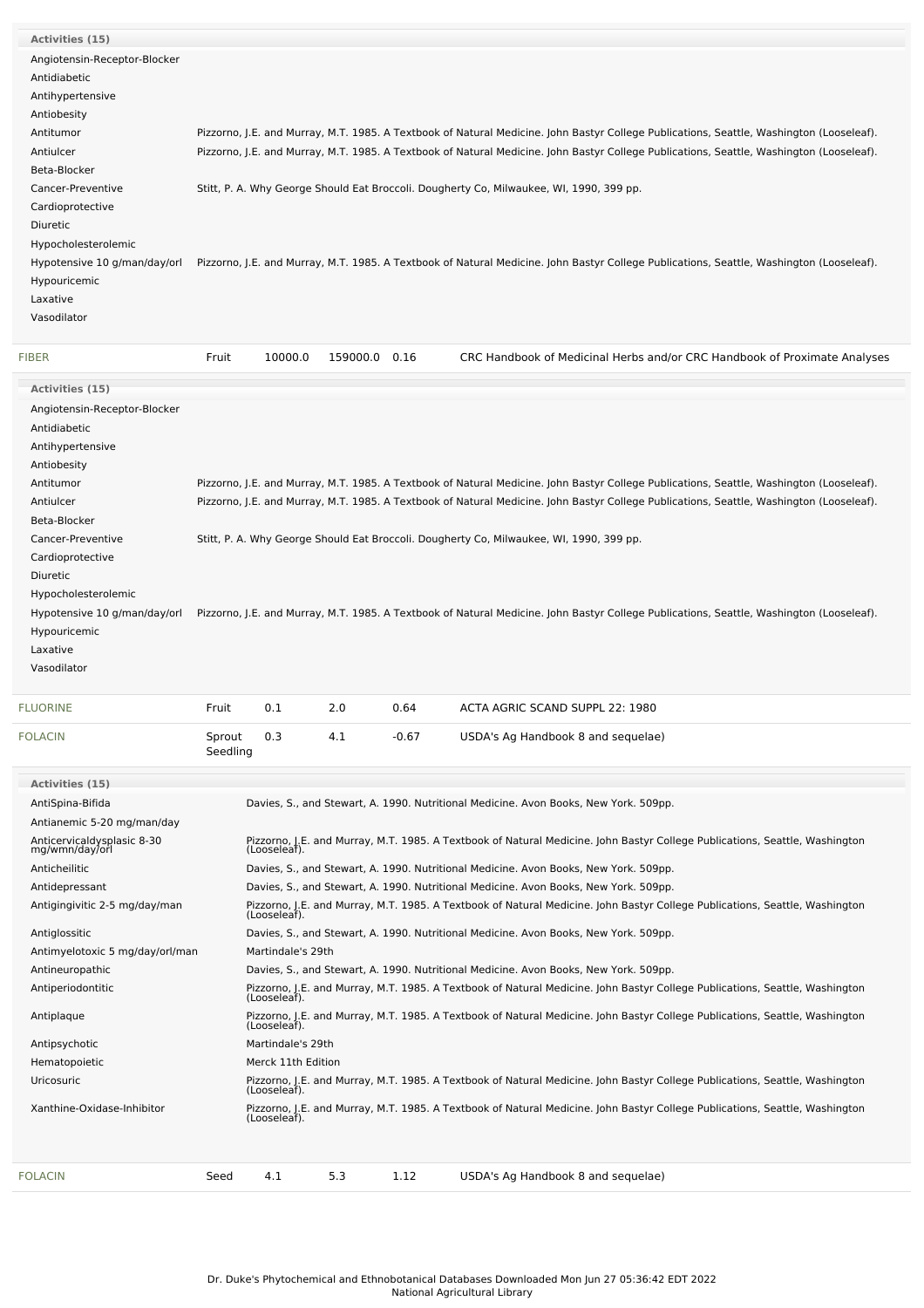| <b>Activities (15)</b>                       |                                                                                                                                             |
|----------------------------------------------|---------------------------------------------------------------------------------------------------------------------------------------------|
| AntiSpina-Bifida                             | Davies, S., and Stewart, A. 1990. Nutritional Medicine. Avon Books, New York. 509pp.                                                        |
| Antianemic 5-20 mg/man/day                   |                                                                                                                                             |
| Anticervicaldysplasic 8-30<br>mg/wmn/day/orl | Pizzorno, J.E. and Murray, M.T. 1985. A Textbook of Natural Medicine. John Bastyr College Publications, Seattle, Washington<br>(Looseleaf). |
| Anticheilitic                                | Davies, S., and Stewart, A. 1990. Nutritional Medicine. Avon Books, New York, 509pp.                                                        |
| Antidepressant                               | Davies, S., and Stewart, A. 1990. Nutritional Medicine. Avon Books, New York. 509pp.                                                        |
| Antigingivitic 2-5 mg/day/man                | Pizzorno, J.E. and Murray, M.T. 1985. A Textbook of Natural Medicine. John Bastyr College Publications, Seattle, Washington<br>(Looseleaf). |
| Antiglossitic                                | Davies, S., and Stewart, A. 1990. Nutritional Medicine. Avon Books, New York. 509pp.                                                        |
| Antimyelotoxic 5 mg/day/orl/man              | Martindale's 29th                                                                                                                           |
| Antineuropathic                              | Davies, S., and Stewart, A. 1990. Nutritional Medicine. Avon Books, New York. 509pp.                                                        |
| Antiperiodontitic                            | Pizzorno, J.E. and Murray, M.T. 1985. A Textbook of Natural Medicine. John Bastyr College Publications, Seattle, Washington<br>(Looseleaf). |
| Antiplaque                                   | Pizzorno, J.E. and Murray, M.T. 1985. A Textbook of Natural Medicine. John Bastyr College Publications, Seattle, Washington<br>(Looseleaf). |
| Antipsychotic                                | Martindale's 29th                                                                                                                           |
| Hematopoietic                                | Merck 11th Edition                                                                                                                          |
| Uricosuric                                   | Pizzorno, J.E. and Murray, M.T. 1985. A Textbook of Natural Medicine. John Bastyr College Publications, Seattle, Washington<br>(Looseleaf). |
| Xanthine-Oxidase-Inhibitor                   | Pizzorno, J.E. and Murray, M.T. 1985. A Textbook of Natural Medicine. John Bastyr College Publications, Seattle, Washington<br>(Looseleaf). |
| GAMMA-AMINOBUTYRIC-ACID<br>Seed              | Jeffery B. Harborne and H. Baxter, eds. 1983. Phytochemical Dictionary. A<br>$- -$<br>--                                                    |

Handbook of Bioactive Compounds from Plants. Taylor & Frost, London. 791 pp.

| <b>Activities (22)</b>                      |                                                                                                                                                                                                        |
|---------------------------------------------|--------------------------------------------------------------------------------------------------------------------------------------------------------------------------------------------------------|
| Analeptic                                   |                                                                                                                                                                                                        |
| Anticephalagic                              |                                                                                                                                                                                                        |
| Anticerebrotic                              | Jeffery B. Harborne and H. Baxter, eds. 1983. Phytochemical Dictionary. A Handbook of Bioactive Compounds from Plants. Taylor &<br>Frost, London. 791 pp.                                              |
| Antichoreic 1-32 g/man/day                  | Martindale's 29th                                                                                                                                                                                      |
| Anticonvulsant 4,120 mg/kg ipr<br>mus       | Borchard, R. E., Barnes, C. D., and Eltherton, L. G. 1991. Drug Dosage in Laboratory Animals: A Handbook. (3rd Ed.) The Telford Press,<br>Inc., P. O. Box 287, Caldwell NJ 07006.                      |
| Antihypertensive 1,000-4,000<br>mg/man/day  |                                                                                                                                                                                                        |
| Antiinsomnic                                |                                                                                                                                                                                                        |
| Antilethargic                               |                                                                                                                                                                                                        |
| Antistress                                  |                                                                                                                                                                                                        |
| Antitinnitic                                |                                                                                                                                                                                                        |
| Anxiolytic                                  |                                                                                                                                                                                                        |
| CNS-Inhibitor 0.1 mg/kg ivn cat             | Borchard, R. E., Barnes, C. D., and Eltherton, L. G. 1991. Drug Dosage in Laboratory Animals: A Handbook. (3rd Ed.) The Telford Press,<br>Inc., P. O. Box 287, Caldwell NJ 07006.                      |
| CNS-Inhibitor 100 mg/kg ivn dog             | Borchard, R. E., Barnes, C. D., and Eltherton, L. G. 1991. Drug Dosage in Laboratory Animals: A Handbook. (3rd Ed.) The Telford Press,<br>Inc., P. O. Box 287, Caldwell NJ 07006.                      |
| CNS-Inhibitor 2,500 mg/kg scu<br>mus        | Borchard, R. E., Barnes, C. D., and Eltherton, L. G. 1991. Drug Dosage in Laboratory Animals: A Handbook. (3rd Ed.) The Telford Press,<br>Inc., P. O. Box 287, Caldwell NJ 07006.                      |
| Cardiovascular 208 ivn dog                  | Borchard, R. E., Barnes, C. D., and Eltherton, L. G. 1991. Drug Dosage in Laboratory Animals: A Handbook. (3rd Ed.) The Telford Press,<br>Inc., P. O. Box 287, Caldwell NJ 07006.                      |
| Diuretic 1,500-4,000<br>mg/man/day          |                                                                                                                                                                                                        |
| Hypotensive 1,000-4,000 mg/day              |                                                                                                                                                                                                        |
| Neuroinhibitor                              |                                                                                                                                                                                                        |
| Neurotoxic to birds                         | Jeffery B. Harborne and H. Baxter, eds. 1983. Phytochemical Dictionary. A Handbook of Bioactive Compounds from Plants. Taylor &<br>Frost, London. 791 pp.                                              |
| Neurotransmitter                            |                                                                                                                                                                                                        |
| Sedative                                    |                                                                                                                                                                                                        |
| Tranquilizer                                | Werbach, M. 1993. Healing with Food. Harper Collins, New York, 443 pp.                                                                                                                                 |
| GARBANZOL                                   | $\ast$<br>Shoot<br>٠.                                                                                                                                                                                  |
| <b>GENISTEIN</b>                            | $\ast$<br>Fruit<br>٠.                                                                                                                                                                                  |
| Activities (81)                             |                                                                                                                                                                                                        |
| Abortifacient                               | Cooper-Driver, G. A., Chemical substances in plants toxic to animals, pp. 213-47 in Rechcigl, M., Jr., ed. CRC Handbook of Naturally Occurring<br>Food Toxicants, CRC Press, Boca Raton, 1983, 339 pp. |
| Aldose-Reductase-Inhibitor<br>$IC50=10$ uM  |                                                                                                                                                                                                        |
| Alpha-Reductase-Inhibitor<br>$IC50 = 35$ uM |                                                                                                                                                                                                        |
| Antiaggregant 1-10 ug/ml                    | Medline (post 1990 searches filed in my computer)                                                                                                                                                      |
| Antiangiogenic 150 uM                       |                                                                                                                                                                                                        |
| Antiatherosclerotic                         | Journal of Medicinal Food 2: 163.1999.                                                                                                                                                                 |
| Anticancer (Breast)<br>IC50=2.6-6.7 ug/ml   |                                                                                                                                                                                                        |
| Anticarcinomic (Breast)<br>IC50=?640 uM     | Medline (post 1990 searches filed in my computer)                                                                                                                                                      |
|                                             |                                                                                                                                                                                                        |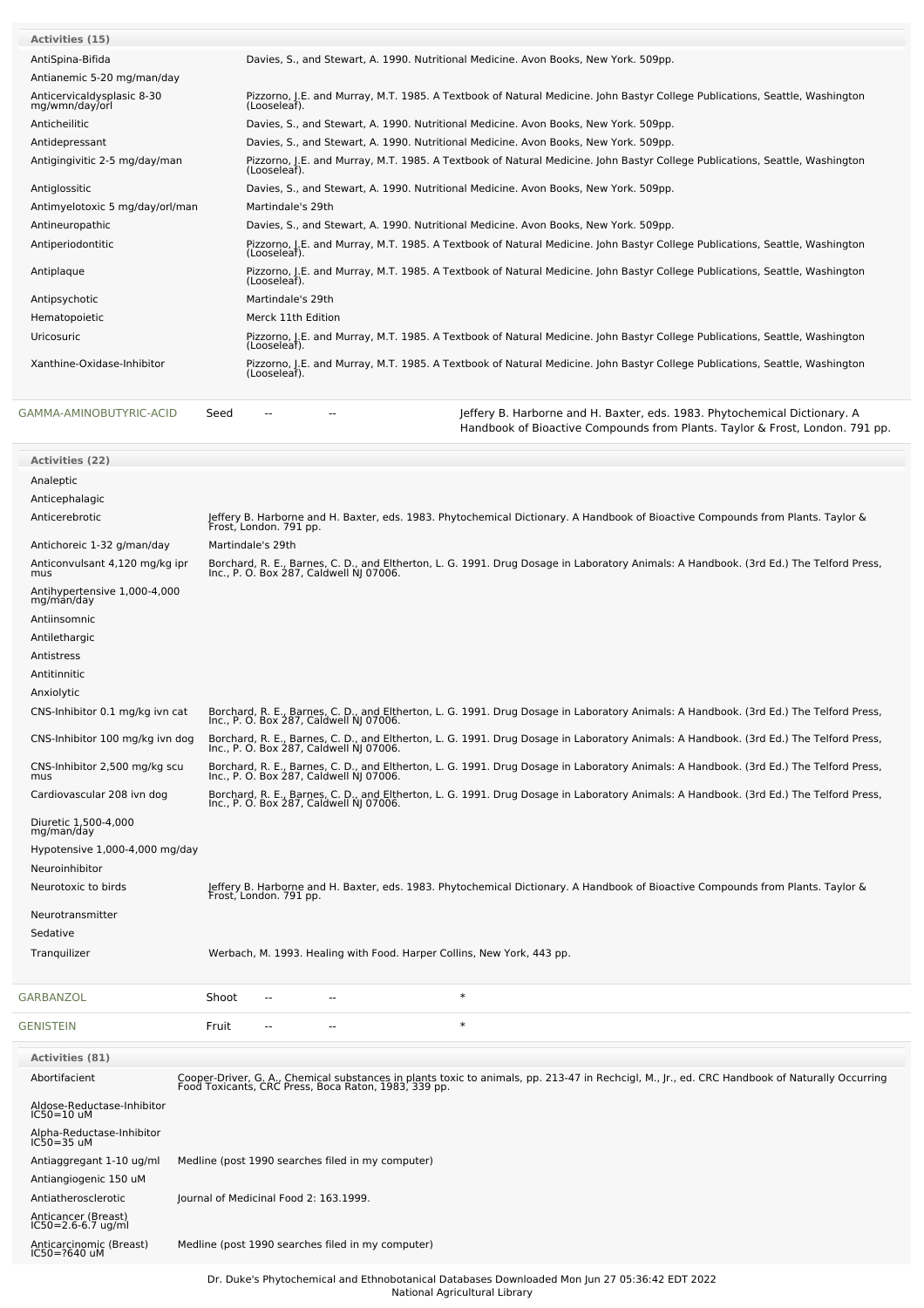| Anticlimacteric                                                    | Duke, J. A. Writeups or information summaries on approximately 2,000 economic plants, USDA, ARS, Beltsville, MD 20705.                                                     |
|--------------------------------------------------------------------|----------------------------------------------------------------------------------------------------------------------------------------------------------------------------|
| Antiendoccytotic 100<br>ug/ml                                      | Medline (post 1990 searches filed in my computer)                                                                                                                          |
| Antiestrogenic                                                     |                                                                                                                                                                            |
| Antifertility                                                      |                                                                                                                                                                            |
| Antihemolytic                                                      |                                                                                                                                                                            |
| Antiimplantation                                                   |                                                                                                                                                                            |
| Antiinflammatory                                                   | Journal of Medicinal Food 2: 179.1999.                                                                                                                                     |
| Antiischemic                                                       | Medline (post 1990 searches filed in my computer)                                                                                                                          |
| Antileukemic >50 ug/ml<br>(185 uM)                                 |                                                                                                                                                                            |
| Antileukemic IC50=0.010<br>ug/ml                                   | Life Sciences 55: 1061.                                                                                                                                                    |
| Antileukotriene IC50=10-<br>15 uM                                  | Medline (post 1990 searches filed in my computer)                                                                                                                          |
| Antilymphomic                                                      |                                                                                                                                                                            |
| Antimelanomic                                                      | Medline (post 1990 searches filed in my computer)                                                                                                                          |
| Antimicrobial<br>Antimitogenic IC50=12 uM                          |                                                                                                                                                                            |
| Antimutagenic ID50=50-<br>100 nM                                   | Maga, J.A. Contribution of Phenolic Compounds to Smoke Flavor. Phenolic Compounds in Food and Their Effects on Health, Ch.13.                                              |
| Antineuroblastomic                                                 |                                                                                                                                                                            |
| Antiosteoporotic                                                   |                                                                                                                                                                            |
| Antioxidant                                                        | Phenolic Compounds in Food and Their Effects on Health, 64.                                                                                                                |
| Antiproliferative 5-45 uM                                          |                                                                                                                                                                            |
| Antiprostatadenomic 8-27<br>ug/ml                                  | Medline (post 1990 searches filed in my computer)                                                                                                                          |
| Antiprostatitic IC50=35 uM                                         |                                                                                                                                                                            |
| Antispasmodic IC50=34<br>uМ                                        |                                                                                                                                                                            |
| Antitumor (Breast)                                                 |                                                                                                                                                                            |
| Antitumor (GI)                                                     |                                                                                                                                                                            |
| Antitumor (Ovary)                                                  |                                                                                                                                                                            |
| Antitumor (Prostate)                                               |                                                                                                                                                                            |
| Antitumor (Stomach)                                                |                                                                                                                                                                            |
| Antiulcer?<br>Antiviral                                            |                                                                                                                                                                            |
| Apoptotic                                                          |                                                                                                                                                                            |
| Aromatase-Inhibitor<br>IC30=1 uM/l                                 | Journal of Medicinal Food 2: 235.1999.                                                                                                                                     |
| Calcium-Antagonist 50 uM<br>gpg                                    |                                                                                                                                                                            |
| Cancer-Preventive                                                  | Stitt, P. A. Why George Should Eat Broccoli. Dougherty Co, Milwaukee, WI, 1990, 399 pp.                                                                                    |
| Cardioprotective                                                   | Journal of Medicinal Food 2: 163.1999.                                                                                                                                     |
| Catechol-O-<br>Methyltransferase-Inhibitor                         |                                                                                                                                                                            |
| Cytotoxic >50 ug/ml (185<br>uM)                                    | Medline (post 1990 searches filed in my computer)                                                                                                                          |
| Cytotoxic IC89=10 ug/ml<br>DOPA-Decarboxylase-                     | Planta Medica, 57: A113, 1991.                                                                                                                                             |
| Inhibitor<br>Estrogen-Agonist 0.1-1                                | Journal of Medicinal Food 2: 139.1999.                                                                                                                                     |
| uM/l                                                               |                                                                                                                                                                            |
| Estrogenic EC50=0.1-25<br>uM/l                                     |                                                                                                                                                                            |
| <b>Flatulent</b>                                                   |                                                                                                                                                                            |
| Fungicide 2.5 mM                                                   | Geibel, M. 1994. Sensitivity of the Fungus Cytospora persoonii to the Flavonoids of Prunus cerasus. Phytochemistry. 38(3): 599-601. 1995.                                  |
| Fungicide ED50=50->100                                             |                                                                                                                                                                            |
| Fungistat IC34=200 uM<br>Histidine-Kinase-Inhibitor<br>IC50=110 uM | Medline (post 1990 searches filed in my computer)                                                                                                                          |
| Hypocholesterolemic                                                |                                                                                                                                                                            |
| $E\dot{D}50=0.5$ mg/kg                                             |                                                                                                                                                                            |
| Immunostimulant 2-20<br>mg/kg orl mus                              |                                                                                                                                                                            |
| Lipase-Inhibitor                                                   |                                                                                                                                                                            |
| MAO-Inhibitor IC50=60-<br>140 uM                                   |                                                                                                                                                                            |
| MAO-Inhibitor IC50=95                                              |                                                                                                                                                                            |
| MDR-Inhibitor 200 uM                                               | Castro, A. F., Altenberg, G. A. 1997. Inhibition of Drug Transport by Genistein in Multidrug-Resistant Cell Expressing P-Glycoprotein. Biochem<br>Pharmacol, 53(1): 89-93. |
| NADH-Ubiquinone-<br>Oxidoreductase-Inhibitor                       |                                                                                                                                                                            |
| Natriuretic                                                        |                                                                                                                                                                            |
| Ornithine-Decarboxylase-<br>Inhibitor                              |                                                                                                                                                                            |
| PTK-Inhibitor 10-100 uM                                            |                                                                                                                                                                            |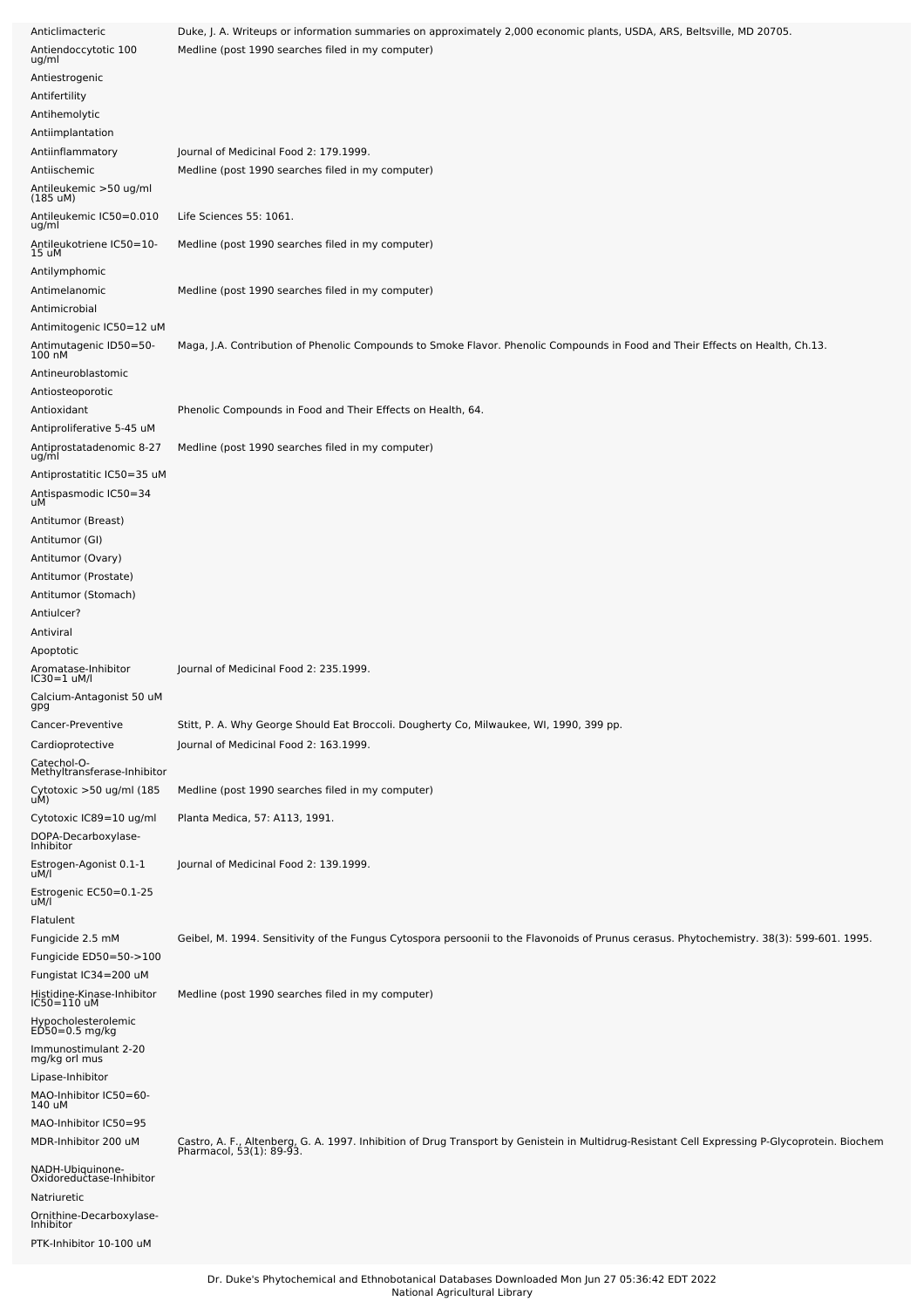| Peroxidase-Inhibitor                                                 | Jeffery B. Harborne and H. Baxter, eds. 1983. Phytochemical Dictionary. A Handbook of Bioactive Compounds from Plants. Taylor & Frost,<br>London. 791 pp.                                                                  |      |      |        |                                                                                                                                                                                                                                                                                  |  |  |  |  |  |
|----------------------------------------------------------------------|----------------------------------------------------------------------------------------------------------------------------------------------------------------------------------------------------------------------------|------|------|--------|----------------------------------------------------------------------------------------------------------------------------------------------------------------------------------------------------------------------------------------------------------------------------------|--|--|--|--|--|
| Pesticide                                                            |                                                                                                                                                                                                                            |      |      |        |                                                                                                                                                                                                                                                                                  |  |  |  |  |  |
| Phytoalexin                                                          | Nigg, H.N. and Seigler, D.S., eds. 1992. Phytochemical Resources for Medicine and Agriculture. Plenum Press, New York. 445 pp.                                                                                             |      |      |        |                                                                                                                                                                                                                                                                                  |  |  |  |  |  |
| Pituitary-sensitizer                                                 | Medline (post 1990 searches filed in my computer)                                                                                                                                                                          |      |      |        |                                                                                                                                                                                                                                                                                  |  |  |  |  |  |
| Quinone-Reductase-<br>Inducer IC50=4.6 ug/ml                         |                                                                                                                                                                                                                            |      |      |        |                                                                                                                                                                                                                                                                                  |  |  |  |  |  |
| Topoisomerase-I-Inhibitor<br>IC50=250 ppm                            |                                                                                                                                                                                                                            |      |      |        |                                                                                                                                                                                                                                                                                  |  |  |  |  |  |
| Topoisomerase-I-Inhibitor<br>$1-10$ ug/ml                            | Okura, A., Arakawa, H., Oka, H., Yoshinari, T., Monden, Y. 1988. Effect of Genistein on Topoisomerase Activity and on the Growth of [VAL<br>12]HA-RAS-Transformed NIH 3T3 Cells. Biochem Biophys Res Commun, 157: 183-189. |      |      |        |                                                                                                                                                                                                                                                                                  |  |  |  |  |  |
| Topoisomerase-II-Inhibitor<br>IC50=1-150 uM                          |                                                                                                                                                                                                                            |      |      |        |                                                                                                                                                                                                                                                                                  |  |  |  |  |  |
| Topoisomerase-II-Inhibitor<br>2-7.5 ug/ml                            |                                                                                                                                                                                                                            |      |      |        |                                                                                                                                                                                                                                                                                  |  |  |  |  |  |
| Topoisomerase-II-Inhibitor<br>$IC50 = 30$ ug/ml                      | Constantinou, A., Mehta, R., Runyan, C., Rao, K., Vaughan, A., Moon, R. 1995. Flavonoids as DNA Topoisomerase Antagonists and Poisons:<br>Structure-Activity Relationships. ] Natural Products, 58: 217-225.               |      |      |        |                                                                                                                                                                                                                                                                                  |  |  |  |  |  |
| Topoisomerase-II-Inhibitor<br>20 uM                                  | Markovits, J., et al. 1989. Inhibitory Effects of the Tyrosine Kinase Inhibitor Genistein on Mammalian DNA Topoisomerase II. Cancer Research,<br>49: 5111-5117.                                                            |      |      |        |                                                                                                                                                                                                                                                                                  |  |  |  |  |  |
| Topoisomerase-II-Poison                                              | Journal of Medicinal Food 2: 167.1999.                                                                                                                                                                                     |      |      |        |                                                                                                                                                                                                                                                                                  |  |  |  |  |  |
| Trypanosomastat                                                      | Medline (post 1990 searches filed in my computer)                                                                                                                                                                          |      |      |        |                                                                                                                                                                                                                                                                                  |  |  |  |  |  |
| Tyrosine-Kinase-Inhibitor                                            |                                                                                                                                                                                                                            |      |      |        |                                                                                                                                                                                                                                                                                  |  |  |  |  |  |
| Uterotrophic ED50=0.5<br>mg/kg                                       |                                                                                                                                                                                                                            |      |      |        |                                                                                                                                                                                                                                                                                  |  |  |  |  |  |
| Uterotrophic EC50=0.1-25<br>uM/l                                     |                                                                                                                                                                                                                            |      |      |        |                                                                                                                                                                                                                                                                                  |  |  |  |  |  |
| <b>VEGF-Inhibitor</b>                                                |                                                                                                                                                                                                                            |      |      |        |                                                                                                                                                                                                                                                                                  |  |  |  |  |  |
| GENISTEIN                                                            | Seed                                                                                                                                                                                                                       | 17.7 | 45.1 | $-0.3$ | Kaufman, PB, Duke, JA, Brielmann, H, Boik, J and Hoyt, JE. 1997. A Comparative Survey<br>of Leguminous Plants as Sources of the Isoflavones Genistein and Daidzein:<br>Implications For Human Nutrition and Health. Journal of Alternative &<br>Complementary Medicine 3(1):7-12 |  |  |  |  |  |
| <b>Activities (81)</b>                                               |                                                                                                                                                                                                                            |      |      |        |                                                                                                                                                                                                                                                                                  |  |  |  |  |  |
| Abortifacient                                                        |                                                                                                                                                                                                                            |      |      |        | Cooper-Driver, G. A., Chemical substances in plants toxic to animals, pp. 213-47 in Rechcigl, M., Jr., ed. CRC Handbook of Naturally Occurring<br>Food Toxicants, CRC Press, Boca Raton, 1983, 339 pp.                                                                           |  |  |  |  |  |
| Aldose-Reductase-Inhibitor<br>IC50=10 uM                             |                                                                                                                                                                                                                            |      |      |        |                                                                                                                                                                                                                                                                                  |  |  |  |  |  |
| Alpha-Reductase-Inhibitor<br>IC50=35 uM                              |                                                                                                                                                                                                                            |      |      |        |                                                                                                                                                                                                                                                                                  |  |  |  |  |  |
| Antiaggregant 1-10 ug/ml                                             | Medline (post 1990 searches filed in my computer)                                                                                                                                                                          |      |      |        |                                                                                                                                                                                                                                                                                  |  |  |  |  |  |
| Antiangiogenic 150 uM<br>Antiatherosclerotic                         |                                                                                                                                                                                                                            |      |      |        |                                                                                                                                                                                                                                                                                  |  |  |  |  |  |
|                                                                      | Journal of Medicinal Food 2: 163.1999.                                                                                                                                                                                     |      |      |        |                                                                                                                                                                                                                                                                                  |  |  |  |  |  |
| Anticancer (Breast)<br>IC50=2.6-6.7 ug/ml<br>Anticarcinomic (Breast) | Medline (post 1990 searches filed in my computer)                                                                                                                                                                          |      |      |        |                                                                                                                                                                                                                                                                                  |  |  |  |  |  |
| IC50=?640 uM                                                         |                                                                                                                                                                                                                            |      |      |        |                                                                                                                                                                                                                                                                                  |  |  |  |  |  |
| Anticlimacteric<br>Antiendoccytotic 100                              | Medline (post 1990 searches filed in my computer)                                                                                                                                                                          |      |      |        | Duke, J. A. Writeups or information summaries on approximately 2,000 economic plants, USDA, ARS, Beltsville, MD 20705.                                                                                                                                                           |  |  |  |  |  |
| ug/ml                                                                |                                                                                                                                                                                                                            |      |      |        |                                                                                                                                                                                                                                                                                  |  |  |  |  |  |
| Antiestrogenic<br>Antifertility                                      |                                                                                                                                                                                                                            |      |      |        |                                                                                                                                                                                                                                                                                  |  |  |  |  |  |
| Antihemolytic                                                        |                                                                                                                                                                                                                            |      |      |        |                                                                                                                                                                                                                                                                                  |  |  |  |  |  |
| Antiimplantation                                                     |                                                                                                                                                                                                                            |      |      |        |                                                                                                                                                                                                                                                                                  |  |  |  |  |  |
| Antiinflammatory<br>Antiischemic                                     | Journal of Medicinal Food 2: 179.1999.<br>Medline (post 1990 searches filed in my computer)                                                                                                                                |      |      |        |                                                                                                                                                                                                                                                                                  |  |  |  |  |  |
| Antileukemic >50 ug/ml                                               |                                                                                                                                                                                                                            |      |      |        |                                                                                                                                                                                                                                                                                  |  |  |  |  |  |
| $(185 \text{ uM})$<br>Antileukemic IC50=0.010                        | Life Sciences 55: 1061.                                                                                                                                                                                                    |      |      |        |                                                                                                                                                                                                                                                                                  |  |  |  |  |  |
| ug/ml<br>Antileukotriene IC50=10-                                    | Medline (post 1990 searches filed in my computer)                                                                                                                                                                          |      |      |        |                                                                                                                                                                                                                                                                                  |  |  |  |  |  |
| 15 uM<br>Antilymphomic                                               |                                                                                                                                                                                                                            |      |      |        |                                                                                                                                                                                                                                                                                  |  |  |  |  |  |
| Antimelanomic                                                        | Medline (post 1990 searches filed in my computer)                                                                                                                                                                          |      |      |        |                                                                                                                                                                                                                                                                                  |  |  |  |  |  |
| Antimicrobial                                                        |                                                                                                                                                                                                                            |      |      |        |                                                                                                                                                                                                                                                                                  |  |  |  |  |  |
| Antimitogenic IC50=12 uM                                             |                                                                                                                                                                                                                            |      |      |        |                                                                                                                                                                                                                                                                                  |  |  |  |  |  |
| Antimutagenic ID50=50-<br>100 nM                                     |                                                                                                                                                                                                                            |      |      |        | Maga, J.A. Contribution of Phenolic Compounds to Smoke Flavor. Phenolic Compounds in Food and Their Effects on Health, Ch.13.                                                                                                                                                    |  |  |  |  |  |
| Antineuroblastomic                                                   |                                                                                                                                                                                                                            |      |      |        |                                                                                                                                                                                                                                                                                  |  |  |  |  |  |
| Antiosteoporotic<br>Antioxidant                                      | Phenolic Compounds in Food and Their Effects on Health, 64.                                                                                                                                                                |      |      |        |                                                                                                                                                                                                                                                                                  |  |  |  |  |  |
| Antiproliferative 5-45 uM                                            |                                                                                                                                                                                                                            |      |      |        |                                                                                                                                                                                                                                                                                  |  |  |  |  |  |
| Antiprostatadenomic 8-27<br>ug/ml                                    | Medline (post 1990 searches filed in my computer)                                                                                                                                                                          |      |      |        |                                                                                                                                                                                                                                                                                  |  |  |  |  |  |
| Antiprostatitic IC50=35 uM                                           |                                                                                                                                                                                                                            |      |      |        |                                                                                                                                                                                                                                                                                  |  |  |  |  |  |
| Antispasmodic IC50=34<br>uМ                                          |                                                                                                                                                                                                                            |      |      |        |                                                                                                                                                                                                                                                                                  |  |  |  |  |  |
| Antitumor (Breast)                                                   |                                                                                                                                                                                                                            |      |      |        |                                                                                                                                                                                                                                                                                  |  |  |  |  |  |

Antitumor (GI)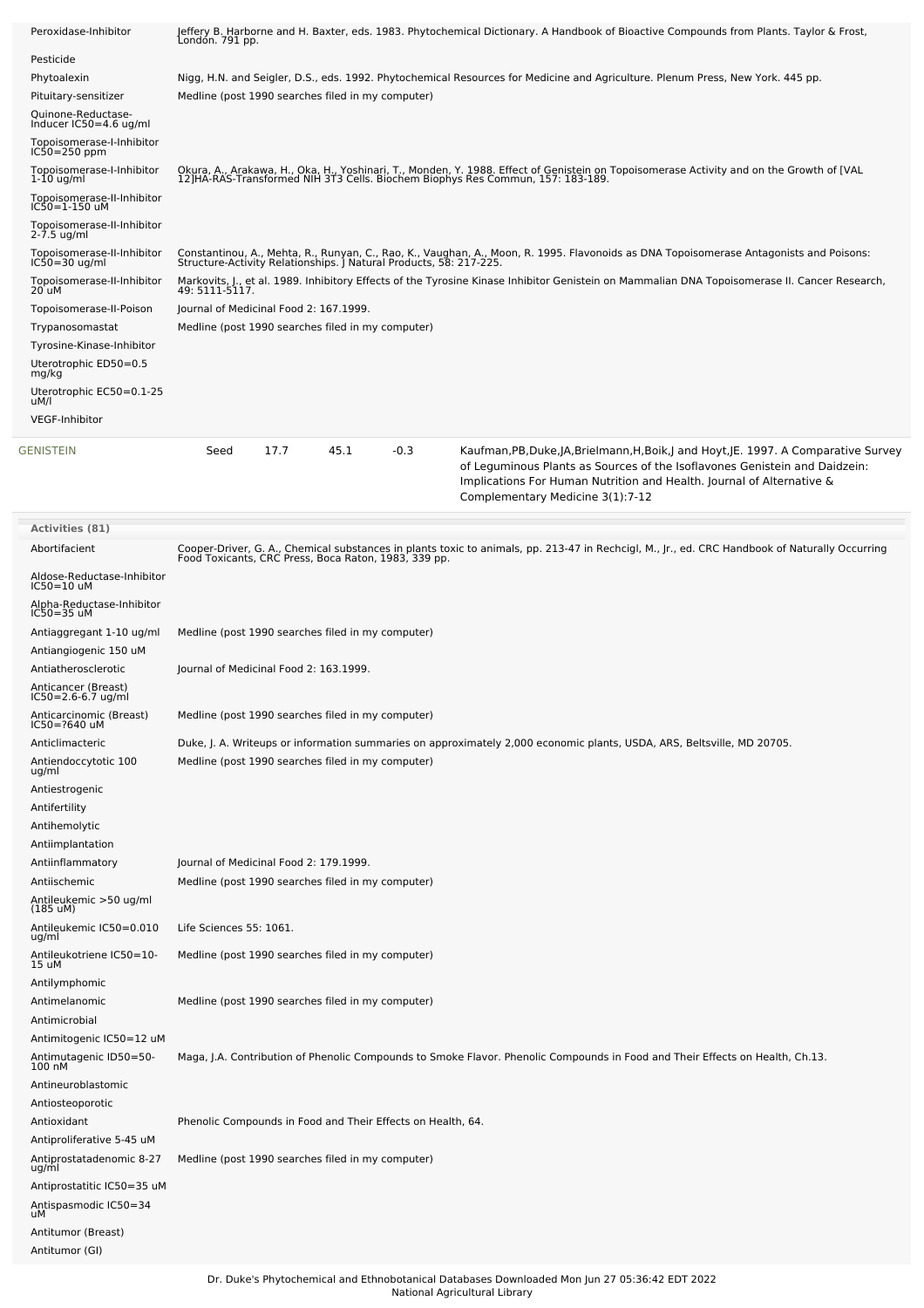| Antitumor (Ovary)                                  |                                        |    |                                                   |                                                                                                                                                                                                                            |
|----------------------------------------------------|----------------------------------------|----|---------------------------------------------------|----------------------------------------------------------------------------------------------------------------------------------------------------------------------------------------------------------------------------|
| Antitumor (Prostate)                               |                                        |    |                                                   |                                                                                                                                                                                                                            |
| Antitumor (Stomach)<br>Antiulcer?                  |                                        |    |                                                   |                                                                                                                                                                                                                            |
| Antiviral                                          |                                        |    |                                                   |                                                                                                                                                                                                                            |
| Apoptotic                                          |                                        |    |                                                   |                                                                                                                                                                                                                            |
| Aromatase-Inhibitor<br>$IC30=1$ uM/l               | Journal of Medicinal Food 2: 235.1999. |    |                                                   |                                                                                                                                                                                                                            |
| Calcium-Antagonist 50 uM<br>gpg                    |                                        |    |                                                   |                                                                                                                                                                                                                            |
| Cancer-Preventive                                  |                                        |    |                                                   | Stitt, P. A. Why George Should Eat Broccoli. Dougherty Co, Milwaukee, WI, 1990, 399 pp.                                                                                                                                    |
| Cardioprotective                                   | Journal of Medicinal Food 2: 163.1999. |    |                                                   |                                                                                                                                                                                                                            |
| Catechol-O-<br>Methyltransferase-Inhibitor         |                                        |    |                                                   |                                                                                                                                                                                                                            |
| Cytotoxic >50 ug/ml (185<br>uM)                    |                                        |    | Medline (post 1990 searches filed in my computer) |                                                                                                                                                                                                                            |
| Cytotoxic IC89=10 ug/ml                            | Planta Medica, 57: A113, 1991.         |    |                                                   |                                                                                                                                                                                                                            |
| DOPA-Decarboxylase-<br>Inhibitor                   |                                        |    |                                                   |                                                                                                                                                                                                                            |
| Estrogen-Agonist 0.1-1<br>uM/l                     | Journal of Medicinal Food 2: 139.1999. |    |                                                   |                                                                                                                                                                                                                            |
| Estrogenic EC50=0.1-25<br>uM/l                     |                                        |    |                                                   |                                                                                                                                                                                                                            |
| Flatulent                                          |                                        |    |                                                   |                                                                                                                                                                                                                            |
| Fungicide 2.5 mM                                   |                                        |    |                                                   | Geibel, M. 1994. Sensitivity of the Fungus Cytospora persoonii to the Flavonoids of Prunus cerasus. Phytochemistry. 38(3): 599-601. 1995.                                                                                  |
| Fungicide ED50=50->100                             |                                        |    |                                                   |                                                                                                                                                                                                                            |
| Fungistat IC34=200 uM                              |                                        |    |                                                   |                                                                                                                                                                                                                            |
| Histidine-Kinase-Inhibitor<br>IC50=110 uM          |                                        |    | Medline (post 1990 searches filed in my computer) |                                                                                                                                                                                                                            |
| Hypocholesterolemic<br>ED50=0.5 mg/kg              |                                        |    |                                                   |                                                                                                                                                                                                                            |
| Immunostimulant 2-20<br>mg/kg orl mus              |                                        |    |                                                   |                                                                                                                                                                                                                            |
| Lipase-Inhibitor                                   |                                        |    |                                                   |                                                                                                                                                                                                                            |
| MAO-Inhibitor IC50=60-<br>140 uM                   |                                        |    |                                                   |                                                                                                                                                                                                                            |
| MAO-Inhibitor IC50=95                              |                                        |    |                                                   |                                                                                                                                                                                                                            |
| MDR-Inhibitor 200 uM                               |                                        |    |                                                   | Castro, A. F., Altenberg, G. A. 1997. Inhibition of Drug Transport by Genistein in Multidrug-Resistant Cell Expressing P-Glycoprotein. Biochem<br>Pharmacol, 53(1): 89-93.                                                 |
| NADH-Ubiquinone-<br>Oxidoreductase-Inhibitor       |                                        |    |                                                   |                                                                                                                                                                                                                            |
| Natriuretic                                        |                                        |    |                                                   |                                                                                                                                                                                                                            |
| Ornithine-Decarboxylase-<br>Inhibitor              |                                        |    |                                                   |                                                                                                                                                                                                                            |
| PTK-Inhibitor 10-100 uM                            |                                        |    |                                                   |                                                                                                                                                                                                                            |
| Peroxidase-Inhibitor                               |                                        |    |                                                   | Jeffery B. Harborne and H. Baxter, eds. 1983. Phytochemical Dictionary. A Handbook of Bioactive Compounds from Plants. Taylor & Frost,<br>London. 791 pp.                                                                  |
| Pesticide                                          |                                        |    |                                                   |                                                                                                                                                                                                                            |
| Phytoalexin                                        |                                        |    |                                                   | Nigg, H.N. and Seigler, D.S., eds. 1992. Phytochemical Resources for Medicine and Agriculture. Plenum Press, New York. 445 pp.                                                                                             |
| Pituitary-sensitizer                               |                                        |    | Medline (post 1990 searches filed in my computer) |                                                                                                                                                                                                                            |
| Quinone-Reductase-<br>Inducer IC50=4.6 ug/ml       |                                        |    |                                                   |                                                                                                                                                                                                                            |
| Topoisomerase-I-Inhibitor<br>$IC50 = 250$ ppm      |                                        |    |                                                   |                                                                                                                                                                                                                            |
| Topoisomerase-I-Inhibitor<br>$1-10$ ug/ml          |                                        |    |                                                   | Okura, A., Arakawa, H., Oka, H., Yoshinari, T., Monden, Y. 1988. Effect of Genistein on Topoisomerase Activity and on the Growth of [VAL<br>12]HA-RAS-Transformed NIH 3T3 Cells. Biochem Biophys Res Commun, 157: 183-189. |
| Topoisomerase-II-Inhibitor<br>IC50=1-150 uM        |                                        |    |                                                   |                                                                                                                                                                                                                            |
| Topoisomerase-II-Inhibitor<br>$2 - 7.5$ ug/ml      |                                        |    |                                                   |                                                                                                                                                                                                                            |
| Topoisomerase-II-Inhibitor<br>$IC50 = 30$ ug/ml    |                                        |    |                                                   | Constantinou, A., Mehta, R., Runyan, C., Rao, K., Vaughan, A., Moon, R. 1995. Flavonoids as DNA Topoisomerase Antagonists and Poisons:<br>Structure-Activity Relationships. J Natural Products, 58: 217-225.               |
| Topoisomerase-II-Inhibitor<br>20 uM                |                                        |    |                                                   | Markovits, J., et al. 1989. Inhibitory Effects of the Tyrosine Kinase Inhibitor Genistein on Mammalian DNA Topoisomerase II. Cancer Research,<br>49: 5111-5117.                                                            |
| Topoisomerase-II-Poison                            | Journal of Medicinal Food 2: 167.1999. |    |                                                   |                                                                                                                                                                                                                            |
| Trypanosomastat                                    |                                        |    | Medline (post 1990 searches filed in my computer) |                                                                                                                                                                                                                            |
| Tyrosine-Kinase-Inhibitor<br>Uterotrophic ED50=0.5 |                                        |    |                                                   |                                                                                                                                                                                                                            |
| mg/kg                                              |                                        |    |                                                   |                                                                                                                                                                                                                            |
| Uterotrophic EC50=0.1-25<br>uM/l                   |                                        |    |                                                   |                                                                                                                                                                                                                            |
| <b>VEGF-Inhibitor</b>                              |                                        |    |                                                   |                                                                                                                                                                                                                            |
| GIBBERELIN-A-37                                    | Plant                                  | -- | ۰.                                                | J.S. Glasby Dict.Pls Containing 2ndary Metabolite. 1991.                                                                                                                                                                   |
| GIBBERELIN-A-38                                    | Plant                                  | -- | $\sim$                                            | J.S. Glasby Dict.Pls Containing 2ndary Metabolite. 1991.                                                                                                                                                                   |
|                                                    |                                        |    |                                                   |                                                                                                                                                                                                                            |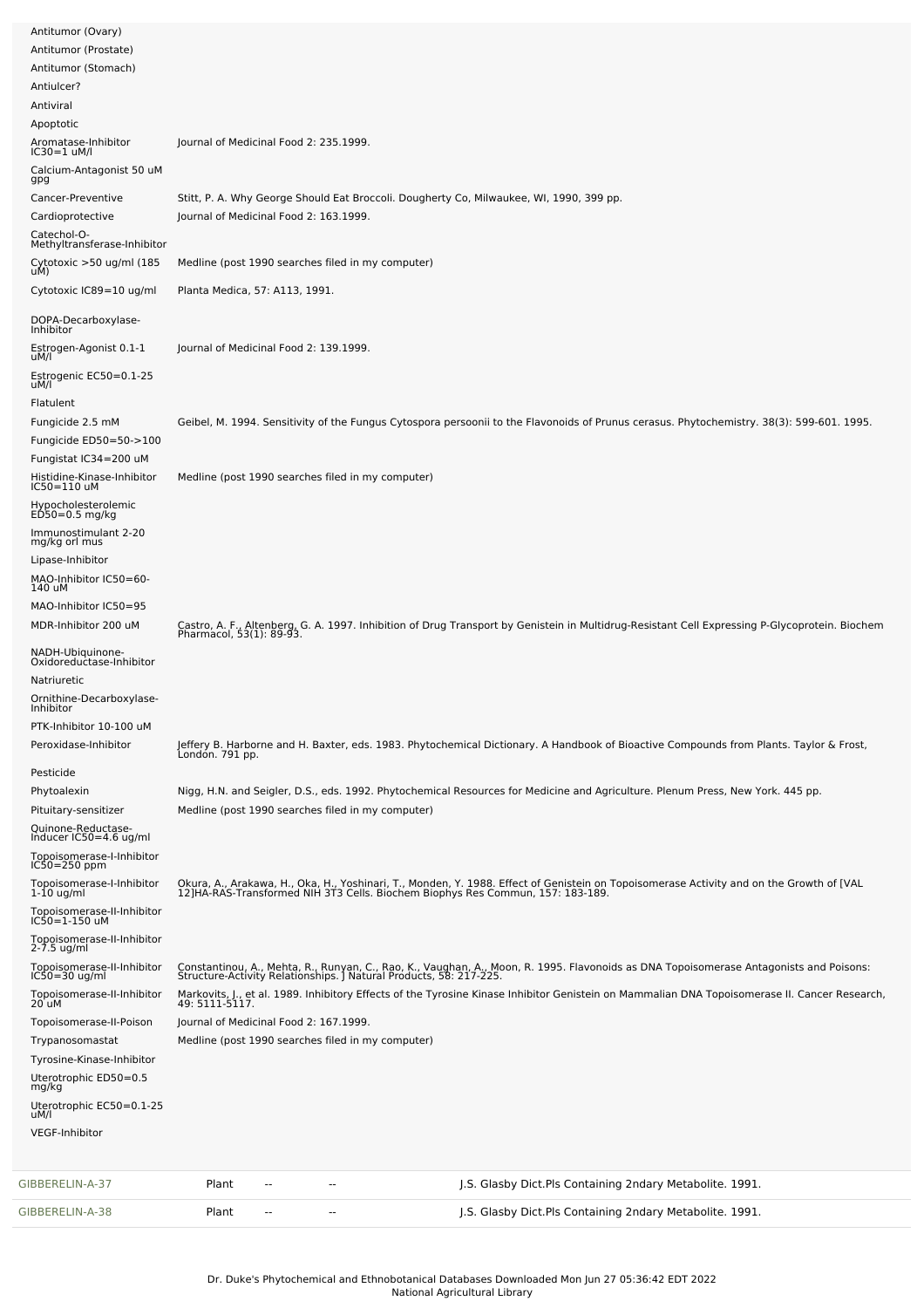| <b>GLUCOKININ</b>                                        | Fruit              |                        |         |        | List, P.H. and Horhammer, L., Hager's Handbuch der Pharmazeutischen Praxis,<br>Vols. 2-6, Springer-Verlag, Berlin, 1969-1979.                             |
|----------------------------------------------------------|--------------------|------------------------|---------|--------|-----------------------------------------------------------------------------------------------------------------------------------------------------------|
| <b>GLUCOSAMINE</b>                                       | Seed               | $\overline{a}$         | --      |        | Jeffery B. Harborne and H. Baxter, eds. 1983. Phytochemical Dictionary. A<br>Handbook of Bioactive Compounds from Plants. Taylor & Frost, London. 791 pp. |
| Activities (1)                                           |                    |                        |         |        |                                                                                                                                                           |
| Antiarthritic                                            |                    |                        |         |        |                                                                                                                                                           |
| GLUTAMIC-ACID                                            | Sprout<br>Seedling | 5120.0                 | 55054.0 | 1.08   | USDA's Ag Handbook 8 and sequelae)                                                                                                                        |
| <b>Activities (8)</b>                                    |                    |                        |         |        |                                                                                                                                                           |
| Antialkali? 500-1,000<br>mg/day/orl/man<br>Antiepileptic | Martindale's 29th  |                        |         |        |                                                                                                                                                           |
| Antihyperammonemic                                       | Martindale's 29th  |                        |         |        |                                                                                                                                                           |
| Antilithic                                               |                    |                        |         |        | Pizzorno, J.E. and Murray, M.T. 1985. A Textbook of Natural Medicine. John Bastyr College Publications, Seattle, Washington (Looseleaf).                  |
| Antiprostatitic 125-250 mg 3<br>x/day                    |                    |                        |         |        | Werbach, M. 1993. Healing with Food. Harper Collins, New York, 443 pp.                                                                                    |
| Antiretardation                                          |                    |                        |         |        | Jeffery B. Harborne and H. Baxter, eds. 1983. Phytochemical Dictionary. A Handbook of Bioactive Compounds from Plants. Taylor &<br>Frost, London. 791 pp. |
| Anxiolytic                                               |                    | Merck 11th Edition     |         |        |                                                                                                                                                           |
| Neurotoxic                                               |                    |                        |         |        | Jeffery B. Harborne and H. Baxter, eds. 1983. Phytochemical Dictionary. A Handbook of Bioactive Compounds from Plants. Taylor &<br>Frost, London. 791 pp. |
| <b>GLUTAMIC-ACID</b>                                     | Seed               | 32940.0                | 37019.0 | $-0.2$ | USDA's Ag Handbook 8 and sequelae)                                                                                                                        |
| <b>Activities (8)</b>                                    |                    |                        |         |        |                                                                                                                                                           |
| Antialkali? 500-1,000<br>mg/day/orl/man<br>Antiepileptic | Martindale's 29th  |                        |         |        |                                                                                                                                                           |
| Antihyperammonemic                                       | Martindale's 29th  |                        |         |        |                                                                                                                                                           |
| Antilithic                                               |                    |                        |         |        | Pizzorno, J.E. and Murray, M.T. 1985. A Textbook of Natural Medicine. John Bastyr College Publications, Seattle, Washington (Looseleaf).                  |
| Antiprostatitic 125-250 mg 3<br>x/day                    |                    |                        |         |        | Werbach, M. 1993. Healing with Food. Harper Collins, New York, 443 pp.                                                                                    |
| Antiretardation                                          |                    | Frost, London. 791 pp. |         |        | Jeffery B. Harborne and H. Baxter, eds. 1983. Phytochemical Dictionary. A Handbook of Bioactive Compounds from Plants. Taylor &                           |
| Anxiolytic                                               |                    | Merck 11th Edition     |         |        |                                                                                                                                                           |
| Neurotoxic                                               |                    |                        |         |        | Jeffery B. Harborne and H. Baxter, eds. 1983. Phytochemical Dictionary. A Handbook of Bioactive Compounds from Plants. Taylor &<br>Frost, London. 791 pp. |
| GLUTAMIC-ACID                                            | Fruit              | 1870.0                 | 19219.0 | 0.47   | USDA's Ag Handbook 8 and sequelae)                                                                                                                        |
| <b>Activities (8)</b>                                    |                    |                        |         |        |                                                                                                                                                           |
| Antialkali? 500-1,000<br>mg/day/orl/man<br>Antiepileptic | Martindale's 29th  |                        |         |        |                                                                                                                                                           |
| Antihyperammonemic                                       | Martindale's 29th  |                        |         |        |                                                                                                                                                           |
| Antilithic                                               |                    |                        |         |        | Pizzorno, J.E. and Murray, M.T. 1985. A Textbook of Natural Medicine. John Bastyr College Publications, Seattle, Washington (Looseleaf).                  |
| Antiprostatitic 125-250 mg 3<br>x/day                    |                    |                        |         |        | Werbach, M. 1993. Healing with Food. Harper Collins, New York, 443 pp.                                                                                    |
| Antiretardation                                          |                    | Frost, London. 791 pp. |         |        | Jeffery B. Harborne and H. Baxter, eds. 1983. Phytochemical Dictionary. A Handbook of Bioactive Compounds from Plants. Taylor &                           |
| Anxiolytic                                               |                    | Merck 11th Edition     |         |        |                                                                                                                                                           |
| Neurotoxic                                               |                    | Frost, London. 791 pp. |         |        | Jeffery B. Harborne and H. Baxter, eds. 1983. Phytochemical Dictionary. A Handbook of Bioactive Compounds from Plants. Taylor &                           |
| <b>GLUTATHIONE</b>                                       | Root               |                        |         |        | List, P.H. and Horhammer, L., Hager's Handbuch der Pharmazeutischen Praxis,<br>Vols. 2-6, Springer-Verlag, Berlin, 1969-1979.                             |
| <b>Activities (7)</b>                                    |                    |                        |         |        |                                                                                                                                                           |
| ACE-Inhibitor IC50=3.2 ug/ml                             |                    |                        |         |        |                                                                                                                                                           |
| Anticytotoxic                                            |                    |                        |         |        |                                                                                                                                                           |
| Antidote (Heavy Metals)                                  |                    | Martindale's 29th      |         |        |                                                                                                                                                           |
| Antieczemic                                              |                    | Martindale's 29th      |         |        |                                                                                                                                                           |
| Antihepatitic                                            |                    | Martindale's 29th      |         |        |                                                                                                                                                           |
| Antioxidant                                              |                    |                        |         |        |                                                                                                                                                           |
| Cancer-Preventive                                        |                    |                        |         |        | Stitt, P. A. Why George Should Eat Broccoli. Dougherty Co, Milwaukee, WI, 1990, 399 pp.                                                                   |
| <b>GLYCINE</b>                                           | Sprout<br>Seedling | 1440.0                 | 15484.0 | 1.26   | USDA's Ag Handbook 8 and sequelae)                                                                                                                        |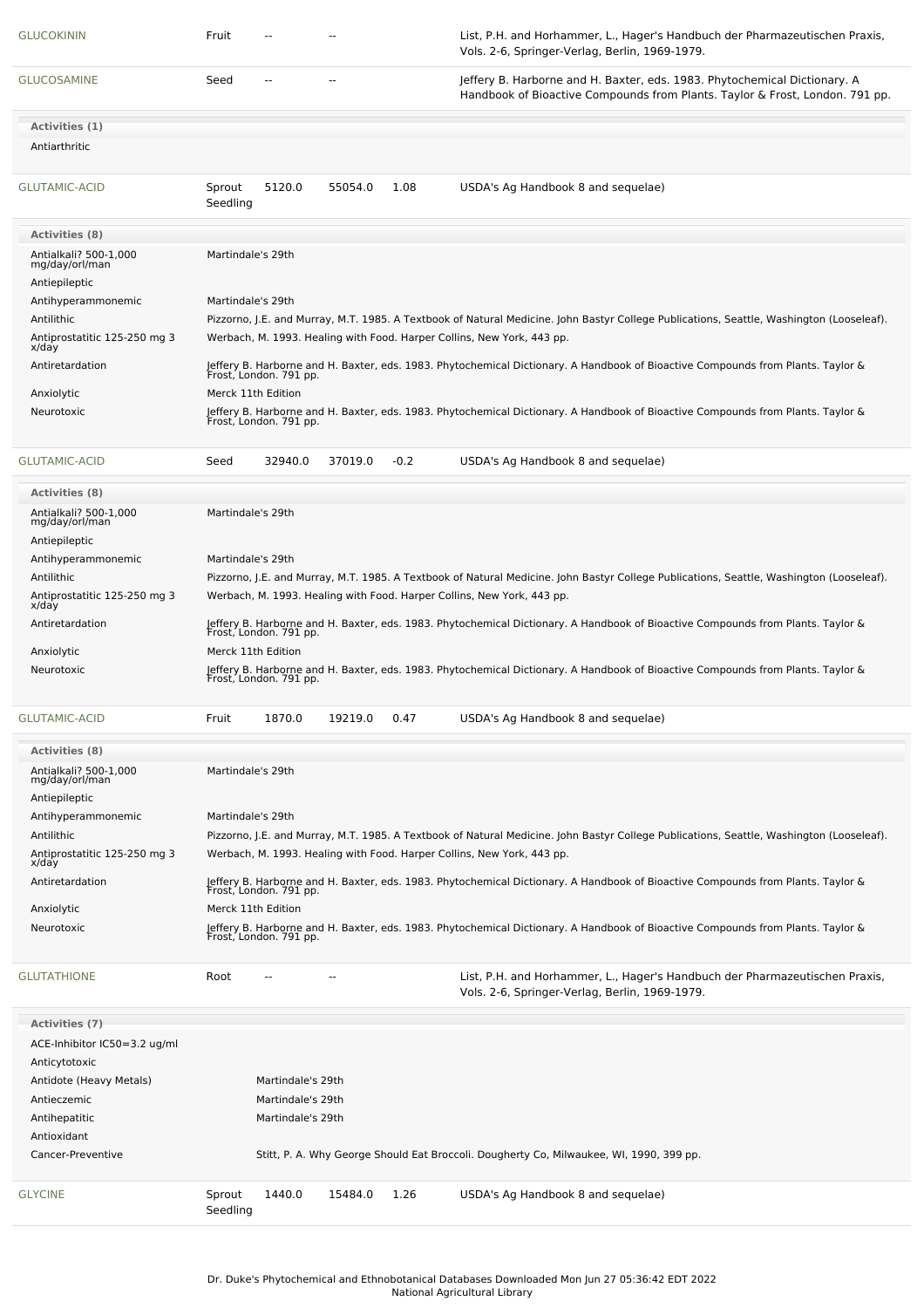| <b>Uricosuric</b>                     |                                                                                                                                                        |  |  |  |  |  |  |  |  |  |
|---------------------------------------|--------------------------------------------------------------------------------------------------------------------------------------------------------|--|--|--|--|--|--|--|--|--|
| Neuroinhibitor                        | Werbach, M. 1993. Healing with Food. Harper Collins, New York, 443 pp.                                                                                 |  |  |  |  |  |  |  |  |  |
| Cancer-Preventive                     | Stitt, P. A. Why George Should Eat Broccoli. Dougherty Co, Milwaukee, WI, 1990, 399 pp.                                                                |  |  |  |  |  |  |  |  |  |
| Antiulcer                             | Martindale's 29th                                                                                                                                      |  |  |  |  |  |  |  |  |  |
| Antisickling                          | Ekeke, G.I. and Shode, F.O. 1988. Phenylalanine is the Predominant Antisickling Agent in Cajanus cajan Seed Extract. Planta Medica<br>56(1): 41, 1990. |  |  |  |  |  |  |  |  |  |
| Antipruritic                          | Merck 11th Edition                                                                                                                                     |  |  |  |  |  |  |  |  |  |
| Antiprostatitic 125-250 mg 3<br>x/day | Werbach, M. 1993. Healing with Food. Harper Collins, New York, 443 pp.                                                                                 |  |  |  |  |  |  |  |  |  |
| Antigastritic                         | Martindale's 29th                                                                                                                                      |  |  |  |  |  |  |  |  |  |
| Antiencephalopathic                   | Martindale's 29th                                                                                                                                      |  |  |  |  |  |  |  |  |  |
| Antidote (Hypoglycin-A)               | Martindale's 29th                                                                                                                                      |  |  |  |  |  |  |  |  |  |
| Antialdosteronic                      | Pizzorno, J.E. and Murray, M.T. 1985. A Textbook of Natural Medicine. John Bastyr College Publications, Seattle, Washington (Looseleaf).               |  |  |  |  |  |  |  |  |  |
| Antiacid                              | Martindale's 29th                                                                                                                                      |  |  |  |  |  |  |  |  |  |
| <b>Activities (12)</b>                |                                                                                                                                                        |  |  |  |  |  |  |  |  |  |

| <b>Activities (12)</b>                |                                                                                                                                                        |
|---------------------------------------|--------------------------------------------------------------------------------------------------------------------------------------------------------|
| Antiacid                              | Martindale's 29th                                                                                                                                      |
| Antialdosteronic                      | Pizzorno, J.E. and Murray, M.T. 1985. A Textbook of Natural Medicine. John Bastyr College Publications, Seattle, Washington (Looseleaf).               |
| Antidote (Hypoglycin-A)               | Martindale's 29th                                                                                                                                      |
| Antiencephalopathic                   | Martindale's 29th                                                                                                                                      |
| Antigastritic                         | Martindale's 29th                                                                                                                                      |
| Antiprostatitic 125-250 mg 3<br>x/day | Werbach, M. 1993. Healing with Food. Harper Collins, New York, 443 pp.                                                                                 |
| Antipruritic                          | Merck 11th Edition                                                                                                                                     |
| Antisickling                          | Ekeke, G.I. and Shode, F.O. 1988. Phenylalanine is the Predominant Antisickling Agent in Cajanus cajan Seed Extract. Planta Medica<br>56(1): 41, 1990. |
| Antiulcer                             | Martindale's 29th                                                                                                                                      |
| Cancer-Preventive                     | Stitt, P. A. Why George Should Eat Broccoli. Dougherty Co, Milwaukee, WI, 1990, 399 pp.                                                                |
| Neuroinhibitor                        | Werbach, M. 1993. Healing with Food. Harper Collins, New York, 443 pp.                                                                                 |
| <b>Uricosuric</b>                     |                                                                                                                                                        |
|                                       |                                                                                                                                                        |

[GLYCINE](file:///phytochem/chemicals/show/9249) **Fruit** 650.0 6680.0 1.19 USDA's Ag Handbook 8 and sequelae)

| <b>Activities (12)</b>                |                                                                                                                                                        |  |  |  |  |  |  |  |  |  |
|---------------------------------------|--------------------------------------------------------------------------------------------------------------------------------------------------------|--|--|--|--|--|--|--|--|--|
| Antiacid                              | Martindale's 29th                                                                                                                                      |  |  |  |  |  |  |  |  |  |
| Antialdosteronic                      | Pizzorno, J.E. and Murray, M.T. 1985. A Textbook of Natural Medicine. John Bastyr College Publications, Seattle, Washington (Looseleaf).               |  |  |  |  |  |  |  |  |  |
| Antidote (Hypoglycin-A)               | Martindale's 29th                                                                                                                                      |  |  |  |  |  |  |  |  |  |
| Antiencephalopathic                   | Martindale's 29th                                                                                                                                      |  |  |  |  |  |  |  |  |  |
| Antigastritic                         | Martindale's 29th                                                                                                                                      |  |  |  |  |  |  |  |  |  |
| Antiprostatitic 125-250 mg 3<br>x/day | Werbach, M. 1993. Healing with Food. Harper Collins, New York, 443 pp.                                                                                 |  |  |  |  |  |  |  |  |  |
| Antipruritic                          | Merck 11th Edition                                                                                                                                     |  |  |  |  |  |  |  |  |  |
| Antisickling                          | Ekeke, G.I. and Shode, F.O. 1988. Phenylalanine is the Predominant Antisickling Agent in Cajanus cajan Seed Extract. Planta Medica<br>56(1): 41, 1990. |  |  |  |  |  |  |  |  |  |
| Antiulcer                             | Martindale's 29th                                                                                                                                      |  |  |  |  |  |  |  |  |  |
| Cancer-Preventive                     | Stitt, P. A. Why George Should Eat Broccoli. Dougherty Co, Milwaukee, WI, 1990, 399 pp.                                                                |  |  |  |  |  |  |  |  |  |
| Neuroinhibitor                        | Werbach, M. 1993. Healing with Food. Harper Collins, New York, 443 pp.                                                                                 |  |  |  |  |  |  |  |  |  |
| <b>Uricosuric</b>                     |                                                                                                                                                        |  |  |  |  |  |  |  |  |  |
|                                       |                                                                                                                                                        |  |  |  |  |  |  |  |  |  |
| <b>HISTIDINE</b>                      | 340.0<br>1.25<br>USDA's Ag Handbook 8 and sequelae)<br>3494.0<br>Fruit                                                                                 |  |  |  |  |  |  |  |  |  |

| Activities (7)       |     |                    |        |         |      |  |                                                                                                                                                    |  |  |
|----------------------|-----|--------------------|--------|---------|------|--|----------------------------------------------------------------------------------------------------------------------------------------------------|--|--|
| Antiarteriosclerotic |     |                    |        |         |      |  |                                                                                                                                                    |  |  |
| Antinephritic        | pp. |                    |        |         |      |  | Jeffery B. Harborne and H. Baxter, eds. 1983. Phytochemical Dictionary. A Handbook of Bioactive Compounds from Plants. Taylor & Frost, London. 791 |  |  |
| Antioxidant          |     |                    |        |         |      |  |                                                                                                                                                    |  |  |
| Antiulcer            |     |                    |        |         |      |  |                                                                                                                                                    |  |  |
| Antiuremic           | pp. |                    |        |         |      |  | Jeffery B. Harborne and H. Baxter, eds. 1983. Phytochemical Dictionary. A Handbook of Bioactive Compounds from Plants. Taylor & Frost, London. 791 |  |  |
| Essential            | pp. |                    |        |         |      |  | Jeffery B. Harborne and H. Baxter, eds. 1983. Phytochemical Dictionary. A Handbook of Bioactive Compounds from Plants. Taylor & Frost, London. 791 |  |  |
| Oxidant              |     |                    |        |         |      |  |                                                                                                                                                    |  |  |
|                      |     |                    |        |         |      |  |                                                                                                                                                    |  |  |
| <b>HISTIDINE</b>     |     | Sprout<br>Seedling | 1180.0 | 12688.0 | 1.38 |  | USDA's Ag Handbook 8 and sequelae)                                                                                                                 |  |  |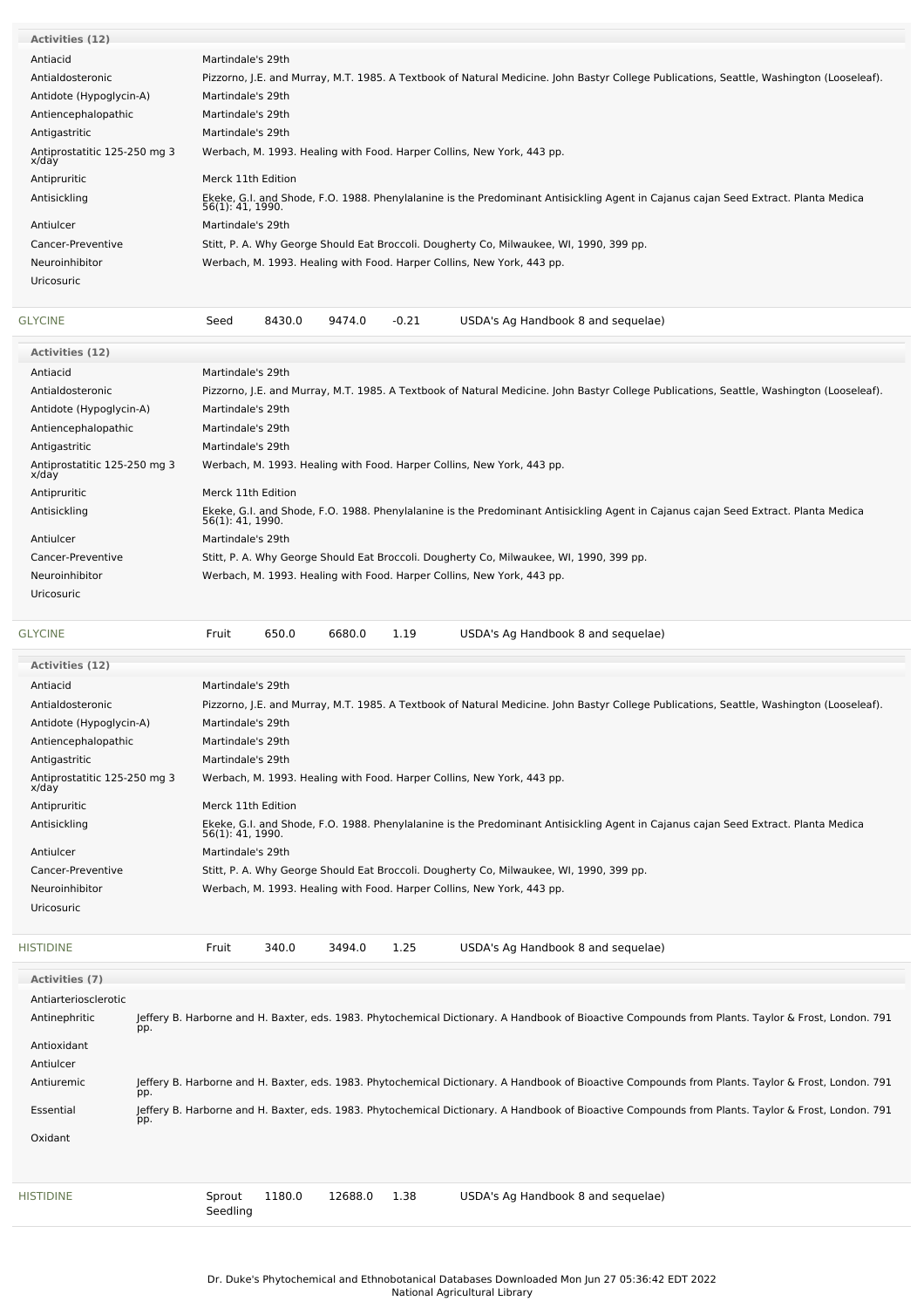| <b>Activities (7)</b>                 |     |                    |                   |        |         |                                                                                                                                                    |
|---------------------------------------|-----|--------------------|-------------------|--------|---------|----------------------------------------------------------------------------------------------------------------------------------------------------|
| Antiarteriosclerotic                  |     |                    |                   |        |         |                                                                                                                                                    |
| Antinephritic                         |     |                    |                   |        |         | Jeffery B. Harborne and H. Baxter, eds. 1983. Phytochemical Dictionary. A Handbook of Bioactive Compounds from Plants. Taylor & Frost, London. 791 |
|                                       | pp. |                    |                   |        |         |                                                                                                                                                    |
| Antioxidant                           |     |                    |                   |        |         |                                                                                                                                                    |
| Antiulcer                             |     |                    |                   |        |         |                                                                                                                                                    |
| Antiuremic                            | pp. |                    |                   |        |         | Jeffery B. Harborne and H. Baxter, eds. 1983. Phytochemical Dictionary. A Handbook of Bioactive Compounds from Plants. Taylor & Frost, London. 791 |
| Essential                             |     |                    |                   |        |         | Jeffery B. Harborne and H. Baxter, eds. 1983. Phytochemical Dictionary. A Handbook of Bioactive Compounds from Plants. Taylor & Frost, London. 791 |
|                                       | pp. |                    |                   |        |         |                                                                                                                                                    |
| Oxidant                               |     |                    |                   |        |         |                                                                                                                                                    |
| <b>HISTIDINE</b>                      |     | Seed               | 6010.0            | 6754.0 | 0.17    | USDA's Ag Handbook 8 and sequelae)                                                                                                                 |
|                                       |     |                    |                   |        |         |                                                                                                                                                    |
| <b>Activities (7)</b>                 |     |                    |                   |        |         |                                                                                                                                                    |
| Antiarteriosclerotic                  |     |                    |                   |        |         |                                                                                                                                                    |
| Antinephritic                         | pp. |                    |                   |        |         | Jeffery B. Harborne and H. Baxter, eds. 1983. Phytochemical Dictionary. A Handbook of Bioactive Compounds from Plants. Taylor & Frost, London. 791 |
| Antioxidant                           |     |                    |                   |        |         |                                                                                                                                                    |
| Antiulcer                             |     |                    |                   |        |         |                                                                                                                                                    |
| Antiuremic                            |     |                    |                   |        |         | Jeffery B. Harborne and H. Baxter, eds. 1983. Phytochemical Dictionary. A Handbook of Bioactive Compounds from Plants. Taylor & Frost, London. 791 |
|                                       | pp. |                    |                   |        |         |                                                                                                                                                    |
| Essential                             | pp. |                    |                   |        |         | Jeffery B. Harborne and H. Baxter, eds. 1983. Phytochemical Dictionary. A Handbook of Bioactive Compounds from Plants. Taylor & Frost, London. 791 |
| Oxidant                               |     |                    |                   |        |         |                                                                                                                                                    |
|                                       |     |                    |                   |        |         |                                                                                                                                                    |
|                                       |     |                    |                   |        |         |                                                                                                                                                    |
| <b>INOSITOL</b>                       |     | Fruit              |                   |        |         | List, P.H. and Horhammer, L., Hager's Handbuch der Pharmazeutischen Praxis,                                                                        |
|                                       |     |                    |                   |        |         | Vols. 2-6, Springer-Verlag, Berlin, 1969-1979.                                                                                                     |
| <b>Activities (8)</b>                 |     |                    |                   |        |         |                                                                                                                                                    |
| Antialopecic                          |     |                    |                   |        |         |                                                                                                                                                    |
| Anticirrhotic                         |     |                    |                   |        |         |                                                                                                                                                    |
| Antidiabetic?                         |     | Martindale's 29th  |                   |        |         |                                                                                                                                                    |
|                                       |     |                    |                   |        |         |                                                                                                                                                    |
| Antineuropathic? 2 g/day              |     |                    |                   |        |         | Werbach, M. 1993. Healing with Food. Harper Collins, New York, 443 pp.                                                                             |
| Cholesterolytic 2,000<br>mg/man/day   |     |                    |                   |        |         |                                                                                                                                                    |
| Lipotropic                            |     |                    |                   |        |         | Jeffery B. Harborne and H. Baxter, eds. 1983. Phytochemical Dictionary. A Handbook of Bioactive Compounds from Plants. Taylor & Frost,             |
|                                       |     | Londón. 791 pp.    |                   |        |         |                                                                                                                                                    |
| Sweetener                             |     | London. 791 pp.    |                   |        |         | Jeffery B. Harborne and H. Baxter, eds. 1983. Phytochemical Dictionary. A Handbook of Bioactive Compounds from Plants. Taylor & Frost,             |
| Ubiquiot                              |     |                    |                   |        |         | Duke, J. A. Writeups or information summaries on approximately 2,000 economic plants, USDA, ARS, Beltsville, MD 20705.                             |
|                                       |     |                    |                   |        |         |                                                                                                                                                    |
| <b>IRON</b>                           |     | Sprout<br>Seedling | 8.0               | 87.0   | $-0.7$  | USDA's Ag Handbook 8 and sequelae)                                                                                                                 |
|                                       |     |                    |                   |        |         |                                                                                                                                                    |
| <b>Activities (6)</b>                 |     |                    |                   |        |         |                                                                                                                                                    |
| Antiakathisic                         |     |                    | Martindale's 29th |        |         |                                                                                                                                                    |
| Antianemic                            |     |                    | Martindale's 29th |        |         |                                                                                                                                                    |
| Anticanker                            |     |                    |                   |        |         |                                                                                                                                                    |
|                                       |     |                    |                   |        |         |                                                                                                                                                    |
| Anticheilitic                         |     |                    |                   |        |         | Davies, S., and Stewart, A. 1990. Nutritional Medicine. Avon Books, New York. 509pp.                                                               |
| Antimenorrhagic 100<br>mg/day/wmn/orl |     | (Looseleaf).       |                   |        |         | Pizzorno, J.E. and Murray, M.T. 1985. A Textbook of Natural Medicine. John Bastyr College Publications, Seattle, Washington                        |
| Prooxidant                            |     |                    |                   |        |         |                                                                                                                                                    |
|                                       |     |                    |                   |        |         |                                                                                                                                                    |
| <b>IRON</b>                           |     | Seed               | 24.0              | 147.0  | $-0.02$ | $\ast$                                                                                                                                             |
|                                       |     |                    |                   |        |         |                                                                                                                                                    |
| Activities (6)                        |     |                    |                   |        |         |                                                                                                                                                    |
| Antiakathisic                         |     |                    | Martindale's 29th |        |         |                                                                                                                                                    |
| Antianemic                            |     |                    | Martindale's 29th |        |         |                                                                                                                                                    |
| Anticanker                            |     |                    |                   |        |         |                                                                                                                                                    |
| Anticheilitic                         |     |                    |                   |        |         | Davies, S., and Stewart, A. 1990. Nutritional Medicine. Avon Books, New York. 509pp.                                                               |
| Antimenorrhagic 100                   |     |                    |                   |        |         | Pizzorno, J.E. and Murray, M.T. 1985. A Textbook of Natural Medicine. John Bastyr College Publications, Seattle, Washington                        |
| mg/day/wmn/orl                        |     | (Looseleaf).       |                   |        |         |                                                                                                                                                    |
| Prooxidant                            |     |                    |                   |        |         |                                                                                                                                                    |
|                                       |     |                    |                   |        |         |                                                                                                                                                    |
| <b>IRON</b>                           |     | Leaf               | 92.0              | 697.0  | 0.85    | CRC Handbook of Medicinal Herbs and/or CRC Handbook of Proximate Analyses                                                                          |
|                                       |     |                    |                   |        |         |                                                                                                                                                    |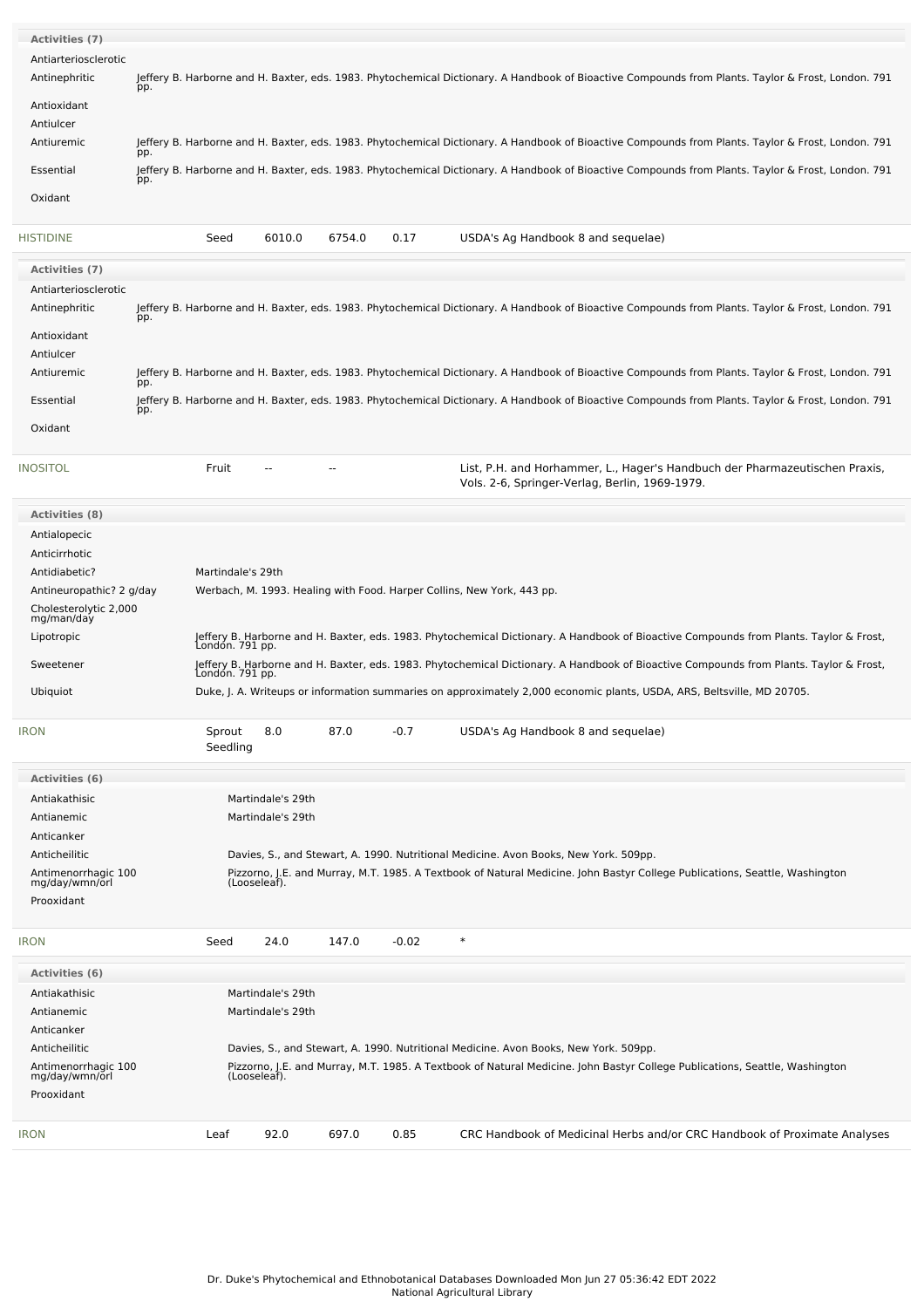| Activities (6)                                       |                   |                    |                          |                          |      |                                                                                                                                                           |
|------------------------------------------------------|-------------------|--------------------|--------------------------|--------------------------|------|-----------------------------------------------------------------------------------------------------------------------------------------------------------|
| Antiakathisic                                        |                   |                    | Martindale's 29th        |                          |      |                                                                                                                                                           |
| Antianemic                                           |                   |                    | Martindale's 29th        |                          |      |                                                                                                                                                           |
|                                                      |                   |                    |                          |                          |      |                                                                                                                                                           |
| Anticanker                                           |                   |                    |                          |                          |      |                                                                                                                                                           |
| Anticheilitic                                        |                   |                    |                          |                          |      | Davies, S., and Stewart, A. 1990. Nutritional Medicine. Avon Books, New York. 509pp.                                                                      |
| Antimenorrhagic 100<br>mg/day/wmn/orl                |                   | (Looseleaf).       |                          |                          |      | Pizzorno, J.E. and Murray, M.T. 1985. A Textbook of Natural Medicine. John Bastyr College Publications, Seattle, Washington                               |
| Prooxidant                                           |                   |                    |                          |                          |      |                                                                                                                                                           |
|                                                      |                   |                    |                          |                          |      |                                                                                                                                                           |
| <b>IRON</b>                                          |                   | Fruit              | 6.0                      | 1050.0                   | 3.64 | $\ast$                                                                                                                                                    |
| Activities (6)                                       |                   |                    |                          |                          |      |                                                                                                                                                           |
| Antiakathisic                                        |                   |                    | Martindale's 29th        |                          |      |                                                                                                                                                           |
| Antianemic                                           |                   |                    | Martindale's 29th        |                          |      |                                                                                                                                                           |
| Anticanker                                           |                   |                    |                          |                          |      |                                                                                                                                                           |
|                                                      |                   |                    |                          |                          |      |                                                                                                                                                           |
| Anticheilitic                                        |                   |                    |                          |                          |      | Davies, S., and Stewart, A. 1990. Nutritional Medicine. Avon Books, New York. 509pp.                                                                      |
| Antimenorrhagic 100<br>mg/day/wmn/orl                |                   | (Looseleaf).       |                          |                          |      | Pizzorno, J.E. and Murray, M.T. 1985. A Textbook of Natural Medicine. John Bastyr College Publications, Seattle, Washington                               |
| Prooxidant                                           |                   |                    |                          |                          |      |                                                                                                                                                           |
|                                                      |                   |                    |                          |                          |      |                                                                                                                                                           |
| <b>ISOLEUCINE</b>                                    |                   | Sprout<br>Seedling | 1860.0                   | 20000.0                  | 1.34 | USDA's Ag Handbook 8 and sequelae)                                                                                                                        |
| Activities (3)                                       |                   |                    |                          |                          |      |                                                                                                                                                           |
| Antiencephalopathic?                                 | Martindale's 29th |                    |                          |                          |      |                                                                                                                                                           |
| Antipellagric                                        | Martindale's 28th |                    |                          |                          |      |                                                                                                                                                           |
|                                                      |                   |                    |                          |                          |      |                                                                                                                                                           |
| Essential                                            | 791 pp.           |                    |                          |                          |      | Jeffery B. Harborne and H. Baxter, eds. 1983. Phytochemical Dictionary. A Handbook of Bioactive Compounds from Plants. Taylor & Frost, London.            |
|                                                      |                   |                    |                          |                          |      |                                                                                                                                                           |
| <b>ISOLEUCINE</b>                                    |                   | Seed               | 9540.0                   | 10722.0                  | 0.03 | USDA's Ag Handbook 8 and sequelae)                                                                                                                        |
| Activities (3)                                       |                   |                    |                          |                          |      |                                                                                                                                                           |
| Antiencephalopathic?                                 | Martindale's 29th |                    |                          |                          |      |                                                                                                                                                           |
| Antipellagric                                        | Martindale's 28th |                    |                          |                          |      |                                                                                                                                                           |
| Essential                                            |                   |                    |                          |                          |      | Jeffery B. Harborne and H. Baxter, eds. 1983. Phytochemical Dictionary. A Handbook of Bioactive Compounds from Plants. Taylor & Frost, London.            |
|                                                      | 791 pp.           |                    |                          |                          |      |                                                                                                                                                           |
| <b>ISOLEUCINE</b>                                    |                   | Fruit              | 660.0                    | 6783.0                   | 0.94 | USDA's Ag Handbook 8 and sequelae)                                                                                                                        |
| Activities (3)                                       |                   |                    |                          |                          |      |                                                                                                                                                           |
| Antiencephalopathic?                                 | Martindale's 29th |                    |                          |                          |      |                                                                                                                                                           |
| Antipellagric                                        | Martindale's 28th |                    |                          |                          |      |                                                                                                                                                           |
|                                                      |                   |                    |                          |                          |      |                                                                                                                                                           |
| Essential                                            |                   |                    |                          |                          |      | Jeffery B. Harborne and H. Baxter, eds. 1983. Phytochemical Dictionary. A Handbook of Bioactive Compounds from Plants. Taylor & Frost, London.<br>791 pp. |
| ISORHAMNETIN-3-O-BETA-D-<br><b>GALACTOPYRANOSIDE</b> |                   | Shoot              | $\overline{\phantom{a}}$ | --                       |      | $\ast$                                                                                                                                                    |
|                                                      |                   |                    |                          |                          |      |                                                                                                                                                           |
| ISORHAMNETIN-3-O-<br><b>RUTINOSIDE</b>               |                   | Shoot              | $\overline{\phantom{a}}$ | $\overline{\phantom{a}}$ |      | $\ast$                                                                                                                                                    |
| KAEMPFEROL-3-GLUCURONIDE                             |                   | Leaf               |                          |                          |      | List, P.H. and Horhammer, L., Hager's Handbuch der Pharmazeutischen Praxis,<br>Vols. 2-6, Springer-Verlag, Berlin, 1969-1979.                             |
| KAEMPFEROL-3-O-BETA-D-<br>DIGLUCOPYRANOSIDE-7-O-     |                   | Shoot              |                          |                          |      | $\ast$                                                                                                                                                    |
| BETA-D-GLUCOPYRANOSIDE                               |                   |                    |                          |                          |      |                                                                                                                                                           |
| KAEMPFEROL-3-O-BETA-                                 |                   | Shoot              | $\sim$ $\sim$            |                          |      | $\ast$                                                                                                                                                    |
| ROBINOSIDE-7-O-ALPHA-L-<br>RHAMNOPYRANOSIDE          |                   |                    |                          |                          |      |                                                                                                                                                           |
| KAEMPFEROL-3-O-BETA-<br><b>RUTINOSIDE</b>            |                   | Shoot              |                          |                          |      | $\ast$                                                                                                                                                    |
| KAEMPFEROL-3-O-METHYL-<br><b>ETHER</b>               |                   | Shoot              | $\overline{\phantom{a}}$ | $\sim$                   |      | $\ast$                                                                                                                                                    |
| <b>KIEVITONE</b>                                     |                   | Sprout<br>Seedling | $\overline{\phantom{a}}$ |                          |      | $\ast$                                                                                                                                                    |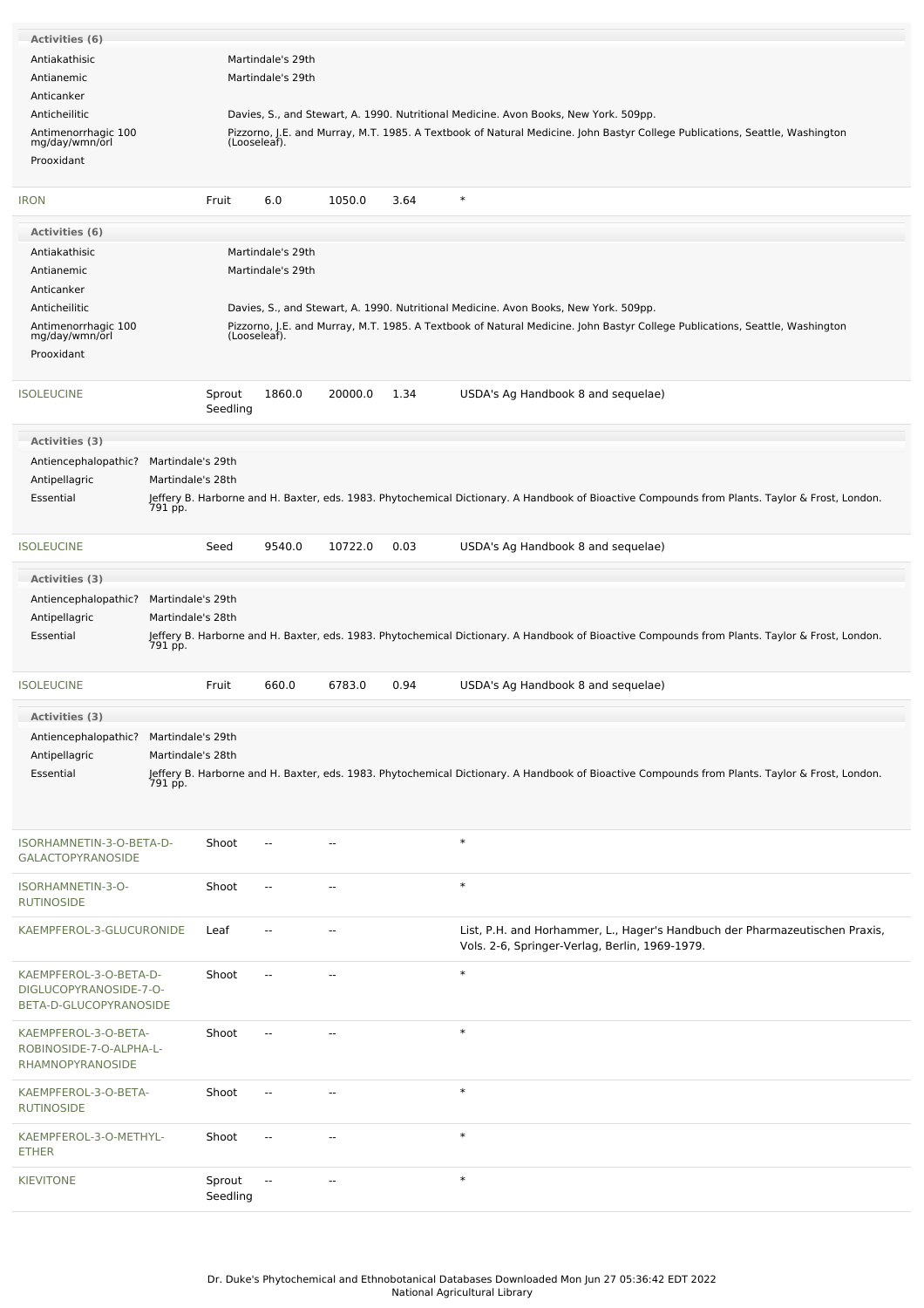| Activities (3)                                                 |         |                    |                |         |                                                                                                                                                                                                                                               |
|----------------------------------------------------------------|---------|--------------------|----------------|---------|-----------------------------------------------------------------------------------------------------------------------------------------------------------------------------------------------------------------------------------------------|
| Antibacterial<br>$ED50=10$ ug/ml                               |         |                    |                |         | Lydon, J. & Duke, S., The potential of pesticides from plants, pp. 1-41 in Craker, L. & Simon, J., eds, Herbs, Spices & Medicinal Plants: Recent Advances<br>in Botany, Horticulture, & Pharmacology, v. 4, Oryx Press, Phoenix, 1989, 267pp. |
| Fungicide                                                      |         |                    |                |         | Lydon, J. & Duke, S., The potential of pesticides from plants, pp. 1-41 in Craker, L. & Simon, J., eds, Herbs, Spices & Medicinal Plants: Recent Advances<br>in Botany, Horticulture, & Pharmacology, v. 4, Oryx Press, Phoenix,              |
| Pesticide                                                      |         |                    |                |         |                                                                                                                                                                                                                                               |
| <b>KIEVITONE</b>                                               | Fruit   | --                 | $\overline{a}$ |         | $\ast$                                                                                                                                                                                                                                        |
| Activities (3)                                                 |         |                    |                |         |                                                                                                                                                                                                                                               |
| Antibacterial<br>ED50=10 ug/ml                                 |         |                    |                |         | Lydon, J. & Duke, S., The potential of pesticides from plants, pp. 1-41 in Craker, L. & Simon, J., eds, Herbs, Spices & Medicinal Plants: Recent Advances<br>in Botany, Horticulture, & Pharmacology, v. 4, Oryx Press, Phoenix,              |
| Fungicide                                                      |         |                    |                |         | Lydon, J. & Duke, S., The potential of pesticides from plants, pp. 1-41 in Craker, L. & Simon, J., eds, Herbs, Spices & Medicinal Plants: Recent Advances                                                                                     |
| Pesticide                                                      |         |                    |                |         | in Botany, Horticulture, & Pharmacology, v. 4, Oryx Press, Phoenix, 1989, 267pp.                                                                                                                                                              |
|                                                                |         |                    |                |         |                                                                                                                                                                                                                                               |
| <b>KILOCALORIES</b>                                            | Leaf    | 360.0              | 2730.0         | $-0.46$ | CRC Handbook of Medicinal Herbs and/or CRC Handbook of Proximate Analyses                                                                                                                                                                     |
| <b>KILOCALORIES</b>                                            | Fruit   | 280.0              | 3830.0         | 0.26    | CRC Handbook of Medicinal Herbs and/or CRC Handbook of Proximate Analyses                                                                                                                                                                     |
| <b>KILOCALORIES</b>                                            | Sprout  | 290.0<br>Seedling  | 3118.0         | $-0.72$ | USDA's Ag Handbook 8 and sequelae)                                                                                                                                                                                                            |
| <b>KILOCALORIES</b>                                            | Seed    | 3230.0             | 3832.0         | $-0.8$  | CRC Handbook of Medicinal Herbs and/or CRC Handbook of Proximate Analyses                                                                                                                                                                     |
| LEAD                                                           | Seed    | 0.7                | 1.0            | $-0.42$ | $\ast$                                                                                                                                                                                                                                        |
| LEAD                                                           | Fruit   | 0.01               | 10.5           | 0.13    | $\ast$                                                                                                                                                                                                                                        |
| <b>LEUCINE</b>                                                 | Sprout  | 3020.0<br>Seedling | 32473.0        | 1.39    | USDA's Ag Handbook 8 and sequelae)                                                                                                                                                                                                            |
| Activities (2)                                                 |         |                    |                |         |                                                                                                                                                                                                                                               |
| Antiencephalopathic Martindale's 29th                          |         |                    |                |         |                                                                                                                                                                                                                                               |
| Essential                                                      | 791 pp. |                    |                |         | Jeffery B. Harborne and H. Baxter, eds. 1983. Phytochemical Dictionary. A Handbook of Bioactive Compounds from Plants. Taylor & Frost, London.                                                                                                |
| <b>LEUCINE</b>                                                 | Seed    | 17250.0            | 19386.0        | 0.22    | USDA's Ag Handbook 8 and sequelae)                                                                                                                                                                                                            |
|                                                                |         |                    |                |         |                                                                                                                                                                                                                                               |
| <b>Activities (2)</b><br>Antiencephalopathic Martindale's 29th |         |                    |                |         |                                                                                                                                                                                                                                               |
| Essential                                                      | 791 pp. |                    |                |         | Jeffery B. Harborne and H. Baxter, eds. 1983. Phytochemical Dictionary. A Handbook of Bioactive Compounds from Plants. Taylor & Frost, London.                                                                                                |
| <b>LEUCINE</b>                                                 | Fruit   | 1120.0             | 11511.0        | 1.36    | USDA's Ag Handbook 8 and sequelae)                                                                                                                                                                                                            |
| <b>Activities (2)</b>                                          |         |                    |                |         |                                                                                                                                                                                                                                               |
| Antiencephalopathic Martindale's 29th                          |         |                    |                |         |                                                                                                                                                                                                                                               |
| Essential                                                      | 791 pp. |                    |                |         | Jeffery B. Harborne and H. Baxter, eds. 1983. Phytochemical Dictionary. A Handbook of Bioactive Compounds from Plants. Taylor & Frost, London.                                                                                                |
| LICOISOFLAVONE-A                                               | Fruit   | ٠.                 | $\overline{a}$ |         | $\ast$                                                                                                                                                                                                                                        |
| <b>Activities (4)</b>                                          |         |                    |                |         |                                                                                                                                                                                                                                               |
| Antifeedant 1.2 ppm                                            |         |                    |                |         | Russell, G. B., Phytochemical resources for crop protection, N. Z. J. Technol., 2, 1986, 127-134.                                                                                                                                             |
| Fungicide ED50=<br><50                                         |         |                    |                |         |                                                                                                                                                                                                                                               |
| Pesticide                                                      |         |                    |                |         |                                                                                                                                                                                                                                               |
| Phytoalexin                                                    | 791 pp. |                    |                |         | Jeffery B. Harborne and H. Baxter, eds. 1983. Phytochemical Dictionary. A Handbook of Bioactive Compounds from Plants. Taylor & Frost, London.                                                                                                |
| <b>LIGNIN</b>                                                  | Seed    | 4100.0             | 10800.0        | $-0.58$ | $\ast$                                                                                                                                                                                                                                        |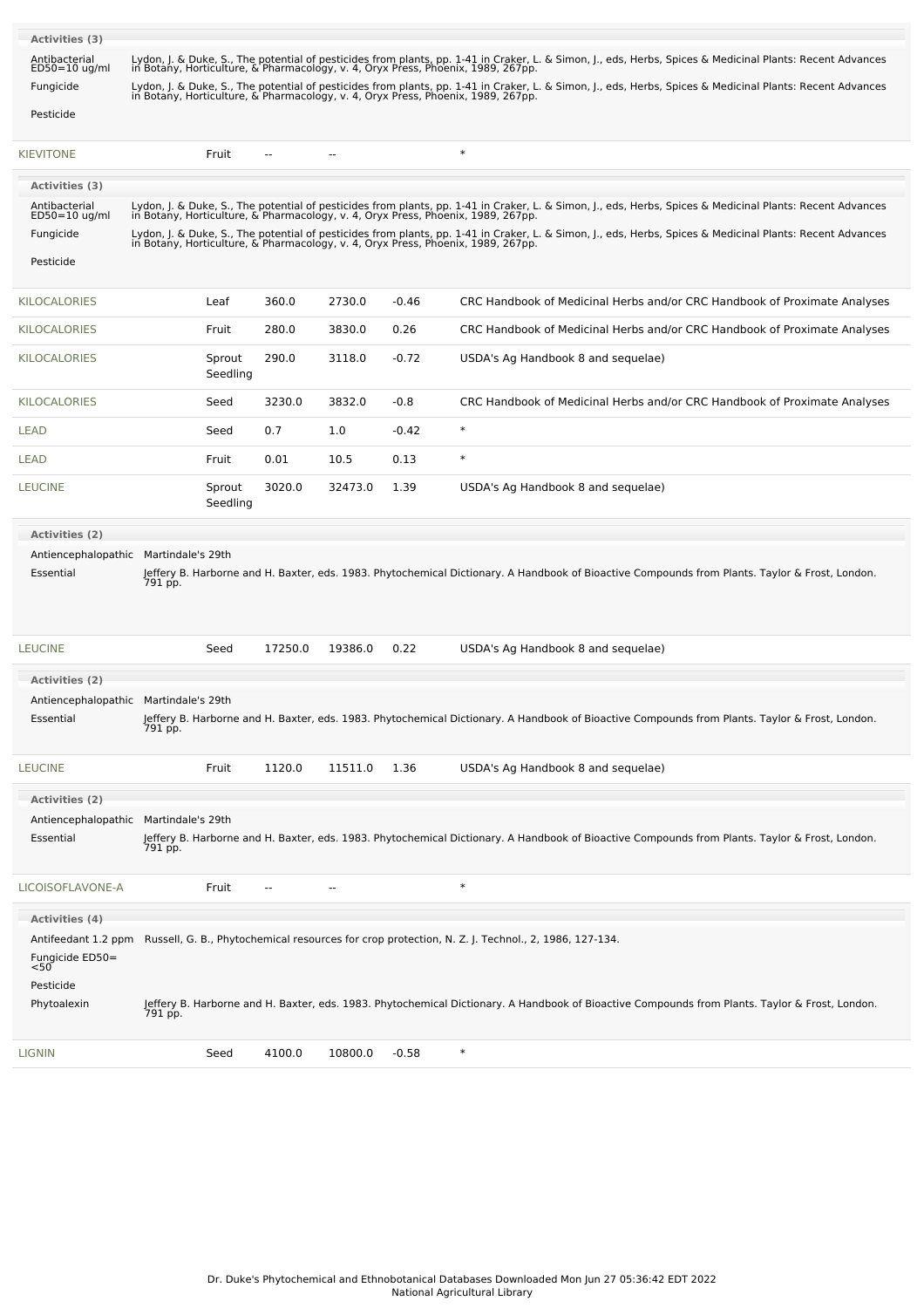| Activities (13)     |                   |
|---------------------|-------------------|
| AntiHIV             |                   |
| Antibacterial       |                   |
| Anticancer          |                   |
| Anticoronary        |                   |
| Antidiarrheic       | Martindale's 29th |
| Antinitrosaminic    |                   |
| Antioxidant         |                   |
| Antitumor           |                   |
| Antiviral           |                   |
| Chelator            |                   |
| Hypocholesterolemic |                   |
| Laxative            |                   |
| Pesticide           |                   |
|                     |                   |

| LINOLEIC-ACID                    | Sprout<br>1070.0<br>11505.0<br>1.38<br>USDA's Ag Handbook 8 and sequelae)<br>Seedling                                                                     |
|----------------------------------|-----------------------------------------------------------------------------------------------------------------------------------------------------------|
| Activities (27)                  |                                                                                                                                                           |
| 5-Alpha-Reductase-Inhibitor      |                                                                                                                                                           |
| AntiMS                           | Economic & Medicinal Plant Research, 6: 189.                                                                                                              |
| Antiacne                         |                                                                                                                                                           |
| Antialopecic                     |                                                                                                                                                           |
| Antianaphylactic                 | Economic & Medicinal Plant Research, 6: 189.                                                                                                              |
| Antiandrogenic                   |                                                                                                                                                           |
| Antiarteriosclerotic             |                                                                                                                                                           |
| Antiarthritic                    | Economic & Medicinal Plant Research, 6: 189.                                                                                                              |
| Anticoronary                     | Jeffery B. Harborne and H. Baxter, eds. 1983. Phytochemical Dictionary. A Handbook of Bioactive Compounds from Plants. Taylor & Frost,<br>London. 791 pp. |
| Antieczemic                      | Economic & Medicinal Plant Research, 6: 189.                                                                                                              |
| Antifibrinolytic                 | Economic & Medicinal Plant Research, 1: 53.                                                                                                               |
| Antigranular                     |                                                                                                                                                           |
| Antihistaminic                   | Economic & Medicinal Plant Research, 6: 189.                                                                                                              |
| Antiinflammatory IC50=31<br>uМ   |                                                                                                                                                           |
| Antileukotriene-D4 IC50=31<br>uМ |                                                                                                                                                           |
| Antimenorrhagic                  | Pizzorno, J.E. and Murray, M.T. 1985. A Textbook of Natural Medicine. John Bastyr College Publications, Seattle, Washington (Looseleaf).                  |
| Antiprostatitic                  | Pizzorno, J.E. and Murray, M.T. 1985. A Textbook of Natural Medicine. John Bastyr College Publications, Seattle, Washington (Looseleaf).                  |
| Cancer-Preventive                | Stitt, P. A. Why George Should Eat Broccoli. Dougherty Co, Milwaukee, WI, 1990, 399 pp.                                                                   |
| Carcinogenic                     | Science News, 146: 421.                                                                                                                                   |
| Comedolytic                      |                                                                                                                                                           |
| Hepatoprotective                 |                                                                                                                                                           |
| Hypocholesterolemic              | Spiller, G. A. 1996 (Spiller, G. A. Ed. 1996. CRC Handbook of Lipids in Human Nutrition. CRC Press. Boca Raton, FL. 233 pp.)                              |
| Immunomodulator                  | Economic & Medicinal Plant Research, 6: 189.                                                                                                              |
| Insectifuge                      | Jacobson, M., Glossary of Plant-Derived Insect Deterrents, CRC Press, Inc., Boca Raton, FL, 213 p, 1990.                                                  |
| Metastatic                       | Science News, 146: 421.                                                                                                                                   |
| Nematicide                       | Nigg, H.N. and Seigler, D.S., eds. 1992. Phytochemical Resources for Medicine and Agriculture. Plenum Press, New York. 445 pp.                            |
| Propecic                         |                                                                                                                                                           |
|                                  |                                                                                                                                                           |
|                                  |                                                                                                                                                           |

[LINOLEIC-ACID](file:///phytochem/chemicals/show/11511) Seed 3320.0 3731.0 -0.89 USDA's Ag Handbook 8 and sequelae)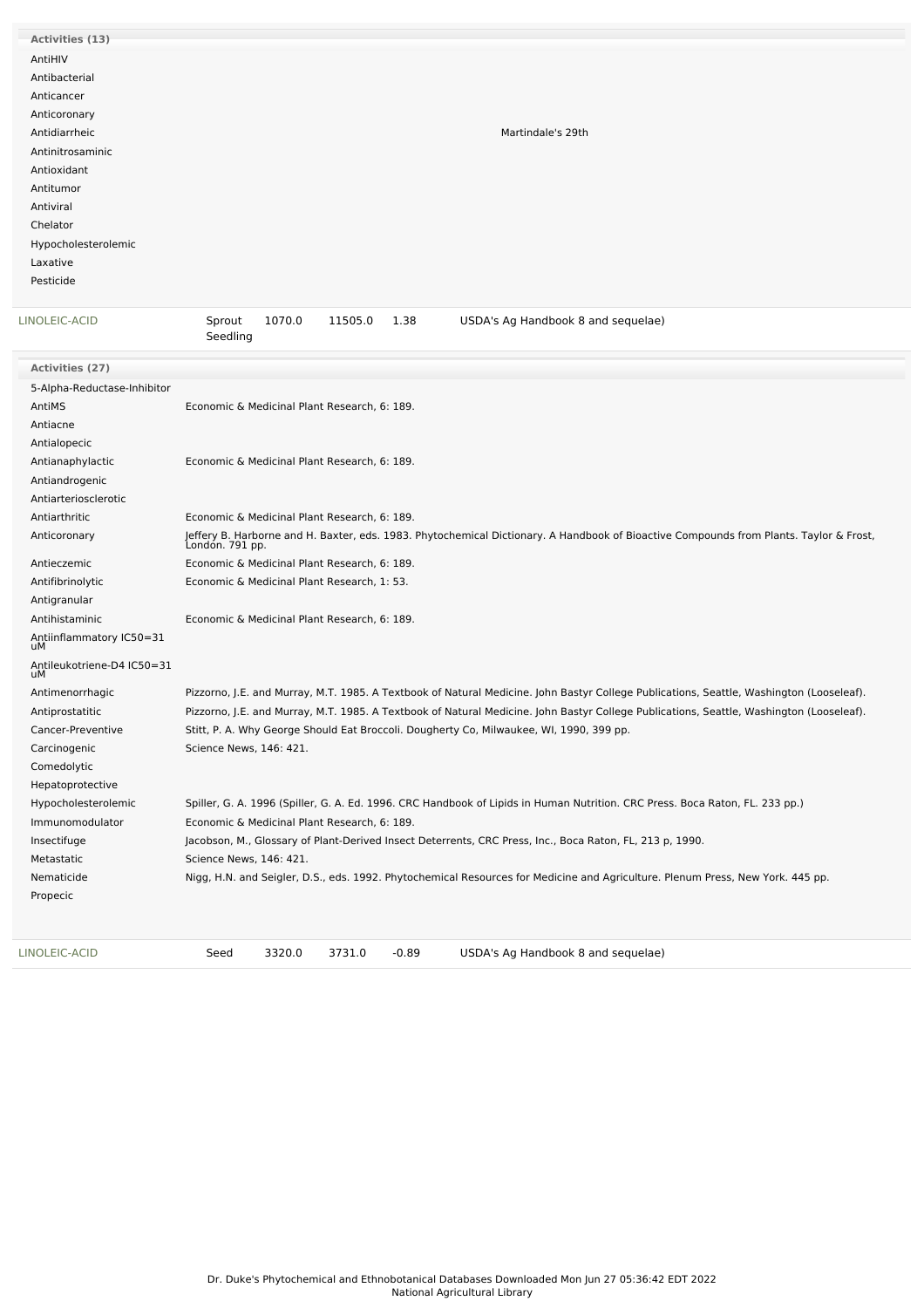| Activities (27)                  |                                                                                                                                                           |
|----------------------------------|-----------------------------------------------------------------------------------------------------------------------------------------------------------|
| 5-Alpha-Reductase-Inhibitor      |                                                                                                                                                           |
| AntiMS                           | Economic & Medicinal Plant Research, 6: 189.                                                                                                              |
| Antiacne                         |                                                                                                                                                           |
| Antialopecic                     |                                                                                                                                                           |
| Antianaphylactic                 | Economic & Medicinal Plant Research, 6: 189.                                                                                                              |
| Antiandrogenic                   |                                                                                                                                                           |
| Antiarteriosclerotic             |                                                                                                                                                           |
| Antiarthritic                    | Economic & Medicinal Plant Research, 6: 189.                                                                                                              |
| Anticoronary                     | Jeffery B. Harborne and H. Baxter, eds. 1983. Phytochemical Dictionary. A Handbook of Bioactive Compounds from Plants. Taylor & Frost,<br>London. 791 pp. |
| Antieczemic                      | Economic & Medicinal Plant Research, 6: 189.                                                                                                              |
| Antifibrinolytic                 | Economic & Medicinal Plant Research, 1: 53.                                                                                                               |
| Antigranular                     |                                                                                                                                                           |
| Antihistaminic                   | Economic & Medicinal Plant Research, 6: 189.                                                                                                              |
| Antiinflammatory IC50=31<br>uМ   |                                                                                                                                                           |
| Antileukotriene-D4 IC50=31<br>uМ |                                                                                                                                                           |
| Antimenorrhagic                  | Pizzorno, J.E. and Murray, M.T. 1985. A Textbook of Natural Medicine. John Bastyr College Publications, Seattle, Washington (Looseleaf).                  |
| Antiprostatitic                  | Pizzorno, J.E. and Murray, M.T. 1985. A Textbook of Natural Medicine. John Bastyr College Publications, Seattle, Washington (Looseleaf).                  |
| Cancer-Preventive                | Stitt, P. A. Why George Should Eat Broccoli. Dougherty Co, Milwaukee, WI, 1990, 399 pp.                                                                   |
| Carcinogenic                     | Science News, 146: 421.                                                                                                                                   |
| Comedolytic                      |                                                                                                                                                           |
| Hepatoprotective                 |                                                                                                                                                           |
| Hypocholesterolemic              | Spiller, G. A. 1996 (Spiller, G. A. Ed. 1996. CRC Handbook of Lipids in Human Nutrition. CRC Press. Boca Raton, FL. 233 pp.)                              |
| Immunomodulator                  | Economic & Medicinal Plant Research, 6: 189.                                                                                                              |
| Insectifuge                      | Jacobson, M., Glossary of Plant-Derived Insect Deterrents, CRC Press, Inc., Boca Raton, FL, 213 p, 1990.                                                  |
| Metastatic                       | Science News, 146: 421.                                                                                                                                   |
| Nematicide                       | Nigg, H.N. and Seigler, D.S., eds. 1992. Phytochemical Resources for Medicine and Agriculture. Plenum Press, New York. 445 pp.                            |
| Propecic                         |                                                                                                                                                           |
|                                  |                                                                                                                                                           |

| USDA's Ag Handbook 8 and sequelae)<br>$-0.32$ |  | 2364.0 | 230.0 | Fruit | LINOLEIC-ACID |
|-----------------------------------------------|--|--------|-------|-------|---------------|
|-----------------------------------------------|--|--------|-------|-------|---------------|

| <b>Activities (27)</b>           |                                                                                                                                                           |
|----------------------------------|-----------------------------------------------------------------------------------------------------------------------------------------------------------|
| 5-Alpha-Reductase-Inhibitor      |                                                                                                                                                           |
| AntiMS                           | Economic & Medicinal Plant Research, 6: 189.                                                                                                              |
| Antiacne                         |                                                                                                                                                           |
| Antialopecic                     |                                                                                                                                                           |
| Antianaphylactic                 | Economic & Medicinal Plant Research, 6: 189.                                                                                                              |
| Antiandrogenic                   |                                                                                                                                                           |
| Antiarteriosclerotic             |                                                                                                                                                           |
| Antiarthritic                    | Economic & Medicinal Plant Research, 6: 189.                                                                                                              |
| Anticoronary                     | Jeffery B. Harborne and H. Baxter, eds. 1983. Phytochemical Dictionary. A Handbook of Bioactive Compounds from Plants. Taylor & Frost,<br>London. 791 pp. |
| Antieczemic                      | Economic & Medicinal Plant Research, 6: 189.                                                                                                              |
| Antifibrinolytic                 | Economic & Medicinal Plant Research, 1: 53.                                                                                                               |
| Antigranular                     |                                                                                                                                                           |
| Antihistaminic                   | Economic & Medicinal Plant Research, 6: 189.                                                                                                              |
| Antiinflammatory IC50=31<br>uМ   |                                                                                                                                                           |
| Antileukotriene-D4 IC50=31<br>uМ |                                                                                                                                                           |
| Antimenorrhagic                  | Pizzorno, J.E. and Murray, M.T. 1985. A Textbook of Natural Medicine. John Bastyr College Publications, Seattle, Washington (Looseleaf).                  |
| Antiprostatitic                  | Pizzorno, J.E. and Murray, M.T. 1985. A Textbook of Natural Medicine. John Bastyr College Publications, Seattle, Washington (Looseleaf).                  |
| Cancer-Preventive                | Stitt, P. A. Why George Should Eat Broccoli. Dougherty Co, Milwaukee, WI, 1990, 399 pp.                                                                   |
| Carcinogenic                     | Science News, 146: 421.                                                                                                                                   |
| Comedolytic                      |                                                                                                                                                           |
| Hepatoprotective                 |                                                                                                                                                           |
| Hypocholesterolemic              | Spiller, G. A. 1996 (Spiller, G. A. Ed. 1996. CRC Handbook of Lipids in Human Nutrition. CRC Press. Boca Raton, FL. 233 pp.)                              |
| Immunomodulator                  | Economic & Medicinal Plant Research, 6: 189.                                                                                                              |
| Insectifuge                      | Jacobson, M., Glossary of Plant-Derived Insect Deterrents, CRC Press, Inc., Boca Raton, FL, 213 p, 1990.                                                  |
| Metastatic                       | Science News, 146: 421.                                                                                                                                   |
| Nematicide                       | Nigg, H.N. and Seigler, D.S., eds. 1992. Phytochemical Resources for Medicine and Agriculture. Plenum Press, New York. 445 pp.                            |
| Propecic                         |                                                                                                                                                           |
|                                  |                                                                                                                                                           |
| <b>LITHIUM</b>                   | $\ast$<br>0.136<br>2.45<br>1.0<br>Seed                                                                                                                    |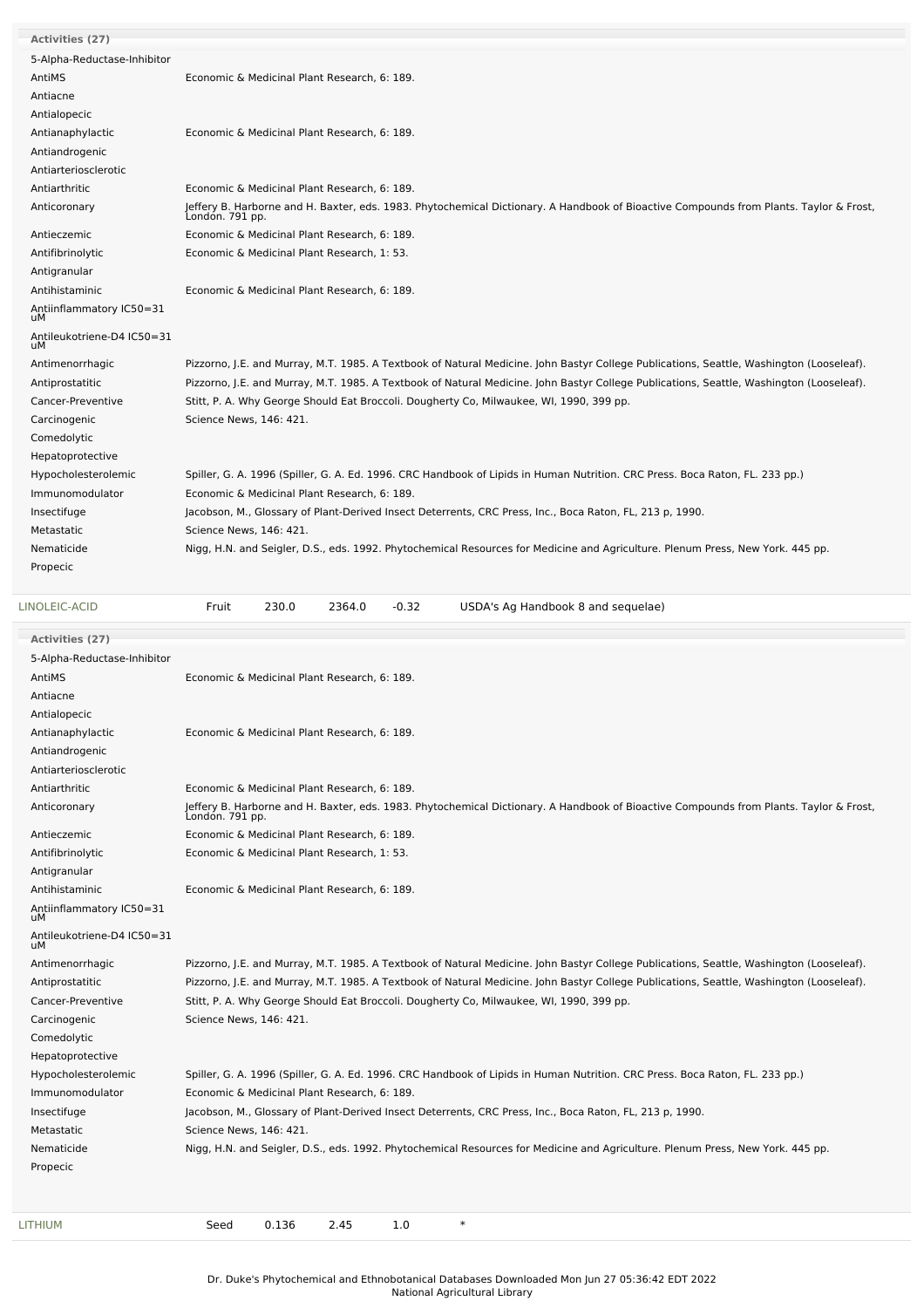| Activities (11)                                                   |                                                                                                                                                                                                                                  |
|-------------------------------------------------------------------|----------------------------------------------------------------------------------------------------------------------------------------------------------------------------------------------------------------------------------|
| AntiPMS                                                           | Davies, S., and Stewart, A. 1990. Nutritional Medicine. Avon Books, New York. 509pp.                                                                                                                                             |
| Antidepressant                                                    | Davies, S., and Stewart, A. 1990. Nutritional Medicine. Avon Books, New York. 509pp.                                                                                                                                             |
| Antihyperthyroid                                                  | Davies, S., and Stewart, A. 1990. Nutritional Medicine. Avon Books, New York. 509pp.                                                                                                                                             |
| Antimanic                                                         | Davies, S., and Stewart, A. 1990. Nutritional Medicine. Avon Books, New York. 509pp.                                                                                                                                             |
| Antipsychotic                                                     | Davies, S., and Stewart, A. 1990. Nutritional Medicine. Avon Books, New York. 509pp.                                                                                                                                             |
| Antischizophrenic                                                 | Davies, S., and Stewart, A. 1990. Nutritional Medicine. Avon Books, New York. 509pp.                                                                                                                                             |
| Antiviral                                                         |                                                                                                                                                                                                                                  |
| Cholinergic                                                       |                                                                                                                                                                                                                                  |
| Deliriant                                                         | Davies, S., and Stewart, A. 1990. Nutritional Medicine. Avon Books, New York. 509pp.                                                                                                                                             |
| Natriuretic                                                       |                                                                                                                                                                                                                                  |
| Nephrotoxic                                                       | Davies, S., and Stewart, A. 1990. Nutritional Medicine. Avon Books, New York. 509pp.                                                                                                                                             |
| LITHIUM                                                           | $\ast$<br>Fruit<br>0.216<br>2.7<br>2.36                                                                                                                                                                                          |
| Activities (11)                                                   |                                                                                                                                                                                                                                  |
| AntiPMS                                                           | Davies, S., and Stewart, A. 1990. Nutritional Medicine. Avon Books, New York. 509pp.                                                                                                                                             |
| Antidepressant                                                    | Davies, S., and Stewart, A. 1990. Nutritional Medicine. Avon Books, New York. 509pp.                                                                                                                                             |
| Antihyperthyroid                                                  | Davies, S., and Stewart, A. 1990. Nutritional Medicine. Avon Books, New York. 509pp.                                                                                                                                             |
| Antimanic                                                         | Davies, S., and Stewart, A. 1990. Nutritional Medicine. Avon Books, New York. 509pp.                                                                                                                                             |
| Antipsychotic                                                     | Davies, S., and Stewart, A. 1990. Nutritional Medicine. Avon Books, New York. 509pp.                                                                                                                                             |
| Antischizophrenic                                                 | Davies, S., and Stewart, A. 1990. Nutritional Medicine. Avon Books, New York. 509pp.                                                                                                                                             |
| Antiviral                                                         |                                                                                                                                                                                                                                  |
| Cholinergic                                                       |                                                                                                                                                                                                                                  |
| Deliriant                                                         | Davies, S., and Stewart, A. 1990. Nutritional Medicine. Avon Books, New York. 509pp.                                                                                                                                             |
| Natriuretic                                                       |                                                                                                                                                                                                                                  |
| Nephrotoxic                                                       | Davies, S., and Stewart, A. 1990. Nutritional Medicine. Avon Books, New York. 509pp.                                                                                                                                             |
| <b>LUTEOLIN</b>                                                   | $\ast$<br>Plant                                                                                                                                                                                                                  |
| <b>Activities (78)</b>                                            |                                                                                                                                                                                                                                  |
| Aldose-Reductase-                                                 | Shin*, K.H., Chung, M.S., Chae, Y.J., Yoon, K.Y., Cho, T.S. 1992. A survey for aldose reductase inhibition of herbal medicines. Fitoterapia 64(2):                                                                               |
| Inhibitor EC=3 ppm<br>Aldose-Reductase-<br>Inhibitor IC50=0.45 uM | 130, 1993.                                                                                                                                                                                                                       |
| rat                                                               |                                                                                                                                                                                                                                  |
| AntiHIV                                                           |                                                                                                                                                                                                                                  |
| Antiallergic                                                      |                                                                                                                                                                                                                                  |
| Antiangiogenic IC60-<br>75=10 uM                                  |                                                                                                                                                                                                                                  |
| Antiatherogenic                                                   |                                                                                                                                                                                                                                  |
| Antibacterial MIC=500                                             | Planta Medica, 57: A43, 1991.                                                                                                                                                                                                    |
| ug/ml<br>Anticarcinogenic                                         |                                                                                                                                                                                                                                  |
| Anticarcinomic                                                    |                                                                                                                                                                                                                                  |
|                                                                   | Chiang, L. C., Chiang, W., Chang, M. Y., Ng, L. T., Lin, C. C. 2003. Antileukemic activity of selected natural products in Taiwan. Am J Chin Med,<br>31(1):37-46.                                                                |
| Anticataract EC=3 ppm                                             | Shin*, K.H., Chung, M.S., Chae, Y.J., Yoon, K.Y., Cho, T.S. 1992. A survey for aldose reductase inhibition of herbal medicines. Fitoterapia 64(2):<br>130, 1993.                                                                 |
| Anticomplementary                                                 |                                                                                                                                                                                                                                  |
| Antidermatic                                                      | Bisset, N.G., ed. 1994. Herbal Drugs and Phytopharmaceuticals. CRC Press. Boca Raton, FL. 566 pp.                                                                                                                                |
| Antiestrogenic                                                    |                                                                                                                                                                                                                                  |
| Antifeedant IC52=<1,000<br>ppm diet                               | Lydon, J. & Duke, S., The potential of pesticides from plants, pp. 1-41 in Craker, L. & Simon, J., eds, Herbs, Spices & Medicinal Plants: Recent<br>Advances in Botany, Horticulture, & Pharmacology, v. 4, Oryx Press, Phoenix, |
| Antiherpetic 11-23 ug/ml                                          |                                                                                                                                                                                                                                  |
| Antihistaminic <10-15 uM                                          |                                                                                                                                                                                                                                  |
| Antiinflammatory #NAME?                                           | Wichtl, M. 1984. Teedrogen. Ein Handbuch fur Apotheker und Arzte. Wissenschaftliche Verlagsgesellscharft. mbH Stuttgart. 393 pp.                                                                                                 |
| Antileukemic 20-50 uM                                             |                                                                                                                                                                                                                                  |
| Antilymphomic                                                     | Chiang, L. C., Chiang, W., Chang, M. Y., Ng, L. T., Lin, C. C. 2003. Antileukemic activity of selected natural products in Taiwan. Am J Chin Med, 31(1):37-46.                                                                   |
| Antimelanomic                                                     | Chiang, L. C., Chiang, W., Chang, M. Y., Ng, L. T., Lin, C. C. 2003. Antileukemic activity of selected natural products in Taiwan. Am J Chin Med,<br>31(1):37-46.                                                                |
| Antimutagenic ID50=2-5                                            |                                                                                                                                                                                                                                  |
| nM<br>Antimutagenic ID50=0.44                                     |                                                                                                                                                                                                                                  |
| ug/ml                                                             |                                                                                                                                                                                                                                  |
|                                                                   |                                                                                                                                                                                                                                  |
| Antinociceptive                                                   |                                                                                                                                                                                                                                  |
| Antioxidant IC50=10 uM                                            |                                                                                                                                                                                                                                  |
| Antipolio                                                         | Economic & Medicinal Plant Research, 5: 197.                                                                                                                                                                                     |
| Antiproliferant                                                   |                                                                                                                                                                                                                                  |
| Antispasmodic                                                     | Williamson, E. M. and Evans, F. J., Potter's New Cyclopaedia of Botanical Drugs and Preparations, Revised Ed., Saffron Walden, the C. W.<br>Daniel Co., Ltd., Essex UK, 362 pp, 1988, reprint 1989.                              |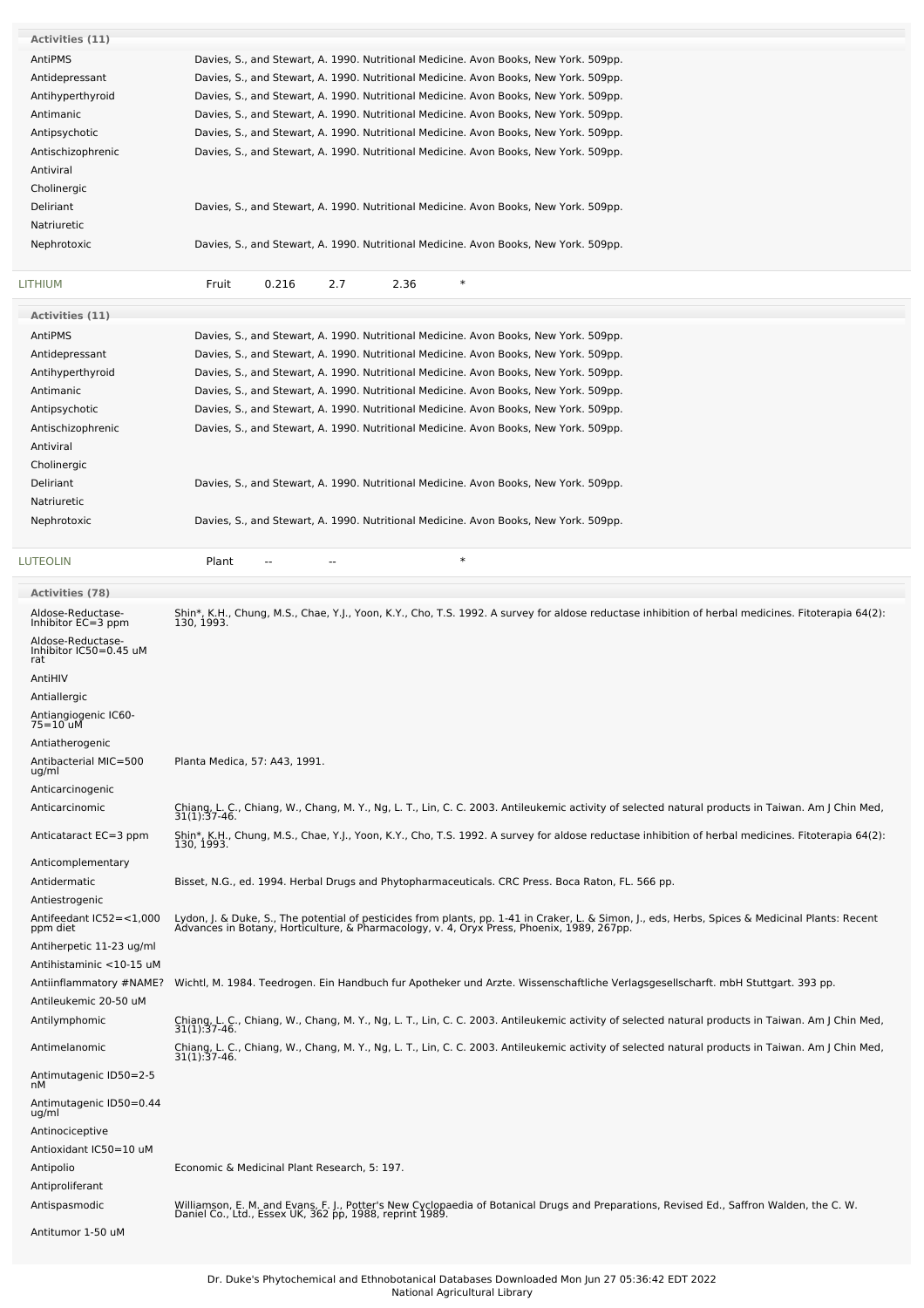| LUTEONE                                                          | $\ast$<br>Plant<br>--                                                                                                                                               |
|------------------------------------------------------------------|---------------------------------------------------------------------------------------------------------------------------------------------------------------------|
| Xanthine-Oxidase-<br>Inhibitor IC50=0.11 ug/ml<br>iNOS-Inhibitor | Chem. & Pharm. Bull. 38: 1772.                                                                                                                                      |
| uМ<br>Vasodilator                                                |                                                                                                                                                                     |
| Topoisomerase-I-Inhibitor<br>VEGF-Inhibitor IC50=2-7             | Santti, R., Makela, S., Strauss, L., Korman, J., Kostian, M. L. 1998. Phytoestrogens: Potential Endocrine Disruptors in Males. Toxicol Ind Health,<br>14: 223-237.  |
| TNF-alpha-Inhibitor<br>$IC50 = 14.44$ uM                         |                                                                                                                                                                     |
| Succinoxidase-Inhibitor                                          | Jeffery B. Harborne and H. Baxter, eds. 1983. Phytochemical Dictionary. A Handbook of Bioactive Compounds from Plants. Taylor & Frost,<br>London. 791 pp.           |
| Protein-Kinase-C-Inhibitor<br>IC70=50 uM                         |                                                                                                                                                                     |
| Prostaglandin-Synthetase-<br>Inhibitor                           |                                                                                                                                                                     |
| Proliferant                                                      |                                                                                                                                                                     |
| PTK-Inhibitor 10-100 uM<br>Pesticide                             |                                                                                                                                                                     |
| NO-Inhibitor                                                     |                                                                                                                                                                     |
| uМ<br>NF-kB-Inhibitor                                            |                                                                                                                                                                     |
| Myorelaxant<br>NEP-Inhibitor IC50=>42                            |                                                                                                                                                                     |
| Metalloproteinase-<br>Inhibitor                                  |                                                                                                                                                                     |
| MMP-9-Inhibitor 20 uM                                            |                                                                                                                                                                     |
| MAPK-Inhibitor                                                   |                                                                                                                                                                     |
| Inhibitor<br>Lipoxygenase-Inhibitor                              | Londón. 791 pp.                                                                                                                                                     |
| IKK-Inhibitor<br>lodothyronine-Deiodinase-                       | Jeffery B. Harborne and H. Baxter, eds. 1983. Phytochemical Dictionary. A Handbook of Bioactive Compounds from Plants. Taylor & Frost,                              |
| ICAM-1-Inhibitor                                                 |                                                                                                                                                                     |
| Hypocholesterolemic                                              |                                                                                                                                                                     |
| Hyaluronidase-Inhibitor<br>IC50+=100-250 uM                      |                                                                                                                                                                     |
| Estrogenic 58% genistein<br>Hepatoprotective                     |                                                                                                                                                                     |
| Diuretic                                                         | Jim Duke's personal files.                                                                                                                                          |
| Differentiator IC>40=40<br>uМ                                    |                                                                                                                                                                     |
| Cytotoxic 1-50 uM<br>Deiodinase-Inhibitor                        | Jim Duke's personal files.                                                                                                                                          |
| Choleretic                                                       |                                                                                                                                                                     |
| Chemopreventive                                                  |                                                                                                                                                                     |
| $IC50 = 1.2$ uM rbt<br>Cancer-Preventive                         |                                                                                                                                                                     |
| Calcium-Antagonist                                               |                                                                                                                                                                     |
| $IC35 = 1$ uM/l<br>Beta-Glucuronidase-<br>Inhibitor IC50=~40 uM  |                                                                                                                                                                     |
| Aromatase-Inhibitor                                              | Journal of Medicinal Food 2: 235.1999.                                                                                                                              |
| Aphidifuge<br>Apoptotic 12-50 uM                                 |                                                                                                                                                                     |
| Antiviral 11-23 ug/ml                                            |                                                                                                                                                                     |
| Antitussive                                                      |                                                                                                                                                                     |
| uМ<br>Antitumor (brain)                                          | Chiang, L. C., Chiang, W., Chang, M. Y., Ng, L. T., Lin, C. C. 2003. Antileukemic activity of selected natural products in Taiwan. Am J Chin Med,<br>31(1):37-46.   |
| Antitumor (Thyroid) 12-50                                        |                                                                                                                                                                     |
| Antitumor (Skin) 20 uM<br>Antitumor (Stomach)                    | Chiang, L. C., Chiang, W., Chang, M. Y., Ng, L. T., Lin, C. C. 2003. Antileukemic activity of selected natural products in Taiwan. Am J Chin Med, 31(1):37-46.      |
| Antitumor (Pancreas)                                             | Chiang, L. C., Chiang, W., Chang, M. Y., Ng, L. T., Lin, C. C. 2003. Antileukemic activity of selected natural products in Taiwan. Am J Chin Med,<br>31(1): 37-46.  |
| Antitumor (Ovary)                                                | Chiang, L. C., Chiang, W., Chang, M. Y., Ng, L. T., Lin, C. C. 2003. Antileukemic activity of selected natural products in Taiwan. Am J Chin Med,<br>31(1): 37-46.  |
| Antitumor (Lung)                                                 | Chiang, L. C., Chiang, W., Chang, M. Y., Ng, L. T., Lin, C. C. 2003. Antileukemic activity of selected natural products in Taiwan. Am J Chin Med,<br>31(1): 37-46.  |
| Antitumor (Kidney)                                               | Chiang, L. C., Chiang, W., Chang, M. Y., Ng, L. T., Lin, C. C. 2003. Antileukemic activity of selected natural products in Taiwan. Am J Chin Med,<br>31(1): 37-46.  |
| Antitumor (Colon)                                                | Chiang, L. C., Chiang, W., Chang, M. Y., Ng, L. T., Lin, C. C. 2003. Antileukemic activity of selected natural products in Taiwan. Am J Chin Med,<br>$31(1):37-46.$ |
|                                                                  |                                                                                                                                                                     |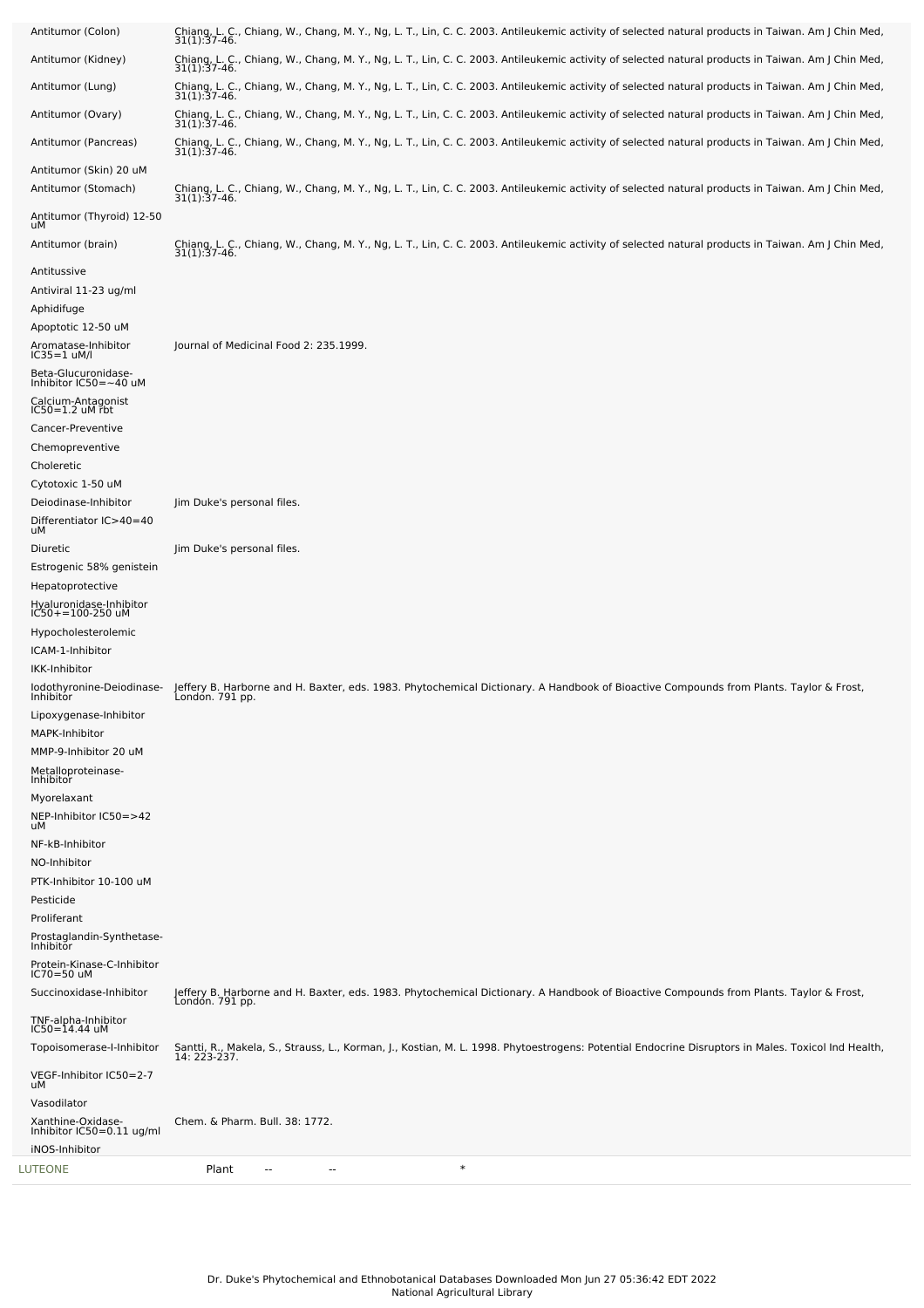| Activities (4)                            |                                                                                                                                                                      |                    |      |                                                                                                                                                                                                                                                                                                |  |
|-------------------------------------------|----------------------------------------------------------------------------------------------------------------------------------------------------------------------|--------------------|------|------------------------------------------------------------------------------------------------------------------------------------------------------------------------------------------------------------------------------------------------------------------------------------------------|--|
| Antifeedant 0.27                          |                                                                                                                                                                      |                    |      | Lydon, J. & Duke, S., The potential of pesticides from plants, pp. 1-41 in Craker, L. & Simon, J., eds, Herbs, Spices & Medicinal Plants: Recent Advances                                                                                                                                      |  |
| mМ<br>Fungicide<br>ED50=35-40<br>ug/ml    | in Botany, Horticulture, & Pharmacology, v. 4, Oryx Press, Phoenix, 1989, 267pp.<br>in Botany, Horticulture, & Pharmacology, v. 4, Oryx Press, Phoenix, 1989, 267pp. |                    |      | Lydon, J. & Duke, S., The potential of pesticides from plants, pp. 1-41 in Craker, L. & Simon, J., eds, Herbs, Spices & Medicinal Plants: Recent Advances                                                                                                                                      |  |
| Pesticide                                 |                                                                                                                                                                      |                    |      |                                                                                                                                                                                                                                                                                                |  |
| Phytoalexin                               |                                                                                                                                                                      |                    |      | Russell, G. B., Phytochemical resources for crop protection, N. Z. J. Technol., 2, 1986, 127-134.                                                                                                                                                                                              |  |
| <b>LYSINE</b>                             | Sprout<br>Seedling                                                                                                                                                   | 2390.0<br>25700.0  | 0.97 | USDA's Ag Handbook 8 and sequelae)                                                                                                                                                                                                                                                             |  |
| <b>Activities (4)</b>                     |                                                                                                                                                                      |                    |      |                                                                                                                                                                                                                                                                                                |  |
| Antialkalotic                             | Martindale's 29th                                                                                                                                                    |                    |      |                                                                                                                                                                                                                                                                                                |  |
| Antiherpetic 0.5-3 g/day                  |                                                                                                                                                                      |                    |      |                                                                                                                                                                                                                                                                                                |  |
| Essential                                 | London. 791 pp.                                                                                                                                                      |                    |      | Jeffery B. Harborne and H. Baxter, eds. 1983. Phytochemical Dictionary. A Handbook of Bioactive Compounds from Plants. Taylor & Frost,                                                                                                                                                         |  |
| Hypoarginanemic 250<br>mg/kg              | Martindale's 29th                                                                                                                                                    |                    |      |                                                                                                                                                                                                                                                                                                |  |
| LYSINE                                    | Seed                                                                                                                                                                 | 14830.0<br>16667.0 | 0.62 | USDA's Ag Handbook 8 and sequelae)                                                                                                                                                                                                                                                             |  |
|                                           |                                                                                                                                                                      |                    |      |                                                                                                                                                                                                                                                                                                |  |
| Activities (4)                            |                                                                                                                                                                      |                    |      |                                                                                                                                                                                                                                                                                                |  |
| Antialkalotic                             | Martindale's 29th                                                                                                                                                    |                    |      |                                                                                                                                                                                                                                                                                                |  |
| Antiherpetic 0.5-3 g/day<br>Essential     |                                                                                                                                                                      |                    |      | Jeffery B. Harborne and H. Baxter, eds. 1983. Phytochemical Dictionary. A Handbook of Bioactive Compounds from Plants. Taylor & Frost,                                                                                                                                                         |  |
|                                           | London. 791 pp.                                                                                                                                                      |                    |      |                                                                                                                                                                                                                                                                                                |  |
| Hypoarginanemic 250<br>mg/kg              | Martindale's 29th                                                                                                                                                    |                    |      |                                                                                                                                                                                                                                                                                                |  |
| LYSINE                                    | Fruit                                                                                                                                                                | 880.0<br>9044.0    | 1.28 | USDA's Ag Handbook 8 and sequelae)                                                                                                                                                                                                                                                             |  |
| Activities (4)                            |                                                                                                                                                                      |                    |      |                                                                                                                                                                                                                                                                                                |  |
| Antialkalotic                             | Martindale's 29th                                                                                                                                                    |                    |      |                                                                                                                                                                                                                                                                                                |  |
| Antiherpetic 0.5-3 g/day                  |                                                                                                                                                                      |                    |      |                                                                                                                                                                                                                                                                                                |  |
| Essential                                 |                                                                                                                                                                      |                    |      | Jeffery B. Harborne and H. Baxter, eds. 1983. Phytochemical Dictionary. A Handbook of Bioactive Compounds from Plants. Taylor & Frost,<br>London. 791 pp.                                                                                                                                      |  |
|                                           |                                                                                                                                                                      |                    |      |                                                                                                                                                                                                                                                                                                |  |
| Hypoarginanemic 250<br>mg/kg              | Martindale's 29th                                                                                                                                                    |                    |      |                                                                                                                                                                                                                                                                                                |  |
| <b>MAGNESIUM</b>                          | Sprout<br>Seedling                                                                                                                                                   | 210.0<br>2258.0    | 0.63 | USDA's Ag Handbook 8 and sequelae)                                                                                                                                                                                                                                                             |  |
|                                           |                                                                                                                                                                      |                    |      |                                                                                                                                                                                                                                                                                                |  |
| Activities (65)<br>AntiCFS                |                                                                                                                                                                      |                    |      |                                                                                                                                                                                                                                                                                                |  |
| AntiLyme 400-1,000 mg                     |                                                                                                                                                                      |                    |      |                                                                                                                                                                                                                                                                                                |  |
| AntiMS                                    |                                                                                                                                                                      |                    |      |                                                                                                                                                                                                                                                                                                |  |
| AntiPMS 400-800                           |                                                                                                                                                                      |                    |      |                                                                                                                                                                                                                                                                                                |  |
| mg/day/wmn/orl                            |                                                                                                                                                                      |                    |      |                                                                                                                                                                                                                                                                                                |  |
| AntiPMS 400-800<br>mg/day/wmn orl         |                                                                                                                                                                      |                    |      |                                                                                                                                                                                                                                                                                                |  |
| AntiRaynaud's 280-350                     |                                                                                                                                                                      |                    |      |                                                                                                                                                                                                                                                                                                |  |
| mg/day<br>Antiaggregant 400 mg/day        |                                                                                                                                                                      |                    |      |                                                                                                                                                                                                                                                                                                |  |
| Antialcoholic                             |                                                                                                                                                                      |                    |      |                                                                                                                                                                                                                                                                                                |  |
| Antianginal 400 mg/day                    |                                                                                                                                                                      |                    |      | Werbach, M. 1993. Healing with Food. Harper Collins, New York, 443 pp.                                                                                                                                                                                                                         |  |
| Antianorectic                             |                                                                                                                                                                      |                    |      | Davies, S., and Stewart, A. 1990. Nutritional Medicine. Avon Books, New York. 509pp.                                                                                                                                                                                                           |  |
| Antianxiety 400 mg/day                    |                                                                                                                                                                      |                    |      | Werbach, M. 1993. Healing with Food. Harper Collins, New York, 443 pp.                                                                                                                                                                                                                         |  |
| Antiarrhythmic 400 mg/day                 |                                                                                                                                                                      |                    |      |                                                                                                                                                                                                                                                                                                |  |
| Antiarthritic                             |                                                                                                                                                                      |                    |      | Davies, S., and Stewart, A. 1990. Nutritional Medicine. Avon Books, New York. 509pp.                                                                                                                                                                                                           |  |
| Antiasthmatic                             |                                                                                                                                                                      |                    |      | Pizzorno, J.E. and Murray, M.T. 1985. A Textbook of Natural Medicine. John Bastyr College Publications, Seattle, Washington (Looseleaf).                                                                                                                                                       |  |
| Antiatherosclerotic 400<br>mg/day         |                                                                                                                                                                      |                    |      |                                                                                                                                                                                                                                                                                                |  |
| Anticephalagic                            |                                                                                                                                                                      |                    |      |                                                                                                                                                                                                                                                                                                |  |
| Anticlimacteric 500-750                   |                                                                                                                                                                      |                    |      |                                                                                                                                                                                                                                                                                                |  |
| mg/day                                    |                                                                                                                                                                      |                    |      |                                                                                                                                                                                                                                                                                                |  |
| Anticonvulsant<br>Anticoronary 400 mg/day |                                                                                                                                                                      |                    |      | Facciola, S. 1998. Cornucopia - A Source Book of Edible Plants. Kampong Publications, Vista CA. 713 pp.                                                                                                                                                                                        |  |
| Antidepressant                            |                                                                                                                                                                      |                    |      | Challem, J., Berkson, Burt, and Smith, Melissa Dianne. 2000. Syndrome X - The complete nutritional program to prevent and reservse<br>insulin resistance. John Wiley & Sons, New York. 272 pp. \$24.95<br>Davies, S., and Stewart, A. 1990. Nutritional Medicine. Avon Books, New York. 509pp. |  |
| Antidiabetic 400-800<br>mg/man/day        |                                                                                                                                                                      |                    |      |                                                                                                                                                                                                                                                                                                |  |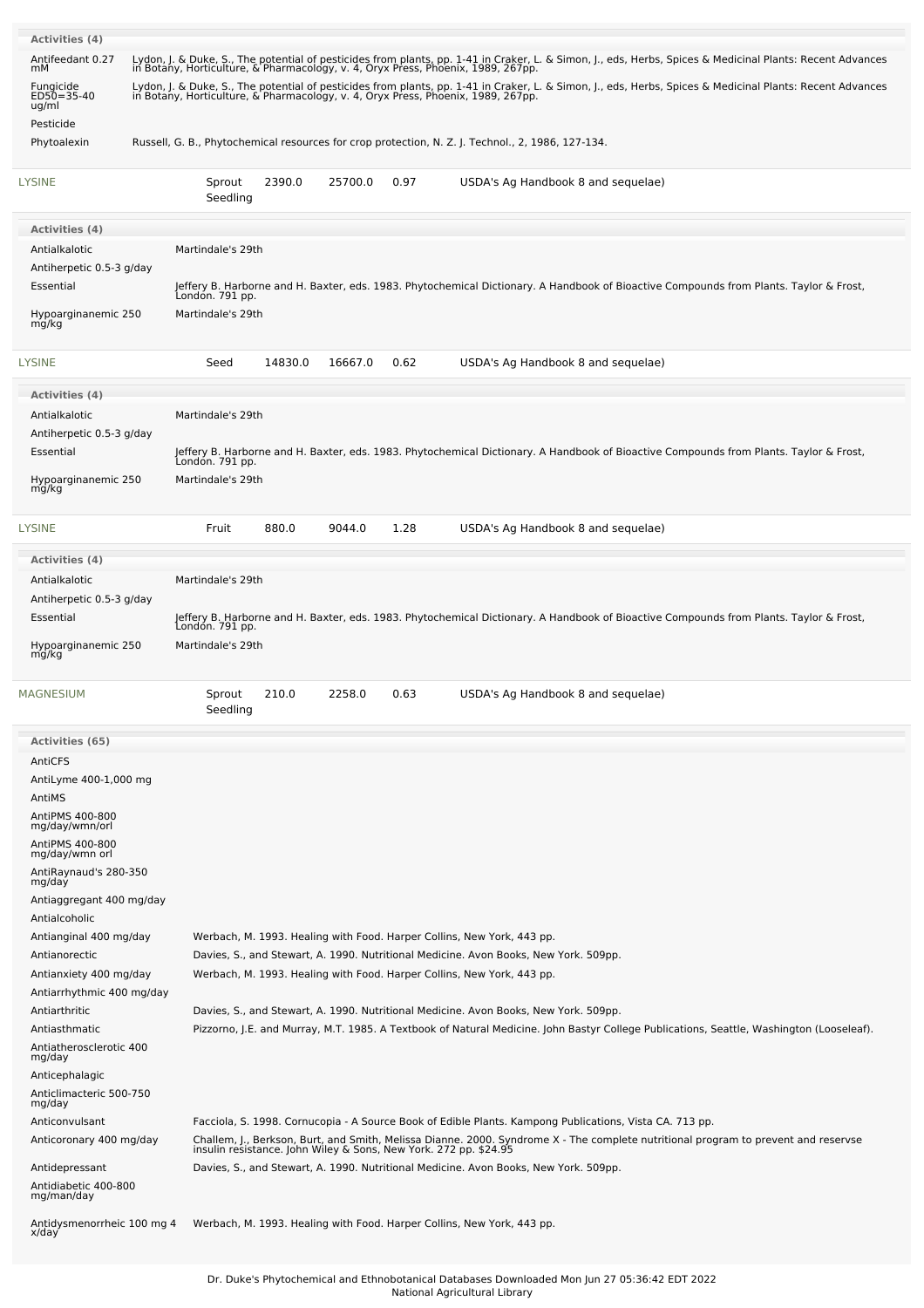| Antiendometriotic 500<br>mg/day                   |                                                                                                                                                                                                        |
|---------------------------------------------------|--------------------------------------------------------------------------------------------------------------------------------------------------------------------------------------------------------|
| Antienterotic                                     |                                                                                                                                                                                                        |
| Antiepileptic 450 mg/day                          |                                                                                                                                                                                                        |
| Antifatigue                                       |                                                                                                                                                                                                        |
| Antifibromyalgic 200-300 mg<br>3x/day             |                                                                                                                                                                                                        |
| Antigastrotic                                     |                                                                                                                                                                                                        |
| Antiglaucomic                                     |                                                                                                                                                                                                        |
| Antihyperkinetic                                  | Davies, S., and Stewart, A. 1990. Nutritional Medicine. Avon Books, New York. 509pp.                                                                                                                   |
| Antihypertensive                                  |                                                                                                                                                                                                        |
| Antihypoglycemic                                  | Davies, S., and Stewart, A. 1990. Nutritional Medicine. Avon Books, New York. 509pp.                                                                                                                   |
| Antiinflammatory 100 mg 4<br>x/day                | Werbach, M. 1993. Healing with Food. Harper Collins, New York, 443 pp.                                                                                                                                 |
| Antiinsomniac                                     | Davies, S., and Stewart, A. 1990. Nutritional Medicine. Avon Books, New York. 509pp.                                                                                                                   |
| Antilithic                                        | Pizzorno, J.E. and Murray, M.T. 1985. A Textbook of Natural Medicine. John Bastyr College Publications, Seattle, Washington (Looseleaf).                                                               |
| Antimastalgic<br>Antimenopausal 500-750<br>mg/day | Pizzorno, J.E. and Murray, M.T. 1985. A Textbook of Natural Medicine. John Bastyr College Publications, Seattle, Washington (Looseleaf).                                                               |
| Antimigraine 200<br>mg/day/man                    | Werbach, M. 1993. Healing with Food. Harper Collins, New York, 443 pp.                                                                                                                                 |
| Antimitral-valve-prolapse                         |                                                                                                                                                                                                        |
| Antinephrolytic                                   |                                                                                                                                                                                                        |
| Antineurotic                                      | Davies, S., and Stewart, A. 1990. Nutritional Medicine. Avon Books, New York. 509pp.                                                                                                                   |
| Antiosteoporotic 500-1,000<br>mg/day/wmn/orl      |                                                                                                                                                                                                        |
| Antiplaque 500-1,000 mg/day                       |                                                                                                                                                                                                        |
| Antiretinopathic 400 mg/day                       | Challem, J., Berkson, Burt, and Smith, Melissa Dianne. 2000. Syndrome X - The complete nutritional program to prevent and reservse<br>insulin resistance. John Wiley & Sons, New York. 272 pp. \$24.95 |
| Antispasmodic                                     |                                                                                                                                                                                                        |
| Antispasmophilic 500 mg/day                       | Werbach, M. 1993. Healing with Food. Harper Collins, New York, 443 pp.                                                                                                                                 |
| Antistress 500-750 mg/day                         |                                                                                                                                                                                                        |
| Antistroke 400 mg/day                             | Challem, J., Berkson, Burt, and Smith, Melissa Dianne. 2000. Syndrome X - The complete nutritional program to prevent and reservse<br>insulin resistance. John Wiley & Sons, New York. 272 pp. \$24.95 |
| Antisyndrome-X 400<br>mg/man/day                  | Challem, J., Berkson, Burt, and Smith, Melissa Dianne. 2000. Syndrome X - The complete nutritional program to prevent and reservse<br>insulin resistance. John Wiley & Sons, New York. 272 pp. \$24.95 |
| Anxiolytic 500-750 mg/day                         |                                                                                                                                                                                                        |
| <b>CNS-Depressant</b>                             | Facciola, S. 1998. Cornucopia - A Source Book of Edible Plants. Kampong Publications, Vista CA. 713 pp.                                                                                                |
| Calcium-Antagonist                                |                                                                                                                                                                                                        |
| Cardioprotective                                  |                                                                                                                                                                                                        |
|                                                   |                                                                                                                                                                                                        |
| Diuretic                                          |                                                                                                                                                                                                        |
| Hypocholesterolemic 400<br>mg/day                 | Werbach, M. 1993. Healing with Food. Harper Collins, New York, 443 pp.                                                                                                                                 |
| Hypotensive 260-500 mg/day                        |                                                                                                                                                                                                        |
| Immunomodulator                                   |                                                                                                                                                                                                        |
| Insulinogenic 400 mg/day                          | Challem, J., Berkson, Burt, and Smith, Melissa Dianne. 2000. Syndrome X - The complete nutritional program to prevent and reservse<br>insulin resistance. John Wiley & Sons, New York. 272 pp. \$24.95 |
| Laxative 300-500 mg/day                           |                                                                                                                                                                                                        |
| Litholytic                                        |                                                                                                                                                                                                        |
| Myorelaxant 100 mg 4 x/day                        | Werbach, M. 1993. Healing with Food. Harper Collins, New York, 443 pp.                                                                                                                                 |
| Neurotransmitter                                  |                                                                                                                                                                                                        |
| Tranquilizer 500-750 mg/day                       |                                                                                                                                                                                                        |
| Uterorelaxant 100 mg 4 x/day<br>Vasodilator       | Werbach, M. 1993. Healing with Food. Harper Collins, New York, 443 pp.                                                                                                                                 |
| MAGNESIUM                                         | $\ast$<br>510.0<br>3430.0<br>0.19<br>Seed                                                                                                                                                              |
|                                                   |                                                                                                                                                                                                        |
| <b>Activities (65)</b>                            |                                                                                                                                                                                                        |
| AntiCFS                                           |                                                                                                                                                                                                        |
| AntiLyme 400-1,000 mg<br>AntiMS                   |                                                                                                                                                                                                        |
| AntiPMS 400-800                                   |                                                                                                                                                                                                        |
| mg/day/wmn/orl                                    |                                                                                                                                                                                                        |
| AntiPMS 400-800<br>mg/day/wmn orl                 |                                                                                                                                                                                                        |
| AntiRaynaud's 280-350                             |                                                                                                                                                                                                        |
| mg/day                                            |                                                                                                                                                                                                        |
| Antiaggregant 400 mg/day                          |                                                                                                                                                                                                        |
| Antialcoholic                                     |                                                                                                                                                                                                        |
| Antianginal 400 mg/day                            | Werbach, M. 1993. Healing with Food. Harper Collins, New York, 443 pp.                                                                                                                                 |
| Antianorectic                                     | Davies, S., and Stewart, A. 1990. Nutritional Medicine. Avon Books, New York. 509pp.                                                                                                                   |
| Antianxiety 400 mg/day                            | Werbach, M. 1993. Healing with Food. Harper Collins, New York, 443 pp.                                                                                                                                 |
| Antiarrhythmic 400 mg/day<br>Antiarthritic        | Davies, S., and Stewart, A. 1990. Nutritional Medicine. Avon Books, New York. 509pp.                                                                                                                   |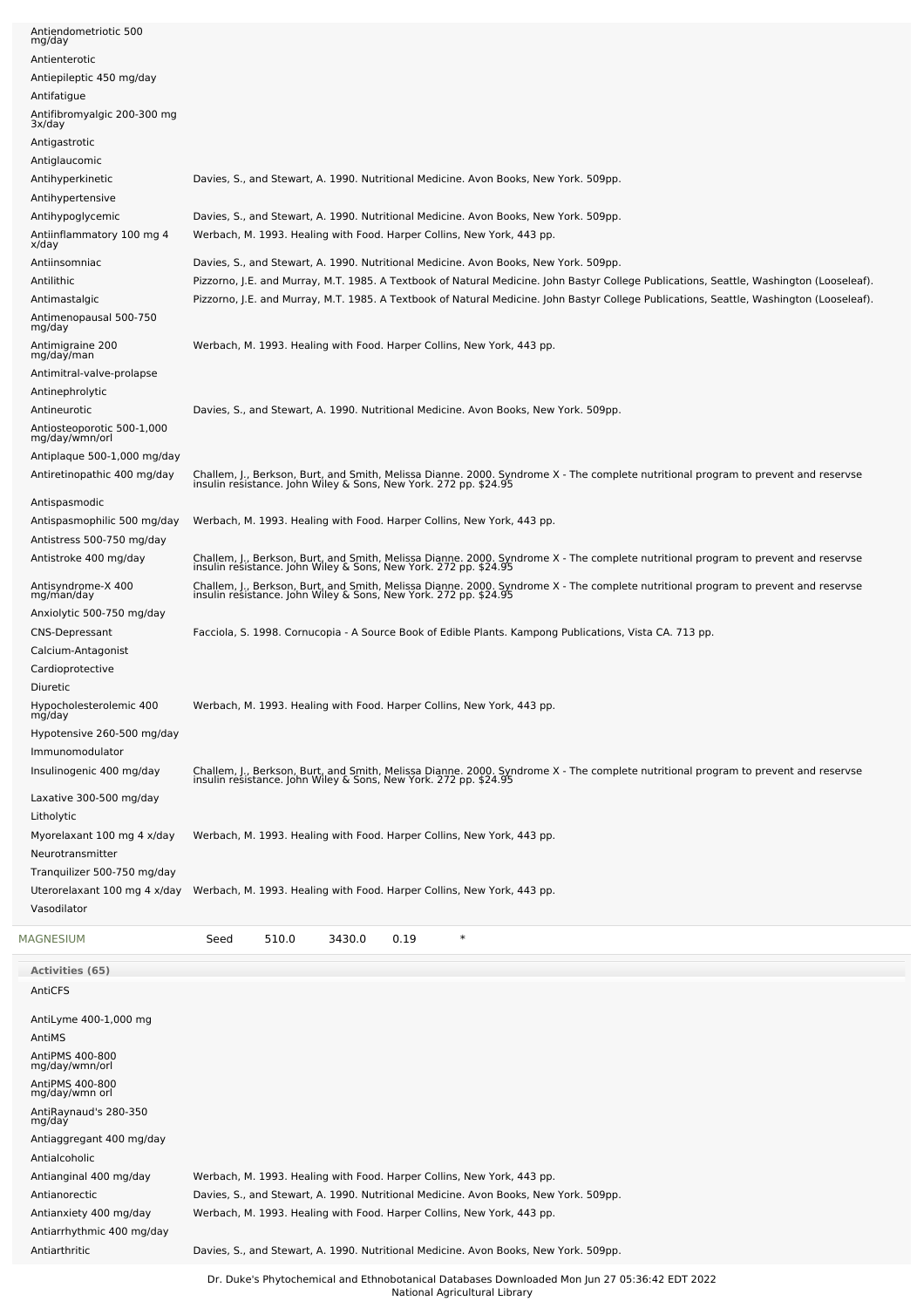| Antiasthmatic                                | Pizzorno, J.E. and Murray, M.T. 1985. A Textbook of Natural Medicine. John Bastyr College Publications, Seattle, Washington (Looseleaf).                                                               |
|----------------------------------------------|--------------------------------------------------------------------------------------------------------------------------------------------------------------------------------------------------------|
| Antiatherosclerotic 400                      |                                                                                                                                                                                                        |
| mg/day<br>Anticephalagic                     |                                                                                                                                                                                                        |
| Anticlimacteric 500-750                      |                                                                                                                                                                                                        |
| mg/day                                       |                                                                                                                                                                                                        |
| Anticonvulsant                               | Facciola, S. 1998. Cornucopia - A Source Book of Edible Plants. Kampong Publications, Vista CA. 713 pp.                                                                                                |
| Anticoronary 400 mg/day                      | Challem, J., Berkson, Burt, and Smith, Melissa Dianne. 2000. Syndrome X - The complete nutritional program to prevent and reservse<br>insulin resistance. John Wiley & Sons, New York. 272 pp. \$24.95 |
| Antidepressant                               | Davies, S., and Stewart, A. 1990. Nutritional Medicine. Avon Books, New York. 509pp.                                                                                                                   |
| Antidiabetic 400-800                         |                                                                                                                                                                                                        |
| mg/man/day                                   |                                                                                                                                                                                                        |
| Antidysmenorrheic 100 mg 4<br>x/day          | Werbach, M. 1993. Healing with Food. Harper Collins, New York, 443 pp.                                                                                                                                 |
| Antiendometriotic 500                        |                                                                                                                                                                                                        |
| mg/day<br>Antienterotic                      |                                                                                                                                                                                                        |
| Antiepileptic 450 mg/day                     |                                                                                                                                                                                                        |
| Antifatigue                                  |                                                                                                                                                                                                        |
| Antifibromyalgic 200-300 mg                  |                                                                                                                                                                                                        |
| 3x/day                                       |                                                                                                                                                                                                        |
| Antigastrotic                                |                                                                                                                                                                                                        |
| Antiglaucomic                                |                                                                                                                                                                                                        |
| Antihyperkinetic                             | Davies, S., and Stewart, A. 1990. Nutritional Medicine. Avon Books, New York. 509pp.                                                                                                                   |
| Antihypertensive                             |                                                                                                                                                                                                        |
| Antihypoglycemic                             | Davies, S., and Stewart, A. 1990. Nutritional Medicine. Avon Books, New York. 509pp.                                                                                                                   |
| Antiinflammatory 100 mg 4<br>x/day           | Werbach, M. 1993. Healing with Food. Harper Collins, New York, 443 pp.                                                                                                                                 |
| Antiinsomniac                                | Davies, S., and Stewart, A. 1990. Nutritional Medicine. Avon Books, New York. 509pp.                                                                                                                   |
| Antilithic                                   | Pizzorno, J.E. and Murray, M.T. 1985. A Textbook of Natural Medicine. John Bastyr College Publications, Seattle, Washington (Looseleaf).                                                               |
| Antimastalgic                                | Pizzorno, J.E. and Murray, M.T. 1985. A Textbook of Natural Medicine. John Bastyr College Publications, Seattle, Washington (Looseleaf).                                                               |
| Antimenopausal 500-750<br>mg/day             |                                                                                                                                                                                                        |
| Antimigraine 200                             | Werbach, M. 1993. Healing with Food. Harper Collins, New York, 443 pp.                                                                                                                                 |
| mg/day/man                                   |                                                                                                                                                                                                        |
| Antimitral-valve-prolapse                    |                                                                                                                                                                                                        |
| Antinephrolytic                              |                                                                                                                                                                                                        |
| Antineurotic                                 | Davies, S., and Stewart, A. 1990. Nutritional Medicine. Avon Books, New York. 509pp.                                                                                                                   |
| Antiosteoporotic 500-1,000<br>mg/day/wmn/orl |                                                                                                                                                                                                        |
| Antiplaque 500-1,000 mg/day                  |                                                                                                                                                                                                        |
| Antiretinopathic 400 mg/day                  | Challem, J., Berkson, Burt, and Smith, Melissa Dianne. 2000. Syndrome X - The complete nutritional program to prevent and reservse<br>insulin resistance. John Wiley & Sons, New York. 272 pp. \$24.95 |
| Antispasmodic                                |                                                                                                                                                                                                        |
| Antispasmophilic 500 mg/day                  | Werbach, M. 1993. Healing with Food. Harper Collins, New York, 443 pp.                                                                                                                                 |
| Antistress 500-750 mg/day                    |                                                                                                                                                                                                        |
| Antistroke 400 mg/day                        | Challem, J., Berkson, Burt, and Smith, Melissa Dianne. 2000. Syndrome X - The complete nutritional program to prevent and reservse<br>insulin resistance. John Wiley & Sons, New York. 272 pp. \$24.95 |
|                                              |                                                                                                                                                                                                        |
| Antisyndrome-X 400<br>mg/man/day             | Challem, J., Berkson, Burt, and Smith, Melissa Dianne. 2000. Syndrome X - The complete nutritional program to prevent and reservse<br>insulin resistance. John Wiley & Sons, New York. 272 pp. \$24.95 |
| Anxiolytic 500-750 mg/day                    |                                                                                                                                                                                                        |
| <b>CNS-Depressant</b>                        | Facciola, S. 1998. Cornucopia - A Source Book of Edible Plants. Kampong Publications, Vista CA. 713 pp.                                                                                                |
| Calcium-Antagonist                           |                                                                                                                                                                                                        |
| Cardioprotective                             |                                                                                                                                                                                                        |
| Diuretic                                     |                                                                                                                                                                                                        |
| Hypocholesterolemic 400<br>mg/day            | Werbach, M. 1993. Healing with Food. Harper Collins, New York, 443 pp.                                                                                                                                 |
| Hypotensive 260-500 mg/day                   |                                                                                                                                                                                                        |
| Immunomodulator                              |                                                                                                                                                                                                        |
| Insulinogenic 400 mg/day                     | Challem, J., Berkson, Burt, and Smith, Melissa Dianne. 2000. Syndrome X - The complete nutritional program to prevent and reservse insulin resistance. John Wiley & Sons, New York. 272 pp. \$24.95    |
| Laxative 300-500 mg/day                      |                                                                                                                                                                                                        |
| Litholytic                                   |                                                                                                                                                                                                        |
| Myorelaxant 100 mg 4 x/day                   | Werbach, M. 1993. Healing with Food. Harper Collins, New York, 443 pp.                                                                                                                                 |
| Neurotransmitter                             |                                                                                                                                                                                                        |
| Tranquilizer 500-750 mg/day                  |                                                                                                                                                                                                        |
| Uterorelaxant 100 mg 4 x/day                 | Werbach, M. 1993. Healing with Food. Harper Collins, New York, 443 pp.                                                                                                                                 |
| Vasodilator                                  |                                                                                                                                                                                                        |
|                                              |                                                                                                                                                                                                        |
|                                              |                                                                                                                                                                                                        |
| MAGNESIUM                                    | $\ast$<br>210.0<br>18000.0<br>7.35<br>Fruit                                                                                                                                                            |
| <b>Activities (65)</b>                       |                                                                                                                                                                                                        |
| AntiCFS                                      |                                                                                                                                                                                                        |
| AntiLyme 400-1,000 mg                        |                                                                                                                                                                                                        |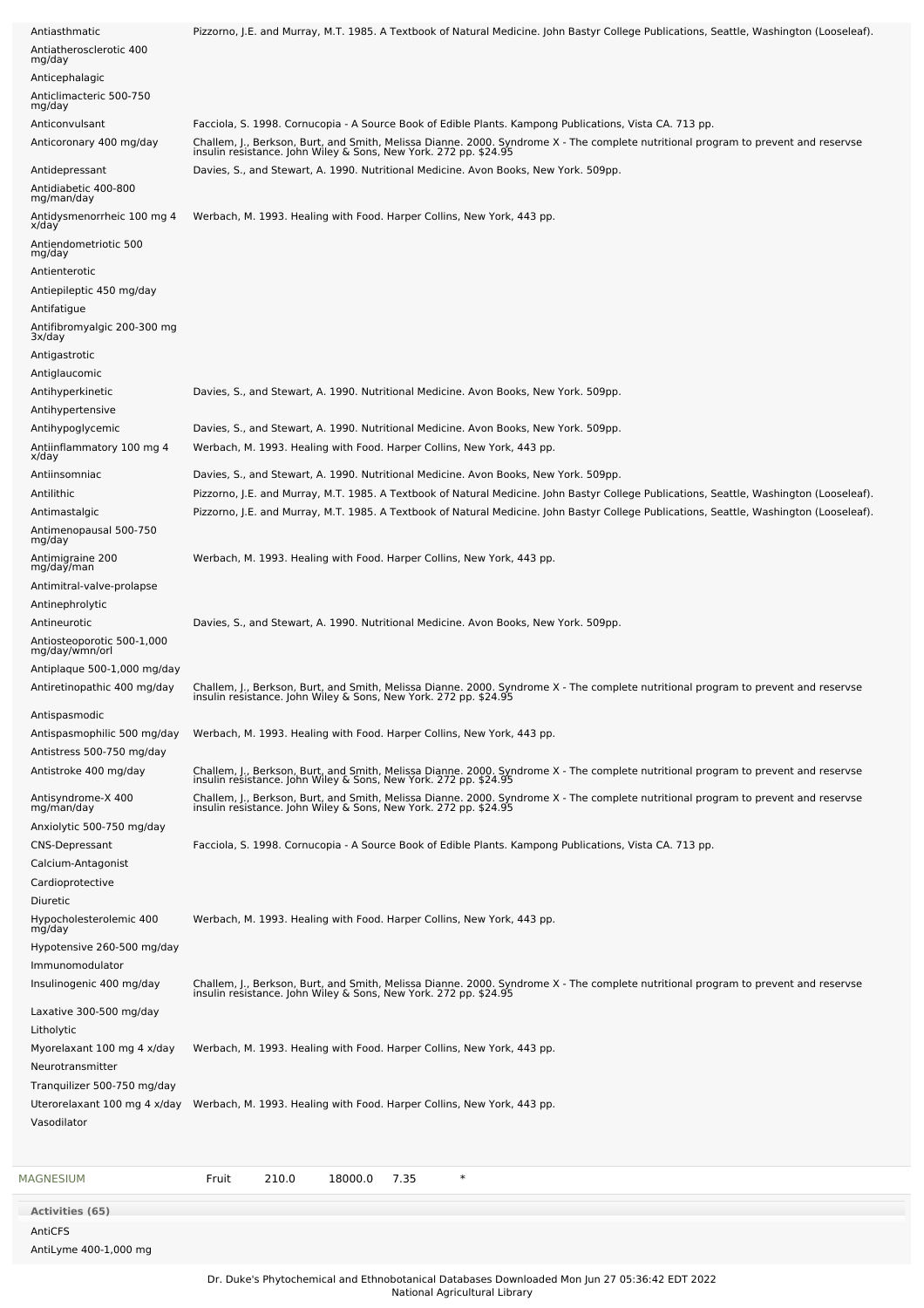| AntiMS                                             |                                                                                                                                                                                                                                  |
|----------------------------------------------------|----------------------------------------------------------------------------------------------------------------------------------------------------------------------------------------------------------------------------------|
| AntiPMS 400-800<br>mg/day/wmn/orl                  |                                                                                                                                                                                                                                  |
| AntiPMS 400-800                                    |                                                                                                                                                                                                                                  |
| mg/day/wmn orl                                     |                                                                                                                                                                                                                                  |
| AntiRaynaud's 280-350<br>mg/day                    |                                                                                                                                                                                                                                  |
| Antiaggregant 400 mg/day                           |                                                                                                                                                                                                                                  |
| Antialcoholic                                      |                                                                                                                                                                                                                                  |
| Antianginal 400 mg/day                             | Werbach, M. 1993. Healing with Food. Harper Collins, New York, 443 pp.                                                                                                                                                           |
| Antianorectic                                      | Davies, S., and Stewart, A. 1990. Nutritional Medicine. Avon Books, New York. 509pp.                                                                                                                                             |
| Antianxiety 400 mg/day                             | Werbach, M. 1993. Healing with Food. Harper Collins, New York, 443 pp.                                                                                                                                                           |
| Antiarrhythmic 400 mg/day                          |                                                                                                                                                                                                                                  |
| Antiarthritic<br>Antiasthmatic                     | Davies, S., and Stewart, A. 1990. Nutritional Medicine. Avon Books, New York. 509pp.<br>Pizzorno, J.E. and Murray, M.T. 1985. A Textbook of Natural Medicine. John Bastyr College Publications, Seattle, Washington (Looseleaf). |
| Antiatherosclerotic 400                            |                                                                                                                                                                                                                                  |
| mg/day                                             |                                                                                                                                                                                                                                  |
| Anticephalagic                                     |                                                                                                                                                                                                                                  |
| Anticlimacteric 500-750<br>mg/day                  |                                                                                                                                                                                                                                  |
| Anticonvulsant                                     | Facciola, S. 1998. Cornucopia - A Source Book of Edible Plants. Kampong Publications, Vista CA. 713 pp.                                                                                                                          |
| Anticoronary 400 mg/day                            | Challem, J., Berkson, Burt, and Smith, Melissa Dianne. 2000. Syndrome X - The complete nutritional program to prevent and reservse<br>insulin resistance. John Wiley & Sons, New York. 272 pp. \$24.95                           |
| Antidepressant                                     | Davies, S., and Stewart, A. 1990. Nutritional Medicine. Avon Books, New York. 509pp.                                                                                                                                             |
| Antidiabetic 400-800                               |                                                                                                                                                                                                                                  |
| mg/man/day                                         |                                                                                                                                                                                                                                  |
| Antidysmenorrheic 100 mg 4<br>x/day                | Werbach, M. 1993. Healing with Food. Harper Collins, New York, 443 pp.                                                                                                                                                           |
| Antiendometriotic 500<br>mg/day                    |                                                                                                                                                                                                                                  |
| Antienterotic                                      |                                                                                                                                                                                                                                  |
| Antiepileptic 450 mg/day                           |                                                                                                                                                                                                                                  |
| Antifatigue                                        |                                                                                                                                                                                                                                  |
| Antifibromyalgic 200-300 mg<br>3x/day              |                                                                                                                                                                                                                                  |
| Antigastrotic                                      |                                                                                                                                                                                                                                  |
| Antiglaucomic                                      |                                                                                                                                                                                                                                  |
| Antihyperkinetic                                   | Davies, S., and Stewart, A. 1990. Nutritional Medicine. Avon Books, New York. 509pp.                                                                                                                                             |
| Antihypertensive                                   |                                                                                                                                                                                                                                  |
| Antihypoglycemic                                   | Davies, S., and Stewart, A. 1990. Nutritional Medicine. Avon Books, New York. 509pp.                                                                                                                                             |
| Antiinflammatory 100 mg 4<br>x/day                 | Werbach, M. 1993. Healing with Food. Harper Collins, New York, 443 pp.                                                                                                                                                           |
|                                                    |                                                                                                                                                                                                                                  |
| Antiinsomniac                                      | Davies, S., and Stewart, A. 1990. Nutritional Medicine. Avon Books, New York. 509pp.                                                                                                                                             |
| Antilithic                                         | Pizzorno, J.E. and Murray, M.T. 1985. A Textbook of Natural Medicine. John Bastyr College Publications, Seattle, Washington (Looseleaf).                                                                                         |
| Antimastalgic                                      | Pizzorno, J.E. and Murray, M.T. 1985. A Textbook of Natural Medicine. John Bastyr College Publications, Seattle, Washington (Looseleaf).                                                                                         |
| Antimenopausal 500-750<br>mg/day                   |                                                                                                                                                                                                                                  |
| Antimigraine 200                                   | Werbach, M. 1993. Healing with Food. Harper Collins, New York, 443 pp.                                                                                                                                                           |
| mg/day/man                                         |                                                                                                                                                                                                                                  |
| Antimitral-valve-prolapse<br>Antinephrolytic       |                                                                                                                                                                                                                                  |
| Antineurotic                                       | Davies, S., and Stewart, A. 1990. Nutritional Medicine. Avon Books, New York. 509pp.                                                                                                                                             |
| Antiosteoporotic 500-1,000                         |                                                                                                                                                                                                                                  |
| mg/day/wmn/orl                                     |                                                                                                                                                                                                                                  |
| Antiplaque 500-1,000 mg/day                        |                                                                                                                                                                                                                                  |
| Antiretinopathic 400 mg/day                        | Challem, J., Berkson, Burt, and Smith, Melissa Dianne. 2000. Syndrome X - The complete nutritional program to prevent and reservse<br>insulin resistance. John Wiley & Sons, New York. 272 pp. \$24.95                           |
| Antispasmodic                                      |                                                                                                                                                                                                                                  |
| Antispasmophilic 500 mg/day                        | Werbach, M. 1993. Healing with Food. Harper Collins, New York, 443 pp.                                                                                                                                                           |
| Antistress 500-750 mg/day<br>Antistroke 400 mg/day |                                                                                                                                                                                                                                  |
|                                                    | Challem, J., Berkson, Burt, and Smith, Melissa Dianne. 2000. Syndrome X - The complete nutritional program to prevent and reservse<br>insulin resistance. John Wiley & Sons, New York. 272 pp. \$24.95                           |
| Antisyndrome-X 400<br>mg/man/day                   | Challem, J., Berkson, Burt, and Smith, Melissa Dianne. 2000. Syndrome X - The complete nutritional program to prevent and reservse<br>insulin resistance. John Wiley & Sons, New York. 272 pp. \$24.95                           |
| Anxiolytic 500-750 mg/day                          |                                                                                                                                                                                                                                  |
| <b>CNS-Depressant</b>                              | Facciola, S. 1998. Cornucopia - A Source Book of Edible Plants. Kampong Publications, Vista CA. 713 pp.                                                                                                                          |
| Calcium-Antagonist                                 |                                                                                                                                                                                                                                  |
| Cardioprotective                                   |                                                                                                                                                                                                                                  |
| Diuretic                                           |                                                                                                                                                                                                                                  |
| Hypocholesterolemic 400<br>mg/day                  | Werbach, M. 1993. Healing with Food. Harper Collins, New York, 443 pp.                                                                                                                                                           |
| Hypotensive 260-500 mg/day                         |                                                                                                                                                                                                                                  |
| Immunomodulator                                    |                                                                                                                                                                                                                                  |
| Insulinogenic 400 mg/day                           | Challem, J., Berkson, Burt, and Smith, Melissa Dianne. 2000. Syndrome X - The complete nutritional program to prevent and reservse<br>insulin resistance. John Wiley & Sons, New York. 272 pp. \$24.95                           |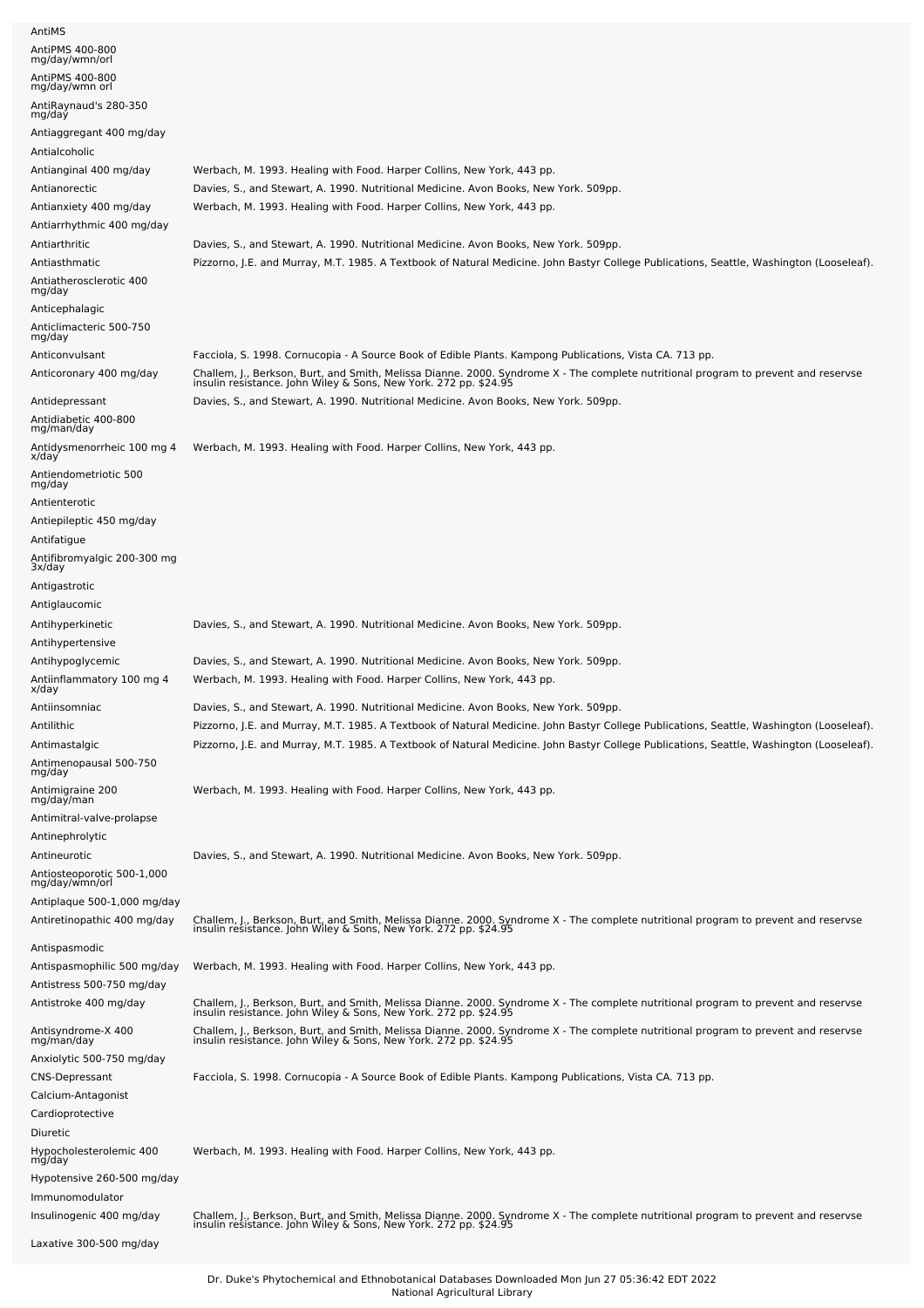| Litholytic<br>Myorelaxant 100 mg 4 x/day<br>Neurotransmitter<br>Tranquilizer 500-750 mg/day |                   |                          |               |                                                             | Werbach, M. 1993. Healing with Food. Harper Collins, New York, 443 pp.                                                                                                                              |
|---------------------------------------------------------------------------------------------|-------------------|--------------------------|---------------|-------------------------------------------------------------|-----------------------------------------------------------------------------------------------------------------------------------------------------------------------------------------------------|
| Uterorelaxant 100 mg 4 x/day<br>Vasodilator                                                 |                   |                          |               |                                                             | Werbach, M. 1993. Healing with Food. Harper Collins, New York, 443 pp.                                                                                                                              |
| <b>MALONIC-ACID</b>                                                                         | Fruit             |                          | --            |                                                             | List, P.H. and Horhammer, L., Hager's Handbuch der Pharmazeutischen Praxis,<br>Vols. 2-6, Springer-Verlag, Berlin, 1969-1979.                                                                       |
| Activities (1)                                                                              |                   |                          |               |                                                             |                                                                                                                                                                                                     |
|                                                                                             |                   |                          |               |                                                             | Irritant Jeffery B. Harborne and H. Baxter, eds. 1983. Phytochemical Dictionary. A Handbook of Bioactive Compounds from Plants. Taylor & Frost, London. 791 pp.                                     |
| MALVIDIN-3,5-DIGLUCOSIDE                                                                    | Seed              | --                       |               |                                                             | $\ast$                                                                                                                                                                                              |
| MALVIDIN-3-GLUCOSIDE                                                                        | Seed              | --                       | ۰.            |                                                             | $\ast$                                                                                                                                                                                              |
| MALVIDIN-3-O-BETA-GLUCOSIDE                                                                 | Seed              | $\overline{\phantom{a}}$ | $\sim$ $\sim$ |                                                             | $\ast$                                                                                                                                                                                              |
| MANGANESE                                                                                   | Fruit             | 1.0                      | 150.0         | 0.59                                                        | $\ast$                                                                                                                                                                                              |
| Activities (14)                                                                             |                   |                          |               |                                                             |                                                                                                                                                                                                     |
| AntiPMS                                                                                     |                   |                          |               |                                                             |                                                                                                                                                                                                     |
| Antialcoholic                                                                               |                   |                          |               | Forest H. Nielsen, USDA, Grand Forks, various publications. |                                                                                                                                                                                                     |
| Antianemic                                                                                  | Martindale's 28th |                          |               |                                                             |                                                                                                                                                                                                     |
| Antiarthritic                                                                               |                   |                          |               |                                                             |                                                                                                                                                                                                     |
| Antidiabetic 3-5 mg/day                                                                     |                   |                          |               |                                                             | Werbach, M. 1993. Healing with Food. Harper Collins, New York, 443 pp.                                                                                                                              |
| Antidiabetic 10-30<br>mg/man/day                                                            |                   |                          |               |                                                             |                                                                                                                                                                                                     |
| Antidiscotic                                                                                |                   |                          |               |                                                             | Davies, S., and Stewart, A. 1990. Nutritional Medicine. Avon Books, New York. 509pp.                                                                                                                |
| Antidyskinetic                                                                              | Martindale's 28th |                          |               |                                                             |                                                                                                                                                                                                     |
| Antiepileptic 450 mg/day                                                                    |                   |                          |               |                                                             | Werbach, M. 1993. Healing with Food. Harper Collins, New York, 443 pp.                                                                                                                              |
| Antiosteoporotic                                                                            |                   |                          |               |                                                             |                                                                                                                                                                                                     |
| Antiototic                                                                                  |                   |                          |               |                                                             | Davies, S., and Stewart, A. 1990. Nutritional Medicine. Avon Books, New York. 509pp.                                                                                                                |
| Antioxidant                                                                                 |                   |                          |               |                                                             |                                                                                                                                                                                                     |
| Antisyndrome-X 10-30<br>mg/man/day                                                          |                   |                          |               |                                                             | Challem, J., Berkson, Burt, and Smith, Melissa Dianne. 2000. Syndrome X - The complete nutritional program to prevent and reservse insulin resistance. John Wiley & Sons, New York. 272 pp. \$24.95 |
| Hypoglycemic 10-30<br>mg/man/day                                                            |                   |                          |               |                                                             |                                                                                                                                                                                                     |

| <b>MANGANESE</b>                   | Seed                                                                   | 2.0            | 24.0   | $-0.37$ | $\ast$                                                                                                                                                                                                 |
|------------------------------------|------------------------------------------------------------------------|----------------|--------|---------|--------------------------------------------------------------------------------------------------------------------------------------------------------------------------------------------------------|
| Activities (14)                    |                                                                        |                |        |         |                                                                                                                                                                                                        |
| AntiPMS                            |                                                                        |                |        |         |                                                                                                                                                                                                        |
| Antialcoholic                      | Forest H. Nielsen, USDA, Grand Forks, various publications.            |                |        |         |                                                                                                                                                                                                        |
| Antianemic                         | Martindale's 28th                                                      |                |        |         |                                                                                                                                                                                                        |
| Antiarthritic                      |                                                                        |                |        |         |                                                                                                                                                                                                        |
| Antidiabetic 3-5 mg/day            | Werbach, M. 1993. Healing with Food. Harper Collins, New York, 443 pp. |                |        |         |                                                                                                                                                                                                        |
| Antidiabetic 10-30<br>mg/man/day   |                                                                        |                |        |         |                                                                                                                                                                                                        |
| Antidiscotic                       |                                                                        |                |        |         | Davies, S., and Stewart, A. 1990. Nutritional Medicine. Avon Books, New York. 509pp.                                                                                                                   |
| Antidyskinetic                     | Martindale's 28th                                                      |                |        |         |                                                                                                                                                                                                        |
| Antiepileptic 450 mg/day           | Werbach, M. 1993. Healing with Food. Harper Collins, New York, 443 pp. |                |        |         |                                                                                                                                                                                                        |
| Antiosteoporotic                   |                                                                        |                |        |         |                                                                                                                                                                                                        |
| Antiototic                         |                                                                        |                |        |         | Davies, S., and Stewart, A. 1990. Nutritional Medicine. Avon Books, New York. 509pp.                                                                                                                   |
| Antioxidant                        |                                                                        |                |        |         |                                                                                                                                                                                                        |
| Antisyndrome-X 10-30<br>mg/man/day |                                                                        |                |        |         | Challem, J., Berkson, Burt, and Smith, Melissa Dianne. 2000. Syndrome X - The complete nutritional program to prevent and reservse insulin<br>resistance. John Wiley & Sons, New York. 272 pp. \$24.95 |
| Hypoglycemic 10-30<br>mg/man/day   |                                                                        |                |        |         |                                                                                                                                                                                                        |
| <b>MERCURY</b>                     | Fruit                                                                  | $\overline{a}$ | 0.02   | 0.1     | ACTA AGRIC SCAND SUPPL 22: 1980                                                                                                                                                                        |
| Activities (1)                     |                                                                        |                |        |         |                                                                                                                                                                                                        |
| Nephrotoxic                        |                                                                        |                |        |         | Pizzorno, J.E. and Murray, M.T. 1985. A Textbook of Natural Medicine. John Bastyr College Publications, Seattle, Washington (Looseleaf).                                                               |
| <b>METHIONINE</b>                  | Sprout<br>Seedling                                                     | 440.0          | 4731.0 | 1.41    | USDA's Ag Handbook 8 and sequelae)                                                                                                                                                                     |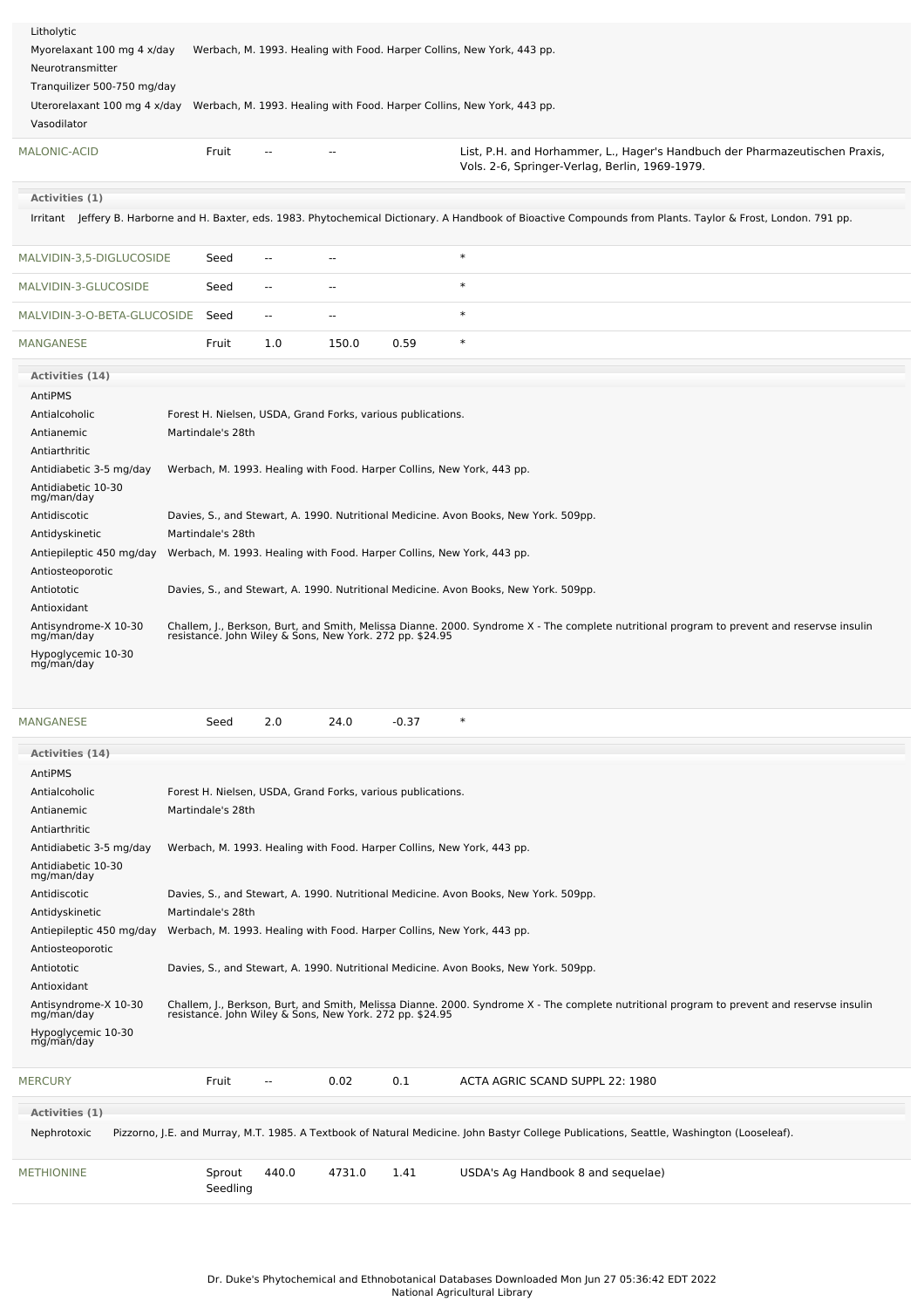| <b>Activities (15)</b>                        |                                                                                                                                                           |
|-----------------------------------------------|-----------------------------------------------------------------------------------------------------------------------------------------------------------|
| Anticataract                                  | Pizzorno, J.E. and Murray, M.T. 1985. A Textbook of Natural Medicine. John Bastyr College Publications, Seattle, Washington<br>(Looseleaf).               |
| Antidote (Acetaminophen) 10                   | Martindale's 29th                                                                                                                                         |
| g/16hr/man/orl                                |                                                                                                                                                           |
| Antidote (Paracetamol) 10<br>g/16hr/man/orl   | Martindale's 29th                                                                                                                                         |
| Antieczemic                                   |                                                                                                                                                           |
| Antihepatotic                                 | Jeffery B. Harborne and H. Baxter, eds. 1983. Phytochemical Dictionary. A Handbook of Bioactive Compounds from Plants. Taylor &<br>Frost, London. 791 pp. |
| Antioxidant                                   |                                                                                                                                                           |
| Antiparkinsonian 1-5 g/day                    | Werbach, M. 1993. Healing with Food. Harper Collins, New York, 443 pp.                                                                                    |
| Cancer-Preventive                             | Stitt, P. A. Why George Should Eat Broccoli. Dougherty Co, Milwaukee, WI, 1990, 399 pp.                                                                   |
| Emetic                                        | Martindale's 29th                                                                                                                                         |
| Essential                                     | Jeffery B. Harborne and H. Baxter, eds. 1983. Phytochemical Dictionary. A Handbook of Bioactive Compounds from Plants. Taylor &<br>Frost, London. 791 pp. |
| Glutathionigenic                              | Martindale's 29th                                                                                                                                         |
| Hepatoprotective                              |                                                                                                                                                           |
| Lipotropic                                    | Merck 11th Edition                                                                                                                                        |
| Urine-Acidifier 200<br>mg/3x/day/man/orl      | Martindale's 28th                                                                                                                                         |
| Urine-Deodorant                               | Martindale's 29th                                                                                                                                         |
| <b>METHIONINE</b>                             | 3250.0<br>3653.0<br>$-0.17$<br>USDA's Ag Handbook 8 and sequelae)<br>Seed                                                                                 |
|                                               |                                                                                                                                                           |
| Activities (15)<br>Anticataract               | Pizzorno, J.E. and Murray, M.T. 1985. A Textbook of Natural Medicine. John Bastyr College Publications, Seattle, Washington                               |
|                                               | (Looseleaf).                                                                                                                                              |
| Antidote (Acetaminophen) 10<br>g/16hr/man/orl | Martindale's 29th                                                                                                                                         |
| Antidote (Paracetamol) 10<br>g/16hr/man/orl   | Martindale's 29th                                                                                                                                         |
| Antieczemic                                   |                                                                                                                                                           |
| Antihepatotic                                 | Jeffery B. Harborne and H. Baxter, eds. 1983. Phytochemical Dictionary. A Handbook of Bioactive Compounds from Plants. Taylor &<br>Frost, London. 791 pp. |
| Antioxidant                                   |                                                                                                                                                           |
| Antiparkinsonian 1-5 g/day                    | Werbach, M. 1993. Healing with Food. Harper Collins, New York, 443 pp.                                                                                    |
| Cancer-Preventive                             | Stitt, P. A. Why George Should Eat Broccoli. Dougherty Co, Milwaukee, WI, 1990, 399 pp.                                                                   |
| Emetic                                        | Martindale's 29th                                                                                                                                         |
| Essential                                     | Jeffery B. Harborne and H. Baxter, eds. 1983. Phytochemical Dictionary. A Handbook of Bioactive Compounds from Plants. Taylor &<br>Frost, London. 791 pp. |
| Glutathionigenic                              | Martindale's 29th                                                                                                                                         |
| Hepatoprotective                              |                                                                                                                                                           |
| Lipotropic                                    | Merck 11th Edition                                                                                                                                        |
| Urine-Acidifier 200<br>mg/3x/day/man/orl      | Martindale's 28th                                                                                                                                         |
| Urine-Deodorant                               | Martindale's 29th                                                                                                                                         |
| <b>METHIONINE</b>                             | 220.0<br>2261.0<br>1.6<br>USDA's Ag Handbook 8 and sequelae)<br>Fruit                                                                                     |
| <b>Activities (15)</b>                        |                                                                                                                                                           |
| Anticataract                                  | Pizzorno, J.E. and Murray, M.T. 1985. A Textbook of Natural Medicine. John Bastyr College Publications, Seattle, Washington<br>(Looseleaf).               |
| Antidote (Acetaminophen) 10<br>g/16hr/man/orl | Martindale's 29th                                                                                                                                         |
| Antidote (Paracetamol) 10<br>g/16hr/man/orl   | Martindale's 29th                                                                                                                                         |
| Antieczemic                                   |                                                                                                                                                           |
| Antihepatotic                                 | Jeffery B. Harborne and H. Baxter, eds. 1983. Phytochemical Dictionary. A Handbook of Bioactive Compounds from Plants. Taylor &<br>Frost, London. 791 pp. |
| Antioxidant                                   |                                                                                                                                                           |
| Antiparkinsonian 1-5 g/day                    | Werbach, M. 1993. Healing with Food. Harper Collins, New York, 443 pp.                                                                                    |
| Cancer-Preventive                             | Stitt, P. A. Why George Should Eat Broccoli. Dougherty Co, Milwaukee, WI, 1990, 399 pp.                                                                   |
| Emetic                                        | Martindale's 29th                                                                                                                                         |
| Essential                                     | Jeffery B. Harborne and H. Baxter, eds. 1983. Phytochemical Dictionary. A Handbook of Bioactive Compounds from Plants. Taylor &<br>Frost, London. 791 pp. |
| Glutathionigenic                              | Martindale's 29th                                                                                                                                         |
| Hepatoprotective                              |                                                                                                                                                           |
| Lipotropic                                    | Merck 11th Edition                                                                                                                                        |
| Urine-Acidifier 200<br>mg/3x/day/man/orl      | Martindale's 28th                                                                                                                                         |
| Urine-Deodorant                               | Martindale's 29th                                                                                                                                         |
| MOLYBDENUM                                    | $\ast$<br>0.5<br>14.0<br>2.05<br>Seed                                                                                                                     |

Dr. Duke's Phytochemical and Ethnobotanical Databases Downloaded Mon Jun 27 05:36:42 EDT 2022 National Agricultural Library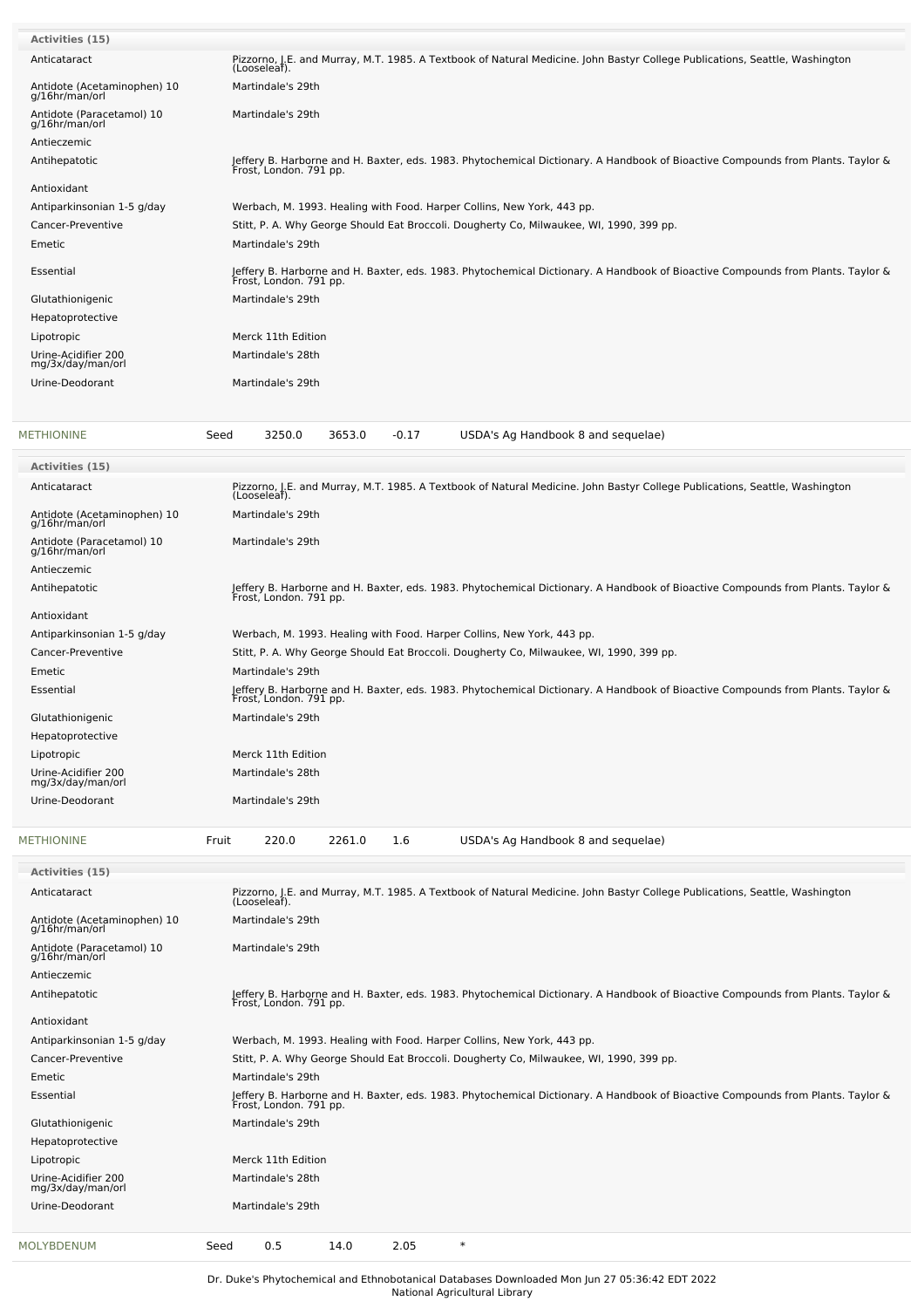| Activities (2)                        |                                                                                                                                                                                                                                                                                                       |
|---------------------------------------|-------------------------------------------------------------------------------------------------------------------------------------------------------------------------------------------------------------------------------------------------------------------------------------------------------|
| Anticancer (Esophagus)?               | Davies, S., and Stewart, A. 1990. Nutritional Medicine. Avon Books, New York. 509pp.                                                                                                                                                                                                                  |
| Antitumor (Esophagus)?                | Davies, S., and Stewart, A. 1990. Nutritional Medicine. Avon Books, New York. 509pp.                                                                                                                                                                                                                  |
|                                       |                                                                                                                                                                                                                                                                                                       |
| <b>MOLYBDENUM</b>                     | 20.0<br>3.52<br>$\ast$<br>Fruit<br>--                                                                                                                                                                                                                                                                 |
| Activities (2)                        |                                                                                                                                                                                                                                                                                                       |
| Anticancer (Esophagus)?               | Davies, S., and Stewart, A. 1990. Nutritional Medicine. Avon Books, New York. 509pp.                                                                                                                                                                                                                  |
| Antitumor (Esophagus)?                | Davies, S., and Stewart, A. 1990. Nutritional Medicine. Avon Books, New York. 509pp.                                                                                                                                                                                                                  |
|                                       |                                                                                                                                                                                                                                                                                                       |
| <b>MUFA</b>                           | Sprout<br>390.0<br>4194.0<br>1.12<br>USDA's Ag Handbook 8 and sequelae)<br>Seedling                                                                                                                                                                                                                   |
| Activities (13)                       |                                                                                                                                                                                                                                                                                                       |
| Allergenic                            |                                                                                                                                                                                                                                                                                                       |
| Anemiagenic                           |                                                                                                                                                                                                                                                                                                       |
| Antiinflammatory<br>IC50=21 uM        |                                                                                                                                                                                                                                                                                                       |
| Antileukotriene-D4                    |                                                                                                                                                                                                                                                                                                       |
| $IC50=21$ uM                          |                                                                                                                                                                                                                                                                                                       |
| Cancer-Preventive                     | Stitt, P. A. Why George Should Eat Broccoli. Dougherty Co, Milwaukee, WI, 1990, 399 pp.                                                                                                                                                                                                               |
| Choleretic 5 ml/man                   |                                                                                                                                                                                                                                                                                                       |
| Dermatitigenic                        |                                                                                                                                                                                                                                                                                                       |
| FLavor FEMA 1-30                      | Aloe Research Council - Duke writeup of non-peer reviewd book by Coats and draft by Henry                                                                                                                                                                                                             |
| Hypocholesterolemic                   | Spiller, G. A. 1996 (Spiller, G. A. Ed. 1996. CRC Handbook of Lipids in Human Nutrition. CRC Press. Boca Raton, FL. 233 pp.)                                                                                                                                                                          |
| Insectifuge                           | Jacobson, M., Glossary of Plant-Derived Insect Deterrents, CRC Press, Inc., Boca Raton, FL, 213 p, 1990.                                                                                                                                                                                              |
| Irritant                              | Merck 11th Edition                                                                                                                                                                                                                                                                                    |
| Percutaneostimulant                   | Seki, T., Toeda, C., Kawaguchi, T., Juni, K., Sugibayashi, K., and Morimoto, Y. 1990. Enhanced Transdermal Delivery of Zidovudine in Rats and<br>Human Skin. Chem. Pharm. Bull. 38(11): 3086-3089, 1990.                                                                                              |
| Perfumery                             | Aloe Research Council - Duke writeup of non-peer reviewd book by Coats and draft by Henry                                                                                                                                                                                                             |
| <b>MUFA</b>                           | 1230.0<br>1382.0<br>$-0.78$<br>USDA's Ag Handbook 8 and sequelae)<br>Seed                                                                                                                                                                                                                             |
|                                       |                                                                                                                                                                                                                                                                                                       |
| Activities (13)                       |                                                                                                                                                                                                                                                                                                       |
| Allergenic                            |                                                                                                                                                                                                                                                                                                       |
| Anemiagenic                           |                                                                                                                                                                                                                                                                                                       |
| Antiinflammatory<br>IC50=21 uM        |                                                                                                                                                                                                                                                                                                       |
| Antileukotriene-D4                    |                                                                                                                                                                                                                                                                                                       |
| <b>ICOUFZIUM</b><br>Cancer-Preventive | Stitt, P. A. Why George Should Eat Broccoli. Dougherty Co, Milwaukee, WI, 1990, 399 pp.                                                                                                                                                                                                               |
| Choleretic 5 ml/man                   |                                                                                                                                                                                                                                                                                                       |
| Dermatitigenic                        |                                                                                                                                                                                                                                                                                                       |
| FLavor FEMA 1-30                      | Aloe Research Council - Duke writeup of non-peer reviewd book by Coats and draft by Henry                                                                                                                                                                                                             |
| Hypocholesterolemic                   | Spiller, G. A. 1996 (Spiller, G. A. Ed. 1996. CRC Handbook of Lipids in Human Nutrition. CRC Press. Boca Raton, FL. 233 pp.)                                                                                                                                                                          |
| Insectifuge                           | Jacobson, M., Glossary of Plant-Derived Insect Deterrents, CRC Press, Inc., Boca Raton, FL, 213 p, 1990.                                                                                                                                                                                              |
| Irritant                              | Merck 11th Edition                                                                                                                                                                                                                                                                                    |
| Percutaneostimulant                   | Seki, T., Toeda, C., Kawaguchi, T., Juni, K., Sugibayashi, K., and Morimoto, Y. 1990. Enhanced Transdermal Delivery of Zidovudine in Rats and<br>Human Skin. Chem. Pharm. Bull. 38(11): 3086-3089, 1990.                                                                                              |
|                                       | Aloe Research Council - Duke writeup of non-peer reviewd book by Coats and draft by Henry                                                                                                                                                                                                             |
| Perfumery                             |                                                                                                                                                                                                                                                                                                       |
| <b>MUFA</b>                           | Fruit<br>50.0<br>514.0<br>$-0.25$<br>USDA's Ag Handbook 8 and sequelae)                                                                                                                                                                                                                               |
| Activities (13)                       |                                                                                                                                                                                                                                                                                                       |
| Allergenic                            |                                                                                                                                                                                                                                                                                                       |
| Anemiagenic                           |                                                                                                                                                                                                                                                                                                       |
| Antiinflammatory<br>IC50=21 uM        |                                                                                                                                                                                                                                                                                                       |
| Antileukotriene-D4                    |                                                                                                                                                                                                                                                                                                       |
| IC50=21 uM                            |                                                                                                                                                                                                                                                                                                       |
| Cancer-Preventive                     | Stitt, P. A. Why George Should Eat Broccoli. Dougherty Co, Milwaukee, WI, 1990, 399 pp.                                                                                                                                                                                                               |
| Choleretic 5 ml/man                   |                                                                                                                                                                                                                                                                                                       |
| Dermatitigenic                        |                                                                                                                                                                                                                                                                                                       |
| FLavor FEMA 1-30                      | Aloe Research Council - Duke writeup of non-peer reviewd book by Coats and draft by Henry                                                                                                                                                                                                             |
| Hypocholesterolemic                   | Spiller, G. A. 1996 (Spiller, G. A. Ed. 1996. CRC Handbook of Lipids in Human Nutrition. CRC Press. Boca Raton, FL. 233 pp.)<br>Jacobson, M., Glossary of Plant-Derived Insect Deterrents, CRC Press, Inc., Boca Raton, FL, 213 p, 1990.                                                              |
| Insectifuge<br>Irritant               | Merck 11th Edition                                                                                                                                                                                                                                                                                    |
| Percutaneostimulant                   |                                                                                                                                                                                                                                                                                                       |
|                                       |                                                                                                                                                                                                                                                                                                       |
| Perfumery                             | Seki, T., Toeda, C., Kawaguchi, T., Juni, K., Sugibayashi, K., and Morimoto, Y. 1990. Enhanced Transdermal Delivery of Zidovudine in Rats and<br>Human Skin. Chem. Pharm. Bull. 38(11): 3086-3089, 1990.<br>Aloe Research Council - Duke writeup of non-peer reviewd book by Coats and draft by Henry |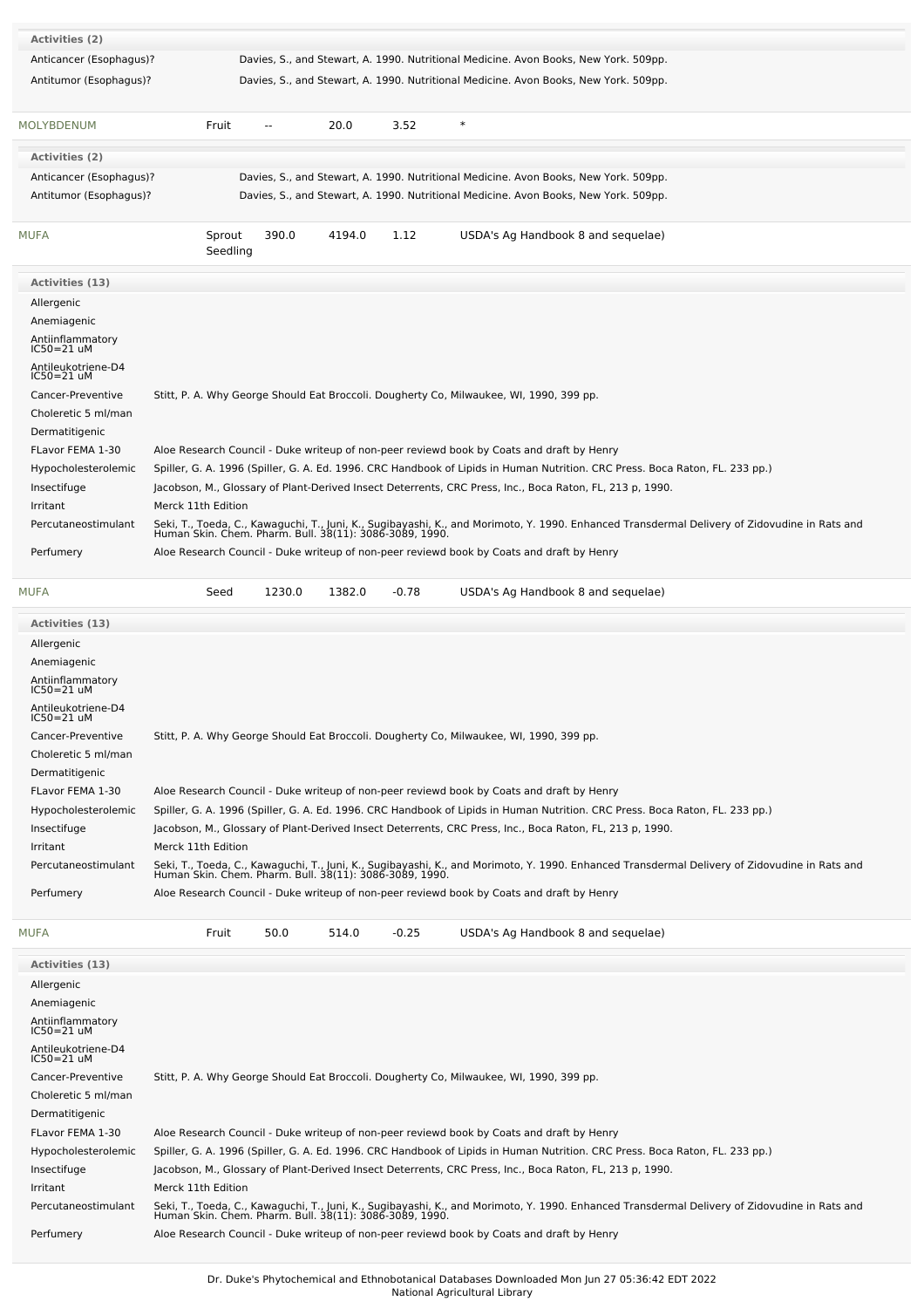| N-6-METHYLAGMATINE                      | Seed               |                   | --    |         | $\ast$                                                                                                                                                    |
|-----------------------------------------|--------------------|-------------------|-------|---------|-----------------------------------------------------------------------------------------------------------------------------------------------------------|
| <b>NIACIN</b>                           | Sprout<br>Seedling | 29.0              | 312.0 | 1.98    | USDA's Ag Handbook 8 and sequelae)                                                                                                                        |
| <b>Activities (39)</b>                  |                    |                   |       |         |                                                                                                                                                           |
| Allergenic                              |                    |                   |       |         | Werbach, M. 1993. Healing with Food. Harper Collins, New York, 443 pp.                                                                                    |
| AntiLyme 50 mg/day                      |                    |                   |       |         |                                                                                                                                                           |
| AntiMeniere's                           |                    |                   |       |         | Duke, J. A. Writeups or information summaries on approximately 2,000 economic plants, USDA, ARS, Beltsville, MD 20705.                                    |
| AntiRaynaud's 1,500-4,000<br>mg/day     |                    |                   |       |         |                                                                                                                                                           |
| Antiacrodynic                           |                    |                   |       |         |                                                                                                                                                           |
| Antiallergic 50 mg/2x/day               |                    |                   |       |         | Werbach, M. 1993. Healing with Food. Harper Collins, New York, 443 pp.                                                                                    |
| Antialzheimeran                         |                    |                   |       |         |                                                                                                                                                           |
| Antiamblyopic                           |                    |                   |       |         |                                                                                                                                                           |
| Antianginal                             |                    |                   |       |         |                                                                                                                                                           |
| Anticataract                            |                    |                   |       |         |                                                                                                                                                           |
| Antichilblain                           |                    |                   |       |         | Jeffery B. Harborne and H. Baxter, eds. 1983. Phytochemical Dictionary. A Handbook of Bioactive Compounds from Plants. Taylor &<br>Frost, London. 791 pp. |
| Anticonvulsant 3 g/day                  |                    |                   |       |         | Werbach, M. 1993. Healing with Food. Harper Collins, New York, 443 pp.                                                                                    |
| Antidementia                            |                    |                   |       |         |                                                                                                                                                           |
| Antidermatitic                          |                    |                   |       |         | Davies, S., and Stewart, A. 1990. Nutritional Medicine. Avon Books, New York. 509pp.                                                                      |
| Antidiabetic                            |                    |                   |       |         |                                                                                                                                                           |
| Antidysphagic                           |                    |                   |       |         |                                                                                                                                                           |
| Antiepileptic 3 g/day                   |                    |                   |       |         | Werbach, M. 1993. Healing with Food. Harper Collins, New York, 443 pp.                                                                                    |
| Antihangover 50 mg                      |                    |                   |       |         |                                                                                                                                                           |
| Antihistaminic 50 mg 2x/day             |                    |                   |       |         | Werbach, M. 1993. Healing with Food. Harper Collins, New York, 443 pp.                                                                                    |
| Antihyperactivity 1.5-6 g/day           |                    |                   |       |         | Werbach, M. 1993. Healing with Food. Harper Collins, New York, 443 pp.                                                                                    |
| Antiinsomnic 1 g/day                    |                    |                   |       |         | Werbach, M. 1993. Healing with Food. Harper Collins, New York, 443 pp.                                                                                    |
| Antineuralgic                           |                    |                   |       |         |                                                                                                                                                           |
| Antiparkinsonian 100 mg/day             |                    |                   |       |         | Werbach, M. 1993. Healing with Food. Harper Collins, New York, 443 pp.                                                                                    |
| Antipellagric                           |                    |                   |       |         | Davies, S., and Stewart, A. 1990. Nutritional Medicine. Avon Books, New York. 509pp.                                                                      |
| Antiscotomic                            |                    |                   |       |         |                                                                                                                                                           |
| Antispasmodic 100 mg 2x/day             |                    |                   |       |         | Werbach, M. 1993. Healing with Food. Harper Collins, New York, 443 pp.                                                                                    |
| Antivertigo                             |                    |                   |       |         |                                                                                                                                                           |
| Cancer-Preventive                       |                    |                   |       |         | Stitt, P. A. Why George Should Eat Broccoli. Dougherty Co, Milwaukee, WI, 1990, 399 pp.                                                                   |
| Cardioprotective                        |                    |                   |       |         |                                                                                                                                                           |
| Circulotonic                            |                    |                   |       |         |                                                                                                                                                           |
| Fibrinolytic                            |                    |                   |       |         |                                                                                                                                                           |
| Hepatoprotective                        |                    |                   |       |         |                                                                                                                                                           |
| Hepatotoxic                             |                    |                   |       |         |                                                                                                                                                           |
| Hypocholesterolemic 50-100 mg<br>3x/day |                    |                   |       |         |                                                                                                                                                           |
| Hypoglycemic                            |                    |                   |       |         |                                                                                                                                                           |
| Hypolipidemic                           |                    |                   |       |         |                                                                                                                                                           |
| Sedative                                | (Looseleaf).       |                   |       |         | Pizzorno, J.E. and Murray, M.T. 1985. A Textbook of Natural Medicine. John Bastyr College Publications, Seattle, Washington                               |
| Serotoninergic                          | (Looseleaf).       |                   |       |         | Pizzorno, J.E. and Murray, M.T. 1985. A Textbook of Natural Medicine. John Bastyr College Publications, Seattle, Washington                               |
| Vasodilator                             |                    | Martindale's 29th |       |         |                                                                                                                                                           |
| NIACIN                                  | Seed               | 15.0              | 38.0  | $-0.15$ | CRC Handbook of Medicinal Herbs and/or CRC Handbook of Proximate Analyses                                                                                 |
|                                         |                    |                   |       |         |                                                                                                                                                           |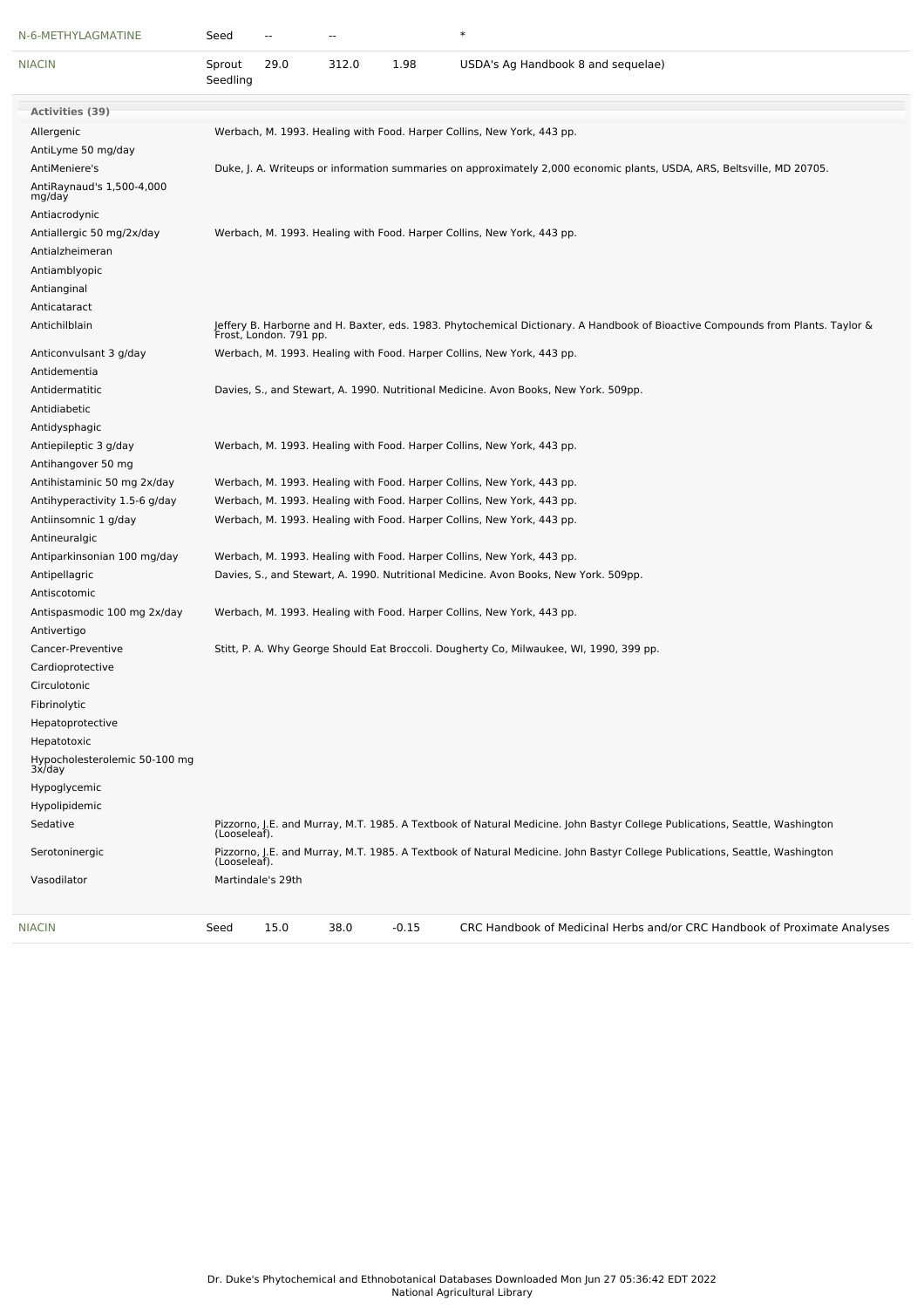| <b>NIACIN</b>                           | 98.0<br>0.01<br>13.0<br>CRC Handbook of Medicinal Herbs and/or CRC Handbook of Proximate Analyses<br>Leaf                                                 |
|-----------------------------------------|-----------------------------------------------------------------------------------------------------------------------------------------------------------|
| Vasodilator                             | Martindale's 29th                                                                                                                                         |
| Serotoninergic                          | Pizzorno, J.E. and Murray, M.T. 1985. A Textbook of Natural Medicine. John Bastyr College Publications, Seattle, Washington<br>(Looseleaf).               |
| Sedative                                | Pizzorno, J.E. and Murray, M.T. 1985. A Textbook of Natural Medicine. John Bastyr College Publications, Seattle, Washington<br>(Looseleaf).               |
| Hypolipidemic                           |                                                                                                                                                           |
| Hypoglycemic                            |                                                                                                                                                           |
| Hypocholesterolemic 50-100 mg<br>3x/day |                                                                                                                                                           |
| Hepatotoxic                             |                                                                                                                                                           |
| Hepatoprotective                        |                                                                                                                                                           |
| Fibrinolytic                            |                                                                                                                                                           |
| Circulotonic                            |                                                                                                                                                           |
| Cardioprotective                        |                                                                                                                                                           |
| Cancer-Preventive                       | Stitt, P. A. Why George Should Eat Broccoli. Dougherty Co, Milwaukee, WI, 1990, 399 pp.                                                                   |
| Antivertigo                             |                                                                                                                                                           |
| Antispasmodic 100 mg 2x/day             | Werbach, M. 1993. Healing with Food. Harper Collins, New York, 443 pp.                                                                                    |
| Antiscotomic                            |                                                                                                                                                           |
| Antipellagric                           | Davies, S., and Stewart, A. 1990. Nutritional Medicine. Avon Books, New York. 509pp.                                                                      |
| Antiparkinsonian 100 mg/day             | Werbach, M. 1993. Healing with Food. Harper Collins, New York, 443 pp.                                                                                    |
| Antineuralgic                           |                                                                                                                                                           |
| Antiinsomnic 1 g/day                    | Werbach, M. 1993. Healing with Food. Harper Collins, New York, 443 pp.                                                                                    |
| Antihyperactivity 1.5-6 g/day           | Werbach, M. 1993. Healing with Food. Harper Collins, New York, 443 pp.                                                                                    |
| Antihistaminic 50 mg 2x/day             | Werbach, M. 1993. Healing with Food. Harper Collins, New York, 443 pp.                                                                                    |
| Antihangover 50 mg                      |                                                                                                                                                           |
| Antiepileptic 3 g/day                   | Werbach, M. 1993. Healing with Food. Harper Collins, New York, 443 pp.                                                                                    |
| Antidysphagic                           |                                                                                                                                                           |
| Antidiabetic                            |                                                                                                                                                           |
| Antidermatitic                          | Davies, S., and Stewart, A. 1990. Nutritional Medicine. Avon Books, New York. 509pp.                                                                      |
| Antidementia                            |                                                                                                                                                           |
| Anticonvulsant 3 g/day                  | Werbach, M. 1993. Healing with Food. Harper Collins, New York, 443 pp.                                                                                    |
| Antichilblain                           | Jeffery B. Harborne and H. Baxter, eds. 1983. Phytochemical Dictionary. A Handbook of Bioactive Compounds from Plants. Taylor &<br>Frost, London. 791 pp. |
| Anticataract                            |                                                                                                                                                           |
| Antianginal                             |                                                                                                                                                           |
| Antiamblyopic                           |                                                                                                                                                           |
| Antialzheimeran                         |                                                                                                                                                           |
| Antiallergic 50 mg/2x/day               | Werbach, M. 1993. Healing with Food. Harper Collins, New York, 443 pp.                                                                                    |
| Antiacrodynic                           |                                                                                                                                                           |
| AntiRaynaud's 1,500-4,000<br>mg/day     |                                                                                                                                                           |
| AntiMeniere's                           | Duke, J. A. Writeups or information summaries on approximately 2,000 economic plants, USDA, ARS, Beltsville, MD 20705.                                    |
| AntiLyme 50 mg/day                      |                                                                                                                                                           |
| Allergenic                              | Werbach, M. 1993. Healing with Food. Harper Collins, New York, 443 pp.                                                                                    |
| Activities (39)                         |                                                                                                                                                           |
|                                         |                                                                                                                                                           |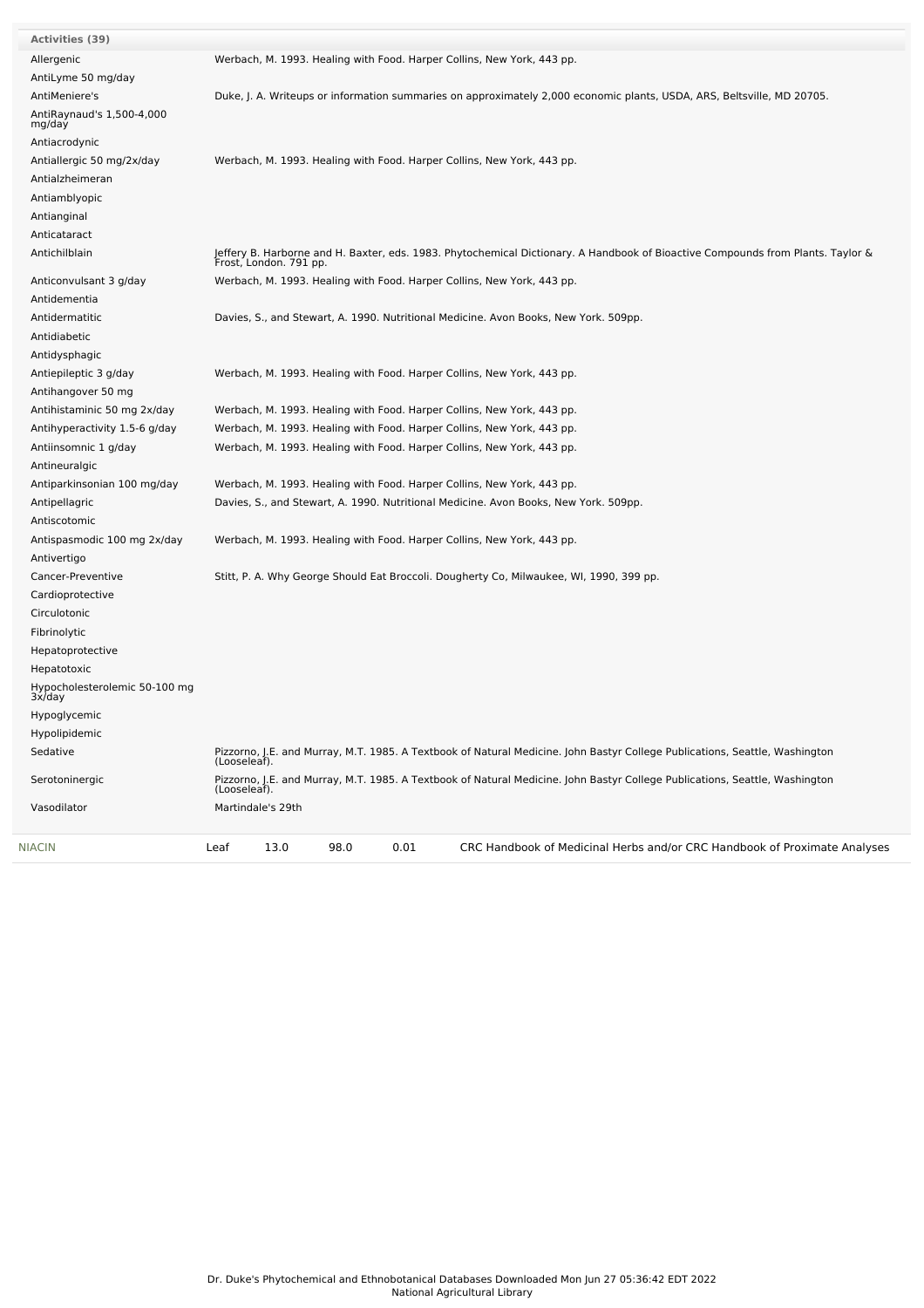| <b>Activities (39)</b>                  |                                                                                                                                                           |
|-----------------------------------------|-----------------------------------------------------------------------------------------------------------------------------------------------------------|
| Allergenic                              | Werbach, M. 1993. Healing with Food. Harper Collins, New York, 443 pp.                                                                                    |
| AntiLyme 50 mg/day                      |                                                                                                                                                           |
| AntiMeniere's                           | Duke, J. A. Writeups or information summaries on approximately 2,000 economic plants, USDA, ARS, Beltsville, MD 20705.                                    |
| AntiRaynaud's 1,500-4,000<br>mg/day     |                                                                                                                                                           |
| Antiacrodynic                           |                                                                                                                                                           |
| Antiallergic 50 mg/2x/day               | Werbach, M. 1993. Healing with Food. Harper Collins, New York, 443 pp.                                                                                    |
| Antialzheimeran                         |                                                                                                                                                           |
| Antiamblyopic                           |                                                                                                                                                           |
| Antianginal                             |                                                                                                                                                           |
| Anticataract                            |                                                                                                                                                           |
| Antichilblain                           | Jeffery B. Harborne and H. Baxter, eds. 1983. Phytochemical Dictionary. A Handbook of Bioactive Compounds from Plants. Taylor &<br>Frost, London. 791 pp. |
| Anticonvulsant 3 g/day                  | Werbach, M. 1993. Healing with Food. Harper Collins, New York, 443 pp.                                                                                    |
| Antidementia                            |                                                                                                                                                           |
| Antidermatitic                          | Davies, S., and Stewart, A. 1990. Nutritional Medicine. Avon Books, New York. 509pp.                                                                      |
| Antidiabetic                            |                                                                                                                                                           |
| Antidysphagic                           |                                                                                                                                                           |
| Antiepileptic 3 g/day                   | Werbach, M. 1993. Healing with Food. Harper Collins, New York, 443 pp.                                                                                    |
| Antihangover 50 mg                      |                                                                                                                                                           |
| Antihistaminic 50 mg 2x/day             | Werbach, M. 1993. Healing with Food. Harper Collins, New York, 443 pp.                                                                                    |
| Antihyperactivity 1.5-6 g/day           | Werbach, M. 1993. Healing with Food. Harper Collins, New York, 443 pp.                                                                                    |
| Antiinsomnic 1 g/day                    | Werbach, M. 1993. Healing with Food. Harper Collins, New York, 443 pp.                                                                                    |
| Antineuralgic                           |                                                                                                                                                           |
| Antiparkinsonian 100 mg/day             | Werbach, M. 1993. Healing with Food. Harper Collins, New York, 443 pp.                                                                                    |
| Antipellagric                           | Davies, S., and Stewart, A. 1990. Nutritional Medicine. Avon Books, New York. 509pp.                                                                      |
| Antiscotomic                            |                                                                                                                                                           |
| Antispasmodic 100 mg 2x/day             | Werbach, M. 1993. Healing with Food. Harper Collins, New York, 443 pp.                                                                                    |
| Antivertigo                             |                                                                                                                                                           |
| Cancer-Preventive                       | Stitt, P. A. Why George Should Eat Broccoli. Dougherty Co, Milwaukee, WI, 1990, 399 pp.                                                                   |
| Cardioprotective                        |                                                                                                                                                           |
| Circulotonic                            |                                                                                                                                                           |
| Fibrinolytic                            |                                                                                                                                                           |
| Hepatoprotective                        |                                                                                                                                                           |
| Hepatotoxic                             |                                                                                                                                                           |
| Hypocholesterolemic 50-100 mg<br>3x/day |                                                                                                                                                           |
| Hypoglycemic                            |                                                                                                                                                           |
| Hypolipidemic                           |                                                                                                                                                           |
| Sedative                                | Pizzorno, J.E. and Murray, M.T. 1985. A Textbook of Natural Medicine. John Bastyr College Publications, Seattle, Washington<br>(Looseleaf).               |
| Serotoninergic                          | Pizzorno, J.E. and Murray, M.T. 1985. A Textbook of Natural Medicine. John Bastyr College Publications, Seattle, Washington<br>(Looseleaf).               |
| Vasodilator                             | Martindale's 29th                                                                                                                                         |
| NIACIN                                  | $\ast$<br>Fruit<br>5.0<br>77.0<br>0.22                                                                                                                    |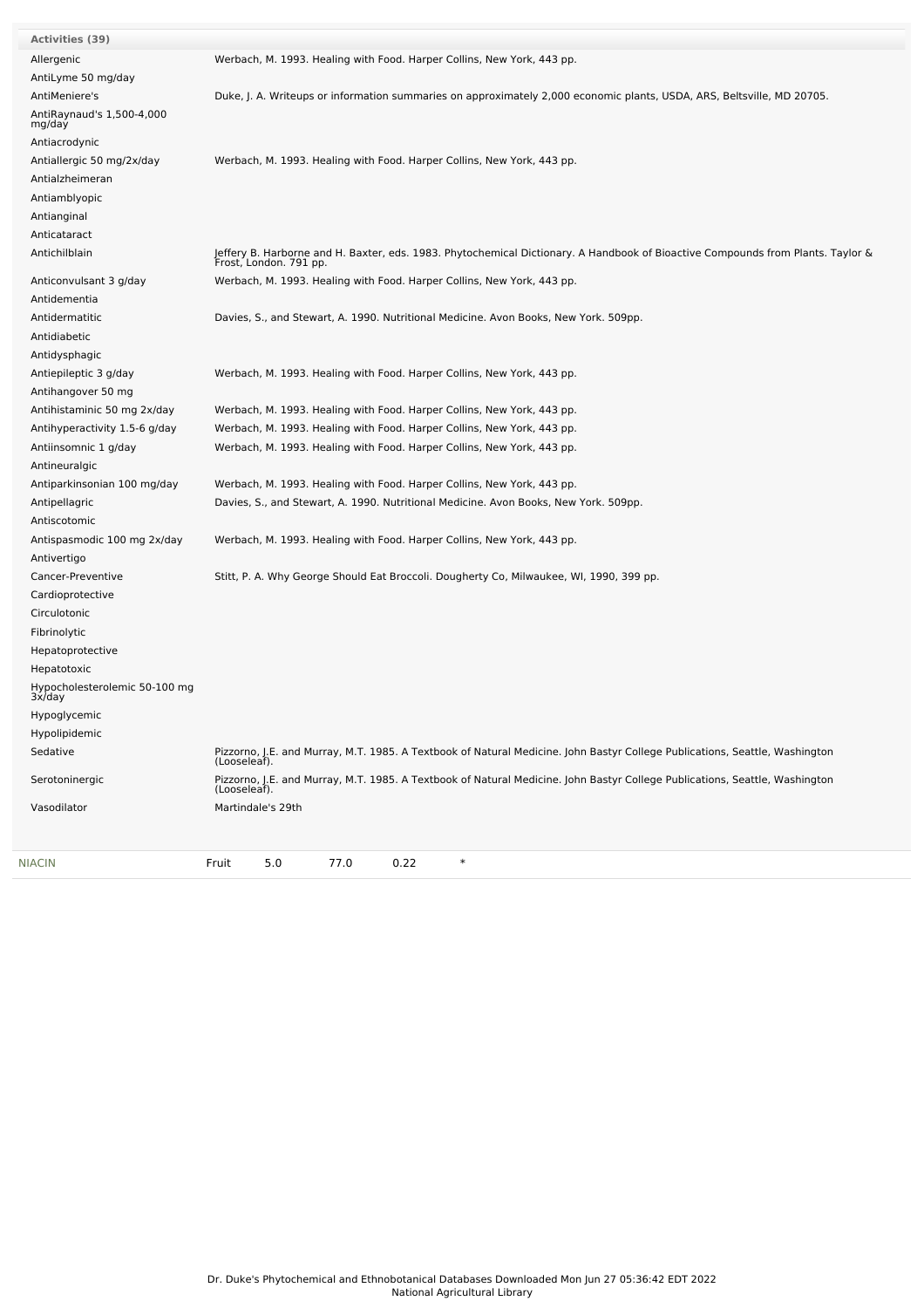| <b>Activities (39)</b>                  |                                  |                   |      |                                                                                                                                                           |
|-----------------------------------------|----------------------------------|-------------------|------|-----------------------------------------------------------------------------------------------------------------------------------------------------------|
| Allergenic                              |                                  |                   |      | Werbach, M. 1993. Healing with Food. Harper Collins, New York, 443 pp.                                                                                    |
| AntiLyme 50 mg/day                      |                                  |                   |      |                                                                                                                                                           |
| AntiMeniere's                           |                                  |                   |      | Duke, J. A. Writeups or information summaries on approximately 2,000 economic plants, USDA, ARS, Beltsville, MD 20705.                                    |
| AntiRaynaud's 1,500-4,000<br>mg/day     |                                  |                   |      |                                                                                                                                                           |
| Antiacrodynic                           |                                  |                   |      |                                                                                                                                                           |
| Antiallergic 50 mg/2x/day               |                                  |                   |      | Werbach, M. 1993. Healing with Food. Harper Collins, New York, 443 pp.                                                                                    |
| Antialzheimeran                         |                                  |                   |      |                                                                                                                                                           |
| Antiamblyopic                           |                                  |                   |      |                                                                                                                                                           |
| Antianginal                             |                                  |                   |      |                                                                                                                                                           |
| Anticataract                            |                                  |                   |      |                                                                                                                                                           |
| Antichilblain                           |                                  |                   |      | Jeffery B. Harborne and H. Baxter, eds. 1983. Phytochemical Dictionary. A Handbook of Bioactive Compounds from Plants. Taylor &<br>Frost, London. 791 pp. |
| Anticonvulsant 3 g/day                  |                                  |                   |      | Werbach, M. 1993. Healing with Food. Harper Collins, New York, 443 pp.                                                                                    |
| Antidementia                            |                                  |                   |      |                                                                                                                                                           |
| Antidermatitic                          |                                  |                   |      | Davies, S., and Stewart, A. 1990. Nutritional Medicine. Avon Books, New York. 509pp.                                                                      |
| Antidiabetic                            |                                  |                   |      |                                                                                                                                                           |
| Antidysphagic                           |                                  |                   |      |                                                                                                                                                           |
| Antiepileptic 3 g/day                   |                                  |                   |      | Werbach, M. 1993. Healing with Food. Harper Collins, New York, 443 pp.                                                                                    |
|                                         |                                  |                   |      |                                                                                                                                                           |
| Antihangover 50 mg                      |                                  |                   |      |                                                                                                                                                           |
| Antihistaminic 50 mg 2x/day             |                                  |                   |      | Werbach, M. 1993. Healing with Food. Harper Collins, New York, 443 pp.                                                                                    |
| Antihyperactivity 1.5-6 g/day           |                                  |                   |      | Werbach, M. 1993. Healing with Food. Harper Collins, New York, 443 pp.                                                                                    |
| Antiinsomnic 1 g/day                    |                                  |                   |      | Werbach, M. 1993. Healing with Food. Harper Collins, New York, 443 pp.                                                                                    |
| Antineuralgic                           |                                  |                   |      |                                                                                                                                                           |
| Antiparkinsonian 100 mg/day             |                                  |                   |      | Werbach, M. 1993. Healing with Food. Harper Collins, New York, 443 pp.                                                                                    |
| Antipellagric                           |                                  |                   |      | Davies, S., and Stewart, A. 1990. Nutritional Medicine. Avon Books, New York. 509pp.                                                                      |
| Antiscotomic                            |                                  |                   |      |                                                                                                                                                           |
| Antispasmodic 100 mg 2x/day             |                                  |                   |      | Werbach, M. 1993. Healing with Food. Harper Collins, New York, 443 pp.                                                                                    |
| Antivertigo                             |                                  |                   |      |                                                                                                                                                           |
| Cancer-Preventive                       |                                  |                   |      | Stitt, P. A. Why George Should Eat Broccoli. Dougherty Co, Milwaukee, WI, 1990, 399 pp.                                                                   |
| Cardioprotective                        |                                  |                   |      |                                                                                                                                                           |
|                                         |                                  |                   |      |                                                                                                                                                           |
| Circulotonic                            |                                  |                   |      |                                                                                                                                                           |
| Fibrinolytic                            |                                  |                   |      |                                                                                                                                                           |
| Hepatoprotective                        |                                  |                   |      |                                                                                                                                                           |
| Hepatotoxic                             |                                  |                   |      |                                                                                                                                                           |
| Hypocholesterolemic 50-100 mg<br>3x/day |                                  |                   |      |                                                                                                                                                           |
| Hypoglycemic                            |                                  |                   |      |                                                                                                                                                           |
| Hypolipidemic                           |                                  |                   |      |                                                                                                                                                           |
|                                         |                                  |                   |      |                                                                                                                                                           |
| Sedative                                | (Looseleaf).                     |                   |      | Pizzorno, J.E. and Murray, M.T. 1985. A Textbook of Natural Medicine. John Bastyr College Publications, Seattle, Washington                               |
| Serotoninergic                          | (Looseleaf).                     |                   |      | Pizzorno, J.E. and Murray, M.T. 1985. A Textbook of Natural Medicine. John Bastyr College Publications, Seattle, Washington                               |
| Vasodilator                             | Martindale's 29th                |                   |      |                                                                                                                                                           |
|                                         |                                  |                   |      |                                                                                                                                                           |
| NICKEL                                  | Seed                             | 0.5<br>7.0        | 0.43 | $\ast$                                                                                                                                                    |
| <b>Activities (3)</b>                   |                                  |                   |      |                                                                                                                                                           |
|                                         |                                  |                   |      |                                                                                                                                                           |
| Antiadrenalinic                         |                                  |                   |      | Davies, S., and Stewart, A. 1990. Nutritional Medicine. Avon Books, New York. 509pp.                                                                      |
| Anticirrhotic?                          |                                  |                   |      | Davies, S., and Stewart, A. 1990. Nutritional Medicine. Avon Books, New York. 509pp.                                                                      |
| Insulin-Sparing                         |                                  |                   |      | Davies, S., and Stewart, A. 1990. Nutritional Medicine. Avon Books, New York. 509pp.                                                                      |
|                                         |                                  |                   |      |                                                                                                                                                           |
| NICKEL                                  | Fruit<br>--                      | 15.0              | 3.78 | $\ast$                                                                                                                                                    |
| Activities (3)                          |                                  |                   |      |                                                                                                                                                           |
| Antiadrenalinic                         |                                  |                   |      | Davies, S., and Stewart, A. 1990. Nutritional Medicine. Avon Books, New York. 509pp.                                                                      |
| Anticirrhotic?                          |                                  |                   |      | Davies, S., and Stewart, A. 1990. Nutritional Medicine. Avon Books, New York. 509pp.                                                                      |
| Insulin-Sparing                         |                                  |                   |      | Davies, S., and Stewart, A. 1990. Nutritional Medicine. Avon Books, New York. 509pp.                                                                      |
|                                         |                                  |                   |      |                                                                                                                                                           |
| NITROGEN                                | Fruit                            | 3600.0<br>41000.0 | 1.85 | ACTA AGRIC SCAND SUPPL 22: 1980                                                                                                                           |
| OBTUSIFOLIOL                            | Seed<br>$\overline{\phantom{a}}$ | $\sim$            |      | $\ast$                                                                                                                                                    |
| OLEIC-ACID                              | Sprout                           | 390.0<br>4194.0   | 1.12 | USDA's Ag Handbook 8 and sequelae)                                                                                                                        |
|                                         | Seedling                         |                   |      |                                                                                                                                                           |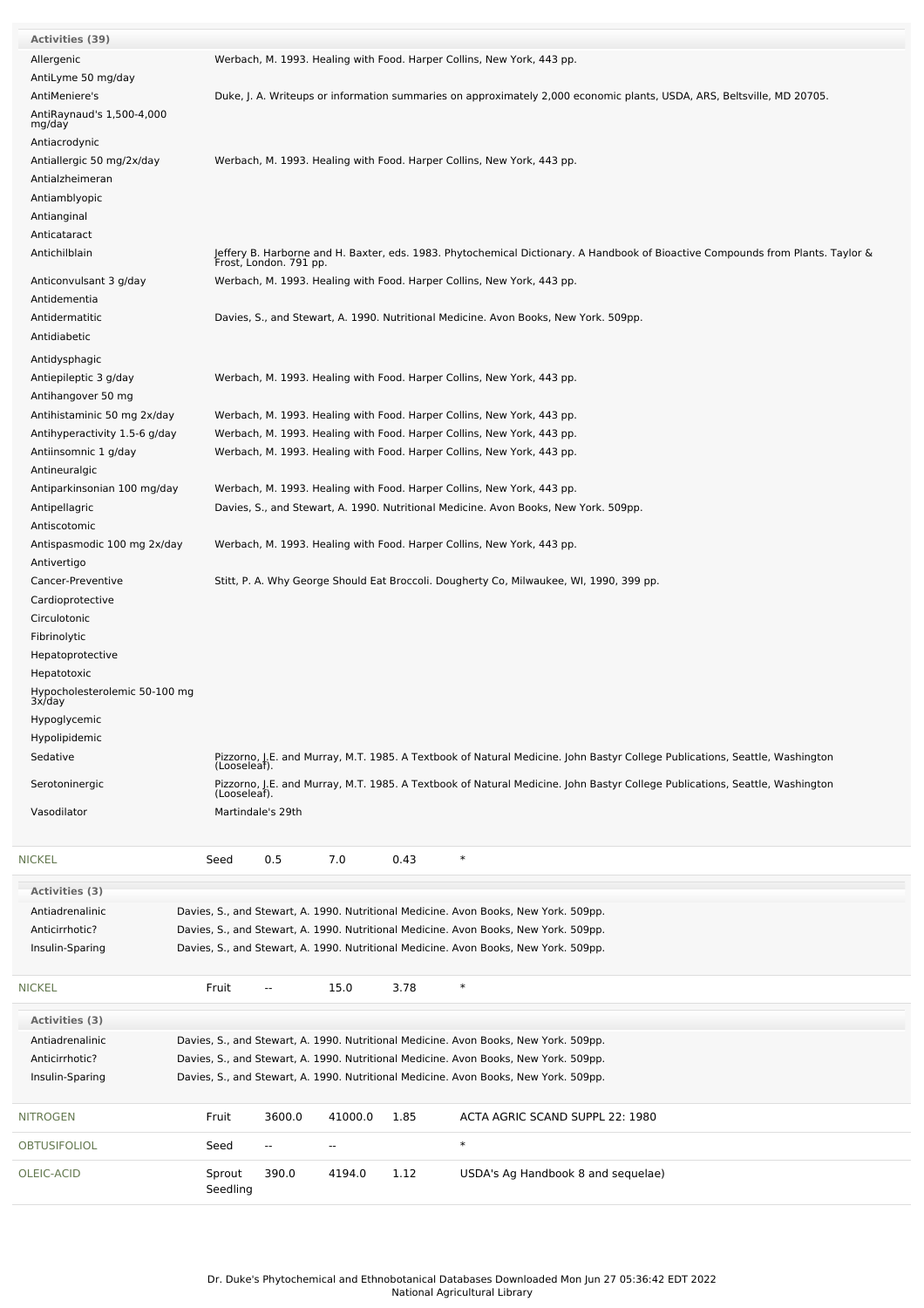| <b>Activities (18)</b>             |                                                                                                                                                                                                          |
|------------------------------------|----------------------------------------------------------------------------------------------------------------------------------------------------------------------------------------------------------|
| 5-Alpha-Reductase-<br>Inhibitor    |                                                                                                                                                                                                          |
| Allergenic                         |                                                                                                                                                                                                          |
| Alpha-Reductase-<br>Inhibitor      |                                                                                                                                                                                                          |
| Anemiagenic                        |                                                                                                                                                                                                          |
| Antialopecic                       |                                                                                                                                                                                                          |
| Antiandrogenic                     |                                                                                                                                                                                                          |
| Antiinflammatory<br>$IC50 = 21$ uM |                                                                                                                                                                                                          |
| Antileukotriene-D4<br>$IC50=21$ uM |                                                                                                                                                                                                          |
| Cancer-Preventive                  | Stitt, P. A. Why George Should Eat Broccoli. Dougherty Co, Milwaukee, WI, 1990, 399 pp.                                                                                                                  |
| Choleretic 5 ml/man                |                                                                                                                                                                                                          |
| Dermatitigenic                     |                                                                                                                                                                                                          |
| FLavor FEMA 1-30                   | Aloe Research Council - Duke writeup of non-peer reviewd book by Coats and draft by Henry                                                                                                                |
| Hypocholesterolemic                | Spiller, G. A. 1996 (Spiller, G. A. Ed. 1996. CRC Handbook of Lipids in Human Nutrition. CRC Press. Boca Raton, FL. 233 pp.)                                                                             |
| Insectifuge                        | Jacobson, M., Glossary of Plant-Derived Insect Deterrents, CRC Press, Inc., Boca Raton, FL, 213 p, 1990.                                                                                                 |
| Irritant                           | Merck 11th Edition                                                                                                                                                                                       |
| Percutaneostimulant                | Seki, T., Toeda, C., Kawaguchi, T., Juni, K., Sugibayashi, K., and Morimoto, Y. 1990. Enhanced Transdermal Delivery of Zidovudine in Rats and<br>Human Skin. Chem. Pharm. Bull. 38(11): 3086-3089, 1990. |
| Perfumery                          | Aloe Research Council - Duke writeup of non-peer reviewd book by Coats and draft by Henry                                                                                                                |
| Propecic                           |                                                                                                                                                                                                          |
|                                    |                                                                                                                                                                                                          |

| OLEIC-ACID                         | Seed               | 1230.0 | 1382.0 | $-0.97$ | USDA's Ag Handbook 8 and sequelae)                                                                                                                                                                       |
|------------------------------------|--------------------|--------|--------|---------|----------------------------------------------------------------------------------------------------------------------------------------------------------------------------------------------------------|
| Activities (18)                    |                    |        |        |         |                                                                                                                                                                                                          |
| 5-Alpha-Reductase-<br>Inhibitor    |                    |        |        |         |                                                                                                                                                                                                          |
| Allergenic                         |                    |        |        |         |                                                                                                                                                                                                          |
| Alpha-Reductase-<br>Inhibitor      |                    |        |        |         |                                                                                                                                                                                                          |
| Anemiagenic                        |                    |        |        |         |                                                                                                                                                                                                          |
| Antialopecic                       |                    |        |        |         |                                                                                                                                                                                                          |
| Antiandrogenic                     |                    |        |        |         |                                                                                                                                                                                                          |
| Antiinflammatory<br>IC50=21 uM     |                    |        |        |         |                                                                                                                                                                                                          |
| Antileukotriene-D4<br>$IC50=21$ uM |                    |        |        |         |                                                                                                                                                                                                          |
| Cancer-Preventive                  |                    |        |        |         | Stitt, P. A. Why George Should Eat Broccoli. Dougherty Co, Milwaukee, WI, 1990, 399 pp.                                                                                                                  |
| Choleretic 5 ml/man                |                    |        |        |         |                                                                                                                                                                                                          |
| Dermatitigenic                     |                    |        |        |         |                                                                                                                                                                                                          |
| FLavor FEMA 1-30                   |                    |        |        |         | Aloe Research Council - Duke writeup of non-peer reviewd book by Coats and draft by Henry                                                                                                                |
| Hypocholesterolemic                |                    |        |        |         | Spiller, G. A. 1996 (Spiller, G. A. Ed. 1996. CRC Handbook of Lipids in Human Nutrition. CRC Press. Boca Raton, FL. 233 pp.)                                                                             |
| Insectifuge                        |                    |        |        |         | Jacobson, M., Glossary of Plant-Derived Insect Deterrents, CRC Press, Inc., Boca Raton, FL, 213 p, 1990.                                                                                                 |
| Irritant                           | Merck 11th Edition |        |        |         |                                                                                                                                                                                                          |
| Percutaneostimulant                |                    |        |        |         | Seki, T., Toeda, C., Kawaguchi, T., Juni, K., Sugibayashi, K., and Morimoto, Y. 1990. Enhanced Transdermal Delivery of Zidovudine in Rats and<br>Human Skin. Chem. Pharm. Bull. 38(11): 3086-3089, 1990. |
| Perfumery                          |                    |        |        |         | Aloe Research Council - Duke writeup of non-peer reviewd book by Coats and draft by Henry                                                                                                                |
| Propecic                           |                    |        |        |         |                                                                                                                                                                                                          |
| OLEIC-ACID                         | Fruit              | 40.0   | 411.0  | $-0.48$ | USDA's Ag Handbook 8 and sequelae)                                                                                                                                                                       |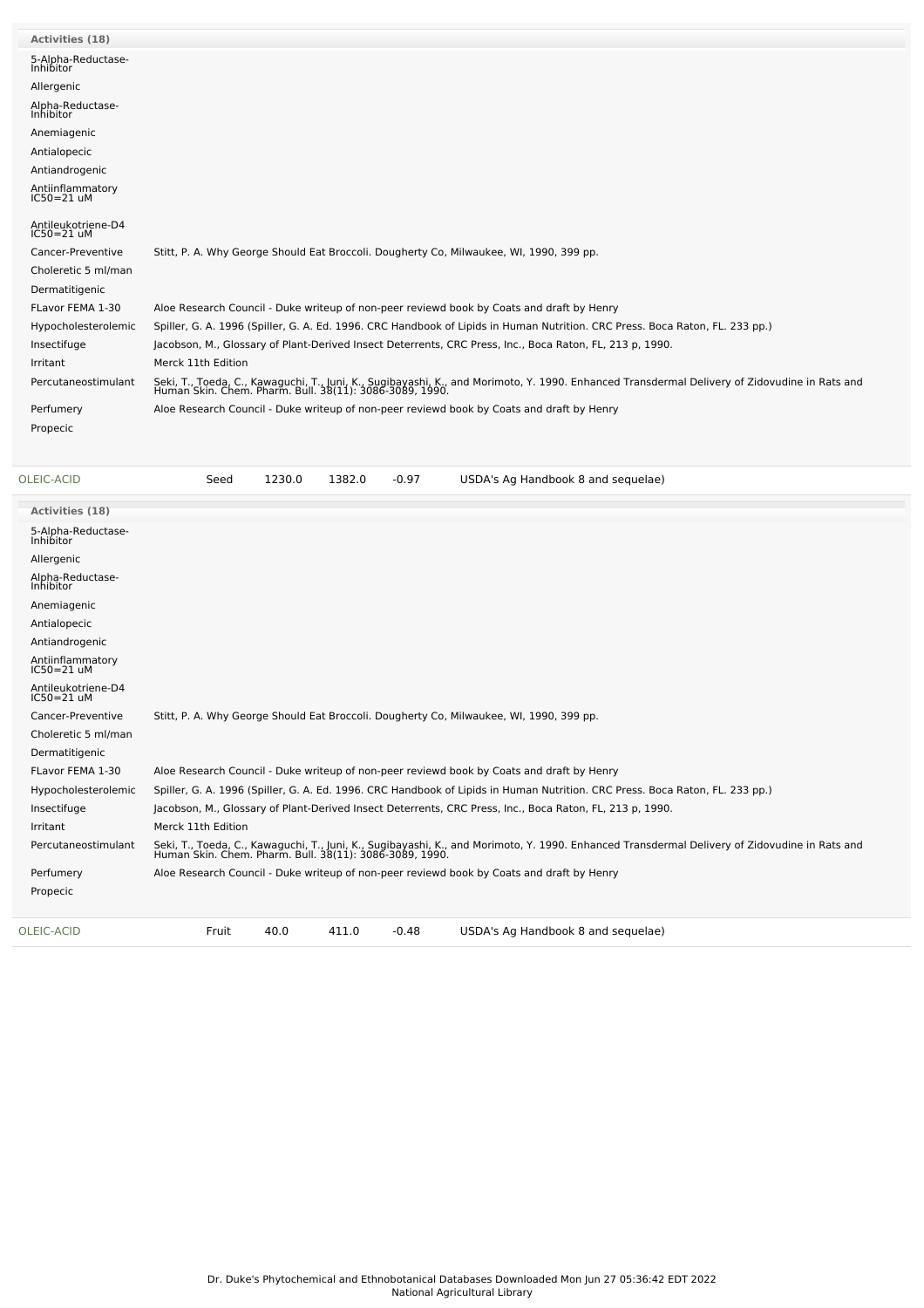| <b>Activities (18)</b>               |                                                                                                                                                                                                                                      |
|--------------------------------------|--------------------------------------------------------------------------------------------------------------------------------------------------------------------------------------------------------------------------------------|
| 5-Alpha-Reductase-                   |                                                                                                                                                                                                                                      |
| Inhibitor                            |                                                                                                                                                                                                                                      |
| Allergenic                           |                                                                                                                                                                                                                                      |
| Alpha-Reductase-<br>Inhibitor        |                                                                                                                                                                                                                                      |
| Anemiagenic                          |                                                                                                                                                                                                                                      |
| Antialopecic                         |                                                                                                                                                                                                                                      |
| Antiandrogenic                       |                                                                                                                                                                                                                                      |
| Antiinflammatory<br>IC50=21 uM       |                                                                                                                                                                                                                                      |
| Antileukotriene-D4<br>$IC50 = 21$ uM |                                                                                                                                                                                                                                      |
| Cancer-Preventive                    | Stitt, P. A. Why George Should Eat Broccoli. Dougherty Co, Milwaukee, WI, 1990, 399 pp.                                                                                                                                              |
| Choleretic 5 ml/man                  |                                                                                                                                                                                                                                      |
| Dermatitigenic                       |                                                                                                                                                                                                                                      |
| FLavor FEMA 1-30                     | Aloe Research Council - Duke writeup of non-peer reviewd book by Coats and draft by Henry                                                                                                                                            |
| Hypocholesterolemic                  | Spiller, G. A. 1996 (Spiller, G. A. Ed. 1996. CRC Handbook of Lipids in Human Nutrition. CRC Press. Boca Raton, FL. 233 pp.)                                                                                                         |
| Insectifuge                          | Jacobson, M., Glossary of Plant-Derived Insect Deterrents, CRC Press, Inc., Boca Raton, FL, 213 p, 1990.                                                                                                                             |
| Irritant                             | Merck 11th Edition                                                                                                                                                                                                                   |
| Percutaneostimulant                  | Seki, T., Toeda, C., Kawaguchi, T., Juni, K., Sugibayashi, K., and Morimoto, Y. 1990. Enhanced Transdermal Delivery of Zidovudine in Rats and<br>Human Skin. Chem. Pharm. Bull. 38(11): 3086-3089, 1990.                             |
| Perfumery                            | Aloe Research Council - Duke writeup of non-peer reviewd book by Coats and draft by Henry                                                                                                                                            |
| Propecic                             |                                                                                                                                                                                                                                      |
|                                      |                                                                                                                                                                                                                                      |
| <b>OXALIC-ACID</b>                   | $-0.29$<br>Fruit<br>312.0<br>Watt, J.M. and Breyer-Brandwijk, M.G. 1962. The Medicinal and Poisonous Plants<br>$\mathbb{Z}^{\mathbb{Z}}$<br>of Southern and Eastern Africa. E. & S. Livingstone, Ltd. Edinburg & London. 1457<br>pp. |
| <b>Activities (9)</b>                |                                                                                                                                                                                                                                      |
| Acaricide                            |                                                                                                                                                                                                                                      |
| Antiseptic                           |                                                                                                                                                                                                                                      |
|                                      | CNS-Paralytic Jeffery B. Harborne and H. Baxter, eds. 1983. Phytochemical Dictionary. A Handbook of Bioactive Compounds from Plants. Taylor & Frost, London. 791 pp.                                                                 |
| Fatal                                | Martindale's 29th                                                                                                                                                                                                                    |
| Hemostatic                           | Merck 11th Edition                                                                                                                                                                                                                   |
| Irritant                             |                                                                                                                                                                                                                                      |
| Pesticide                            |                                                                                                                                                                                                                                      |
| Renotoxic                            | Merck 11th Edition                                                                                                                                                                                                                   |
| Varroacide                           |                                                                                                                                                                                                                                      |
|                                      |                                                                                                                                                                                                                                      |
| P-COUMARIC-ACID                      | $\ast$<br>Plant<br>$\sim$ $\sim$                                                                                                                                                                                                     |
|                                      |                                                                                                                                                                                                                                      |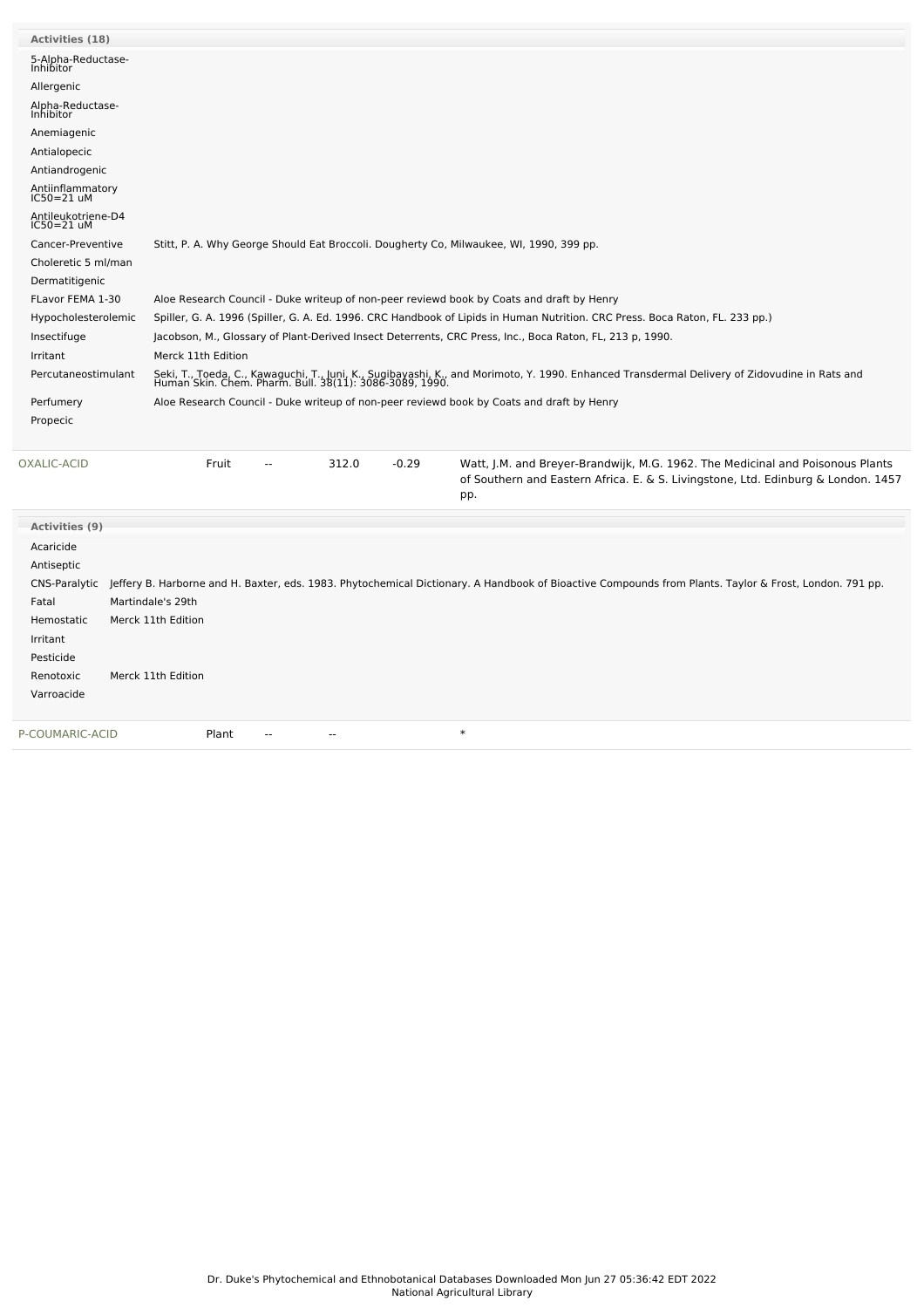| <b>Activities (25)</b>                                |                                                                                                                                                                                                            |  |  |  |  |  |  |  |  |
|-------------------------------------------------------|------------------------------------------------------------------------------------------------------------------------------------------------------------------------------------------------------------|--|--|--|--|--|--|--|--|
| Aldose-Reductase-Inhibitor 4<br>ug/ml (weak activity) | Ichikawa, K., et al. 1991. Isolation and Structure Determination of Aldose Reductase Inhibitors from Traditional Thai Medicine, and<br>Syntheses of Their Derivatives. Sankyo Kenkyusho Nempo, 43: 99-110. |  |  |  |  |  |  |  |  |
| Allelopathic                                          | Jeffery B. Harborne and H. Baxter, eds. 1983. Phytochemical Dictionary. A Handbook of Bioactive Compounds from Plants. Taylor &<br>Frost, London. 791 pp.                                                  |  |  |  |  |  |  |  |  |
| Antibacterial                                         | Pharmazie, 46: 156, 1991.                                                                                                                                                                                  |  |  |  |  |  |  |  |  |
| Anticlastogen                                         |                                                                                                                                                                                                            |  |  |  |  |  |  |  |  |
| Antifertility                                         |                                                                                                                                                                                                            |  |  |  |  |  |  |  |  |
| Antihepatotoxic                                       | Jeffery B. Harborne and H. Baxter, eds. 1983. Phytochemical Dictionary. A Handbook of Bioactive Compounds from Plants. Taylor &<br>Frost, London. 791 pp.                                                  |  |  |  |  |  |  |  |  |
| Antileukemic IC50=25-56 ug/ml                         | Chiang, L. C., Chiang, W., Chang, M. Y., Ng, L. T., Lin, C. C. 2003. Antileukemic activity of selected natural products in Taiwan. Am J Chin<br>Med, 31(1):37-46.                                          |  |  |  |  |  |  |  |  |
| Antinitrosaminic<br>Antioxidant IC24=30 ppm           | Joseph, J., Nadeau, D. and Underwood, A. 2001. The Color Code. Hyperion, NY.                                                                                                                               |  |  |  |  |  |  |  |  |
| Antioxidant 1/3 BHA                                   |                                                                                                                                                                                                            |  |  |  |  |  |  |  |  |
| Antiperoxidant IC50=>100 uM                           | Planta Medica, 57: A54, 1991.                                                                                                                                                                              |  |  |  |  |  |  |  |  |
| Antiseptic                                            |                                                                                                                                                                                                            |  |  |  |  |  |  |  |  |
| Antispasmodic                                         | Newall, C. A., Anderson, L. A. and Phillipson, J. D. 1996. Herbal Medicine - A Guide for Health-care Professionals. The Pharmaceutical<br>Press, London. 296pp.                                            |  |  |  |  |  |  |  |  |
| Antitumor                                             |                                                                                                                                                                                                            |  |  |  |  |  |  |  |  |
| Cancer-Preventive                                     |                                                                                                                                                                                                            |  |  |  |  |  |  |  |  |
| Chemopreventive                                       |                                                                                                                                                                                                            |  |  |  |  |  |  |  |  |
| Choleretic                                            |                                                                                                                                                                                                            |  |  |  |  |  |  |  |  |
| Cytotoxic                                             | Jeffery B. Harborne and H. Baxter, eds. 1983. Phytochemical Dictionary. A Handbook of Bioactive Compounds from Plants. Taylor &<br>Frost, London. 791 pp.                                                  |  |  |  |  |  |  |  |  |
| Diaphoretic?                                          | Lawrence Review of Natural Products, Dec-90.                                                                                                                                                               |  |  |  |  |  |  |  |  |
| Fungicide                                             | Nigg, H.N. and Seigler, D.S., eds. 1992. Phytochemical Resources for Medicine and Agriculture. Plenum Press, New York. 445 pp.                                                                             |  |  |  |  |  |  |  |  |
| Lipoxygenase-Inhibitor IC11=5                         | Oszmianski, J. and Lee, C.Y. 1990. Inhibitory Effect of Phenolics on Carotene Bleaching in Vegetables. J. Agric. Food Chem. 38: 688-690.                                                                   |  |  |  |  |  |  |  |  |
| mM                                                    |                                                                                                                                                                                                            |  |  |  |  |  |  |  |  |
| Pesticide                                             |                                                                                                                                                                                                            |  |  |  |  |  |  |  |  |
| Prostaglandigenic                                     |                                                                                                                                                                                                            |  |  |  |  |  |  |  |  |
| Prostaglandin-Synthesis-Inhibitor                     |                                                                                                                                                                                                            |  |  |  |  |  |  |  |  |
| Tyrosinase-Inhibitor ID50=3,650<br>uМ                 |                                                                                                                                                                                                            |  |  |  |  |  |  |  |  |
| PALMITIC-ACID                                         | 1.34<br>640.0<br>6882.0<br>USDA's Ag Handbook 8 and sequelae)<br>Sprout<br>Seedling                                                                                                                        |  |  |  |  |  |  |  |  |
| Activities (13)                                       |                                                                                                                                                                                                            |  |  |  |  |  |  |  |  |
| 5-Alpha-Reductase-                                    |                                                                                                                                                                                                            |  |  |  |  |  |  |  |  |
| <i>Inhibitor</i>                                      |                                                                                                                                                                                                            |  |  |  |  |  |  |  |  |
| Antialopecic                                          |                                                                                                                                                                                                            |  |  |  |  |  |  |  |  |
| Antiandrogenic                                        |                                                                                                                                                                                                            |  |  |  |  |  |  |  |  |
| Antifibrinolytic                                      | Economic & Medicinal Plant Research, 1: 53.                                                                                                                                                                |  |  |  |  |  |  |  |  |
| Antioxidant IC40=60                                   |                                                                                                                                                                                                            |  |  |  |  |  |  |  |  |
| FLavor FEMA 1                                         | Aloe Research Council - Duke writeup of non-peer reviewd book by Coats and draft by Henry                                                                                                                  |  |  |  |  |  |  |  |  |
| Hemolytic                                             | Bisset, N.G., ed. 1994. Herbal Drugs and Phytopharmaceuticals. CRC Press. Boca Raton, FL. 566 pp.                                                                                                          |  |  |  |  |  |  |  |  |
| Hypercholesterolemic                                  | Spiller, G. A. 1996 (Spiller, G. A. Ed. 1996. CRC Handbook of Lipids in Human Nutrition. CRC Press. Boca Raton, FL. 233 pp.)                                                                               |  |  |  |  |  |  |  |  |
| Lubricant                                             | Jeffery B. Harborne and H. Baxter, eds. 1983. Phytochemical Dictionary. A Handbook of Bioactive Compounds from Plants. Taylor & Frost,<br>Londón. 791 pp.                                                  |  |  |  |  |  |  |  |  |
| Nematicide                                            | Nigg, H.N. and Seigler, D.S., eds. 1992. Phytochemical Resources for Medicine and Agriculture. Plenum Press, New York. 445 pp.                                                                             |  |  |  |  |  |  |  |  |
| Pesticide                                             |                                                                                                                                                                                                            |  |  |  |  |  |  |  |  |
| Propecic                                              |                                                                                                                                                                                                            |  |  |  |  |  |  |  |  |
|                                                       |                                                                                                                                                                                                            |  |  |  |  |  |  |  |  |

Soap Jeffery B. Harborne and H. Baxter, eds. 1983. Phytochemical Dictionary. A Handbook of Bioactive Compounds from Plants. Taylor & Frost, London. 791 pp.

[PALMITIC-ACID](file:///phytochem/chemicals/show/13933) Seed 3430.0 3855.0 -0.62 USDA's Ag Handbook 8 and sequelae)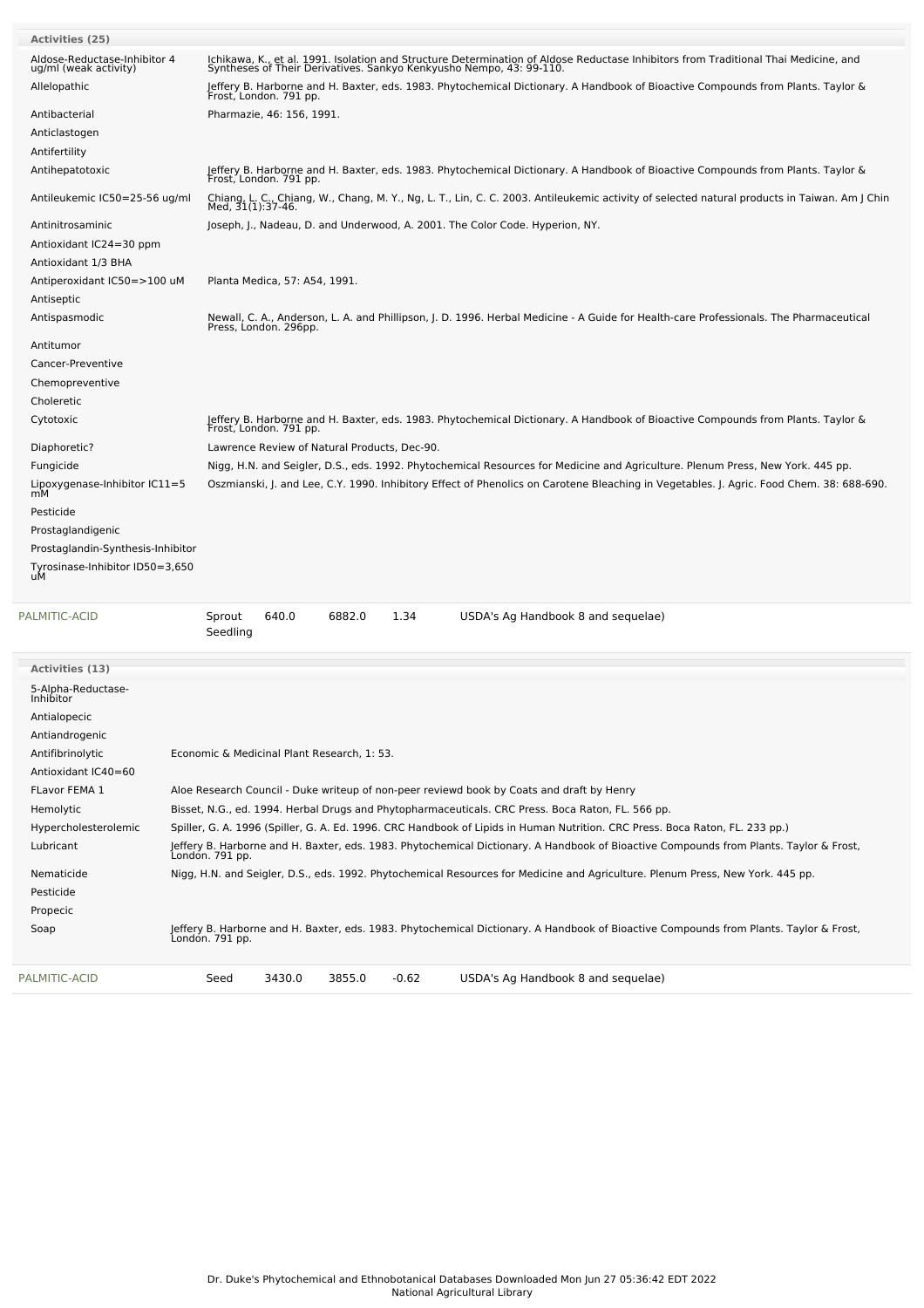| <b>Activities (13)</b>                 |                                                                                                                                                           |
|----------------------------------------|-----------------------------------------------------------------------------------------------------------------------------------------------------------|
| 5-Alpha-Reductase-<br><b>Inhibitor</b> |                                                                                                                                                           |
| Antialopecic                           |                                                                                                                                                           |
| Antiandrogenic                         |                                                                                                                                                           |
| Antifibrinolytic                       | Economic & Medicinal Plant Research, 1: 53.                                                                                                               |
| Antioxidant IC40=60                    |                                                                                                                                                           |
| <b>FLavor FEMA 1</b>                   | Aloe Research Council - Duke writeup of non-peer reviewd book by Coats and draft by Henry                                                                 |
| Hemolytic                              | Bisset, N.G., ed. 1994. Herbal Drugs and Phytopharmaceuticals. CRC Press. Boca Raton, FL. 566 pp.                                                         |
| Hypercholesterolemic                   | Spiller, G. A. 1996 (Spiller, G. A. Ed. 1996. CRC Handbook of Lipids in Human Nutrition. CRC Press. Boca Raton, FL. 233 pp.)                              |
| Lubricant                              | Jeffery B. Harborne and H. Baxter, eds. 1983. Phytochemical Dictionary. A Handbook of Bioactive Compounds from Plants. Taylor & Frost,<br>London. 791 pp. |
| Nematicide                             | Nigg, H.N. and Seigler, D.S., eds. 1992. Phytochemical Resources for Medicine and Agriculture. Plenum Press, New York. 445 pp.                            |
| Pesticide                              |                                                                                                                                                           |
| Propecic                               |                                                                                                                                                           |
| Soap                                   | Jeffery B. Harborne and H. Baxter, eds. 1983. Phytochemical Dictionary. A Handbook of Bioactive Compounds from Plants. Taylor & Frost,<br>Londón. 791 pp. |

| PALMITIC-ACID                           | Fruit                                       | 220.0                                                                                                                                                     | 2261.0 | $-0.33$ | USDA's Ag Handbook 8 and sequelae)                                                                                                     |  |  |  |
|-----------------------------------------|---------------------------------------------|-----------------------------------------------------------------------------------------------------------------------------------------------------------|--------|---------|----------------------------------------------------------------------------------------------------------------------------------------|--|--|--|
| Activities (13)                         |                                             |                                                                                                                                                           |        |         |                                                                                                                                        |  |  |  |
| 5-Alpha-Reductase-<br>Inhibitor         |                                             |                                                                                                                                                           |        |         |                                                                                                                                        |  |  |  |
| Antialopecic                            |                                             |                                                                                                                                                           |        |         |                                                                                                                                        |  |  |  |
| Antiandrogenic                          |                                             |                                                                                                                                                           |        |         |                                                                                                                                        |  |  |  |
| Antifibrinolytic                        | Economic & Medicinal Plant Research, 1: 53. |                                                                                                                                                           |        |         |                                                                                                                                        |  |  |  |
| Antioxidant IC40=60                     |                                             |                                                                                                                                                           |        |         |                                                                                                                                        |  |  |  |
| <b>FLavor FEMA 1</b>                    |                                             |                                                                                                                                                           |        |         | Aloe Research Council - Duke writeup of non-peer reviewd book by Coats and draft by Henry                                              |  |  |  |
| Hemolytic                               |                                             |                                                                                                                                                           |        |         | Bisset, N.G., ed. 1994. Herbal Drugs and Phytopharmaceuticals. CRC Press. Boca Raton, FL. 566 pp.                                      |  |  |  |
| Hypercholesterolemic                    |                                             |                                                                                                                                                           |        |         | Spiller, G. A. 1996 (Spiller, G. A. Ed. 1996. CRC Handbook of Lipids in Human Nutrition. CRC Press. Boca Raton, FL. 233 pp.)           |  |  |  |
| Lubricant                               | London. 791 pp.                             |                                                                                                                                                           |        |         | Jeffery B. Harborne and H. Baxter, eds. 1983. Phytochemical Dictionary. A Handbook of Bioactive Compounds from Plants. Taylor & Frost, |  |  |  |
| Nematicide                              |                                             |                                                                                                                                                           |        |         | Nigg, H.N. and Seigler, D.S., eds. 1992. Phytochemical Resources for Medicine and Agriculture. Plenum Press, New York. 445 pp.         |  |  |  |
| Pesticide                               |                                             |                                                                                                                                                           |        |         |                                                                                                                                        |  |  |  |
| Propecic                                |                                             |                                                                                                                                                           |        |         |                                                                                                                                        |  |  |  |
| Soap                                    | Londón. 791 pp.                             |                                                                                                                                                           |        |         | Jeffery B. Harborne and H. Baxter, eds. 1983. Phytochemical Dictionary. A Handbook of Bioactive Compounds from Plants. Taylor & Frost, |  |  |  |
| PANTOTHENIC-ACID                        | Seed                                        | 9.0                                                                                                                                                       | 10.0   | $-0.71$ | USDA's Ag Handbook 8 and sequelae)                                                                                                     |  |  |  |
| <b>Activities (11)</b>                  |                                             |                                                                                                                                                           |        |         |                                                                                                                                        |  |  |  |
| Antiallergic 100-500 mg/day             |                                             |                                                                                                                                                           |        |         | Werbach, M. 1993. Healing with Food. Harper Collins, New York, 443 pp.                                                                 |  |  |  |
| Antiarthritic 500-2,000 mg/day          |                                             |                                                                                                                                                           |        |         |                                                                                                                                        |  |  |  |
| Anticephalagic                          |                                             | Frost, London. 791 pp.                                                                                                                                    |        |         | Jeffery B. Harborne and H. Baxter, eds. 1983. Phytochemical Dictionary. A Handbook of Bioactive Compounds from Plants. Taylor &        |  |  |  |
| Anticlaudificant?                       |                                             | Martindale's 29th                                                                                                                                         |        |         |                                                                                                                                        |  |  |  |
| Antidermatitic                          |                                             |                                                                                                                                                           |        |         | Duke, J. A. Writeups or information summaries on approximately 2,000 economic plants, USDA, ARS, Beltsville, MD 20705.                 |  |  |  |
| Antifatigue                             |                                             | Jeffery B. Harborne and H. Baxter, eds. 1983. Phytochemical Dictionary. A Handbook of Bioactive Compounds from Plants. Taylor &<br>Frost, London. 791 pp. |        |         |                                                                                                                                        |  |  |  |
| Antihypercholesterolemic 300<br>mg/meal |                                             |                                                                                                                                                           |        |         | Werbach, M. 1993. Healing with Food. Harper Collins, New York, 443 pp.                                                                 |  |  |  |
| Antiielus?                              |                                             | Martindale's 29th                                                                                                                                         |        |         |                                                                                                                                        |  |  |  |
| Antiinsomniac?                          |                                             | Martindale's 29th                                                                                                                                         |        |         |                                                                                                                                        |  |  |  |
| Antirheumatitic?                        |                                             | Martindale's 29th                                                                                                                                         |        |         |                                                                                                                                        |  |  |  |
| Cancer-Preventive                       |                                             |                                                                                                                                                           |        |         | Stitt, P. A. Why George Should Eat Broccoli. Dougherty Co, Milwaukee, WI, 1990, 399 pp.                                                |  |  |  |

[PANTOTHENIC-ACID](file:///phytochem/chemicals/show/13995) Fruit 0.9 10.0 -0.52 USDA's Ag Handbook 8 and sequelae)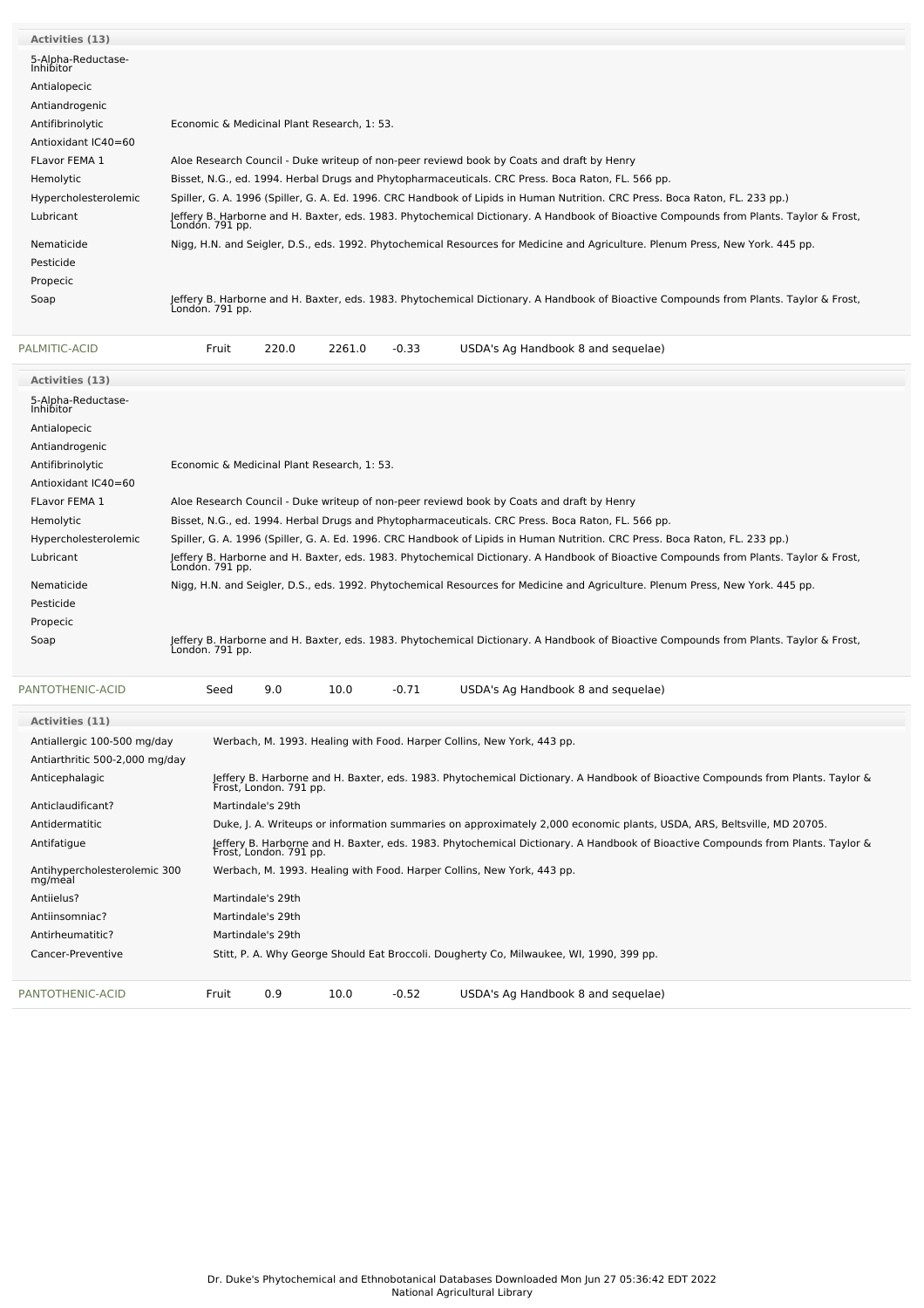| Activities (11)<br>Antiallergic 100-500 mg/day |                                                                                                                                                           |                                                                                                                                                           | Werbach, M. 1993. Healing with Food. Harper Collins, New York, 443 pp. |                                                                                                                                                           |  |  |  |  |  |
|------------------------------------------------|-----------------------------------------------------------------------------------------------------------------------------------------------------------|-----------------------------------------------------------------------------------------------------------------------------------------------------------|------------------------------------------------------------------------|-----------------------------------------------------------------------------------------------------------------------------------------------------------|--|--|--|--|--|
| Antiarthritic 500-2,000 mg/day                 |                                                                                                                                                           |                                                                                                                                                           |                                                                        |                                                                                                                                                           |  |  |  |  |  |
| Anticephalagic                                 |                                                                                                                                                           | Jeffery B. Harborne and H. Baxter, eds. 1983. Phytochemical Dictionary. A Handbook of Bioactive Compounds from Plants. Taylor &<br>Frost, London. 791 pp. |                                                                        |                                                                                                                                                           |  |  |  |  |  |
| Anticlaudificant?                              | Martindale's 29th<br>Duke, J. A. Writeups or information summaries on approximately 2,000 economic plants, USDA, ARS, Beltsville, MD 20705.               |                                                                                                                                                           |                                                                        |                                                                                                                                                           |  |  |  |  |  |
| Antidermatitic<br>Antifatigue                  | Jeffery B. Harborne and H. Baxter, eds. 1983. Phytochemical Dictionary. A Handbook of Bioactive Compounds from Plants. Taylor &<br>Frost, London. 791 pp. |                                                                                                                                                           |                                                                        |                                                                                                                                                           |  |  |  |  |  |
| Antihypercholesterolemic 300<br>mg/meal        | Werbach, M. 1993. Healing with Food. Harper Collins, New York, 443 pp.                                                                                    |                                                                                                                                                           |                                                                        |                                                                                                                                                           |  |  |  |  |  |
| Antiielus?                                     | Martindale's 29th                                                                                                                                         |                                                                                                                                                           |                                                                        |                                                                                                                                                           |  |  |  |  |  |
| Antiinsomniac?                                 | Martindale's 29th                                                                                                                                         |                                                                                                                                                           |                                                                        |                                                                                                                                                           |  |  |  |  |  |
| Antirheumatitic?<br>Cancer-Preventive          | Martindale's 29th                                                                                                                                         |                                                                                                                                                           |                                                                        | Stitt, P. A. Why George Should Eat Broccoli. Dougherty Co, Milwaukee, WI, 1990, 399 pp.                                                                   |  |  |  |  |  |
|                                                |                                                                                                                                                           |                                                                                                                                                           |                                                                        |                                                                                                                                                           |  |  |  |  |  |
| PELARGONIDIN-3,5-<br><b>DIGLUCOSIDE</b>        | Seed                                                                                                                                                      | --                                                                                                                                                        |                                                                        | $\ast$                                                                                                                                                    |  |  |  |  |  |
| PELARGONIDIN-3-GLUCOSIDE                       | Seed                                                                                                                                                      | $\overline{\phantom{a}}$                                                                                                                                  | $\sim$ $\sim$                                                          | $\ast$                                                                                                                                                    |  |  |  |  |  |
| PETUNIDIN-3,5-DIGLUCOSIDE                      | Seed                                                                                                                                                      | $\overline{\phantom{a}}$                                                                                                                                  | $\overline{\phantom{a}}$                                               | $\ast$                                                                                                                                                    |  |  |  |  |  |
| PETUNIDIN-3-GLUCOSIDE                          | Seed                                                                                                                                                      | $\overline{\phantom{a}}$                                                                                                                                  | $\overline{\phantom{a}}$                                               | $\ast$                                                                                                                                                    |  |  |  |  |  |
| PETUNIDIN-3-O-BETA-<br><b>GLUCOSIDE</b>        | Seed                                                                                                                                                      | $\overline{\phantom{a}}$                                                                                                                                  | $\sim$                                                                 | $\ast$                                                                                                                                                    |  |  |  |  |  |
| PHASELIC-ACID                                  | Plant                                                                                                                                                     | $\overline{\phantom{a}}$                                                                                                                                  | $\overline{\phantom{a}}$                                               | $\ast$                                                                                                                                                    |  |  |  |  |  |
| PHASEOLIC-ACID                                 | Plant                                                                                                                                                     | $\overline{\phantom{a}}$                                                                                                                                  | $\sim$                                                                 | Jeffery B. Harborne and H. Baxter, eds. 1983. Phytochemical Dictionary. A<br>Handbook of Bioactive Compounds from Plants. Taylor & Frost, London. 791 pp. |  |  |  |  |  |
| <b>PHASEOLIDES</b>                             | Plant                                                                                                                                                     | $\overline{\phantom{a}}$                                                                                                                                  | --                                                                     | J.S. Glasby Dict.Pls Containing 2ndary Metabolite. 1991.                                                                                                  |  |  |  |  |  |
| PHASEOLLIDIN                                   | Plant                                                                                                                                                     | $\overline{\phantom{a}}$                                                                                                                                  | --                                                                     | $\ast$                                                                                                                                                    |  |  |  |  |  |
| Activities (2)                                 |                                                                                                                                                           |                                                                                                                                                           |                                                                        |                                                                                                                                                           |  |  |  |  |  |
| Fungicide                                      |                                                                                                                                                           |                                                                                                                                                           |                                                                        |                                                                                                                                                           |  |  |  |  |  |
| Pesticide                                      |                                                                                                                                                           |                                                                                                                                                           |                                                                        |                                                                                                                                                           |  |  |  |  |  |
| PHASEOLLIDIN                                   | Fruit                                                                                                                                                     | $\overline{a}$                                                                                                                                            | н.                                                                     | $\ast$                                                                                                                                                    |  |  |  |  |  |
| Activities (2)                                 |                                                                                                                                                           |                                                                                                                                                           |                                                                        |                                                                                                                                                           |  |  |  |  |  |
| Fungicide                                      |                                                                                                                                                           |                                                                                                                                                           |                                                                        |                                                                                                                                                           |  |  |  |  |  |
| Pesticide                                      |                                                                                                                                                           |                                                                                                                                                           |                                                                        |                                                                                                                                                           |  |  |  |  |  |
| <b>PHASEOLLIDIN</b>                            | Sprout<br>Seedling                                                                                                                                        |                                                                                                                                                           |                                                                        | $\ast$                                                                                                                                                    |  |  |  |  |  |
|                                                |                                                                                                                                                           |                                                                                                                                                           |                                                                        |                                                                                                                                                           |  |  |  |  |  |
| Activities (2)<br>Fungicide                    |                                                                                                                                                           |                                                                                                                                                           |                                                                        |                                                                                                                                                           |  |  |  |  |  |
| Pesticide                                      |                                                                                                                                                           |                                                                                                                                                           |                                                                        |                                                                                                                                                           |  |  |  |  |  |
| PHASEOLLIN                                     | Fruit                                                                                                                                                     | $\sim$                                                                                                                                                    | $\overline{a}$                                                         | $\ast$                                                                                                                                                    |  |  |  |  |  |
| Activities (3)                                 |                                                                                                                                                           |                                                                                                                                                           |                                                                        |                                                                                                                                                           |  |  |  |  |  |
| Antiseptic 25 ug/ml                            |                                                                                                                                                           |                                                                                                                                                           |                                                                        |                                                                                                                                                           |  |  |  |  |  |
| Fungicide IC85=100uM<br>Pesticide              |                                                                                                                                                           |                                                                                                                                                           |                                                                        |                                                                                                                                                           |  |  |  |  |  |
| <b>PHASEOLLIN</b>                              | Plant                                                                                                                                                     | $\overline{\phantom{a}}$                                                                                                                                  | $\overline{a}$                                                         | $\ast$                                                                                                                                                    |  |  |  |  |  |
| Activities (3)                                 |                                                                                                                                                           |                                                                                                                                                           |                                                                        |                                                                                                                                                           |  |  |  |  |  |
| Antiseptic 25 ug/ml                            |                                                                                                                                                           |                                                                                                                                                           |                                                                        |                                                                                                                                                           |  |  |  |  |  |
| Fungicide IC85=100uM                           |                                                                                                                                                           |                                                                                                                                                           |                                                                        |                                                                                                                                                           |  |  |  |  |  |
| Pesticide                                      |                                                                                                                                                           |                                                                                                                                                           |                                                                        |                                                                                                                                                           |  |  |  |  |  |
| PHASEOLLIN                                     | Sprout<br>Seedling                                                                                                                                        | --                                                                                                                                                        |                                                                        | $\ast$                                                                                                                                                    |  |  |  |  |  |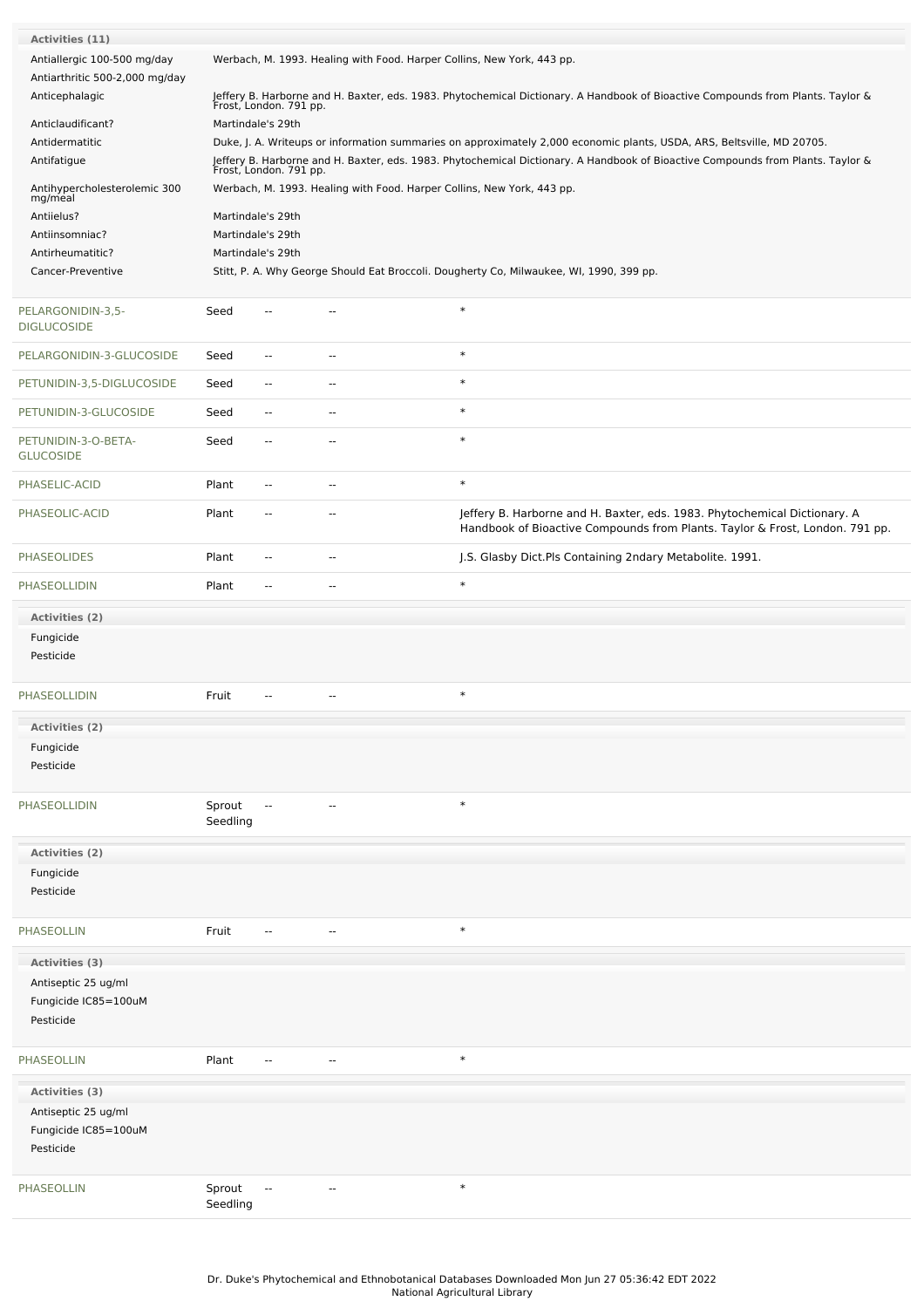| Activities (3)                          |                    |                                   |                |         |                                                                                                                                                           |
|-----------------------------------------|--------------------|-----------------------------------|----------------|---------|-----------------------------------------------------------------------------------------------------------------------------------------------------------|
| Antiseptic 25 ug/ml                     |                    |                                   |                |         |                                                                                                                                                           |
| Fungicide IC85=100uM                    |                    |                                   |                |         |                                                                                                                                                           |
| Pesticide                               |                    |                                   |                |         |                                                                                                                                                           |
| PHASEOLLIN-ISOFLAVONE                   | Plant              | $\overline{\phantom{a}}$          | $\overline{a}$ |         | $\ast$                                                                                                                                                    |
|                                         |                    |                                   |                |         | $\ast$                                                                                                                                                    |
| PHASEOLLINISOFLAVAN                     | Sprout<br>Seedling | $\overline{\phantom{a}}$          |                |         |                                                                                                                                                           |
| PHASEOLLINISOFLAVAN                     | Leaf               | $\overline{\phantom{a}}$          | $\overline{a}$ |         | $\ast$                                                                                                                                                    |
| PHASEOLOSIDE-D                          | Plant              | --                                |                |         | Jeffery B. Harborne and H. Baxter, eds. 1983. Phytochemical Dictionary. A<br>Handbook of Bioactive Compounds from Plants. Taylor & Frost, London. 791 pp. |
| PHENYLALANINE                           | Fruit              | 670.0                             | 6886.0         | 1.23    | USDA's Ag Handbook 8 and sequelae)                                                                                                                        |
| <b>Activities (7)</b>                   |                    |                                   |                |         |                                                                                                                                                           |
| AntiADD 587 mg/day/orl                  |                    | Martindale's 29th                 |                |         |                                                                                                                                                           |
| Antidepressant 50-4,000 mg/day/man      |                    |                                   |                |         |                                                                                                                                                           |
| Antiparkinsonian 200-500<br>mg/day/man  |                    | Martindale's 28th                 |                |         |                                                                                                                                                           |
| Antisickling 690 ug/ml                  |                    |                                   |                |         |                                                                                                                                                           |
| Antivitiligic 100 mg/kg/day/orl/man     |                    | Martindale's 29th                 |                |         |                                                                                                                                                           |
| Monoamine-Precursor                     |                    | (Looseleaf).                      |                |         | Pizzorno, J.E. and Murray, M.T. 1985. A Textbook of Natural Medicine. John Bastyr College Publications, Seattle, Washington                               |
| Tremorigenic 1,600-12,600<br>mg/man/day |                    | Martindale's 28th                 |                |         |                                                                                                                                                           |
| PHENYLALANINE                           | Sprout             | 2120.0                            | 22796.0        | 1.38    | USDA's Ag Handbook 8 and sequelae)                                                                                                                        |
|                                         | Seedling           |                                   |                |         |                                                                                                                                                           |
| <b>Activities (7)</b>                   |                    |                                   |                |         |                                                                                                                                                           |
| AntiADD 587 mg/day/orl                  |                    | Martindale's 29th                 |                |         |                                                                                                                                                           |
| Antidepressant 50-4,000 mg/day/man      |                    |                                   |                |         |                                                                                                                                                           |
| Antiparkinsonian 200-500                |                    | Martindale's 28th                 |                |         |                                                                                                                                                           |
| mg/day/man<br>Antisickling 690 ug/ml    |                    |                                   |                |         |                                                                                                                                                           |
| Antivitiligic 100 mg/kg/day/orl/man     |                    | Martindale's 29th                 |                |         |                                                                                                                                                           |
| Monoamine-Precursor                     |                    |                                   |                |         | Pizzorno, J.E. and Murray, M.T. 1985. A Textbook of Natural Medicine. John Bastyr College Publications, Seattle, Washington                               |
| Tremorigenic 1,600-12,600               |                    | (Looseleaf).<br>Martindale's 28th |                |         |                                                                                                                                                           |
| mg/man/day                              |                    |                                   |                |         |                                                                                                                                                           |
| PHENYLALANINE                           | Seed               | 11680.0                           | 13127.0        | 0.19    | USDA's Ag Handbook 8 and sequelae)                                                                                                                        |
| <b>Activities (7)</b>                   |                    |                                   |                |         |                                                                                                                                                           |
| AntiADD 587 mg/day/orl                  |                    | Martindale's 29th                 |                |         |                                                                                                                                                           |
| Antidepressant 50-4,000 mg/day/man      |                    |                                   |                |         |                                                                                                                                                           |
| Antiparkinsonian 200-500<br>mg/day/man  |                    | Martindale's 28th                 |                |         |                                                                                                                                                           |
| Antisickling 690 ug/ml                  |                    |                                   |                |         |                                                                                                                                                           |
| Antivitiligic 100 mg/kg/day/orl/man     |                    | Martindale's 29th                 |                |         |                                                                                                                                                           |
| Monoamine-Precursor                     |                    |                                   |                |         | Pizzorno, J.E. and Murray, M.T. 1985. A Textbook of Natural Medicine. John Bastyr College Publications, Seattle, Washington                               |
|                                         |                    | (Looseleaf).<br>Martindale's 28th |                |         |                                                                                                                                                           |
| Tremorigenic 1,600-12,600<br>mg/man/day |                    |                                   |                |         |                                                                                                                                                           |
| <b>PHOSPHORUS</b>                       | Sprout<br>Seedling | 370.0                             | 3978.0         | $-1.12$ | USDA's Ag Handbook 8 and sequelae)                                                                                                                        |
| <b>Activities (4)</b>                   |                    |                                   |                |         |                                                                                                                                                           |
| Antiosteoporotic                        |                    |                                   |                |         | Davies, S., and Stewart, A. 1990. Nutritional Medicine. Avon Books, New York. 509pp.                                                                      |
| Anxiolytic                              |                    |                                   |                |         |                                                                                                                                                           |
| Immunostimulant                         |                    |                                   |                |         | Davies, S., and Stewart, A. 1990. Nutritional Medicine. Avon Books, New York. 509pp.                                                                      |
| Osteogenic                              |                    |                                   |                |         | Davies, S., and Stewart, A. 1990. Nutritional Medicine. Avon Books, New York. 509pp.                                                                      |
| <b>PHOSPHORUS</b>                       | Seed               | 2130.0                            | 5880.0         | 0.14    | $\ast$                                                                                                                                                    |
|                                         |                    |                                   |                |         |                                                                                                                                                           |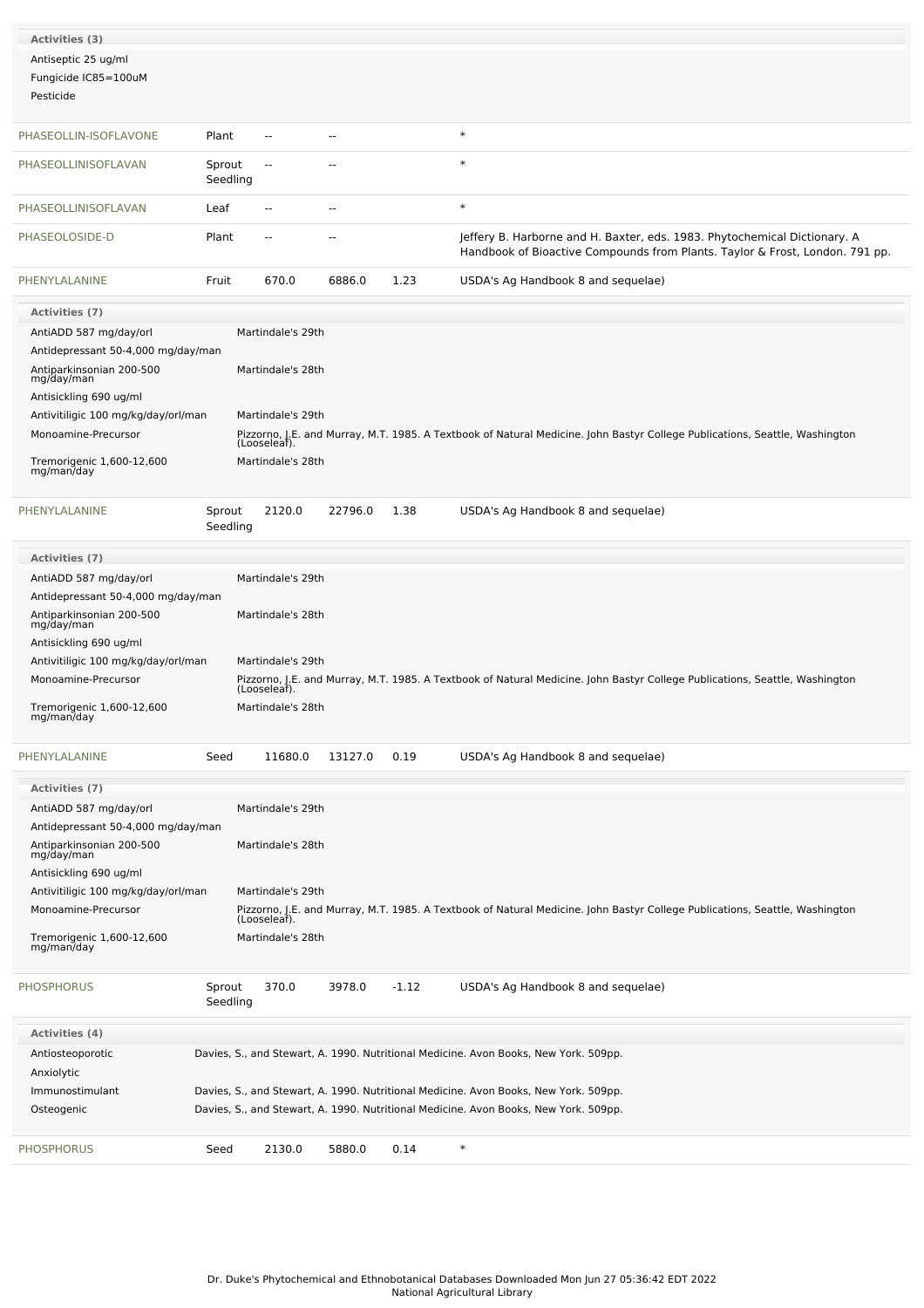| Activities (4)               |       |                          |         |         |                                                                                                                           |  |
|------------------------------|-------|--------------------------|---------|---------|---------------------------------------------------------------------------------------------------------------------------|--|
| Antiosteoporotic             |       |                          |         |         | Davies, S., and Stewart, A. 1990. Nutritional Medicine. Avon Books, New York. 509pp.                                      |  |
| Anxiolytic                   |       |                          |         |         |                                                                                                                           |  |
| Immunostimulant              |       |                          |         |         | Davies, S., and Stewart, A. 1990. Nutritional Medicine. Avon Books, New York. 509pp.                                      |  |
| Osteogenic                   |       |                          |         |         | Davies, S., and Stewart, A. 1990. Nutritional Medicine. Avon Books, New York. 509pp.                                      |  |
|                              |       |                          |         |         |                                                                                                                           |  |
| <b>PHOSPHORUS</b>            | Leaf  | 750.0                    | 5682.0  | 0.13    | CRC Handbook of Medicinal Herbs and/or CRC Handbook of Proximate Analyses                                                 |  |
| Activities (4)               |       |                          |         |         |                                                                                                                           |  |
| Antiosteoporotic             |       |                          |         |         | Davies, S., and Stewart, A. 1990. Nutritional Medicine. Avon Books, New York. 509pp.                                      |  |
| Anxiolytic                   |       |                          |         |         |                                                                                                                           |  |
| Immunostimulant              |       |                          |         |         | Davies, S., and Stewart, A. 1990. Nutritional Medicine. Avon Books, New York. 509pp.                                      |  |
| Osteogenic                   |       |                          |         |         | Davies, S., and Stewart, A. 1990. Nutritional Medicine. Avon Books, New York. 509pp.                                      |  |
|                              |       |                          |         |         |                                                                                                                           |  |
| <b>PHOSPHORUS</b>            | Fruit | 370.0                    | 13500.0 | 3.12    | $\ast$                                                                                                                    |  |
| Activities (4)               |       |                          |         |         |                                                                                                                           |  |
| Antiosteoporotic             |       |                          |         |         | Davies, S., and Stewart, A. 1990. Nutritional Medicine. Avon Books, New York. 509pp.                                      |  |
| Anxiolytic                   |       |                          |         |         |                                                                                                                           |  |
| Immunostimulant              |       |                          |         |         | Davies, S., and Stewart, A. 1990. Nutritional Medicine. Avon Books, New York. 509pp.                                      |  |
| Osteogenic                   |       |                          |         |         | Davies, S., and Stewart, A. 1990. Nutritional Medicine. Avon Books, New York. 509pp.                                      |  |
|                              |       |                          |         |         |                                                                                                                           |  |
| PHYLLOQUINONE                | Fruit | Ξ.                       | 0.39    | $-0.17$ | $\ast$                                                                                                                    |  |
| Activities (5)               |       |                          |         |         |                                                                                                                           |  |
| Antihemorrhagic 1 mg ims man |       |                          |         |         | Martindale's 28th                                                                                                         |  |
| Fungicide                    |       |                          |         |         |                                                                                                                           |  |
| Hypotensive                  |       |                          |         |         |                                                                                                                           |  |
| Pesticide                    |       |                          |         |         |                                                                                                                           |  |
| Toxic                        |       |                          |         |         | Martindale's 28th                                                                                                         |  |
|                              |       |                          |         |         |                                                                                                                           |  |
| PHYLLOQUINONE                | Plant | $\overline{\phantom{a}}$ | 0.3     | $-0.28$ | Booth, S. L., Suttie, J. W. 1998. Dietary intake and adequacy of vitamin K. J.<br>Nutrition, 128(5): 785-788.             |  |
| Activities (5)               |       |                          |         |         |                                                                                                                           |  |
| Antihemorrhagic 1 mg ims man |       |                          |         |         | Martindale's 28th                                                                                                         |  |
| Fungicide                    |       |                          |         |         |                                                                                                                           |  |
| Hypotensive                  |       |                          |         |         |                                                                                                                           |  |
| Pesticide                    |       |                          |         |         |                                                                                                                           |  |
| Toxic                        |       |                          |         |         | Martindale's 28th                                                                                                         |  |
|                              |       |                          |         |         |                                                                                                                           |  |
| PHYLLOQUINONE                | Seed  | $\overline{\phantom{a}}$ | 0.03    | $-1.0$  | $\ast$                                                                                                                    |  |
| Activities (5)               |       |                          |         |         |                                                                                                                           |  |
| Antihemorrhagic 1 mg ims man |       |                          |         |         | Martindale's 28th                                                                                                         |  |
| Fungicide                    |       |                          |         |         |                                                                                                                           |  |
| Hypotensive                  |       |                          |         |         |                                                                                                                           |  |
| Pesticide                    |       |                          |         |         |                                                                                                                           |  |
| Toxic                        |       |                          |         |         | Martindale's 28th                                                                                                         |  |
| <b>PHYTATE</b>               | Seed  | 2220.0                   | 11160.0 | $-0.16$ | $\ast$                                                                                                                    |  |
| <b>PHYTATE</b>               | Fruit | 600.0                    | 12230.0 | 0.87    | $\ast$                                                                                                                    |  |
| PHYTIC-ACID                  | Seed  | $\overline{\phantom{a}}$ | 4800.0  | $-0.98$ | $\ast$                                                                                                                    |  |
|                              |       |                          |         |         |                                                                                                                           |  |
| <b>Activities (9)</b>        |       |                          |         |         |                                                                                                                           |  |
| Antiaggregant<br>Anticancer  |       |                          |         |         | Leung, A. Y. and Foster, S. 1995. Encyclopedia of Common Natural Ingredients 2nd Ed. John Wiley & Sons, New York. 649 pp. |  |
| Antioxidant                  |       |                          |         |         |                                                                                                                           |  |
| Antitumor                    |       |                          |         |         |                                                                                                                           |  |
| Cancer-Preventive            |       |                          |         |         | Stitt, P. A. Why George Should Eat Broccoli. Dougherty Co, Milwaukee, WI, 1990, 399 pp.                                   |  |
| Fungicide                    |       |                          |         |         |                                                                                                                           |  |
| Hypocalcemic Sodium phytate  |       | Merck 11th Edition       |         |         |                                                                                                                           |  |
| Hypocholesterolemic          |       |                          |         |         |                                                                                                                           |  |
| Hypolipidemic                |       |                          |         |         |                                                                                                                           |  |
|                              |       |                          |         |         |                                                                                                                           |  |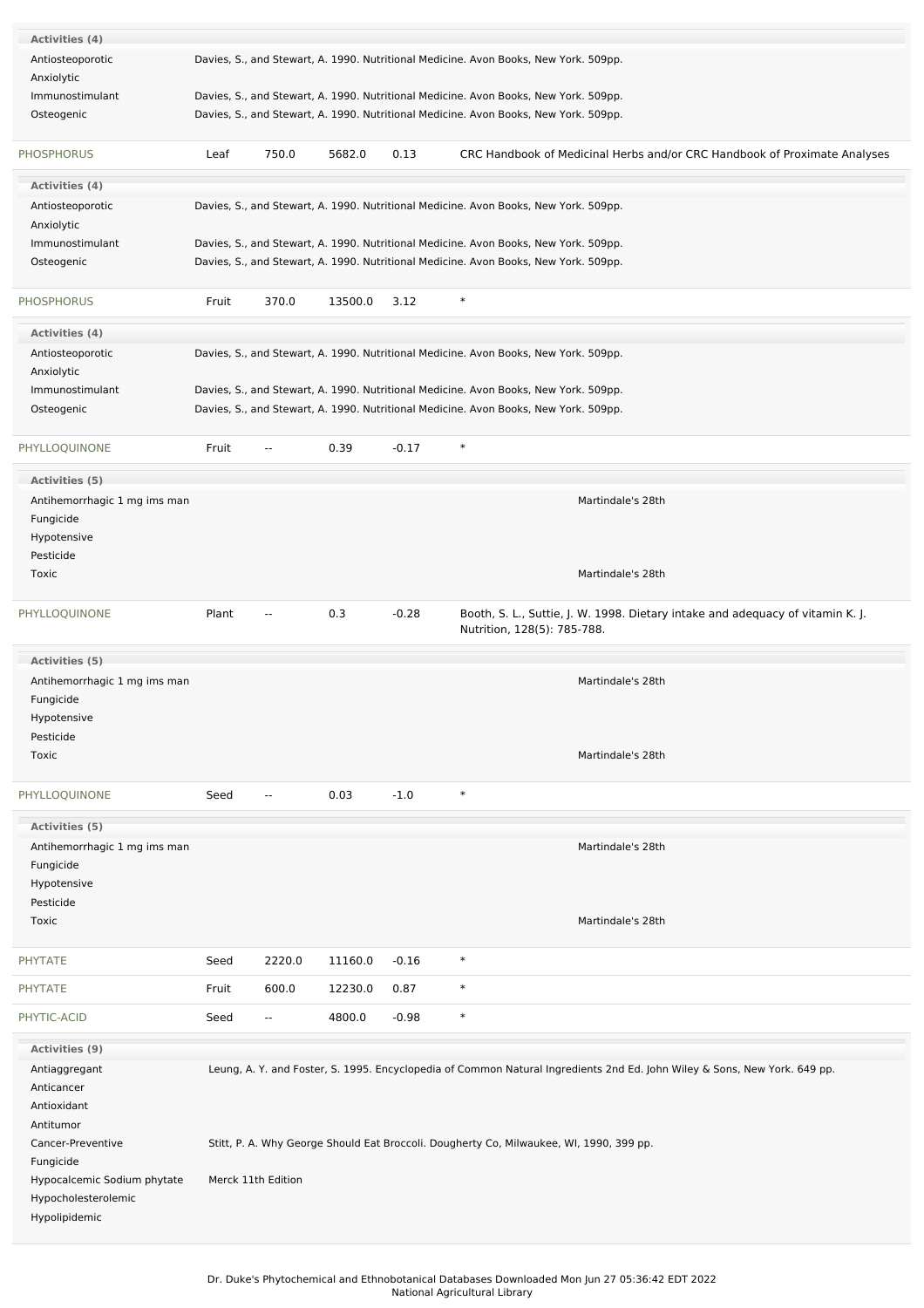| Activities (2)                     |                    |        |            |                   |                                                                                                                                                                  |
|------------------------------------|--------------------|--------|------------|-------------------|------------------------------------------------------------------------------------------------------------------------------------------------------------------|
| Anticancer                         |                    |        |            | Martindale's 29th |                                                                                                                                                                  |
| Lectin                             |                    |        |            | Martindale's 29th |                                                                                                                                                                  |
| <b>PHYTOSTEROLS</b>                | Fruit              | 140.0  | 1400.0     | 0.59              | Spiller, G. A. 1996 (Spiller, G. A. Ed. 1996. CRC Handbook of Lipids in Human<br>Nutrition. CRC Press. Boca Raton, FL. 233 pp.)                                  |
| Activities (2)                     |                    |        |            |                   |                                                                                                                                                                  |
| Antiprostatotic                    |                    |        |            |                   |                                                                                                                                                                  |
|                                    |                    |        |            |                   |                                                                                                                                                                  |
| Hypocholesterolemic                |                    |        |            |                   |                                                                                                                                                                  |
| <b>PHYTOSTEROLS</b>                | Seed               | 760.0  | 1270.0     | $-0.3$            | Spiller, G. A. 1996 (Spiller, G. A. Ed. 1996. CRC Handbook of Lipids in Human<br>Nutrition. CRC Press. Boca Raton, FL. 233 pp.)                                  |
| Activities (2)                     |                    |        |            |                   |                                                                                                                                                                  |
| Antiprostatotic                    |                    |        |            |                   |                                                                                                                                                                  |
| Hypocholesterolemic                |                    |        |            |                   |                                                                                                                                                                  |
| <b>PHYTOSTEROLS</b>                | Sprout<br>Seedling | $\sim$ | 1210.0     | $-0.41$           | Spiller, G. A. 1996 (Spiller, G. A. Ed. 1996. CRC Handbook of Lipids in Human<br>Nutrition. CRC Press. Boca Raton, FL. 233 pp.)                                  |
| Activities (2)                     |                    |        |            |                   |                                                                                                                                                                  |
| Antiprostatotic                    |                    |        |            |                   |                                                                                                                                                                  |
| Hypocholesterolemic                |                    |        |            |                   |                                                                                                                                                                  |
| PIPECOLIC-ACID                     | Fruit              | --     | $\sim$ $-$ |                   | $\ast$                                                                                                                                                           |
| <b>Activities (2)</b><br>Pesticide |                    |        |            |                   | Herbistat Jeffery B. Harborne and H. Baxter, eds. 1983. Phytochemical Dictionary. A Handbook of Bioactive Compounds from Plants. Taylor & Frost, London. 791 pp. |
| PIPECOLIC-ACID                     | Seed               |        | $\sim$     |                   | Jeffery B. Harborne and H. Baxter, eds. 1983. Phytochemical Dictionary. A<br>Handbook of Bioactive Compounds from Plants. Taylor & Frost, London. 791 pp.        |
| Activities (2)                     |                    |        |            |                   |                                                                                                                                                                  |
| Pesticide                          |                    |        |            |                   | Herbistat Jeffery B. Harborne and H. Baxter, eds. 1983. Phytochemical Dictionary. A Handbook of Bioactive Compounds from Plants. Taylor & Frost, London. 791 pp. |
| <b>POTASSIUM</b>                   | Seed               | 9840.0 | 21070.0    | 0.75              | $\ast$                                                                                                                                                           |
| Activities (14)                    |                    |        |            |                   |                                                                                                                                                                  |
| Angiotensin-Receptor-Blocker       |                    |        |            |                   |                                                                                                                                                                  |
| Antiarrhythmic                     |                    |        |            |                   | Davies, S., and Stewart, A. 1990. Nutritional Medicine. Avon Books, New York. 509pp.                                                                             |
| Antidepressant                     |                    |        |            |                   | Davies, S., and Stewart, A. 1990. Nutritional Medicine. Avon Books, New York. 509pp.                                                                             |
| Antifatigue                        |                    |        |            |                   | Davies, S., and Stewart, A. 1990. Nutritional Medicine. Avon Books, New York. 509pp.                                                                             |
| Antihypertensive                   |                    |        |            |                   |                                                                                                                                                                  |
| Antispasmodic                      |                    |        |            |                   | Davies, S., and Stewart, A. 1990. Nutritional Medicine. Avon Books, New York. 509pp.                                                                             |
| Antistroke                         |                    |        |            |                   |                                                                                                                                                                  |
| Anxiolytic                         |                    |        |            |                   |                                                                                                                                                                  |
| Beta-Blocker                       |                    |        |            |                   |                                                                                                                                                                  |
| Cardioprotective 3,000-5,000 mg    |                    |        |            |                   |                                                                                                                                                                  |
| Cardiotoxic 18,000 mg/man/day      |                    |        |            |                   |                                                                                                                                                                  |
| Diuretic                           |                    |        |            |                   |                                                                                                                                                                  |
| Hypotensive                        |                    |        |            |                   |                                                                                                                                                                  |
| Vasodilator                        |                    |        |            |                   |                                                                                                                                                                  |
| POTASSIUM                          | Fruit              | 1960.0 | 58500.0    | 3.59              | CRC Handbook of Medicinal Herbs and/or CRC Handbook of Proximate Analyses                                                                                        |
|                                    |                    |        |            |                   |                                                                                                                                                                  |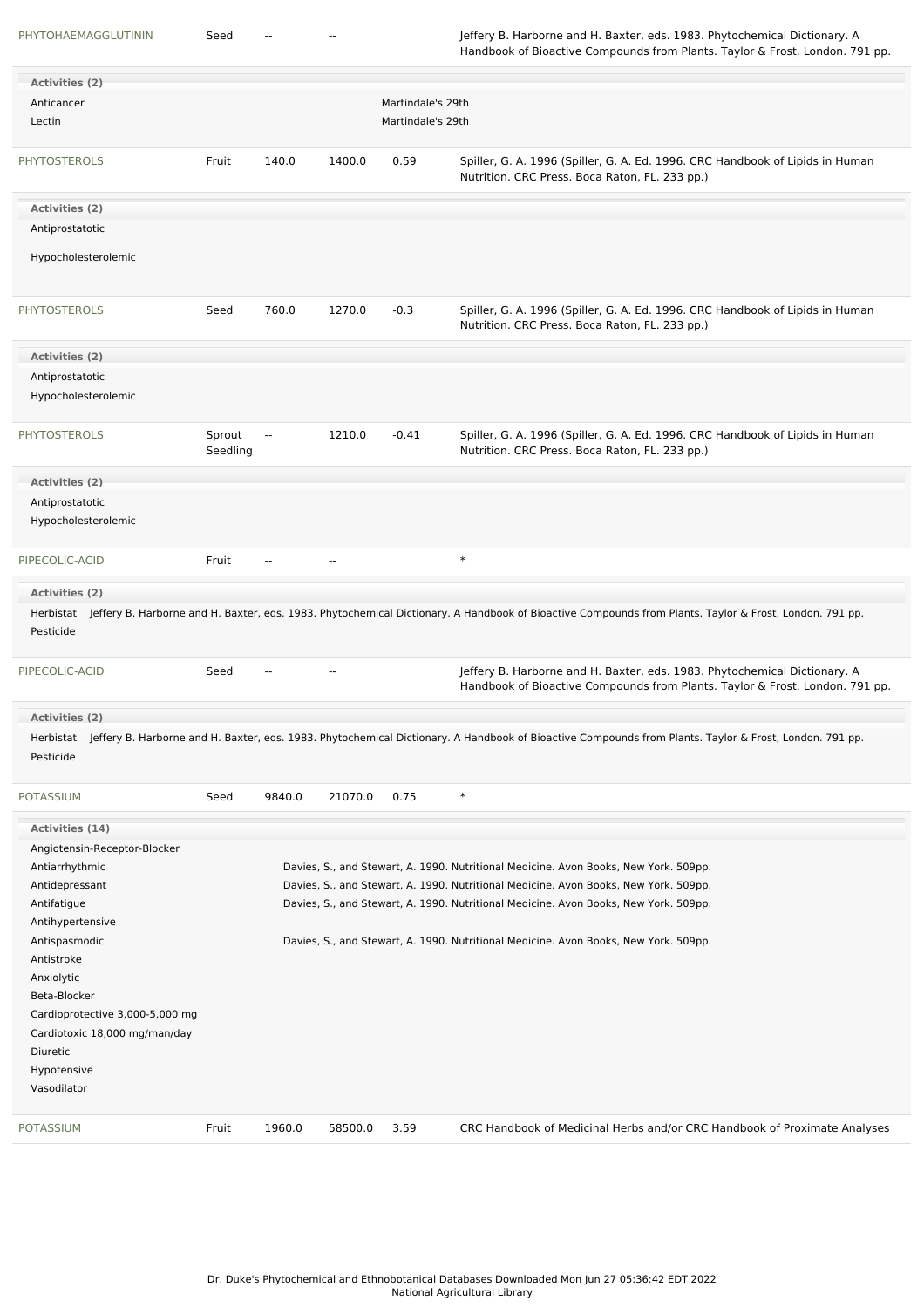| <b>Activities (14)</b>          |                    |                          |               |         |                                                                                                                                                           |
|---------------------------------|--------------------|--------------------------|---------------|---------|-----------------------------------------------------------------------------------------------------------------------------------------------------------|
| Angiotensin-Receptor-Blocker    |                    |                          |               |         |                                                                                                                                                           |
| Antiarrhythmic                  |                    |                          |               |         | Davies, S., and Stewart, A. 1990. Nutritional Medicine. Avon Books, New York. 509pp.                                                                      |
| Antidepressant                  |                    |                          |               |         | Davies, S., and Stewart, A. 1990. Nutritional Medicine. Avon Books, New York. 509pp.                                                                      |
| Antifatigue                     |                    |                          |               |         | Davies, S., and Stewart, A. 1990. Nutritional Medicine. Avon Books, New York. 509pp.                                                                      |
| Antihypertensive                |                    |                          |               |         |                                                                                                                                                           |
| Antispasmodic                   |                    |                          |               |         | Davies, S., and Stewart, A. 1990. Nutritional Medicine. Avon Books, New York. 509pp.                                                                      |
| Antistroke                      |                    |                          |               |         |                                                                                                                                                           |
| Anxiolytic                      |                    |                          |               |         |                                                                                                                                                           |
| Beta-Blocker                    |                    |                          |               |         |                                                                                                                                                           |
| Cardioprotective 3,000-5,000 mg |                    |                          |               |         |                                                                                                                                                           |
| Cardiotoxic 18,000 mg/man/day   |                    |                          |               |         |                                                                                                                                                           |
| Diuretic                        |                    |                          |               |         |                                                                                                                                                           |
| Hypotensive                     |                    |                          |               |         |                                                                                                                                                           |
| Vasodilator                     |                    |                          |               |         |                                                                                                                                                           |
|                                 |                    |                          |               |         |                                                                                                                                                           |
| POTASSIUM                       | Sprout<br>Seedling | 1870.0                   | 20108.0       | 1.19    | USDA's Ag Handbook 8 and sequelae)                                                                                                                        |
| Activities (14)                 |                    |                          |               |         |                                                                                                                                                           |
| Angiotensin-Receptor-Blocker    |                    |                          |               |         |                                                                                                                                                           |
| Antiarrhythmic                  |                    |                          |               |         | Davies, S., and Stewart, A. 1990. Nutritional Medicine. Avon Books, New York. 509pp.                                                                      |
| Antidepressant                  |                    |                          |               |         | Davies, S., and Stewart, A. 1990. Nutritional Medicine. Avon Books, New York. 509pp.                                                                      |
| Antifatigue                     |                    |                          |               |         | Davies, S., and Stewart, A. 1990. Nutritional Medicine. Avon Books, New York. 509pp.                                                                      |
| Antihypertensive                |                    |                          |               |         |                                                                                                                                                           |
| Antispasmodic                   |                    |                          |               |         | Davies, S., and Stewart, A. 1990. Nutritional Medicine. Avon Books, New York. 509pp.                                                                      |
| Antistroke                      |                    |                          |               |         |                                                                                                                                                           |
| Anxiolytic                      |                    |                          |               |         |                                                                                                                                                           |
| Beta-Blocker                    |                    |                          |               |         |                                                                                                                                                           |
| Cardioprotective 3,000-5,000 mg |                    |                          |               |         |                                                                                                                                                           |
| Cardiotoxic 18,000 mg/man/day   |                    |                          |               |         |                                                                                                                                                           |
| Diuretic                        |                    |                          |               |         |                                                                                                                                                           |
| Hypotensive                     |                    |                          |               |         |                                                                                                                                                           |
| Vasodilator                     |                    |                          |               |         |                                                                                                                                                           |
| <b>PROLINE</b>                  | Sprout<br>Seedling | 1690.0                   | 18172.0       | 1.0     | USDA's Ag Handbook 8 and sequelae)                                                                                                                        |
| PROLINE                         | Seed               | 9160.0                   | 10294.0       | $-0.2$  | USDA's Ag Handbook 8 and sequelae)                                                                                                                        |
| <b>PROLINE</b>                  | Fruit              | 680.0                    | 6989.0        | 0.82    | USDA's Ag Handbook 8 and sequelae)                                                                                                                        |
| PROPANE-1-THIOL                 | Seed               | $\overline{\phantom{a}}$ | ۰.            |         | Jeffery B. Harborne and H. Baxter, eds. 1983. Phytochemical Dictionary. A<br>Handbook of Bioactive Compounds from Plants. Taylor & Frost, London. 791 pp. |
| PROTEIN                         | Sprout<br>Seedling | 42000.0                  | 451613.0 1.11 |         | USDA's Ag Handbook 8 and sequelae)                                                                                                                        |
| <b>PROTEIN</b>                  | Seed               | 98000.0                  | 394000.0 1.43 |         | $\ast$                                                                                                                                                    |
| <b>PROTEIN</b>                  | Leaf               | 36000.0                  | 297000.0      | 0.85    | CRC Handbook of Medicinal Herbs and/or CRC Handbook of Proximate Analyses                                                                                 |
| PROTEIN                         | Fruit              | 17700.0                  | 224000.0 1.53 |         | $\ast$                                                                                                                                                    |
| PUFA                            | Sprout<br>Seedling | 2760.0                   | 29677.0       | 1.41    | USDA's Ag Handbook 8 and sequelae)                                                                                                                        |
| Activities (4)                  |                    |                          |               |         |                                                                                                                                                           |
| AntiMS                          |                    |                          |               |         | Martindale's 28th                                                                                                                                         |
| Antiacne                        |                    |                          |               |         | Martindale's 28th                                                                                                                                         |
| Antieczemic                     |                    |                          |               |         | Martindale's 28th                                                                                                                                         |
| Antipolyneuritic                |                    |                          |               |         | Martindale's 28th                                                                                                                                         |
|                                 |                    |                          |               |         |                                                                                                                                                           |
| PUFA                            | Seed               | 6100.0                   | 6855.0        | $-0.75$ | USDA's Ag Handbook 8 and sequelae)                                                                                                                        |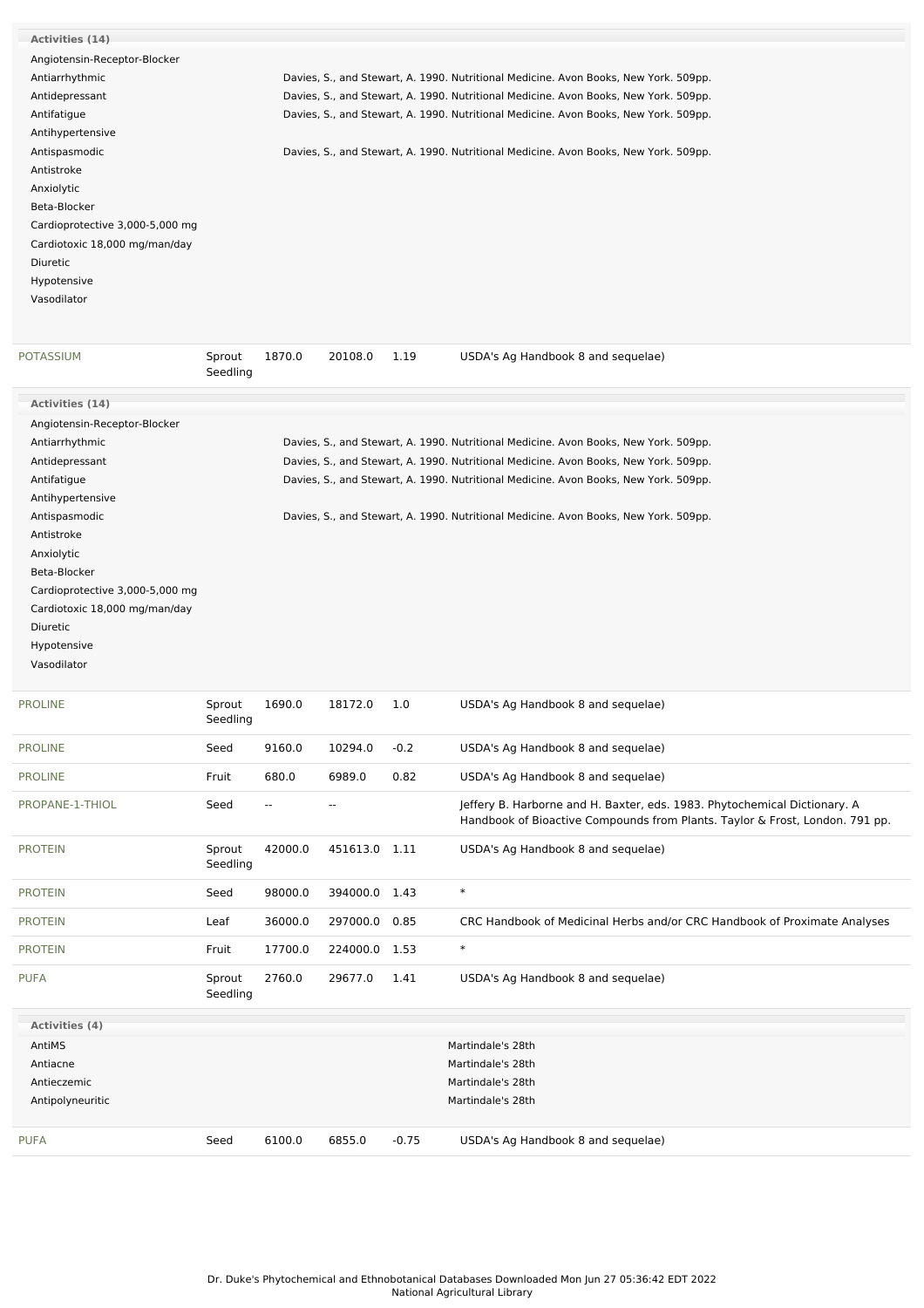| Activities (4)<br>AntiMS<br>Martindale's 28th<br>Antiacne<br>Martindale's 28th<br>Antieczemic<br>Martindale's 28th<br>Antipolyneuritic<br>Martindale's 28th<br>590.0<br>Fruit<br>6064.0<br>$-0.41$<br>USDA's Ag Handbook 8 and sequelae)<br>Activities (4)<br>AntiMS<br>Martindale's 28th<br>Antiacne<br>Martindale's 28th<br>Martindale's 28th<br>Antieczemic<br>Antipolyneuritic<br>Martindale's 28th<br>List, P.H. and Horhammer, L., Hager's Handbuch der Pharmazeutischen Praxis,<br>PYRROLIDINONCARBONIC-ACID<br>Fruit<br>$\overline{a}$<br>$\sim$ $\sim$<br>Vols. 2-6, Springer-Verlag, Berlin, 1969-1979.<br>$\ast$<br>QUERCETAGETIN-3,3',4',5,6-<br>Shoot<br>$\overline{\phantom{a}}$<br>$\sim$<br>PENTA-O-METHYL-ETHER<br>List, P.H. and Horhammer, L., Hager's Handbuch der Pharmazeutischen Praxis,<br>QUERCETIN-3-GLUCURONIDE<br>Leaf<br>--<br>$\sim$<br>Vols. 2-6, Springer-Verlag, Berlin, 1969-1979.<br>$\ast$<br>QUERCETIN-3-O-BETA-D-<br>Shoot<br>--<br>GLUCOPYRANOSIDE-7-O-BETA-<br>$\ast$<br>QUERCETIN-3-O-BETA-D-<br>Shoot<br>--<br>۰.<br>$\ast$<br>QUERCETIN-3-O-BETA-<br>Shoot<br>$\overline{\phantom{a}}$<br>$\overline{a}$<br>ROBINOSIDE-7-O-ALPHA-L-<br>RHAMNOPYRANOSIDE<br>$\ast$<br>QUERCETIN-3-O-METHYL-ETHER Shoot<br>--<br>--<br>Activities (6)<br>Antihistaminic<br>Antiinflammatory<br>Antirhinoviral<br>Antiviral<br>Jeffery B. Harborne and H. Baxter, eds. 1983. Phytochemical Dictionary. A Handbook of Bioactive Compounds from Plants. Taylor & Frost, London. 791<br>pp.<br>Stitt, P. A. Why George Should Eat Broccoli. Dougherty Co, Milwaukee, WI, 1990, 399 pp.<br>Cancer-<br>Preventive<br>Pesticide<br>Sprout<br>1.65<br>2.5<br>27.0<br>USDA's Ag Handbook 8 and sequelae)<br>Seedling<br>Activities (15)<br>AntiLyme 50 mg/day<br>Antiarabiflavinotic 2-10 mg/day orl<br>Martindale's 28th<br>Werbach, M. 1993. Healing with Food. Harper Collins, New York, 443 pp.<br>Anticarpal-Tunnel 50 mg/day<br>Werbach, M. 1993. Healing with Food. Harper Collins, New York, 443 pp.<br>Anticataract 15 mg/day<br>Anticephalagic<br>Anticervicaldysplasic 1.6-10 mg/day<br>Anticheilitic<br>Antidecubitic<br>Antiglossitic<br>Davies, S., and Stewart, A. 1990. Nutritional Medicine. Avon Books, New York. 509pp.<br>Antikeratitic<br>Antimigraine<br>Antioxidant<br>Antipellagric<br>Davies, S., and Stewart, A. 1990. Nutritional Medicine. Avon Books, New York. 509pp.<br>Antiphotophobic<br>Cancer-Preventive<br>Stitt, P. A. Why George Should Eat Broccoli. Dougherty Co, Milwaukee, WI, 1990, 399 pp.<br>$-0.2$<br><b>RIBOFLAVIN</b><br>Seed<br>1.2<br>3.0<br>CRC Handbook of Medicinal Herbs and/or CRC Handbook of Proximate Analyses |                    |  |  |  |
|------------------------------------------------------------------------------------------------------------------------------------------------------------------------------------------------------------------------------------------------------------------------------------------------------------------------------------------------------------------------------------------------------------------------------------------------------------------------------------------------------------------------------------------------------------------------------------------------------------------------------------------------------------------------------------------------------------------------------------------------------------------------------------------------------------------------------------------------------------------------------------------------------------------------------------------------------------------------------------------------------------------------------------------------------------------------------------------------------------------------------------------------------------------------------------------------------------------------------------------------------------------------------------------------------------------------------------------------------------------------------------------------------------------------------------------------------------------------------------------------------------------------------------------------------------------------------------------------------------------------------------------------------------------------------------------------------------------------------------------------------------------------------------------------------------------------------------------------------------------------------------------------------------------------------------------------------------------------------------------------------------------------------------------------------------------------------------------------------------------------------------------------------------------------------------------------------------------------------------------------------------------------------------------------------------------------------------------------------------------------------------------------------------------------------------------------------------------------------------------------------------------------------------------------------------------------------------------------------------------------------------------------------------------------------------------|--------------------|--|--|--|
|                                                                                                                                                                                                                                                                                                                                                                                                                                                                                                                                                                                                                                                                                                                                                                                                                                                                                                                                                                                                                                                                                                                                                                                                                                                                                                                                                                                                                                                                                                                                                                                                                                                                                                                                                                                                                                                                                                                                                                                                                                                                                                                                                                                                                                                                                                                                                                                                                                                                                                                                                                                                                                                                                          |                    |  |  |  |
|                                                                                                                                                                                                                                                                                                                                                                                                                                                                                                                                                                                                                                                                                                                                                                                                                                                                                                                                                                                                                                                                                                                                                                                                                                                                                                                                                                                                                                                                                                                                                                                                                                                                                                                                                                                                                                                                                                                                                                                                                                                                                                                                                                                                                                                                                                                                                                                                                                                                                                                                                                                                                                                                                          |                    |  |  |  |
|                                                                                                                                                                                                                                                                                                                                                                                                                                                                                                                                                                                                                                                                                                                                                                                                                                                                                                                                                                                                                                                                                                                                                                                                                                                                                                                                                                                                                                                                                                                                                                                                                                                                                                                                                                                                                                                                                                                                                                                                                                                                                                                                                                                                                                                                                                                                                                                                                                                                                                                                                                                                                                                                                          |                    |  |  |  |
|                                                                                                                                                                                                                                                                                                                                                                                                                                                                                                                                                                                                                                                                                                                                                                                                                                                                                                                                                                                                                                                                                                                                                                                                                                                                                                                                                                                                                                                                                                                                                                                                                                                                                                                                                                                                                                                                                                                                                                                                                                                                                                                                                                                                                                                                                                                                                                                                                                                                                                                                                                                                                                                                                          |                    |  |  |  |
|                                                                                                                                                                                                                                                                                                                                                                                                                                                                                                                                                                                                                                                                                                                                                                                                                                                                                                                                                                                                                                                                                                                                                                                                                                                                                                                                                                                                                                                                                                                                                                                                                                                                                                                                                                                                                                                                                                                                                                                                                                                                                                                                                                                                                                                                                                                                                                                                                                                                                                                                                                                                                                                                                          |                    |  |  |  |
|                                                                                                                                                                                                                                                                                                                                                                                                                                                                                                                                                                                                                                                                                                                                                                                                                                                                                                                                                                                                                                                                                                                                                                                                                                                                                                                                                                                                                                                                                                                                                                                                                                                                                                                                                                                                                                                                                                                                                                                                                                                                                                                                                                                                                                                                                                                                                                                                                                                                                                                                                                                                                                                                                          |                    |  |  |  |
|                                                                                                                                                                                                                                                                                                                                                                                                                                                                                                                                                                                                                                                                                                                                                                                                                                                                                                                                                                                                                                                                                                                                                                                                                                                                                                                                                                                                                                                                                                                                                                                                                                                                                                                                                                                                                                                                                                                                                                                                                                                                                                                                                                                                                                                                                                                                                                                                                                                                                                                                                                                                                                                                                          | <b>PUFA</b>        |  |  |  |
|                                                                                                                                                                                                                                                                                                                                                                                                                                                                                                                                                                                                                                                                                                                                                                                                                                                                                                                                                                                                                                                                                                                                                                                                                                                                                                                                                                                                                                                                                                                                                                                                                                                                                                                                                                                                                                                                                                                                                                                                                                                                                                                                                                                                                                                                                                                                                                                                                                                                                                                                                                                                                                                                                          |                    |  |  |  |
|                                                                                                                                                                                                                                                                                                                                                                                                                                                                                                                                                                                                                                                                                                                                                                                                                                                                                                                                                                                                                                                                                                                                                                                                                                                                                                                                                                                                                                                                                                                                                                                                                                                                                                                                                                                                                                                                                                                                                                                                                                                                                                                                                                                                                                                                                                                                                                                                                                                                                                                                                                                                                                                                                          |                    |  |  |  |
|                                                                                                                                                                                                                                                                                                                                                                                                                                                                                                                                                                                                                                                                                                                                                                                                                                                                                                                                                                                                                                                                                                                                                                                                                                                                                                                                                                                                                                                                                                                                                                                                                                                                                                                                                                                                                                                                                                                                                                                                                                                                                                                                                                                                                                                                                                                                                                                                                                                                                                                                                                                                                                                                                          |                    |  |  |  |
|                                                                                                                                                                                                                                                                                                                                                                                                                                                                                                                                                                                                                                                                                                                                                                                                                                                                                                                                                                                                                                                                                                                                                                                                                                                                                                                                                                                                                                                                                                                                                                                                                                                                                                                                                                                                                                                                                                                                                                                                                                                                                                                                                                                                                                                                                                                                                                                                                                                                                                                                                                                                                                                                                          |                    |  |  |  |
|                                                                                                                                                                                                                                                                                                                                                                                                                                                                                                                                                                                                                                                                                                                                                                                                                                                                                                                                                                                                                                                                                                                                                                                                                                                                                                                                                                                                                                                                                                                                                                                                                                                                                                                                                                                                                                                                                                                                                                                                                                                                                                                                                                                                                                                                                                                                                                                                                                                                                                                                                                                                                                                                                          |                    |  |  |  |
|                                                                                                                                                                                                                                                                                                                                                                                                                                                                                                                                                                                                                                                                                                                                                                                                                                                                                                                                                                                                                                                                                                                                                                                                                                                                                                                                                                                                                                                                                                                                                                                                                                                                                                                                                                                                                                                                                                                                                                                                                                                                                                                                                                                                                                                                                                                                                                                                                                                                                                                                                                                                                                                                                          |                    |  |  |  |
|                                                                                                                                                                                                                                                                                                                                                                                                                                                                                                                                                                                                                                                                                                                                                                                                                                                                                                                                                                                                                                                                                                                                                                                                                                                                                                                                                                                                                                                                                                                                                                                                                                                                                                                                                                                                                                                                                                                                                                                                                                                                                                                                                                                                                                                                                                                                                                                                                                                                                                                                                                                                                                                                                          |                    |  |  |  |
|                                                                                                                                                                                                                                                                                                                                                                                                                                                                                                                                                                                                                                                                                                                                                                                                                                                                                                                                                                                                                                                                                                                                                                                                                                                                                                                                                                                                                                                                                                                                                                                                                                                                                                                                                                                                                                                                                                                                                                                                                                                                                                                                                                                                                                                                                                                                                                                                                                                                                                                                                                                                                                                                                          |                    |  |  |  |
|                                                                                                                                                                                                                                                                                                                                                                                                                                                                                                                                                                                                                                                                                                                                                                                                                                                                                                                                                                                                                                                                                                                                                                                                                                                                                                                                                                                                                                                                                                                                                                                                                                                                                                                                                                                                                                                                                                                                                                                                                                                                                                                                                                                                                                                                                                                                                                                                                                                                                                                                                                                                                                                                                          |                    |  |  |  |
|                                                                                                                                                                                                                                                                                                                                                                                                                                                                                                                                                                                                                                                                                                                                                                                                                                                                                                                                                                                                                                                                                                                                                                                                                                                                                                                                                                                                                                                                                                                                                                                                                                                                                                                                                                                                                                                                                                                                                                                                                                                                                                                                                                                                                                                                                                                                                                                                                                                                                                                                                                                                                                                                                          |                    |  |  |  |
|                                                                                                                                                                                                                                                                                                                                                                                                                                                                                                                                                                                                                                                                                                                                                                                                                                                                                                                                                                                                                                                                                                                                                                                                                                                                                                                                                                                                                                                                                                                                                                                                                                                                                                                                                                                                                                                                                                                                                                                                                                                                                                                                                                                                                                                                                                                                                                                                                                                                                                                                                                                                                                                                                          |                    |  |  |  |
|                                                                                                                                                                                                                                                                                                                                                                                                                                                                                                                                                                                                                                                                                                                                                                                                                                                                                                                                                                                                                                                                                                                                                                                                                                                                                                                                                                                                                                                                                                                                                                                                                                                                                                                                                                                                                                                                                                                                                                                                                                                                                                                                                                                                                                                                                                                                                                                                                                                                                                                                                                                                                                                                                          |                    |  |  |  |
|                                                                                                                                                                                                                                                                                                                                                                                                                                                                                                                                                                                                                                                                                                                                                                                                                                                                                                                                                                                                                                                                                                                                                                                                                                                                                                                                                                                                                                                                                                                                                                                                                                                                                                                                                                                                                                                                                                                                                                                                                                                                                                                                                                                                                                                                                                                                                                                                                                                                                                                                                                                                                                                                                          |                    |  |  |  |
|                                                                                                                                                                                                                                                                                                                                                                                                                                                                                                                                                                                                                                                                                                                                                                                                                                                                                                                                                                                                                                                                                                                                                                                                                                                                                                                                                                                                                                                                                                                                                                                                                                                                                                                                                                                                                                                                                                                                                                                                                                                                                                                                                                                                                                                                                                                                                                                                                                                                                                                                                                                                                                                                                          |                    |  |  |  |
|                                                                                                                                                                                                                                                                                                                                                                                                                                                                                                                                                                                                                                                                                                                                                                                                                                                                                                                                                                                                                                                                                                                                                                                                                                                                                                                                                                                                                                                                                                                                                                                                                                                                                                                                                                                                                                                                                                                                                                                                                                                                                                                                                                                                                                                                                                                                                                                                                                                                                                                                                                                                                                                                                          | L-RUTINOSIDE       |  |  |  |
|                                                                                                                                                                                                                                                                                                                                                                                                                                                                                                                                                                                                                                                                                                                                                                                                                                                                                                                                                                                                                                                                                                                                                                                                                                                                                                                                                                                                                                                                                                                                                                                                                                                                                                                                                                                                                                                                                                                                                                                                                                                                                                                                                                                                                                                                                                                                                                                                                                                                                                                                                                                                                                                                                          |                    |  |  |  |
|                                                                                                                                                                                                                                                                                                                                                                                                                                                                                                                                                                                                                                                                                                                                                                                                                                                                                                                                                                                                                                                                                                                                                                                                                                                                                                                                                                                                                                                                                                                                                                                                                                                                                                                                                                                                                                                                                                                                                                                                                                                                                                                                                                                                                                                                                                                                                                                                                                                                                                                                                                                                                                                                                          | <b>SOPHOROSIDE</b> |  |  |  |
|                                                                                                                                                                                                                                                                                                                                                                                                                                                                                                                                                                                                                                                                                                                                                                                                                                                                                                                                                                                                                                                                                                                                                                                                                                                                                                                                                                                                                                                                                                                                                                                                                                                                                                                                                                                                                                                                                                                                                                                                                                                                                                                                                                                                                                                                                                                                                                                                                                                                                                                                                                                                                                                                                          |                    |  |  |  |
|                                                                                                                                                                                                                                                                                                                                                                                                                                                                                                                                                                                                                                                                                                                                                                                                                                                                                                                                                                                                                                                                                                                                                                                                                                                                                                                                                                                                                                                                                                                                                                                                                                                                                                                                                                                                                                                                                                                                                                                                                                                                                                                                                                                                                                                                                                                                                                                                                                                                                                                                                                                                                                                                                          |                    |  |  |  |
|                                                                                                                                                                                                                                                                                                                                                                                                                                                                                                                                                                                                                                                                                                                                                                                                                                                                                                                                                                                                                                                                                                                                                                                                                                                                                                                                                                                                                                                                                                                                                                                                                                                                                                                                                                                                                                                                                                                                                                                                                                                                                                                                                                                                                                                                                                                                                                                                                                                                                                                                                                                                                                                                                          |                    |  |  |  |
|                                                                                                                                                                                                                                                                                                                                                                                                                                                                                                                                                                                                                                                                                                                                                                                                                                                                                                                                                                                                                                                                                                                                                                                                                                                                                                                                                                                                                                                                                                                                                                                                                                                                                                                                                                                                                                                                                                                                                                                                                                                                                                                                                                                                                                                                                                                                                                                                                                                                                                                                                                                                                                                                                          |                    |  |  |  |
|                                                                                                                                                                                                                                                                                                                                                                                                                                                                                                                                                                                                                                                                                                                                                                                                                                                                                                                                                                                                                                                                                                                                                                                                                                                                                                                                                                                                                                                                                                                                                                                                                                                                                                                                                                                                                                                                                                                                                                                                                                                                                                                                                                                                                                                                                                                                                                                                                                                                                                                                                                                                                                                                                          |                    |  |  |  |
|                                                                                                                                                                                                                                                                                                                                                                                                                                                                                                                                                                                                                                                                                                                                                                                                                                                                                                                                                                                                                                                                                                                                                                                                                                                                                                                                                                                                                                                                                                                                                                                                                                                                                                                                                                                                                                                                                                                                                                                                                                                                                                                                                                                                                                                                                                                                                                                                                                                                                                                                                                                                                                                                                          |                    |  |  |  |
|                                                                                                                                                                                                                                                                                                                                                                                                                                                                                                                                                                                                                                                                                                                                                                                                                                                                                                                                                                                                                                                                                                                                                                                                                                                                                                                                                                                                                                                                                                                                                                                                                                                                                                                                                                                                                                                                                                                                                                                                                                                                                                                                                                                                                                                                                                                                                                                                                                                                                                                                                                                                                                                                                          |                    |  |  |  |
|                                                                                                                                                                                                                                                                                                                                                                                                                                                                                                                                                                                                                                                                                                                                                                                                                                                                                                                                                                                                                                                                                                                                                                                                                                                                                                                                                                                                                                                                                                                                                                                                                                                                                                                                                                                                                                                                                                                                                                                                                                                                                                                                                                                                                                                                                                                                                                                                                                                                                                                                                                                                                                                                                          |                    |  |  |  |
|                                                                                                                                                                                                                                                                                                                                                                                                                                                                                                                                                                                                                                                                                                                                                                                                                                                                                                                                                                                                                                                                                                                                                                                                                                                                                                                                                                                                                                                                                                                                                                                                                                                                                                                                                                                                                                                                                                                                                                                                                                                                                                                                                                                                                                                                                                                                                                                                                                                                                                                                                                                                                                                                                          |                    |  |  |  |
|                                                                                                                                                                                                                                                                                                                                                                                                                                                                                                                                                                                                                                                                                                                                                                                                                                                                                                                                                                                                                                                                                                                                                                                                                                                                                                                                                                                                                                                                                                                                                                                                                                                                                                                                                                                                                                                                                                                                                                                                                                                                                                                                                                                                                                                                                                                                                                                                                                                                                                                                                                                                                                                                                          |                    |  |  |  |
|                                                                                                                                                                                                                                                                                                                                                                                                                                                                                                                                                                                                                                                                                                                                                                                                                                                                                                                                                                                                                                                                                                                                                                                                                                                                                                                                                                                                                                                                                                                                                                                                                                                                                                                                                                                                                                                                                                                                                                                                                                                                                                                                                                                                                                                                                                                                                                                                                                                                                                                                                                                                                                                                                          |                    |  |  |  |
|                                                                                                                                                                                                                                                                                                                                                                                                                                                                                                                                                                                                                                                                                                                                                                                                                                                                                                                                                                                                                                                                                                                                                                                                                                                                                                                                                                                                                                                                                                                                                                                                                                                                                                                                                                                                                                                                                                                                                                                                                                                                                                                                                                                                                                                                                                                                                                                                                                                                                                                                                                                                                                                                                          |                    |  |  |  |
|                                                                                                                                                                                                                                                                                                                                                                                                                                                                                                                                                                                                                                                                                                                                                                                                                                                                                                                                                                                                                                                                                                                                                                                                                                                                                                                                                                                                                                                                                                                                                                                                                                                                                                                                                                                                                                                                                                                                                                                                                                                                                                                                                                                                                                                                                                                                                                                                                                                                                                                                                                                                                                                                                          |                    |  |  |  |
|                                                                                                                                                                                                                                                                                                                                                                                                                                                                                                                                                                                                                                                                                                                                                                                                                                                                                                                                                                                                                                                                                                                                                                                                                                                                                                                                                                                                                                                                                                                                                                                                                                                                                                                                                                                                                                                                                                                                                                                                                                                                                                                                                                                                                                                                                                                                                                                                                                                                                                                                                                                                                                                                                          |                    |  |  |  |
|                                                                                                                                                                                                                                                                                                                                                                                                                                                                                                                                                                                                                                                                                                                                                                                                                                                                                                                                                                                                                                                                                                                                                                                                                                                                                                                                                                                                                                                                                                                                                                                                                                                                                                                                                                                                                                                                                                                                                                                                                                                                                                                                                                                                                                                                                                                                                                                                                                                                                                                                                                                                                                                                                          |                    |  |  |  |
|                                                                                                                                                                                                                                                                                                                                                                                                                                                                                                                                                                                                                                                                                                                                                                                                                                                                                                                                                                                                                                                                                                                                                                                                                                                                                                                                                                                                                                                                                                                                                                                                                                                                                                                                                                                                                                                                                                                                                                                                                                                                                                                                                                                                                                                                                                                                                                                                                                                                                                                                                                                                                                                                                          | <b>RIBOFLAVIN</b>  |  |  |  |
|                                                                                                                                                                                                                                                                                                                                                                                                                                                                                                                                                                                                                                                                                                                                                                                                                                                                                                                                                                                                                                                                                                                                                                                                                                                                                                                                                                                                                                                                                                                                                                                                                                                                                                                                                                                                                                                                                                                                                                                                                                                                                                                                                                                                                                                                                                                                                                                                                                                                                                                                                                                                                                                                                          |                    |  |  |  |
|                                                                                                                                                                                                                                                                                                                                                                                                                                                                                                                                                                                                                                                                                                                                                                                                                                                                                                                                                                                                                                                                                                                                                                                                                                                                                                                                                                                                                                                                                                                                                                                                                                                                                                                                                                                                                                                                                                                                                                                                                                                                                                                                                                                                                                                                                                                                                                                                                                                                                                                                                                                                                                                                                          |                    |  |  |  |
|                                                                                                                                                                                                                                                                                                                                                                                                                                                                                                                                                                                                                                                                                                                                                                                                                                                                                                                                                                                                                                                                                                                                                                                                                                                                                                                                                                                                                                                                                                                                                                                                                                                                                                                                                                                                                                                                                                                                                                                                                                                                                                                                                                                                                                                                                                                                                                                                                                                                                                                                                                                                                                                                                          |                    |  |  |  |
|                                                                                                                                                                                                                                                                                                                                                                                                                                                                                                                                                                                                                                                                                                                                                                                                                                                                                                                                                                                                                                                                                                                                                                                                                                                                                                                                                                                                                                                                                                                                                                                                                                                                                                                                                                                                                                                                                                                                                                                                                                                                                                                                                                                                                                                                                                                                                                                                                                                                                                                                                                                                                                                                                          |                    |  |  |  |
|                                                                                                                                                                                                                                                                                                                                                                                                                                                                                                                                                                                                                                                                                                                                                                                                                                                                                                                                                                                                                                                                                                                                                                                                                                                                                                                                                                                                                                                                                                                                                                                                                                                                                                                                                                                                                                                                                                                                                                                                                                                                                                                                                                                                                                                                                                                                                                                                                                                                                                                                                                                                                                                                                          |                    |  |  |  |
|                                                                                                                                                                                                                                                                                                                                                                                                                                                                                                                                                                                                                                                                                                                                                                                                                                                                                                                                                                                                                                                                                                                                                                                                                                                                                                                                                                                                                                                                                                                                                                                                                                                                                                                                                                                                                                                                                                                                                                                                                                                                                                                                                                                                                                                                                                                                                                                                                                                                                                                                                                                                                                                                                          |                    |  |  |  |
|                                                                                                                                                                                                                                                                                                                                                                                                                                                                                                                                                                                                                                                                                                                                                                                                                                                                                                                                                                                                                                                                                                                                                                                                                                                                                                                                                                                                                                                                                                                                                                                                                                                                                                                                                                                                                                                                                                                                                                                                                                                                                                                                                                                                                                                                                                                                                                                                                                                                                                                                                                                                                                                                                          |                    |  |  |  |
|                                                                                                                                                                                                                                                                                                                                                                                                                                                                                                                                                                                                                                                                                                                                                                                                                                                                                                                                                                                                                                                                                                                                                                                                                                                                                                                                                                                                                                                                                                                                                                                                                                                                                                                                                                                                                                                                                                                                                                                                                                                                                                                                                                                                                                                                                                                                                                                                                                                                                                                                                                                                                                                                                          |                    |  |  |  |
|                                                                                                                                                                                                                                                                                                                                                                                                                                                                                                                                                                                                                                                                                                                                                                                                                                                                                                                                                                                                                                                                                                                                                                                                                                                                                                                                                                                                                                                                                                                                                                                                                                                                                                                                                                                                                                                                                                                                                                                                                                                                                                                                                                                                                                                                                                                                                                                                                                                                                                                                                                                                                                                                                          |                    |  |  |  |
|                                                                                                                                                                                                                                                                                                                                                                                                                                                                                                                                                                                                                                                                                                                                                                                                                                                                                                                                                                                                                                                                                                                                                                                                                                                                                                                                                                                                                                                                                                                                                                                                                                                                                                                                                                                                                                                                                                                                                                                                                                                                                                                                                                                                                                                                                                                                                                                                                                                                                                                                                                                                                                                                                          |                    |  |  |  |
|                                                                                                                                                                                                                                                                                                                                                                                                                                                                                                                                                                                                                                                                                                                                                                                                                                                                                                                                                                                                                                                                                                                                                                                                                                                                                                                                                                                                                                                                                                                                                                                                                                                                                                                                                                                                                                                                                                                                                                                                                                                                                                                                                                                                                                                                                                                                                                                                                                                                                                                                                                                                                                                                                          |                    |  |  |  |
|                                                                                                                                                                                                                                                                                                                                                                                                                                                                                                                                                                                                                                                                                                                                                                                                                                                                                                                                                                                                                                                                                                                                                                                                                                                                                                                                                                                                                                                                                                                                                                                                                                                                                                                                                                                                                                                                                                                                                                                                                                                                                                                                                                                                                                                                                                                                                                                                                                                                                                                                                                                                                                                                                          |                    |  |  |  |
|                                                                                                                                                                                                                                                                                                                                                                                                                                                                                                                                                                                                                                                                                                                                                                                                                                                                                                                                                                                                                                                                                                                                                                                                                                                                                                                                                                                                                                                                                                                                                                                                                                                                                                                                                                                                                                                                                                                                                                                                                                                                                                                                                                                                                                                                                                                                                                                                                                                                                                                                                                                                                                                                                          |                    |  |  |  |
|                                                                                                                                                                                                                                                                                                                                                                                                                                                                                                                                                                                                                                                                                                                                                                                                                                                                                                                                                                                                                                                                                                                                                                                                                                                                                                                                                                                                                                                                                                                                                                                                                                                                                                                                                                                                                                                                                                                                                                                                                                                                                                                                                                                                                                                                                                                                                                                                                                                                                                                                                                                                                                                                                          |                    |  |  |  |
|                                                                                                                                                                                                                                                                                                                                                                                                                                                                                                                                                                                                                                                                                                                                                                                                                                                                                                                                                                                                                                                                                                                                                                                                                                                                                                                                                                                                                                                                                                                                                                                                                                                                                                                                                                                                                                                                                                                                                                                                                                                                                                                                                                                                                                                                                                                                                                                                                                                                                                                                                                                                                                                                                          |                    |  |  |  |
|                                                                                                                                                                                                                                                                                                                                                                                                                                                                                                                                                                                                                                                                                                                                                                                                                                                                                                                                                                                                                                                                                                                                                                                                                                                                                                                                                                                                                                                                                                                                                                                                                                                                                                                                                                                                                                                                                                                                                                                                                                                                                                                                                                                                                                                                                                                                                                                                                                                                                                                                                                                                                                                                                          |                    |  |  |  |
|                                                                                                                                                                                                                                                                                                                                                                                                                                                                                                                                                                                                                                                                                                                                                                                                                                                                                                                                                                                                                                                                                                                                                                                                                                                                                                                                                                                                                                                                                                                                                                                                                                                                                                                                                                                                                                                                                                                                                                                                                                                                                                                                                                                                                                                                                                                                                                                                                                                                                                                                                                                                                                                                                          |                    |  |  |  |
|                                                                                                                                                                                                                                                                                                                                                                                                                                                                                                                                                                                                                                                                                                                                                                                                                                                                                                                                                                                                                                                                                                                                                                                                                                                                                                                                                                                                                                                                                                                                                                                                                                                                                                                                                                                                                                                                                                                                                                                                                                                                                                                                                                                                                                                                                                                                                                                                                                                                                                                                                                                                                                                                                          |                    |  |  |  |
|                                                                                                                                                                                                                                                                                                                                                                                                                                                                                                                                                                                                                                                                                                                                                                                                                                                                                                                                                                                                                                                                                                                                                                                                                                                                                                                                                                                                                                                                                                                                                                                                                                                                                                                                                                                                                                                                                                                                                                                                                                                                                                                                                                                                                                                                                                                                                                                                                                                                                                                                                                                                                                                                                          |                    |  |  |  |
|                                                                                                                                                                                                                                                                                                                                                                                                                                                                                                                                                                                                                                                                                                                                                                                                                                                                                                                                                                                                                                                                                                                                                                                                                                                                                                                                                                                                                                                                                                                                                                                                                                                                                                                                                                                                                                                                                                                                                                                                                                                                                                                                                                                                                                                                                                                                                                                                                                                                                                                                                                                                                                                                                          |                    |  |  |  |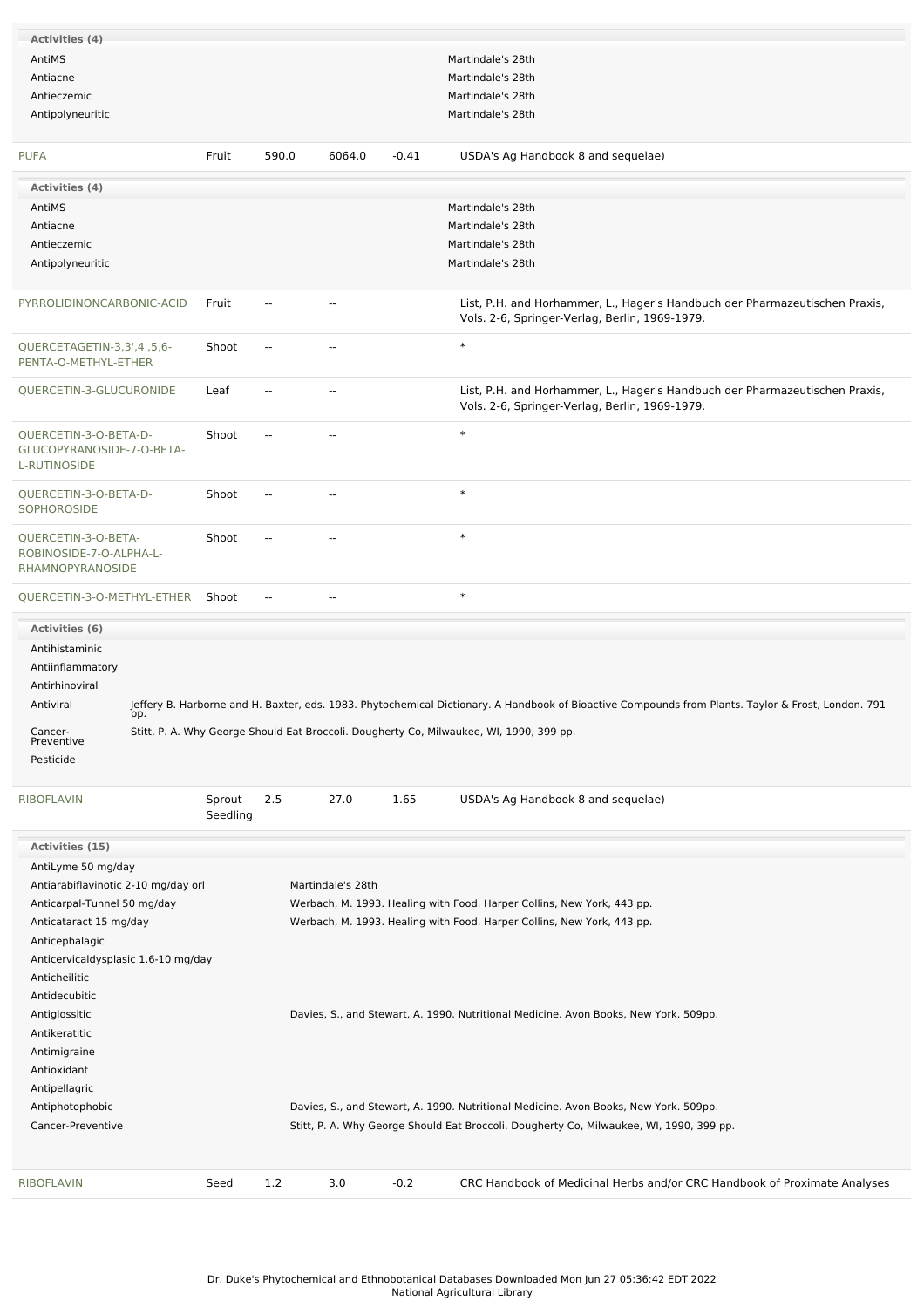| Activities (15)                              |       |      |                   |         |                                                                                                                                                                                                            |
|----------------------------------------------|-------|------|-------------------|---------|------------------------------------------------------------------------------------------------------------------------------------------------------------------------------------------------------------|
| AntiLyme 50 mg/day                           |       |      |                   |         |                                                                                                                                                                                                            |
| Antiarabiflavinotic 2-10 mg/day orl          |       |      | Martindale's 28th |         |                                                                                                                                                                                                            |
| Anticarpal-Tunnel 50 mg/day                  |       |      |                   |         | Werbach, M. 1993. Healing with Food. Harper Collins, New York, 443 pp.                                                                                                                                     |
| Anticataract 15 mg/day                       |       |      |                   |         | Werbach, M. 1993. Healing with Food. Harper Collins, New York, 443 pp.                                                                                                                                     |
| Anticephalagic                               |       |      |                   |         |                                                                                                                                                                                                            |
|                                              |       |      |                   |         |                                                                                                                                                                                                            |
| Anticervicaldysplasic 1.6-10 mg/day          |       |      |                   |         |                                                                                                                                                                                                            |
| Anticheilitic                                |       |      |                   |         |                                                                                                                                                                                                            |
| Antidecubitic                                |       |      |                   |         |                                                                                                                                                                                                            |
| Antiglossitic                                |       |      |                   |         | Davies, S., and Stewart, A. 1990. Nutritional Medicine. Avon Books, New York. 509pp.                                                                                                                       |
| Antikeratitic                                |       |      |                   |         |                                                                                                                                                                                                            |
| Antimigraine                                 |       |      |                   |         |                                                                                                                                                                                                            |
|                                              |       |      |                   |         |                                                                                                                                                                                                            |
| Antioxidant                                  |       |      |                   |         |                                                                                                                                                                                                            |
| Antipellagric                                |       |      |                   |         |                                                                                                                                                                                                            |
| Antiphotophobic                              |       |      |                   |         | Davies, S., and Stewart, A. 1990. Nutritional Medicine. Avon Books, New York. 509pp.                                                                                                                       |
| Cancer-Preventive                            |       |      |                   |         | Stitt, P. A. Why George Should Eat Broccoli. Dougherty Co, Milwaukee, WI, 1990, 399 pp.                                                                                                                    |
|                                              |       |      |                   |         |                                                                                                                                                                                                            |
| <b>RIBOFLAVIN</b>                            | Leaf  | 0.6  | 4.5               | $-0.16$ | CRC Handbook of Medicinal Herbs and/or CRC Handbook of Proximate Analyses                                                                                                                                  |
| <b>Activities (15)</b>                       |       |      |                   |         |                                                                                                                                                                                                            |
| AntiLyme 50 mg/day                           |       |      |                   |         |                                                                                                                                                                                                            |
| Antiarabiflavinotic 2-10 mg/day orl          |       |      | Martindale's 28th |         |                                                                                                                                                                                                            |
| Anticarpal-Tunnel 50 mg/day                  |       |      |                   |         | Werbach, M. 1993. Healing with Food. Harper Collins, New York, 443 pp.                                                                                                                                     |
| Anticataract 15 mg/day                       |       |      |                   |         | Werbach, M. 1993. Healing with Food. Harper Collins, New York, 443 pp.                                                                                                                                     |
|                                              |       |      |                   |         |                                                                                                                                                                                                            |
| Anticephalagic                               |       |      |                   |         |                                                                                                                                                                                                            |
| Anticervicaldysplasic 1.6-10 mg/day          |       |      |                   |         |                                                                                                                                                                                                            |
| Anticheilitic                                |       |      |                   |         |                                                                                                                                                                                                            |
| Antidecubitic                                |       |      |                   |         |                                                                                                                                                                                                            |
| Antiglossitic                                |       |      |                   |         | Davies, S., and Stewart, A. 1990. Nutritional Medicine. Avon Books, New York. 509pp.                                                                                                                       |
| Antikeratitic                                |       |      |                   |         |                                                                                                                                                                                                            |
|                                              |       |      |                   |         |                                                                                                                                                                                                            |
| Antimigraine                                 |       |      |                   |         |                                                                                                                                                                                                            |
| Antioxidant                                  |       |      |                   |         |                                                                                                                                                                                                            |
| Antipellagric                                |       |      |                   |         |                                                                                                                                                                                                            |
|                                              |       |      |                   |         |                                                                                                                                                                                                            |
| Antiphotophobic                              |       |      |                   |         | Davies, S., and Stewart, A. 1990. Nutritional Medicine. Avon Books, New York. 509pp.                                                                                                                       |
| Cancer-Preventive                            |       |      |                   |         | Stitt, P. A. Why George Should Eat Broccoli. Dougherty Co, Milwaukee, WI, 1990, 399 pp.                                                                                                                    |
| <b>RIBOFLAVIN</b>                            | Fruit | 1.0  | 12.0              | 1.5     | CRC Handbook of Medicinal Herbs and/or CRC Handbook of Proximate Analyses                                                                                                                                  |
| Activities (15)                              |       |      |                   |         |                                                                                                                                                                                                            |
|                                              |       |      |                   |         |                                                                                                                                                                                                            |
| AntiLyme 50 mg/day                           |       |      |                   |         |                                                                                                                                                                                                            |
| Antiarabiflavinotic 2-10 mg/day orl          |       |      | Martindale's 28th |         |                                                                                                                                                                                                            |
| Anticarpal-Tunnel 50 mg/day                  |       |      |                   |         | Werbach, M. 1993. Healing with Food. Harper Collins, New York, 443 pp.                                                                                                                                     |
| Anticataract 15 mg/day                       |       |      |                   |         | Werbach, M. 1993. Healing with Food. Harper Collins, New York, 443 pp.                                                                                                                                     |
| Anticephalagic                               |       |      |                   |         |                                                                                                                                                                                                            |
| Anticervicaldysplasic 1.6-10 mg/day          |       |      |                   |         |                                                                                                                                                                                                            |
| Anticheilitic                                |       |      |                   |         |                                                                                                                                                                                                            |
| Antidecubitic                                |       |      |                   |         |                                                                                                                                                                                                            |
|                                              |       |      |                   |         |                                                                                                                                                                                                            |
| Antiglossitic                                |       |      |                   |         | Davies, S., and Stewart, A. 1990. Nutritional Medicine. Avon Books, New York. 509pp.                                                                                                                       |
| Antikeratitic                                |       |      |                   |         |                                                                                                                                                                                                            |
| Antimigraine                                 |       |      |                   |         |                                                                                                                                                                                                            |
| Antioxidant                                  |       |      |                   |         |                                                                                                                                                                                                            |
|                                              |       |      |                   |         |                                                                                                                                                                                                            |
| Antipellagric                                |       |      |                   |         |                                                                                                                                                                                                            |
| Antiphotophobic                              |       |      |                   |         | Davies, S., and Stewart, A. 1990. Nutritional Medicine. Avon Books, New York. 509pp.                                                                                                                       |
| Cancer-Preventive                            |       |      |                   |         | Stitt, P. A. Why George Should Eat Broccoli. Dougherty Co, Milwaukee, WI, 1990, 399 pp.                                                                                                                    |
| <b>RUBIDIUM</b>                              | Fruit | 0.47 | 7.0               | $-0.91$ | ACTA AGRIC SCAND SUPPL 22: 1980                                                                                                                                                                            |
| <b>RUTIN</b>                                 | Shoot | --   | --                |         | $\ast$                                                                                                                                                                                                     |
|                                              |       |      |                   |         |                                                                                                                                                                                                            |
| <b>Activities (87)</b>                       |       |      |                   |         |                                                                                                                                                                                                            |
| 5-HT-Inhibitor                               |       |      |                   |         |                                                                                                                                                                                                            |
|                                              |       |      |                   |         |                                                                                                                                                                                                            |
| Aldehyde-Oxidase-<br>Inhibitor IC27-52=10 uM |       |      |                   |         |                                                                                                                                                                                                            |
| Aldose-Reductase-<br>Inhibitor 100 uM        |       |      |                   |         |                                                                                                                                                                                                            |
| Aldose-Reductase-<br>Inhibitor 4 ug/ml       |       |      |                   |         | Ichikawa, K., et al. 1991. Isolation and Structure Determination of Aldose Reductase Inhibitors from Traditional Thai Medicine, and Syntheses of<br>Their Derivatives. Sankyo Kenkyusho Nempo, 43: 99-110. |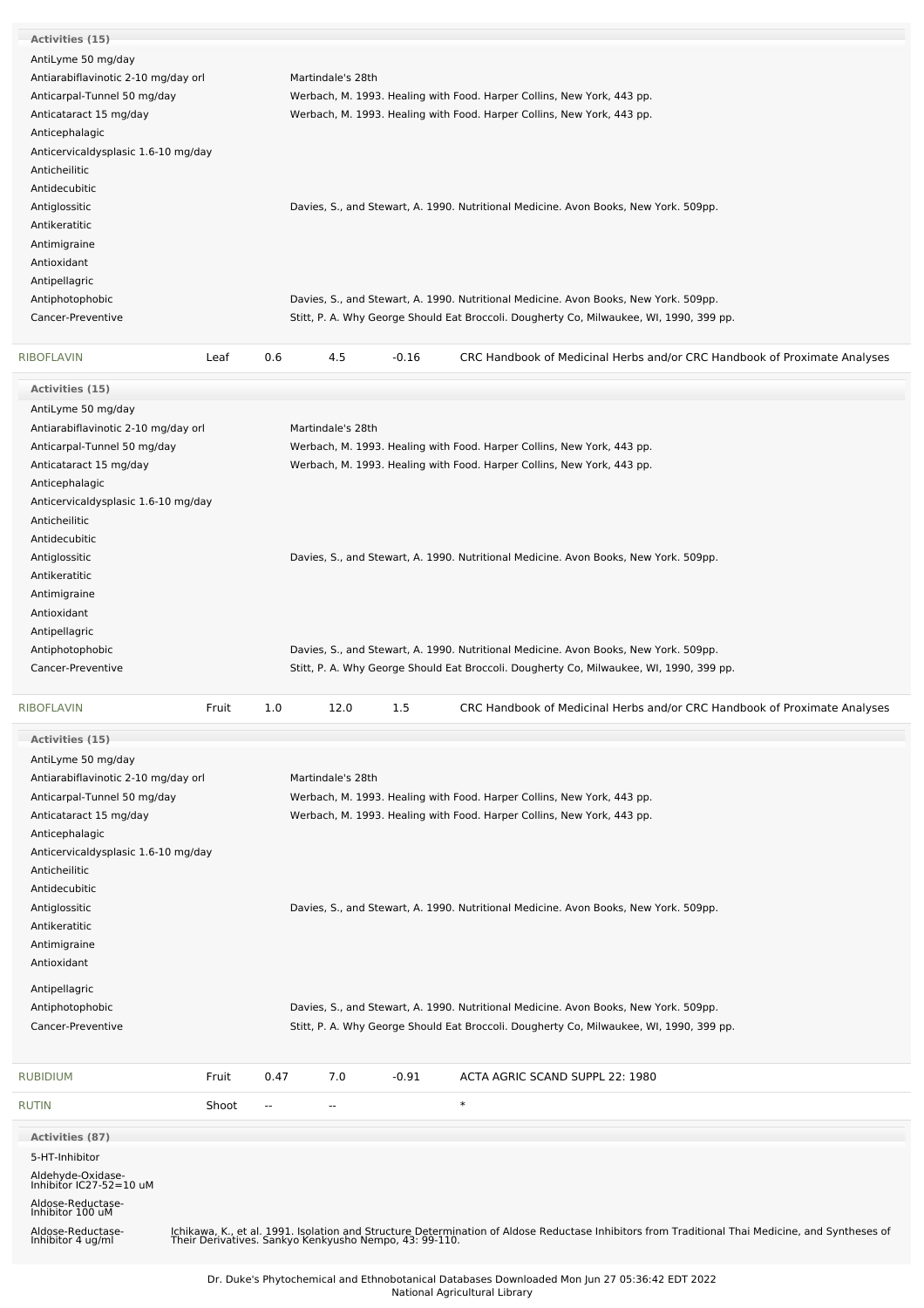| Allelochemic                                                  |                                                                                                                                                                                                                               |
|---------------------------------------------------------------|-------------------------------------------------------------------------------------------------------------------------------------------------------------------------------------------------------------------------------|
| AntiCVI 270 mg/man/day<br>Antiaggregant ED50=33<br>nmol/kg iv |                                                                                                                                                                                                                               |
| Antiallergic                                                  |                                                                                                                                                                                                                               |
| Antiapoplectic                                                |                                                                                                                                                                                                                               |
| Antiatherogenic                                               |                                                                                                                                                                                                                               |
| Antiatherosclerotic<br>Antibacterial                          | Jeffery B. Harborne and H. Baxter, eds. 1983. Phytochemical Dictionary. A Handbook of Bioactive Compounds from Plants. Taylor & Frost,<br>Londón. 791 pp.                                                                     |
| Anticancer                                                    |                                                                                                                                                                                                                               |
| Anticapillary-Fragility 20-<br>100 mg orl man<br>Anticataract | Merck 7th Ed.                                                                                                                                                                                                                 |
| Anticlastogen                                                 |                                                                                                                                                                                                                               |
| Anticonvulsant<br>Antidementia                                | Huang, K. C. 1993. The Pharmacology of Chinese Herbs. CRC Press, Boca Raton, FL 388 pp.<br>Bruneton, J. 1999. Pharmacognosy, Phytochemistry, Medicinal Plants. 2nd Ed. Lavoisier Publishing, Paris. 1119 pp.                  |
| Antidermatitic                                                | Bisset, N.G., ed. 1994. Herbal Drugs and Phytopharmaceuticals. CRC Press. Boca Raton, FL. 566 pp.                                                                                                                             |
| Antidiabetic                                                  | Jin, G-Z., Yamagata, Y., and Tomita, K.-i. 1989. Structure of Rutin Pentamethanol. Chem. Pharm. Bull. 38(2): 297-300, 1990.                                                                                                   |
| Antiedemic 270 mg/day<br>orl man                              |                                                                                                                                                                                                                               |
| Antierythemic                                                 |                                                                                                                                                                                                                               |
| Antifeedant                                                   |                                                                                                                                                                                                                               |
| Antihematuric<br>Antihemorrhoidal                             | Antiglaucomic 60 mg/day Werbach, M. 1993. Healing with Food. Harper Collins, New York, 443 pp.                                                                                                                                |
| Antihepatotoxic                                               | Keeler, R.F. and Tu, A.T. eds. 1991. Toxicology of Plant and Fungal Compounds. (Handbook of Natural Toxins Vol. 6) Marcel Dekker, Inc. NY.                                                                                    |
| Antiherpetic<br>Antihistaminic                                | 665 pp.<br>Economic & Medicinal Plant Research, 5: 198.                                                                                                                                                                       |
| Antihypertensive<br>Antiinflammatory 20<br>mg/kg              | Huang, K. C. 1993. The Pharmacology of Chinese Herbs. CRC Press, Boca Raton, FL 388 pp.                                                                                                                                       |
| Antimalarial IC50=>100<br>ug/ml                               | Khalid, S.A., Farouk, A., Geary**, T.G., and Jensen, J.B. 1985. Potential Antimalarial Candidates From African Plants: An In Vitro Approach Using<br>Plasmodium falciparum*. Journal of Ethnopharmacology, 15: 201-209, 1986. |
| Antimelanomic                                                 |                                                                                                                                                                                                                               |
| Antimetastatic                                                |                                                                                                                                                                                                                               |
| Antimutagenic ID50=2-5<br>nМ                                  |                                                                                                                                                                                                                               |
| Antinephritic                                                 |                                                                                                                                                                                                                               |
| Antinociceptive<br>Antioxidant IC28=30<br>ppm                 |                                                                                                                                                                                                                               |
| Antioxidant IC50=120 uM<br>Antioxidant IC54=10 uM             |                                                                                                                                                                                                                               |
| Antiperoxidant IC50=10-<br>20 uM                              |                                                                                                                                                                                                                               |
| Antiplatelet<br>Antiproliferant 50-75 uM/l                    |                                                                                                                                                                                                                               |
| Antiprotozoal                                                 |                                                                                                                                                                                                                               |
| Antipurpuric                                                  |                                                                                                                                                                                                                               |
| Antiradicular 9 x                                             |                                                                                                                                                                                                                               |
| quercetin<br>Antispasmodic                                    |                                                                                                                                                                                                                               |
| Antisunburn                                                   |                                                                                                                                                                                                                               |
| Antithrombogenic<br>EC50=500 nM                               |                                                                                                                                                                                                                               |
| Antithyroid IC50=68 uM                                        |                                                                                                                                                                                                                               |
| Antitrypanosomic 100<br>mg/kg                                 | Planta Medica, 57: A44, 1991.                                                                                                                                                                                                 |
| Antitumor                                                     |                                                                                                                                                                                                                               |
| Antitumor-Promoter<br>Antiulcer                               |                                                                                                                                                                                                                               |
| Antivaricose                                                  |                                                                                                                                                                                                                               |
| Antiviral                                                     |                                                                                                                                                                                                                               |
| Apoptotic 75 uM/l                                             |                                                                                                                                                                                                                               |
| Cancer-Preventive                                             | Stitt, P. A. Why George Should Eat Broccoli. Dougherty Co, Milwaukee, WI, 1990, 399 pp.                                                                                                                                       |
| Capillariprotective<br>Catabolic                              | Merck 11th Edition                                                                                                                                                                                                            |
| Chemopreventive<br>Cytoprotective IC50=3<br>uM                |                                                                                                                                                                                                                               |
| Estrogenic?                                                   | Economic & Medicinal Plant Research, 6: 189.                                                                                                                                                                                  |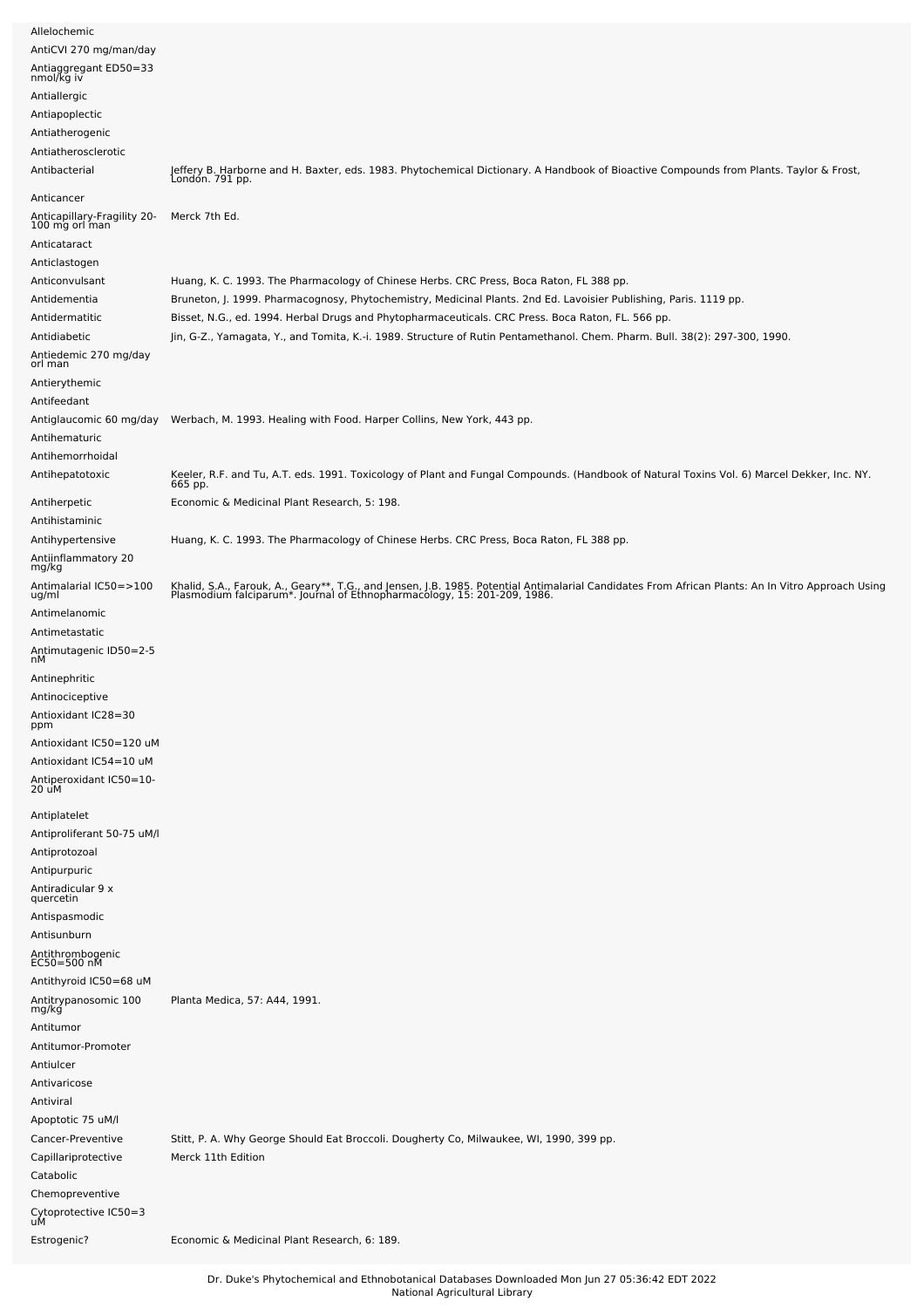| Hemostat                                      |                                                                                                                                                                                                                                               |
|-----------------------------------------------|-----------------------------------------------------------------------------------------------------------------------------------------------------------------------------------------------------------------------------------------------|
| Hepatomagenic 20,000<br>ppm (diet) rat        | Phenolic Compounds in Food and Their Effects on Health. Antioxidants & Cancer Prevention. Huang, M.T., Ho, C.T. and Lee, C.Y. eds. 1992. ACS<br>Symposium Series 507.ACS, Washington 402 pp.                                                  |
| Hepatoprotective 20<br>mg/kg rat              |                                                                                                                                                                                                                                               |
| Hypocholesterolemic                           | Huang, K. C. 1993. The Pharmacology of Chinese Herbs. CRC Press, Boca Raton, FL 388 pp.                                                                                                                                                       |
| Hypotensive                                   | Leung, A. Y. and Foster, S. 1995. Encyclopedia of Common Natural Ingredients 2nd Ed. John Wiley & Sons, New York. 649 pp.                                                                                                                     |
| Immunomodulator                               |                                                                                                                                                                                                                                               |
| Insecticide                                   | Keeler, R.F. and Tu, A.T. eds. 1991. Toxicology of Plant and Fungal Compounds. (Handbook of Natural Toxins Vol. 6) Marcel Dekker, Inc. NY.<br>665 pp.                                                                                         |
| Insectiphile                                  | Jeffery B. Harborne and H. Baxter, eds. 1983. Phytochemical Dictionary. A Handbook of Bioactive Compounds from Plants. Taylor & Frost,<br>London. 791 pp.                                                                                     |
| Juvabional                                    | Jacobson, M., Glossary of Plant-Derived Insect Deterrents, CRC Press, Inc., Boca Raton, FL, 213 p, 1990.                                                                                                                                      |
| Larvistat IC95=4,000-<br>8,000 ppm diet       | Lydon, J. & Duke, S., The potential of pesticides from plants, pp. 1-41 in Craker, L. & Simon, J., eds, Herbs, Spices & Medicinal Plants: Recent<br>Advances in Botany, Horticulture, & Pharmacology, v. 4, Oryx Press, Phoenix, 1989, 267pp. |
| Lipoxygenase-Inhibitor<br>$IC75 = 2.5$ mM     | Oszmianski, J. and Lee, C.Y. 1990. Inhibitory Effect of Phenolics on Carotene Bleaching in Vegetables. J. Agric. Food Chem. 38: 688-690.                                                                                                      |
| Mutagenic                                     | Economic & Medicinal Plant Research, 6: 189.                                                                                                                                                                                                  |
| Myoprotective                                 |                                                                                                                                                                                                                                               |
| Myorelaxant                                   | Economic & Medicinal Plant Research, 6: 189.                                                                                                                                                                                                  |
| Oviposition-Stimulant                         | Jeffery B. Harborne and H. Baxter, eds. 1983. Phytochemical Dictionary. A Handbook of Bioactive Compounds from Plants. Taylor & Frost,<br>Londón. 791 pp.                                                                                     |
| PAF-Inhibitor                                 |                                                                                                                                                                                                                                               |
| Pesticide                                     |                                                                                                                                                                                                                                               |
| Protisticide                                  |                                                                                                                                                                                                                                               |
| Radioprotective                               |                                                                                                                                                                                                                                               |
| Sunscreen                                     |                                                                                                                                                                                                                                               |
| Topoisomerase-II-<br>Inhibitor $IC50=1$ ug/ml | Bernard, F. X., Sable, S., Cameron, B., Provost, J., Desnottes, J. F., Crouzet, J., Blanche, F. 1997. Glycosylated Flavones as Selective Inhibitors of<br>Topoisomerase IV. Antimicrobial Agents & Chemotherapy, 41: 992-998.                 |
| Vasodilator                                   |                                                                                                                                                                                                                                               |
| Vasopressor                                   |                                                                                                                                                                                                                                               |
| cAMP-Phosphodiesterase-<br>Inhibitor          | Pizzorno, J.E. and Murray, M.T. 1985. A Textbook of Natural Medicine. John Bastyr College Publications, Seattle, Washington (Looseleaf).                                                                                                      |
| SALICYLATES                                   | 1.1<br>10.0<br>$-0.31$<br>Fruit                                                                                                                                                                                                               |
| <b>Activities</b> (7)                         |                                                                                                                                                                                                                                               |
| Antiaggregant                                 | Newall, C. A., Anderson, L. A. and Phillipson, J. D. 1996. Herbal Medicine - A Guide for Health-care Professionals. The Pharmaceutical Press, London.                                                                                         |
| 296pp.<br>Antiinflammatory                    | Newall, C. A., Anderson, L. A. and Phillipson, J. D. 1996. Herbal Medicine - A Guide for Health-care Professionals. The Pharmaceutical Press, London.                                                                                         |
| 296pp.                                        | Newall, C. A., Anderson, L. A. and Phillipson, J. D. 1996. Herbal Medicine - A Guide for Health-care Professionals. The Pharmaceutical Press, London.                                                                                         |
| Antipyretic<br>296pp.                         |                                                                                                                                                                                                                                               |
| Antiuricosuric<br>296pp.                      | Newall, C. A., Anderson, L. A. and Phillipson, J. D. 1996. Herbal Medicine - A Guide for Health-care Professionals. The Pharmaceutical Press, London.                                                                                         |
| Hyperglycemic<br>296pp.                       | Newall, C. A., Anderson, L. A. and Phillipson, J. D. 1996. Herbal Medicine - A Guide for Health-care Professionals. The Pharmaceutical Press, London.                                                                                         |
| Hypoglycemic<br>296pp.                        | Newall, C. A., Anderson, L. A. and Phillipson, J. D. 1996. Herbal Medicine - A Guide for Health-care Professionals. The Pharmaceutical Press, London.                                                                                         |
| Uricosuric<br>296pp.                          | Newall, C. A., Anderson, L. A. and Phillipson, J. D. 1996. Herbal Medicine - A Guide for Health-care Professionals. The Pharmaceutical Press, London.                                                                                         |
| <b>SALICYLATES</b>                            | $\ast$<br>0.1<br>$-0.34$<br>Seed<br>$\overline{\phantom{a}}$                                                                                                                                                                                  |
| Activities (7)                                |                                                                                                                                                                                                                                               |
| Antiaggregant                                 | Newall, C. A., Anderson, L. A. and Phillipson, J. D. 1996. Herbal Medicine - A Guide for Health-care Professionals. The Pharmaceutical Press, London.                                                                                         |

| Newall, C. A., Anderson, L. A. and Phillipson, J. D. 1996. Herbal Medicine - A Guide for Health-care Professionals. The Pharmaceutical Press, London. |
|-------------------------------------------------------------------------------------------------------------------------------------------------------|
| Newall, C. A., Anderson, L. A. and Phillipson, J. D. 1996. Herbal Medicine - A Guide for Health-care Professionals. The Pharmaceutical Press, London. |
| Newall, C. A., Anderson, L. A. and Phillipson, J. D. 1996. Herbal Medicine - A Guide for Health-care Professionals. The Pharmaceutical Press, London. |
| Newall, C. A., Anderson, L. A. and Phillipson, J. D. 1996. Herbal Medicine - A Guide for Health-care Professionals. The Pharmaceutical Press, London. |
| Newall, C. A., Anderson, L. A. and Phillipson, J. D. 1996. Herbal Medicine - A Guide for Health-care Professionals. The Pharmaceutical Press, London. |
| Newall, C. A., Anderson, L. A. and Phillipson, J. D. 1996. Herbal Medicine - A Guide for Health-care Professionals. The Pharmaceutical Press, London. |
| Newall, C. A., Anderson, L. A. and Phillipson, J. D. 1996. Herbal Medicine - A Guide for Health-care Professionals. The Pharmaceutical Press, London. |
|                                                                                                                                                       |

[SAPONINS](file:///phytochem/chemicals/show/15951) Seed 2000.0 21000.0 -0.21 Spiller, G. A. 1996 (Spiller, G. A. Ed. 1996. CRC Handbook of Lipids in Human Nutrition. CRC Press. Boca Raton, FL. 233 pp.)

**Activities (5)** Antihepatomic Antimutagenic Antitumor (Lung)

Antitumor (Ovary)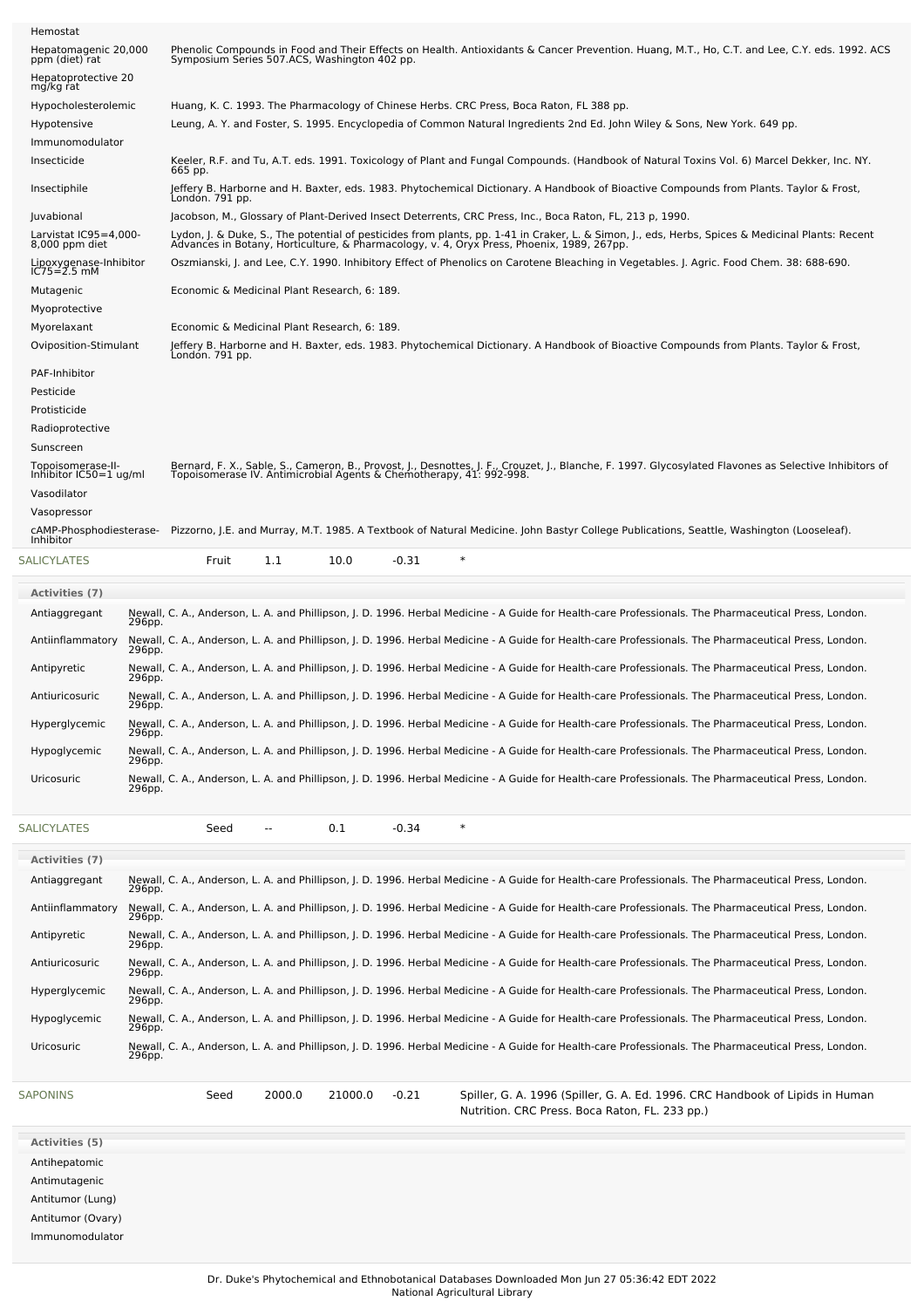| SELENIUM                                                         | $-0.26$<br>$\ast$<br>Seed<br>0.01                                                                                                                                                                                                                                                |
|------------------------------------------------------------------|----------------------------------------------------------------------------------------------------------------------------------------------------------------------------------------------------------------------------------------------------------------------------------|
| Activities (60)                                                  |                                                                                                                                                                                                                                                                                  |
| AP-1-Inhibitor 2-50 uM                                           |                                                                                                                                                                                                                                                                                  |
| Analgesic 200 ug/day<br>Anorexic                                 | Werbach, M. 1993. Healing with Food. Harper Collins, New York, 443 pp.<br>Cooper-Driver, G. A., Chemical substances in plants toxic to animals, pp. 213-47 in Rechcigl, M., Jr., ed. CRC Handbook of Naturally<br>Occurring Food Toxicants, CRC Press, Boca Raton, 1983, 339 pp. |
| AntiHIV                                                          |                                                                                                                                                                                                                                                                                  |
| AntiNF-kB                                                        |                                                                                                                                                                                                                                                                                  |
| Antiacne 200 ug/day<br>Antiaggregant<br>Antiangiogenic 2 uM      | Werbach, M. 1993. Healing with Food. Harper Collins, New York, 443 pp.<br>Pizzorno, J.E. and Murray, M.T. 1985. A Textbook of Natural Medicine. John Bastyr College Publications, Seattle, Washington (Looseleaf).                                                               |
| Antiangiogenic 230 ug/kg orl                                     |                                                                                                                                                                                                                                                                                  |
| rat<br>Antiarthritic                                             |                                                                                                                                                                                                                                                                                  |
| Antiasthmatic                                                    |                                                                                                                                                                                                                                                                                  |
| Antiatherosclerotic                                              |                                                                                                                                                                                                                                                                                  |
| Anticataract 400 ug/day<br>Anticirrhotic                         |                                                                                                                                                                                                                                                                                  |
| Anticlimacteric 200 ug/day<br>Anticoronary 200 ug/day            | Davies, S., and Stewart, A. 1990. Nutritional Medicine. Avon Books, New York. 509pp.                                                                                                                                                                                             |
| Antidandruff<br>Antidepressant 200 ug/day                        | Davies, S., and Stewart, A. 1990. Nutritional Medicine. Avon Books, New York. 509pp.                                                                                                                                                                                             |
| Antidote (Mercury)<br>Antifibrotic 400 ug                        | Davies, S., and Stewart, A. 1990. Nutritional Medicine. Avon Books, New York. 509pp.                                                                                                                                                                                             |
| Antigout 200 ug                                                  |                                                                                                                                                                                                                                                                                  |
| Antikeshan<br>Antileukemic 1.6 mg/kg ipr                         | Davies, S., and Stewart, A. 1990. Nutritional Medicine. Avon Books, New York. 509pp.                                                                                                                                                                                             |
| mus<br>Antileukotriene                                           | Pizzorno, J.E. and Murray, M.T. 1985. A Textbook of Natural Medicine. John Bastyr College Publications, Seattle, Washington (Looseleaf).                                                                                                                                         |
| Antimaculitic                                                    |                                                                                                                                                                                                                                                                                  |
| Antimelanomic 480 ug/kg                                          |                                                                                                                                                                                                                                                                                  |
| Antimenopausal 200 ug/day<br>Antimetastatic 480 ug/kg            |                                                                                                                                                                                                                                                                                  |
| Antimyalgic 200 ug/day                                           | Werbach, M. 1993. Healing with Food. Harper Collins, New York, 443 pp.                                                                                                                                                                                                           |
| Antiosteoarthritic<br>Antioxidant 100-200 (-400)                 |                                                                                                                                                                                                                                                                                  |
| ug/man/day<br>Antiparkinsonian 200-400<br>ug/day                 |                                                                                                                                                                                                                                                                                  |
| Antiproliferant 2 uM                                             |                                                                                                                                                                                                                                                                                  |
| Antiradicular 100-200 (-400)<br>ug/man/day<br>Antirheumatic      | Challem, J., Berkson, Burt, and Smith, Melissa Dianne. 2000. Syndrome X - The complete nutritional program to prevent and reservse<br>insulin resistance. John Wiley & Sons, New York. 272 pp. \$24.95                                                                           |
| Antisyndrome-X 100-200 (-                                        | Challem, J., Berkson, Burt, and Smith, Melissa Dianne. 2000. Syndrome X - The complete nutritional program to prevent and reservse<br>insulin resistance. John Wiley & Sons, New York. 272 pp. \$24.95                                                                           |
| $400$ ) ug/man/day<br>Antitumor 100-200 (-400)<br>ug/man/day     | Challem, J., Berkson, Burt, and Smith, Melissa Dianne. 2000. Syndrome X - The complete nutritional program to prevent and reservse<br>insulin resistance. John Wiley & Sons, New York. 272 pp. \$24.95                                                                           |
| Antitumor (Breast) 333.6<br>ug/day                               |                                                                                                                                                                                                                                                                                  |
| Antitumor (Breast) 0.8 mg/kg<br>scu mus                          |                                                                                                                                                                                                                                                                                  |
| Antitumor (Breast) 150 ug/kg<br>diet rat                         |                                                                                                                                                                                                                                                                                  |
| Antitumor (Breast) 230 ug/kg<br>orl rat                          |                                                                                                                                                                                                                                                                                  |
| Antitumor (Lung) 240 ug/kg<br>diet                               |                                                                                                                                                                                                                                                                                  |
| Antitumor (Prostate)<br>Antitumor (brain) 38-150<br>ug/kg        |                                                                                                                                                                                                                                                                                  |
| Antiulcerogenic                                                  | Rafatullah, S., Tariq, M., Al-Yahya, M.A., Mossa, J.S., and Ageel, A.M. 1989. Evaluation of Turmeric (Curcuma longa) for Gastric and<br>Duodenal Antiulcer Activity in Rats. J. of Ethnopharmacology, 29: 25-34, 1990.                                                           |
| Anxiolytic                                                       |                                                                                                                                                                                                                                                                                  |
| Apoptotic                                                        |                                                                                                                                                                                                                                                                                  |
| Cancer-Preventive<br>Cardioprotective 200 ug/day                 | Davies, S., and Stewart, A. 1990. Nutritional Medicine. Avon Books, New York. 509pp.                                                                                                                                                                                             |
| Depressant                                                       | Cooper-Driver, G. A., Chemical substances in plants toxic to animals, pp. 213-47 in Rechcigl, M., Jr., ed. CRC Handbook of Naturally<br>Occurring Food Toxicants, CRC Press, Boca Raton, 1983, 339 pp.                                                                           |
| Fungicide                                                        | Davies, S., and Stewart, A. 1990. Nutritional Medicine. Avon Books, New York. 509pp.                                                                                                                                                                                             |
| Immunomodulator                                                  |                                                                                                                                                                                                                                                                                  |
| Immunostimulant 100-200 (-<br>400) ug/man/day<br>NF-kB-Inhibitor | Challem, J., Berkson, Burt, and Smith, Melissa Dianne. 2000. Syndrome X - The complete nutritional program to prevent and reservse<br>insulin resistance. John Wiley & Sons, New York. 272 pp. \$24.95                                                                           |
| Ornithine-Decarboxylase-<br>Inhibitor                            |                                                                                                                                                                                                                                                                                  |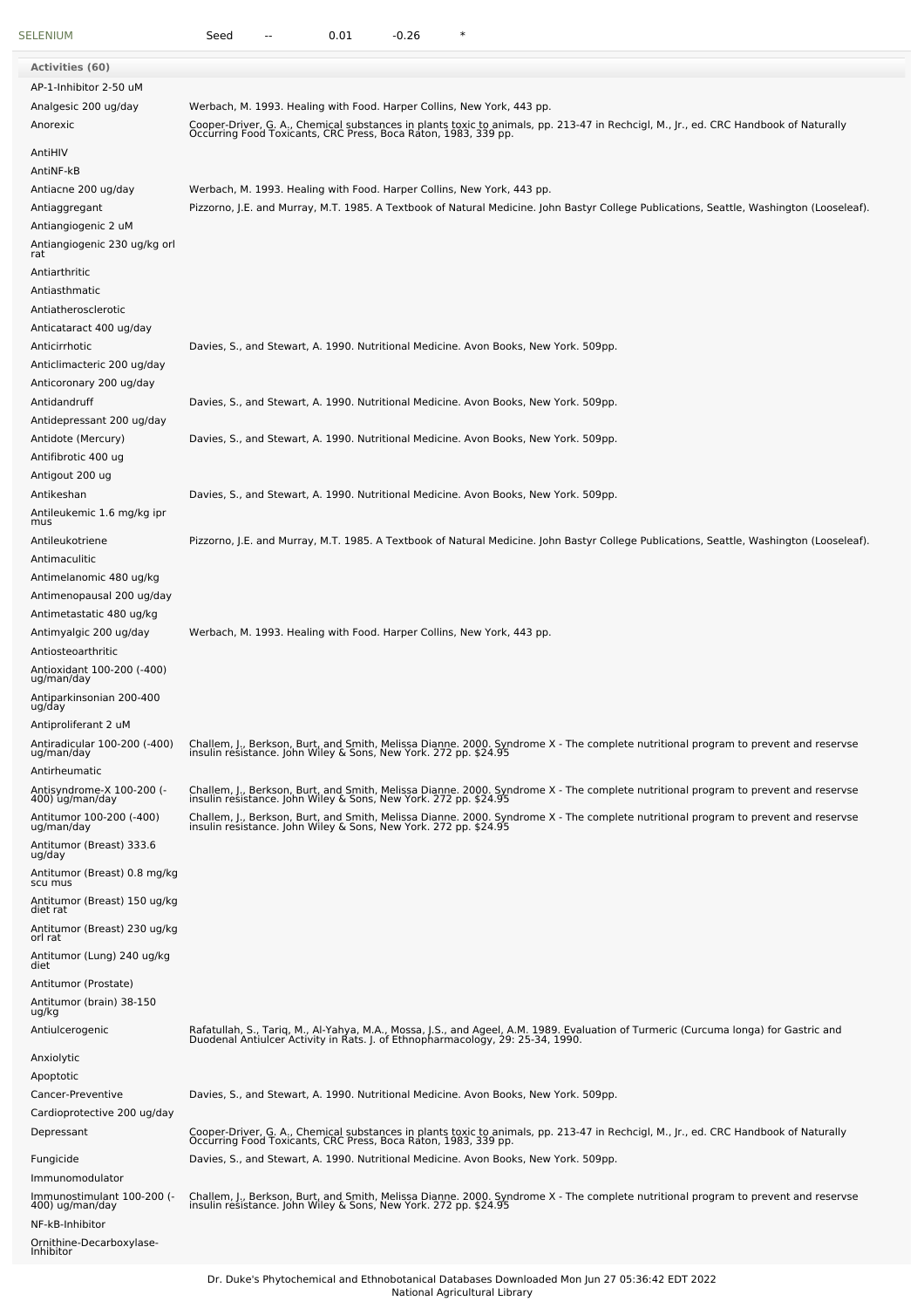| Pesticide<br>Polyamine-Synthesis-<br>Inhibitor<br>Prostaglandin-Sparer<br>Protein-Kinase-C-Inhibitor<br>IC50=2-50 uM<br><b>VEGF-Inhibitor</b>                                                                                                                                                        | Fujita, T., Nakatani, E., Funaishi, N., Sakuma, S., Fujimoto, Y. Potent inhibition of prostaglandin inactivation in rabbit gastric antral mucosal<br>slices by selenium ions in-vitro. J. Pharm. Pharmacol. 42: 655-657, 1990.                                                                                                                                                                                   |
|------------------------------------------------------------------------------------------------------------------------------------------------------------------------------------------------------------------------------------------------------------------------------------------------------|------------------------------------------------------------------------------------------------------------------------------------------------------------------------------------------------------------------------------------------------------------------------------------------------------------------------------------------------------------------------------------------------------------------|
| <b>SELENIUM</b>                                                                                                                                                                                                                                                                                      | Fruit<br>0.001<br>0.008<br>$-0.38$<br>$\ast$                                                                                                                                                                                                                                                                                                                                                                     |
| Activities (60)                                                                                                                                                                                                                                                                                      |                                                                                                                                                                                                                                                                                                                                                                                                                  |
| AP-1-Inhibitor 2-50 uM<br>Analgesic 200 ug/day<br>Anorexic<br>AntiHIV<br>AntiNF-kB                                                                                                                                                                                                                   | Werbach, M. 1993. Healing with Food. Harper Collins, New York, 443 pp.<br>Cooper-Driver, G. A., Chemical substances in plants toxic to animals, pp. 213-47 in Rechcigl, M., Jr., ed. CRC Handbook of Naturally<br>Occurring Food Toxicants, CRC Press, Boca Raton, 1983, 339 pp.                                                                                                                                 |
| Antiacne 200 ug/day<br>Antiaggregant<br>Antiangiogenic 2 uM<br>Antiangiogenic 230 ug/kg orl<br>rat                                                                                                                                                                                                   | Werbach, M. 1993. Healing with Food. Harper Collins, New York, 443 pp.<br>Pizzorno, J.E. and Murray, M.T. 1985. A Textbook of Natural Medicine. John Bastyr College Publications, Seattle, Washington (Looseleaf).                                                                                                                                                                                               |
| Antiarthritic<br>Antiasthmatic<br>Antiatherosclerotic<br>Anticataract 400 ug/day<br>Anticirrhotic<br>Anticlimacteric 200 ug/day                                                                                                                                                                      | Davies, S., and Stewart, A. 1990. Nutritional Medicine. Avon Books, New York. 509pp.                                                                                                                                                                                                                                                                                                                             |
| Anticoronary 200 ug/day<br>Antidandruff                                                                                                                                                                                                                                                              | Davies, S., and Stewart, A. 1990. Nutritional Medicine. Avon Books, New York. 509pp.                                                                                                                                                                                                                                                                                                                             |
| Antidepressant 200 ug/day<br>Antidote (Mercury)<br>Antifibrotic 400 ug                                                                                                                                                                                                                               | Davies, S., and Stewart, A. 1990. Nutritional Medicine. Avon Books, New York. 509pp.                                                                                                                                                                                                                                                                                                                             |
| Antigout 200 ug<br>Antikeshan<br>Antileukemic 1.6 mg/kg ipr<br>mus                                                                                                                                                                                                                                   | Davies, S., and Stewart, A. 1990. Nutritional Medicine. Avon Books, New York. 509pp.                                                                                                                                                                                                                                                                                                                             |
| Antileukotriene<br>Antimaculitic<br>Antimelanomic 480 ug/kg<br>Antimenopausal 200 ug/day<br>Antimetastatic 480 ug/kg                                                                                                                                                                                 | Pizzorno, J.E. and Murray, M.T. 1985. A Textbook of Natural Medicine. John Bastyr College Publications, Seattle, Washington (Looseleaf).                                                                                                                                                                                                                                                                         |
| Antimyalgic 200 ug/day<br>Antiosteoarthritic<br>Antioxidant 100-200 (-400)<br>ug/man/day<br>Antiparkinsonian 200-400<br>ug/day<br>Antiproliferant 2 uM                                                                                                                                               | Werbach, M. 1993. Healing with Food. Harper Collins, New York, 443 pp.                                                                                                                                                                                                                                                                                                                                           |
| Antiradicular 100-200 (-400)<br>ug/man/day<br>Antirheumatic                                                                                                                                                                                                                                          | Challem, J., Berkson, Burt, and Smith, Melissa Dianne. 2000. Syndrome X - The complete nutritional program to prevent and reservse<br>insulin resistance. John Wiley & Sons, New York. 272 pp. \$24.95                                                                                                                                                                                                           |
| Antisyndrome-X 100-200 (-<br>400) ug/man/day<br>Antitumor 100-200 (-400)<br>ug/man/day<br>Antitumor (Breast) 333.6<br>ug/day<br>Antitumor (Breast) 0.8 mg/kg<br>scu mus<br>Antitumor (Breast) 150 ug/kg<br>diet rat<br>Antitumor (Breast) 230 ug/kg<br>orl rat<br>Antitumor (Lung) 240 ug/kg<br>diet | Challem, J., Berkson, Burt, and Smith, Melissa Dianne. 2000. Syndrome X - The complete nutritional program to prevent and reservse<br>insulin resistance. John Wiley & Sons, New York. 272 pp. \$24.95<br>Challem, J., Berkson, Burt, and Smith, Melissa Dianne. 2000. Syndrome X - The complete nutritional program to prevent and reservse<br>insulin resistance. John Wiley & Sons, New York. 272 pp. \$24.95 |
| Antitumor (Prostate)<br>Antitumor (brain) 38-150<br>ug/kg<br>Antiulcerogenic                                                                                                                                                                                                                         | Rafatullah, S., Tariq, M., Al-Yahya, M.A., Mossa, J.S., and Ageel, A.M. 1989. Evaluation of Turmeric (Curcuma longa) for Gastric and<br>Duodenal Antiulcer Activity in Rats. J. of Ethnopharmacology, 29: 25-34, 1990.                                                                                                                                                                                           |
| Anxiolytic                                                                                                                                                                                                                                                                                           |                                                                                                                                                                                                                                                                                                                                                                                                                  |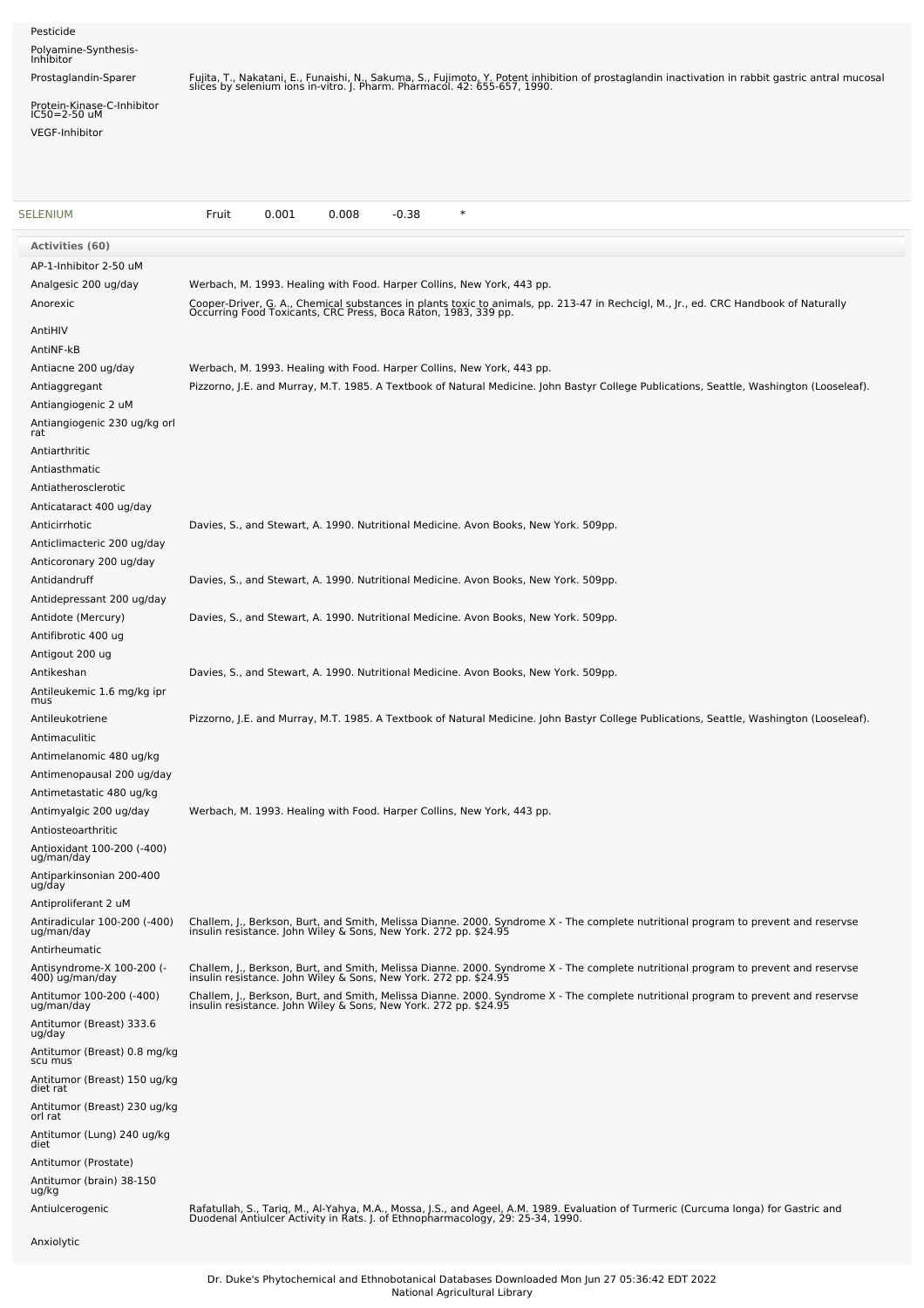| Apoptotic<br>Cancer-Preventive<br>Cardioprotective 200 ug/day<br>Depressant<br>Fungicide<br>Immunomodulator<br>Immunostimulant 100-200 (-<br>400) ug/man/day<br>NF-kB-Inhibitor<br>Ornithine-Decarboxylase-<br>Inhibitor<br>Pesticide<br>Polyamine-Synthesis-<br>Inhibitor<br>Prostaglandin-Sparer<br>Protein-Kinase-C-Inhibitor<br>IC50=2-50 uM<br><b>VEGF-Inhibitor</b> |                    | Davies, S., and Stewart, A. 1990. Nutritional Medicine. Avon Books, New York. 509pp.<br>Cooper-Driver, G. A., Chemical substances in plants toxic to animals, pp. 213-47 in Rechcigl, M., Jr., ed. CRC Handbook of Naturally Occurring Food Toxicants, CRC Press, Boca Raton, 1983, 339 pp.<br>Davies, S., and Stewart, A. 1990. Nutritional Medicine. Avon Books, New York. 509pp.<br>Challem, J., Berkson, Burt, and Smith, Melissa Dianne. 2000. Syndrome X - The complete nutritional program to prevent and reservse insulin resistance. John Wiley & Sons, New York. 272 pp. \$24.95<br>Fujita, T., Nakatani, E., Funaishi, N., Sakuma, S., Fujimoto, Y. Potent inhibition of prostaglandin inactivation in rabbit gastric antral mucosal<br>slices by selenium ions in-vitro. J. Pharm. Pharmacol. 42: 655-657, 1990. |                          |         |                                                                                                                                     |  |
|---------------------------------------------------------------------------------------------------------------------------------------------------------------------------------------------------------------------------------------------------------------------------------------------------------------------------------------------------------------------------|--------------------|------------------------------------------------------------------------------------------------------------------------------------------------------------------------------------------------------------------------------------------------------------------------------------------------------------------------------------------------------------------------------------------------------------------------------------------------------------------------------------------------------------------------------------------------------------------------------------------------------------------------------------------------------------------------------------------------------------------------------------------------------------------------------------------------------------------------------|--------------------------|---------|-------------------------------------------------------------------------------------------------------------------------------------|--|
| <b>SERINE</b>                                                                                                                                                                                                                                                                                                                                                             | Fruit              | 990.0                                                                                                                                                                                                                                                                                                                                                                                                                                                                                                                                                                                                                                                                                                                                                                                                                        | 10175.0                  | 2.31    | USDA's Ag Handbook 8 and sequelae)                                                                                                  |  |
| Activities (1)                                                                                                                                                                                                                                                                                                                                                            |                    |                                                                                                                                                                                                                                                                                                                                                                                                                                                                                                                                                                                                                                                                                                                                                                                                                              |                          |         |                                                                                                                                     |  |
| Cancer-Preventive                                                                                                                                                                                                                                                                                                                                                         |                    |                                                                                                                                                                                                                                                                                                                                                                                                                                                                                                                                                                                                                                                                                                                                                                                                                              |                          |         | Stitt, P. A. Why George Should Eat Broccoli. Dougherty Co, Milwaukee, WI, 1990, 399 pp.                                             |  |
| <b>SERINE</b>                                                                                                                                                                                                                                                                                                                                                             | Sprout<br>Seedling | 2240.0                                                                                                                                                                                                                                                                                                                                                                                                                                                                                                                                                                                                                                                                                                                                                                                                                       | 24086.0                  | 1.18    | USDA's Ag Handbook 8 and sequelae)                                                                                                  |  |
| Activities (1)                                                                                                                                                                                                                                                                                                                                                            |                    |                                                                                                                                                                                                                                                                                                                                                                                                                                                                                                                                                                                                                                                                                                                                                                                                                              |                          |         |                                                                                                                                     |  |
| Cancer-Preventive                                                                                                                                                                                                                                                                                                                                                         |                    |                                                                                                                                                                                                                                                                                                                                                                                                                                                                                                                                                                                                                                                                                                                                                                                                                              |                          |         | Stitt, P. A. Why George Should Eat Broccoli. Dougherty Co, Milwaukee, WI, 1990, 399 pp.                                             |  |
| <b>SERINE</b>                                                                                                                                                                                                                                                                                                                                                             | Seed               | 11750.0                                                                                                                                                                                                                                                                                                                                                                                                                                                                                                                                                                                                                                                                                                                                                                                                                      | 13205.0                  | 0.5     | USDA's Ag Handbook 8 and sequelae)                                                                                                  |  |
| Activities (1)                                                                                                                                                                                                                                                                                                                                                            |                    |                                                                                                                                                                                                                                                                                                                                                                                                                                                                                                                                                                                                                                                                                                                                                                                                                              |                          |         |                                                                                                                                     |  |
| Cancer-Preventive                                                                                                                                                                                                                                                                                                                                                         |                    |                                                                                                                                                                                                                                                                                                                                                                                                                                                                                                                                                                                                                                                                                                                                                                                                                              |                          |         | Stitt, P. A. Why George Should Eat Broccoli. Dougherty Co, Milwaukee, WI, 1990, 399 pp.                                             |  |
| <b>SFA</b>                                                                                                                                                                                                                                                                                                                                                                | Sprout<br>Seedling | 720.0                                                                                                                                                                                                                                                                                                                                                                                                                                                                                                                                                                                                                                                                                                                                                                                                                        | 7742.0                   | 1.22    | USDA's Ag Handbook 8 and sequelae)                                                                                                  |  |
| <b>SFA</b>                                                                                                                                                                                                                                                                                                                                                                | Seed               | 3660.0                                                                                                                                                                                                                                                                                                                                                                                                                                                                                                                                                                                                                                                                                                                                                                                                                       | 4113.0                   | $-0.54$ | USDA's Ag Handbook 8 and sequelae)                                                                                                  |  |
| <b>SFA</b>                                                                                                                                                                                                                                                                                                                                                                | Fruit              | 260.0                                                                                                                                                                                                                                                                                                                                                                                                                                                                                                                                                                                                                                                                                                                                                                                                                        | 2672.0                   | $-0.32$ | USDA's Ag Handbook 8 and sequelae)                                                                                                  |  |
| SILICIC-ACID                                                                                                                                                                                                                                                                                                                                                              | Fruit              | --                                                                                                                                                                                                                                                                                                                                                                                                                                                                                                                                                                                                                                                                                                                                                                                                                           | $\overline{\phantom{a}}$ |         | Wichtl, M. 1984. Teedrogen. Ein Handbuch fur Apotheker und Arzte.<br>Wissenschaftliche Verlagsgesellscharft. mbH Stuttgart. 393 pp. |  |
| Activities (1)                                                                                                                                                                                                                                                                                                                                                            |                    |                                                                                                                                                                                                                                                                                                                                                                                                                                                                                                                                                                                                                                                                                                                                                                                                                              |                          |         |                                                                                                                                     |  |
| Antidiabetic?                                                                                                                                                                                                                                                                                                                                                             |                    |                                                                                                                                                                                                                                                                                                                                                                                                                                                                                                                                                                                                                                                                                                                                                                                                                              |                          |         | Wichtl, M. 1984. Teedrogen. Ein Handbuch fur Apotheker und Arzte. Wissenschaftliche Verlagsgesellscharft. mbH Stuttgart. 393 pp.    |  |
| <b>SILICON</b>                                                                                                                                                                                                                                                                                                                                                            | Fruit              | 80.0                                                                                                                                                                                                                                                                                                                                                                                                                                                                                                                                                                                                                                                                                                                                                                                                                         | 1200.0                   | 3.29    | ACTA AGRIC SCAND SUPPL 22: 1980                                                                                                     |  |
| Activities (4)                                                                                                                                                                                                                                                                                                                                                            |                    |                                                                                                                                                                                                                                                                                                                                                                                                                                                                                                                                                                                                                                                                                                                                                                                                                              |                          |         |                                                                                                                                     |  |
| Antiarteriosclerotic<br>Antionychyotic<br>Antiosteoporotic<br>Cardioprotective                                                                                                                                                                                                                                                                                            |                    |                                                                                                                                                                                                                                                                                                                                                                                                                                                                                                                                                                                                                                                                                                                                                                                                                              |                          |         | Davies, S., and Stewart, A. 1990. Nutritional Medicine. Avon Books, New York. 509pp.                                                |  |
| <b>SILVER</b>                                                                                                                                                                                                                                                                                                                                                             | Seed               | 0.034                                                                                                                                                                                                                                                                                                                                                                                                                                                                                                                                                                                                                                                                                                                                                                                                                        | 0.147                    | 1.68    | $\ast$                                                                                                                              |  |
| <b>Activities (3)</b>                                                                                                                                                                                                                                                                                                                                                     |                    |                                                                                                                                                                                                                                                                                                                                                                                                                                                                                                                                                                                                                                                                                                                                                                                                                              |                          |         |                                                                                                                                     |  |
| Antibacterial<br>Astringent<br>Pesticide                                                                                                                                                                                                                                                                                                                                  |                    |                                                                                                                                                                                                                                                                                                                                                                                                                                                                                                                                                                                                                                                                                                                                                                                                                              |                          |         | Martindale's 28th                                                                                                                   |  |
| <b>SILVER</b>                                                                                                                                                                                                                                                                                                                                                             | Fruit              | --                                                                                                                                                                                                                                                                                                                                                                                                                                                                                                                                                                                                                                                                                                                                                                                                                           | 0.3                      | 0.11    | $\ast$                                                                                                                              |  |
| Activities (3)<br>Antibacterial<br>Astringent                                                                                                                                                                                                                                                                                                                             |                    |                                                                                                                                                                                                                                                                                                                                                                                                                                                                                                                                                                                                                                                                                                                                                                                                                              |                          |         | Martindale's 28th                                                                                                                   |  |
| Pesticide                                                                                                                                                                                                                                                                                                                                                                 |                    |                                                                                                                                                                                                                                                                                                                                                                                                                                                                                                                                                                                                                                                                                                                                                                                                                              |                          |         |                                                                                                                                     |  |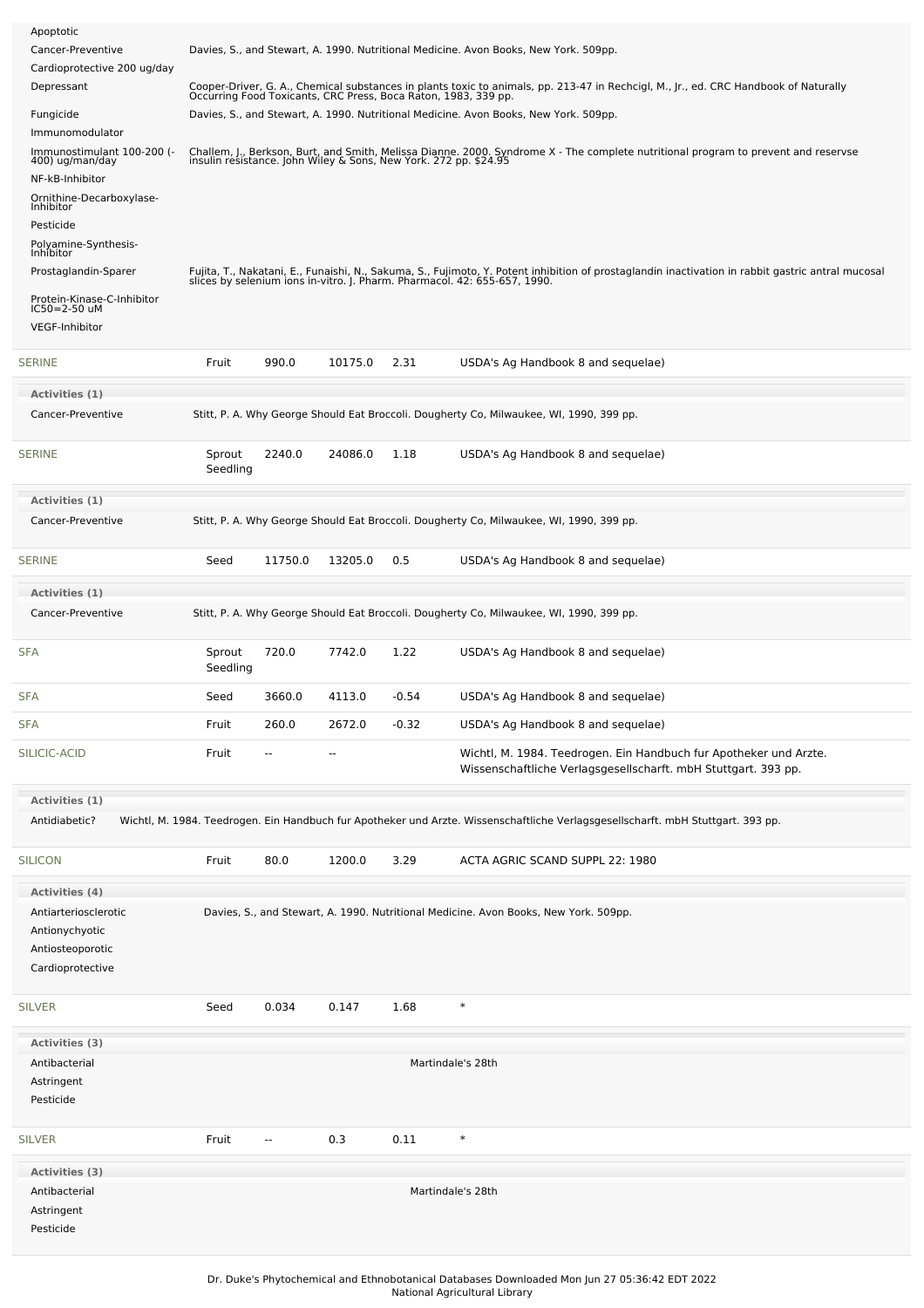| SODIUM                          | Seed               | 0.85  | 112.0 | $-0.54$ | $\ast$                                                                                                                                                    |
|---------------------------------|--------------------|-------|-------|---------|-----------------------------------------------------------------------------------------------------------------------------------------------------------|
| Activities (1)                  |                    |       |       |         |                                                                                                                                                           |
| Hypertensive                    |                    |       |       |         | Davies, S., and Stewart, A. 1990. Nutritional Medicine. Avon Books, New York. 509pp.                                                                      |
| <b>SODIUM</b>                   | Fruit              | 5.4   | 707.0 | $-0.12$ | CRC Handbook of Medicinal Herbs and/or CRC Handbook of Proximate Analyses                                                                                 |
| Activities (1)                  |                    |       |       |         |                                                                                                                                                           |
| Hypertensive                    |                    |       |       |         | Davies, S., and Stewart, A. 1990. Nutritional Medicine. Avon Books, New York. 509pp.                                                                      |
| <b>STEARIC-ACID</b>             | Fruit              | 40.0  | 411.0 | $-0.25$ | USDA's Ag Handbook 8 and sequelae)                                                                                                                        |
| Activities (8)                  |                    |       |       |         |                                                                                                                                                           |
| 5-Alpha-Reductase-<br>Inhibitor |                    |       |       |         |                                                                                                                                                           |
| Cosmetic                        | London. 791 pp.    |       |       |         | Jeffery B. Harborne and H. Baxter, eds. 1983. Phytochemical Dictionary. A Handbook of Bioactive Compounds from Plants. Taylor & Frost,                    |
| FLavor FEMA 2-4,000             |                    |       |       |         | Aloe Research Council - Duke writeup of non-peer reviewd book by Coats and draft by Henry                                                                 |
| Hypocholesterolemic             |                    |       |       |         | Spiller, G. A. 1996 (Spiller, G. A. Ed. 1996. CRC Handbook of Lipids in Human Nutrition. CRC Press. Boca Raton, FL. 233 pp.)                              |
| Lubricant                       |                    |       |       |         | Jeffery B. Harborne and H. Baxter, eds. 1983. Phytochemical Dictionary. A Handbook of Bioactive Compounds from Plants. Taylor & Frost,<br>London. 791 pp. |
| Perfumery                       |                    |       |       |         | Aloe Research Council - Duke writeup of non-peer reviewd book by Coats and draft by Henry                                                                 |
| Propecic                        |                    |       |       |         |                                                                                                                                                           |
| Suppository                     | London. 791 pp.    |       |       |         | Jeffery B. Harborne and H. Baxter, eds. 1983. Phytochemical Dictionary. A Handbook of Bioactive Compounds from Plants. Taylor & Frost,                    |
| STEARIC-ACID                    | Sprout<br>Seedling | 90.0  | 968.0 | 0.89    | USDA's Ag Handbook 8 and sequelae)                                                                                                                        |
| Activities (8)                  |                    |       |       |         |                                                                                                                                                           |
| 5-Alpha-Reductase-<br>Inhibitor |                    |       |       |         |                                                                                                                                                           |
| Cosmetic                        |                    |       |       |         | Jeffery B. Harborne and H. Baxter, eds. 1983. Phytochemical Dictionary. A Handbook of Bioactive Compounds from Plants. Taylor & Frost,<br>London. 791 pp. |
| FLavor FEMA 2-4,000             |                    |       |       |         | Aloe Research Council - Duke writeup of non-peer reviewd book by Coats and draft by Henry                                                                 |
| Hypocholesterolemic             |                    |       |       |         | Spiller, G. A. 1996 (Spiller, G. A. Ed. 1996. CRC Handbook of Lipids in Human Nutrition. CRC Press. Boca Raton, FL. 233 pp.)                              |
| Lubricant                       |                    |       |       |         | Jeffery B. Harborne and H. Baxter, eds. 1983. Phytochemical Dictionary. A Handbook of Bioactive Compounds from Plants. Taylor & Frost,<br>London. 791 pp. |
| Perfumery<br>Propecic           |                    |       |       |         | Aloe Research Council - Duke writeup of non-peer reviewd book by Coats and draft by Henry                                                                 |
| Suppository                     | London. 791 pp.    |       |       |         | Jeffery B. Harborne and H. Baxter, eds. 1983. Phytochemical Dictionary. A Handbook of Bioactive Compounds from Plants. Taylor & Frost,                    |
| <b>STEARIC-ACID</b>             | Seed               | 220.0 | 247.0 | $-0.56$ | USDA's Ag Handbook 8 and sequelae)                                                                                                                        |
| <b>Activities (8)</b>           |                    |       |       |         |                                                                                                                                                           |
| 5-Alpha-Reductase-<br>Inhibitor |                    |       |       |         |                                                                                                                                                           |
| Cosmetic                        | London. 791 pp.    |       |       |         | Jeffery B. Harborne and H. Baxter, eds. 1983. Phytochemical Dictionary. A Handbook of Bioactive Compounds from Plants. Taylor & Frost,                    |
| FLavor FEMA 2-4,000             |                    |       |       |         | Aloe Research Council - Duke writeup of non-peer reviewd book by Coats and draft by Henry                                                                 |
| Hypocholesterolemic             |                    |       |       |         | Spiller, G. A. 1996 (Spiller, G. A. Ed. 1996. CRC Handbook of Lipids in Human Nutrition. CRC Press. Boca Raton, FL. 233 pp.)                              |
| Lubricant                       | Londón. 791 pp.    |       |       |         | Jeffery B. Harborne and H. Baxter, eds. 1983. Phytochemical Dictionary. A Handbook of Bioactive Compounds from Plants. Taylor & Frost,                    |
| Perfumery                       |                    |       |       |         | Aloe Research Council - Duke writeup of non-peer reviewd book by Coats and draft by Henry                                                                 |
| Propecic                        |                    |       |       |         |                                                                                                                                                           |
| Suppository                     | Londón. 791 pp.    |       |       |         | Jeffery B. Harborne and H. Baxter, eds. 1983. Phytochemical Dictionary. A Handbook of Bioactive Compounds from Plants. Taylor & Frost,                    |
| <b>STIGMASTEROL</b>             | Seed               | 310.0 | 350.0 | $-0.09$ | $\ast$                                                                                                                                                    |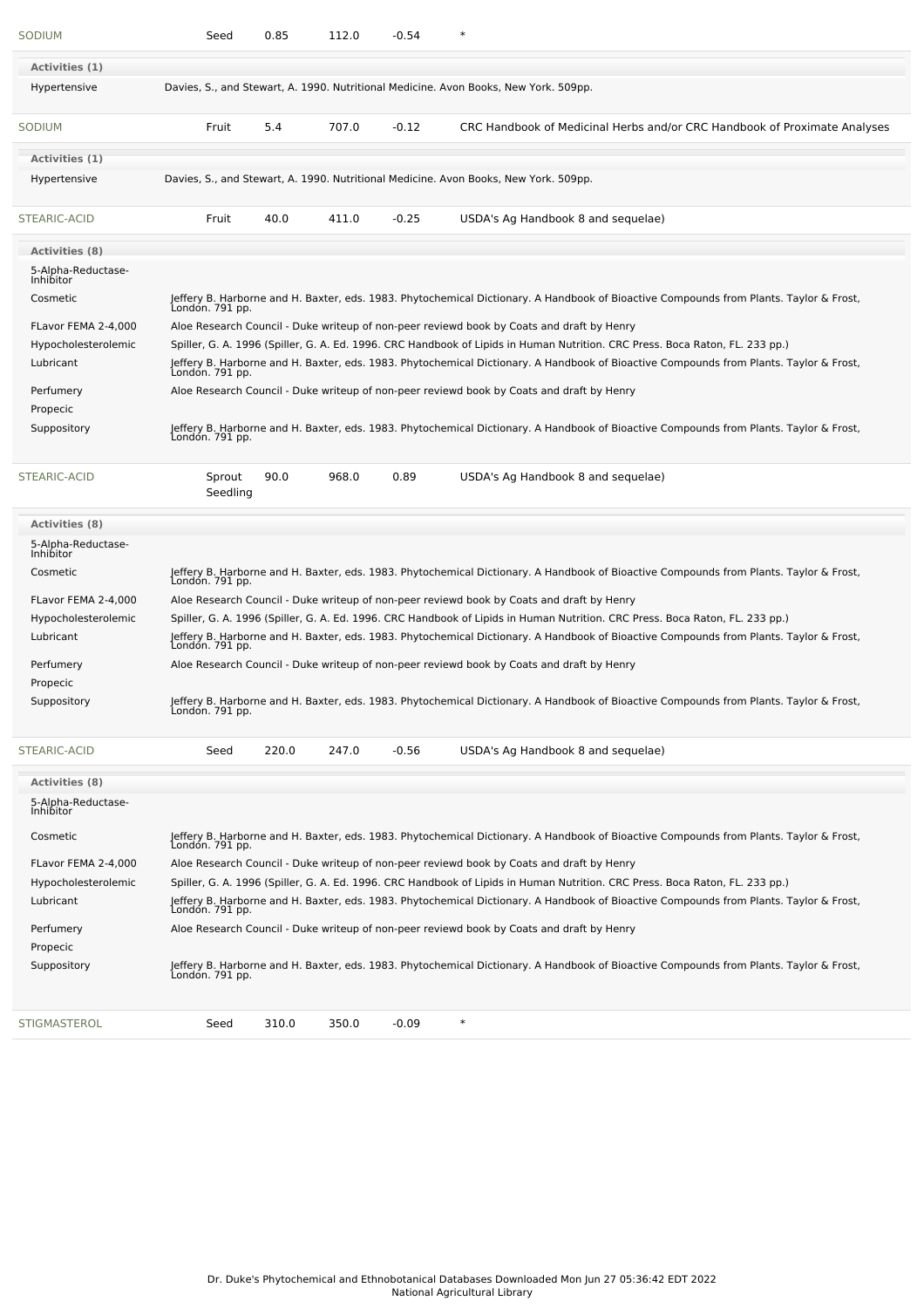| Activities (12)               |                                                                                         |                                           |                                              |         |                                                                                                                                                                                          |  |  |  |
|-------------------------------|-----------------------------------------------------------------------------------------|-------------------------------------------|----------------------------------------------|---------|------------------------------------------------------------------------------------------------------------------------------------------------------------------------------------------|--|--|--|
| Antihepatotoxic               |                                                                                         |                                           |                                              |         |                                                                                                                                                                                          |  |  |  |
| Antiinflammatory              |                                                                                         | Lawrence Review of Natural Products, 1995 |                                              |         |                                                                                                                                                                                          |  |  |  |
| Antinociceptive               |                                                                                         |                                           |                                              |         |                                                                                                                                                                                          |  |  |  |
| Antiophidic 2.3 mg<br>ipr mus |                                                                                         |                                           | Economic & Medicinal Plant Research, 5: 363. |         |                                                                                                                                                                                          |  |  |  |
| Antioxidant IC33=10<br>uМ     |                                                                                         |                                           |                                              |         |                                                                                                                                                                                          |  |  |  |
| Antiviral                     | Science, 75: 161-165, 1991.                                                             |                                           |                                              |         | Abid Ali Khan, M.M., Jain, D.C., Bhakuni, R.S., Zaim, M., and Thakur, R.S. 1991. Occurrence of some antiviral sterols in Artemisia annua. Plant                                          |  |  |  |
| Artemicide<br>LC50=110 ppm    |                                                                                         |                                           |                                              |         | Jung, J.H., Pummangura, S., Chaichantipyuth, c., Patarapanich, C., and McLaughlin, J.L. 1989. Bioactive Constituents of Melodorum fruticosum.<br>Phytochemistry. 29(5): 1667-1670. 1990. |  |  |  |
| Cancer-Preventive             | Stitt, P. A. Why George Should Eat Broccoli. Dougherty Co, Milwaukee, WI, 1990, 399 pp. |                                           |                                              |         |                                                                                                                                                                                          |  |  |  |
| Estrogenic                    |                                                                                         |                                           |                                              |         |                                                                                                                                                                                          |  |  |  |
| Hypocholesterolemic           |                                                                                         |                                           |                                              |         | Nigg, H.N. and Seigler, D.S., eds. 1992. Phytochemical Resources for Medicine and Agriculture. Plenum Press, New York. 445 pp.                                                           |  |  |  |
| Ovulant                       |                                                                                         |                                           |                                              |         |                                                                                                                                                                                          |  |  |  |
| Sedative                      |                                                                                         |                                           |                                              |         |                                                                                                                                                                                          |  |  |  |
|                               |                                                                                         |                                           |                                              |         |                                                                                                                                                                                          |  |  |  |
| <b>STRONTIUM</b>              | Seed                                                                                    | 0.7                                       | 34.0                                         | 0.28    | $\ast$                                                                                                                                                                                   |  |  |  |
| STRONTIUM                     | Fruit                                                                                   | 2.0                                       | 105.0                                        | 0.65    | $\ast$                                                                                                                                                                                   |  |  |  |
| SUCCINIC-ACID                 | Fruit                                                                                   | --                                        | --                                           |         | List, P.H. and Horhammer, L., Hager's Handbuch der Pharmazeutischen Praxis,<br>Vols. 2-6, Springer-Verlag, Berlin, 1969-1979.                                                            |  |  |  |
| <b>Activities (7)</b>         |                                                                                         |                                           |                                              |         |                                                                                                                                                                                          |  |  |  |
| Additive FEMA 200-2,000       |                                                                                         |                                           |                                              |         | Aloe Research Council - Duke writeup of non-peer reviewd book by Coats and draft by Henry                                                                                                |  |  |  |
| Antifeedant                   |                                                                                         |                                           |                                              |         |                                                                                                                                                                                          |  |  |  |
| <b>Bruchiphobe</b>            |                                                                                         |                                           |                                              |         | Jacobson, M., Glossary of Plant-Derived Insect Deterrents, CRC Press, Inc., Boca Raton, FL, 213 p, 1990.                                                                                 |  |  |  |
| Cancer-Preventive             |                                                                                         |                                           |                                              |         | Stitt, P. A. Why George Should Eat Broccoli. Dougherty Co, Milwaukee, WI, 1990, 399 pp.                                                                                                  |  |  |  |
| Dye                           |                                                                                         | Merck 11th Edition                        |                                              |         |                                                                                                                                                                                          |  |  |  |
| Perfumery                     |                                                                                         | Merck 11th Edition                        |                                              |         |                                                                                                                                                                                          |  |  |  |
| Pesticide                     |                                                                                         |                                           |                                              |         |                                                                                                                                                                                          |  |  |  |
| SULFUR                        | Seed                                                                                    | 54.0                                      | 137.0                                        | -1.36   | $\ast$                                                                                                                                                                                   |  |  |  |
| Activities (14)               |                                                                                         |                                           |                                              |         |                                                                                                                                                                                          |  |  |  |
| Acarifuge                     |                                                                                         |                                           |                                              |         |                                                                                                                                                                                          |  |  |  |
| Antiacne                      |                                                                                         | Martindale's 29th                         |                                              |         |                                                                                                                                                                                          |  |  |  |
| Antiarthritic                 |                                                                                         |                                           |                                              |         | Werbach, M. 1993. Healing with Food. Harper Collins, New York, 443 pp.                                                                                                                   |  |  |  |
| Antidandruff                  |                                                                                         | Martindale's 29th                         |                                              |         |                                                                                                                                                                                          |  |  |  |
| Antigrey                      |                                                                                         | Martindale's 29th                         |                                              |         |                                                                                                                                                                                          |  |  |  |
| Antiosteoarthritic            |                                                                                         |                                           |                                              |         | Werbach, M. 1993. Healing with Food. Harper Collins, New York, 443 pp.                                                                                                                   |  |  |  |
| Antiseborrheic                |                                                                                         | Martindale's 29th                         |                                              |         |                                                                                                                                                                                          |  |  |  |
| Antiseptic                    |                                                                                         | Martindale's 29th                         |                                              |         |                                                                                                                                                                                          |  |  |  |
| Comedogenic                   |                                                                                         | Martindale's 29th                         |                                              |         |                                                                                                                                                                                          |  |  |  |
| Keratolytic                   |                                                                                         | Martindale's 29th                         |                                              |         |                                                                                                                                                                                          |  |  |  |
| Laxative                      |                                                                                         | Martindale's 29th                         |                                              |         |                                                                                                                                                                                          |  |  |  |
| Parasiticide                  |                                                                                         | Martindale's 29th                         |                                              |         |                                                                                                                                                                                          |  |  |  |
| Pesticide                     |                                                                                         |                                           |                                              |         |                                                                                                                                                                                          |  |  |  |
| Scabicide                     |                                                                                         | Martindale's 29th                         |                                              |         |                                                                                                                                                                                          |  |  |  |
| SULFUR                        | Fruit                                                                                   | 54.0                                      | 875.0                                        | $-0.38$ | $\ast$                                                                                                                                                                                   |  |  |  |
|                               |                                                                                         |                                           |                                              |         |                                                                                                                                                                                          |  |  |  |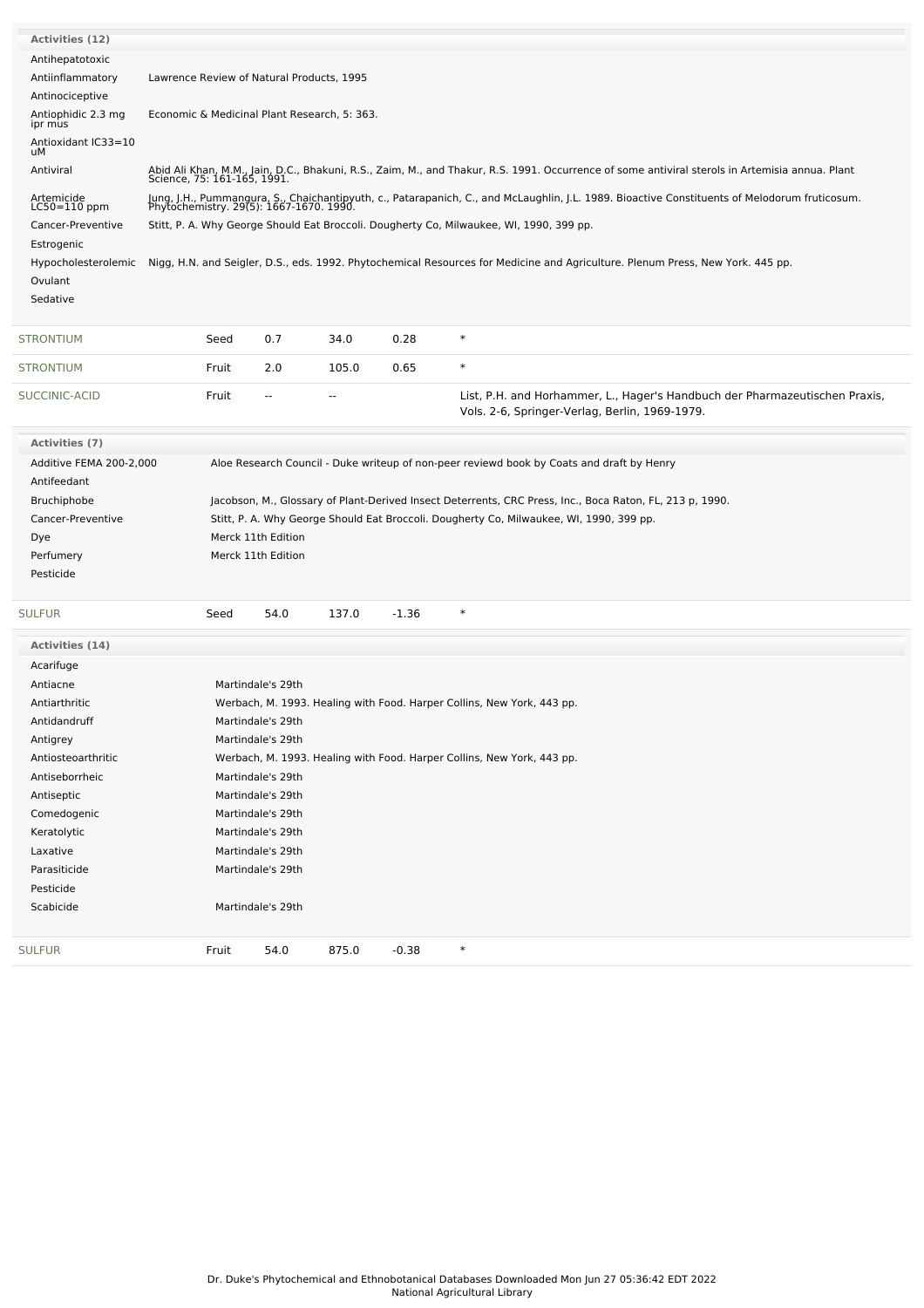| <b>Activities (14)</b>                               |                                                                                                                                                           |
|------------------------------------------------------|-----------------------------------------------------------------------------------------------------------------------------------------------------------|
| Acarifuge                                            |                                                                                                                                                           |
| Antiacne                                             | Martindale's 29th                                                                                                                                         |
| Antiarthritic                                        | Werbach, M. 1993. Healing with Food. Harper Collins, New York, 443 pp.                                                                                    |
| Antidandruff                                         | Martindale's 29th                                                                                                                                         |
| Antigrey                                             | Martindale's 29th                                                                                                                                         |
| Antiosteoarthritic                                   | Werbach, M. 1993. Healing with Food. Harper Collins, New York, 443 pp.                                                                                    |
| Antiseborrheic                                       | Martindale's 29th                                                                                                                                         |
| Antiseptic                                           | Martindale's 29th                                                                                                                                         |
| Comedogenic                                          | Martindale's 29th                                                                                                                                         |
| Keratolytic                                          | Martindale's 29th                                                                                                                                         |
| Laxative                                             | Martindale's 29th                                                                                                                                         |
| Parasiticide                                         | Martindale's 29th                                                                                                                                         |
| Pesticide                                            |                                                                                                                                                           |
| Scabicide                                            | Martindale's 29th                                                                                                                                         |
| THIAMIN                                              | Sprout<br>3.7<br>40.0<br>1.9<br>USDA's Ag Handbook 8 and sequelae)                                                                                        |
|                                                      | Seedling                                                                                                                                                  |
| Activities (31)                                      |                                                                                                                                                           |
| Analgesic 1-4 g/day                                  | Werbach, M. 1993. Healing with Food. Harper Collins, New York, 443 pp.                                                                                    |
| AntiLyme 50 mg                                       |                                                                                                                                                           |
| Antialcoholic 50-100 mg/day                          |                                                                                                                                                           |
|                                                      |                                                                                                                                                           |
| Antialzheimeran 100-3,000<br>mg/day<br>Antianorectic | Werbach, M. 1993. Healing with Food. Harper Collins, New York, 443 pp.                                                                                    |
|                                                      | Jeffery B. Harborne and H. Baxter, eds. 1983. Phytochemical Dictionary. A Handbook of Bioactive Compounds from Plants. Taylor & Frost,<br>London. 791 pp. |
| Antibackache 1-4 g/day                               | Werbach, M. 1993. Healing with Food. Harper Collins, New York, 443 pp.                                                                                    |
| Antiberiberi                                         |                                                                                                                                                           |
| Anticanker                                           |                                                                                                                                                           |
| Anticardiospasmic                                    |                                                                                                                                                           |
| Anticataract                                         |                                                                                                                                                           |
| Anticolitic                                          |                                                                                                                                                           |
| Antidecubitic                                        |                                                                                                                                                           |
| Antideliriant                                        |                                                                                                                                                           |
| Antidementia                                         |                                                                                                                                                           |
| Antidyspeptic                                        |                                                                                                                                                           |
| Antiencephalopathic                                  | Martindale's 29th                                                                                                                                         |
| Antifatigue                                          | Jeffery B. Harborne and H. Baxter, eds. 1983. Phytochemical Dictionary. A Handbook of Bioactive Compounds from Plants. Taylor & Frost,<br>London. 791 pp. |
|                                                      | Jeffery B. Harborne and H. Baxter, eds. 1983. Phytochemical Dictionary. A Handbook of Bioactive Compounds from Plants. Taylor & Frost,<br>London. 791 pp. |
| Antigastritic                                        |                                                                                                                                                           |
| Antihangover 50 mg                                   |                                                                                                                                                           |
| Antiheartburn                                        |                                                                                                                                                           |
| Antiherpetic                                         |                                                                                                                                                           |
| Antimigraine                                         |                                                                                                                                                           |
| Antimyocarditic                                      |                                                                                                                                                           |
| Antineuralgic 1-4 g/day                              | Werbach, M. 1993. Healing with Food. Harper Collins, New York, 443 pp.                                                                                    |
| Antineurasthenic<br>Antineuritic                     |                                                                                                                                                           |
| Antineuropathic 50 mg                                | Werbach, M. 1993. Healing with Food. Harper Collins, New York, 443 pp.                                                                                    |
| Antipoliomyelitic                                    |                                                                                                                                                           |
| Insectifuge 75-150<br>mg/man/day                     | Martindale's 28th                                                                                                                                         |
| Neuroprotective                                      |                                                                                                                                                           |
| Pesticide                                            |                                                                                                                                                           |
|                                                      |                                                                                                                                                           |
|                                                      |                                                                                                                                                           |
| <b>THIAMIN</b>                                       | 3.7<br>0.81<br>CRC Handbook of Medicinal Herbs and/or CRC Handbook of Proximate Analyses<br>Seed<br>10.0                                                  |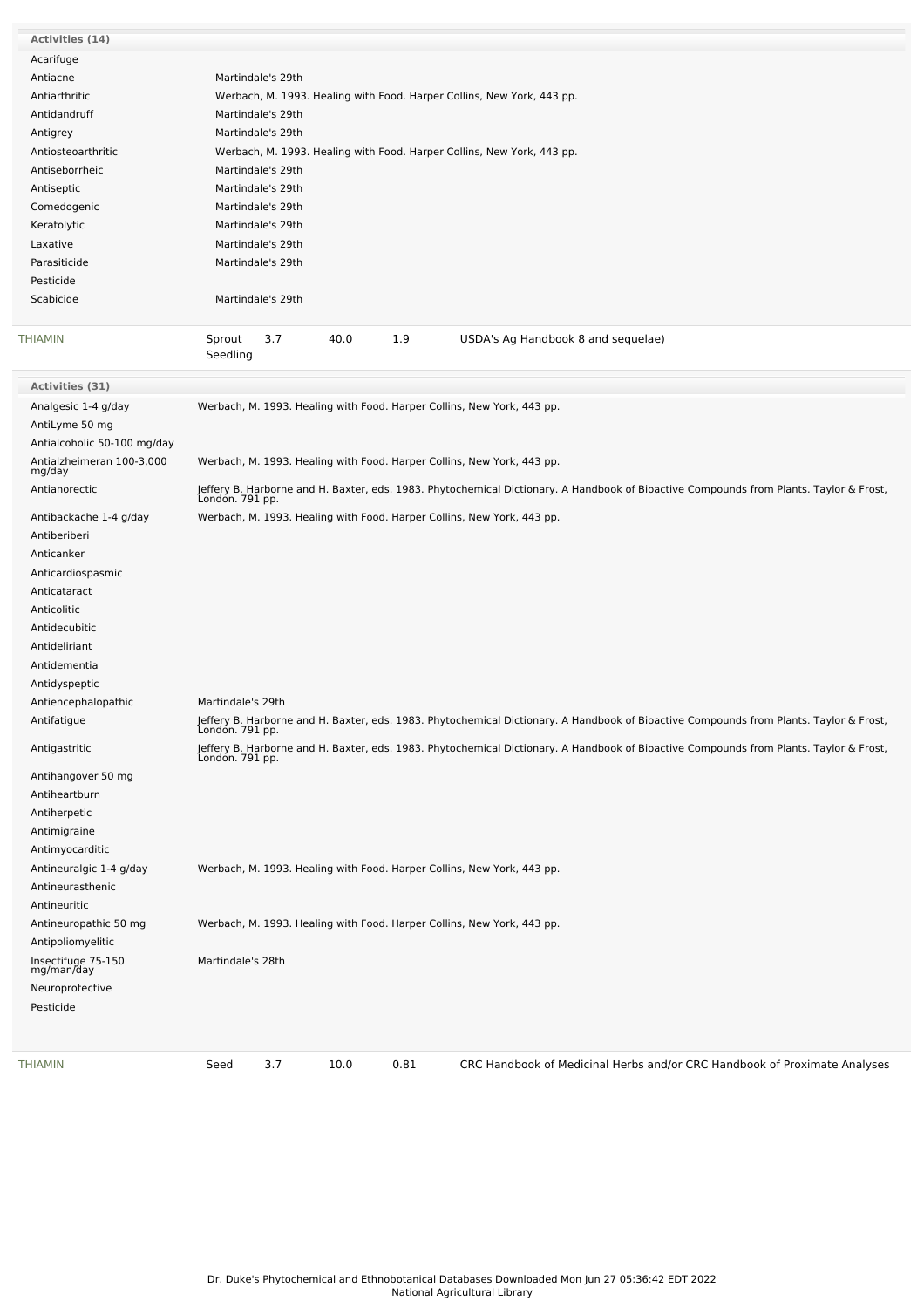| <b>Activities (31)</b>              |                                                                                                                                                           |
|-------------------------------------|-----------------------------------------------------------------------------------------------------------------------------------------------------------|
| Analgesic 1-4 g/day                 | Werbach, M. 1993. Healing with Food. Harper Collins, New York, 443 pp.                                                                                    |
| AntiLyme 50 mg                      |                                                                                                                                                           |
| Antialcoholic 50-100 mg/day         |                                                                                                                                                           |
| Antialzheimeran 100-3,000<br>mg/day | Werbach, M. 1993. Healing with Food. Harper Collins, New York, 443 pp.                                                                                    |
| Antianorectic                       | Jeffery B. Harborne and H. Baxter, eds. 1983. Phytochemical Dictionary. A Handbook of Bioactive Compounds from Plants. Taylor & Frost,<br>London. 791 pp. |
| Antibackache 1-4 g/day              | Werbach, M. 1993. Healing with Food. Harper Collins, New York, 443 pp.                                                                                    |
| Antiberiberi                        |                                                                                                                                                           |
| Anticanker                          |                                                                                                                                                           |
| Anticardiospasmic                   |                                                                                                                                                           |
| Anticataract                        |                                                                                                                                                           |
| Anticolitic                         |                                                                                                                                                           |
| Antidecubitic                       |                                                                                                                                                           |
| Antideliriant                       |                                                                                                                                                           |
| Antidementia                        |                                                                                                                                                           |
| Antidyspeptic                       |                                                                                                                                                           |
| Antiencephalopathic                 | Martindale's 29th                                                                                                                                         |
| Antifatigue                         | Jeffery B. Harborne and H. Baxter, eds. 1983. Phytochemical Dictionary. A Handbook of Bioactive Compounds from Plants. Taylor & Frost,<br>Londón. 791 pp. |
| Antigastritic                       | Jeffery B. Harborne and H. Baxter, eds. 1983. Phytochemical Dictionary. A Handbook of Bioactive Compounds from Plants. Taylor & Frost,<br>Londón. 791 pp. |
| Antihangover 50 mg                  |                                                                                                                                                           |
| Antiheartburn                       |                                                                                                                                                           |
| Antiherpetic                        |                                                                                                                                                           |
| Antimigraine                        |                                                                                                                                                           |
| Antimyocarditic                     |                                                                                                                                                           |
| Antineuralgic 1-4 g/day             | Werbach, M. 1993. Healing with Food. Harper Collins, New York, 443 pp.                                                                                    |
| Antineurasthenic                    |                                                                                                                                                           |
| Antineuritic                        |                                                                                                                                                           |
| Antineuropathic 50 mg               | Werbach, M. 1993. Healing with Food. Harper Collins, New York, 443 pp.                                                                                    |
| Antipoliomyelitic                   |                                                                                                                                                           |
| Insectifuge 75-150<br>mg/man/day    | Martindale's 28th                                                                                                                                         |
| Neuroprotective                     |                                                                                                                                                           |
| Pesticide                           |                                                                                                                                                           |
|                                     |                                                                                                                                                           |
| <b>THIAMIN</b>                      | 1.8<br>13.6<br>1.1<br>CRC Handbook of Medicinal Herbs and/or CRC Handbook of Proximate Analyses<br>Leaf                                                   |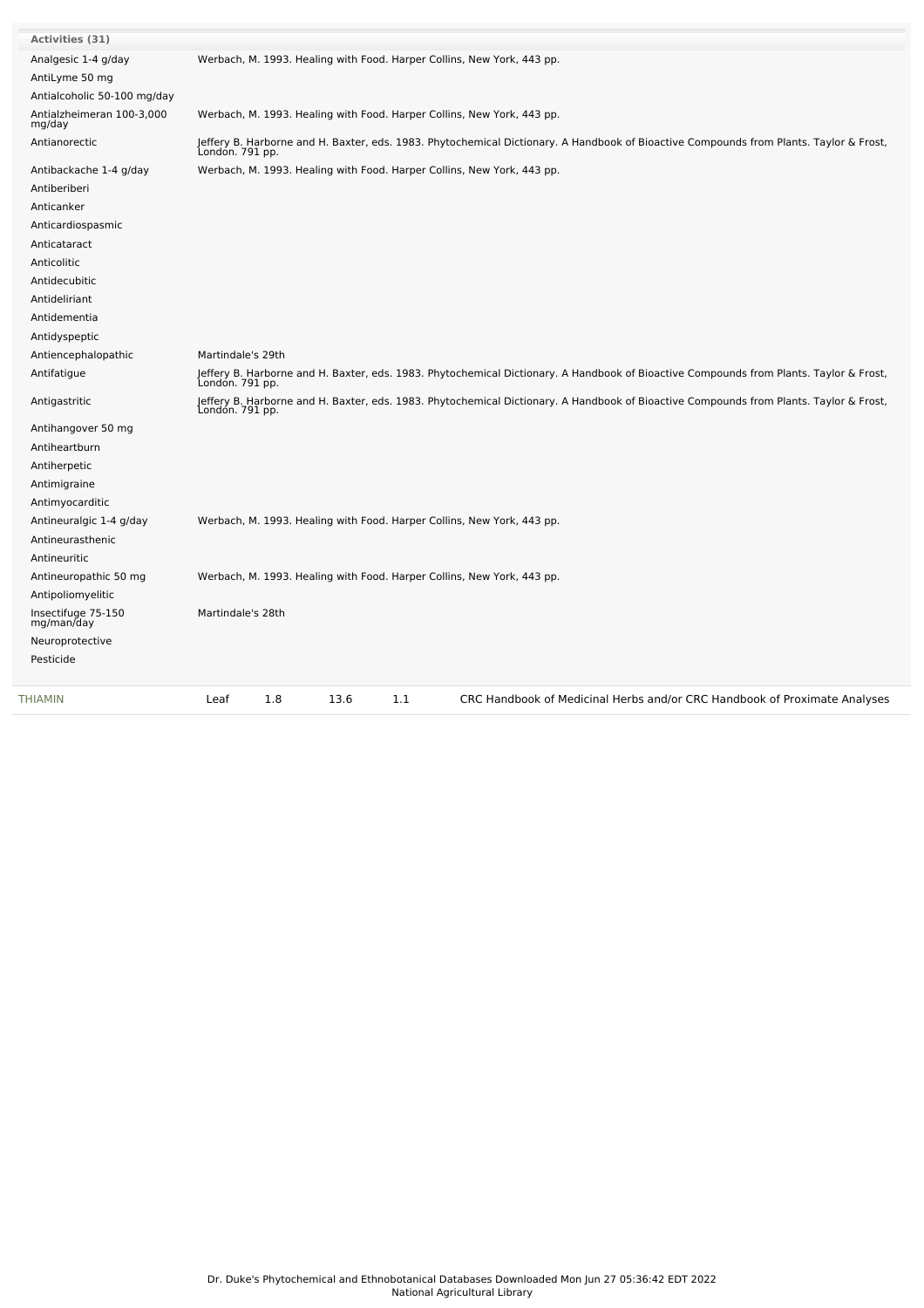| <b>Activities (31)</b>              |                                                                                                                                                           |
|-------------------------------------|-----------------------------------------------------------------------------------------------------------------------------------------------------------|
| Analgesic 1-4 g/day                 | Werbach, M. 1993. Healing with Food. Harper Collins, New York, 443 pp.                                                                                    |
| AntiLyme 50 mg                      |                                                                                                                                                           |
| Antialcoholic 50-100 mg/day         |                                                                                                                                                           |
| Antialzheimeran 100-3,000<br>mg/day | Werbach, M. 1993. Healing with Food. Harper Collins, New York, 443 pp.                                                                                    |
| Antianorectic                       | Jeffery B. Harborne and H. Baxter, eds. 1983. Phytochemical Dictionary. A Handbook of Bioactive Compounds from Plants. Taylor & Frost,<br>Londón. 791 pp. |
| Antibackache 1-4 g/day              | Werbach, M. 1993. Healing with Food. Harper Collins, New York, 443 pp.                                                                                    |
| Antiberiberi                        |                                                                                                                                                           |
| Anticanker                          |                                                                                                                                                           |
| Anticardiospasmic                   |                                                                                                                                                           |
| Anticataract                        |                                                                                                                                                           |
| Anticolitic                         |                                                                                                                                                           |
| Antidecubitic                       |                                                                                                                                                           |
| Antideliriant                       |                                                                                                                                                           |
| Antidementia                        |                                                                                                                                                           |
| Antidyspeptic                       |                                                                                                                                                           |
| Antiencephalopathic                 | Martindale's 29th                                                                                                                                         |
| Antifatigue                         | Jeffery B. Harborne and H. Baxter, eds. 1983. Phytochemical Dictionary. A Handbook of Bioactive Compounds from Plants. Taylor & Frost,<br>London. 791 pp. |
| Antigastritic                       | Jeffery B. Harborne and H. Baxter, eds. 1983. Phytochemical Dictionary. A Handbook of Bioactive Compounds from Plants. Taylor & Frost,<br>Londón. 791 pp. |
| Antihangover 50 mg                  |                                                                                                                                                           |
| Antiheartburn                       |                                                                                                                                                           |
| Antiherpetic                        |                                                                                                                                                           |
| Antimigraine                        |                                                                                                                                                           |
| Antimyocarditic                     |                                                                                                                                                           |
| Antineuralgic 1-4 g/day             | Werbach, M. 1993. Healing with Food. Harper Collins, New York, 443 pp.                                                                                    |
| Antineurasthenic                    |                                                                                                                                                           |
| Antineuritic                        |                                                                                                                                                           |
| Antineuropathic 50 mg               | Werbach, M. 1993. Healing with Food. Harper Collins, New York, 443 pp.                                                                                    |
| Antipoliomyelitic                   |                                                                                                                                                           |
| Insectifuge 75-150<br>mg/man/day    | Martindale's 28th                                                                                                                                         |
| Neuroprotective                     |                                                                                                                                                           |
| Pesticide                           |                                                                                                                                                           |
| THIAMIN                             | 0.5<br>8.8<br>$\ast$<br>Fruit<br>0.44                                                                                                                     |
|                                     |                                                                                                                                                           |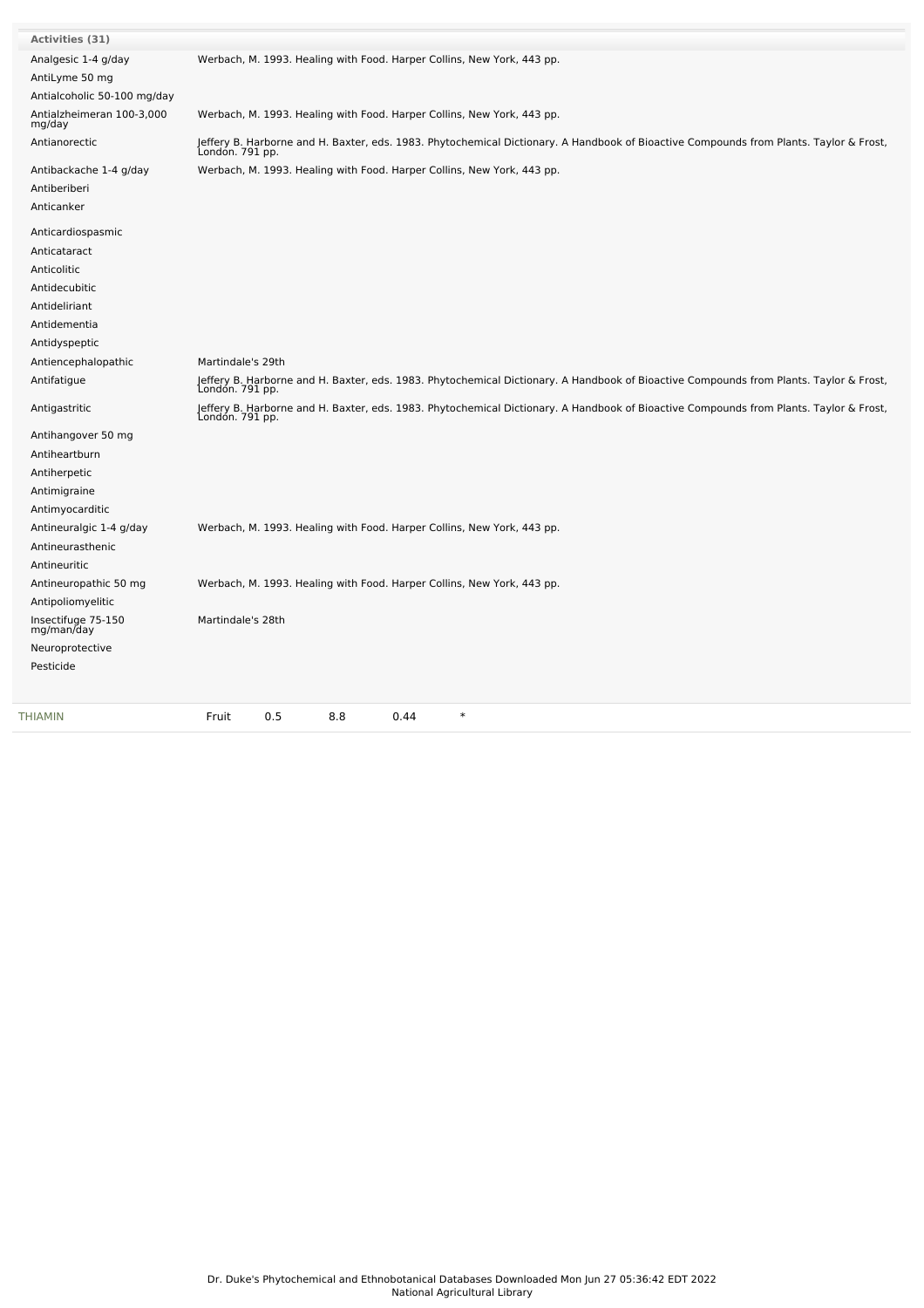| <b>Activities (31)</b>              |                   |                   |        |         |         |                                                                                                                                                    |
|-------------------------------------|-------------------|-------------------|--------|---------|---------|----------------------------------------------------------------------------------------------------------------------------------------------------|
| Analgesic 1-4 g/day                 |                   |                   |        |         |         | Werbach, M. 1993. Healing with Food. Harper Collins, New York, 443 pp.                                                                             |
|                                     |                   |                   |        |         |         |                                                                                                                                                    |
| AntiLyme 50 mg                      |                   |                   |        |         |         |                                                                                                                                                    |
| Antialcoholic 50-100 mg/day         |                   |                   |        |         |         |                                                                                                                                                    |
|                                     |                   |                   |        |         |         |                                                                                                                                                    |
| Antialzheimeran 100-3,000<br>mg/day |                   |                   |        |         |         | Werbach, M. 1993. Healing with Food. Harper Collins, New York, 443 pp.                                                                             |
| Antianorectic                       |                   |                   |        |         |         |                                                                                                                                                    |
|                                     |                   | London. 791 pp.   |        |         |         | Jeffery B. Harborne and H. Baxter, eds. 1983. Phytochemical Dictionary. A Handbook of Bioactive Compounds from Plants. Taylor & Frost,             |
| Antibackache 1-4 g/day              |                   |                   |        |         |         | Werbach, M. 1993. Healing with Food. Harper Collins, New York, 443 pp.                                                                             |
| Antiberiberi                        |                   |                   |        |         |         |                                                                                                                                                    |
|                                     |                   |                   |        |         |         |                                                                                                                                                    |
| Anticanker                          |                   |                   |        |         |         |                                                                                                                                                    |
| Anticardiospasmic                   |                   |                   |        |         |         |                                                                                                                                                    |
| Anticataract                        |                   |                   |        |         |         |                                                                                                                                                    |
|                                     |                   |                   |        |         |         |                                                                                                                                                    |
| Anticolitic                         |                   |                   |        |         |         |                                                                                                                                                    |
| Antidecubitic                       |                   |                   |        |         |         |                                                                                                                                                    |
|                                     |                   |                   |        |         |         |                                                                                                                                                    |
| Antideliriant                       |                   |                   |        |         |         |                                                                                                                                                    |
| Antidementia                        |                   |                   |        |         |         |                                                                                                                                                    |
| Antidyspeptic                       |                   |                   |        |         |         |                                                                                                                                                    |
|                                     |                   |                   |        |         |         |                                                                                                                                                    |
| Antiencephalopathic                 |                   | Martindale's 29th |        |         |         |                                                                                                                                                    |
| Antifatigue                         |                   |                   |        |         |         | Jeffery B. Harborne and H. Baxter, eds. 1983. Phytochemical Dictionary. A Handbook of Bioactive Compounds from Plants. Taylor & Frost,             |
|                                     |                   | London. 791 pp.   |        |         |         |                                                                                                                                                    |
| Antigastritic                       |                   | London. 791 pp.   |        |         |         | Jeffery B. Harborne and H. Baxter, eds. 1983. Phytochemical Dictionary. A Handbook of Bioactive Compounds from Plants. Taylor & Frost,             |
| Antihangover 50 mg                  |                   |                   |        |         |         |                                                                                                                                                    |
| Antiheartburn                       |                   |                   |        |         |         |                                                                                                                                                    |
|                                     |                   |                   |        |         |         |                                                                                                                                                    |
| Antiherpetic                        |                   |                   |        |         |         |                                                                                                                                                    |
| Antimigraine                        |                   |                   |        |         |         |                                                                                                                                                    |
|                                     |                   |                   |        |         |         |                                                                                                                                                    |
| Antimyocarditic                     |                   |                   |        |         |         |                                                                                                                                                    |
| Antineuralgic 1-4 g/day             |                   |                   |        |         |         | Werbach, M. 1993. Healing with Food. Harper Collins, New York, 443 pp.                                                                             |
| Antineurasthenic                    |                   |                   |        |         |         |                                                                                                                                                    |
|                                     |                   |                   |        |         |         |                                                                                                                                                    |
| Antineuritic                        |                   |                   |        |         |         |                                                                                                                                                    |
|                                     |                   |                   |        |         |         |                                                                                                                                                    |
| Antineuropathic 50 mg               |                   |                   |        |         |         | Werbach, M. 1993. Healing with Food. Harper Collins, New York, 443 pp.                                                                             |
| Antipoliomyelitic                   |                   |                   |        |         |         |                                                                                                                                                    |
|                                     |                   |                   |        |         |         |                                                                                                                                                    |
| Insectifuge 75-150<br>mg/man/day    |                   | Martindale's 28th |        |         |         |                                                                                                                                                    |
|                                     |                   |                   |        |         |         |                                                                                                                                                    |
| Neuroprotective                     |                   |                   |        |         |         |                                                                                                                                                    |
| Pesticide                           |                   |                   |        |         |         |                                                                                                                                                    |
|                                     |                   |                   |        |         |         |                                                                                                                                                    |
|                                     |                   |                   |        |         |         |                                                                                                                                                    |
| <b>THREONINE</b>                    |                   | Fruit             | 790.0  | 8119.0  | 2.12    | USDA's Ag Handbook 8 and sequelae)                                                                                                                 |
| Activities (4)                      |                   |                   |        |         |         |                                                                                                                                                    |
|                                     |                   |                   |        |         |         |                                                                                                                                                    |
| Antioxidant?                        |                   |                   |        |         |         |                                                                                                                                                    |
| Antiulcer                           | Martindale's 29th |                   |        |         |         |                                                                                                                                                    |
|                                     |                   |                   |        |         |         |                                                                                                                                                    |
| Essential                           |                   |                   |        |         |         | Jeffery B. Harborne and H. Baxter, eds. 1983. Phytochemical Dictionary. A Handbook of Bioactive Compounds from Plants. Taylor & Frost, London. 791 |
|                                     | pp.               |                   |        |         |         |                                                                                                                                                    |
| <b>FLavor FEMA</b><br>1,000         |                   |                   |        |         |         | Aloe Research Council - Duke writeup of non-peer reviewd book by Coats and draft by Henry                                                          |
|                                     |                   |                   |        |         |         |                                                                                                                                                    |
| THREONINE                           |                   |                   |        |         |         |                                                                                                                                                    |
|                                     |                   |                   | 1760.0 | 18925.0 | 1.37    | USDA's Ag Handbook 8 and sequelae)                                                                                                                 |
|                                     |                   | Sprout            |        |         |         |                                                                                                                                                    |
|                                     |                   | Seedling          |        |         |         |                                                                                                                                                    |
|                                     |                   |                   |        |         |         |                                                                                                                                                    |
| <b>Activities (4)</b>               |                   |                   |        |         |         |                                                                                                                                                    |
| Antioxidant?                        |                   |                   |        |         |         |                                                                                                                                                    |
|                                     |                   |                   |        |         |         |                                                                                                                                                    |
| Antiulcer                           | Martindale's 29th |                   |        |         |         |                                                                                                                                                    |
| Essential                           |                   |                   |        |         |         | Jeffery B. Harborne and H. Baxter, eds. 1983. Phytochemical Dictionary. A Handbook of Bioactive Compounds from Plants. Taylor & Frost, London. 791 |
|                                     | pp.               |                   |        |         |         |                                                                                                                                                    |
| <b>FLavor FEMA</b>                  |                   |                   |        |         |         | Aloe Research Council - Duke writeup of non-peer reviewd book by Coats and draft by Henry                                                          |
| 1,000                               |                   |                   |        |         |         |                                                                                                                                                    |
|                                     |                   |                   |        |         |         |                                                                                                                                                    |
| THREONINE                           |                   | Seed              | 9090.0 | 10216.0 | 0.46    | USDA's Ag Handbook 8 and sequelae)                                                                                                                 |
|                                     |                   |                   |        |         |         |                                                                                                                                                    |
| <b>Activities (4)</b>               |                   |                   |        |         |         |                                                                                                                                                    |
| Antioxidant?                        |                   |                   |        |         |         |                                                                                                                                                    |
|                                     |                   |                   |        |         |         |                                                                                                                                                    |
| Antiulcer                           | Martindale's 29th |                   |        |         |         |                                                                                                                                                    |
| Essential                           |                   |                   |        |         |         | Jeffery B. Harborne and H. Baxter, eds. 1983. Phytochemical Dictionary. A Handbook of Bioactive Compounds from Plants. Taylor & Frost, London. 791 |
|                                     | pp.               |                   |        |         |         |                                                                                                                                                    |
| <b>FLavor FEMA</b>                  |                   |                   |        |         |         | Aloe Research Council - Duke writeup of non-peer reviewd book by Coats and draft by Henry                                                          |
| 1,000                               |                   |                   |        |         |         |                                                                                                                                                    |
| TITANIUM                            |                   | Seed              | 0.17   | 7.4     | $-0.39$ | $\ast$                                                                                                                                             |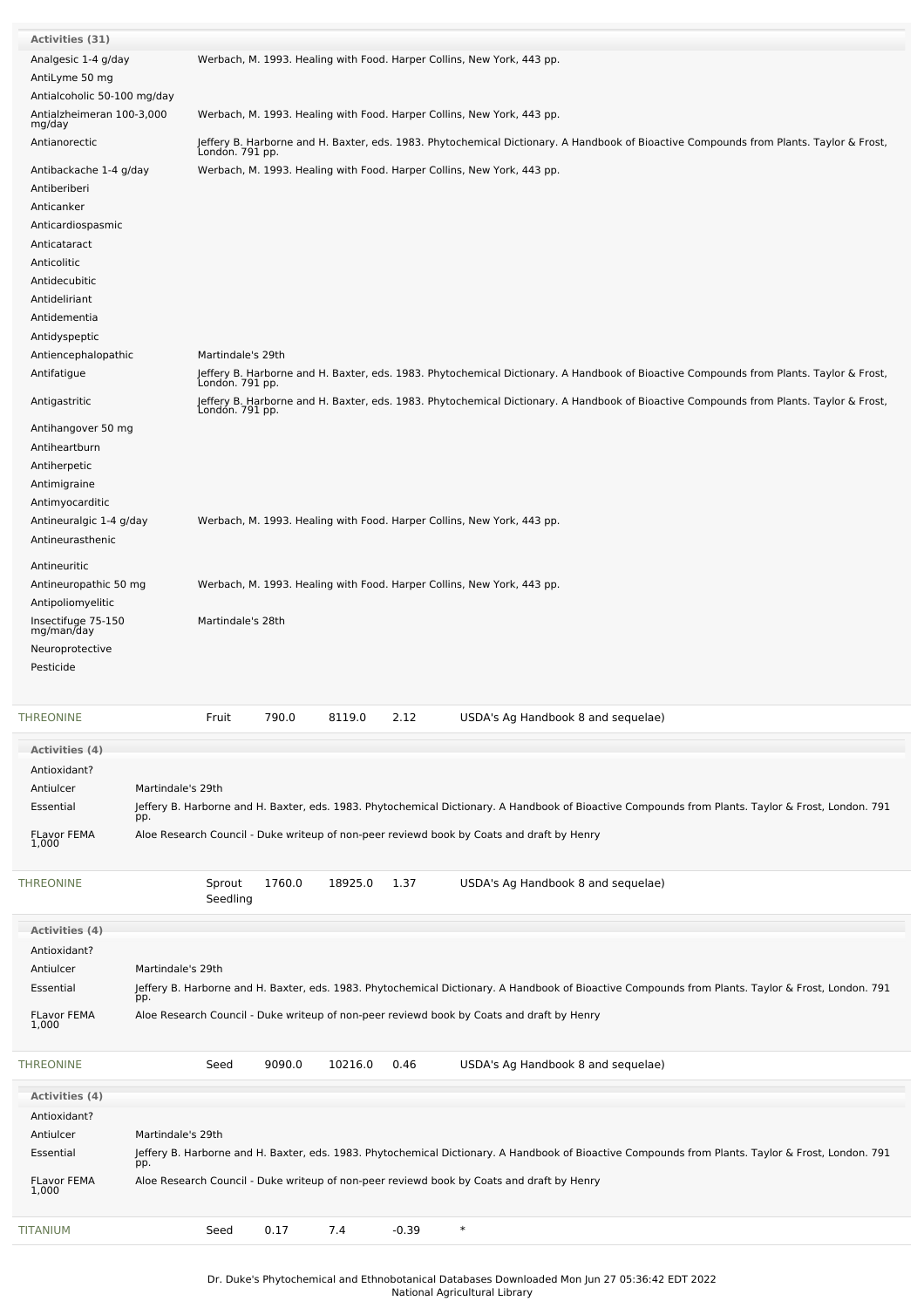| TITANIUM                                                  | Fruit              | 0.1            | 105.0                                        | 1.62    | $\ast$                                                                                                                                                                                              |
|-----------------------------------------------------------|--------------------|----------------|----------------------------------------------|---------|-----------------------------------------------------------------------------------------------------------------------------------------------------------------------------------------------------|
| TRAUMATINIC-ACID                                          | Hull<br>Husk       |                | $\sim$ $\sim$                                |         | List, P.H. and Horhammer, L., Hager's Handbuch der Pharmazeutischen Praxis,<br>Vols. 2-6, Springer-Verlag, Berlin, 1969-1979.                                                                       |
| <b>TRIGONELLINE</b>                                       | Fruit              | $\overline{a}$ | $\overline{a}$                               |         | List, P.H. and Horhammer, L., Hager's Handbuch der Pharmazeutischen Praxis,<br>Vols. 2-6, Springer-Verlag, Berlin, 1969-1979.                                                                       |
| Activities (15)                                           |                    |                |                                              |         |                                                                                                                                                                                                     |
| Anticancer (Cervix)                                       |                    |                |                                              |         | Williamson, E. M. and Evans, F. J., Potter's New Cyclopaedia of Botanical Drugs and Preparations, Revised Ed., Saffron Walden, the C. W.<br>Daniel Co., Ltd., Essex UK, 362 pp, 1988, reprint 1989. |
| Anticancer (Liver)                                        |                    |                |                                              |         | Williamson, E. M. and Evans, F. J., Potter's New Cyclopaedia of Botanical Drugs and Preparations, Revised Ed., Saffron Walden, the C. W.<br>Daniel Co., Ltd., Essex UK, 362 pp, 1988, reprint 1989. |
| Antihyperglycemic                                         |                    |                |                                              |         | Iwu, M.M. 1993. Handbook of African Medicinal Plants. CRC Press, Boca Raton, FL 435 pp.                                                                                                             |
| Antimigraine                                              |                    |                |                                              |         |                                                                                                                                                                                                     |
| Antiseptic                                                |                    |                |                                              |         | Iwu, M.M. 1993. Handbook of African Medicinal Plants. CRC Press, Boca Raton, FL 435 pp.                                                                                                             |
| Antitumor (Cervix)                                        |                    |                |                                              |         |                                                                                                                                                                                                     |
| Antitumor (Liver)                                         |                    |                |                                              |         |                                                                                                                                                                                                     |
| Epidermal-Stimulant                                       |                    |                |                                              |         |                                                                                                                                                                                                     |
| Hypocholesterolemic<br>Hypoglycemic 500-3,000             | Martindale's 28th  |                |                                              |         |                                                                                                                                                                                                     |
| mg/man/day                                                |                    |                |                                              |         |                                                                                                                                                                                                     |
| Hypoglycemic 50 mg/kg orl<br>rat                          | London. 296pp.     |                |                                              |         | Newall, C. A., Anderson, L. A. and Phillipson, J. D. 1996. Herbal Medicine - A Guide for Health-care Professionals. The Pharmaceutical Press,                                                       |
| Mutagenic                                                 |                    |                |                                              |         |                                                                                                                                                                                                     |
| Osmoregulator                                             |                    |                |                                              |         |                                                                                                                                                                                                     |
| Pesticide<br>Propecic                                     |                    |                |                                              |         |                                                                                                                                                                                                     |
|                                                           |                    |                |                                              |         |                                                                                                                                                                                                     |
| <b>TRYPTOPHAN</b>                                         | Sprout<br>Seedling | 440.0          | 4731.0                                       | 1.0     | USDA's Ag Handbook 8 and sequelae)                                                                                                                                                                  |
| <b>Activities (29)</b>                                    |                    |                |                                              |         |                                                                                                                                                                                                     |
| Analgesic 750                                             | Martindale's 29th  |                |                                              |         |                                                                                                                                                                                                     |
| mg/4x/day/orl/man                                         |                    |                |                                              |         |                                                                                                                                                                                                     |
| Antianxiety 500-1,000 mg/meal<br>Antidementia 3 g/day     |                    |                |                                              |         | Werbach, M. 1993. Healing with Food. Harper Collins, New York, 443 pp.<br>Werbach, M. 1993. Healing with Food. Harper Collins, New York, 443 pp.                                                    |
| Antidepressant 1-3                                        | Martindale's 29th  |                |                                              |         |                                                                                                                                                                                                     |
| g/3x/day/orl/man                                          |                    |                |                                              |         |                                                                                                                                                                                                     |
| Antidyskinetic 2-8<br>g/orl/wmn/day                       | Martindale's 29th  |                |                                              |         |                                                                                                                                                                                                     |
| Antihypertensive                                          |                    |                | J. Agri. & Food Chemistry, 36: 1079.         |         |                                                                                                                                                                                                     |
| Antiinsomniac 1-3 g/day                                   |                    |                |                                              |         | Werbach, M. 1993. Healing with Food. Harper Collins, New York, 443 pp.                                                                                                                              |
| Antimanic 12 g/man/day/orl                                |                    |                |                                              |         | Pizzorno, J.E. and Murray, M.T. 1985. A Textbook of Natural Medicine. John Bastyr College Publications, Seattle, Washington (Looseleaf).                                                            |
| Antimenopausal 6 g/day                                    | Martindale's 29th  |                |                                              |         | Werbach, M. 1993. Healing with Food. Harper Collins, New York, 443 pp.                                                                                                                              |
| Antimigraine 500<br>mg/man/4x/day                         |                    |                |                                              |         |                                                                                                                                                                                                     |
| Antioxidant 125 ug/ml                                     |                    |                |                                              |         |                                                                                                                                                                                                     |
| Antiparkinsonian 2 g 3 x/day                              |                    |                |                                              |         | Werbach, M. 1993. Healing with Food. Harper Collins, New York, 443 pp.                                                                                                                              |
| Antiphenylketonuric                                       | Martindale's 29th  |                |                                              |         |                                                                                                                                                                                                     |
| Antiprostaglandin 250 pg/ml<br>Antipsychotic 12 g/man/day | Martindale's 29th  |                |                                              |         |                                                                                                                                                                                                     |
| Antirheumatic                                             | Martindale's 29th  |                |                                              |         |                                                                                                                                                                                                     |
| Antiscoliotic                                             |                    |                |                                              |         |                                                                                                                                                                                                     |
| Carcinogenic                                              |                    |                |                                              |         | CRC Handbook of Medicinal Herbs and/or CRC Handbook of Proximate Analyses                                                                                                                           |
| Essential                                                 | Londón. 791 pp.    |                |                                              |         | Jeffery B. Harborne and H. Baxter, eds. 1983. Phytochemical Dictionary. A Handbook of Bioactive Compounds from Plants. Taylor & Frost,                                                              |
| Hypnotic                                                  | Martindale's 29th  |                |                                              |         |                                                                                                                                                                                                     |
| Hypoglycemic                                              |                    |                | Economic & Medicinal Plant Research, 6: 157. |         |                                                                                                                                                                                                     |
| Hypotensive 3 g/day                                       |                    |                |                                              |         | Werbach, M. 1993. Healing with Food. Harper Collins, New York, 443 pp.                                                                                                                              |
| Insulinase-Inhibitor                                      |                    |                | Economic & Medicinal Plant Research, 6: 157. |         |                                                                                                                                                                                                     |
| Insulinotonic                                             |                    |                | J. Agri. & Food Chemistry, 36: 1079.         |         |                                                                                                                                                                                                     |
| Monoamine-Precursor                                       |                    |                |                                              |         | Pizzorno, J.E. and Murray, M.T. 1985. A Textbook of Natural Medicine. John Bastyr College Publications, Seattle, Washington (Looseleaf).                                                            |
| Prolactinogenic                                           |                    |                |                                              |         | Pizzorno, J.E. and Murray, M.T. 1985. A Textbook of Natural Medicine. John Bastyr College Publications, Seattle, Washington (Looseleaf).                                                            |
| Sedative 3-10 g/man/day                                   |                    |                |                                              |         |                                                                                                                                                                                                     |
| Serotoninergic 6-12<br>g/day/orl/man                      | Martindale's 28th  |                |                                              |         |                                                                                                                                                                                                     |
| Tumor-Promoter                                            |                    |                | J. Agri. & Food Chemistry, 36: 1079.         |         |                                                                                                                                                                                                     |
| <b>TRYPTOPHAN</b>                                         | Seed               | 2560.0         | 2877.0                                       | $-0.15$ | USDA's Ag Handbook 8 and sequelae)                                                                                                                                                                  |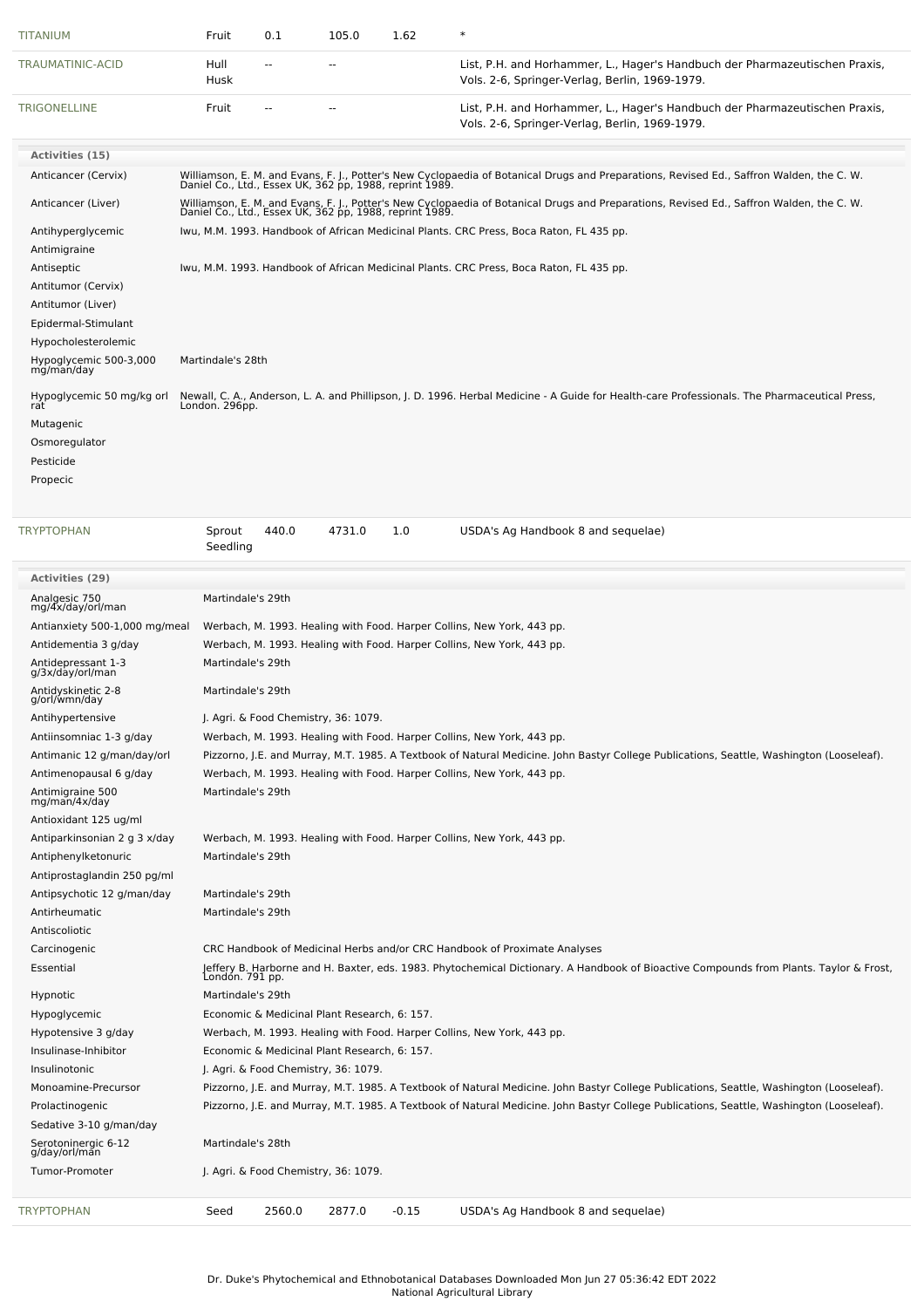| <b>Activities (29)</b>                 |                                                                                                                                                           |
|----------------------------------------|-----------------------------------------------------------------------------------------------------------------------------------------------------------|
| Analgesic 750<br>mg/4x/day/orl/man     | Martindale's 29th                                                                                                                                         |
| Antianxiety 500-1,000 mg/meal          | Werbach, M. 1993. Healing with Food. Harper Collins, New York, 443 pp.                                                                                    |
| Antidementia 3 g/day                   | Werbach, M. 1993. Healing with Food. Harper Collins, New York, 443 pp.                                                                                    |
| Antidepressant 1-3<br>g/3x/day/orl/man | Martindale's 29th                                                                                                                                         |
| Antidyskinetic 2-8<br>g/orl/wmn/day    | Martindale's 29th                                                                                                                                         |
| Antihypertensive                       | J. Agri. & Food Chemistry, 36: 1079.                                                                                                                      |
| Antiinsomniac 1-3 g/day                | Werbach, M. 1993. Healing with Food. Harper Collins, New York, 443 pp.                                                                                    |
| Antimanic 12 g/man/day/orl             | Pizzorno, J.E. and Murray, M.T. 1985. A Textbook of Natural Medicine. John Bastyr College Publications, Seattle, Washington (Looseleaf).                  |
| Antimenopausal 6 g/day                 | Werbach, M. 1993. Healing with Food. Harper Collins, New York, 443 pp.                                                                                    |
| Antimigraine 500<br>mg/man/4x/day      | Martindale's 29th                                                                                                                                         |
| Antioxidant 125 ug/ml                  |                                                                                                                                                           |
| Antiparkinsonian 2 g 3 x/day           | Werbach, M. 1993. Healing with Food. Harper Collins, New York, 443 pp.                                                                                    |
| Antiphenylketonuric                    | Martindale's 29th                                                                                                                                         |
| Antiprostaglandin 250 pg/ml            |                                                                                                                                                           |
| Antipsychotic 12 g/man/day             | Martindale's 29th                                                                                                                                         |
| Antirheumatic                          | Martindale's 29th                                                                                                                                         |
| Antiscoliotic                          |                                                                                                                                                           |
| Carcinogenic                           | CRC Handbook of Medicinal Herbs and/or CRC Handbook of Proximate Analyses                                                                                 |
| Essential                              | Jeffery B. Harborne and H. Baxter, eds. 1983. Phytochemical Dictionary. A Handbook of Bioactive Compounds from Plants. Taylor & Frost,<br>Londón. 791 pp. |
| Hypnotic                               | Martindale's 29th                                                                                                                                         |
| Hypoglycemic                           | Economic & Medicinal Plant Research, 6: 157.                                                                                                              |
| Hypotensive 3 g/day                    | Werbach, M. 1993. Healing with Food. Harper Collins, New York, 443 pp.                                                                                    |
| Insulinase-Inhibitor                   | Economic & Medicinal Plant Research, 6: 157.                                                                                                              |
| Insulinotonic                          | J. Agri. & Food Chemistry, 36: 1079.                                                                                                                      |
| Monoamine-Precursor                    | Pizzorno, J.E. and Murray, M.T. 1985. A Textbook of Natural Medicine. John Bastyr College Publications, Seattle, Washington (Looseleaf).                  |
| Prolactinogenic                        | Pizzorno, J.E. and Murray, M.T. 1985. A Textbook of Natural Medicine. John Bastyr College Publications, Seattle, Washington (Looseleaf).                  |
| Sedative 3-10 g/man/day                |                                                                                                                                                           |
| Serotoninergic 6-12<br>g/day/orl/man   | Martindale's 28th                                                                                                                                         |
| <b>Tumor-Promoter</b>                  | J. Agri. & Food Chemistry, 36: 1079.                                                                                                                      |
|                                        |                                                                                                                                                           |
| TRYPTOPHAN                             | 190.0<br>1953.0<br>1.55<br>Fruit<br>USDA's Ag Handbook 8 and sequelae)                                                                                    |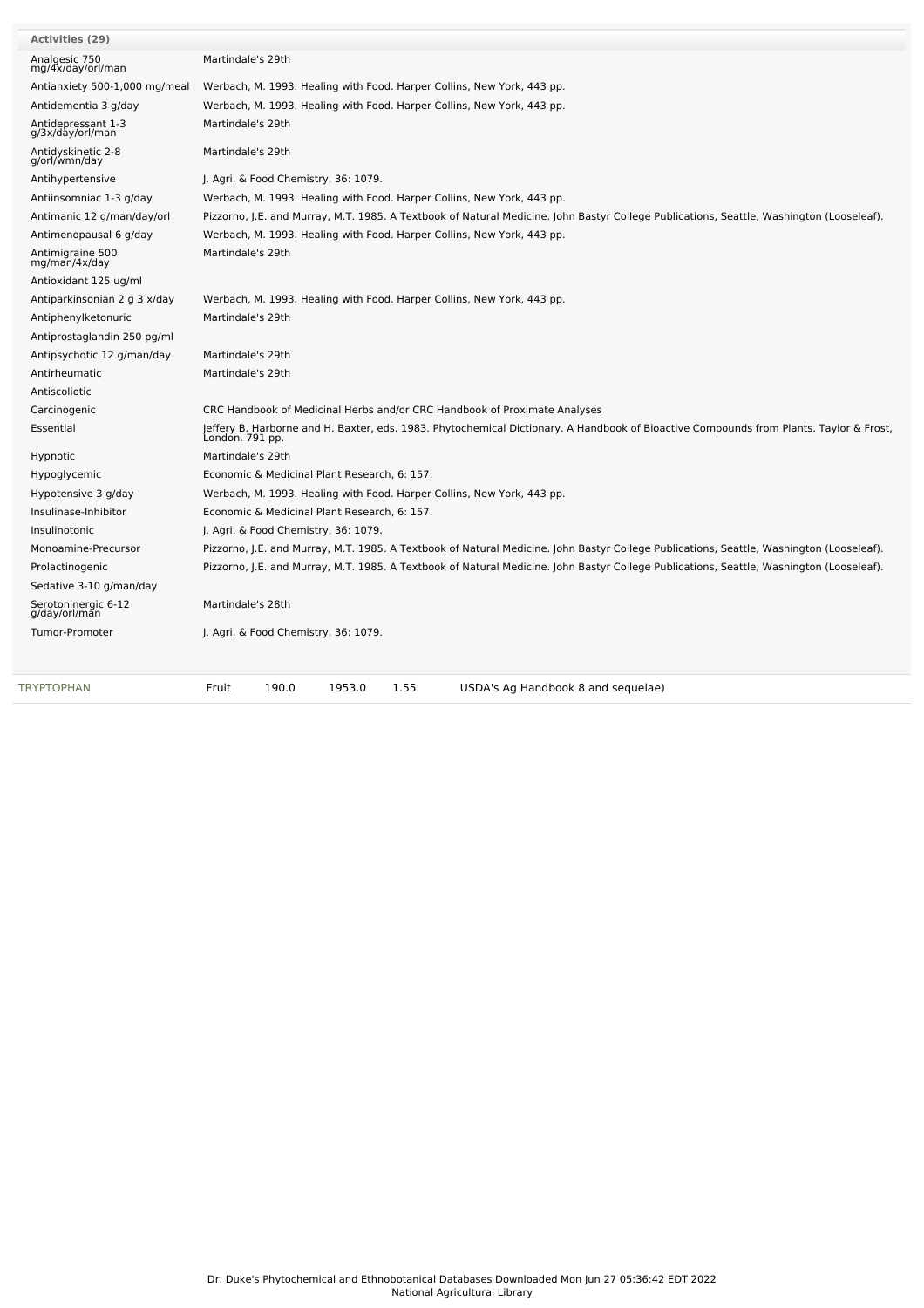| <b>Activities (29)</b>                   |                                                                                                                                                                                                                                                                                                                                                                                                                                                                                                                                                                                                                                                                                                              |        |                                              |         |                                                                                                                                          |  |  |  |
|------------------------------------------|--------------------------------------------------------------------------------------------------------------------------------------------------------------------------------------------------------------------------------------------------------------------------------------------------------------------------------------------------------------------------------------------------------------------------------------------------------------------------------------------------------------------------------------------------------------------------------------------------------------------------------------------------------------------------------------------------------------|--------|----------------------------------------------|---------|------------------------------------------------------------------------------------------------------------------------------------------|--|--|--|
| Analgesic 750<br>mg/4x/day/orl/man       | Martindale's 29th                                                                                                                                                                                                                                                                                                                                                                                                                                                                                                                                                                                                                                                                                            |        |                                              |         |                                                                                                                                          |  |  |  |
| Antianxiety 500-1,000 mg/meal            |                                                                                                                                                                                                                                                                                                                                                                                                                                                                                                                                                                                                                                                                                                              |        |                                              |         | Werbach, M. 1993. Healing with Food. Harper Collins, New York, 443 pp.                                                                   |  |  |  |
| Antidementia 3 g/day                     |                                                                                                                                                                                                                                                                                                                                                                                                                                                                                                                                                                                                                                                                                                              |        |                                              |         | Werbach, M. 1993. Healing with Food. Harper Collins, New York, 443 pp.                                                                   |  |  |  |
| Antidepressant 1-3<br>g/3x/day/orl/man   | Martindale's 29th                                                                                                                                                                                                                                                                                                                                                                                                                                                                                                                                                                                                                                                                                            |        |                                              |         |                                                                                                                                          |  |  |  |
| Antidyskinetic 2-8<br>g/orl/wmn/day      | Martindale's 29th                                                                                                                                                                                                                                                                                                                                                                                                                                                                                                                                                                                                                                                                                            |        |                                              |         |                                                                                                                                          |  |  |  |
| Antihypertensive                         |                                                                                                                                                                                                                                                                                                                                                                                                                                                                                                                                                                                                                                                                                                              |        | J. Agri. & Food Chemistry, 36: 1079.         |         |                                                                                                                                          |  |  |  |
| Antiinsomniac 1-3 g/day                  |                                                                                                                                                                                                                                                                                                                                                                                                                                                                                                                                                                                                                                                                                                              |        |                                              |         | Werbach, M. 1993. Healing with Food. Harper Collins, New York, 443 pp.                                                                   |  |  |  |
| Antimanic 12 g/man/day/orl               |                                                                                                                                                                                                                                                                                                                                                                                                                                                                                                                                                                                                                                                                                                              |        |                                              |         | Pizzorno, J.E. and Murray, M.T. 1985. A Textbook of Natural Medicine. John Bastyr College Publications, Seattle, Washington (Looseleaf). |  |  |  |
| Antimenopausal 6 g/day                   |                                                                                                                                                                                                                                                                                                                                                                                                                                                                                                                                                                                                                                                                                                              |        |                                              |         | Werbach, M. 1993. Healing with Food. Harper Collins, New York, 443 pp.                                                                   |  |  |  |
| Antimigraine 500<br>mg/man/4x/day        | Martindale's 29th                                                                                                                                                                                                                                                                                                                                                                                                                                                                                                                                                                                                                                                                                            |        |                                              |         |                                                                                                                                          |  |  |  |
| Antioxidant 125 ug/ml                    |                                                                                                                                                                                                                                                                                                                                                                                                                                                                                                                                                                                                                                                                                                              |        |                                              |         |                                                                                                                                          |  |  |  |
| Antiparkinsonian 2 g 3 x/day             |                                                                                                                                                                                                                                                                                                                                                                                                                                                                                                                                                                                                                                                                                                              |        |                                              |         | Werbach, M. 1993. Healing with Food. Harper Collins, New York, 443 pp.                                                                   |  |  |  |
| Antiphenylketonuric                      | Martindale's 29th                                                                                                                                                                                                                                                                                                                                                                                                                                                                                                                                                                                                                                                                                            |        |                                              |         |                                                                                                                                          |  |  |  |
| Antiprostaglandin 250 pg/ml              |                                                                                                                                                                                                                                                                                                                                                                                                                                                                                                                                                                                                                                                                                                              |        |                                              |         |                                                                                                                                          |  |  |  |
| Antipsychotic 12 g/man/day               | Martindale's 29th                                                                                                                                                                                                                                                                                                                                                                                                                                                                                                                                                                                                                                                                                            |        |                                              |         |                                                                                                                                          |  |  |  |
| Antirheumatic                            | Martindale's 29th                                                                                                                                                                                                                                                                                                                                                                                                                                                                                                                                                                                                                                                                                            |        |                                              |         |                                                                                                                                          |  |  |  |
| Antiscoliotic                            |                                                                                                                                                                                                                                                                                                                                                                                                                                                                                                                                                                                                                                                                                                              |        |                                              |         |                                                                                                                                          |  |  |  |
| Carcinogenic                             |                                                                                                                                                                                                                                                                                                                                                                                                                                                                                                                                                                                                                                                                                                              |        |                                              |         | CRC Handbook of Medicinal Herbs and/or CRC Handbook of Proximate Analyses                                                                |  |  |  |
| Essential                                | Londón. 791 pp.                                                                                                                                                                                                                                                                                                                                                                                                                                                                                                                                                                                                                                                                                              |        |                                              |         | Jeffery B. Harborne and H. Baxter, eds. 1983. Phytochemical Dictionary. A Handbook of Bioactive Compounds from Plants. Taylor & Frost,   |  |  |  |
| Hypnotic                                 | Martindale's 29th                                                                                                                                                                                                                                                                                                                                                                                                                                                                                                                                                                                                                                                                                            |        |                                              |         |                                                                                                                                          |  |  |  |
| Hypoglycemic                             |                                                                                                                                                                                                                                                                                                                                                                                                                                                                                                                                                                                                                                                                                                              |        | Economic & Medicinal Plant Research, 6: 157. |         |                                                                                                                                          |  |  |  |
| Hypotensive 3 g/day                      |                                                                                                                                                                                                                                                                                                                                                                                                                                                                                                                                                                                                                                                                                                              |        |                                              |         | Werbach, M. 1993. Healing with Food. Harper Collins, New York, 443 pp.                                                                   |  |  |  |
| Insulinase-Inhibitor                     |                                                                                                                                                                                                                                                                                                                                                                                                                                                                                                                                                                                                                                                                                                              |        | Economic & Medicinal Plant Research, 6: 157. |         |                                                                                                                                          |  |  |  |
| Insulinotonic                            |                                                                                                                                                                                                                                                                                                                                                                                                                                                                                                                                                                                                                                                                                                              |        | J. Agri. & Food Chemistry, 36: 1079.         |         |                                                                                                                                          |  |  |  |
| Monoamine-Precursor                      |                                                                                                                                                                                                                                                                                                                                                                                                                                                                                                                                                                                                                                                                                                              |        |                                              |         | Pizzorno, J.E. and Murray, M.T. 1985. A Textbook of Natural Medicine. John Bastyr College Publications, Seattle, Washington (Looseleaf). |  |  |  |
| Prolactinogenic                          |                                                                                                                                                                                                                                                                                                                                                                                                                                                                                                                                                                                                                                                                                                              |        |                                              |         | Pizzorno, J.E. and Murray, M.T. 1985. A Textbook of Natural Medicine. John Bastyr College Publications, Seattle, Washington (Looseleaf). |  |  |  |
| Sedative 3-10 g/man/day                  |                                                                                                                                                                                                                                                                                                                                                                                                                                                                                                                                                                                                                                                                                                              |        |                                              |         |                                                                                                                                          |  |  |  |
| Serotoninergic 6-12<br>g/day/orl/man     | Martindale's 28th                                                                                                                                                                                                                                                                                                                                                                                                                                                                                                                                                                                                                                                                                            |        |                                              |         |                                                                                                                                          |  |  |  |
| Tumor-Promoter                           | J. Agri. & Food Chemistry, 36: 1079.                                                                                                                                                                                                                                                                                                                                                                                                                                                                                                                                                                                                                                                                         |        |                                              |         |                                                                                                                                          |  |  |  |
| TYROSINE                                 | Seed                                                                                                                                                                                                                                                                                                                                                                                                                                                                                                                                                                                                                                                                                                         | 6080.0 | 6833.0                                       | $-0.21$ | USDA's Ag Handbook 8 and sequelae)                                                                                                       |  |  |  |
|                                          |                                                                                                                                                                                                                                                                                                                                                                                                                                                                                                                                                                                                                                                                                                              |        |                                              |         |                                                                                                                                          |  |  |  |
| <b>Activities (8)</b>                    |                                                                                                                                                                                                                                                                                                                                                                                                                                                                                                                                                                                                                                                                                                              |        |                                              |         |                                                                                                                                          |  |  |  |
| Antidepressant?                          |                                                                                                                                                                                                                                                                                                                                                                                                                                                                                                                                                                                                                                                                                                              |        |                                              |         |                                                                                                                                          |  |  |  |
| Antiencephalopathic<br>Martindale's 29th |                                                                                                                                                                                                                                                                                                                                                                                                                                                                                                                                                                                                                                                                                                              |        |                                              |         |                                                                                                                                          |  |  |  |
| Antiparkinsonian 100<br>mg/kg/day        | Werbach, M. 1993. Healing with Food. Harper Collins, New York, 443 pp.<br>Martindale's 29th<br>Borchard, R. E., Barnes, C. D., and Eltherton, L. G. 1991. Drug Dosage in Laboratory Animals: A Handbook. (3rd Ed.) The Telford Press, Inc., P.<br>O. Box 287, Caldwell NJ 07006.<br>Borchard, R. E., Barnes, C. D., and Eltherton, L. G. 1991. Drug Dosage in Laboratory Animals: A Handbook. (3rd Ed.) The Telford Press, Inc., P.<br>O. Box 287, Caldwell NJ 07006.<br>Stitt, P. A. Why George Should Eat Broccoli. Dougherty Co, Milwaukee, WI, 1990, 399 pp.<br>Pizzorno, J.E. and Murray, M.T. 1985. A Textbook of Natural Medicine. John Bastyr College Publications, Seattle, Washington (Looseleaf). |        |                                              |         |                                                                                                                                          |  |  |  |
| Antiphenylketonuric                      |                                                                                                                                                                                                                                                                                                                                                                                                                                                                                                                                                                                                                                                                                                              |        |                                              |         |                                                                                                                                          |  |  |  |
| Antiulcer 256 mg scu                     |                                                                                                                                                                                                                                                                                                                                                                                                                                                                                                                                                                                                                                                                                                              |        |                                              |         |                                                                                                                                          |  |  |  |
| Antiulcer 400 mg/kg ipr<br>rat           |                                                                                                                                                                                                                                                                                                                                                                                                                                                                                                                                                                                                                                                                                                              |        |                                              |         |                                                                                                                                          |  |  |  |
| Cancer-Preventive                        |                                                                                                                                                                                                                                                                                                                                                                                                                                                                                                                                                                                                                                                                                                              |        |                                              |         |                                                                                                                                          |  |  |  |
| Monoamine-Precursor                      |                                                                                                                                                                                                                                                                                                                                                                                                                                                                                                                                                                                                                                                                                                              |        |                                              |         |                                                                                                                                          |  |  |  |
| TYROSINE                                 | Fruit                                                                                                                                                                                                                                                                                                                                                                                                                                                                                                                                                                                                                                                                                                        | 420.0  | 4317.0                                       | 0.79    | USDA's Ag Handbook 8 and sequelae)                                                                                                       |  |  |  |
| <b>Activities (8)</b>                    |                                                                                                                                                                                                                                                                                                                                                                                                                                                                                                                                                                                                                                                                                                              |        |                                              |         |                                                                                                                                          |  |  |  |
| Antidepressant?                          |                                                                                                                                                                                                                                                                                                                                                                                                                                                                                                                                                                                                                                                                                                              |        |                                              |         |                                                                                                                                          |  |  |  |
| Antiencephalopathic                      | Martindale's 29th                                                                                                                                                                                                                                                                                                                                                                                                                                                                                                                                                                                                                                                                                            |        |                                              |         |                                                                                                                                          |  |  |  |
|                                          |                                                                                                                                                                                                                                                                                                                                                                                                                                                                                                                                                                                                                                                                                                              |        |                                              |         |                                                                                                                                          |  |  |  |

Antiulcer 256 mg scu Borchard, R. E., Barnes, C. D., and Eltherton, L. G. 1991. Drug Dosage in Laboratory Animals: A Handbook. (3rd Ed.) The Telford Press, Inc., P.<br>O. Box 287, Caldwell NJ 07006.

1440.0 15484.0 1.36 USDA's Ag Handbook 8 and sequelae)

Monoamine-Precursor Pizzorno, J.E. and Murray, M.T. 1985. A Textbook of Natural Medicine. John Bastyr College Publications, Seattle, Washington (Looseleaf).

Borchard, R. E., Barnes, C. D., and Eltherton, L. G. 1991. Drug Dosage in Laboratory Animals: A Handbook. (3rd Ed.) The Telford Press, Inc., P.<br>O. Box 287, Caldwell NJ 07006.

Werbach, M. 1993. Healing with Food. Harper Collins, New York, 443 pp.

Cancer-Preventive Stitt, P. A. Why George Should Eat Broccoli. Dougherty Co, Milwaukee, WI, 1990, 399 pp.

Antiparkinsonian <sup>100</sup> mg/kg/day

Antiulcer 400 mg/kg ipr rat

Antiphenylketonuric Martindale's 29th

[TYROSINE](file:///phytochem/chemicals/show/17640) Sprout

Seedling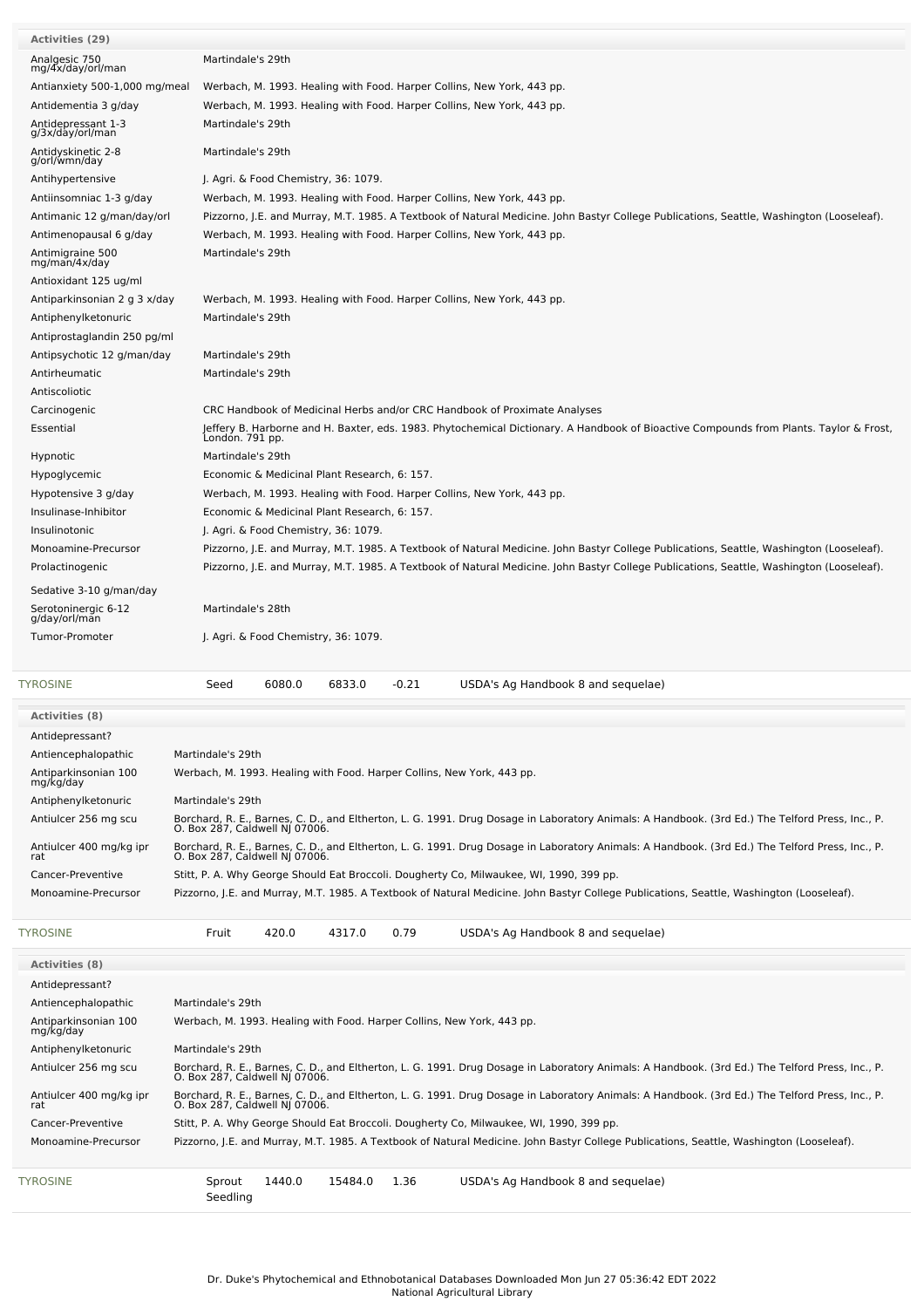| <b>Activities (8)</b>                 |                                                                                                                                                                                   |                          |          |         |                                                                                                                                                                                                                                                                                                                                                      |  |  |  |  |  |
|---------------------------------------|-----------------------------------------------------------------------------------------------------------------------------------------------------------------------------------|--------------------------|----------|---------|------------------------------------------------------------------------------------------------------------------------------------------------------------------------------------------------------------------------------------------------------------------------------------------------------------------------------------------------------|--|--|--|--|--|
| Antidepressant?                       |                                                                                                                                                                                   |                          |          |         |                                                                                                                                                                                                                                                                                                                                                      |  |  |  |  |  |
| Antiencephalopathic                   | Martindale's 29th                                                                                                                                                                 |                          |          |         |                                                                                                                                                                                                                                                                                                                                                      |  |  |  |  |  |
| Antiparkinsonian 100                  | Werbach, M. 1993. Healing with Food. Harper Collins, New York, 443 pp.                                                                                                            |                          |          |         |                                                                                                                                                                                                                                                                                                                                                      |  |  |  |  |  |
| mg/kg/day<br>Antiphenylketonuric      | Martindale's 29th                                                                                                                                                                 |                          |          |         |                                                                                                                                                                                                                                                                                                                                                      |  |  |  |  |  |
|                                       | Borchard, R. E., Barnes, C. D., and Eltherton, L. G. 1991. Drug Dosage in Laboratory Animals: A Handbook. (3rd Ed.) The Telford Press, Inc., P.                                   |                          |          |         |                                                                                                                                                                                                                                                                                                                                                      |  |  |  |  |  |
| Antiulcer 256 mg scu                  | O. Box 287, Caldwell NJ 07006.                                                                                                                                                    |                          |          |         |                                                                                                                                                                                                                                                                                                                                                      |  |  |  |  |  |
| Antiulcer 400 mg/kg ipr<br>rat        | Borchard, R. E., Barnes, C. D., and Eltherton, L. G. 1991. Drug Dosage in Laboratory Animals: A Handbook. (3rd Ed.) The Telford Press, Inc., P.<br>O. Box 287, Caldwell NJ 07006. |                          |          |         |                                                                                                                                                                                                                                                                                                                                                      |  |  |  |  |  |
| Cancer-Preventive                     |                                                                                                                                                                                   |                          |          |         | Stitt, P. A. Why George Should Eat Broccoli. Dougherty Co, Milwaukee, WI, 1990, 399 pp.                                                                                                                                                                                                                                                              |  |  |  |  |  |
| Monoamine-Precursor                   |                                                                                                                                                                                   |                          |          |         | Pizzorno, J.E. and Murray, M.T. 1985. A Textbook of Natural Medicine. John Bastyr College Publications, Seattle, Washington (Looseleaf).                                                                                                                                                                                                             |  |  |  |  |  |
| <b>VALINE</b>                         | Sprout<br>Seedling                                                                                                                                                                | 2160.0                   | 23226.0  | 1.41    | USDA's Ag Handbook 8 and sequelae)                                                                                                                                                                                                                                                                                                                   |  |  |  |  |  |
| <b>Activities (3)</b>                 |                                                                                                                                                                                   |                          |          |         |                                                                                                                                                                                                                                                                                                                                                      |  |  |  |  |  |
| Antiencephalopathic                   | Martindale's 29th                                                                                                                                                                 |                          |          |         |                                                                                                                                                                                                                                                                                                                                                      |  |  |  |  |  |
| Essential                             |                                                                                                                                                                                   |                          |          |         |                                                                                                                                                                                                                                                                                                                                                      |  |  |  |  |  |
| FLavor FEMA 1,000-2,000               |                                                                                                                                                                                   |                          |          |         | Aloe Research Council - Duke writeup of non-peer reviewd book by Coats and draft by Henry                                                                                                                                                                                                                                                            |  |  |  |  |  |
| VALINE                                | Seed                                                                                                                                                                              | 11300.0                  | 12699.0  | 0.08    | USDA's Ag Handbook 8 and sequelae)                                                                                                                                                                                                                                                                                                                   |  |  |  |  |  |
| Activities (3)                        |                                                                                                                                                                                   |                          |          |         |                                                                                                                                                                                                                                                                                                                                                      |  |  |  |  |  |
| Antiencephalopathic                   |                                                                                                                                                                                   | Martindale's 29th        |          |         |                                                                                                                                                                                                                                                                                                                                                      |  |  |  |  |  |
| Essential                             |                                                                                                                                                                                   |                          |          |         |                                                                                                                                                                                                                                                                                                                                                      |  |  |  |  |  |
| FLavor FEMA 1,000-2,000               |                                                                                                                                                                                   |                          |          |         | Aloe Research Council - Duke writeup of non-peer reviewd book by Coats and draft by Henry                                                                                                                                                                                                                                                            |  |  |  |  |  |
|                                       |                                                                                                                                                                                   |                          |          |         |                                                                                                                                                                                                                                                                                                                                                      |  |  |  |  |  |
| <b>VALINE</b>                         | Fruit                                                                                                                                                                             | 900.0                    | 9250.0   | 0.99    | USDA's Ag Handbook 8 and sequelae)                                                                                                                                                                                                                                                                                                                   |  |  |  |  |  |
| Activities (3)                        |                                                                                                                                                                                   |                          |          |         |                                                                                                                                                                                                                                                                                                                                                      |  |  |  |  |  |
| Antiencephalopathic                   |                                                                                                                                                                                   | Martindale's 29th        |          |         |                                                                                                                                                                                                                                                                                                                                                      |  |  |  |  |  |
| Essential                             |                                                                                                                                                                                   |                          |          |         |                                                                                                                                                                                                                                                                                                                                                      |  |  |  |  |  |
| FLavor FEMA 1,000-2,000               | Aloe Research Council - Duke writeup of non-peer reviewd book by Coats and draft by Henry                                                                                         |                          |          |         |                                                                                                                                                                                                                                                                                                                                                      |  |  |  |  |  |
|                                       |                                                                                                                                                                                   |                          |          |         |                                                                                                                                                                                                                                                                                                                                                      |  |  |  |  |  |
| VANADIUM                              | Fruit                                                                                                                                                                             | 0.24                     | 105.0    | 1.41    | $\ast$                                                                                                                                                                                                                                                                                                                                               |  |  |  |  |  |
|                                       |                                                                                                                                                                                   |                          |          |         |                                                                                                                                                                                                                                                                                                                                                      |  |  |  |  |  |
| <b>Activities (16)</b>                |                                                                                                                                                                                   |                          |          |         |                                                                                                                                                                                                                                                                                                                                                      |  |  |  |  |  |
| ATPase-Inhibitor                      |                                                                                                                                                                                   |                          |          |         | Pizzorno, J.E. and Murray, M.T. 1985. A Textbook of Natural Medicine. John Bastyr College Publications, Seattle, Washington (Looseleaf).                                                                                                                                                                                                             |  |  |  |  |  |
| Antiatherosclerotic                   |                                                                                                                                                                                   |                          |          |         | Davies, S., and Stewart, A. 1990. Nutritional Medicine. Avon Books, New York. 509pp.                                                                                                                                                                                                                                                                 |  |  |  |  |  |
| Antidiabetic ?25-100<br>ug/man/day?   |                                                                                                                                                                                   |                          |          |         | Challem, J., Berkson, Burt, and Smith, Melissa Dianne. 2000. Syndrome X - The complete nutritional program to prevent and reservse insulin<br>resistance. John Wiley & Sons, New York. 272 pp. \$24.95                                                                                                                                               |  |  |  |  |  |
| Antiinfertility                       |                                                                                                                                                                                   |                          |          |         | Davies, S., and Stewart, A. 1990. Nutritional Medicine. Avon Books, New York. 509pp.                                                                                                                                                                                                                                                                 |  |  |  |  |  |
| Antiinsulinogenic                     |                                                                                                                                                                                   |                          |          |         |                                                                                                                                                                                                                                                                                                                                                      |  |  |  |  |  |
|                                       |                                                                                                                                                                                   |                          |          |         | Challem, J., Berkson, Burt, and Smith, Melissa Dianne. 2000. Syndrome X - The complete nutritional program to prevent and reservse insulin<br>resistance. John Wiley & Sons, New York. 272 pp. \$24.95                                                                                                                                               |  |  |  |  |  |
| Antimanic                             |                                                                                                                                                                                   |                          |          |         | Davies, S., and Stewart, A. 1990. Nutritional Medicine. Avon Books, New York. 509pp.                                                                                                                                                                                                                                                                 |  |  |  |  |  |
| Antisyndrome-X ?25-100<br>ug/man/day? |                                                                                                                                                                                   |                          |          |         | Challem, J., Berkson, Burt, and Smith, Melissa Dianne. 2000. Syndrome X - The complete nutritional program to prevent and reservse insulin<br>resistance. John Wiley & Sons, New York. 272 pp. \$24.95                                                                                                                                               |  |  |  |  |  |
| Cancer-Preventive?                    |                                                                                                                                                                                   |                          |          |         |                                                                                                                                                                                                                                                                                                                                                      |  |  |  |  |  |
| Cardioprotective?                     |                                                                                                                                                                                   |                          |          |         | Davies, S., and Stewart, A. 1990. Nutritional Medicine. Avon Books, New York. 509pp.                                                                                                                                                                                                                                                                 |  |  |  |  |  |
| Hypocholesterolemic                   |                                                                                                                                                                                   |                          |          |         | Davies, S., and Stewart, A. 1990. Nutritional Medicine. Avon Books, New York. 509pp.                                                                                                                                                                                                                                                                 |  |  |  |  |  |
| Hypoglycemic                          |                                                                                                                                                                                   |                          |          |         |                                                                                                                                                                                                                                                                                                                                                      |  |  |  |  |  |
| Hypotensive                           | resistance. John Wiley & Sons, New York. 272 pp. \$24.95                                                                                                                          |                          |          |         | Challem, J., Berkson, Burt, and Smith, Melissa Dianne. 2000. Syndrome X - The complete nutritional program to prevent and reservse insulin<br>resistance. John Wiley & Sons, New York. 272 pp. \$24.95<br>Challem, J., Berkson, Burt, and Smith, Melissa Dianne. 2000. Syndrome X - The complete nutritional program to prevent and reservse insulin |  |  |  |  |  |
| Hypotriglyceridemic                   | resistance. John Wiley & Sons, New York. 272 pp. \$24.95                                                                                                                          |                          |          |         | Challem, J., Berkson, Burt, and Smith, Melissa Dianne. 2000. Syndrome X - The complete nutritional program to prevent and reservse insulin                                                                                                                                                                                                           |  |  |  |  |  |
| Nephrotoxic                           |                                                                                                                                                                                   |                          |          |         | Challem, J., Berkson, Burt, and Smith, Melissa Dianne. 2000. Syndrome X - The complete nutritional program to prevent and reservse insulin<br>resistance. John Wiley & Sons, New York. 272 pp. \$24.95                                                                                                                                               |  |  |  |  |  |
| Pancreatoxic                          | resistance. John Wiley & Sons, New York. 272 pp. \$24.95                                                                                                                          |                          |          |         | Challem, J., Berkson, Burt, and Smith, Melissa Dianne. 2000. Syndrome X - The complete nutritional program to prevent and reservse insulin                                                                                                                                                                                                           |  |  |  |  |  |
| Toxic                                 |                                                                                                                                                                                   |                          |          |         |                                                                                                                                                                                                                                                                                                                                                      |  |  |  |  |  |
|                                       |                                                                                                                                                                                   |                          |          |         | Challem, J., Berkson, Burt, and Smith, Melissa Dianne. 2000. Syndrome X - The complete nutritional program to prevent and reservse insulin<br>resistance. John Wiley & Sons, New York. 272 pp. \$24.95                                                                                                                                               |  |  |  |  |  |
| $VIT-B-6$                             | Seed                                                                                                                                                                              | 2.8                      | 3.3      | $-0.63$ | USDA's Ag Handbook 8 and sequelae)                                                                                                                                                                                                                                                                                                                   |  |  |  |  |  |
| VIT-B-6                               | Fruit                                                                                                                                                                             | 0.74                     | 7.6      | $-0.1$  | USDA's Ag Handbook 8 and sequelae)                                                                                                                                                                                                                                                                                                                   |  |  |  |  |  |
| WATER                                 | Sprout<br>Seedling                                                                                                                                                                | $\overline{\phantom{a}}$ | 907000.0 | 0.95    | USDA's Ag Handbook 8 and sequelae)                                                                                                                                                                                                                                                                                                                   |  |  |  |  |  |
| WATER                                 | Seed                                                                                                                                                                              | 63000.0                  | 604000.0 | 1.44    | $\ast$                                                                                                                                                                                                                                                                                                                                               |  |  |  |  |  |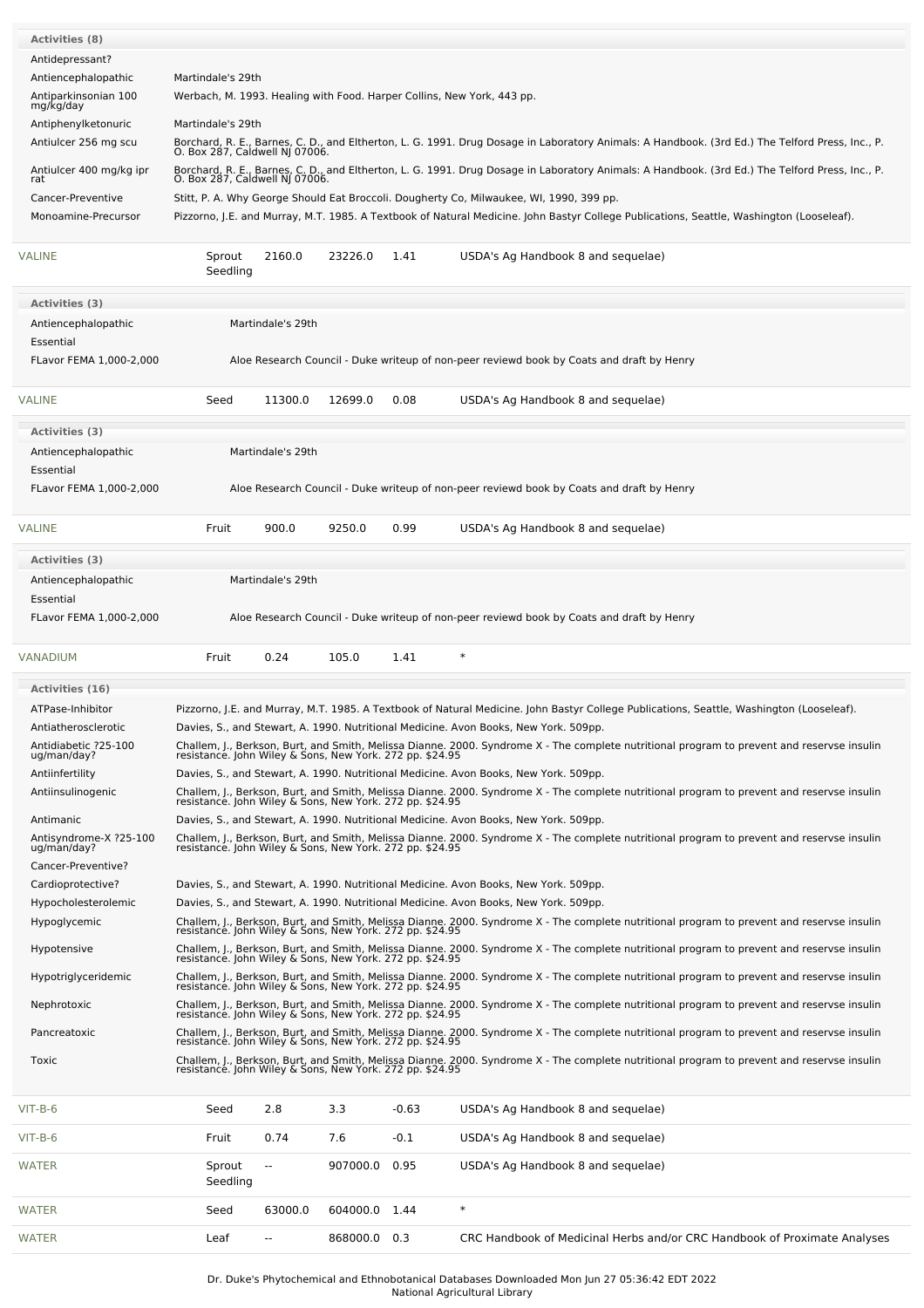| <b>WATER</b>                                                                                                                                                         | 688000.0<br>$\ast$<br>Fruit<br>942000.0 0.75                                                                                                                                                                                                                                                                                                                                                                                                                                                                    |
|----------------------------------------------------------------------------------------------------------------------------------------------------------------------|-----------------------------------------------------------------------------------------------------------------------------------------------------------------------------------------------------------------------------------------------------------------------------------------------------------------------------------------------------------------------------------------------------------------------------------------------------------------------------------------------------------------|
| <b>ZINC</b>                                                                                                                                                          | $\ast$<br>Seed<br>19.0<br>50.0<br>0.14                                                                                                                                                                                                                                                                                                                                                                                                                                                                          |
| Activities (77)                                                                                                                                                      |                                                                                                                                                                                                                                                                                                                                                                                                                                                                                                                 |
| ACE-Inhibitor<br>Analgesic<br>AntiBPH 25-60 mg/day<br>AntiCrohn's<br>AntiHIV                                                                                         | Davies, S., and Stewart, A. 1990. Nutritional Medicine. Avon Books, New York. 509pp.                                                                                                                                                                                                                                                                                                                                                                                                                            |
| Antiacne 135 mg/day                                                                                                                                                  |                                                                                                                                                                                                                                                                                                                                                                                                                                                                                                                 |
| Antiacrodermatitic 8-34<br>mg/day/orl/chd<br>Antialcoholic<br>Antialopecic<br>Antialzheimeran 50 mg/day                                                              | Martindale's 29th<br>Davies, S., and Stewart, A. 1990. Nutritional Medicine. Avon Books, New York. 509pp.<br>Werbach, M. 1993. Healing with Food. Harper Collins, New York, 443 pp.                                                                                                                                                                                                                                                                                                                             |
| Antiangiogenic<br>Antianorexic                                                                                                                                       | Martindale's 29th                                                                                                                                                                                                                                                                                                                                                                                                                                                                                               |
| Antiarthritic 50<br>mg/3x/day/orl/man<br>Anticanker 100 mg/day<br>Anticataract 30 mg/day<br>Anticoeliac                                                              | Werbach, M. 1993. Healing with Food. Harper Collins, New York, 443 pp.<br>Werbach, M. 1993. Healing with Food. Harper Collins, New York, 443 pp.<br>Martindale's 28th                                                                                                                                                                                                                                                                                                                                           |
| Anticold 50 mg<br>Anticolitic<br>Anticoronary 30 mg/day                                                                                                              | Davies, S., and Stewart, A. 1990. Nutritional Medicine. Avon Books, New York. 509pp.<br>Davies, S., and Stewart, A. 1990. Nutritional Medicine. Avon Books, New York. 509pp.<br>Challem, J., Berkson, Burt, and Smith, Melissa Dianne. 2000. Syndrome X - The complete nutritional program to prevent and reservse<br>insulin resistance. John Wiley & Sons, New York. 272 pp. \$24.95                                                                                                                          |
| Antidandruff<br>Antidementia<br>Antidiabetic 30 mg/day                                                                                                               | Davies, S., and Stewart, A. 1990. Nutritional Medicine. Avon Books, New York. 509pp.<br>Challem, J., Berkson, Burt, and Smith, Melissa Dianne. 2000. Syndrome X - The complete nutritional program to prevent and reservse<br>insulin resistance. John Wiley & Sons, New York. 272 pp. \$24.95                                                                                                                                                                                                                  |
| Antidote (Cadmium)<br>Antidysgeuzic<br>Antieczemic 150 mg/day                                                                                                        | Let's Live, May 1989.<br>Werbach, M. 1993. Healing with Food. Harper Collins, New York, 443 pp.                                                                                                                                                                                                                                                                                                                                                                                                                 |
| Antiencephalopathic<br>Antiepileptic 100 mg/day<br>Antifibrotic 30 mg                                                                                                | Martindale's 29th<br>Werbach, M. 1993. Healing with Food. Harper Collins, New York, 443 pp.                                                                                                                                                                                                                                                                                                                                                                                                                     |
| Antifuruncular 45<br>mg/3x/day/man<br>Antihangover 15 mg                                                                                                             | Martindale's 28th                                                                                                                                                                                                                                                                                                                                                                                                                                                                                               |
| Antiherpetic? 25-60 mg/day<br>Antiimpotence<br>Antiinfective 50 mg/day                                                                                               | Martindale's 29th<br>Werbach, M. 1993. Healing with Food. Harper Collins, New York, 443 pp.                                                                                                                                                                                                                                                                                                                                                                                                                     |
| Antiinfertility 60 mg/day<br>Antiinsomniac<br>Antilepric<br>Antileukonychic<br>Antilymphomic<br>Antimaculitic<br>Antimetastatic<br>Antineuropathic<br>Antinyctalopic | Werbach, M. 1993. Healing with Food. Harper Collins, New York, 443 pp.<br>Davies, S., and Stewart, A. 1990. Nutritional Medicine. Avon Books, New York. 509pp.<br>Martindale's 29th                                                                                                                                                                                                                                                                                                                             |
| Antiobesity 30 mg/day<br>Antiosteoporotic                                                                                                                            | Challem, J., Berkson, Burt, and Smith, Melissa Dianne. 2000. Syndrome X - The complete nutritional program to prevent and reservse<br>insulin resistance. John Wiley & Sons, New York. 272 pp. \$24.95                                                                                                                                                                                                                                                                                                          |
| Antiperiodontitic<br>Antiplaque<br>Antiprolactin<br>Antiprostatitic 50<br>mg/man/day/orl                                                                             | Martindale's 29th<br>Pizzorno, J.E. and Murray, M.T. 1985. A Textbook of Natural Medicine. John Bastyr College Publications, Seattle, Washington (Looseleaf).<br>Pizzorno, J.E. and Murray, M.T. 1985. A Textbook of Natural Medicine. John Bastyr College Publications, Seattle, Washington (Looseleaf).                                                                                                                                                                                                       |
| Antirheumatic<br>Antiseptic 50 mg/day<br>Antispare-Tire 30 mg/day                                                                                                    | Davies, S., and Stewart, A. 1990. Nutritional Medicine. Avon Books, New York. 509pp.<br>Werbach, M. 1993. Healing with Food. Harper Collins, New York, 443 pp.<br>Challem, J., Berkson, Burt, and Smith, Melissa Dianne. 2000. Syndrome X - The complete nutritional program to prevent and reservse<br>insulin resistance. John Wiley & Sons, New York. 272 pp. \$24.95<br>Martindale's 28th                                                                                                                   |
| Antistomatitic 50<br>mg/man/3x/day<br>Antisyndrome-X 30 mg/day<br>Antitinnitic 60-120 mg/day<br>Antitriglyceride 30 mg/day<br>Antiulcer 50 mg/3x/day/man             | Challem, J., Berkson, Burt, and Smith, Melissa Dianne. 2000. Syndrome X - The complete nutritional program to prevent and reservse<br>insulin resistance. John Wiley & Sons, New York. 272 pp. \$24.95<br>Werbach, M. 1993. Healing with Food. Harper Collins, New York, 443 pp.<br>Challem, J., Berkson, Burt, and Smith, Melissa Dianne. 2000. Syndrome X - The complete nutritional program to prevent and reservse<br>insulin resistance. John Wiley & Sons, New York. 272 pp. \$24.95<br>Martindale's 28th |
|                                                                                                                                                                      |                                                                                                                                                                                                                                                                                                                                                                                                                                                                                                                 |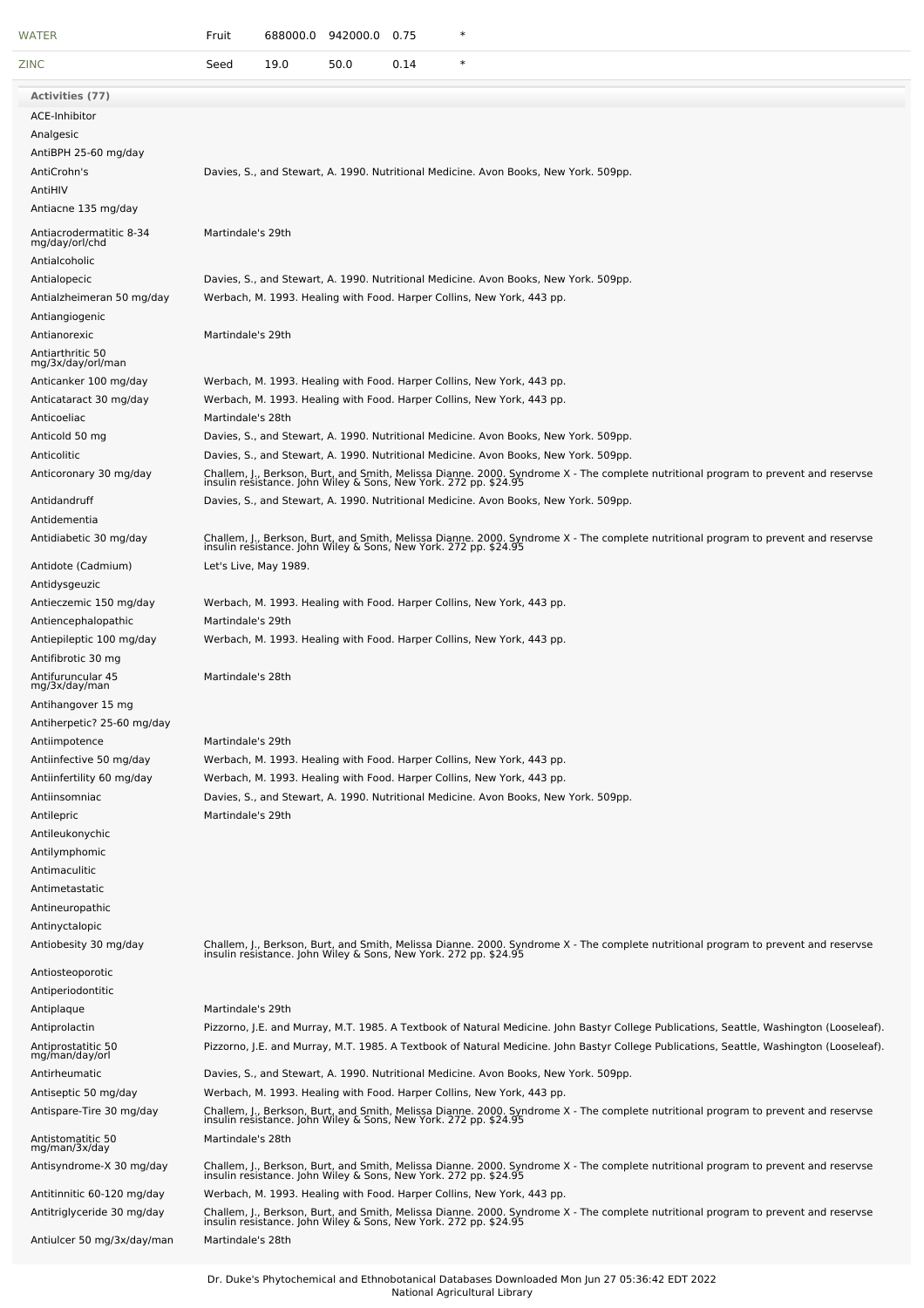| Antiulcer 88 mg/rat/day/15 days                                  |                                                                                                                                                                                                                                                                                                |
|------------------------------------------------------------------|------------------------------------------------------------------------------------------------------------------------------------------------------------------------------------------------------------------------------------------------------------------------------------------------|
| Antiviral?                                                       | Martindale's 29th                                                                                                                                                                                                                                                                              |
| Astringent                                                       | Martindale's 28th                                                                                                                                                                                                                                                                              |
| Collagenic                                                       |                                                                                                                                                                                                                                                                                                |
| Copper-Antagonist                                                | Challem, J., Berkson, Burt, and Smith, Melissa Dianne. 2000. Syndrome X - The complete nutritional program to prevent and reservse<br>insulin resistance. John Wiley & Sons, New York. 272 pp. \$24.95                                                                                         |
|                                                                  |                                                                                                                                                                                                                                                                                                |
| Deodorant                                                        | Martindale's 29th                                                                                                                                                                                                                                                                              |
| Detoxicant (Alcohol)                                             |                                                                                                                                                                                                                                                                                                |
| Ergogenic                                                        |                                                                                                                                                                                                                                                                                                |
| Hypotensive 30 mg/day                                            | Challem, J., Berkson, Burt, and Smith, Melissa Dianne. 2000. Syndrome X - The complete nutritional program to prevent and reservse<br>insulin resistance. John Wiley & Sons, New York. 272 pp. \$24.95                                                                                         |
| Immunomodulator                                                  |                                                                                                                                                                                                                                                                                                |
| Immunostimulant                                                  | Davies, S., and Stewart, A. 1990. Nutritional Medicine. Avon Books, New York. 509pp.                                                                                                                                                                                                           |
| Immunosuppressant 300                                            | Martindale's 29th                                                                                                                                                                                                                                                                              |
| mg/day/6 wks/orl/man<br>Insulinogenic 30 mg/day                  | Challem, J., Berkson, Burt, and Smith, Melissa Dianne. 2000. Syndrome X - The complete nutritional program to prevent and reservse<br>insulin resistance. John Wiley & Sons, New York. 272 pp. \$24.95                                                                                         |
| Leptingenic 30-60 mg/man/day                                     | Challem, J., Berkson, Burt, and Smith, Melissa Dianne. 2000. Syndrome X - The complete nutritional program to prevent and reservse<br>insulin resistance. John Wiley & Sons, New York. 272 pp. \$24.95                                                                                         |
| Mucogenic                                                        | Li, K.M. Effect of zinc sulphate on acetic acid-induced gastric ulceration in rats. J. Pharm. Pharmacol. 42: 657-659, 1990.                                                                                                                                                                    |
| NF-kB-Inhibitor                                                  |                                                                                                                                                                                                                                                                                                |
| Pesticide                                                        |                                                                                                                                                                                                                                                                                                |
|                                                                  |                                                                                                                                                                                                                                                                                                |
| Spermigenic 60 mg/day                                            | Werbach, M. 1993. Healing with Food. Harper Collins, New York, 443 pp.                                                                                                                                                                                                                         |
| Testosteronigenic 60 mg/day                                      | Werbach, M. 1993. Healing with Food. Harper Collins, New York, 443 pp.                                                                                                                                                                                                                         |
| Trichomonicide                                                   | Martindale's 29th                                                                                                                                                                                                                                                                              |
| Vulnerary                                                        | Martindale's 28th                                                                                                                                                                                                                                                                              |
|                                                                  |                                                                                                                                                                                                                                                                                                |
|                                                                  |                                                                                                                                                                                                                                                                                                |
| ZINC                                                             | $\ast$<br>2.0<br>150.0<br>3.6<br>Fruit                                                                                                                                                                                                                                                         |
| Activities (77)                                                  |                                                                                                                                                                                                                                                                                                |
| ACE-Inhibitor                                                    |                                                                                                                                                                                                                                                                                                |
| Analgesic                                                        |                                                                                                                                                                                                                                                                                                |
| AntiBPH 25-60 mg/day                                             |                                                                                                                                                                                                                                                                                                |
| AntiCrohn's                                                      | Davies, S., and Stewart, A. 1990. Nutritional Medicine. Avon Books, New York. 509pp.                                                                                                                                                                                                           |
| AntiHIV                                                          |                                                                                                                                                                                                                                                                                                |
|                                                                  |                                                                                                                                                                                                                                                                                                |
|                                                                  |                                                                                                                                                                                                                                                                                                |
| Antiacne 135 mg/day<br>Antiacrodermatitic 8-34<br>mg/day/orl/chd | Martindale's 29th                                                                                                                                                                                                                                                                              |
| Antialcoholic                                                    |                                                                                                                                                                                                                                                                                                |
| Antialopecic                                                     |                                                                                                                                                                                                                                                                                                |
|                                                                  | Davies, S., and Stewart, A. 1990. Nutritional Medicine. Avon Books, New York. 509pp.                                                                                                                                                                                                           |
| Antialzheimeran 50 mg/day                                        | Werbach, M. 1993. Healing with Food. Harper Collins, New York, 443 pp.                                                                                                                                                                                                                         |
| Antiangiogenic                                                   |                                                                                                                                                                                                                                                                                                |
| Antianorexic                                                     | Martindale's 29th                                                                                                                                                                                                                                                                              |
| Antiarthritic 50<br>mg/3x/day/orl/man                            |                                                                                                                                                                                                                                                                                                |
|                                                                  |                                                                                                                                                                                                                                                                                                |
| Anticanker 100 mg/day                                            | Werbach, M. 1993. Healing with Food. Harper Collins, New York, 443 pp.                                                                                                                                                                                                                         |
| Anticataract 30 mg/day                                           | Werbach, M. 1993. Healing with Food. Harper Collins, New York, 443 pp.                                                                                                                                                                                                                         |
| Anticoeliac                                                      | Martindale's 28th                                                                                                                                                                                                                                                                              |
| Anticold 50 mg                                                   | Davies, S., and Stewart, A. 1990. Nutritional Medicine. Avon Books, New York. 509pp.                                                                                                                                                                                                           |
| Anticolitic<br>Anticoronary 30 mg/day                            | Davies, S., and Stewart, A. 1990. Nutritional Medicine. Avon Books, New York. 509pp.                                                                                                                                                                                                           |
| Antidandruff                                                     | Challem, J., Berkson, Burt, and Smith, Melissa Dianne. 2000. Syndrome X - The complete nutritional program to prevent and reservse<br>insulin resistance. John Wiley & Sons, New York. 272 pp. \$24.95<br>Davies, S., and Stewart, A. 1990. Nutritional Medicine. Avon Books, New York. 509pp. |
| Antidementia                                                     |                                                                                                                                                                                                                                                                                                |
|                                                                  |                                                                                                                                                                                                                                                                                                |
| Antidiabetic 30 mg/day                                           | Challem, J., Berkson, Burt, and Smith, Melissa Dianne. 2000. Syndrome X - The complete nutritional program to prevent and reservse<br>insulin resistance. John Wiley & Sons, New York. 272 pp. \$24.95                                                                                         |
| Antidote (Cadmium)<br>Antidysgeuzic                              | Let's Live, May 1989.                                                                                                                                                                                                                                                                          |
|                                                                  |                                                                                                                                                                                                                                                                                                |
| Antieczemic 150 mg/day                                           | Werbach, M. 1993. Healing with Food. Harper Collins, New York, 443 pp.                                                                                                                                                                                                                         |
| Antiencephalopathic                                              | Martindale's 29th                                                                                                                                                                                                                                                                              |
| Antiepileptic 100 mg/day<br>Antifibrotic 30 mg                   | Werbach, M. 1993. Healing with Food. Harper Collins, New York, 443 pp.                                                                                                                                                                                                                         |
|                                                                  |                                                                                                                                                                                                                                                                                                |
| Antifuruncular 45<br>mg/3x/day/man                               | Martindale's 28th                                                                                                                                                                                                                                                                              |
| Antihangover 15 mg                                               |                                                                                                                                                                                                                                                                                                |
| Antiherpetic? 25-60 mg/day                                       |                                                                                                                                                                                                                                                                                                |
| Antiimpotence                                                    | Martindale's 29th                                                                                                                                                                                                                                                                              |
| Antiinfective 50 mg/day                                          | Werbach, M. 1993. Healing with Food. Harper Collins, New York, 443 pp.                                                                                                                                                                                                                         |
| Antiinfertility 60 mg/day                                        | Werbach, M. 1993. Healing with Food. Harper Collins, New York, 443 pp.                                                                                                                                                                                                                         |
| Antiinsomniac                                                    | Davies, S., and Stewart, A. 1990. Nutritional Medicine. Avon Books, New York. 509pp.                                                                                                                                                                                                           |